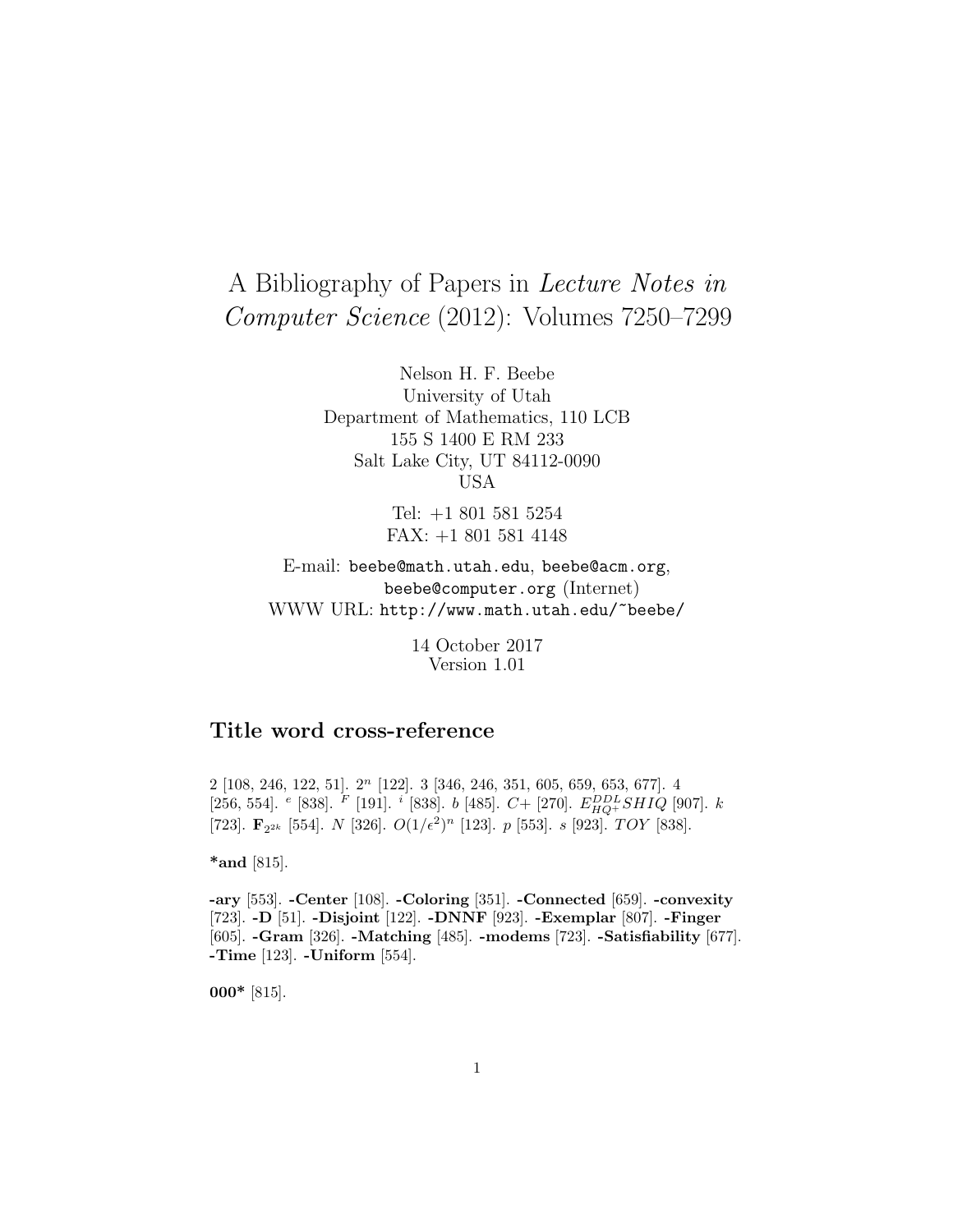**10th** [978, 952, 957, 977]. **11th** [989, 990, 976, 967, 968, 993]. **12th** [972]. **14th** [973, 960, 974]. **160** [163]. **16th** [963].

**23rd** [958]. **2S** [350].

**32nd** [973].

**4th** [966].

**60th** [961]. **65th** [261]. **6th** [988, 964, 979].

**7th** [984, 962, 980, 995, 996, 986].

**802.11** [286]. **802.16** [506]. **8th** [954, 992].

**9th** [987, 997, 994].

**A\*** [156]. **AAIM** [985]. **AAMAS** [955]. **Ablation** [249]. **above** [121]. **Abstract** [187, 83, 409, 192, 885]. **Abstracting** [381]. **Abstraction** [12]. **Abstractions** [378]. **Acceleration** [536]. **Accelerometer** [879]. **Access** [779, 556, 507]. **Accuracy** [229, 630]. **Accurately** [820]. **ACO** [900]. **Acoustics** [614]. **Acquisition** [583, 613]. **across** [228]. **Act** [371, 643]. **ACTHEX** [275]. **Actigraphy** [41]. **Action** [270, 272, 276, 695]. **Actions** [270, 645, 643]. **ActionScript** [127]. **Activation** [308, 17]. **Active** [458, 395, 864, 46, 603]. **Activities** [37, 933]. **Activity** [32, 879, 925, 641]. **Activity-Based** [925]. **Actor** [433, 422]. **Actors** [74, 432]. **Actuated** [599]. **Actuator** [882]. **Ad** [423, 501, 503, 441, 500]. **Ad-Hoc** [503, 441, 500]. **Adapt** [606]. **Adaptation** [79, 763]. **Adaptive** [495, 370, 348, 485, 88, 556, 877, 534, 48, 441, 870, 215]. **Addition** [462]. **Adhoc** [289]. **Admission** [533]. **Admixtures** [226]. **Adopting** [590]. **Adoption** [24, 27, 776]. **Adult** [639]. **Adults** [28]. **Advanced** [438, 939]. **Advances** [986, 995]. **Adversative** [143]. **Advertising** [690]. **Advice** [111, 436]. **Advising** [229]. **AE** [964]. **AE-CAI** [964]. **AES** [448]. **AES-Enabled** [448]. **Affect** [481, 633]. **Affective** [45]. **Affects** [635]. **Affordances** [692]. **after** [772]. **Again** [404]. **against** [391, 178, 451]. **Age** [854]. **Agency** [644]. **Agent** [955, 374, 368, 87, 89, 88, 373, 644, 375, 887, 86]. **Agent-Based** [89]. **Agents** [93, 368, 367, 442, 91]. **Agglomeration** [47]. **Aggregation** [289]. **Agreeable** [107]. **Agreement** [366, 118]. **Agreements** [773]. **Agricultural** [882]. **AI** [997, 965, 996]. **Aids** [258]. **AIMS** [979]. **Aircraft** [655]. **Alarm** [634]. **Alert** [295]. **Algebraic** [559, 178, 463]. **Algorithm** [107, 264, 917, 811, 478, 123, 349, 350, 351, 233, 232, 156, 176, 354, 335, 312, 314, 238, 871, 926, 877, 909, 358, 870, 890, 500, 324]. **Algorithm-Based** [877]. **Algorithmic** [813, 985]. **Algorithmics** [985]. **Algorithms** [951, 502, 44, 120, 814, 328, 482, 483, 721, 816, 716, 666, 976,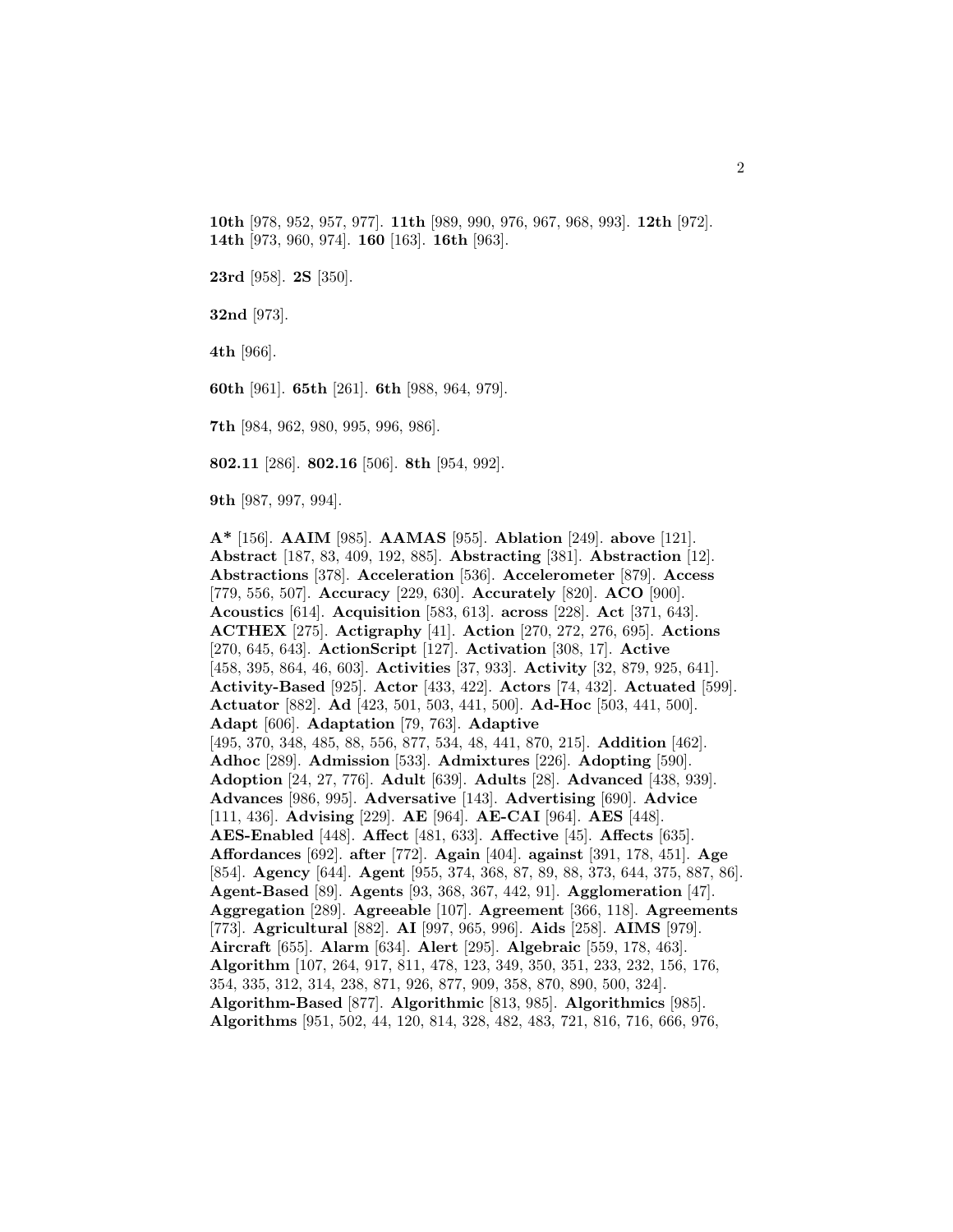988, 591, 844, 668, 469, 709, 155, 158]. **Aligning** [652]. **Alignment** [234, 256]. **Alignments** [229]. **All-Different** [914]. **Allocation** [495, 880, 784, 870]. **Almost** [553]. **ALSIP** [959, 155]. **Alteration** [240]. **Alternative** [824]. **Ambient** [40, 22]. **Ambients** [435]. **American** [957]. **among** [267]. **Analysis** [322, 411, 798, 24, 516, 517, 220, 66, 210, 363, 170, 809, 215, 519, 44, 120, 520, 978, 952, 521, 56, 248, 491, 523, 901, 52, 102, 151, 217, 714, 574, 538, 336, 820, 177, 528, 60, 451, 549, 437, 242, 460, 81, 161, 162, 975, 944, 10, 402, 172, 165, 457]. **Analytics** [581, 815]. **Analyzing** [11, 653]. **Ancestry** [226]. **ANFIS** [349]. **Angiography** [256]. **Angle** [597]. **Annotation** [57, 867]. **Annual** [987, 963]. **Anomalies** [545]. **Anomaly** [544]. **Anonymisation** [541]. **Anonymity** [541]. **Answer** [263]. **Answering** [892]. **Answers** [141, 835, 273]. **Ant** [357, 890]. **Ants** [344, 437]. **Aortic** [254]. **Aperiodic** [565]. **Apicalis** [344]. **APIs** [681]. **Application** [429, 264, 300, 913, 57, 958, 614, 151, 310, 398, 45, 872, 890]. **Applications** [222, 987, 346, 992, 117, 403, 276, 769, 972, 980, 212, 883, 895, 996, 709, 994, 646, 586, 402, 887, 951]. **Applied** [605, 359]. **Applying** [687]. **Approach** [806, 595, 263, 34, 912, 265, 187, 143, 364, 101, 482, 279, 533, 542, 234, 506, 524, 905, 79, 371, 654, 872, 893, 534, 575, 690, 711, 795]. **Approaches** [815, 333]. **Approximate** [123]. **Approximating** [515]. **Approximation** [370, 110, 300, 673, 114, 273, 716, 340, 719]. **Approximations** [718]. **Apps** [27]. **April** [963, 957, 967, 968, 969, 966]. **Apriori** [806]. **Arabic** [943]. **Arc** [479]. **Arc-Flags** [479]. **Architectural** [294, 451, 82]. **Architecture** [33, 293, 605, 240, 687, 296, 578, 579, 287]. **Architectures** [574]. **Area** [495, 732, 617]. **Aren't** [513]. **Arequipa** [957]. **Arithmetic** [557]. **Arrays** [912]. **Arrows** [839, 137]. **Art** [618, 723]. **Articulation** [518, 484]. **Artifacts** [832, 601, 690]. **Artificial** [95, 351, 609, 309, 644, 959, 996, 967, 968]. **Artiminio** [952]. **ary** [553]. **ASD** [642]. **ASes** [774]. **Asia** [998]. **Asian** [933]. **Asil** [127]. **ASP** [280]. **Aspect** [380, 971, 382, 379]. **Aspect-Aware** [382]. **Aspect-Oriented** [380, 971]. **Aspects** [954, 201, 985]. **Assembly** [981, 379]. **Assess** [820]. **Assessing** [860]. **Assessment** [679, 24, 37, 36, 795]. **Assessments** [687]. **Assignment** [506]. **Assist** [639]. **Assistance** [606]. **Assistant** [77]. **Assisted** [40, 349, 742, 964, 22]. **Assistive** [38]. **Association** [330, 775, 244]. **Associations** [7, 197]. **Associative** [309]. **Assume** [712]. **Assume/Guarantee** [712]. **Assumption** [179]. **Assured** [932]. **Astronomical** [302]. **Asymptotic** [567]. **Asynchronous** [719]. **Asynchronously** [73]. **Attack** [458, 472, 454, 176, 456, 463, 462, 461]. **Attacking** [453, 448]. **Attacks** [752, 178, 450, 166, 177, 451, 455, 449, 165]. **Attribute** [188]. **Attributes** [335]. **Audience** [854]. **Audiences** [849]. **Audition** [625]. **Auditory** [633]. **Augmentation** [610]. **Augmented** [248, 249, 630, 964]. **August** [955]. **Autism** [638, 602, 893]. **Auto** [313]. **Auto-selection** [313]. **AutoDunt** [170]. **Automata** [210, 410, 414, 375]. **Automated** [206, 828]. **Automatic** [866, 295, 467, 713, 57]. **Automation** [538]. **Automotive** [283]. **Autonomic** [429, 877]. **Autonomous** [543, 979]. **Autoregressive** [55]. **Availability** [494]. **Average** [121]. **Aware**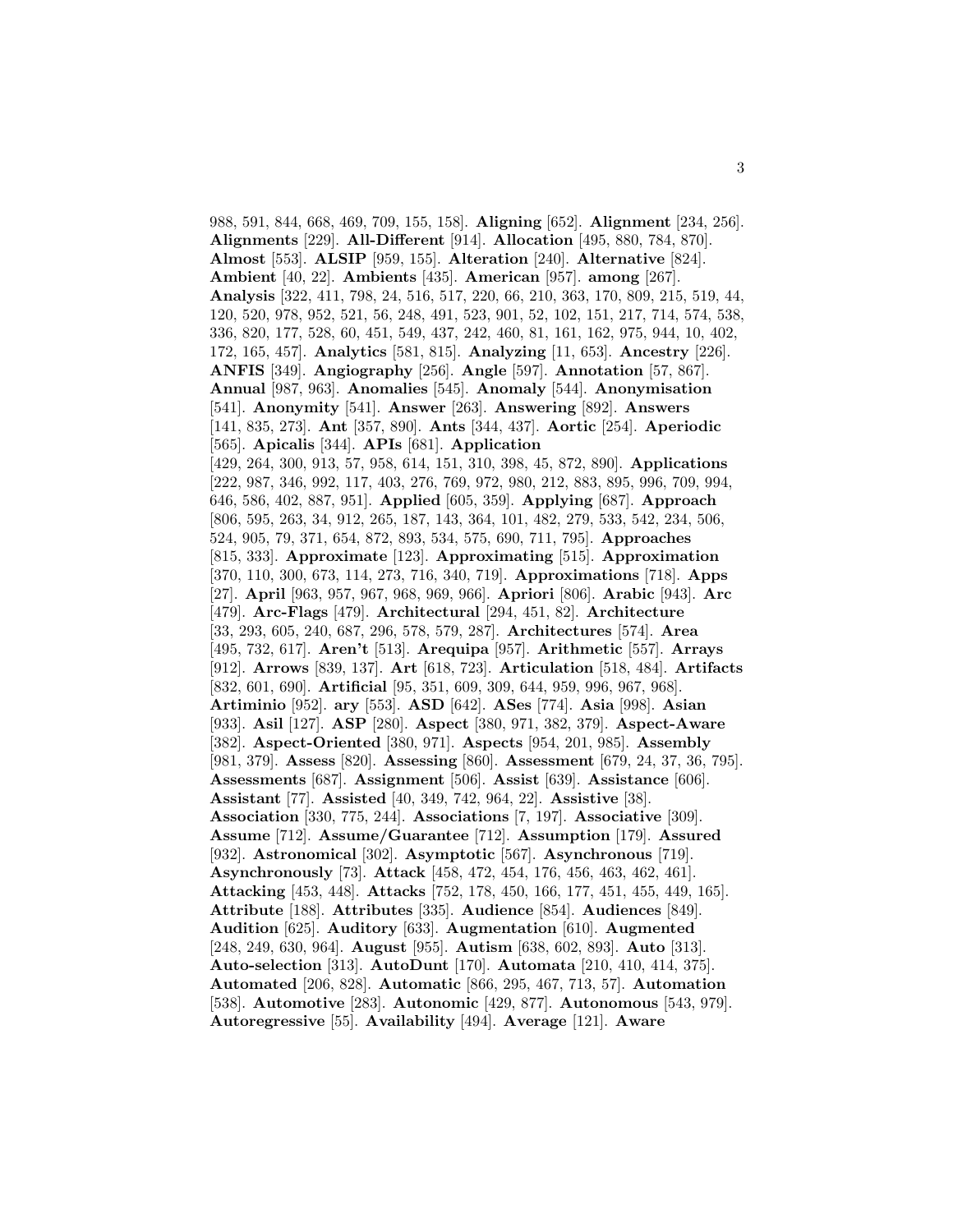[496, 671, 793, 382, 756, 788, 91, 759, 587, 887]. **Awareness** [142, 390, 586, 399]. **Axelrod** [96]. **AZP** [900]. **AZP-ACO** [900].

**B** [401]. **Back** [62, 84, 98, 104, 138, 202, 259, 297, 376, 385, 407, 425, 445, 465, 550, 593, 804, 949, 172]. **Backdoors** [775]. **Backhaul** [788]. **Backup** [747]. **Bacterial** [353, 240]. **Bagged** [909]. **Balance** [29]. **Balancing** [535]. **Ball** [233]. **Ball-Based** [233]. **Ballast** [233]. **band** [473]. **Bandwidth** [495, 668, 547]. **Bankruptcy** [898]. **Barcelona** [963]. **Based** [322, 496, 285, 470, 911, 595, 400, 548, 300, 323, 265, 458, 416, 66, 917, 880, 363, 809, 640, 919, 856, 920, 2, 801, 965, 368, 605, 59, 533, 250, 781, 816, 876, 624, 52, 233, 924, 540, 613, 542, 381, 943, 100, 777, 89, 886, 77, 414, 333, 134, 150, 335, 442, 905, 314, 27, 70, 879, 871, 942, 168, 337, 926, 877, 451, 927, 925, 242, 632, 296, 135, 929, 893, 428, 286, 873, 867, 763, 861, 153, 130, 8, 218, 289, 214, 61, 620, 505, 712, 375, 172, 768, 887, 795, 806]. **Basic** [566, 831, 141, 517]. **Batch** [820]. **Baxter** [658]. **Bayesian** [49, 819, 46]. **BCNF** [188]. **BDDs** [913]. **BDI** [93]. **Beacons** [777]. **Beam** [732, 930]. **Bed** [488]. **Bee** [351]. **Before** [503]. **Begging** [141]. **Behavior** [650]. **Behavioral** [392]. **Behaviour** [248, 637]. **Behavioural** [412, 444, 79]. **Beijing** [987, 985]. **Belgium** [978]. **Belief** [272]. **bent** [555]. **Bernhard** [961]. **Best** [608, 355]. **Better** [110, 475, 620]. **Between** [604, 622, 156, 525, 662]. **Between-Person** [604]. **Beyond** [414]. **BGP** [761]. **Bi** [278]. **Bi-state** [278]. **Biased** [822]. **Bichromatic** [108]. **Biclustering** [338]. **Bidirectional** [55]. **Bigraphical** [82]. **Bilinear** [179]. **Bimanual** [616]. **Binary** [568, 658, 312, 560]. **Binder** [818]. **Binding** [818]. **Binomial** [360]. **Bioinformatics** [992]. **Biological** [337]. **Biology** [963, 813, 715]. **Biomedical** [346]. **Biometric** [651]. **Biomolecular** [227]. **Bipartite** [667, 669]. **BiQL** [11]. **Birthday** [261, 961]. **Bisimulations** [833]. **Bisociation** [2]. **Bisociations** [18]. **Bisociative** [1, 20, 3, 951]. **BisoNet** [12]. **BisoNets** [5]. **BitTorrent** [770, 767]. **Black** [927, 925]. **Black-Box** [925]. **Blaming** [144]. **Blinding** [453]. **Block** [456]. **Bluetooth** [498]. **Board** [283]. **Body** [495, 600, 355]. **Boolean** [559, 827, 178, 557, 560, 415, 558]. **Boot** [166]. **Bordeaux** [976]. **Border** [719]. **Botnet** [169]. **Botnets** [948]. **Bound** [125, 677]. **Bounded** [113, 210, 921, 414, 218, 859]. **Bounded-Degree** [113]. **Bounds** [717]. **Box** [725, 927, 925]. **BPR** [406]. **BPR-Framework** [406]. **BPRules** [406]. **Braille** [635]. **Brain** [521, 606, 258]. **Brain-Computer** [606]. **Branch** [481, 734, 467]. **Branch-and-Price** [467]. **Break** [727]. **Breakage** [237]. **Breakage-Fusion-Bridge** [237]. **Brides** [733]. **Bridge** [237]. **Bridges** [484]. **Bridging** [6, 534]. **Brief** [20]. **Bringing** [850]. **Broadband** [787]. **Broadcasting** [500]. **Broker** [393]. **Buffer** [672]. **Bugs** [206]. **Build** [546]. **Building** [538, 757, 900, 697, 372]. **Bumper** [631]. **Bus** [291]. **Business** [792, 413, 205, 528, 687, 796, 685, 849]. **Butterfly** [462]. **Butterfly-Attack** [462]. **By-Example** [196]. **Byzantine** [733].

**Cache** [869, 744, 120]. **Caching** [745, 532]. **CAI** [964]. **Cake** [725].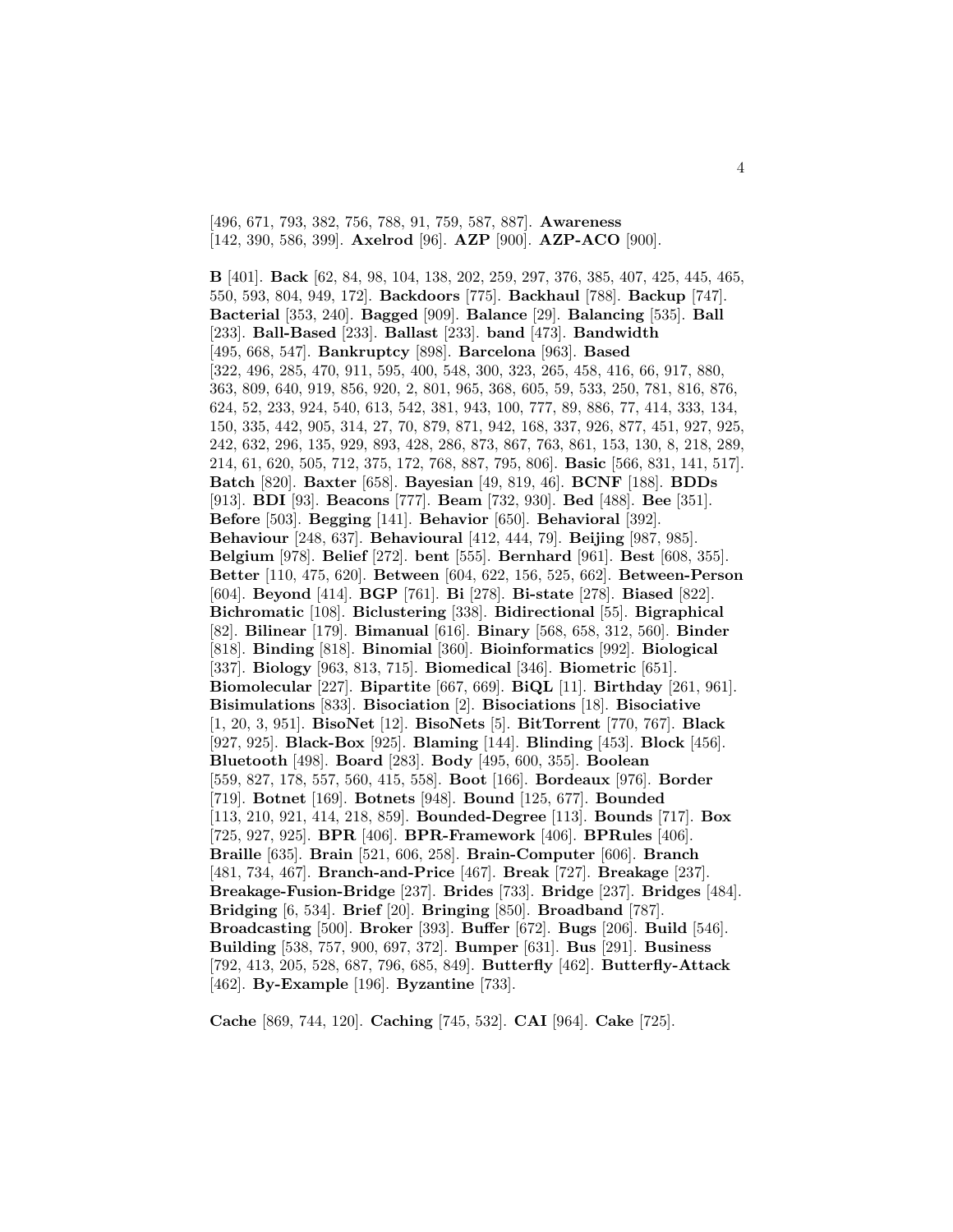**Calculational** [844]. **Calculi** [832]. **Calculus** [264, 840, 705, 712]. **Call** [830, 832, 681, 755]. **Call-by-Need** [832]. **Call-by-Value** [830]. **Call-Stateful** [755]. **Camera** [59]. **Can** [848, 511, 633, 219, 603]. **Canada** [980, 964]. **Cancer** [228, 249, 237, 241]. **Canonical** [131]. **Capturing** [840]. **Car** [908, 287]. **Car2X** [284]. **Cards** [449]. **Care** [26, 761]. **Carlo** [352]. **Carriers** [792]. **Cartification** [512]. **Case** [150, 461, 631, 27, 402, 802, 677, 683]. **Catalog** [135]. **Categorization** [944]. **Causal** [268]. **Cause** [885]. **Caused** [548, 621]. **Cayley** [109]. **CCA** [179]. **CDCL** [211]. **Cellular** [813, 282, 491, 296, 375]. **Center** [108]. **Centers** [651, 756]. **Centrality** [769]. **Centred** [22]. **Centres** [696]. **Centric** [34, 744, 745, 743, 574, 742, 932]. **Certain** [553]. **CFLP** [836]. **Chain** [226, 895, 853]. **Challenge** [788]. **Challenge-Aware** [788]. **Challenged** [642]. **Challenges** [384, 282, 530, 198, 130, 207, 514, 22, 361]. **Chance** [919]. **Change** [650, 637]. **Channel** [601, 450, 447, 494, 975, 463]. **Channels** [494, 507]. **Characteristics** [801, 219]. **Characterization** [915, 771, 172, 165]. **Characterizing** [772, 558]. **Charge** [227]. **Checking** [414, 413, 81, 218]. **Chervonenkis** [333]. **CHF** [39]. **Children** [602]. **China** [987, 995, 985]. **Chinese** [942]. **CHIRON** [31]. **Choice** [608]. **Choosing** [685]. **Choreographies** [73]. **Chronic** [24, 952, 27]. **CiAO** [382]. **Cipher** [456]. **Ciphers** [451]. **Ciphertext** [946]. **Circuit** [893]. **Circuits** [923]. **Circular** [114]. **Cities** [588]. **Citizen** [153]. **Clairvoyance** [208]. **Class** [383, 337, 46, 90]. **Classic** [640]. **Classical** [903, 832]. **Classification** [749, 115, 329, 47, 371, 909, 46]. **classifier** [371]. **Classifiers** [898, 897]. **Classroom** [135]. **Clauses** [677]. **Client** [391, 491, 777]. **Client-Side** [391]. **Clinical** [35, 253, 31]. **CLIPS** [896]. **Cloaking** [194]. **Clock** [634]. **Clone** [525]. **Closed** [157]. **Closer** [459]. **Closing** [648, 575]. **Cloud** [285, 429, 869, 754, 880, 881, 491, 755, 217, 393, 871, 872, 873, 932, 532, 874]. **Cloud-Centric** [932]. **Clouds** [870]. **CLP** [837]. **Cluster** [289, 341]. **Clustering** [331, 332, 344, 335, 442, 823, 341, 359]. **Clusters** [670]. **Co** [857]. **Co-solvers** [857]. **Coalitional** [786]. **Code** [221, 401]. **Coefficient** [562]. **Coevolutionary** [354]. **Coffee** [737]. **Cognitive** [363, 276, 503, 909, 535, 592, 603, 786]. **Coherence** [78]. **COIN** [955]. **Coinductive** [846]. **Cold** [166]. **Collaboration** [543, 89, 427]. **Collaborative** [745, 686, 906]. **Collection** [7]. **Collections** [5]. **Collective** [703, 970, 643]. **Colloquial** [749]. **Colonoscopy** [252]. **Colony** [351, 357, 890]. **Coloring** [914, 116, 351]. **Colour** [246]. **Colour-Consistency** [246]. **Colouring** [431]. **Column** [927]. **Combination** [682]. **Combinations** [895]. **Combinatorial** [997, 919, 930]. **Combinatorics** [237]. **Combined** [912]. **Combining** [606, 865, 688]. **Commerce** [367]. **Commitment** [945]. **Committee** [897]. **Committer** [945]. **Communication** [293, 423, 982, 983, 977, 689, 966]. **Communications** [571]. **Community** [746, 520, 709]. **Compact** [474, 353]. **Company** [546]. **Comparative** [337]. **Compare** [817]. **Comparison** [471, 544, 856, 498, 333, 824]. **Compatible** [327]. **Compensable** [434].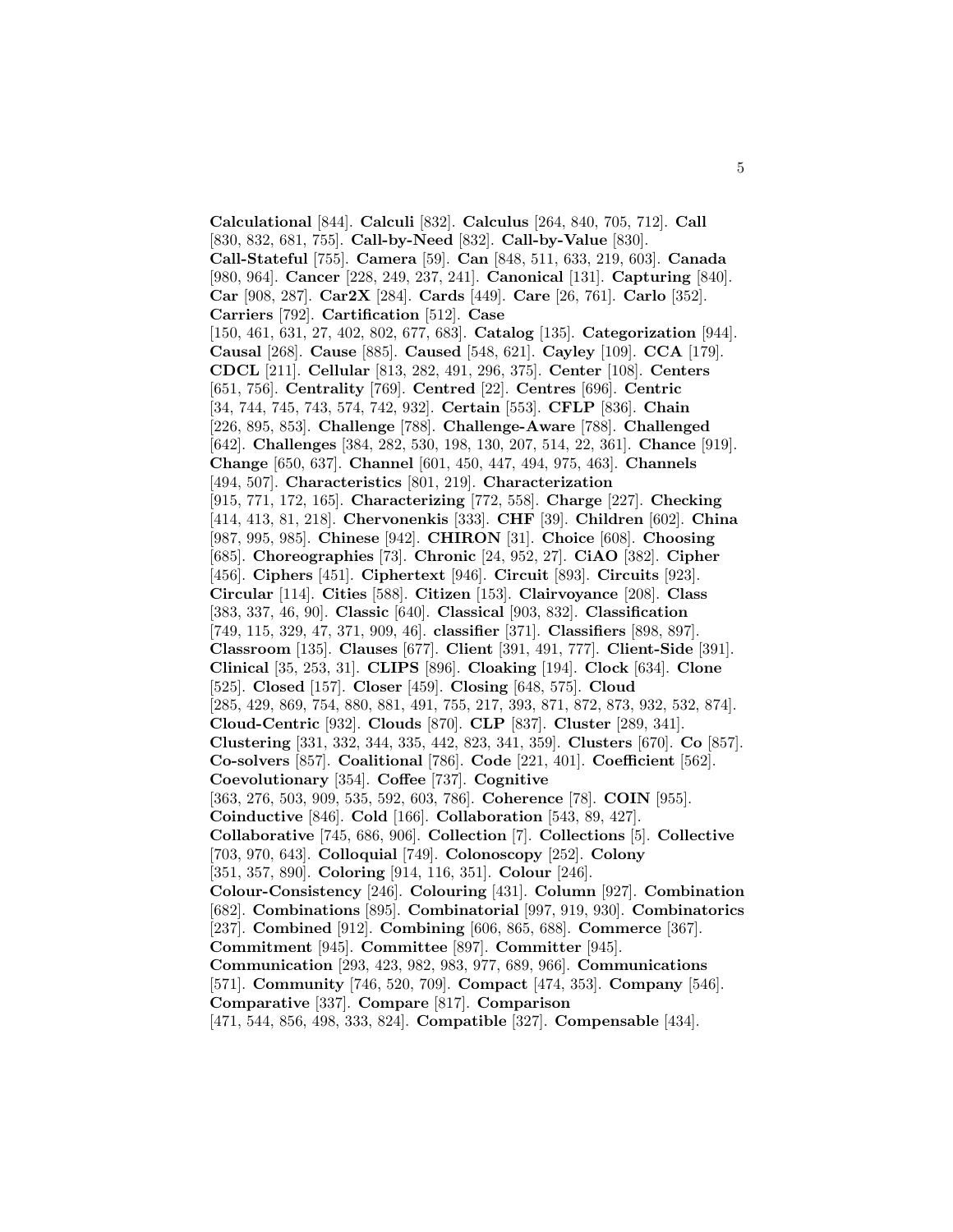**Compensator** [598]. **Competing** [359]. **Competition** [779]. **Competitive** [890]. **Compiler** [130]. **Compiling** [831]. **Complete** [915, 414, 472]. **Complex** [226, 753, 241, 802]. **Complexity** [107, 111, 568, 121, 569, 333, 334, 64, 567, 849]. **Compliance** [92]. **CompNets** [991]. **Component** [954, 66, 809, 70, 48]. **Component-Based** [66, 70]. **Components** [80, 68, 83, 71, 77]. **Composing** [65]. **Composite** [270]. **Composition** [877]. **Compositional** [712]. **Compositionally** [413]. **Compositions** [383, 406]. **Compound** [54]. **Comprehensive** [679, 406]. **Compressed** [162]. **Compression** [14]. **Computability** [855]. **Computation** [987, 701, 778, 702, 843, 969, 146]. **Computational** [917, 179, 963, 813, 970, 953]. **Computationally** [314]. **Compute** [401]. **Compute-Intensive** [401]. **Computer** [596, 735, 606, 964, 750]. **Computer-Assisted** [964]. **Computers** [704]. **Computing** [429, 400, 396, 559, 880, 667, 519, 403, 476, 811, 484, 156, 995, 877, 708, 872, 967, 968, 197, 192, 158, 874, 706]. **Concentrated** [450]. **Concentration** [36]. **Concept** [515, 516, 517, 951, 519, 856, 520, 978, 2, 521, 331, 6, 526, 16, 527, 528, 861]. **Concept-Based** [861]. **Concepts** [517, 511, 522, 513, 195]. **Conceptual** [294, 199, 198, 197, 961]. **Concurrency** [206]. **Concurrent** [411, 216]. **Conditional** [336, 58]. **Conference** [987, 984, 997, 989, 990, 963, 978, 952, 962, 973, 972, 980, 982, 983, 960, 977, 988, 995, 996, 986, 967, 968, 979, 994, 974, 985]. **Configuration** [866, 926, 862]. **Conflict** [416, 729]. **Conflict-Free** [729]. **Conformance** [72, 415]. **Confounded** [820]. **Congestion** [533]. **Conjoined** [145]. **Conjunction** [918, 964, 969]. **Conjunctive** [946]. **Connect** [704]. **Connected** [122, 659]. **Connection** [525, 505]. **Connectivity** [296]. **Connector** [431]. **Conquer** [211]. **Consecutive** [668]. **Consensus** [814, 118]. **Conservation** [645]. **Conservative** [263, 881]. **Conserved** [244]. **Consideration** [870]. **Considerations** [272, 886]. **Consistency** [246]. **Consistent** [152]. **Consistently** [392]. **Constant** [946, 716]. **Constant-Time** [716]. **Constrained** [113, 886, 882, 844]. **Constraint** [916, 836, 921, 905, 925, 929, 891, 846]. **Constraint-Based** [929]. **Constraints** [912, 269, 729, 918, 919, 433, 183]. **Constructing** [6]. **Construction** [109, 718]. **Constructions** [174]. **Constructive** [975]. **Constructs** [132]. **Consultation** [24]. **Consumption** [760]. **contact** [41]. **Contactless** [458]. **Content** [322, 798, 745, 766, 747, 779, 770, 336, 742, 859, 586]. **Content-Based** [322]. **Contention** [507]. **Contests** [680]. **Context** [749, 381, 586, 653, 887, 274]. **Context-Aware** [887]. **Context-Sensitive** [749]. **Contexts** [522]. **Contiguous** [360]. **ContikiRPL** [537]. **Continuous** [468, 357]. **Continuum** [346, 26]. **Contractor** [911]. **Contracts** [443]. **Contraint** [997]. **Control** [429, 833, 605, 533, 538, 314]. **Controller** [908]. **Controlling** [78]. **Convergence** [305, 306, 304, 707, 318, 317]. **Conversion** [452]. **Convex** [106, 911, 667, 475, 669, 659]. **convexity** [723]. **Cooperation**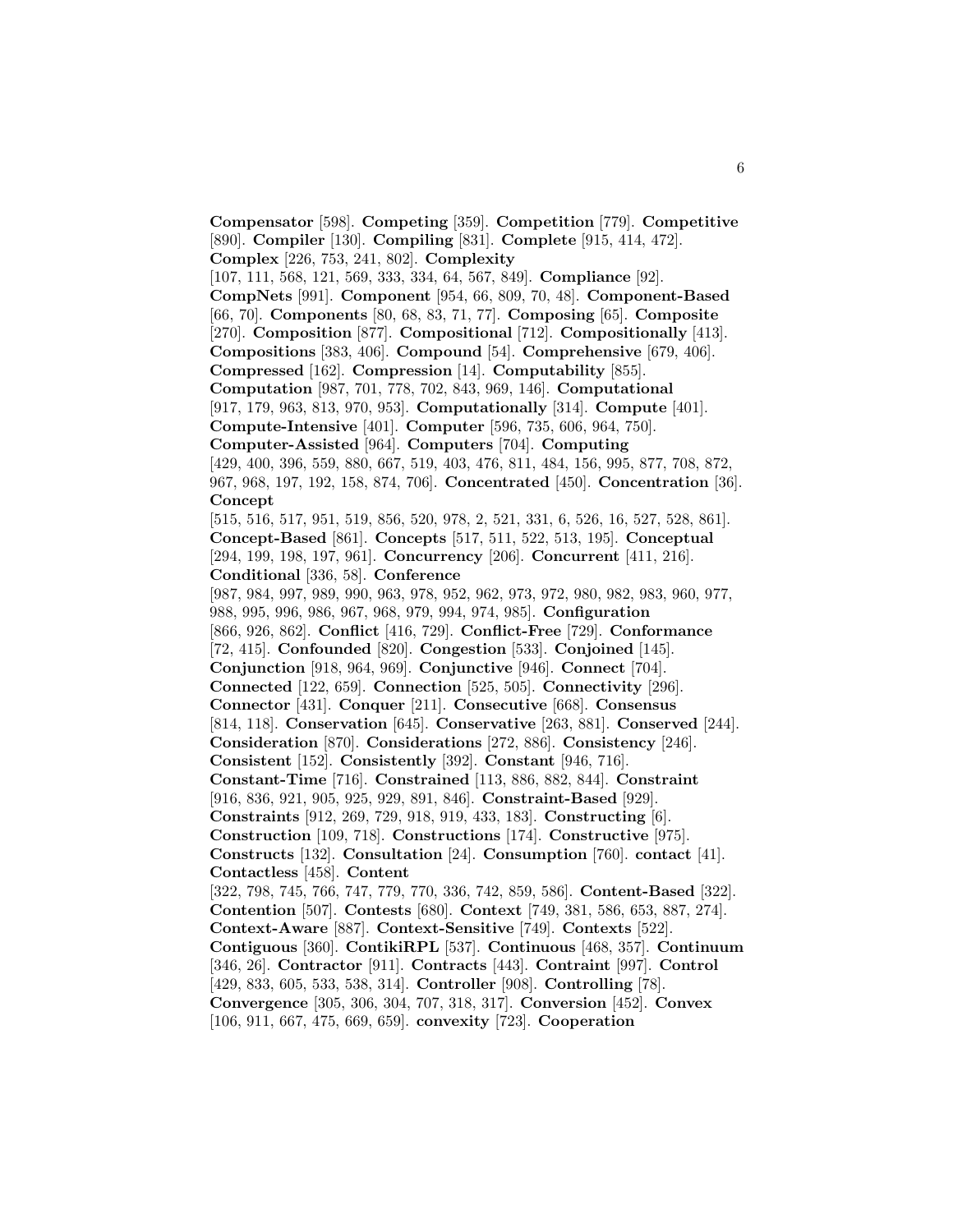[33, 785, 769, 780]. **Cooperative** [503, 532]. **Cooperativity** [141]. **Coordinated** [83, 432]. **Coordinating** [435, 444]. **COORDINATION** [974, 797, 531, 438, 88, 882, 427, 86, 440, 428, 436, 441, 955, 974]. **Core** [891]. **Coronary** [256]. **Corporate** [898, 692]. **Corpus** [326]. **Correct** [839, 965]. **Correcting** [313, 166]. **Correction** [255]. **Correlated** [185]. **Correlation** [561, 571, 552, 565]. **COSADE** [975]. **Cost** [638, 81, 505, 897]. **Cost-Sensitive** [897]. **Costs** [492]. **Counter** [449]. **Countermeasure** [451]. **Countermeasures** [454]. **Counting** [740, 815, 103]. **Coupled** [230]. **Coupling** [612]. **Cover** [471, 110, 8]. **Coverage** [220]. **Covering** [676, 663, 333]. **CPAIOR** [997]. **Crawling** [746]. **Creation** [4, 45, 194]. **Creative** [2]. **Creativity** [691]. **Credibility** [935]. **Crete** [994]. **Criminals** [511]. **Critical** [530]. **Cross** [561, 577, 884]. **Cross-Correlation-II** [561]. **Cross-Disciplinary** [577]. **Cross-Layer** [884]. **crossing** [667]. **Crossings** [727, 295]. **Crossover** [360]. **Crossroads** [848, 618]. **Crossword** [735]. **CRT** [453]. **Cryptanalysis** [163]. **Cryptographic** [172]. **Cryptographically** [940]. **Cryptology** [960]. **CSP** [712]. **CT** [254]. **CT-US** [254]. **CTA** [256]. **Cube** [211]. **CubeHash** [177]. **Cubes** [522]. **CUDA** [303]. **Cues** [609]. **Culture** [201]. **Cumulative** [916]. **Current** [598, 171]. **Cursor** [596]. **Curvature** [595, 621]. **Curves** [555, 460, 175]. **Custom** [37]. **Customer** [608]. **Cut** [660]. **Cutaneous** [617, 620]. **Cutting** [854]. **Cyber** [776]. **Cyber-Insurance** [776]. **Cybercrime** [934]. **CybercrimeIR** [934]. **Cyberspace** [933]. **Cycles** [941]. **Cyclic** [916, 839]. **Cylindrical** [627]. **Czech** [991, 989, 990].

**D** [246, 346, 246, 51, 256, 653]. **D-RAB** [653]. **D/** [246]. **Dag** [472]. **Daily** [32]. **DAIS** [972]. **Dallas** [992]. **Dark** [509]. **Darmstadt** [975]. **Data** [495, 222, 68, 940, 302, 856, 510, 328, 939, 288, 20, 860, 330, 855, 232, 236, 100, 331, 332, 185, 526, 895, 344, 527, 905, 757, 863, 337, 45, 756, 194, 853, 713, 654, 845, 861, 289, 195, 857, 858, 192, 874]. **Data-Based** [856]. **Data-Driven** [654]. **Data-Parallel** [192]. **Database** [184, 190, 938, 532]. **Databases** [189, 850, 157, 185]. **Datacenter** [490]. **Dataflow** [78]. **Datalog** [266]. **Day** [170]. **Deadlines** [107]. **Dealing** [849]. **Debate** [854]. **Debugging** [835]. **December** [962, 960, 959, 953]. **Decentralized** [781, 852]. **Decision** [696, 685, 505, 897]. **Declarative** [834, 835, 510]. **Declaratives** [144]. **Decomposition** [467, 356]. **Dedicated** [961]. **Dedication** [182]. **Deductive** [865]. **Default** [274]. **Defining** [419]. **Definitions** [590]. **Deflection** [612]. **Deformable** [613]. **Deformation** [250]. **Deformity** [255]. **Degradation** [541]. **Degree** [113, 740, 753]. **Deimmunization** [243]. **Delays** [357, 164]. **delegatable** [175]. **Deliberation** [153]. **Delimited** [833]. **Delimited-Control** [833]. **Delivery** [40]. **Demand** [880, 764, 759]. **Denotational** [66]. **Dense** [673]. **Density** [115, 125]. **Dependable** [979]. **Dependence** [170]. **Dependencies** [795]. **Dependency** [322, 242]. **Dependent** [193]. **Dependently** [829]. **Dependently-Typed** [829]. **Deployment** [400, 75, 217]. **DEPSO** [350]. **DEPSO-2S** [350]. **Deques**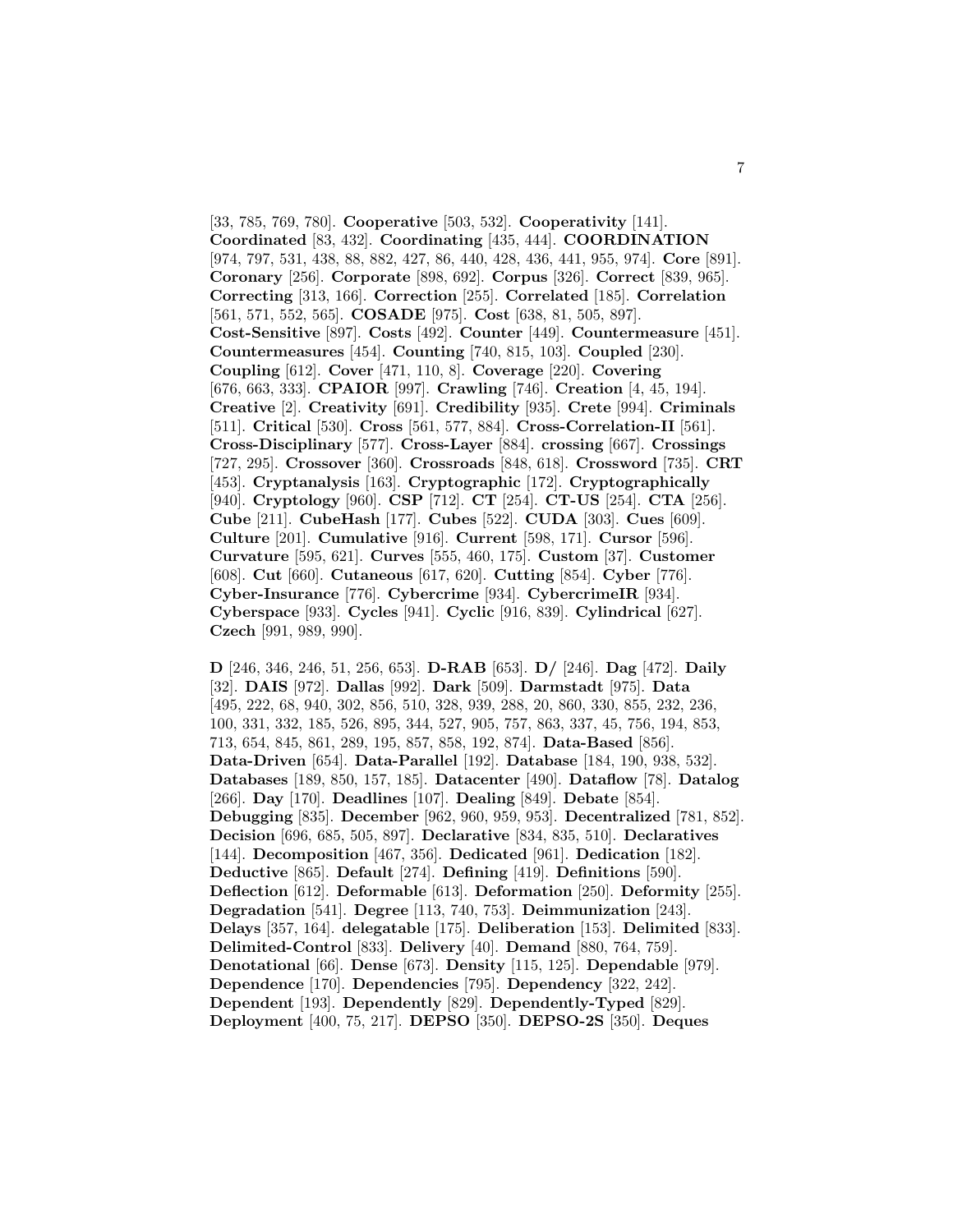[834]. **Derived** [568, 560]. **Describing** [136]. **Descriptions** [718]. **Descriptively** [102]. **Design** [875, 384, 984, 754, 293, 187, 618, 693, 459, 792, 681, 627, 682, 883, 448, 294, 683, 684, 239, 382, 686, 398, 694, 877, 137, 687, 654, 578, 975, 698, 587, 689, 691, 653, 695, 180, 986]. **Designated** [175]. **Designed** [641]. **Designing** [638, 403, 680, 682, 697, 646, 688]. **Designing-in-the-Large** [688]. **Desktop** [875]. **DESRIST** [986]. **Detecting** [746, 606, 904, 774, 775, 169, 545]. **Detection** [544, 325, 170, 939, 540, 542, 938, 943, 354, 937, 238, 206]. **Determinants** [637, 654]. **Determine** [251]. **Determining** [637]. **Deterministic** [109]. **Develop** [252, 684]. **Developing** [642, 490]. **Development** [580, 247, 607, 800, 971, 683, 398, 656, 872, 22]. **Developments** [813, 844]. **Deviation** [567]. **Device** [605, 608]. **Devices** [598, 982, 983, 886, 50, 800]. **DFS** [210]. **Diabetic** [639]. **Diagram** [661]. **Dial** [928]. **Dial-a-Ride** [928]. **Dialectics** [103]. **Dialogue** [371]. **Diameter** [476, 124]. **Dickson** [555]. **Difference** [447]. **Differences** [623, 603]. **Different** [914, 856, 334]. **Differential** [345, 348, 349, 350, 820, 356, 358, 359, 360, 361, 457]. **Differentially** [554]. **Differentiation** [674]. **Diffie** [179]. **Digit** [736]. **Digital** [680, 892, 854]. **Dimension** [333]. **Dimensional** [116, 124, 240, 522]. **Direct** [506]. **Directed** [476]. **Direction** [632, 621]. **Directionally** [51]. **Directions** [813]. **Disambiguation** [894]. **Disaster** [285]. **Disciplinary** [577]. **Disconnected** [396]. **Discourse** [143]. **Discovery** [806, 951, 1, 531, 72, 20, 7, 526, 16, 705, 241, 18, 862, 405, 155, 378, 23]. **Discrete** [346]. **Discrete-Continuum** [346]. **Discriminant** [901]. **Discrimination** [622, 609, 629]. **Disease** [24, 952, 27]. **Dishonest** [443]. **Disjoint** [122]. **Display** [627, 632]. **Displays** [600]. **Dissemination** [388]. **Dissociation** [629]. **Distance** [114, 807, 811, 156, 660, 319, 662, 158]. **Distances** [419]. **Distinguishability** [335]. **Distress** [937]. **Distributed** [789, 80, 748, 300, 543, 416, 531, 721, 485, 973, 747, 88, 432, 398, 387, 129, 64, 907, 389, 402, 874, 972]. **Distributed-Memory** [129]. **Distribution** [394, 742]. **Distributions** [567]. **Diversity** [791]. **DLV** [277]. **DNA** [100]. **DNNF** [923]. **DNS** [549]. **Do** [704]. **Document** [7, 151, 5]. **Documents** [943, 6]. **Does** [32, 364]. **Domain** [326, 589, 743, 791, 378, 797, 782, 772]. **Domain-Driven** [378]. **Domain-Specific** [326]. **Domains** [912, 228]. **Domination** [669]. **Don't** [481]. **Downloading** [770]. **DPL** [450]. **DPOR** [214]. **DPOR-Based** [214]. **Drawing** [659]. **Dreamland** [634]. **Drift** [331]. **Drill** [628]. **Driven** [322, 531, 948, 654, 378]. **Driver** [287, 286]. **Dual** [475]. **Duality** [525]. **Dummett** [840]. **Duplication** [234, 821]. **Dutch** [696]. **Dynamic** [222, 380, 397, 531, 434, 170, 215, 479, 71, 622, 755, 100, 88, 284, 422, 146, 786, 507]. **Dynamics** [230, 142, 722, 802]. **Dynamizing** [486].

**E-Commerce** [367]. **e-health** [35, 638]. **E-Learning** [372]. **EAGLE** [864]. **Earth** [114]. **Earthquake** [772]. **Ease** [194]. **EASEA** [345]. **Easier** [739]. **Eating** [654]. **EC** [969]. **ECG** [36]. **ECL** [838]. **Edge** [727, 477, 14, 13]. **Edged** [597]. **Edges** [727]. **Edit** [156, 158]. **Editing** [54]. **Educate** [655].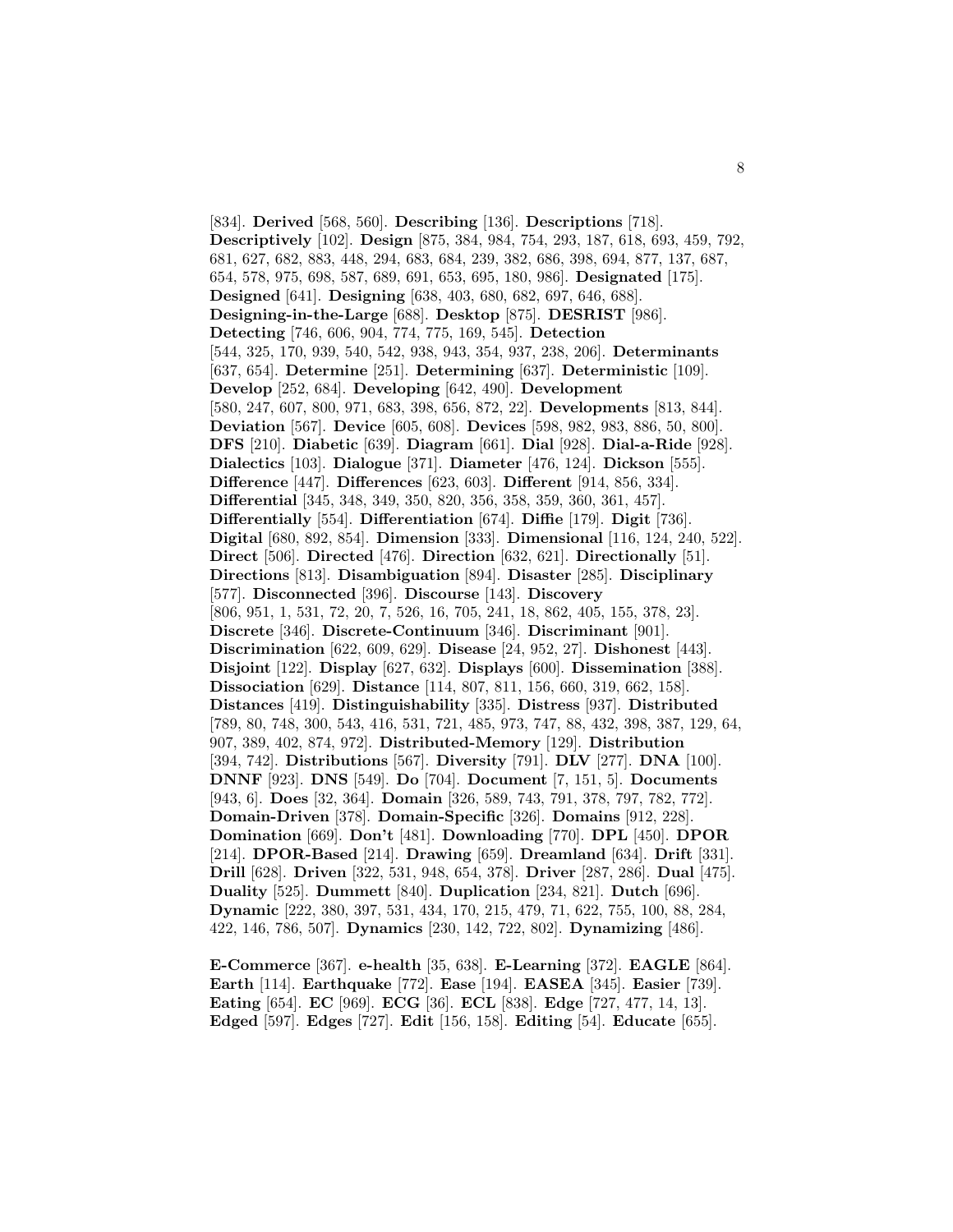**Education** [24]. **Effect** [626, 499, 154, 617]. **Effective** [280, 283, 872]. **Effectively** [854]. **Effectiveness** [649]. **Effects** [597, 28]. **efficacy** [28]. **Efficiency** [401, 288, 886, 787, 790]. **Efficient** [470, 114, 210, 880, 946, 664, 283, 314, 742, 879, 864, 164, 165]. **Efficiently** [761]. **Efforts** [35]. **Egress** [375]. **Eigenvectors** [753]. **Elastic** [872]. **Elastically** [613]. **Elder** [38]. **Elderly** [33, 639]. **Electricity** [645]. **Electrocutaneous** [627]. **Electrode** [258]. **Electromagnetic** [458]. **Electron** [715]. **Electronic** [35, 90]. **Element** [599]. **Eliminating** [164]. **Elimination** [760, 714]. **Ellipsoidal** [718]. **Elliptic** [460, 175]. **Else** [726]. **Embedded** [132, 316, 164]. **Embedding** [488]. **Emerge** [902]. **Emerge-Sort** [902]. **Emergence** [96]. **Emergency** [689, 935]. **Emotional** [602, 367, 937]. **Emotions** [602]. **EmotiWord** [45]. **Emphatic** [143]. **Empirical** [401, 656]. **Employing** [348, 655, 52]. **Empowering** [638]. **Empowers** [643]. **eMule** [169]. **eMule-like** [169]. **Enabled** [448, 535]. **Enabling** [702, 590]. **Encourages** [640]. **Encryption** [946, 176, 167, 168]. **End** [754, 726]. **End-to-End** [754]. **Endoscopic** [246, 257]. **Energy** [496, 107, 880, 881, 879, 787, 790, 759]. **Energy-Aware** [496, 759]. **Engage** [704, 641, 854]. **Engine** [896]. **Engineering** [140, 478, 368, 201, 694, 469, 759, 590]. **Engines** [283]. **English** [264]. **Enhance** [296]. **Enhanced** [255, 199, 463]. **Enhancement** [600, 696]. **Enhancing** [337, 767]. **Enlargement** [54]. **Enriched** [585]. **Enriching** [326]. **Enrollment** [947]. **Ensemble** [898]. **Ensuring** [651, 25]. **Enterprise** [687, 688]. **Enterprise-Wide** [688]. **Entities** [585]. **Entropy** [186]. **Envelopes** [475]. **Environment** [33, 580, 247, 305, 304, 310, 311, 38, 439]. **Environments** [638, 880, 871, 964, 656, 587, 532, 441, 23]. **Envy** [664]. **Envy-Free** [664]. **EPE** [450]. **EPE-Immune** [450]. **Epigenetic** [228]. **Epileptic** [258]. **EQR** [496]. **Equal** [620]. **Equality** [269]. **Equational** [279]. **Equations** [162]. **Equilibrium** [354]. **Equivalence** [271]. **Equivalences** [412]. **Equivariance** [117]. **Era** [815]. **Erdos** [109]. **Erlang** [424]. **ERP** [686]. **Error** [812, 463]. **Errors** [166]. **Essays** [961, 965]. **Establishing** [97]. **Estimating** [229]. **Estimation** [394, 547, 799]. **Estimator** [324]. **ESWC** [994]. **ETICS** [991]. **EuroHaptics** [982, 983]. **Europe** [853]. **Evacuations** [655]. **Evaluating** [69, 681, 41, 796]. **Evaluation** [148, 374, 20, 612, 883, 152, 504, 787, 497, 180]. **Event** [401, 381, 393]. **Event-B** [401]. **Event-Based** [381]. **Events** [128]. **Everyday** [37]. **Everyone** [726]. **Evidence** [600, 244]. **Evolution** [345, 348, 810, 349, 773, 350, 234, 803, 356, 878, 358, 359, 360, 361]. **Evolutionary** [811, 908, 821, 969]. **Exact** [814, 677]. **Examination** [689]. **Examining** [944]. **Example** [196]. **Examples** [135]. **Exclusion** [501, 842, 871]. **Execution** [420, 83, 418, 194]. **Exemplar** [807]. **Exercise** [29]. **Exergame** [640]. **Existential** [269]. **Expanding** [109]. **Expectable** [799]. **Expectations** [94]. **Expected** [31]. **Experience** [380, 794]. **Experimental** [498, 751, 612, 905, 976]. **Expert** [34]. **Explain** [603]. **Explaining** [920, 923]. **Explanation** [87]. **Exploitation** [463]. **Exploiting**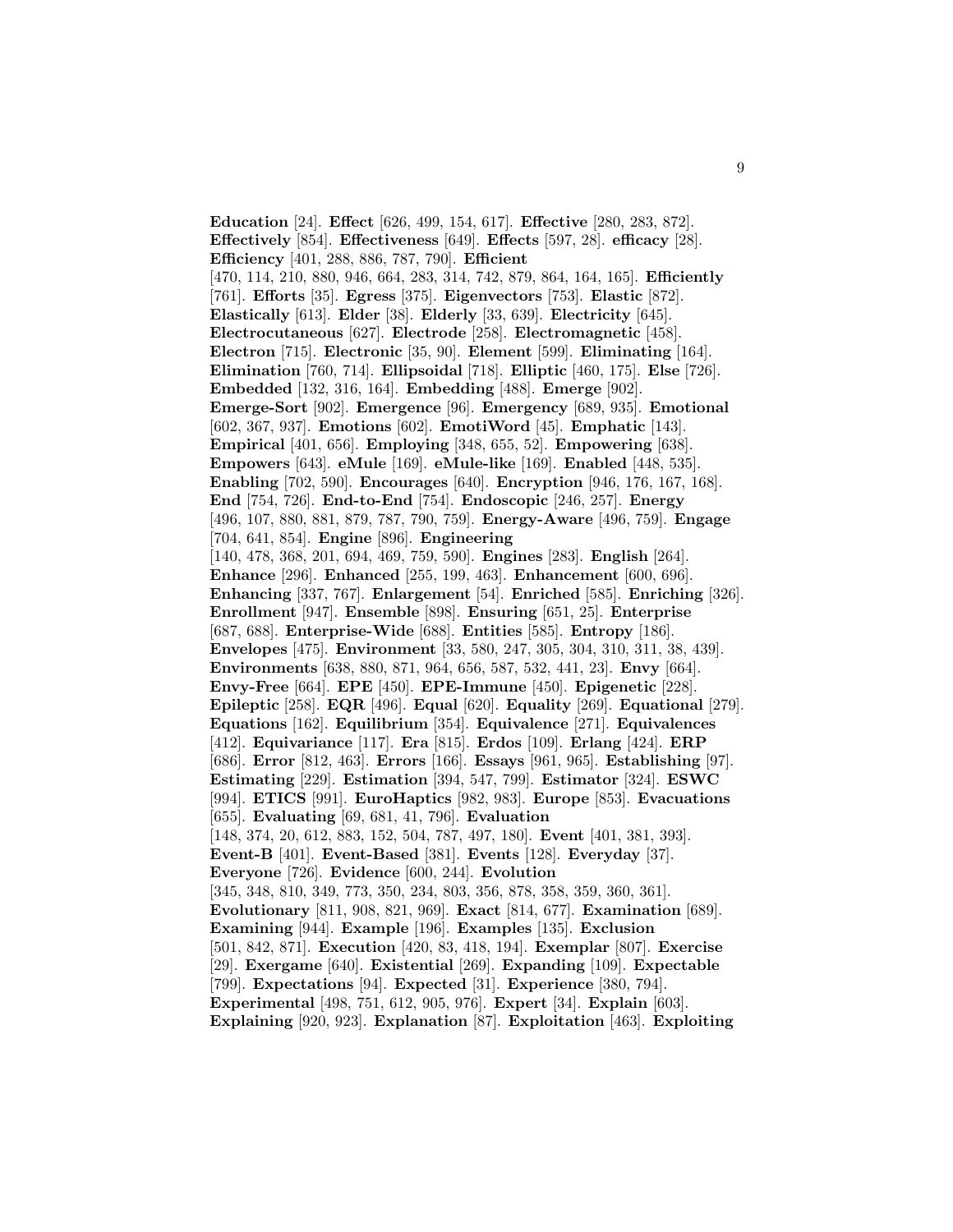[901, 501, 447]. **Exploration** [2, 522, 20, 19]. **Exploratory** [933]. **Exploring** [509, 650, 630]. **Exponent** [453]. **Expression** [820, 822, 194]. **Expressions** [145]. **Extant** [821]. **Extended** [994]. **Extending** [263, 270, 838]. **Extension** [785]. **Extensional** [200]. **Extraction** [865].

**Facets** [914]. **Facial** [225]. **FACS** [954]. **Fact** [193]. **Fact-Oriented** [193]. **Factor** [523]. **Factorization** [516]. **Factors** [242, 153]. **Failures** [548, 423, 79]. **Fairness** [128, 784]. **Families** [432, 554]. **Family** [382]. **FAMoS** [395]. **Fan** [632]. **Fan-Based** [632]. **Fast** [789, 470, 325, 811, 178, 895, 825]. **Faster** [122]. **Fat** [347]. **Fault** [80, 456, 219, 457]. **Fault-Proneness** [219]. **Fault-Tolerant** [80]. **Faults** [415]. **FAW** [985]. **FAW-AAIM** [985]. **FCA** [524, 525, 514]. **FD** [836]. **fdcc** [912]. **Feasibility** [927]. **Features** [904, 942, 61, 53]. **Federated** [590]. **Federating** [591]. **Federations** [782]. **Feedback** [599, 645, 628, 648]. **Feel** [611]. **FEmtocells** [296, 505]. **Few** [184]. **FIA** [573]. **Fields** [58, 564, 558]. **Fifth** [149]. **Fight** [934]. **File** [888, 219, 389]. **Filesystem** [400]. **Filesystem-Based** [400]. **Financial** [897]. **Finding** [724, 737, 15, 857]. **Finger** [605, 635]. **Fingering** [349]. **Fingertip** [623]. **Finite** [912, 599, 561, 564, 558, 567]. **Finland** [982, 983]. **Firefighters** [739]. **First** [264, 383, 434, 196, 90]. **First-Class** [383, 90]. **First-Order** [434]. **Fits** [725]. **Fitted** [37]. **Fitting** [608]. **Fixation** [391]. **Fixed** [728, 291]. **Fixpoint** [273]. **Flags** [479]. **Fleet** [369]. **Flexible** [757, 395, 592]. **Flexub** [397]. **Floating** [223]. **Floating-Point** [223]. **Floorplans** [658]. **FLOPS** [993]. **Flow** [548, 915, 919, 920, 540, 542, 316, 845, 547]. **Flow-Based** [548, 919, 920, 540, 542]. **Flow-Level** [547]. **Flowshops** [358]. **Fluid** [437]. **FMOODS** [973]. **fMRI** [521]. **FOL** [264]. **FootGlove** [608]. **Foraging** [353, 437]. **Force** [616, 612]. **Forces** [623]. **Forecast** [880]. **Forecasting** [898, 897]. **Foreground** [59]. **Forgetful** [721]. **Form** [833, 559, 189]. **Formal** [517, 519, 520, 521, 75, 526, 528, 64, 954, 978, 973]. **Formalization** [193, 77]. **Formalizing** [270, 367]. **Formation** [468]. **Forming** [701]. **Formulae** [567]. **Formulation** [110]. **FORTE** [973]. **Forward** [601]. **Forwarding** [745]. **Fostering** [26]. **Foulds** [817]. **Foundations** [961, 189, 338, 147]. **Fourth** [189]. **FPGA** [450]. **Fractional** [51]. **Frame** [854]. **Framework** [584, 406, 89, 490, 528, 91, 697, 46, 907, 587, 646, 23, 837]. **France** [997, 955, 976]. **Fraudulent** [897]. **Free** [729, 478, 774, 664]. **Freedom** [309]. **Frequencies** [512]. **Frequency** [570, 629, 565]. **Frequency-Hopping** [570, 565]. **Friction** [611]. **Front** [21, 42, 426, 446, 466, 487, 508, 529, 551, 572, 594, 615, 636, 657, 678, 699, 720, 741, 762, 783, 805, 826, 847, 868, 889, 910, 931, 950, 63, 85, 99, 105, 126, 139, 160, 181, 203, 224, 245, 260, 281, 298, 299, 320, 321, 342, 343, 362, 365, 377, 386, 408]. **Frontiers** [959, 985]. **Fruitful** [25]. **FSR** [451]. **FSR-Based** [451]. **FSToolkit** [590]. **Full** [883, 355, 457]. **Full-Body** [355]. **Fully** [479, 168, 885]. **FUN** [988, 988]. **Function** [370, 559, 55, 371, 340, 218, 545]. **Functional** [831, 958, 127, 828, 136, 993]. **Functionals** [186]. **Functions**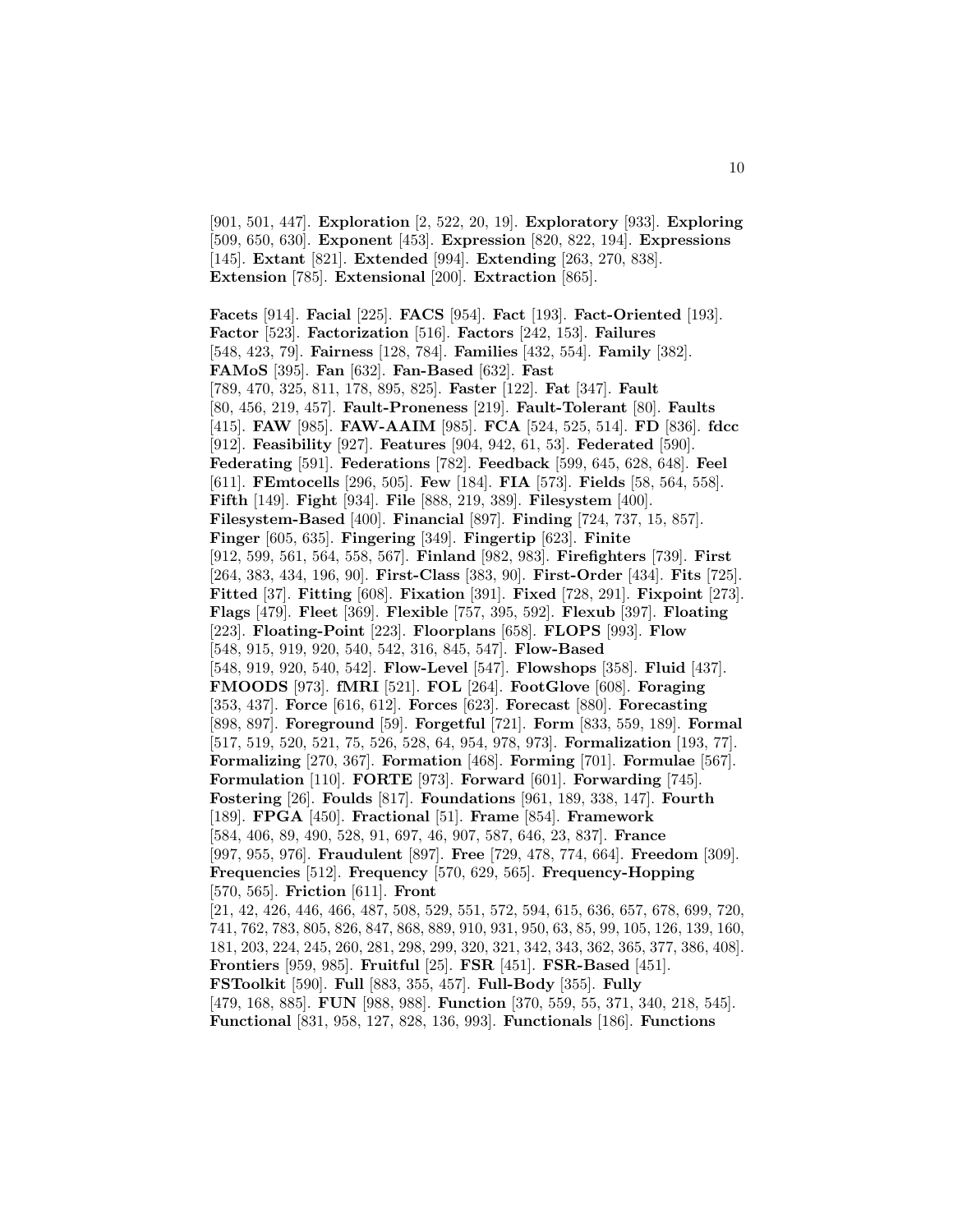[263, 394, 178, 555, 308, 557, 560, 558, 565]. **Fusion** [237]. **Future** [981, 583, 580, 813, 582, 792, 589, 205, 577, 578, 25, 796, 405, 586, 573]. **Fuzzifications** [524]. **Fuzzy** [363, 533, 331, 332, 909, 861].

**Gains** [790]. **Galleries** [723]. **Game** [798, 724, 640, 730, 645, 786, 641]. **Gamepad** [602]. **Games** [903, 655, 722]. **Gap** [534, 575]. **Garbage** [848]. **Garments** [37]. **Gathering** [726, 347]. **Gaussian** [250]. **Gaze** [56]. **Gb** [536]. **Gb/s** [536]. **Gearing** [280]. **Gene** [816, 825]. **General** [837]. **Generalization** [106]. **Generalized** [137, 209]. **Generate** [688]. **Generated** [401, 5]. **Generation** [789, 875, 222, 922, 295, 926, 927, 131, 592, 455]. **Generator** [458, 718, 339]. **Generators** [223, 307, 459]. **Generic** [174, 442, 132]. **Genetic** [363, 877, 240, 864]. **Genome** [234, 240, 198]. **Genomes** [815, 231]. **Genomic** [241]. **Genomics** [237]. **Geometric** [52]. **Geometrical** [48]. **Geometrically** [199, 316]. **Geometry** [917]. **Geometry-Based** [917]. **Germany** [975]. **Gestures** [252]. **GHC** [829]. **Giants** [774]. **Given** [718]. **Glass** [518]. **Global** [347, 916, 364, 392]. **GML** [199]. **G¨odel** [840]. **Goes** [765]. **Golomb** [564]. **Good** [737]. **Goodbye** [726]. **Gossip** [871]. **Gossip-Based** [871]. **Government** [696]. **GPC** [995]. **GPU** [346]. **Gradable** [147]. **Gradable-Predicate** [147]. **Gradient** [895]. **Gram** [326]. **Graph** [914, 729, 351, 863, 469]. **Graphs** [471, 109, 667, 476, 125, 480, 484, 740, 413, 15, 668, 316, 669, 659]. **Great** [706]. **Greece** [977, 996, 994]. **Greedy** [480, 358, 899, 659]. **Grid** [875, 400, 995]. **Ground** [626]. **Grounder** [277]. **Group** [227, 173, 439, 372]. **GSM** [801]. **GSM-Based** [801]. **GTP** [816]. **Guards** [662]. **Guidance** [254, 25]. **Guided** [210, 249, 243]. **Guiding** [211].

**Haifa** [962]. **Hamming** [660, 565]. **Hand** [627, 162, 621]. **Handheld** [626]. **Handle** [392]. **Handling** [306, 288, 318, 317]. **Handover** [505]. **Handovers** [504]. **Hands** [634]. **Hanging** [731]. **Hansel** [683]. **Hap** [232]. **Hap-seq** [232]. **Haplotype** [232]. **Happen** [411]. **Haptic** [616, 598, 599, 601, 618, 619, 605, 606, 608, 622, 624, 627, 628, 630, 634, 621, 595, 597]. **Haptics** [596, 604, 606, 625, 982, 983]. **Hard** [738, 341]. **Hardness** [814, 719]. **Hardware** [752, 757, 137, 536, 207, 180, 962]. **HAS-160** [163]. **Hash** [752]. **Hashing** [325]. **Haskell** [142, 129, 130]. **Having** [184]. **healing** [148]. **Health** [984, 651, 638, 36, 952, 637, 646, 35]. **Healthcare** [34, 30]. **Healthy** [654]. **Heart** [37]. **Hebbian** [909]. **Held** [991, 964, 969]. **Hellenic** [996]. **Hellman** [179]. **Help** [32, 219, 857]. **Heraklion** [994]. **Herbrand** [263]. **Here** [267]. **Hereditary** [112]. **Heterogeneous** [789, 83, 785, 778, 483, 16, 790, 592, 23, 776, 670]. **Heterozygosity** [808]. **HetsNets** [991]. **Heuristic** [480, 927, 825]. **Heuristics** [471, 714]. **Hidden** [308]. **Hiding** [173]. **Hierarchial** [324]. **Hierarchical** [67, 710, 47]. **Hierarchy** [673, 191]. **High** [922, 129, 241]. **High-Level** [129]. **High-Throughput** [241]. **Higher** [828]. **Higher-Order** [828]. **Highly** [284]. **History** [781, 821]. **Hit** [570]. **HIV** [242]. **Hoc** [423, 501, 503, 441, 500].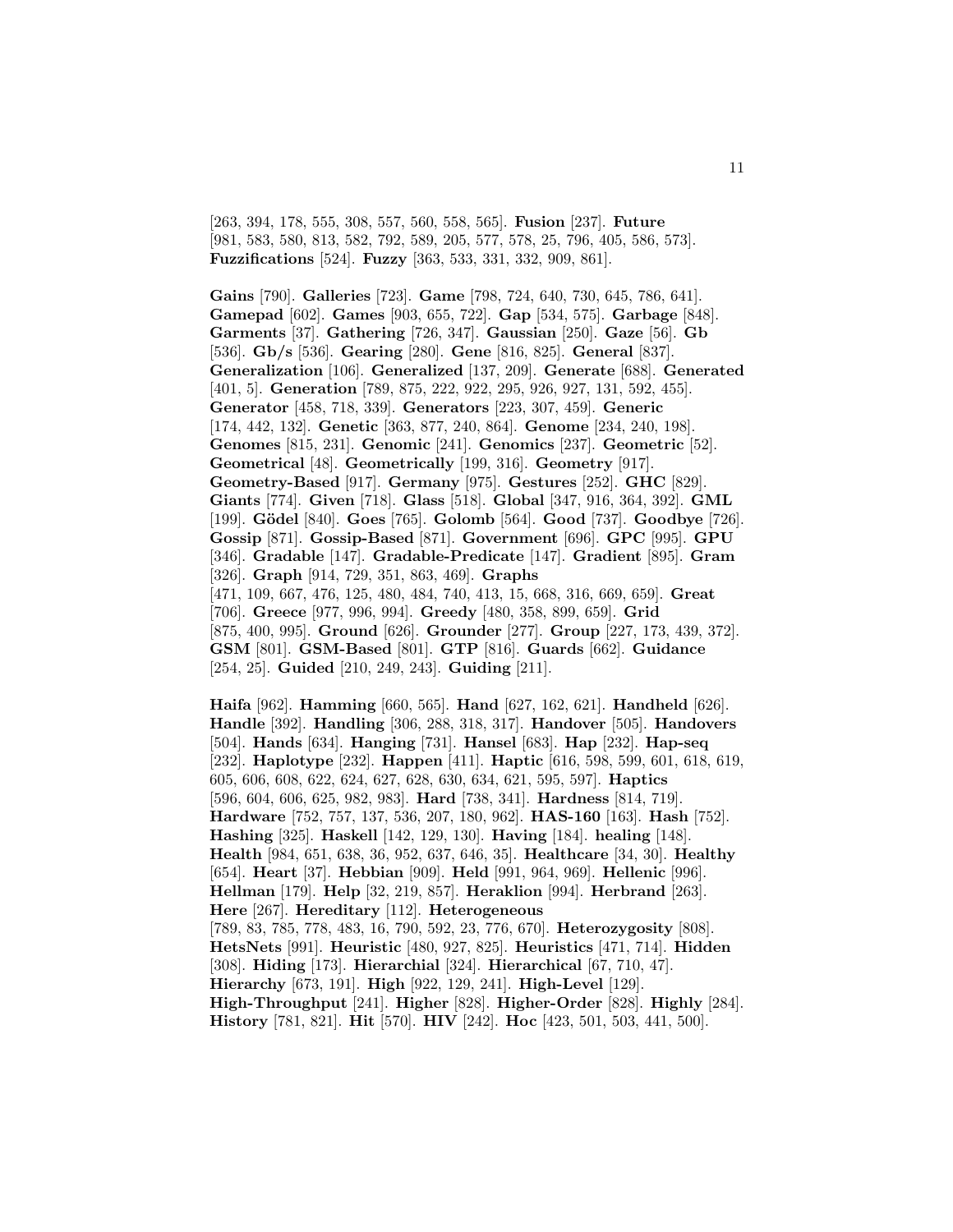**Home** [33, 24, 639, 36, 28]. **Homes** [952]. **Homicide** [464]. **Homomorphisms** [859]. **Homothets** [116]. **Hong** [995]. **Honour** [965]. **hop** [503, 884]. **Hopping** [570, 565]. **HotWave** [380]. **Household** [645]. **HTTP** [765]. **HTTP-Live** [765]. **Huge** [471]. **Human** [521, 56, 904, 87, 291, 198, 61, 941]. **Human-Agent** [87]. **HVC** [962]. **Hybrid** [210, 302, 351, 922, 410, 937, 845, 712, 500]. **Hybridization** [350]. **Hybrids** [924]. **Hyper** [555]. **Hyper-bent** [555]. **Hyperelliptic** [555]. **Hypergraphs** [116]. **Hyperintensions** [200].

**I-SEARCH** [584]. **I/O** [870]. **IAT** [955]. **IB** [179]. **IB-KEM** [179]. **ICAISC** [967, 968, 969]. **ICDMS** [285]. **ICFCA** [978]. **ICISC** [960]. **ICOST** [952]. **identifiable** [819]. **Identification** [548, 818, 6, 357]. **Identified** [597]. **Identify** [219]. **Identifying** [814, 941]. **Identity** [168]. **Identity-Based** [168]. **Idle** [358]. **IDS** [543]. **IEEE** [506, 286]. **IFIP** [991, 989, 990, 973, 972, 979]. **IFL** [958]. **II** [990, 561, 983, 968]. **IIS** [210]. **IIS-Guided** [210]. **Illicit** [933]. **Illusion** [624, 644]. **Image** [44, 249, 52, 102, 60]. **Images** [47, 313, 61]. **Immune** [450]. **Impact** [24, 751, 700, 630, 952]. **Impacts** [796]. **Impaired** [596, 28]. **Impatient** [738]. **Impedance** [612]. **Implantation** [254]. **Implementation** [471, 450, 142, 382, 91, 180, 874, 837, 958]. **Implementations** [172]. **Implementing** [686, 129]. **Implications** [693, 448]. **Implicative** [212]. **Importance** [197]. **Improve** [29, 364, 501, 494, 884]. **Improved** [125, 801, 176, 177, 161]. **Improvement** [598]. **Improving** [836, 319]. **Imputation** [232]. **In-Home** [639, 28]. **Inapproximability** [807]. **Inapproximable** [674]. **Incidence** [812]. **Incidental** [307]. **Incidents** [944]. **Incomplete** [527]. **Incompressibility** [675]. **Incorporating** [801]. **Increased** [228, 758]. **Increasing** [787]. **Incremental** [329]. **Independent** [24, 913, 638, 326, 922, 190, 669]. **Index** [470, 564, 341]. **Index-Based** [470]. **India** [651]. **Indian** [294]. **Indicating** [632]. **Indiscernibility** [327, 102]. **Individual** [266, 373]. **Indoor** [498]. **Induced** [112]. **Induction** [364]. **Industrial** [454]. **Industry** [361]. **Inference** [226, 186, 705]. **Inferring** [825]. **Infinite** [115, 561]. **Influence** [936, 644, 649, 776]. **Infomobility** [60]. **Infon** [266]. **Informatics** [998, 957, 149]. **Information** [595, 746, 744, 693, 11, 2, 901, 309, 291, 865, 747, 6, 743, 574, 3, 16, 461, 742, 694, 986, 985, 859, 932, 155, 906, 695, 935, 960]. **Information-Centric** [744, 743, 574, 742]. **Informative** [336]. **Informing** [701]. **Infrared** [52]. **Infrastructure** [583, 881, 939, 530, 979]. **Infrastructures** [393, 591, 590]. **Initiative** [442, 284]. **Injecting** [223]. **Innovation** [856, 680, 205, 25]. **Innovations** [24]. **Innovative** [302, 36]. **Inprocessing** [204]. **Inputs** [620]. **Instance** [329, 926, 907, 795]. **Instance-Based** [795]. **Instance-Specific** [926]. **Instances** [675]. **Instant** [541]. **Institutionally** [93]. **Institutionally-Situated** [93]. **Institutions** [955, 90]. **Instrumentation** [127]. **Insurance** [776]. **Integer** [808, 123, 924, 894]. **Integers** [838]. **Integral** [161]. **Integrated** [580, 735]. **Integrating** [698]. **Integration**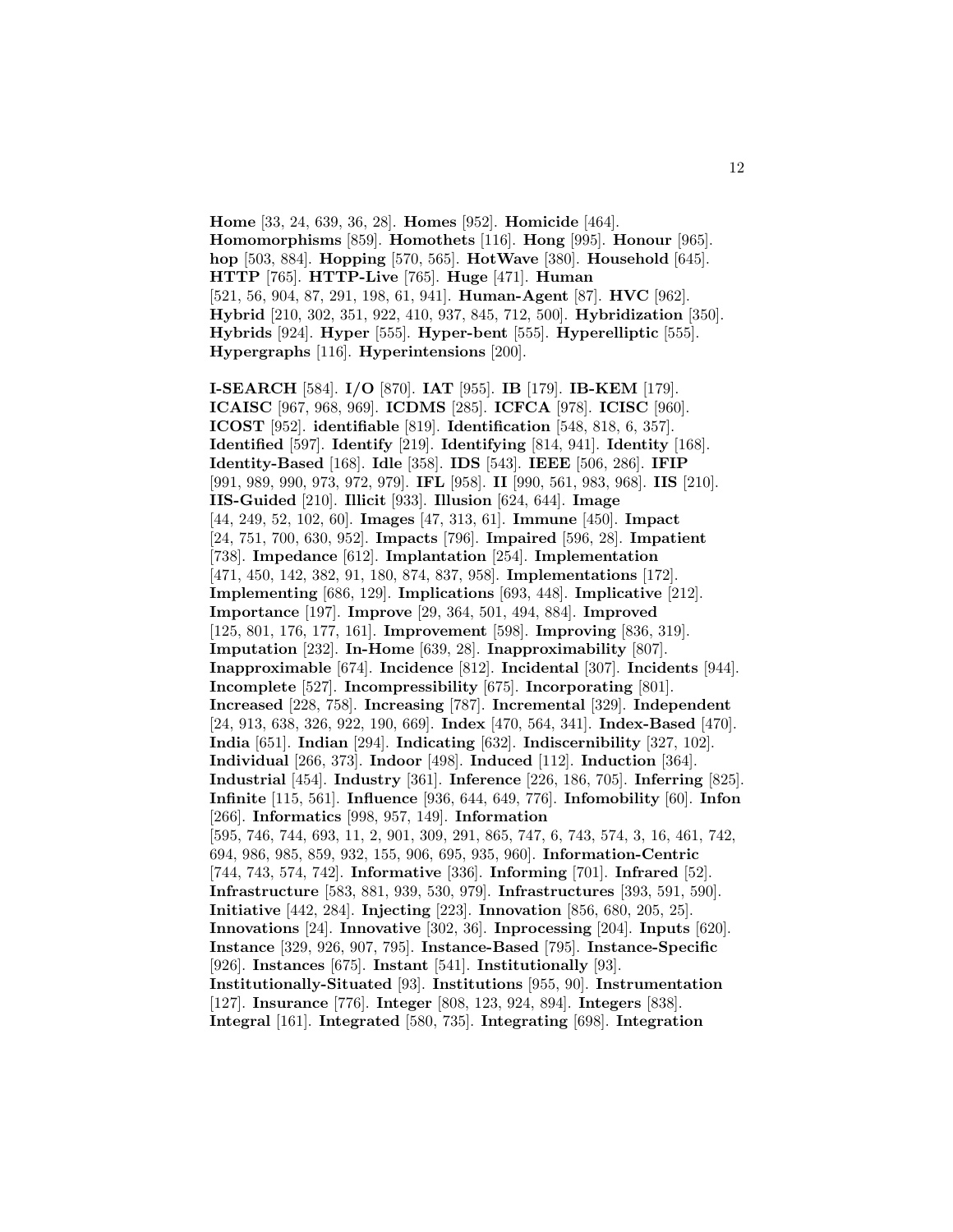[44, 674, 35, 198, 688, 997]. **Intelligence**

[346, 309, 902, 703, 528, 996, 970, 959, 967, 968, 953, 998]. **Intelligent** [285, 581, 277, 464, 294]. **Intensity** [623, 626, 649, 641]. **Intensive** [222, 401]. **Inter** [797, 89, 743, 683, 772, 791]. **Inter-Domain** [743, 791, 797, 772]. **Inter-Organizational** [683, 89]. **Interacting** [73]. **Interaction** [159, 269, 781, 703, 45]. **Interaction-Based** [781]. **Interactions** [583, 416, 56, 86]. **Interactive** [638, 581, 631, 70, 402]. **Interconnected** [490]. **Interconnection** [794]. **Interdependent** [94, 190]. **Interdomain** [771]. **Interface** [400, 421, 627]. **Interfaces** [606, 378]. **Interleaved** [450]. **International** [954, 984, 991, 997, 989, 990, 992, 963, 955, 978, 952, 962, 973, 958, 972, 980, 982, 983, 960, 976, 977, 988, 995, 964, 149, 986, 967, 968, 969, 979, 953, 975, 993, 974, 985, 966]. **Internet** [981, 977, 583, 580, 57, 581, 773, 582, 792, 589, 703, 791, 577, 578, 579, 796, 405, 643, 586, 573]. **Interoperable** [972]. **Interpolation** [842, 218]. **Interpolation-Based** [218]. **Interrelations** [588]. **Interval** [911, 918, 730]. **Intervention** [652, 654]. **Interventions** [964, 255]. **Intrinsic** [622]. **Introduced** [601]. **Introduction** [951, 573]. **Intrusion** [939, 540, 542, 938]. **intrusive** [40, 38]. **Intuitionistic** [154]. **Intuitive** [607]. **Invasive** [248, 39]. **Inverse** [264, 660]. **Investigating** [617]. **Investigation** [154]. **Involvement** [25]. **IoT** [295]. **IP** [789, 110, 758]. **IPTV** [494]. **IPv6** [789, 548]. **Irreducible** [562]. **isAI** [959]. **ISBRA** [992]. **Isolation** [563]. **ISP** [780]. **Israel** [962]. **Issue** [452]. **Issues** [544]. **Italy** [952, 988, 953]. **Item** [8]. **Items** [665]. **Itemset** [512]. **Itemsets** [157]. **Iterated** [358]. **Iteratees** [841]. **Iteration** [78]. **Iteration-Wise** [78]. **Iterative** [820]. **iThink** [903]. **Itoh** [461]. **Itoh-attack** [461]. **IX** [971].

**JADE** [368]. **Japan** [959, 993, 772]. **Japanese** [145, 152, 144]. **Java** [380]. **Jobs** [670]. **Joint** [973, 985]. **JSAI** [959]. **JSAI-isAI** [959]. **Judge** [153]. **Judgments** [151, 620]. **Junction** [238]. **June** [984, 997, 952, 973, 972, 980, 982, 983, 976, 977, 988, 979, 974]. **Juris** [149]. **Juris-Informatics** [149]. **JURISIN** [959, 149]. **Just** [623, 130]. **Just-In-Time** [130]. **Justifying** [92].

**Kakeya** [106]. **Kal** [724]. **Kal-Toh** [724]. **KEM** [179]. **Kernel** [305, 306, 304, 310, 899, 545]. **Kernels** [676, 863]. **Key** [167, 455, 795]. **Keyframes** [57]. **Keys** [184, 166]. **Keywords** [946]. **Kinesthetic** [620]. **Kinetic** [611]. **Kisses** [726]. **Kissing** [726]. **Knapsack** [111, 716]. **Knowledge** [223, 416, 951, 1, 20, 150, 155, 692]. **Knowledge-Based** [416]. **Known** [176]. **Kobe** [993]. **Koestler** [2]. **KoFAS** [284]. **Kong** [995]. **Korea** [960]. **Kronecker** [119]. **KS** [958]. **Kuala** [998].

**Labeled** [156]. **Labeling** [58]. **Lack** [619]. **Lambda** [264, 840]. **Lamia** [996]. **Language** [831, 140, 326, 270, 11, 922, 845, 136]. **Languages** [276, 958, 132, 845, 974]. **Large** [811, 433, 484, 851, 549, 489, 155, 197, 688]. **Large-Scale** [489, 155]. **Lassos** [414]. **Last** [308]. **Latency** [541]. **Latent**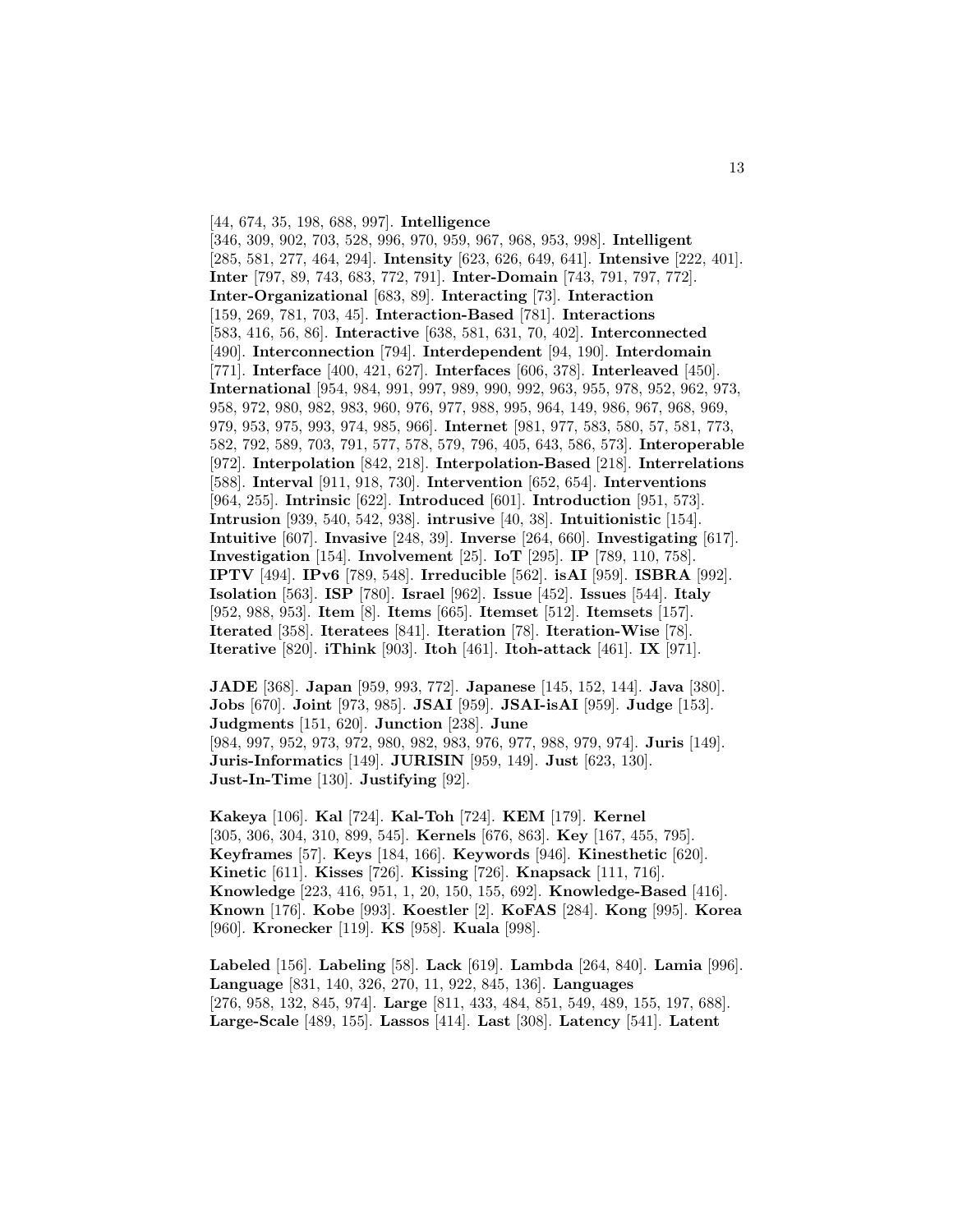[170]. **Latin** [957, 957]. **Lattice** [945]. **Lattices** [516, 518, 717, 115, 527]. **Lawrence** [958]. **Layer** [301, 308, 936, 884]. **Lazy** [133, 131]. **LBlock** [457]. **LD** [848]. **Leakage** [452, 461, 172, 165, 463]. **Leakages** [447]. **Lean** [734]. **Learning** [370, 301, 502, 510, 533, 142, 310, 311, 865, 851, 334, 312, 336, 905, 793, 79, 648, 864, 862, 909, 43, 319, 340, 46, 899, 906, 372]. **Least** [311]. **LED** [456]. **Legal** [151, 152]. **Length** [226, 619, 625, 620]. **Lengths** [566, 717, 567]. **LENLS** [959, 140]. **Lesamnta** [161]. **Less** [744, 493]. **Lessons** [577]. **Leuven** [978]. **Level** [517, 922, 295, 129, 219, 547]. **Leveraging** [766]. **Lexicon** [45]. **Libraries** [892]. **Library** [903]. **Life** [739]. **Lifespan** [768]. **Lifschitz** [965, 262, 261]. **Lifting** [51]. **Light** [251]. **Lightweight** [79]. **Like** [189, 169]. **Limited** [347, 666]. **Linda** [441]. **Line** [52, 314, 620, 670]. **Line-Based** [52]. **Linear** [210, 568, 812, 816, 569, 334, 820, 177, 894, 357, 787, 567]. **Linearisation** [314]. **Lines** [81]. **Linguistic** [867]. **Link** [506, 864, 862]. **Linkage** [226]. **Linked** [856, 860, 855, 857, 858]. **Link¨oping** [984]. **Links** [5]. **Lithuania** [966]. **Little** [857]. **Live** [769, 764, 765]. **Liveness** [213]. **Liver** [249]. **Living** [40, 24, 638, 22]. **Load** [442, 535, 603]. **Loading** [888]. **lobSTR** [231]. **Local** [746, 917, 816, 468, 340, 891, 688, 885]. **Localisation** [498]. **Locality** [390, 767]. **Locality-Awareness** [390]. **Localization** [801, 895, 800, 499, 258]. **Location** [502, 917, 32, 640, 239]. **Logic** [831, 264, 266, 267, 834, 434, 140, 268, 193, 273, 274, 200, 965, 279, 191, 840, 9, 76, 846, 993, 147, 136, 278]. **Logic-Based** [965]. **Logical** [516, 134, 705]. **Logics** [267]. **Logit** [722]. **Long** [803, 244]. **Long-Range** [244]. **Longest** [929]. **Look** [459]. **Lookaheads** [211]. **Looking** [518]. **Loop** [478, 235, 648]. **Loop-Free** [478]. **Looping** [839]. **Loops** [429]. **LoopWeaver** [235]. **Loss** [808, 234]. **Losses** [601]. **Loudness** [633]. **Low** [107, 638, 570, 623, 879, 387, 571, 541, 552]. **Low-Cost** [638]. **Low-Hit-Zone** [570]. **Low-Intensity** [623]. **Low-Latency** [541]. **Low-Memory** [387]. **Lower** [717]. **LTE** [504]. **Lumpur** [998]. **Luxembourg** [979]. **Lyon** [955].

**Machine** [915, 502, 701, 510, 464, 865, 409, 315]. **Machines** [187, 83, 880, 700, 666, 134, 334, 336, 192]. **Macrocells** [505]. **Macroscopic** [524]. **Mad** [727]. **Maintenance** [479]. **Makes** [692]. **Makespan** [672]. **Making** [724, 739, 706]. **Malaysia** [998]. **Mammalian** [244]. **Management** [285, 34, 952, 886, 27, 756, 697, 979, 985, 750, 887, 30]. **Managing** [406]. **MANET** [502, 90]. **MANETs** [397, 396, 556]. **Manipulation** [616, 922, 605]. **Manufacturing** [735]. **Map** [118]. **Mappings** [860]. **Maps** [909, 319]. **Market** [776]. **Marketing** [890]. **Marketplace** [582]. **Markov** [226, 252]. **Markovian** [54, 53]. **Marshalling** [728]. **MAS** [363]. **Mass** [823]. **Masses** [850]. **Massively** [345]. **Matching** [667, 866, 482, 485]. **Matchings** [480, 740]. **Material** [610]. **Mathematics** [103]. **Matrices** [812]. **Matrix** [771]. **Matter** [62, 84, 98, 104, 138, 202, 259, 297, 376, 385, 407, 425, 445, 465, 550, 593, 804, 949, 21, 42, 426, 446, 466, 487, 508, 529, 551, 572, 594, 615, 636, 657, 678, 699, 720, 741, 762, 783, 805, 826, 847, 868, 889, 910, 931, 950, 63, 85, 99, 105, 126, 139, 160, 181, 203, 224, 245, 260, 281, 298, 299, 320, 321, 342,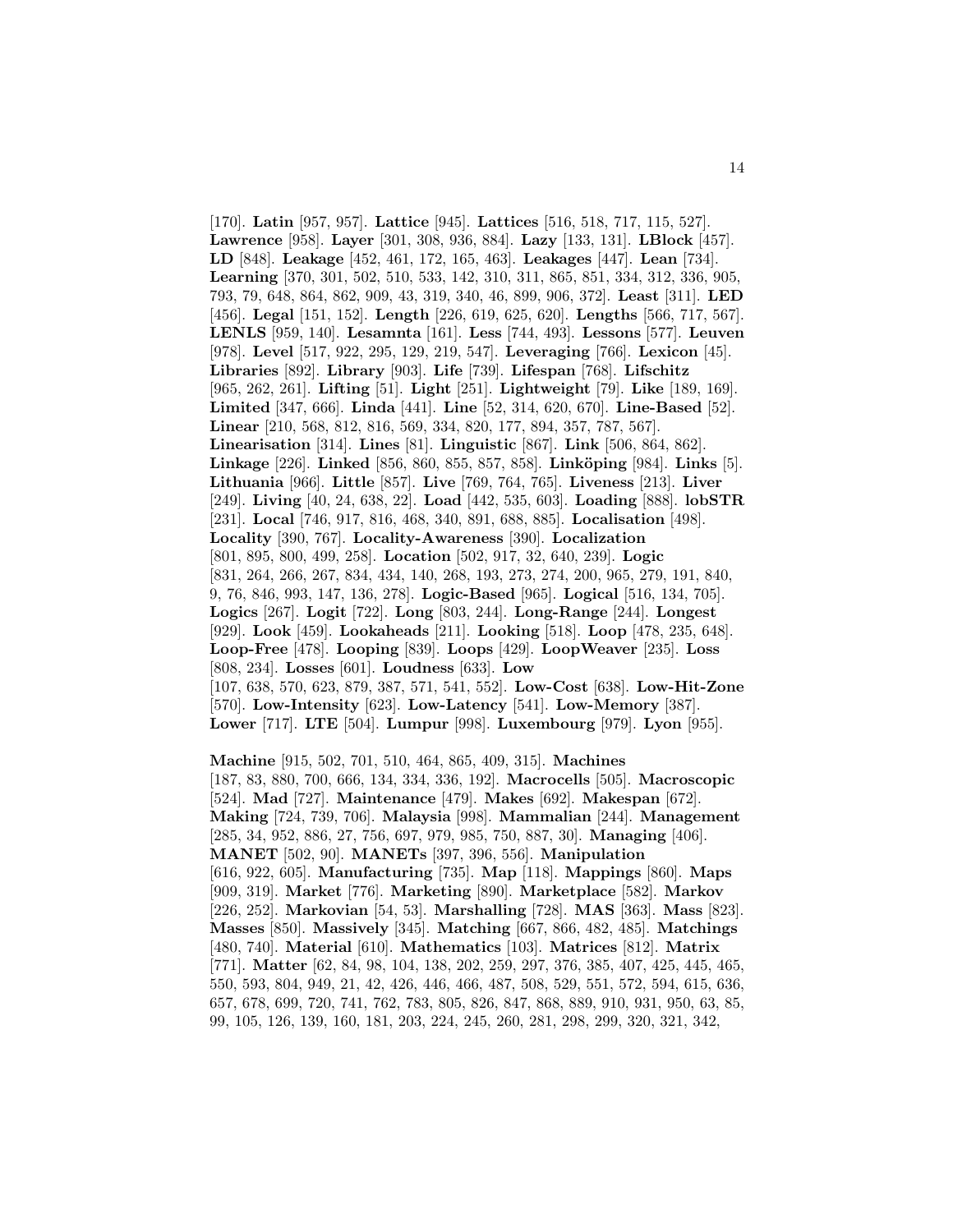343, 362, 365, 377, 386, 408]. **Maturity** [685]. **Maude** [69]. **Maximum** [913, 112, 667, 480, 844, 662]. **Maximum-Sum** [844]. **MaxSat** [121]. **May** [987, 411, 991, 997, 989, 990, 992, 998, 955, 978, 995, 996, 986, 967, 968, 969, 975, 993, 994, 985]. **May-Happen-in-Parallel** [411]. **McErlang** [424]. **MDASCA** [463]. **MDE** [77]. **Meaning** [366]. **Measure** [817]. **Measurement** [613, 538, 287, 147]. **Measurement-Theoretic** [147]. **Measurements** [536, 547]. **Measures** [860, 216]. **Measuring** [323, 773]. **Mechanical** [612, 626]. **Mechanism** [384, 785, 237]. **Mechanisms** [548]. **Mechanoreceptor** [624]. **Mechatronic** [438]. **Mediated** [600]. **Medical** [34]. **Meets** [576]. **Members** [947]. **Memetic** [364]. **Memory** [387, 129, 873, 430]. **Mental** [606]. **Mergers** [14]. **Mergesort** [481]. **Mesh** [388, 799]. **Message** [396]. **Messages** [602, 689]. **MEST** [34]. **Meta** [324]. **Meta-algorithm** [324]. **Metadata** [389]. **Metanorm** [96]. **Metaoptimization** [356]. **Metastability** [722]. **Metastatic** [249]. **Metering** [939]. **Method** [187, 302, 876, 624, 236, 311, 312, 494, 926, 41, 900, 319, 164, 695, 165]. **Methods** [856, 20, 787, 944]. **Methylation** [228]. **Metric** [477, 374, 319, 823]. **Metrics** [769, 152, 763]. **MICCAI** [964]. **Microarray** [100]. **Microblog** [936]. **Mid** [621]. **Middleware** [875, 398, 405, 399, 887]. **Migrating** [412]. **Migration** [348]. **MiMI** [959, 159]. **Mini** [340]. **Mini-models** [340]. **Minimal** [184]. **Minimally** [248]. **MiniMax** [354]. **Minimization** [760, 719, 662]. **Minimizing** [107]. **Minimum** [663, 672, 660]. **Mining** [940, 509, 510, 939, 483, 330, 775, 938, 157, 895, 337, 8]. **MIP** [924]. **MIP-Based** [924]. **MIPS** [873]. **Misjudgment** [621]. **Misperception** [625]. **Mispredictions** [481, 734]. **Miss** [120]. **Missing** [835, 302, 16]. **Mixed** [808, 247, 924]. **Mixture** [250, 905]. **Mobile** [789, 435, 881, 640, 721, 883, 50, 852, 27, 398, 788, 439, 872, 787, 690, 441, 296]. **Mobility** [583, 982, 983, 75, 28]. **Modal** [68, 38]. **Model** [66, 69, 348, 808, 246, 179, 452, 364, 650, 652, 922, 792, 250, 624, 55, 54, 613, 151, 100, 75, 410, 196, 432, 414, 134, 704, 199, 96, 926, 654, 867, 81, 861, 218, 784, 90, 685, 441, 653, 463, 768]. **Modeling** [599, 193, 510, 235, 252, 237, 684, 255, 198, 402, 375]. **Modelling** [417, 94, 961, 182, 780, 82]. **Models** [797, 987, 226, 326, 813, 401, 314, 70, 709, 796, 974, 195, 369, 340]. **modems** [723]. **Moderate** [641]. **Moderate-Intensity** [641]. **Modern** [402]. **Modification** [265]. **Modification-Based** [265]. **Modifications** [470, 477]. **Modifying** [597]. **Modular** [564, 462]. **Modulating** [610]. **Module** [800, 180]. **MOFETA** [296]. **Molecular** [963]. **Monadic** [132, 146]. **mong** [918]. **Monitoring** [40, 583, 651, 639, 36, 94, 732, 393, 395, 41, 287, 39, 874]. **Monolithic** [209]. **Monoplane** [256]. **Monte** [352]. **Morphing** [23]. **Morphogenesis** [701]. **Mosaic** [658]. **Motif** [806]. **Motifs** [233]. **Motion** [596, 250, 355]. **Motion-Impaired** [596]. **Motivational** [646]. **Motor** [598]. **Movement** [635]. **Movements** [621]. **Mover** [114]. **Moving** [59]. **MPLS** [488]. **Multi** [782, 420, 301, 473, 730, 374, 274, 778, 101, 522, 368, 936, 373,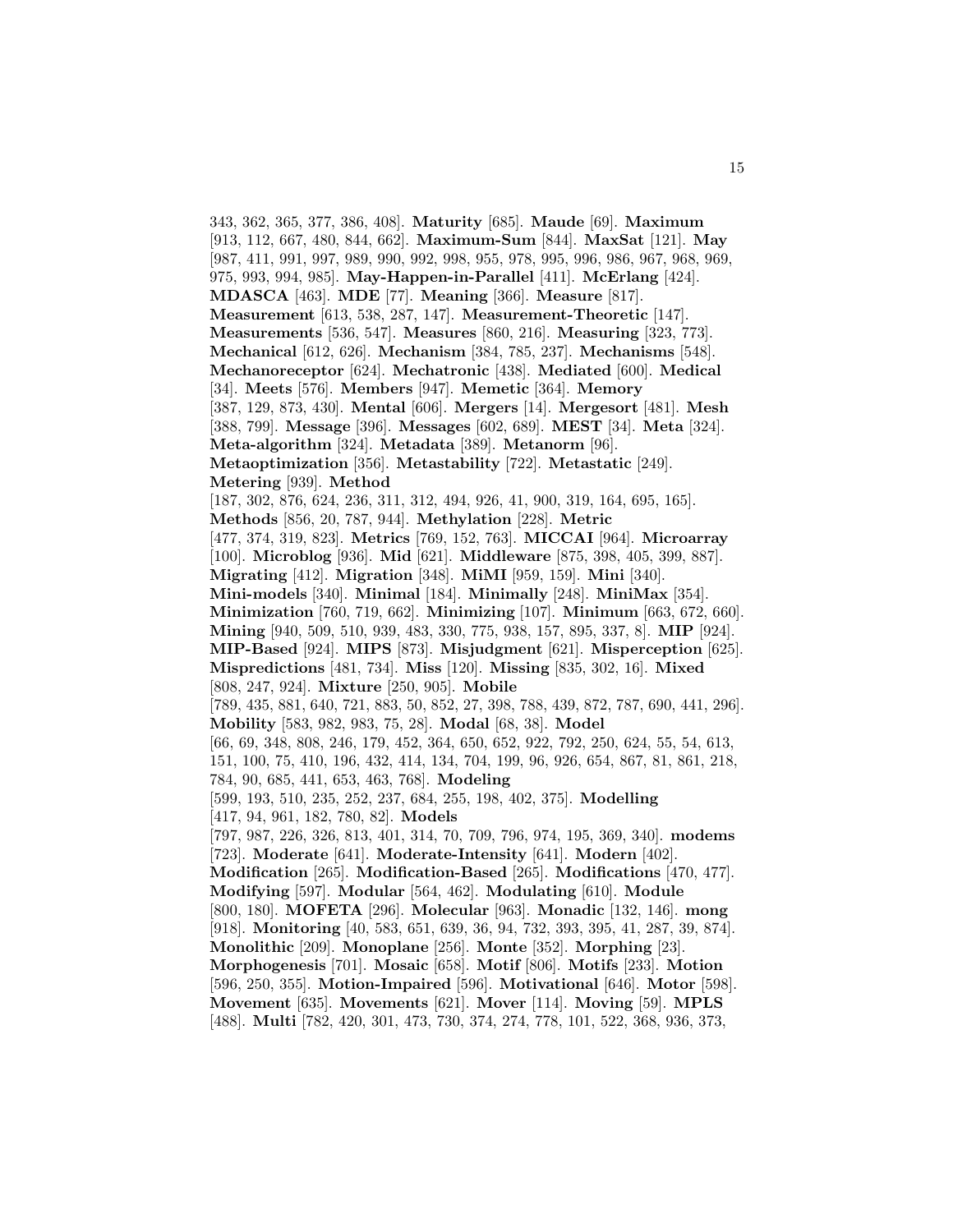86, 503, 38, 371, 39, 945, 375, 884, 665]. **Multi-Agent** [374, 368, 373, 375, 86]. **Multi-band** [473]. **Multi-classifier** [371]. **Multi-Committer** [945]. **Multi-context** [274]. **Multi-dimensional** [522]. **Multi-domain** [782]. **Multi-Execution** [420]. **Multi-hop** [503, 884]. **Multi-interval** [730]. **Multi-Layer** [936]. **Multi-modal** [38]. **Multi-parametric** [39]. **Multi-Party** [778]. **Multi-type** [665]. **Multi-valued** [101, 522]. **Multiaccess** [535]. **Multicast** [497]. **Multicolorings** [668]. **Multicriteria** [930]. **Multilayer** [308]. **Multilinear** [475]. **Multimedia** [45, 953, 402]. **Multimodal** [584]. **Multimodality** [159]. **Multiobjective** [330]. **Multiparty** [416]. **Multipath** [499]. **Multiple** [429, 477, 229, 482, 876, 942, 825, 415, 899, 670, 507, 361]. **Multiple-Access** [507]. **Multiplexing** [876]. **Multiprocessor** [671]. **Multiscale** [715]. **Multisequences** [567]. **Multispace** [159]. **Multithreaded** [215, 120]. **Multivariate** [674]. **MURPAR** [825]. **MUSCLE** [953]. **Music** [349]. **Musubi** [852]. **Mutation** [356, 361]. **Mutual** [901, 501, 842, 871]. **Mutualistic** [86]. **myFitnessCompanion(R)** [27].

**Name** [743, 942]. **Nantes** [997]. **Narrative** [587]. **Narrative-Aware** [587]. **Nash** [354]. **Natural** [140]. **Navigation** [596, 347]. **Navigational** [607]. **Near** [915, 101, 102, 629]. **Near-Optimal** [915]. **Near-Threshold** [629]. **Need** [832, 652, 449, 585]. **Negabent** [558]. **Negotiation** [366, 367, 793]. **Netflow** [545]. **Nets4Cars** [966]. **Nets4Cars/Nets4Trains** [966]. **Network** [754, 300, 544, 4, 809, 801, 908, 751, 760, 860, 310, 311, 637, 313, 742, 936, 821, 97, 756, 488, 242, 296, 708, 489, 318, 317, 390, 289, 10, 14, 750, 799, 158, 172, 795]. **Network-Aware** [756]. **Network-Based** [300, 242]. **NETWORKING** [991, 989, 990, 282, 574, 404, 991, 989, 990]. **Networks** [495, 789, 496, 285, 748, 746, 710, 394, 417, 744, 809, 303, 785, 479, 423, 732, 11, 305, 306, 304, 483, 307, 388, 230, 491, 745, 501, 506, 283, 74, 410, 6, 743, 803, 9, 707, 895, 3, 16, 292, 538, 882, 753, 395, 788, 499, 315, 504, 825, 709, 440, 316, 536, 169, 535, 286, 787, 979, 790, 784, 284, 592, 758, 497, 799, 786, 776, 500, 802, 884, 13]. **Neural** [370, 300, 303, 305, 306, 304, 652, 307, 908, 310, 311, 895, 313, 314, 315, 316, 318, 317, 893, 172]. **Neuro** [302]. **Neuro-wavelet** [302]. **Neuromorphic** [624]. **Neurosurgery** [247]. **Next** [789, 875, 592]. **NFC** [448]. **NNI** [816]. **No** [358]. **No-Idle** [358]. **Node** [423, 440, 17, 14]. **Nodes** [15]. **Noise** [306, 318, 317, 854]. **Nominal** [145, 335]. **Nomograms** [307]. **Non** [40, 263, 667, 305, 330, 310, 51, 819, 926, 41, 38, 823, 39, 175]. **Non-contact** [41]. **Non-crossing** [667]. **Non-delegatable** [175]. **Non-Herbrand** [263]. **Non-identifiable** [819]. **Non-intrusive** [40, 38]. **Non-metric** [823]. **Non-Model-Based** [926]. **Non-redundant** [330]. **Non-separable** [51]. **Non-stationary** [305, 310]. **Nonexistence** [553]. **Noninterference** [418]. **Nonlinear** [909]. **Nonstationary** [318]. **Norm** [92, 96, 91, 565]. **Norm-Aware** [91]. **Normal** [833, 559, 189]. **Normative** [93, 91, 649]. **Norms** [955, 97]. **Norway** [954]. **Noticeable** [623]. **Notification** [533].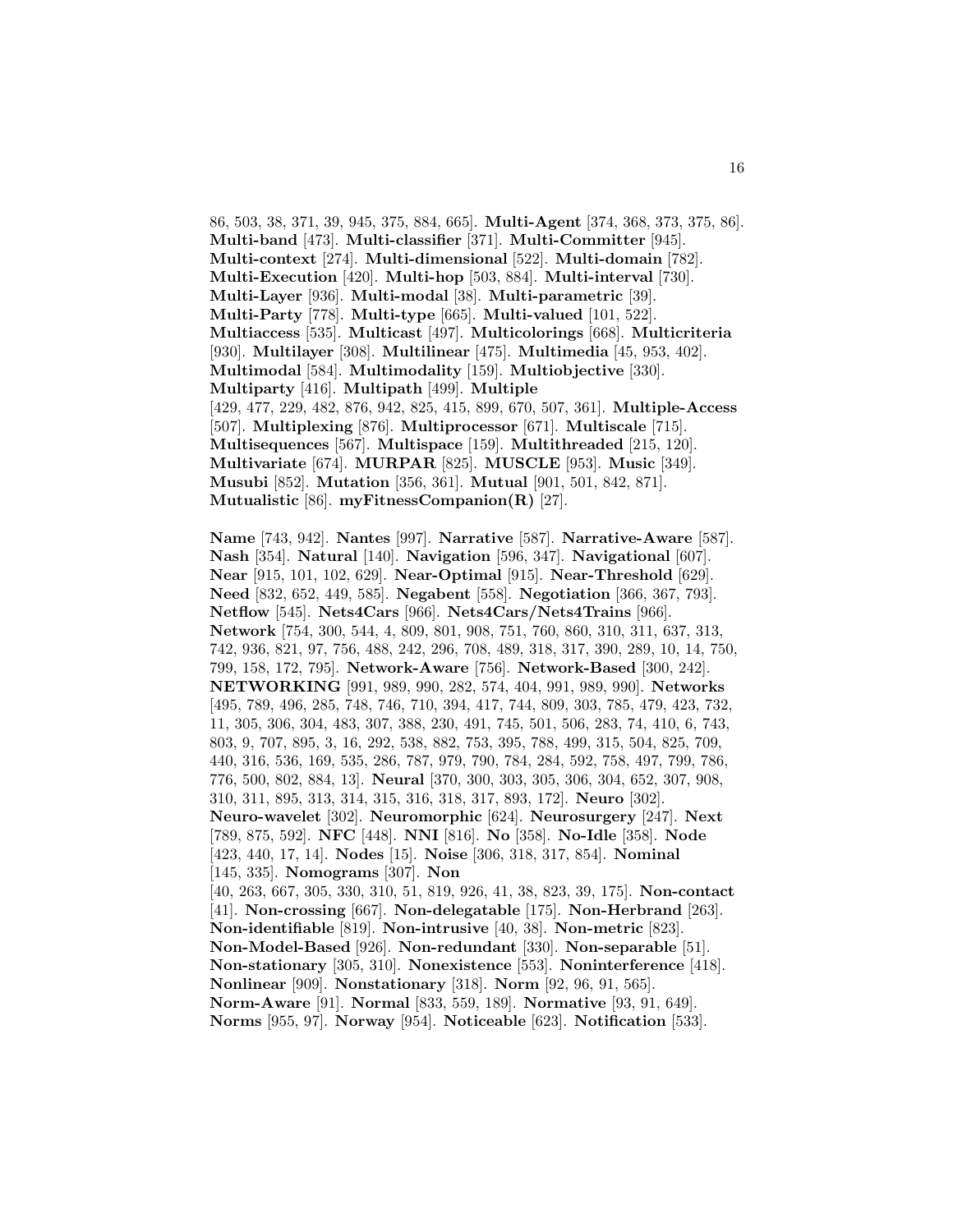**Notions** [167]. **Novel** [595, 639, 624, 7, 861, 422]. **November** [960]. **NOVI** [591]. **NP** [472, 814]. **NP-Complete** [472]. **NP-Hardness** [814]. **NPI** [143]. **NPI/FCI** [143]. **NT** [888]. **NTRU** [717]. **Number** [435, 458, 173, 459, 666, 677]. **Numbers** [333]. **Numerical** [157]. **NV** [986].

**O** [870]. **Object** [193, 604, 613, 626, 75, 70, 896]. **Object-Oriented** [70, 896, 193]. **Objective** [763]. **Objects** [411, 59, 313]. **Oblique** [339]. **Obscure** [774]. **Observation** [413, 61]. **Observational** [31]. **Obtained** [166]. **Occasion** [961]. **October** [958]. **Odd** [552]. **Off** [546, 787]. **Offline** [643]. **Offloading** [505]. **Offloadings** [883]. **Old** [404]. **Older** [25]. **Oldest** [404]. **Omniscience** [96]. **On-Board** [283]. **On-Demand** [764]. **On-Line** [314, 670]. **ON-OFF** [787]. **One** [725, 452]. **One-Size-Fits-All** [725]. **Online** [679, 746, 637, 672, 937, 369, 665]. **Ontologies** [849]. **Ontology** [322, 531, 269, 44, 866, 878, 43]. **Ontology-Driven** [322, 531]. **Open** [856, 249]. **OpenCL** [221]. **Opera** [402, 89]. **Operating** [382]. **Operating-System** [382]. **Operationalization** [95]. **Operator** [356]. **Operators** [833]. **OPNET** [290]. **Opportunistic** [396, 501]. **Opportunities** [282]. **Optical** [592]. **Optimal** [915, 732, 232, 658, 766, 571]. **Optimising** [136]. **Optimization** [473, 363, 350, 921, 908, 353, 332, 355, 357, 930, 890]. **Optimized** [207]. **Optimizing** [823]. **Optimzation** [997]. **Orchestrated** [72]. **Orchestration** [439]. **Order** [264, 434, 191, 310, 422, 828]. **Ordered** [327]. **Ordering** [913]. **Ordinal** [523]. **ORG** [339]. **ORG-** [339]. **Organisational** [698]. **Organising** [319]. **Organization** [234, 942, 369]. **Organizational** [683, 89]. **Organizations** [955, 88]. **organized** [543]. **Orientation** [251]. **Orientations** [729]. **Oriented** [380, 187, 83, 519, 193, 569, 971, 70, 152, 878, 896]. **Orthogonal** [305, 306, 304]. **Oscillator** [458]. **Oscillators** [230]. **Oslo** [954]. **OSM** [193]. **OSM-Logic** [193]. **OSPF** [759]. **Overcoming** [96]. **Overhead** [409]. **Overhearing** [501]. **Overlay** [785, 249, 780, 497]. **Overlay-ISP** [780]. **Overlays** [485]. **Oversubscription** [796]. **Overview** [4, 20, 19, 713, 10]. **Ownership** [600].

**P** [818]. **P-Binder** [818]. **P2P** [764, 169, 763]. **P=NP** [674]. **PA** [450]. **PA-DPL** [450]. **Pachycondyla** [344]. **Pacific** [998]. **Package** [384]. **Packet** [601]. **Packing** [673, 676]. **Page** [323]. **Pages** [336]. **Pairing** [946]. **Pairs** [108, 563]. **PAISI** [998]. **Papers** [954, 955, 962, 958, 960, 964, 959, 953]. **PARADE** [345]. **Parallel** [411, 435, 345, 301, 348, 666, 355, 843, 129, 844, 192, 670]. **Parallelism** [895]. **Parameter** [300, 728, 229, 612, 677]. **Parameterized** [265, 121, 675]. **Parameters** [570, 792]. **parametric** [39]. **Parasite** [169]. **Parcellation** [258]. **Parentally** [822]. **Parentally-Biased** [822]. **Pareto** [664]. **Paris** [737]. **Parity** [729]. **Parsers** [151]. **Parsimonious** [808, 825]. **Part** [989, 990, 982, 983, 967, 968]. **Partial** [431, 883, 461, 422]. **Partial-Order** [422]. **Partially** [327]. **Participate** [643]. **Participatory** [291]. **Particle**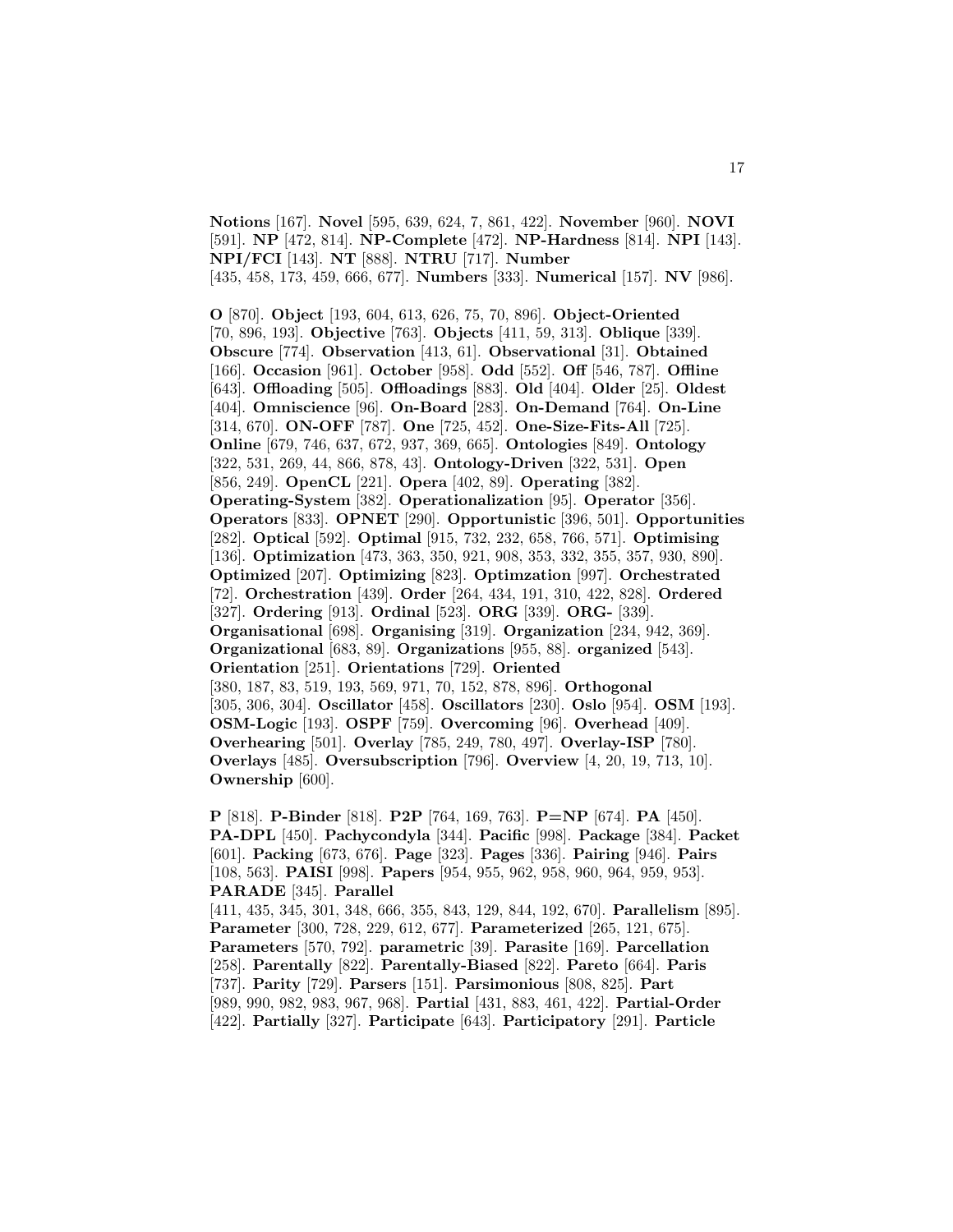[350, 355, 144]. **Particles** [355]. **Partition** [872]. **Partitional** [359]. **Partitioning** [227, 469]. **Party** [778]. **Parzen** [310, 318, 317]. **Parzen-Type** [310, 318, 317]. **Passenger** [655]. **Passive** [41, 603]. **Patches** [599]. **Path** [654, 929]. **Paths** [478, 761]. **Patients** [651, 639, 39, 258]. **Patrolling** [662]. **Pattern** [442, 877, 38, 635]. **Patterns** [470, 71, 438, 607, 392, 766, 217, 9, 64, 82]. **Pay** [794]. **PCA** [300]. **PCI** [803]. **pCloud** [870]. **Pearl** [834]. **Pedigrees** [819]. **Peep** [518]. **Peer** [679, 769, 440, 390, 765, 768]. **Peer-to-Peer** [440, 390, 765, 768]. **Peering** [773]. [246]. **FCI** [143]. **Guarantee** [712]. **Nets4Trains** [966]. **Subscribe** [397, 390]. **Wireless** [977]. **People** [33, 638, 295, 25, 641]. **Peptide** [812]. **Peptide-Protein** [812]. **Perceived** [650, 652, 626]. **Perception** [616, 619, 612, 982, 983, 617, 854]. **Perceptron** [301, 308, 312]. **Perceptual** [601, 102]. **Perfect** [566, 118, 740, 553, 552]. **Performance** [69, 836, 491, 501, 319, 379, 402, 497, 884]. **Performances** [629]. **Periodic** [492, 552]. **periodicity** [169]. **Peripheral** [634]. **Permutation** [758]. **Permutations** [658, 554]. **Persistent** [834]. **Person** [34, 604]. **Person-Centric** [34]. **Personal** [231]. **Personalized** [30]. **Perspective** [934, 810]. **Perspectives** [688]. **Persuade** [655, 641]. **Persuasion** [652, 30, 648, 653]. **PERSUASIVE** [984, 642, 651, 639, 645, 644, 656, 647, 649, 653, 984]. **Persuasiveness** [650]. **Perturbation** [240]. **Peru** [957]. **Pervasive** [576, 995, 399, 887]. **Phasing** [232]. **Phenomenon** [709]. **Pheromone** [927]. **Pheromone-Based** [927]. **Phone** [641]. **Phones** [879]. **Photometric** [302]. **Phylogenetic** [825]. **Physical** [751, 641]. **Pico** [490]. **Pico-Datacenter** [490]. **Picture** [731]. **Picture-Hanging** [731]. **Piecewise** [820]. **Piezo** [599]. **Pilot** [633]. **Pioneering** [205]. **Pipeline** [822]. **Pisa** [953]. **PKZIP** [176]. **Placement** [766]. **Plagiarism** [325, 943]. **Plaintext** [176]. **Plan** [374]. **Planar** [724, 917, 116]. **Plane** [113, 757, 659, 621]. **Planning** [903, 588, 280, 803, 255, 91]. **Plant** [357]. **Platform** [428, 39, 404]. **Platforms** [800]. **Plausible** [54]. **Play** [142]. **Playback** [764]. **Players** [142]. **Point** [223]. **Pointcut** [378]. **Points** [108, 518, 484, 663, 460]. **Poland** [967, 968, 969]. **Policies** [388, 764]. **Policy** [352, 283, 886]. **Polygonal** [662]. **Polynomial** [435, 474, 718, 568, 674, 191]. **Polynomial-Time** [191]. **Polynomials** [555, 333]. **Pool** [355]. **POPE** [822]. **Population** [29, 337, 361]. **Portfolio** [926]. **Post** [29]. **Post-stroke** [29]. **Potassium** [36]. **Power** [760, 882, 451, 644, 460, 164, 165]. **Power-Constrained** [882]. **Practical** [519, 213, 91, 25, 172]. **Practice** [472, 253, 770, 986]. **Practices** [590]. **Prague** [991, 989, 990]. **Pre** [328, 533]. **Pre-Congestion** [533]. **Pre-processing** [328]. **Precision** [619]. **Predicate** [147]. **Predict** [769]. **Predicting** [214]. **Prediction** [370, 502, 865, 242, 315, 787]. **Predictive** [314, 654]. **Preemptions** [666]. **Preferences** [485]. **Preliminary** [29]. **Premature** [843]. **Preoperative** [246]. **Preprocessing** [204]. **Prerequisite** [154]. **Prerequisite-Effect** [154]. **Presence** [454, 499]. **Preservation** [274]. **Preserving** [940, 859]. **Prevention** [24, 952, 539]. **Preventive** [646]. **Price**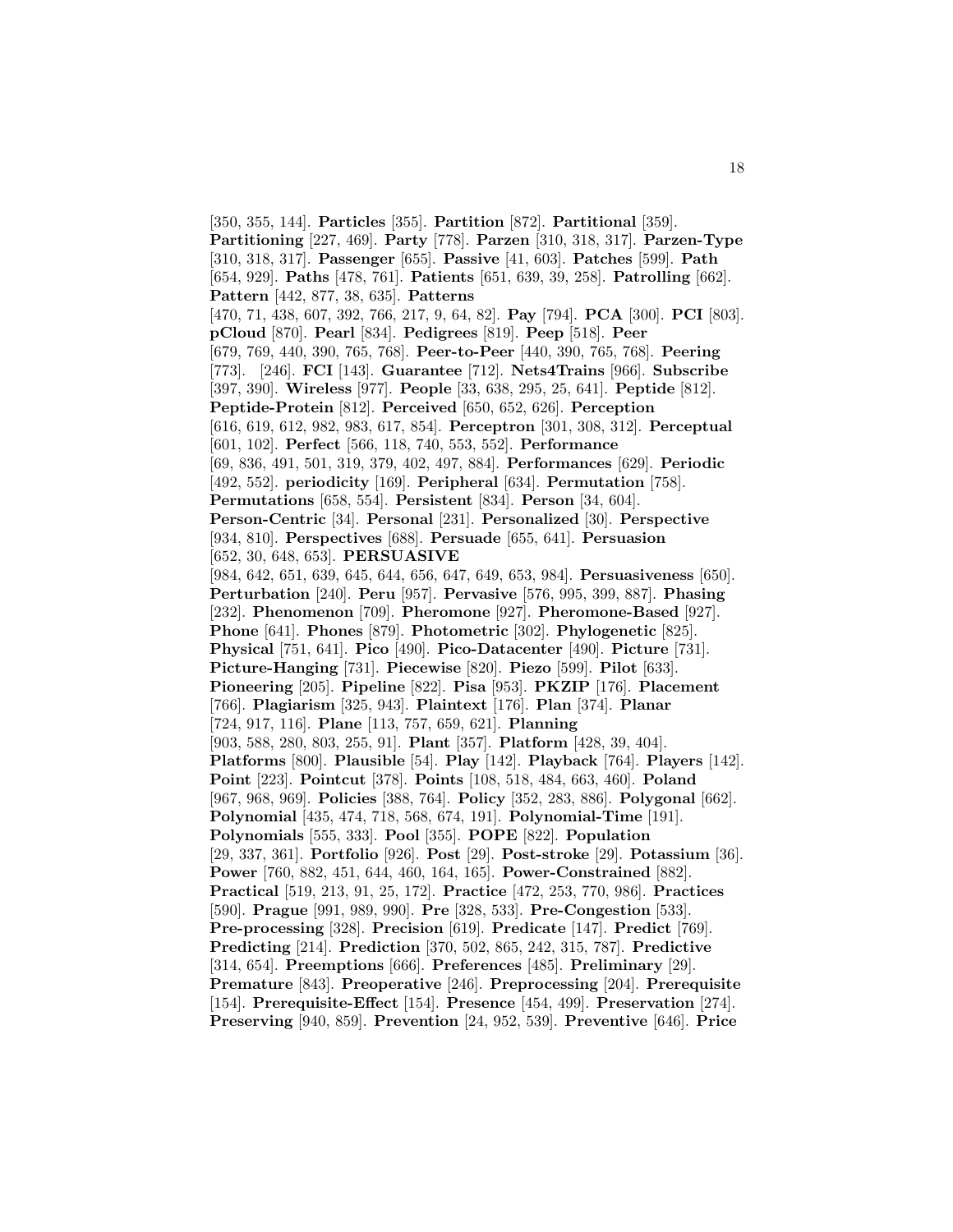[467]. **Pricing** [664, 786, 665]. **Primal** [266, 475]. **Principal** [753]. **Principles** [295, 683, 686, 708, 578]. **Priorities** [416, 573]. **Priority** [144]. **Privacy** [940, 274]. **Privacy-Preserving** [940]. **Private** [166]. **Probabilistic** [417, 143, 306, 311, 217, 895, 15, 318, 317]. **Probability** [539]. **Probe** [251]. **Problem** [106, 435, 782, 471, 110, 726, 472, 913, 915, 111, 808, 122, 733, 716, 660, 894, 929, 719, 46, 928]. **Problems** [671, 997, 112, 474, 917, 676, 921, 468, 344, 927, 928, 844, 930, 369]. **Proceedings** [989, 990, 982, 983, 967, 968, 987, 984, 991, 997, 992, 998, 963, 978, 952, 957, 973, 972, 980, 976, 977, 988, 995, 996, 986, 969, 979, 975, 993, 994, 974, 985, 966]. **Process** [95, 366, 419, 938, 682, 537, 153, 685]. **Processes** [412, 434, 813, 751, 413, 427, 513, 849]. **Processing** [748, 155, 858, 328]. **Processor** [873]. **Product** [81]. **Production** [275, 896]. **Profiled** [165]. **Profiler** [231]. **Profiling** [866]. **Program** [420, 29, 714]. **Programming** [380, 263, 997, 267, 268, 474, 808, 827, 123, 279, 924, 925, 864, 894, 845, 846, 993, 829]. **Programs** [215, 271, 273, 424, 734, 127, 415, 131, 422, 828]. **Progress** [216]. **Project** [31]. **Projection** [249]. **Prometheus** [490]. **Promises** [981]. **Proneness** [219]. **Proof** [77]. **Proofs** [452]. **Propagation** [812, 498, 920, 936, 891, 172]. **Propagators** [923]. **Properties** [323, 622, 134]. **Property** [173, 610, 843, 135]. **Property-Based** [135]. **Prophecy** [711]. **Proposal** [374, 792]. **Proprioception** [609]. **Proprioceptive** [617]. **Protection** [391, 788]. **Protein** [225, 812, 818]. **Protein-Protein** [818]. **Proteins** [235, 243]. **Protocol** [496, 367, 947]. **Prototype** [293]. **Prototyping** [875]. **Provide** [29]. **Provided** [525]. **Provider** [774]. **Provider-Free** [774]. **Proxy** [168]. **Pruning** [13]. **PS** [838]. **Pseudo** [595, 597]. **Pseudo-haptic** [595, 597]. **Pseudorandom** [560]. **Pseudorandomness** [119]. **Public** [167, 870, 854]. **Public-Key** [167]. **Publication** [520]. **Publish** [397, 390]. **Publish/Subscribe** [397, 390]. **Published** [449]. **Publishing** [770]. **Pursuit** [710]. **Puzzle** [735]. **Puzzles** [731, 777]. **PXI** [605].

**QoE** [763]. **QoS** [406]. **Quadratic** [901, 557]. **Quality** [763, 794, 799, 887]. **Quantification** [236]. **Quantifier** [714]. **Quantifier-Elimination** [714]. **Quantifying** [230]. **Quantitative** [217, 795]. **Quantum** [706]. **Quartet** [811]. **Quasi** [169]. **Quasi-periodicity** [169]. **Quaternions** [566]. **Queries** [124]. **Query** [496, 11, 892, 194, 845, 858]. **Query-Based** [496]. **Querying** [269]. **Questions** [141]. **Queues** [834]. **Quotients** [568].

**R** [705]. **R-Calculus** [705]. **RAB** [653]. **Rabbit** [177]. **Racing** [908]. **Rademacher** [333]. **Radio** [503, 786]. **Railway** [294]. **Random** [458, 717, 119, 125, 480, 459, 777, 185, 58, 164]. **Range** [124, 244]. **RASP** [271]. **Rate** [370, 37]. **Ratio** [110, 539]. **Rationale** [31]. **Rationalized** [735]. **ray** [256]. **RBF** [315]. **RDF** [863, 183, 867, 859]. **RDF-Based** [867]. **Re** [168]. **Re-encryption** [168]. **Reachability** [210]. **Reaching** [366, 634].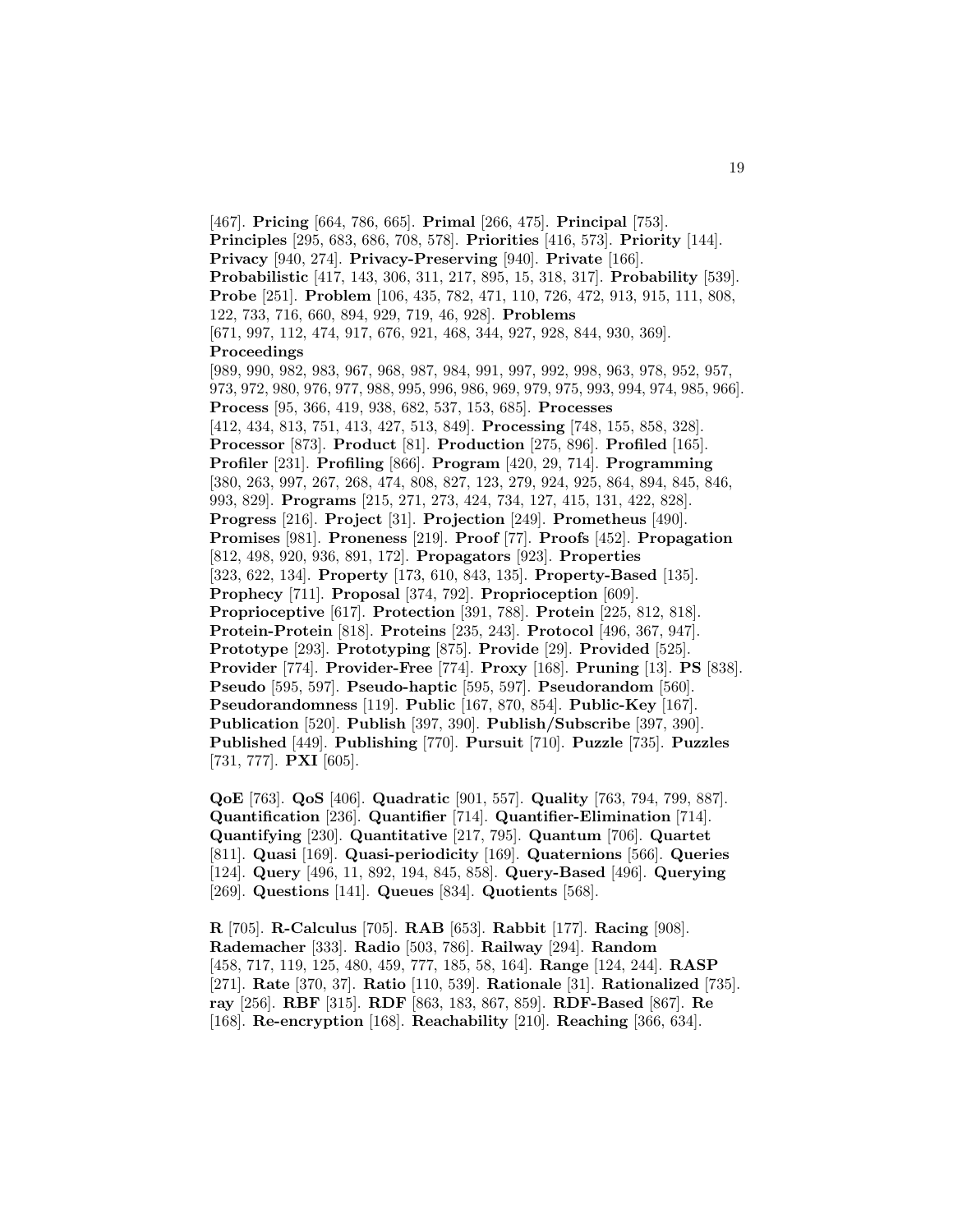**Reactivity** [209]. **Readiness** [652]. **Real** [544, 834, 36, 476, 438, 542, 74, 448, 355, 60, 713, 361]. **Real-Time** [544, 834, 36, 438, 542, 74, 355, 713]. **Real-World** [476, 448]. **Realisation** [301]. **Realised** [313]. **Realistic** [247]. **Reality** [247, 249, 630, 981]. **Realizability** [443, 73]. **Realization** [472]. **Really** [761]. **Rearrangements** [241]. **Reasoning** [93, 965, 865, 9, 150]. **Recall** [152]. **Recall-Oriented** [152]. **Reciprocities** [588]. **Recognition** [32, 50, 879, 942, 337, 38, 635, 169, 53, 941]. **RECOMB** [963]. **Recombination** [682]. **Recommendation** [856]. **Recommendations** [372]. **Reconfiguration** [388]. **Reconfigurations** [71]. **Reconsidering** [924]. **Reconstruction** [302, 809, 821]. **Record** [35, 545]. **Recordings** [521]. **Recovery** [250]. **Rectangular** [410]. **Recurrent** [301]. **Recursive** [306, 311, 318, 436]. **Rediscovering** [618]. **Reduced** [619, 814, 163]. **Reducing** [781, 81]. **Reduction** [225, 422, 361]. **Redundancy** [760]. **redundant** [330]. **Reflections** [190]. **Reflective** [648]. **Region** [900, 662, 933]. **Region-Building** [900]. **Registers** [569]. **Registration** [246, 52, 254, 630]. **Regression** [364, 305, 304, 310, 820, 315, 340]. **Regularity** [904]. **Regulatory** [809]. **Rehabilitation** [28]. **Reimagining** [404]. **Reinforcement** [533, 906]. **Relation** [865]. **Relational** [184]. **Relations** [327, 143, 562]. **Relationship** [600]. **Relaxations** [474, 475]. **Relay** [491]. **Release** [167]. **Relevance** [144]. **Reliability** [402]. **Reliable** [480, 497, 500]. **Reliant** [391]. **Remarks** [184, 675]. **Remedy** [756]. **Remote** [39]. **Renaming** [117, 118]. **R´enyi** [109, 730, 186]. **Reoptimization** [112]. **Reoptimizing** [477]. **Repair** [537, 206]. **Repeat** [231]. **Replicated** [389]. **Report** [467]. **Representation** [658, 150, 907]. **Representations** [486]. **Representative** [15]. **Republic** [991, 989, 990]. **Reputation** [781, 793]. **Reputation-Aware** [793]. **Request** [876]. **Rerouting** [772]. **Research** [992, 618, 693, 681, 684, 687, 579, 25, 986, 575, 994, 573, 695, 22, 963]. **Resilience** [751, 750]. **Resilient** [754, 542, 393]. **Resistance** [178]. **Resisting** [450]. **Resolution** [416, 743, 879, 507]. **Resource** [75, 886, 784, 590, 870, 874]. **Resource-Restricted** [75]. **Resources** [332]. **Response** [689]. **Restricted** [75]. **Restriction** [661, 191]. **Restrictions** [334]. **Resulting** [610]. **Results** [473, 29, 31]. **Retrieval** [584, 50, 861, 907]. **Retrieving** [336]. **Reveal** [511]. **Revenue** [782, 870]. **Reverse** [220]. **Reversed** [614]. **Reversible** [409, 136]. **Review** [12]. **Revised** [954, 955, 962, 958, 960, 964, 959, 953]. **Revision** [272]. **Revisited** [830, 921, 167, 492]. **Revisiting** [120]. **Revocable** [173]. **Revocation** [288, 947]. **Revoked** [173]. **Rewriting** [133]. **Rich** [57, 713]. **Ride** [928]. **Right** [162]. **Rigs** [628]. **Ring** [458]. **Risk** [66]. **RNA** [470, 236, 238, 244]. **RNA-seq** [238, 236]. **RNBB** [500]. **Road** [479]. **Roadmap** [573]. **Robinson** [817]. **Robot** [33, 531, 257]. **Robot-Environment** [33]. **Robotic** [468]. **Robotics** [346, 276]. **Robots** [347, 721]. **Robust** [394, 473, 236, 53]. **Robustness** [758]. **Rod** [619]. **Rogue** [814]. **Rooted** [817, 156]. **Rotating** [732]. **Rough** [102, 338, 956, 514]. **Round** [163]. **Round-Reduced** [163].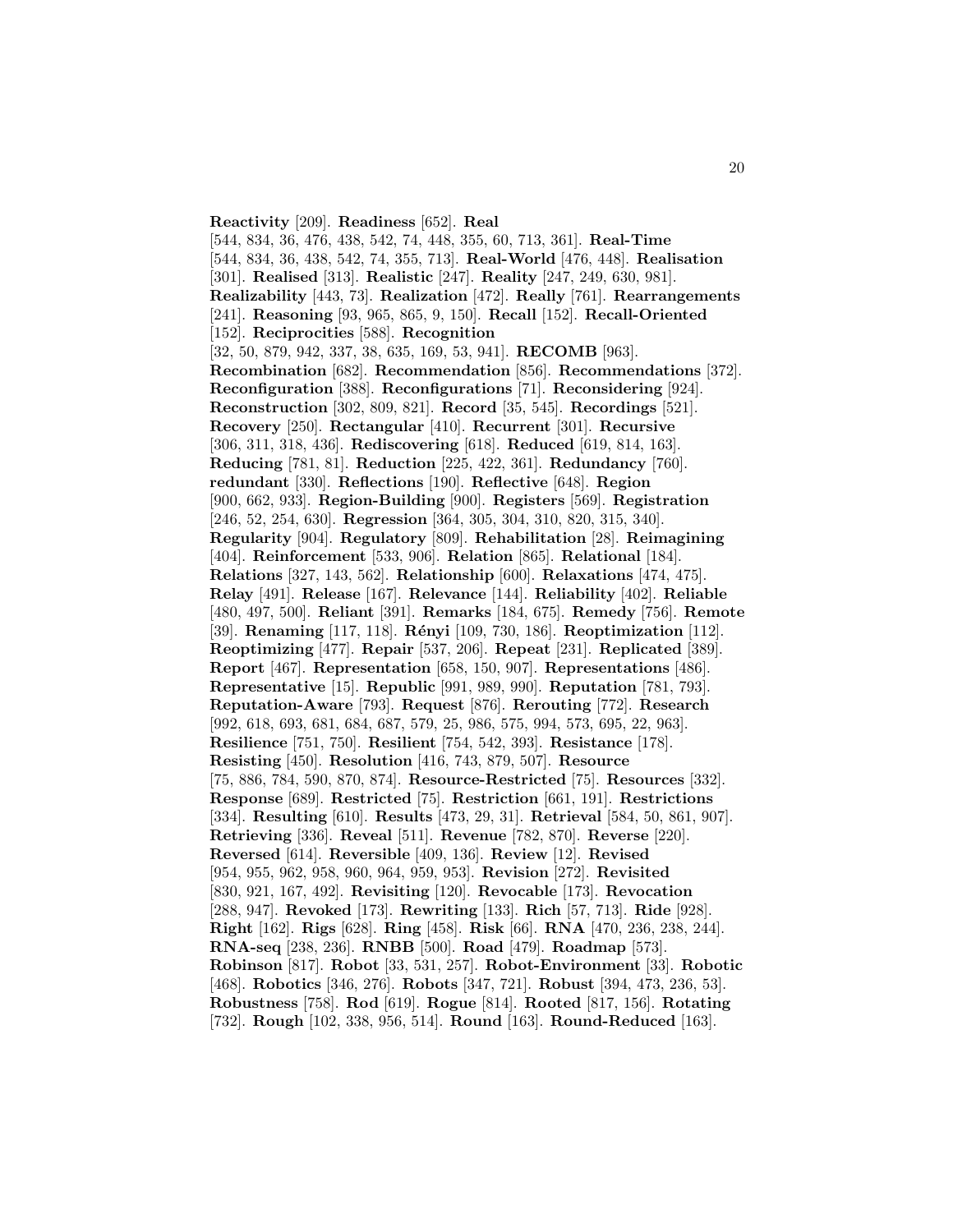**Route** [291, 928, 791]. **Routing** [496, 478, 927, 759, 758, 369]. **Row** [641]. **RPL** [537]. **RSA** [453, 454, 171, 455]. **Rule** [363, 775, 100, 150, 896]. **Rule-Based** [100, 150]. **Rulers** [564]. **Rules** [269, 275, 330, 339]. **Run** [93, 79]. **Run-Time** [93, 79]. **Runtime** [580, 71].

**s** [536]. **SaaS** [876, 948]. **SaaS-Driven** [948]. **Safe** [65]. **Safety** [80, 33, 984, 655, 589, 213]. **Sagittal** [621]. **Saliency** [61]. **SAM** [215]. **Same** [460]. **Sample** [334]. **Sanctioning** [95]. **Santorini** [977]. **SAR** [47]. **SAT** [435, 204, 211, 675]. **Satisfaction** [827]. **Satisfiability** [212, 677]. **Satisfy** [738]. **Scalability** [514, 389]. **Scalable** [895, 757]. **Scale** [433, 484, 851, 549, 489, 48, 155]. **Scaling** [235, 755]. **Scan** [454]. **Scandinavian** [725]. **Scenario** [856, 448]. **Scenarios** [59, 75, 290, 503]. **SCGMM** [59]. **Scheduled** [556]. **Scheduling** [107, 671, 915, 401, 421, 924, 666, 292, 672, 492, 928, 670]. **Schemas** [199, 197]. **Scheme** [495, 789, 831, 114, 173, 945, 884]. **Schemes** [673, 184, 171, 787, 947]. **Schindler** [461]. **Science** [693, 681, 684, 687, 986, 695, 706]. **Sciences** [702]. **Scientific** [705]. **Scoped** [433]. **Screen** [599]. **SEA** [976]. **Seamless** [400]. **Search** [470, 584, 917, 352, 248, 344, 239, 925, 823, 930, 891, 861, 214, 584]. **Searchable** [946]. **Searches** [816]. **Searching** [906]. **Second** [191, 155]. **Second-Order** [191]. **Secondary** [801]. **Secret** [947]. **Secure** [420, 940, 179, 444, 778, 777, 168, 975, 761]. **Securing** [939]. **Security** [998, 452, 581, 459, 392, 938, 283, 167, 960, 530, 979, 284, 180, 172, 776]. **Segment** [844]. **Segmentation** [59, 751]. **Segments** [58]. **Selected** [954, 955, 962, 958, 960, 964, 959, 953]. **Selecting** [5]. **Selection** [866, 329, 308, 333, 48, 313]. **Selective** [51, 148]. **Self** [543, 148, 215, 391, 442, 313, 238, 30, 319, 28]. **Self-adaptive** [215]. **Self-Correcting** [313]. **Self-efficacy** [28]. **Self-healing** [148]. **Self-Initiative** [442]. **Self-management** [30]. **Self-Organising** [319]. **Self-organized** [543]. **Self-Reliant** [391]. **Self-selective** [148]. **Self-training** [238]. **Semantic** [832, 57, 521, 191, 526, 892, 336, 994, 848]. **Semantically** [585]. **Semantics** [140, 273, 855, 419, 146, 885]. **Semi** [57]. **Semi-automatic** [57]. **Semidefinite** [225]. **Semiosis** [373]. **Sense** [618, 894]. **Sensing** [639, 37, 291, 503]. **Sensing-Before-Transmit** [503]. **Sensitive** [749, 201, 897]. **Sensor** [496, 110, 732, 882, 395, 499, 39, 497]. **Sensors** [543, 732]. **Sentence** [325]. **Sentences** [152]. **Sentiment** [749]. **Seoul** [960]. **separable** [51]. **Separation** [48]. **September** [954, 964]. **seq** [236, 232, 238]. **Sequence** [470, 119, 570, 904, 563, 239]. **Sequence-Structure** [470]. **Sequences** [566, 109, 915, 133, 568, 561, 556, 571, 553, 560, 552, 565, 980]. **Sequencing** [232, 241]. **Sequent** [832]. **Sequential** [539]. **Sequentially** [494]. **Serene** [391]. **Serializability** [214]. **Series** [305, 306, 304, 315, 545]. **Series-Type** [305, 306, 304]. **Serious** [655]. **Serum** [36]. **Server** [873]. **Service** [40, 396, 83, 519, 406, 582, 72, 696, 684, 395, 878, 405, 794, 23]. **Service-Oriented** [83, 519, 878]. **Services**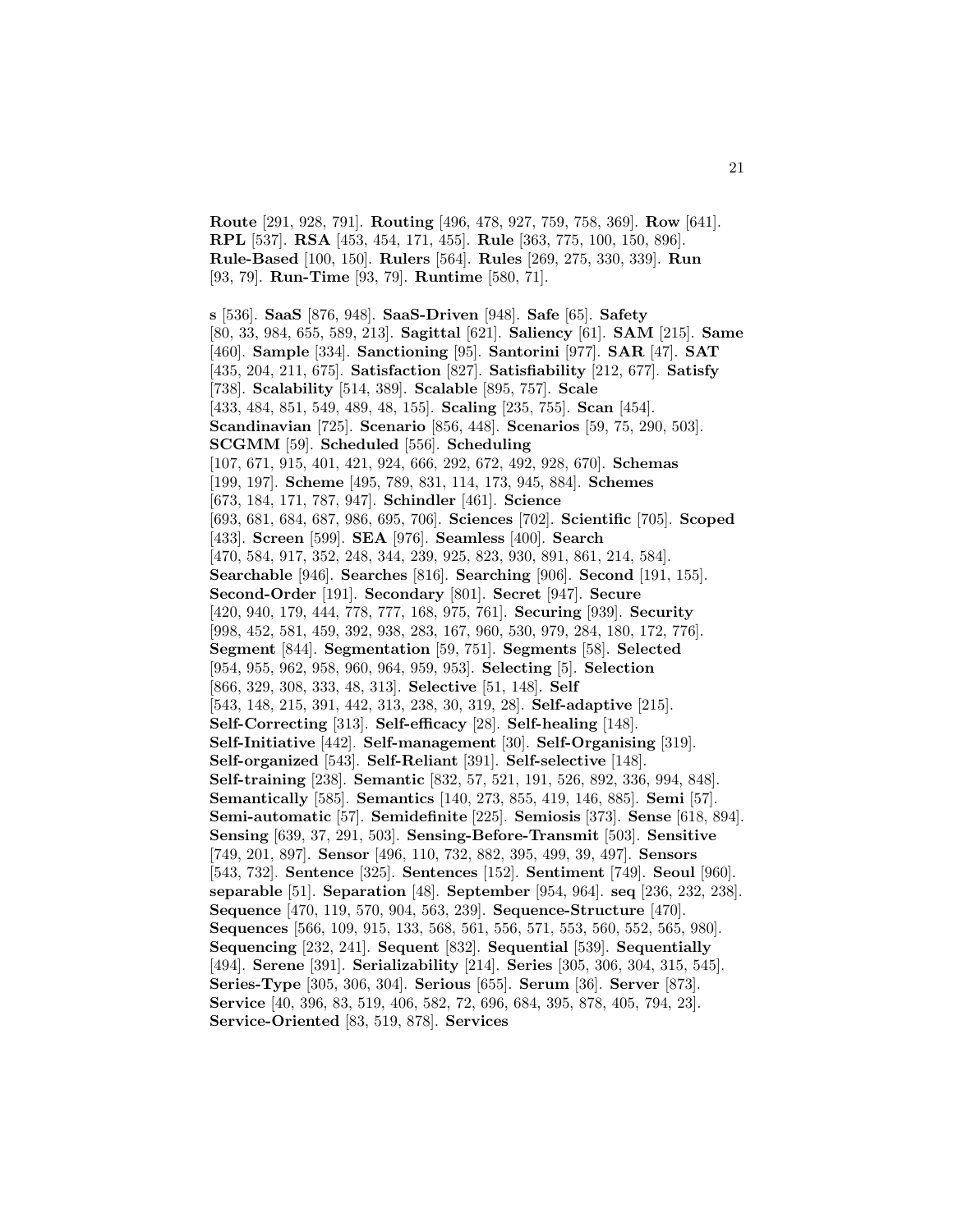[754, 24, 73, 755, 877, 979, 389, 585]. **Session** [391]. **Sessions** [601]. **Set** [263, 913, 118, 327, 273, 101, 8]. **SETA** [980]. **SETN** [996]. **Sets** [570, 811, 838, 102, 824, 956, 514, 552]. **Shape** [56, 49, 50, 854]. **Shapes** [597]. **Shared** [696, 767]. **Sharing** [782, 747, 932, 906, 947]. **Shift** [569, 631]. **Shoes** [608]. **Shop** [915]. **Short** [749, 946, 231, 315]. **Shortest** [717, 478]. **Shots** [57]. **SIDE** [969, 509, 391, 450, 447, 162, 975, 463]. **Side-Channel** [447, 975, 463]. **Sieving** [123]. **Sign** [761]. **Signal** [498, 239]. **Signaling** [789]. **Signature** [173, 171, 175]. **Signcryption** [174]. **Significance** [820]. **Silhouettes** [49]. **Similarities** [512, 17]. **Similarity** [323, 100, 823, 8]. **Simple** [265, 329, 367, 928, 929]. **Simplex** [312]. **Simplex-Method** [312]. **Simplification** [13]. **Simulating** [275]. **Simulation** [346, 227, 908]. **Simulations** [290]. **Simultaneous** [55, 212, 947]. **Single** [736]. **Single-Digit** [736]. **Singletons** [392]. **SIP** [755]. **Sites** [818]. **Situated** [93]. **Situation** [399, 935]. **Situation-Awareness** [399]. **Size** [725, 844]. **Size-Constrained** [844]. **Skein** [462]. **Skeletons** [843]. **Skill** [252]. **Skin** [609]. **SLA** [793]. **Slead** [387]. **Sleep** [41, 38]. **Slicing** [387]. **Sliding** [482]. **Slums** [651]. **Small** [216, 410, 709]. **Smallest** [725]. **Smart** [588, 24, 952, 800, 879, 587, 690, 23, 449]. **Smartphone** [631, 641]. **Smartphones** [583]. **Smooth** [370]. **SmoothCache** [765]. **SMT** [414, 214]. **SMT-Based** [414, 214]. **Snake** [640]. **SOA** [877]. **Social** [583, 748, 746, 710, 576, 693, 747, 637, 707, 852, 427, 30, 428, 404, 649]. **Societies** [95, 576]. **Socio** [403]. **Socio-technical** [403]. **Soft** [967, 968]. **Software** [954, 187, 888, 962, 381, 201, 971, 656, 428, 164, 590]. **Software-Based** [428]. **Solution** [819]. **Solutions** [24, 36, 581, 952, 282, 688, 284]. **Solvability** [830]. **Solve** [435]. **Solver** [838, 922]. **Solvers** [922, 211, 925, 857]. **Solving** [912, 836, 122, 736, 929, 358]. **SOM** [893]. **SOM-Based** [893]. **Some** [184, 112, 675]. **Something** [404]. **Sophisticated** [752]. **Sort** [902]. **Sorting** [734, 902]. **Soundness** [413]. **Sourcing** [696]. **Southeast** [933]. **Space** [470, 114, 442, 409, 441]. **Space-Based** [442]. **Space-Efficient** [114]. **Space-Time** [441]. **Spain** [963]. **Spam** [539]. **Spanners** [113]. **SPARQL** [855]. **Sparse** [812, 480]. **Special** [460]. **Specialize** [798]. **Specific** [326, 926]. **Specification** [68, 217]. **Specifications** [864]. **Specifics** [324]. **Spectra** [823, 316, 394]. **Speed** [482, 635]. **Speeding** [303]. **Spike** [316]. **Spike-Flow** [316]. **Spin** [546]. **Spin-Off** [546]. **Spinal** [255]. **Spiral** [205]. **SPIT** [539]. **Splice** [238]. **Splicing** [244]. **Splitting** [265, 188]. **Spreading** [17, 552]. **Springs** [609]. **SPRT** [539]. **SQL** [835, 189]. **SQL-Like** [189]. **Squares** [311]. **SSH** [540]. **SSHCure** [540]. **Stability** [515, 809, 722]. **Stability-Based** [809]. **Stable** [378]. **Stack** [133]. **Standard** [179]. **Standardization** [35, 575]. **Standards** [579]. **State** [187, 83, 134, 756, 192, 278]. **Statecharts** [368]. **Statecharts-Based** [368]. **Stateful** [755]. **Statelets** [427]. **Statements** [897]. **States** [392]. **Static** [420, 611, 81]. **stationary** [305, 310]. **Statistical** [904, 186, 820, 771]. **Statistics** [310, 61]. **Status** [467]. **Steady** [387, 756]. **Stealthy** [775]. **Steps**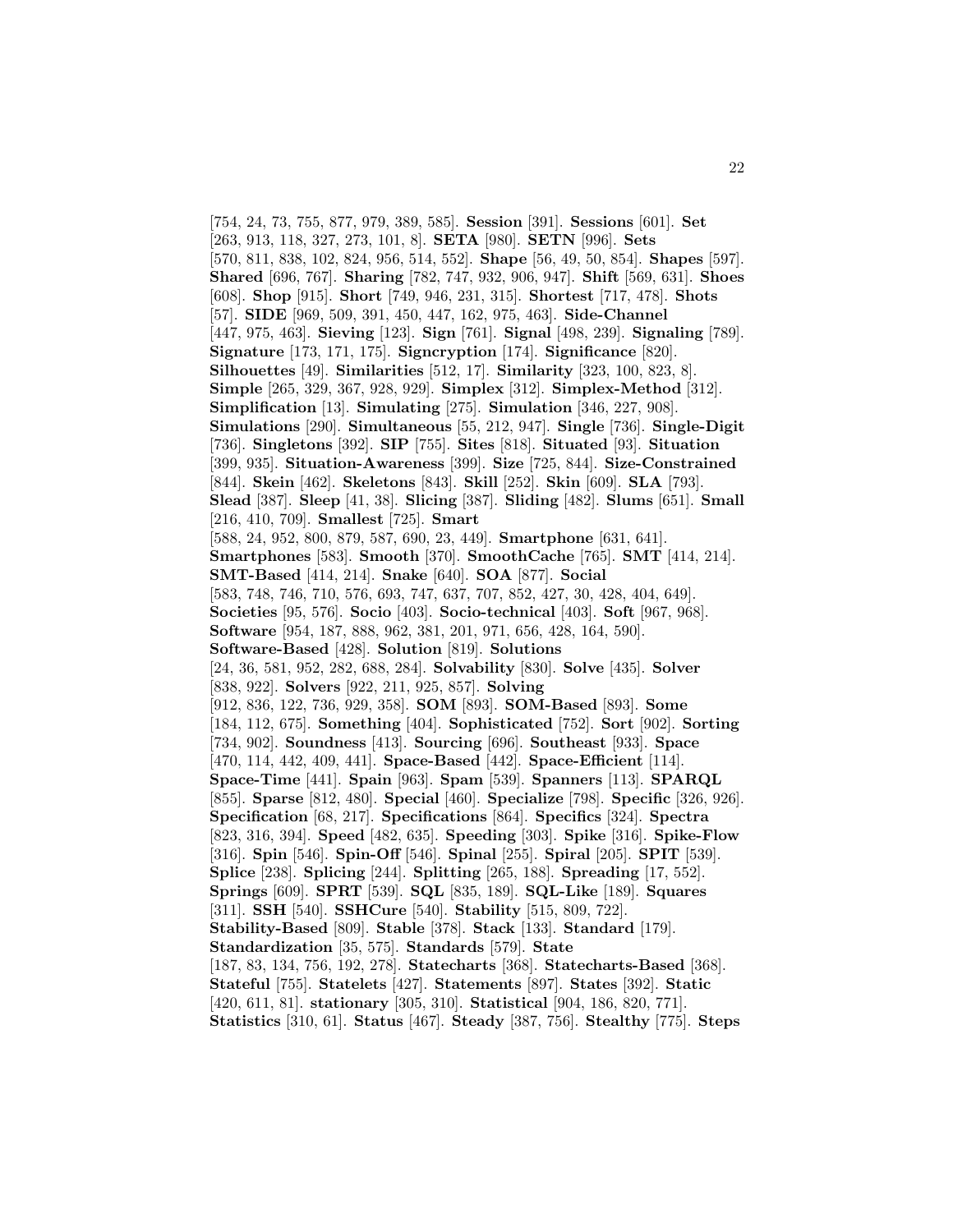[435]. **Stereo** [313]. **Stereo-Images** [313]. **Stimulation** [624, 614, 633, 617]. **Stimulus** [622]. **Stockholm** [973, 972, 974]. **Storage** [874]. **Strategic** [722]. **Strategies** [652, 803, 468, 359, 361]. **Strategy** [344, 209, 449]. **Stream** [328, 939, 451, 58]. **Streaming** [495, 888, 769, 764, 765, 534, 763]. **Streams** [330, 331, 332]. **Strengthened** [477]. **Stretch** [609]. **Strictly** [659]. **String** [482]. **stroke** [29]. **Stroll** [400]. **Strong** [271, 305, 306, 484, 167, 318, 175]. **Structator** [470]. **Structural** [650, 233, 711]. **Structure** [470, 225, 746, 327, 521, 250, 450, 151, 51, 243, 154, 153]. **Structure-Guided** [243]. **Structured** [251]. **Structures** [244]. **Study** [401, 751, 537, 150, 27, 337, 633, 656, 31, 402, 933, 802]. **Styles** [69]. **Sub** [118]. **Sub-consensus** [118]. **Subgraph** [112, 18]. **Subgraphs** [724, 122]. **Subject** [187]. **Subject-Oriented** [187]. **Sublinear** [673]. **Subnetwork** [483]. **Subobject** [430]. **Subproblems** [736]. **Subscriptions** [397]. **Succinct** [486, 659]. **Sudoku** [736]. **Suitability** [692]. **Sum** [660, 844]. **Sum-Type** [660]. **Summaries** [904, 218]. **SUMO** [290]. **Supertrees** [816]. **Support** [34, 24, 406, 650, 336, 315, 153, 691]. **Supporting** [608, 534, 586]. **Supportive** [638]. **Supra** [629]. **Supra-Threshold** [629]. **Surface** [251]. **Surfers** [738]. **Surgery** [248, 257]. **Surveillance** [286]. **Survey** [196]. **Surveys** [302]. **Swarm** [346, 531, 350, 352, 902, 355, 969]. **Swarms** [768]. **Sweden** [984, 973, 972, 974]. **Switches** [230]. **SWRL** [896]. **SWRL2COOL** [896]. **Symbol** [904]. **Symbolic** [221, 413, 418]. **Symposia** [969]. **Symposium** [954, 992, 957, 958, 976, 993]. **Synchronization** [429, 433]. **Synchronous** [421]. **Syntactic** [151]. **Synthesis** [67, 208, 209]. **Synthetic** [239, 177]. **System** [285, 40, 679, 300, 836, 955, 888, 650, 838, 939, 818, 540, 943, 291, 937, 705, 382, 64, 219, 287, 286, 153, 257, 689, 874]. **Systematic** [575, 449]. **Systems** [322, 67, 397, 443, 914, 193, 812, 374, 433, 274, 693, 438, 368, 973, 781, 972, 622, 432, 294, 494, 683, 373, 686, 694, 387, 877, 713, 986, 541, 65, 207, 389, 691, 375, 653, 695, 22, 372].

**Tabled** [837]. **Tables** [752, 564]. **Tactile** [602, 607, 614]. **Tag** [448]. **Tailoring** [645]. **Taipei** [955]. **Taiwan** [955]. **Takamatsu** [959]. **Talk** [643]. **TAMC** [987]. **Taming** [64]. **Tampere** [982, 983]. **Tandem** [231, 823]. **Tapping** [610]. **Targets** [621]. **Task** [400, 866, 28, 768]. **Task-Based** [768]. **Tasks** [107, 118, 909, 43]. **Taxa** [814]. **Taylor** [911]. **TC** [991, 989, 990]. **TCP** [884]. **Team** [697]. **Teamwork** [87]. **Technical** [695, 403]. **Technique** [684, 422]. **Techniques** [997, 204, 973, 255, 929, 81, 12]. **Technological** [934, 707, 205]. **Technologies** [24, 282, 528, 646, 966]. **Technology** [642, 984, 651, 639, 303, 656, 647, 649]. **Teenagers** [642]. **Tele** [28]. **Tele-Rehabilitation** [28]. **Telemanipulation** [601]. **Telematics** [952]. **Telerehabilitation** [29]. **TELIX** [867]. **Temperature** [671]. **Temperature-Aware** [671]. **Template** [345, 384, 682]. **Temporal** [71, 928]. **Tenants** [876]. **Term** [7, 803]. **Termination** [843]. **Terms** [839]. **Terrorism** [933]. **Test** [222, 223, 247, 539, 488, 131]. **Test-Bed** [488]. **Testing** [223, 221, 962, 72, 134, 135, 415, 422]. **Text** [749, 943, 6, 944]. **Text-Based**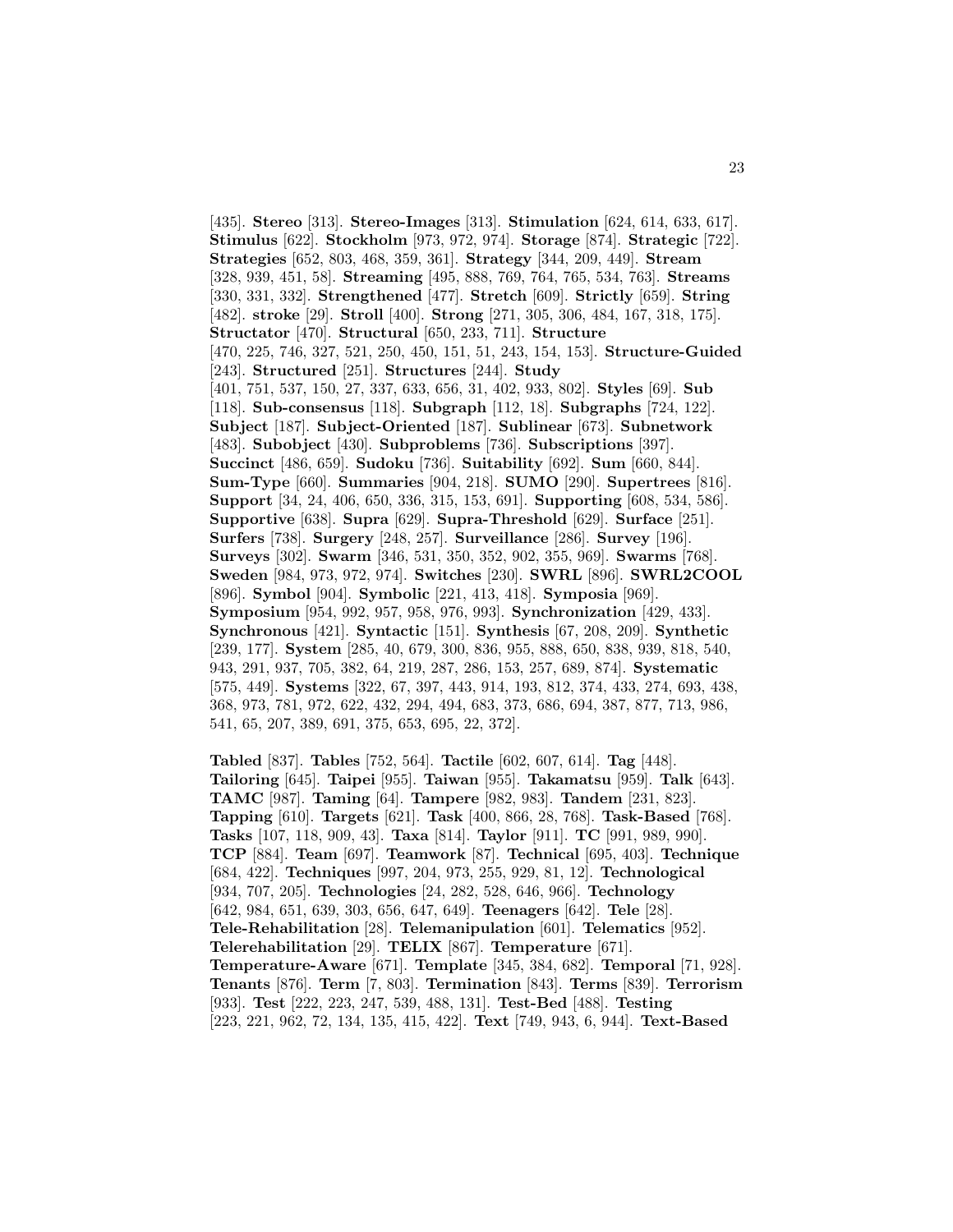[943]. **Textual** [323]. **Textural** [48]. **Texture** [56, 55, 54, 53]. **Textures** [595]. **Thalheim** [961]. **Their** [141, 569, 980, 692]. **Theorem** [117, 410]. **Theoretic** [798, 147]. **Theoretical** [961, 957, 646]. **Theories** [421, 996]. **Theory** [68, 848, 272, 273, 182, 101, 702, 525, 986, 893, 379, 691, 987]. **Therapeutic** [243]. **There** [267]. **Thins** [725]. **Third** [975]. **Those** [620]. **Three** [116, 240]. **Three-Dimensional** [116, 240]. **Threshold** [629, 945]. **Throughput** [241]. **Time** [93, 544, 673, 834, 718, 193, 36, 123, 421, 306, 438, 304, 674, 816, 191, 542, 614, 716, 74, 311, 355, 60, 79, 713, 315, 357, 317, 130, 441, 545]. **Time-Dependent** [193]. **Time-Reversed** [614]. **Time-Varying** [306, 304, 311, 317]. **Timed** [424, 72, 167, 414]. **Timed-Release** [167]. **Timers** [412]. **Tissue** [250]. **Toh** [724]. **Tolerance** [463]. **Tolerant** [80]. **Tomography** [715]. **Tool** [470, 34, 702, 685]. **Toolkit** [940]. **Tools** [951, 813, 368, 20, 591]. **Top** [725, 858]. **Top-** [858]. **Topologies** [97]. **Topology** [821]. **Toronto** [964]. **Torque** [598]. **Touch** [599, 600, 603]. **Trace** [583, 130]. **Trace-Based** [130]. **Traces** [133, 164]. **Trackers** [767]. **Tracking** [355, 61]. **Tractable** [728, 158]. **Tradeoffs** [614, 780]. **Traffic** [538, 788, 771, 759, 767]. **Train** [293, 728, 295]. **Train-to-Wayside** [293]. **Trainers** [252]. **Training** [303, 257, 238]. **TrAins** [296]. **Trajectory** [314]. **Trajectory-Based** [314]. **Trans** [748]. **Trans-Social** [748]. **Transaction** [157]. **Transactional** [128, 430]. **Transactions** [971, 970, 956]. **Transcatheter** [254]. **Transcript** [810, 236]. **Transcription** [809]. **Transcripts** [824]. **TransDPOR** [422]. **Transfer** [604]. **Transfers** [928]. **Transform** [51, 557]. **Transformation** [420, 69, 589, 569, 196, 896]. **Transformations** [70]. **Transforming** [199]. **Transition** [548]. **Transitions** [534]. **Translating** [264]. **Translation** [152]. **Transmit** [503]. **Transmitting** [602]. **Transparency** [598]. **Transportation** [292, 294]. **Trapdoor** [946]. **Tree** [921, 486, 669, 158, 897]. **Tree-Width** [921]. **Trees** [115, 811, 364, 816, 817, 156, 825]. **Trial** [153]. **Triconnected** [724]. **Trie** [806]. **Trie-based** [806]. **Triggered** [421]. **Trivium** [162]. **True** [458]. **TrueSight** [238]. **Trustworthy** [582, 393]. **TSP** [477]. **Tuning** [895]. **Turing** [701, 700]. **Turning** [640]. **Turns** [663]. **Tussle** [574]. **TV** [58]. **Tweaked** [161]. **Twitter** [857, 851, 935]. **Two** [915, 124, 46, 662]. **Two-Class** [46]. **Two-Dimensional** [124]. **Two-Machine** [915]. **TX** [992]. **Type** [305, 306, 304, 310, 660, 318, 317, 665]. **Typed** [264, 829]. **Types** [228, 444].

**Ubiquitous** [403, 694]. **Ulam** [730]. **Ultrasound** [251]. **UMBEL** [861]. **Unbalanced** [51]. **Unbounded** [566]. **Uncertainty** [473]. **Understand** [585]. **Understanding** [521, 953]. **undertaking** [37]. **Unidirectional** [168]. **Unified** [584, 691]. **Uniform** [304, 554]. **Unity** [832]. **Universal** [400, 940, 125]. **Unless** [674]. **Unmanned** [295]. **Unordered** [156, 158]. **Unrooted** [816, 817]. **Unsupervised** [47, 862, 899]. **Update** [190]. **Upper** [125, 677]. **Urban** [588, 587]. **USA** [992, 958, 986]. **Use** [519, 29, 229, 643]. **User** [645, 742, 27, 586, 22]. **User-Assisted** [742]. **User-Centred** [22].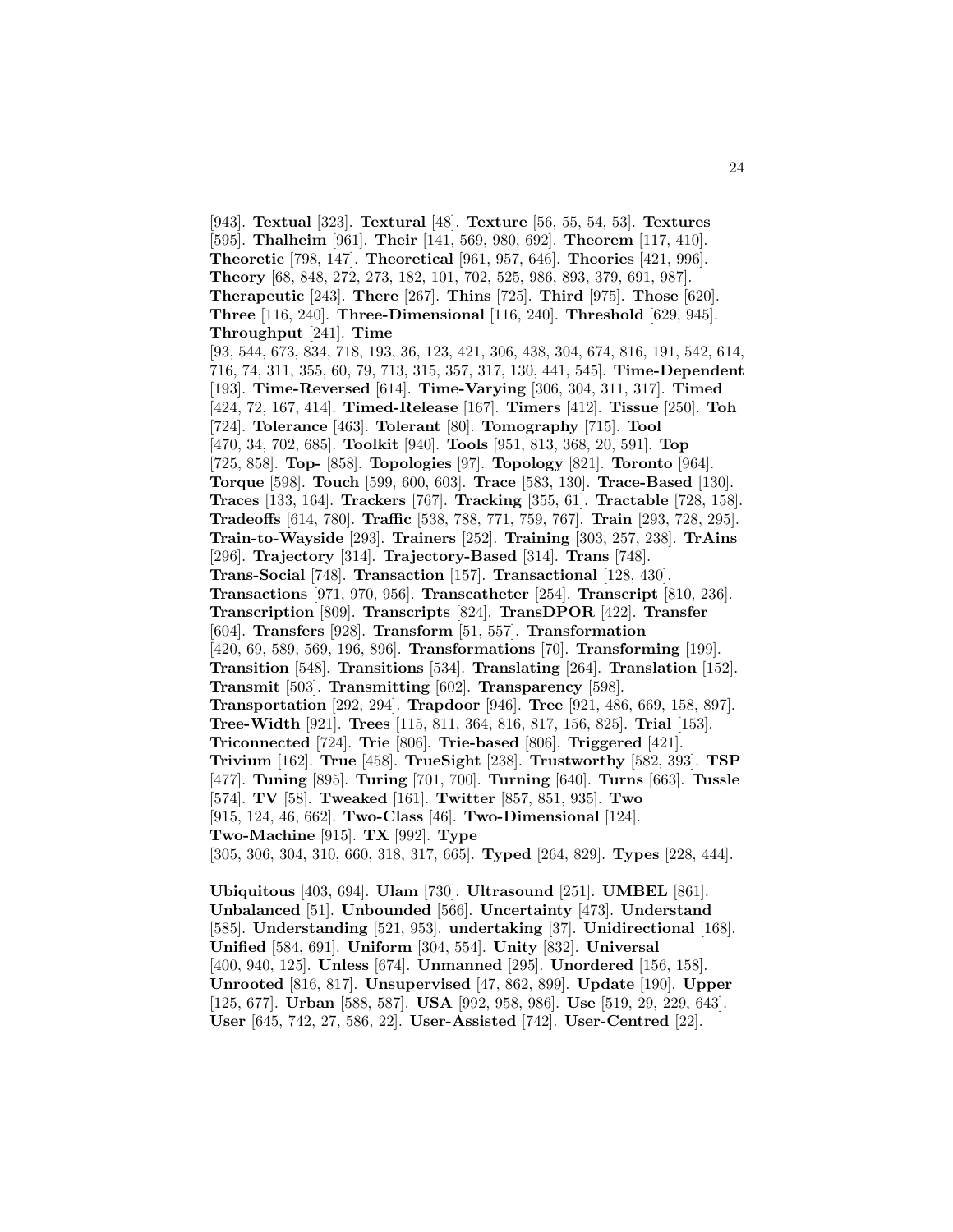#### **Users** [596, 173, 494, 643]. **Using**

[583, 596, 597, 598, 746, 502, 363, 326, 246, 866, 274, 732, 424, 275, 939, 769, 860, 232, 311, 295, 747, 539, 627, 714, 47, 51, 432, 413, 537, 312, 355, 684, 238, 255, 877, 488, 241, 30, 460, 632, 864, 371, 81, 861, 162, 547, 790, 859, 136, 53, 545]. **Utilitarian** [95]. **Utilizing** [628].

**Vagueness** [103]. **Validation** [374, 893, 695]. **Validity** [341]. **Value** [830, 687, 853, 795]. **valued** [101, 522]. **Values** [460]. **Valve** [254]. **VANET** [290]. **VANETs** [288]. **Vapnik** [333]. **Variable** [226, 913, 556, 358]. **Variable-Length** [226]. **Variables** [266, 834, 711]. **Variants** [348]. **Variation** [228]. **Variations** [444, 158]. **Various** [348, 524, 800]. **Varying** [306, 304, 311, 317]. **Vector** [717, 336, 315]. **Vegas** [986]. **Vehicle** [927, 286, 369]. **Vehicles** [292, 966]. **Vehicular** [285, 289, 180]. **Venice** [988]. **Verifiable** [174]. **Verification** [875, 423, 71, 424, 962, 205, 713, 135, 207, 828]. **Verified** [235]. **Verifier** [175]. **Verifying** [80]. **versus** [134, 649]. **Vertex** [471, 710]. **Vertex-Pursuit** [710]. **Vertical** [504]. **VHOs** [790]. **via** [226, 188, 418, 906, 767]. **Vibrating** [599]. **Vibration** [610]. **Vibrations** [629]. **Vibrotactile** [602, 623, 626, 629, 633]. **Video** [903, 246, 764, 766, 534, 763]. **Video-Games** [903]. **View** [194, 885]. **Viewing** [766]. **Viewpoint** [213]. **Views** [835, 190]. **VII** [955, 970]. **Vilnius** [966]. **Violations** [214]. **Viral** [890]. **Virtual** [754, 880, 888, 605, 255, 757, 488, 697]. **Virtualization** [489, 873]. **Virtualized** [591]. **Visibility** [347]. **Visible** [52]. **Vision** [609, 251, 625]. **Visit** [651]. **Visits** [315]. **Visual** [323, 600, 581, 619, 661, 248, 630, 43]. **Visual-Haptic** [630]. **Visualisation** [248]. **Visualization** [938, 253, 255, 802]. **Vladimir** [965, 262, 261]. **VM** [756]. **VNEMX** [488]. **VoIP** [539]. **Volume** [253]. **Voluntariness** [647]. **Voronoi** [661]. **VR** [257]. **vs** [213, 214]. **Vulcan** [724]. **Vulnerability** [752, 170]. **Waitfreedom** [840]. **Walk** [941]. **Walking** [640]. **Walsh** [557]. **Waterloo** [980]. **Wave** [196]. **Wavelength** [563]. **Wavelet** [51, 302]. **Wayside** [293]. **Weak** [337, 317]. **Weaker** [118]. **Weaknesses** [171]. **Wearable** [39]. **Web** [509, 850, 994, 869, 323, 848, 509, 406, 738, 855, 526, 336, 852, 877, 861]. **Web/LD** [848]. **webinos** [398]. **Website** [315]. **Weight** [112, 559, 477, 556, 617]. **Weighted** [476, 235, 157, 660]. **Weights** [334]. **WG** [973, 972, 979]. **Where** [576]. **Which** [798]. **whilst** [37]. **Who** [142]. **Whole** [627]. **Whole-Hand** [627]. **WI** [955]. **WI-IAT** [955]. **Wide** [688]. **Widespread** [244]. **Width** [921, 675]. **Width-Parameterized** [675]. **WiFi** [498]. **Wiki** [692]. **Wikis** [692]. **Willingness** [794]. **Wind** [632]. **Windows** [888, 482]. **Wired** [977]. **Wired/Wireless** [977]. **Wireless** [496, 417, 491, 501, 395, 788, 499, 571, 286, 784, 497, 799, 884]. **Wirelessly** [490]. **Wise** [78]. **within** [532]. **without** [453, 347, 209]. **Word** [569, 894]. **Word-Oriented** [569]. **Words** [371]. **Work** [692]. **Workflow** [35]. **Working** [909]. **Workload** [606, 207]. **Workshop** [998, 964, 149, 953, 975, 155, 966].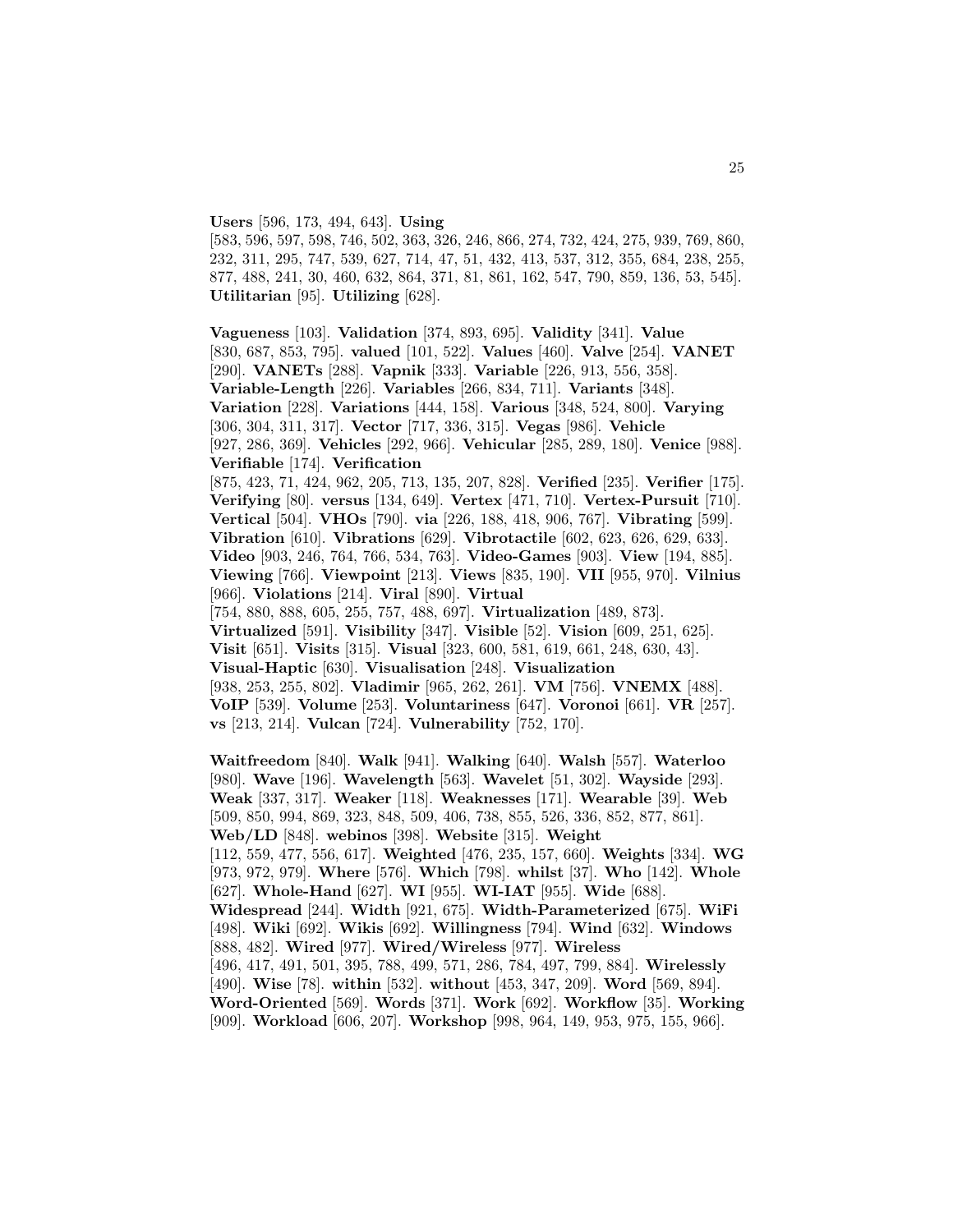**Workshops** [991, 955, 959]. **World** [476, 448, 490, 361]. **Worst** [677]. **Worst-Case** [677]. **Wrapper** [329]. **Wrong** [835]. **WUENIC** [150]. **WWIC** [977]. **WWW** [326].

**X** [256]. **X-ray** [256]. **XACML** [76]. **Xen** [488]. **XV** [956].

**Yield** [620]. **yo** [144]. **Youth** [262].

**Zakopane** [967, 968, 969]. **Zapping** [494]. **Zero** [170, 552]. **ZigZag** [405]. **Zone** [570, 552]. **Zonotopes** [718].

## **References**

#### **Berthold:2012:TBK**

[1] Michael R. Berthold. Towards bisociative knowledge discovery. Lecture Notes in Computer Science, 7250:1–10, 2012. CODEN LNCSD9. ISSN 0302-9743 (print), 1611-3349 (electronic). URL http://link.springer. com/content/pdf/10.1007/978-3-642-31830-6\_1.

### **Dubitzky:2012:TCI**

[2] Werner Dubitzky, Tobias Kötter, Oliver Schmidt, and Michael R. Berthold. Towards creative information exploration based on Koestler's concept of bisociation. Lecture Notes in Computer Science, 7250:11– 32, 2012. CODEN LNCSD9. ISSN 0302-9743 (print), 1611-3349 (electronic). URL http://link.springer.com/content/pdf/10.1007/978- 3-642-31830-6\_2.

#### **Kotter:2012:INB**

[3] Tobias Kötter and Michael R. Berthold. From information networks to bisociative information networks. Lecture Notes in Computer Science, 7250:33–50, 2012. CODEN LNCSD9. ISSN 0302-9743 (print), 1611-3349 (electronic). URL http://link.springer.com/content/pdf/10.1007/ 978-3-642-31830-6\_3.

## **Borgelt:2012:NCO**

[4] Christian Borgelt. Network creation: Overview. Lecture Notes in Computer Science, 7250:51–53, 2012. CODEN LNCSD9. ISSN 0302- 9743 (print), 1611-3349 (electronic). URL http://link.springer.com/ content/pdf/10.1007/978-3-642-31830-6\_4.

## **Segond:2012:SLB**

[5] Marc Segond and Christian Borgelt. Selecting the links in BisoNets generated from document collections. Lecture Notes in Computer Science,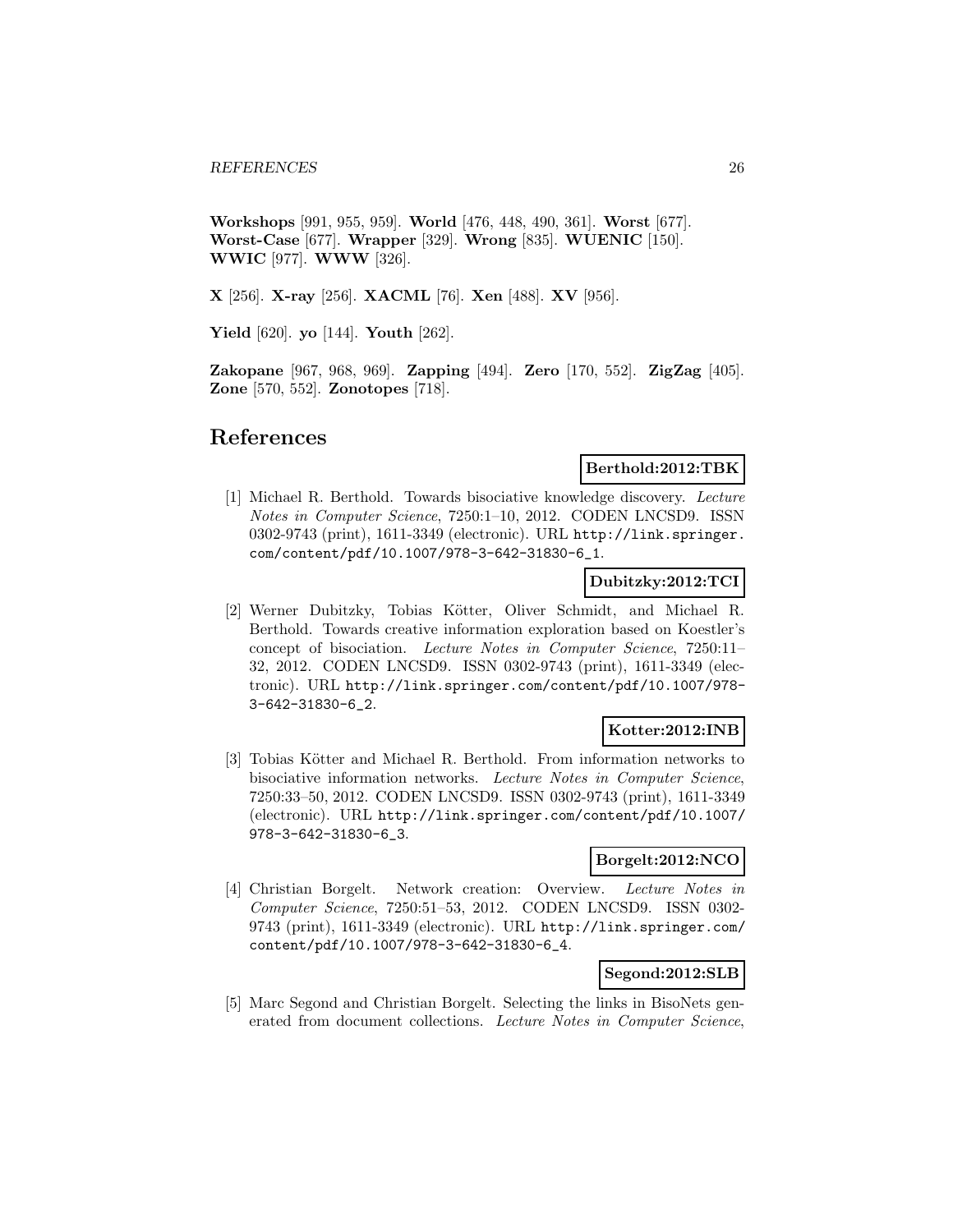7250:54–65, 2012. CODEN LNCSD9. ISSN 0302-9743 (print), 1611-3349 (electronic). URL http://link.springer.com/content/pdf/10.1007/ 978-3-642-31830-6\_5.

## **Jursic:2012:BCI**

[6] Matjaž Juršič, Borut Sluban, Bojan Cestnik, Miha Grčar, and Nada Lavrač. Bridging concept identification for constructing information networks from text documents. Lecture Notes in Computer Science, 7250: 66–90, 2012. CODEN LNCSD9. ISSN 0302-9743 (print), 1611-3349 (electronic). URL http://link.springer.com/content/pdf/10.1007/978- 3-642-31830-6\_6.

## **Hynonen:2012:DNT**

[7] Teemu Hynönen, Sébastien Mahler, and Hannu Toivonen. Discovery of novel term associations in a document collection. Lecture Notes in Computer Science, 7250:91–103, 2012. CODEN LNCSD9. ISSN 0302- 9743 (print), 1611-3349 (electronic). URL http://link.springer.com/ content/pdf/10.1007/978-3-642-31830-6\_7.

## **Segond:2012:CSB**

[8] Marc Segond and Christian Borgelt. Cover similarity based item set mining. Lecture Notes in Computer Science, 7250:104–121, 2012. CODEN LNCSD9. ISSN 0302-9743 (print), 1611-3349 (electronic). URL http:// link.springer.com/content/pdf/10.1007/978-3-642-31830-6\_8.

## **Kimmig:2012:PLR**

[9] Angelika Kimmig, Esther Galbrun, Hannu Toivonen, and Luc De Raedt. Patterns and logic for reasoning with networks. Lecture Notes in Computer Science, 7250:122–143, 2012. CODEN LNCSD9. ISSN 0302-9743 (print), 1611-3349 (electronic). URL http://link.springer.com/content/pdf/ 10.1007/978-3-642-31830-6\_9.

## **Toivonen:2012:NAO**

[10] Hannu Toivonen. Network analysis: Overview. Lecture Notes in Computer Science, 7250:144–146, 2012. CODEN LNCSD9. ISSN 0302-9743 (print), 1611-3349 (electronic). URL http://link.springer.com/content/pdf/ 10.1007/978-3-642-31830-6\_10.

#### **Dries:2012:BQL**

[11] Anton Dries, Siegfried Nijssen, and Luc De Raedt. BiQL: a query language for analyzing information networks. Lecture Notes in Computer Science, 7250:147–165, 2012. CODEN LNCSD9. ISSN 0302-9743 (print), 1611- 3349 (electronic). URL http://link.springer.com/content/pdf/10. 1007/978-3-642-31830-6\_11.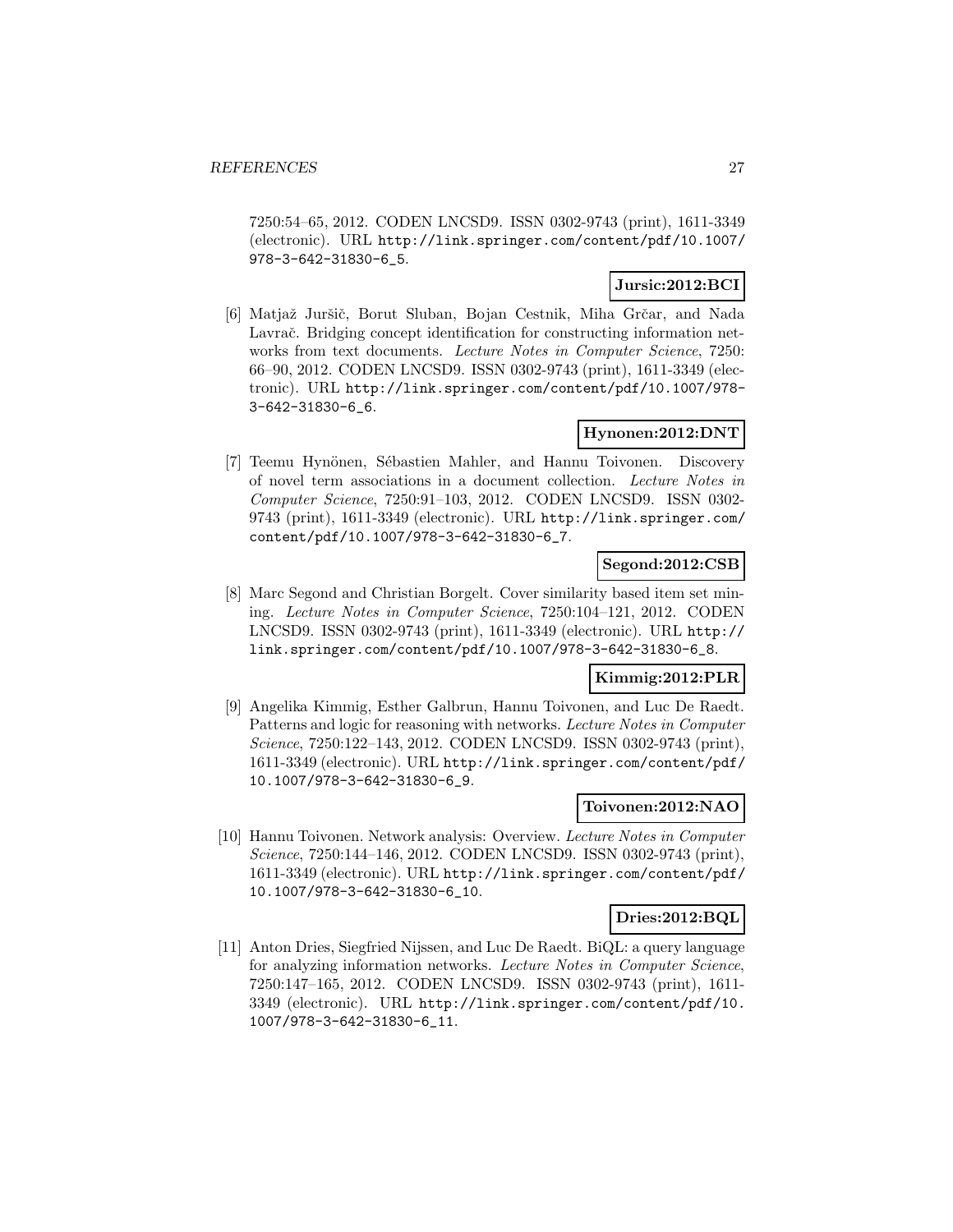#### **Zhou:2012:RBA**

[12] Fang Zhou, Sébastien Mahler, and Hannu Toivonen. Review of BisoNet abstraction techniques. Lecture Notes in Computer Science, 7250:166– 178, 2012. CODEN LNCSD9. ISSN 0302-9743 (print), 1611-3349 (electronic). URL http://link.springer.com/content/pdf/10.1007/978- 3-642-31830-6\_12.

### **Zhou:2012:SNE**

[13] Fang Zhou, Sébastien Mahler, and Hannu Toivonen. Simplification of networks by edge pruning. Lecture Notes in Computer Science, 7250: 179–198, 2012. CODEN LNCSD9. ISSN 0302-9743 (print), 1611-3349 (electronic). URL http://link.springer.com/content/pdf/10.1007/ 978-3-642-31830-6\_13.

## **Toivonen:2012:NCN**

[14] Hannu Toivonen, Fang Zhou, Aleksi Hartikainen, and Atte Hinkka. Network compression by node and edge mergers. Lecture Notes in Computer Science, 7250:199–217, 2012. CODEN LNCSD9. ISSN 0302-9743 (print), 1611-3349 (electronic). URL http://link.springer.com/content/pdf/ 10.1007/978-3-642-31830-6\_14.

## **Langohr:2012:FRN**

[15] Laura Langohr and Hannu Toivonen. Finding representative nodes in probabilistic graphs. Lecture Notes in Computer Science, 7250:218–229, 2012. CODEN LNCSD9. ISSN 0302-9743 (print), 1611-3349 (electronic). URL http://link.springer.com/content/pdf/10.1007/978- 3-642-31830-6\_15.

## **Kotter:2012:MCD**

[16] Tobias Kötter and Michael R. Berthold. (missing) concept discovery in heterogeneous information networks. Lecture Notes in Computer Science, 7250:230–245, 2012. CODEN LNCSD9. ISSN 0302-9743 (print), 1611- 3349 (electronic). URL http://link.springer.com/content/pdf/10. 1007/978-3-642-31830-6\_16.

#### **Thiel:2012:NSS**

[17] Kilian Thiel and Michael R. Berthold. Node similarities from spreading activation. Lecture Notes in Computer Science, 7250:246–262, 2012. CODEN LNCSD9. ISSN 0302-9743 (print), 1611-3349 (electronic). URL http://link.springer.com/content/pdf/10.1007/978- 3-642-31830-6\_17.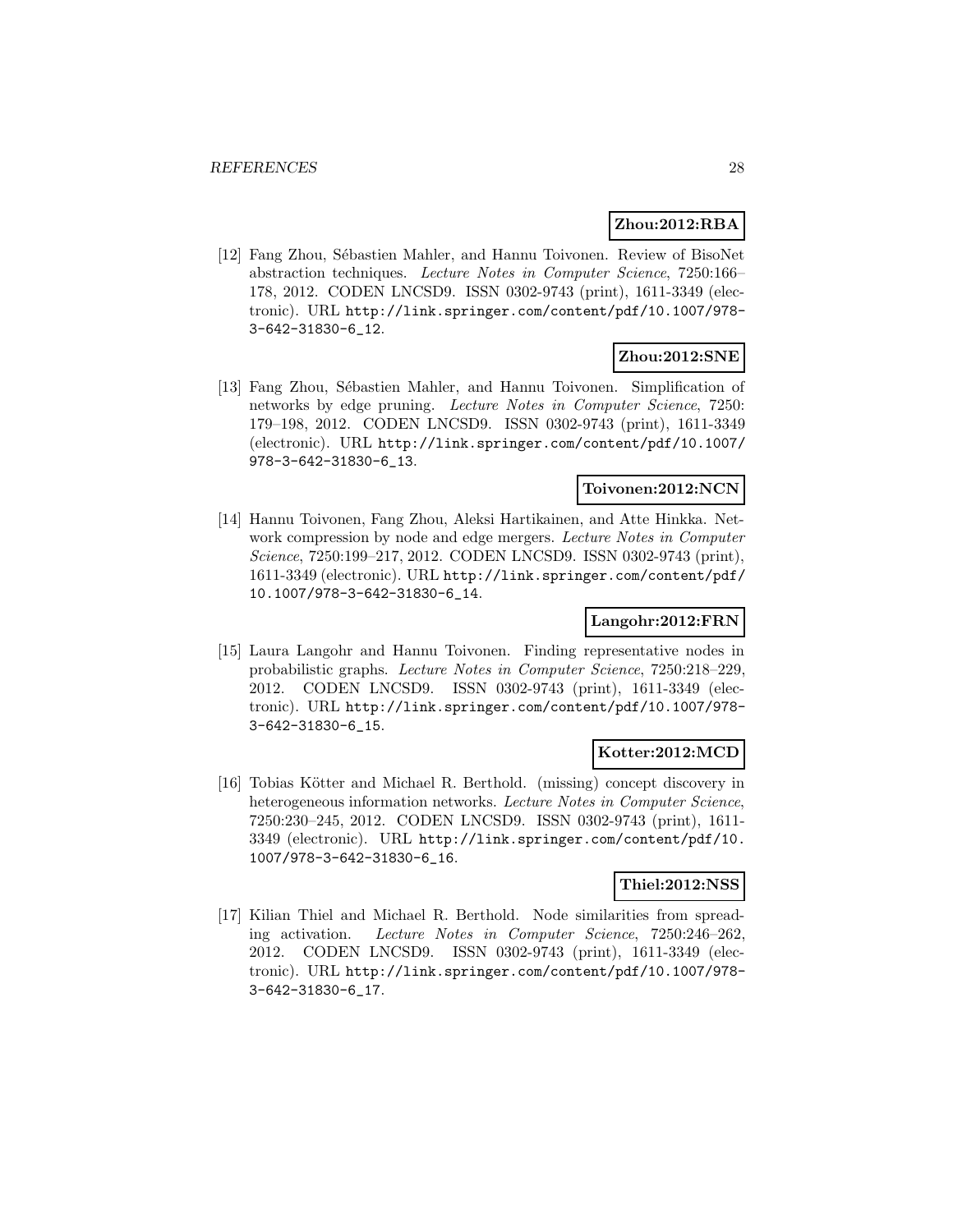### **Nagel:2012:TDS**

[18] Uwe Nagel, Kilian Thiel, Tobias Kötter, Dawid Piatek, and Michael R. Berthold. Towards discovery of subgraph bisociations. Lecture Notes in Computer Science, 7250:263–284, 2012. CODEN LNCSD9. ISSN 0302- 9743 (print), 1611-3349 (electronic). URL http://link.springer.com/ content/pdf/10.1007/978-3-642-31830-6\_18.

## **Nurnberger:2012:EO**

[19] Andreas N¨urnberger. Exploration: Overview. Lecture Notes in Computer Science, 7250:285–286, 2012. CODEN LNCSD9. ISSN 0302-9743 (print), 1611-3349 (electronic). URL http://link.springer.com/content/pdf/ 10.1007/978-3-642-31830-6\_19.

## **Gossen:2012:DEB**

[20] Tatiana Gossen, Marcus Nitsche, Stefan Haun, and Andreas Nürnberger. Data exploration for bisociative knowledge discovery: a brief overview of tools and evaluation methods. Lecture Notes in Computer Science, 7250: 287–300, 2012. CODEN LNCSD9. ISSN 0302-9743 (print), 1611-3349 (electronic). URL http://link.springer.com/content/pdf/10.1007/ 978-3-642-31830-6\_20.

## **Anonymous:2012:FMa**

[21] Anonymous. Front matter. Lecture Notes in Computer Science, 7250: ??, 2012. CODEN LNCSD9. ISSN 0302-9743 (print), 1611-3349 (electronic). URL http://link.springer.com/content/pdf/bfm:978-3- 642-31830-6/1.

#### **Woolrych:2012:CUC**

[22] Ryan Woolrych and Andrew Sixsmith. Challenges of user-centred research in the development of ambient assisted living systems. Lecture Notes in Computer Science, 7251:1–8, 2012. CODEN LNCSD9. ISSN 0302- 9743 (print), 1611-3349 (electronic). URL http://link.springer.com/ chapter/10.1007/978-3-642-30779-9\_1/.

## **Yang:2012:FSM**

[23] Hen-I Yang, Ryan Babbitt, Johnny Wong, and Carl K. Chang. A framework for service morphing and heterogeneous service discovery in smart environments. Lecture Notes in Computer Science, 7251:9–17, 2012. CODEN LNCSD9. ISSN 0302-9743 (print), 1611-3349 (electronic). URL http://link.springer.com/chapter/10.1007/978-3- 642-30779-9\_2/.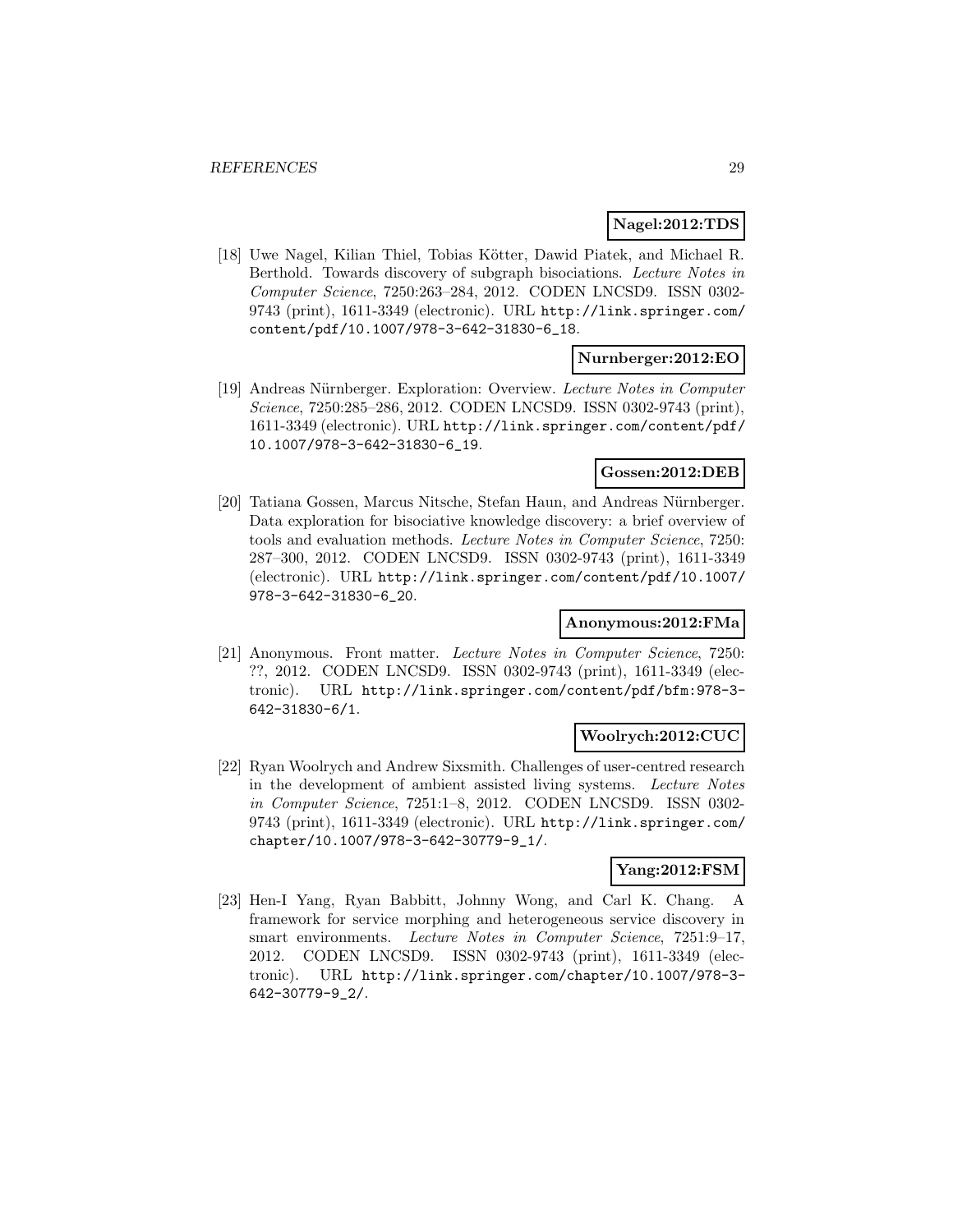#### **Barrientos:2012:IAA**

[24] James Barrientos, Jeffrey Soar, and Ying Su. Impact analysis of assessment, consultation and education services to support the adoption of smart home technologies, innovations for chronic disease prevention and solutions for independent living. Lecture Notes in Computer Science, 7251:18–25, 2012. CODEN LNCSD9. ISSN 0302-9743 (print), 1611-3349 (electronic). URL http://link.springer.com/chapter/10.1007/978- 3-642-30779-9\_3/.

#### **Parent:2012:EFF**

[25] Anne-Sophie Parent, Nena Georgantzi, and Ilenia Gheno. Ensuring a fruitful future to innovation and research: Practical guidance for the involvement of older people in research. Lecture Notes in Computer Science, 7251:26–34, 2012. CODEN LNCSD9. ISSN 0302-9743 (print), 1611-3349 (electronic). URL http://link.springer.com/chapter/10.1007/978- 3-642-30779-9\_4/.

## **Bonfiglio:2012:FCC**

[26] Silvio Bonfiglio. Fostering a continuum of care. Lecture Notes in Computer Science, 7251:35–41, 2012. CODEN LNCSD9. ISSN 0302-9743 (print), 1611-3349 (electronic). URL http://link.springer.com/chapter/10. 1007/978-3-642-30779-9\_5/.

#### **Leijdekkers:2012:UAM**

[27] Peter Leijdekkers and Valerie Gay. User adoption of mobile apps for chronic disease management: a case study based on myFitnessCompanion(R). Lecture Notes in Computer Science, 7251:42–49, 2012. CODEN LNCSD9. ISSN 0302-9743 (print), 1611-3349 (electronic). URL http:// link.springer.com/chapter/10.1007/978-3-642-30779-9\_6/.

#### **Sanford:2012:EHT**

[28] Jon A. Sanford, Patricia C. Griffiths, and Helen Hoenig. Effects of in-home tele-rehabilitation on task self-efficacy in mobility impaired adults. Lecture Notes in Computer Science, 7251:50–57, 2012. CODEN LNCSD9. ISSN 0302-9743 (print), 1611-3349 (electronic). URL http://link.springer. com/chapter/10.1007/978-3-642-30779-9\_7/.

#### **Corriveau:2012:UTP**

[29] Hélène Corriveau, Michel Tousignant, Sylvie Gosselin, and Patrick Boissy. The use of telerehabilitation to provide an exercise program to improve balance in a post-stroke population: Preliminary results. Lecture Notes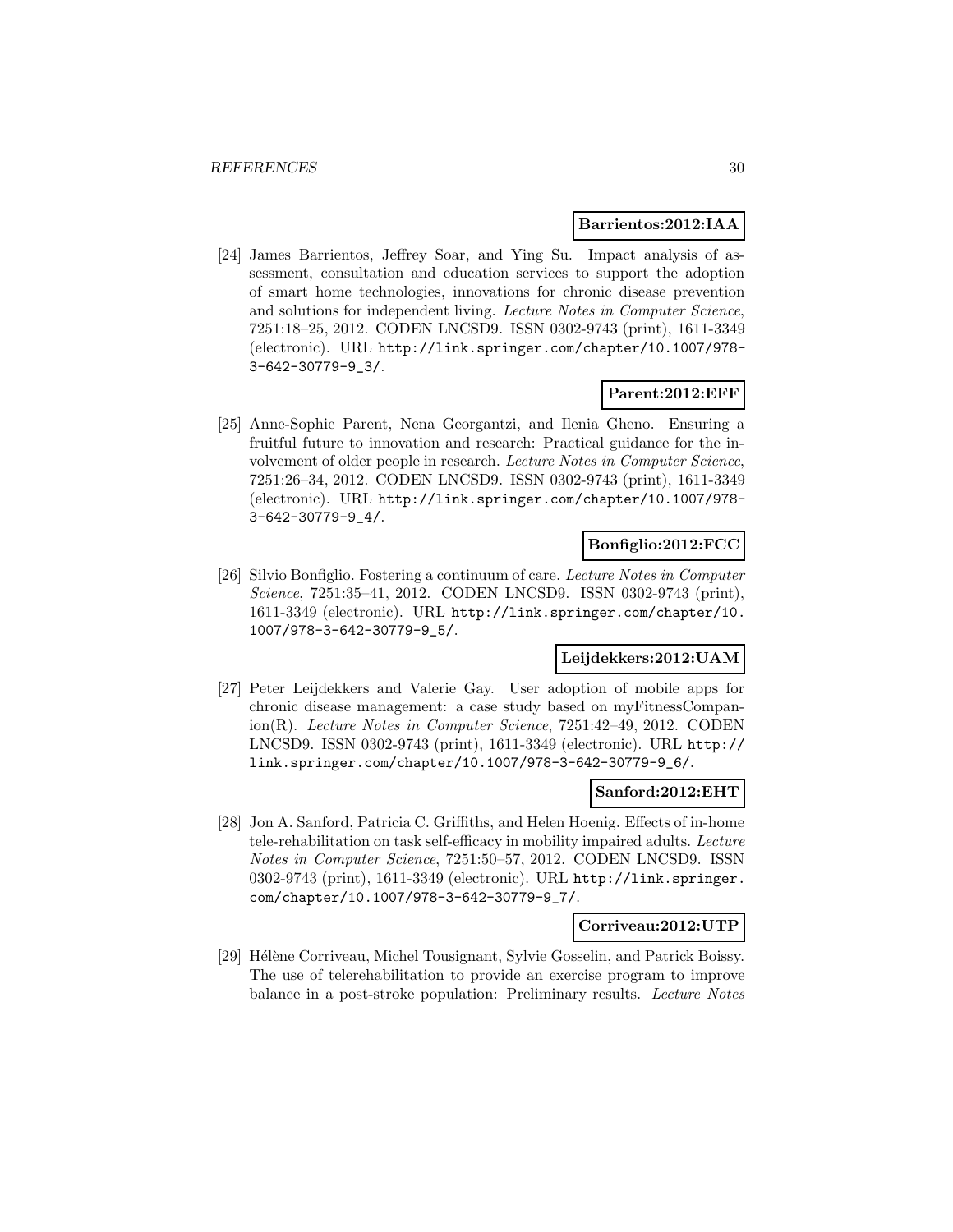in Computer Science, 7251:58–65, 2012. CODEN LNCSD9. ISSN 0302- 9743 (print), 1611-3349 (electronic). URL http://link.springer.com/ chapter/10.1007/978-3-642-30779-9\_8/.

#### **Mukhtar:2012:PHS**

[30] Hamid Mukhtar, Arshad Ali, Sungyoung Lee, and Djamel Bela¨ıd. Personalized healthcare self-management using social persuasion. Lecture Notes in Computer Science, 7251:66–73, 2012. CODEN LNCSD9. ISSN 0302- 9743 (print), 1611-3349 (electronic). URL http://link.springer.com/ chapter/10.1007/978-3-642-30779-9\_9/.

## **Puddu:2012:COS**

[31] Paolo Emilio Puddu, John M. Morgan, Concetta Torromeo, Nick Curzen, and Michele Schiariti. A clinical observational study in the CHIRON project: Rationale and expected results. Lecture Notes in Computer Science, 7251:74–82, 2012. CODEN LNCSD9. ISSN 0302-9743 (print), 1611- 3349 (electronic). URL http://link.springer.com/chapter/10.1007/ 978-3-642-30779-9\_10/.

## **Chen:2012:DLH**

[32] Chao Chen, Daqing Zhang, Lin Sun, Mossaab Hariz, and Yang Yuan. Does location help daily activity recognition? Lecture Notes in Computer Science, 7251:83–90, 2012. CODEN LNCSD9. ISSN 0302-9743 (print), 1611-3349 (electronic). URL http://link.springer.com/chapter/10. 1007/978-3-642-30779-9\_11/.

#### **Andriatrimoson:2012:REC**

[33] Antonio Andriatrimoson, Nadia Abchiche, Simon Galerne, and Etienne Colle. A robot-environment cooperation architecture for the safety of elderly people at home. Lecture Notes in Computer Science, 7251: 91–98, 2012. CODEN LNCSD9. ISSN 0302-9743 (print), 1611-3349 (electronic). URL http://link.springer.com/chapter/10.1007/978- 3-642-30779-9\_12/.

#### **Barca:2012:MES**

[34] Carlos Cavero Barca, Juan Mario Rodríguez, Rosana Valle Soriano, and Alberto Rugnone. Medical expert support tool (MEST): a person-centric approach for healthcare management. Lecture Notes in Computer Science, 7251:99–106, 2012. CODEN LNCSD9. ISSN 0302-9743 (print), 1611-3349 (electronic). URL http://link.springer.com/chapter/10.1007/978- 3-642-30779-9\_13/.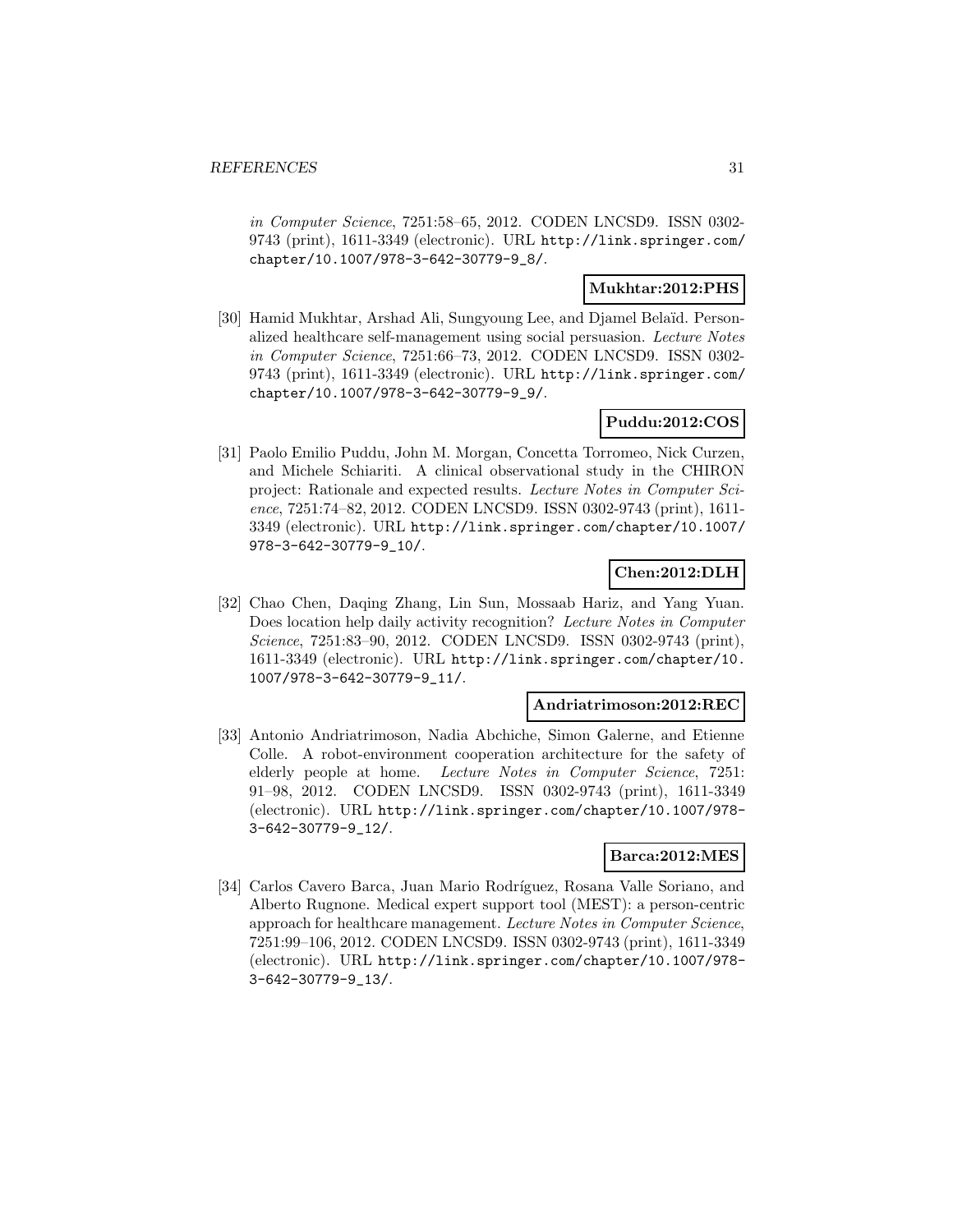#### **Gazzarata:2012:IHC**

[35] Roberta Gazzarata, Fabio Vergari, Jan-Marc Verlinden, Francesco Morandi, and Simone Naso. The integration of e-health into the clinical workflow — electronic health record and standardization efforts. Lecture Notes in Computer Science, 7251:107–115, 2012. CODEN LNCSD9. ISSN 0302-9743 (print), 1611-3349 (electronic). URL http://link.springer. com/chapter/10.1007/978-3-642-30779-9\_14/.

## **Corsi:2012:ISH**

[36] Cristiana Corsi, Johan De Bie, David Mortara, and Stefano Severi. Innovative solutions in health monitoring at home: The real-time assessment of serum potassium concentration from ECG. Lecture Notes in Computer Science, 7251:116–123, 2012. CODEN LNCSD9. ISSN 0302-9743 (print), 1611-3349 (electronic). URL http://link.springer.com/chapter/10. 1007/978-3-642-30779-9\_15/.

#### **Cleland:2012:ACF**

[37] Ian Cleland, Chris Nugent, Dewar Finlay, William Burns, and Jennifer Bougourd. Assessment of custom fitted heart rate sensing garments whilst undertaking everyday activities. Lecture Notes in Computer Science, 7251: 124–131, 2012. CODEN LNCSD9. ISSN 0302-9743 (print), 1611-3349 (electronic). URL http://link.springer.com/chapter/10.1007/978- 3-642-30779-9\_16/.

## **Ni:2012:MMN**

[38] Hongbo Ni, Bessam Abdulrazak, Daqing Zhang, Shu Wu, Xingshe Zhou, and Kejian Miao. Multi-modal non-intrusive sleep pattern recognition in elder assistive environment. Lecture Notes in Computer Science, 7251: 132–139, 2012. CODEN LNCSD9. ISSN 0302-9743 (print), 1611-3349 (electronic). URL http://link.springer.com/chapter/10.1007/978- 3-642-30779-9\_17/.

## **Solar:2012:NIW**

[39] Héctor Solar, Erik Fernández, Gennaro Tartarisco, Giovanni Pioggia, and Božidara Cvetković. A non invasive, wearable sensor platform for multi-parametric remote monitoring in CHF patients. Lecture Notes in Computer Science, 7251:140–147, 2012. CODEN LNCSD9. ISSN 0302- 9743 (print), 1611-3349 (electronic). URL http://link.springer.com/ chapter/10.1007/978-3-642-30779-9\_18/.

## **Allegre:2012:NIM**

[40] Willy Allègre, Thomas Burger, Pascal Berruet, and Jean-Yves Antoine. A non-intrusive monitoring system for ambient assisted living service de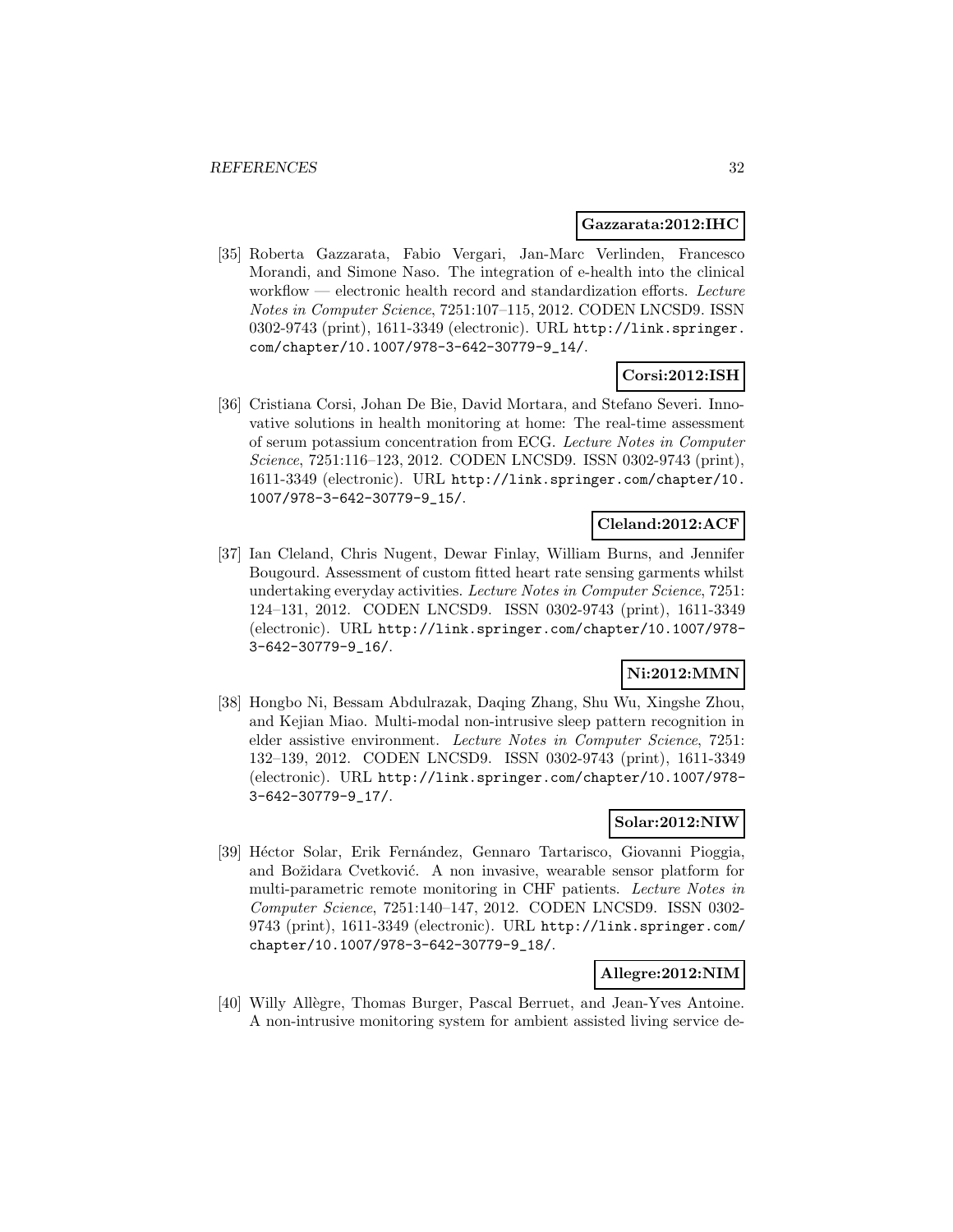livery. Lecture Notes in Computer Science, 7251:148–156, 2012. CODEN LNCSD9. ISSN 0302-9743 (print), 1611-3349 (electronic). URL http:// link.springer.com/chapter/10.1007/978-3-642-30779-9\_19/.

## **McDowell:2012:PSA**

[41] Andrew McDowell, Mark Donnelly, Chris Nugent, and Michael McGrath. Passive sleep actigraphy: Evaluating a non-contact method of monitoring sleep. Lecture Notes in Computer Science, 7251:157–164, 2012. CODEN LNCSD9. ISSN 0302-9743 (print), 1611-3349 (electronic). URL http:// link.springer.com/chapter/10.1007/978-3-642-30779-9\_20/.

## **Anonymous:2012:FMb**

[42] Anonymous. Front matter. Lecture Notes in Computer Science, 7251: ??, 2012. CODEN LNCSD9. ISSN 0302-9743 (print), 1611-3349 (electronic). URL http://link.springer.com/content/pdf/bfm:978-3- 642-30779-9/1.

#### **Perner:2012:LOV**

[43] Petra Perner. Learning an ontology for visual tasks. Lecture Notes in Computer Science, 7252:1–16, 2012. CODEN LNCSD9. ISSN 0302- 9743 (print), 1611-3349 (electronic). URL http://link.springer.com/ chapter/10.1007/978-3-642-32436-9\_1/.

## **Colantonio:2012:OAI**

[44] Sara Colantonio and Massimo Martinelli. Ontology and algorithms integration for image analysis. Lecture Notes in Computer Science, 7252: 17–29, 2012. CODEN LNCSD9. ISSN 0302-9743 (print), 1611-3349 (electronic). URL http://link.springer.com/chapter/10.1007/978- 3-642-32436-9\_2/.

#### **Malandrakis:2012:EAL**

[45] Nikos Malandrakis and Alexandros Potamianos. EmotiWord: Affective lexicon creation with application to interaction and multimedia data. Lecture Notes in Computer Science, 7252:30–41, 2012. CODEN LNCSD9. ISSN 0302-9743 (print), 1611-3349 (electronic). URL http://link. springer.com/chapter/10.1007/978-3-642-32436-9\_3/.

#### **Ruiz:2012:BAL**

[46] Pablo Ruiz, Javier Mateos, and Rafael Molina. A Bayesian active learning framework for a two-class classification problem. Lecture Notes in Computer Science, 7252:42–53, 2012. CODEN LNCSD9. ISSN 0302- 9743 (print), 1611-3349 (electronic). URL http://link.springer.com/ chapter/10.1007/978-3-642-32436-9\_4/.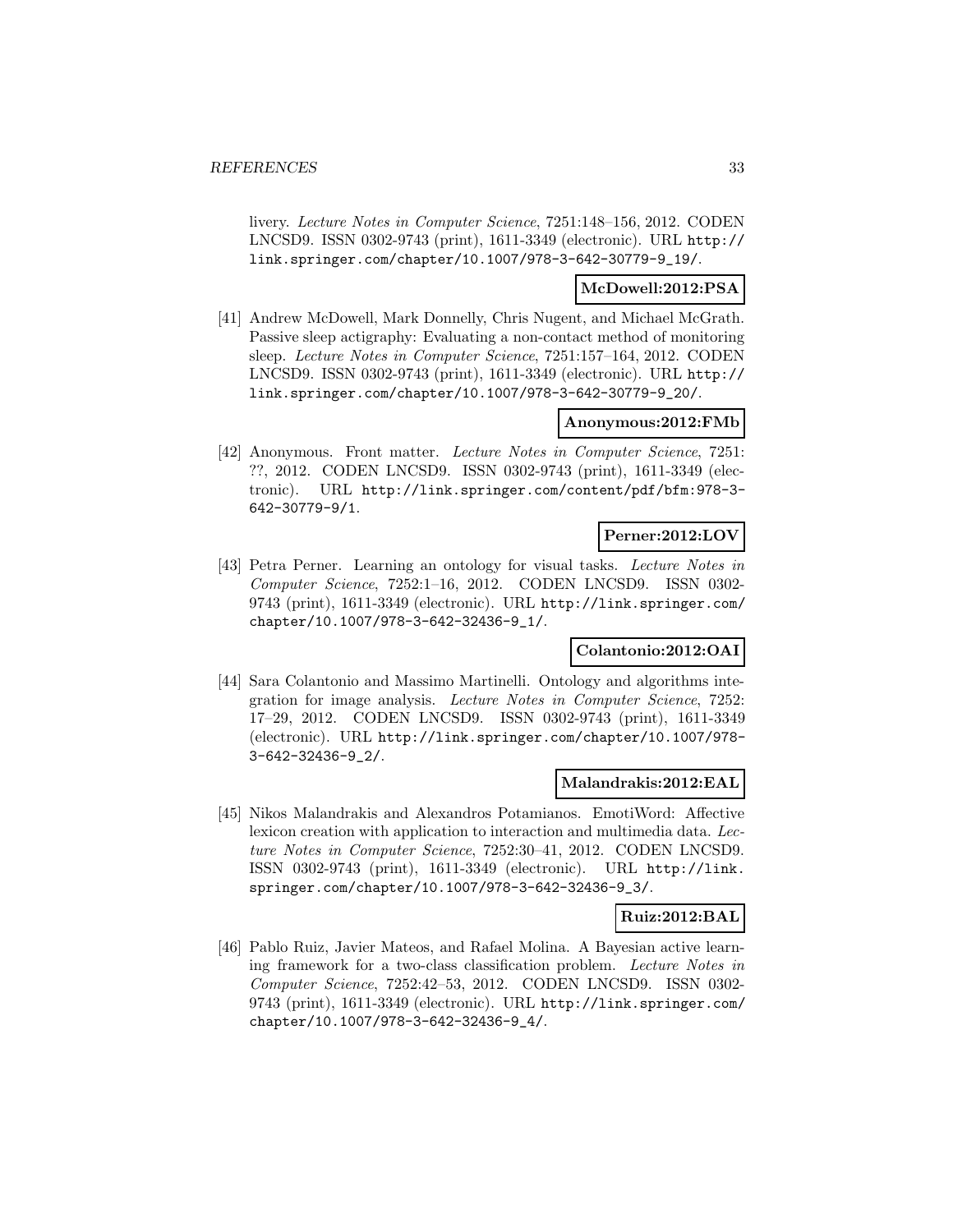## **Kayabol:2012:UCS**

[47] Koray Kayabol and Vladimir A. Krylov. Unsupervised classification of SAR images using hierarchical agglomeration and EM. Lecture Notes in Computer Science, 7252:54–65, 2012. CODEN LNCSD9. ISSN 0302- 9743 (print), 1611-3349 (electronic). URL http://link.springer.com/ chapter/10.1007/978-3-642-32436-9\_5/.

## **Sziranyi:2012:GTC**

[48] Tamás Szirányi and Dániel Szolgay. Geometrical and textural component separation with adaptive scale selection. Lecture Notes in Computer Science, 7252:66–77, 2012. CODEN LNCSD9. ISSN 0302-9743 (print), 1611-3349 (electronic). URL http://link.springer.com/chapter/10. 1007/978-3-642-32436-9\_6/.

## **Kim:2012:BSS**

[49] Donghoon Kim and Rozenn Dahyot. Bayesian shape from silhouettes. Lecture Notes in Computer Science, 7252:78–89, 2012. CODEN LNCSD9. ISSN 0302-9743 (print), 1611-3349 (electronic). URL http://link. springer.com/chapter/10.1007/978-3-642-32436-9\_7/.

#### **Kovacs:2012:SRR**

[50] Levente Kovács. Shape retrieval and recognition on mobile devices. Lecture Notes in Computer Science, 7252:90–101, 2012. CODEN LNCSD9. ISSN 0302-9743 (print), 1611-3349 (electronic). URL http://link. springer.com/chapter/10.1007/978-3-642-32436-9\_8/.

## **Keskin:2012:DSF**

[51] Furkan Keskin and A. Enis Cetin. Directionally selective fractional wavelet transform using a 2-D non-separable unbalanced lifting structure. Lecture Notes in Computer Science, 7252:102–113, 2012. CODEN LNCSD9. ISSN 0302-9743 (print), 1611-3349 (electronic). URL http://link.springer. com/chapter/10.1007/978-3-642-32436-9\_9/.

## **Han:2012:VII**

[52] Jungong Han, Eric Pauwels, and Paul de Zeeuw. Visible and infrared image registration employing line-based geometric analysis. Lecture Notes in Computer Science, 7252:114–125, 2012. CODEN LNCSD9. ISSN 0302- 9743 (print), 1611-3349 (electronic). URL http://link.springer.com/ chapter/10.1007/978-3-642-32436-9\_10/.

## **Vacha:2012:TRU**

[53] Pavel Vácha and Michal Haindl. Texture recognition using robust Markovian features. Lecture Notes in Computer Science, 7252:126–137,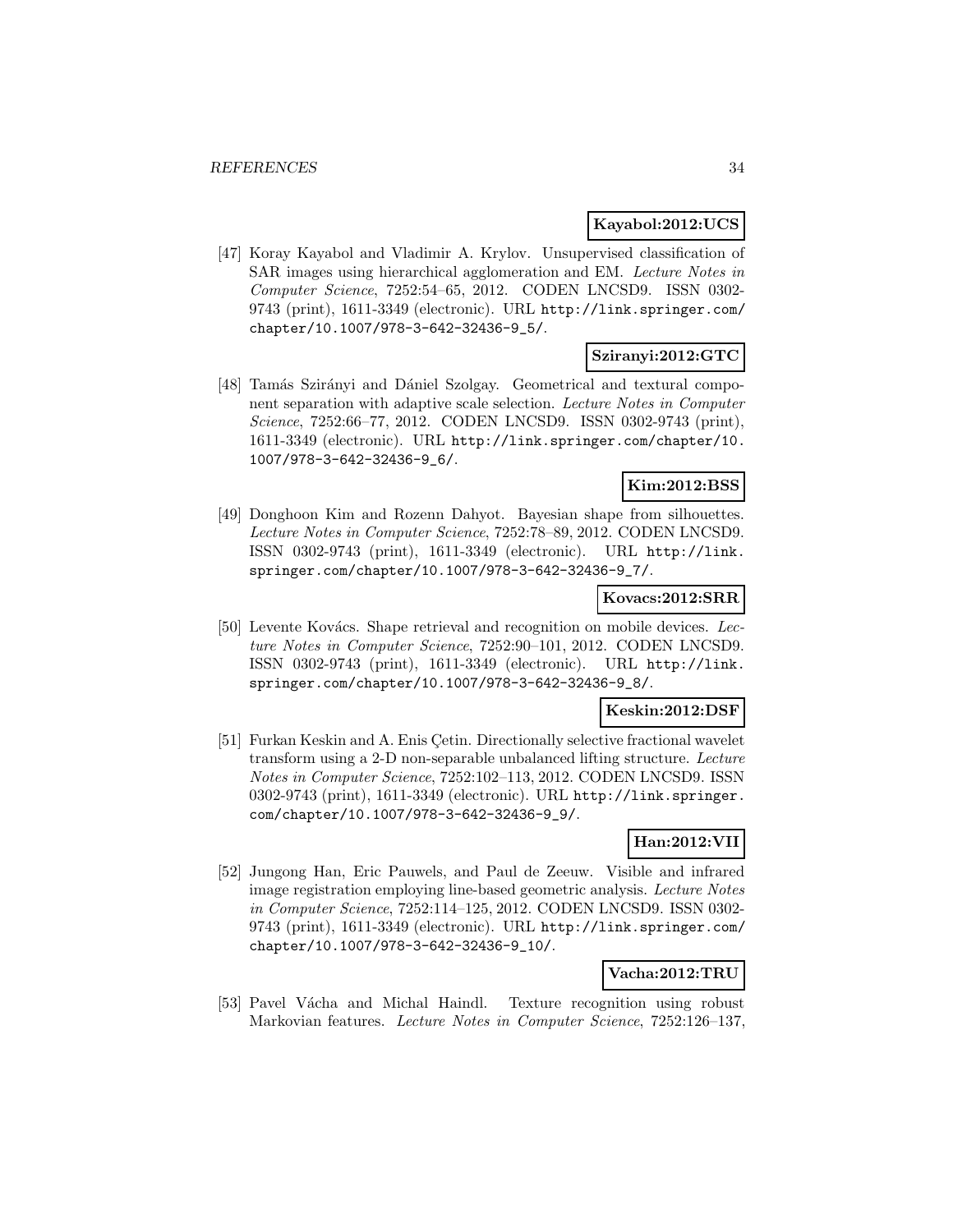2012. CODEN LNCSD9. ISSN 0302-9743 (print), 1611-3349 (electronic). URL http://link.springer.com/chapter/10.1007/978-3- 642-32436-9\_11/.

## **Haindl:2012:PTE**

[54] Michal Haindl and Vojtěch Havlíček. A plausible texture enlargement and editing compound Markovian model. Lecture Notes in Computer Science, 7252:138–148, 2012. CODEN LNCSD9. ISSN 0302-9743 (print), 1611- 3349 (electronic). URL http://link.springer.com/chapter/10.1007/ 978-3-642-32436-9\_12/.

## **Haindl:2012:BTF**

[55] Michal Haindl and Michal Havlíček. Bidirectional texture function simultaneous autoregressive model. Lecture Notes in Computer Science, 7252: 149–159, 2012. CODEN LNCSD9. ISSN 0302-9743 (print), 1611-3349 (electronic). URL http://link.springer.com/chapter/10.1007/978- 3-642-32436-9\_13/.

## **Filip:2012:AHG**

[56] Jiří Filip, Pavel Vácha, and Michal Haindl. Analysis of human gaze interactions with texture and shape. Lecture Notes in Computer Science, 7252: 160–171, 2012. CODEN LNCSD9. ISSN 0302-9743 (print), 1611-3349 (electronic). URL http://link.springer.com/chapter/10.1007/978- 3-642-32436-9\_14/.

## **Carcel:2012:RIA**

[57] Elisabet Carcel and Manuel Martos. Rich Internet application for semiautomatic annotation of semantic shots on keyframes. Lecture Notes in Computer Science, 7252:172–182, 2012. CODEN LNCSD9. ISSN 0302- 9743 (print), 1611-3349 (electronic). URL http://link.springer.com/ chapter/10.1007/978-3-642-32436-9\_15/.

#### **Martienne:2012:LTS**

[58] Emmanuelle Martienne and Vincent Claveau. Labeling TV stream segments with conditional random fields. Lecture Notes in Computer Science, 7252:183–194, 2012. CODEN LNCSD9. ISSN 0302-9743 (print), 1611-3349 (electronic). URL http://link.springer.com/chapter/10. 1007/978-3-642-32436-9\_16/.

## **Gallego:2012:FOS**

[59] Jaime Gallego, Montse Pard`as, and Montse Solano. Foreground objects segmentation for moving camera scenarios based on SCGMM. Lecture Notes in Computer Science, 7252:195–206, 2012. CODEN LNCSD9. ISSN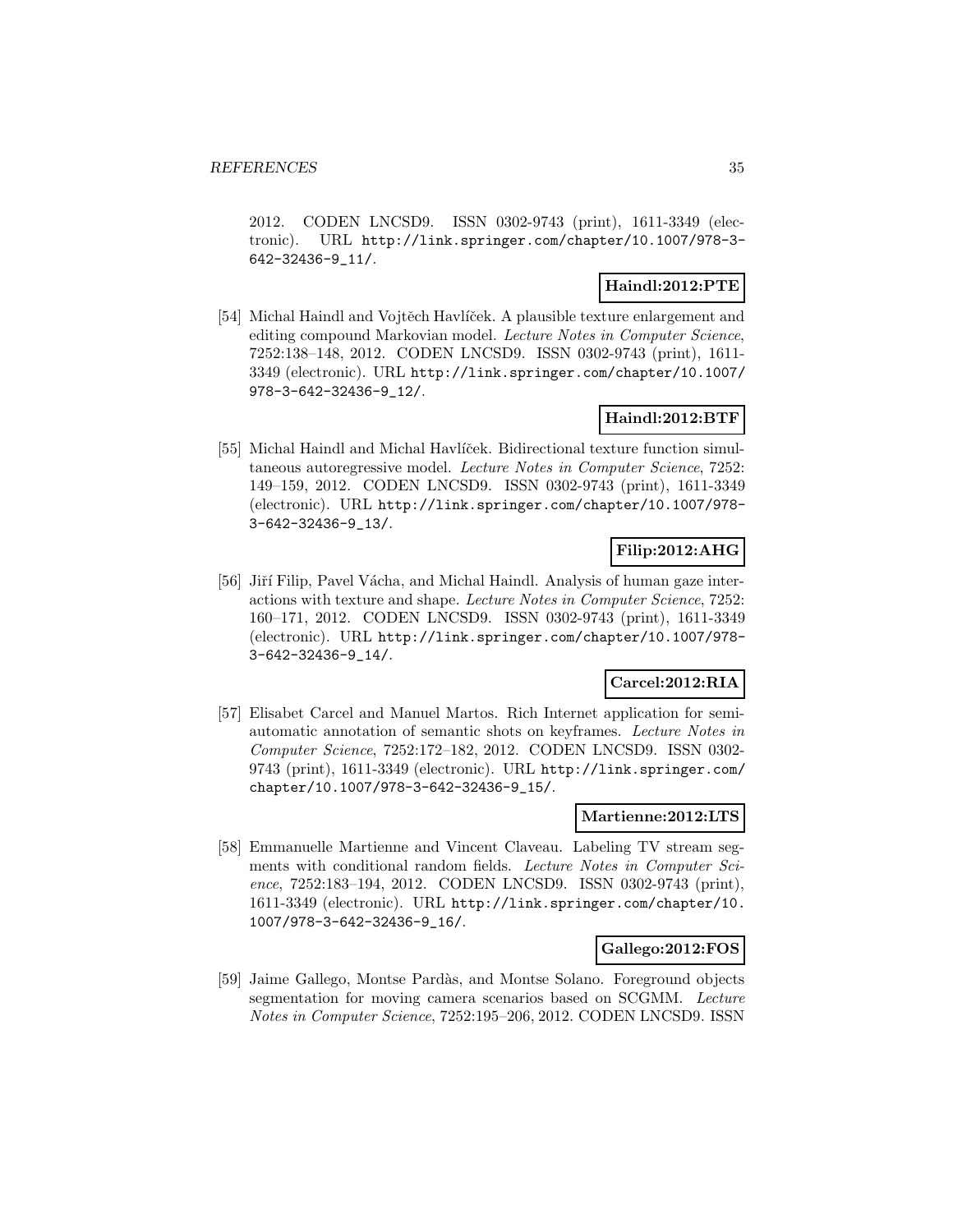0302-9743 (print), 1611-3349 (electronic). URL http://link.springer. com/chapter/10.1007/978-3-642-32436-9\_17/.

## **Magrini:2012:RTI**

[60] Massimo Magrini and Davide Moroni. Real time image analysis for infomobility. Lecture Notes in Computer Science, 7252:207–218, 2012. CODEN LNCSD9. ISSN 0302-9743 (print), 1611-3349 (electronic). URL http://link.springer.com/chapter/10.1007/978-3- 642-32436-9\_18/.

## **Szalai:2012:TSF**

[61] Szilard Szalai and Tamás Szirányi. Tracking the saliency features in images based on human observation statistics. Lecture Notes in Computer Science, 7252:219–233, 2012. CODEN LNCSD9. ISSN 0302-9743 (print), 1611-3349 (electronic). URL http://link.springer.com/chapter/10. 1007/978-3-642-32436-9\_19/.

#### **Anonymous:2012:BMa**

[62] Anonymous. Back matter. Lecture Notes in Computer Science, 7252: ??, 2012. CODEN LNCSD9. ISSN 0302-9743 (print), 1611-3349 (electronic). URL http://link.springer.com/content/pdf/bbm:978-3- 642-32436-9/1.

## **Anonymous:2012:FMc**

[63] Anonymous. Front matter. Lecture Notes in Computer Science, 7252: ??, 2012. CODEN LNCSD9. ISSN 0302-9743 (print), 1611-3349 (electronic). URL http://link.springer.com/content/pdf/bfm:978-3- 642-32436-9/1.

#### **Meseguer:2012:TDS**

[64] José Meseguer. Taming distributed system complexity through formal patterns. Lecture Notes in Computer Science, 7253:1–2, 2012. CODEN LNCSD9. ISSN 0302-9743 (print), 1611-3349 (electronic). URL http://link.springer.com/accesspage/chapter/10.1007/978- 3-642-35743-5\_1.

#### **Rushby:2012:CSS**

[65] John Rushby. Composing safe systems. Lecture Notes in Computer Science, 7253:3–11, 2012. CODEN LNCSD9. ISSN 0302-9743 (print), 1611- 3349 (electronic). URL http://link.springer.com/chapter/10.1007/ 978-3-642-35743-5\_2/.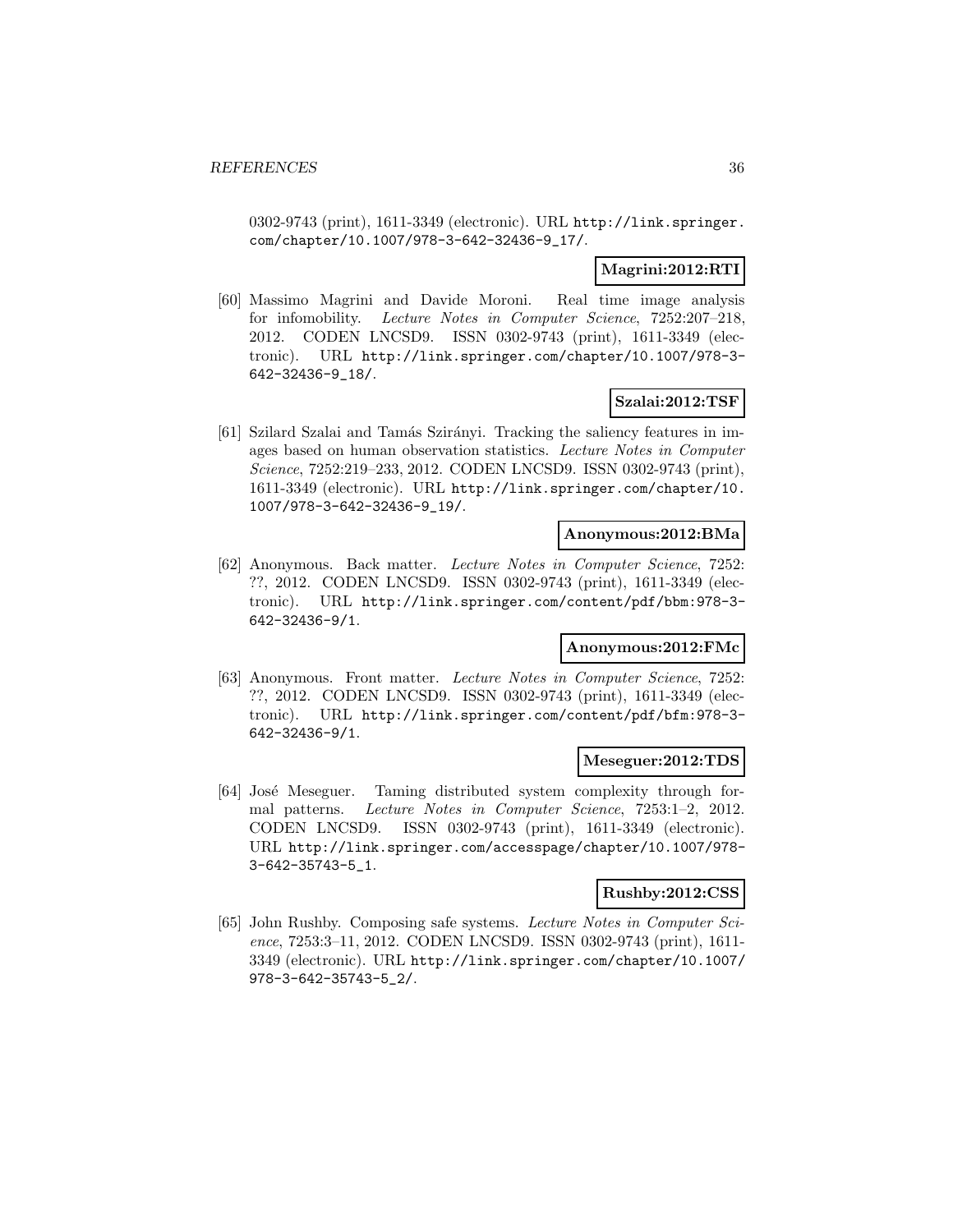#### **Braendeland:2012:DMC**

[66] Gyrd Brændeland, Atle Refsdal, and Ketil Stølen. A denotational model for component-based risk analysis. Lecture Notes in Computer Science, 7253:12–41, 2012. CODEN LNCSD9. ISSN 0302-9743 (print), 1611-3349 (electronic). URL http://link.springer.com/chapter/10.1007/978- 3-642-35743-5\_3/.

## **Aminof:2012:SHS**

[67] Benjamin Aminof, Fabio Mogavero, and Aniello Murano. Synthesis of hierarchical systems. Lecture Notes in Computer Science, 7253:42–60, 2012. CODEN LNCSD9. ISSN 0302-9743 (print), 1611-3349 (electronic). URL http://link.springer.com/chapter/10.1007/978-3- 642-35743-5\_4/.

## **Bauer:2012:MST**

[68] Sebastian S. Bauer and Kim Guldstrand Larsen. A modal specification theory for components with data. Lecture Notes in Computer Science, 7253:61–78, 2012. CODEN LNCSD9. ISSN 0302-9743 (print), 1611-3349 (electronic). URL http://link.springer.com/chapter/10.1007/978- 3-642-35743-5\_5/.

## **Bruni:2012:EPM**

[69] Roberto Bruni and Alberto Lluch Lafuente. Evaluating the performance of model transformation styles in Maude. Lecture Notes in Computer Science, 7253:79–96, 2012. CODEN LNCSD9. ISSN 0302-9743 (print), 1611-3349 (electronic). URL http://link.springer.com/chapter/10. 1007/978-3-642-35743-5\_6/.

# **Li:2012:ITO**

[70] Dan Li, Xiaoshan Li, Zhiming Liu, and Volker Stolz. Interactive transformations from object-oriented models to component-based models. Lecture Notes in Computer Science, 7253:97–114, 2012. CODEN LNCSD9. ISSN 0302-9743 (print), 1611-3349 (electronic). URL http://link.springer. com/chapter/10.1007/978-3-642-35743-5\_7/.

### **Dormoy:2012:RVT**

[71] Julien Dormoy, Olga Kouchnarenko, and Arnaud Lanoix. Runtime verification of temporal patterns for dynamic reconfigurations of components. Lecture Notes in Computer Science, 7253:115–132, 2012. CODEN LNCSD9. ISSN 0302-9743 (print), 1611-3349 (electronic). URL http:// link.springer.com/chapter/10.1007/978-3-642-35743-5\_8/.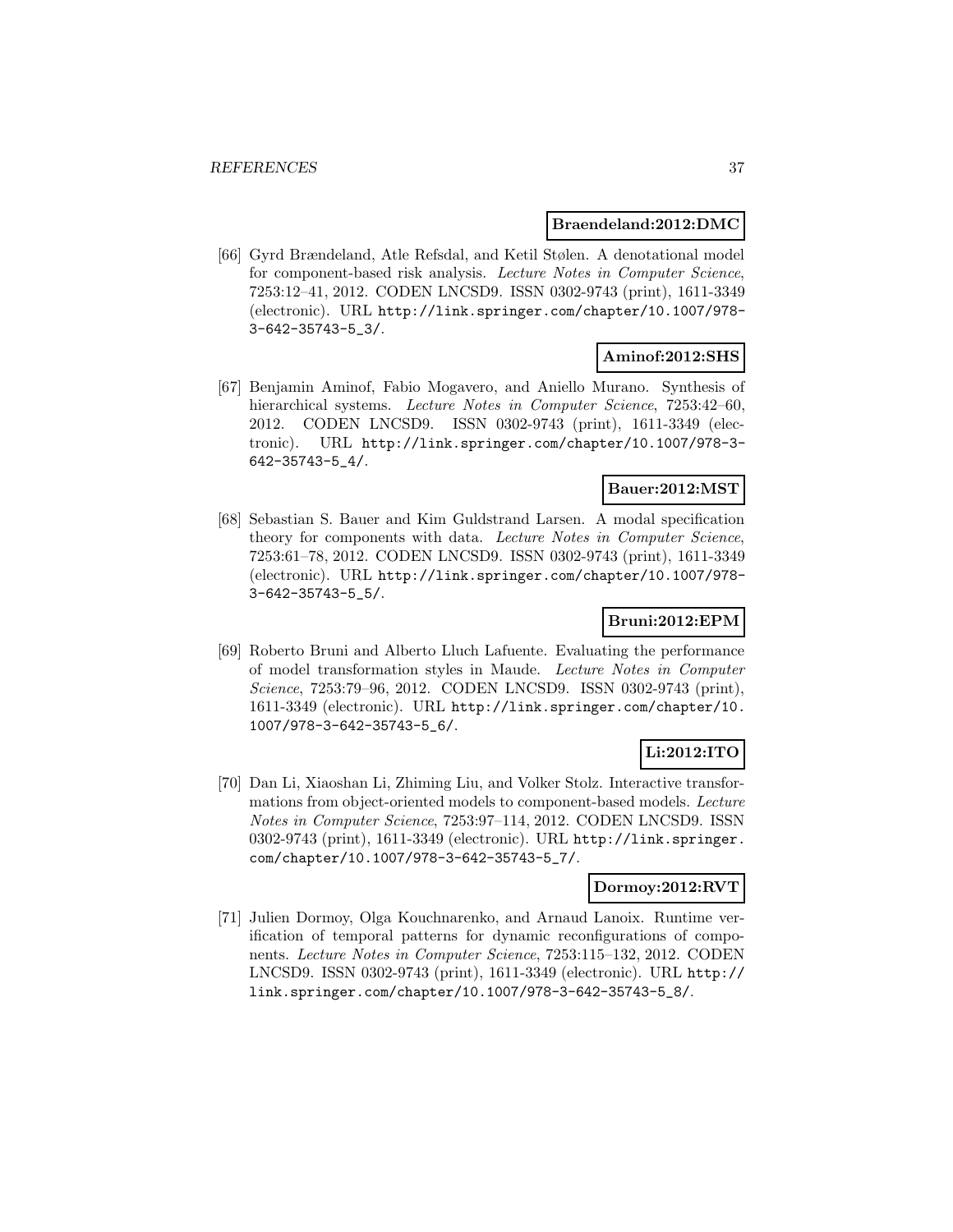### **Escobedo:2012:TCT**

[72] Jose Pablo Escobedo and Christophe Gaston. Timed conformance testing for orchestrated service discovery. Lecture Notes in Computer Science, 7253:133–150, 2012. CODEN LNCSD9. ISSN 0302-9743 (print), 1611- 3349 (electronic). URL http://link.springer.com/chapter/10.1007/ 978-3-642-35743-5\_9/.

### **Gossler:2012:RCS**

[73] Gregor Gössler and Gwen Salaün. Realizability of choreographies for services interacting asynchronously. Lecture Notes in Computer Science, 7253:151–167, 2012. CODEN LNCSD9. ISSN 0302-9743 (print), 1611- 3349 (electronic). URL http://link.springer.com/chapter/10.1007/ 978-3-642-35743-5\_10/.

#### **Jaghoori:2012:NRT**

[74] Mohammad Mahdi Jaghoori and Olafur Hlynsson. Networks of real-time ´ actors. Lecture Notes in Computer Science, 7253:168–186, 2012. CODEN LNCSD9. ISSN 0302-9743 (print), 1611-3349 (electronic). URL http:// link.springer.com/chapter/10.1007/978-3-642-35743-5\_11/.

#### **Johnsen:2012:FMO**

[75] Einar Broch Johnsen and Rudolf Schlatte. A formal model of object mobility in resource-restricted deployment scenarios. Lecture Notes in Computer Science, 7253:187–204, 2012. CODEN LNCSD9. ISSN 0302- 9743 (print), 1611-3349 (electronic). URL http://link.springer.com/ chapter/10.1007/978-3-642-35743-5\_12/.

## **Ramli:2012:LX**

[76] Carroline Dewi Puspa Kencana Ramli. The logic of XACML. Lecture Notes in Computer Science, 7253:205–222, 2012. CODEN LNCSD9. ISSN 0302-9743 (print), 1611-3349 (electronic). URL http://link.springer. com/chapter/10.1007/978-3-642-35743-5\_13/.

## **Kezadri:2012:PAB**

[77] Mounira Kezadri, Benoît Combemale, and Marc Pantel. A proof assistant based formalization of MDE components. Lecture Notes in Computer Science, 7253:223–240, 2012. CODEN LNCSD9. ISSN 0302-9743 (print), 1611-3349 (electronic). URL http://link.springer.com/chapter/10. 1007/978-3-642-35743-5\_14/.

## **Limet:2012:CIW**

[78] Sébastien Limet, Sophie Robert, and Ahmed Turki. Controlling an iteration-wise coherence in dataflow. Lecture Notes in Computer Sci-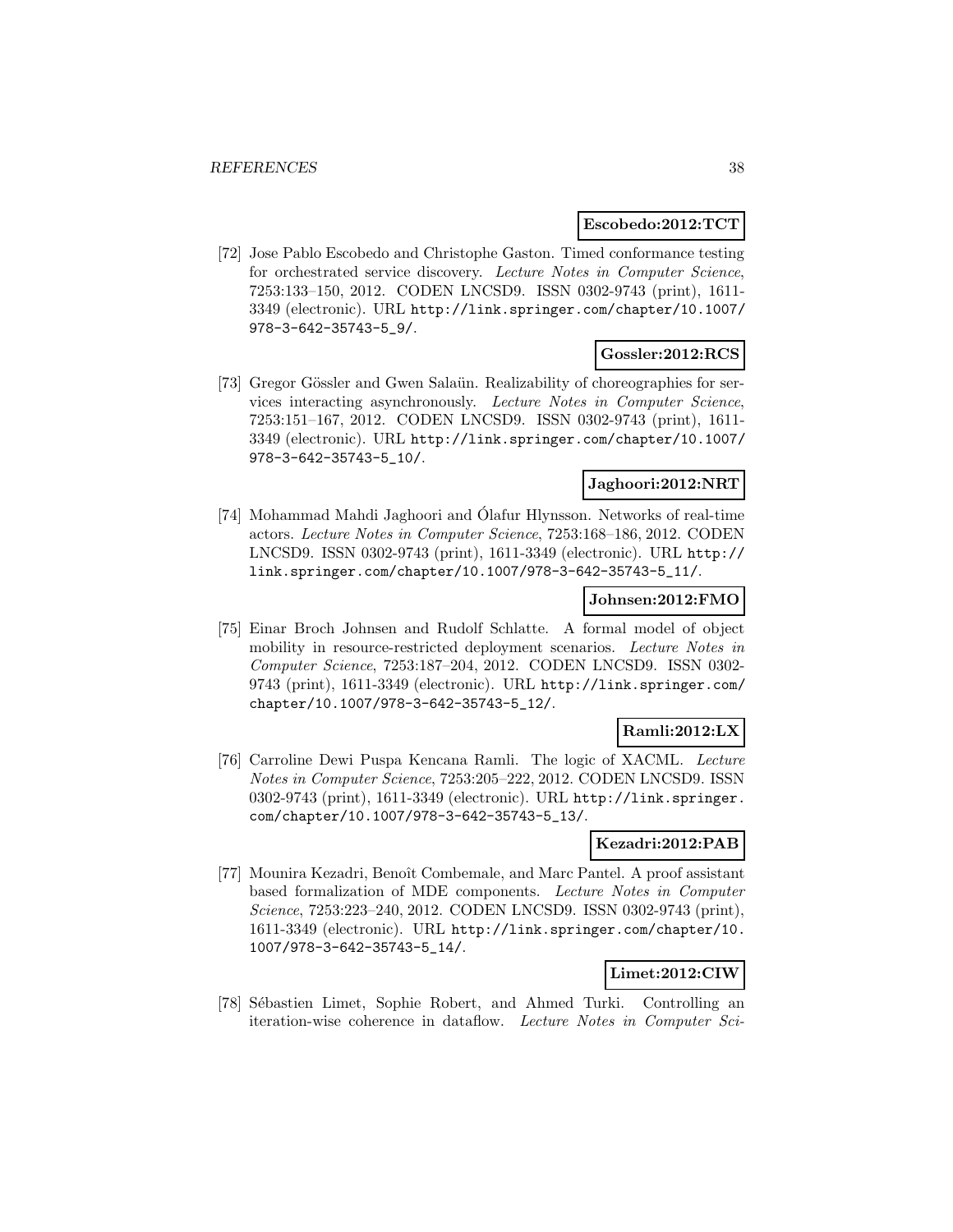ence, 7253:241–258, 2012. CODEN LNCSD9. ISSN 0302-9743 (print), 1611-3349 (electronic). URL http://link.springer.com/chapter/10. 1007/978-3-642-35743-5\_15/.

## **Martin:2012:LFL**

[79] José Antonio Martín and Antonio Brogi. Learning from failures: a lightweight approach to run-time behavioural adaptation. Lecture Notes in Computer Science, 7253:259–277, 2012. CODEN LNCSD9. ISSN 0302- 9743 (print), 1611-3349 (electronic). URL http://link.springer.com/ chapter/10.1007/978-3-642-35743-5\_16/.

### **Ameur-Boulifa:2012:VSF**

[80] Rab´ea Ameur-Boulifa, Raluca Halalai, and Ludovic Henrio. Verifying safety of fault-tolerant distributed components. Lecture Notes in Computer Science, 7253:278–295, 2012. CODEN LNCSD9. ISSN 0302- 9743 (print), 1611-3349 (electronic). URL http://link.springer.com/ chapter/10.1007/978-3-642-35743-5\_17/.

#### **Sabouri:2012:RMC**

[81] Hamideh Sabouri and Ramtin Khosravi. Reducing the model checking cost of product lines using static analysis techniques. Lecture Notes in Computer Science, 7253:296–312, 2012. CODEN LNCSD9. ISSN 0302- 9743 (print), 1611-3349 (electronic). URL http://link.springer.com/ chapter/10.1007/978-3-642-35743-5\_18/.

#### **Sanchez:2012:BMA**

[82] Alejandro Sanchez and Luís Soares. Barbosa. Bigraphical modelling of architectural patterns. Lecture Notes in Computer Science, 7253: 313–330, 2012. CODEN LNCSD9. ISSN 0302-9743 (print), 1611-3349 (electronic). URL http://link.springer.com/chapter/10.1007/978- 3-642-35743-5\_19/.

## **Brugali:2012:CEH**

[83] Davide Brugali, Luca Gherardi, and Elvinia Riccobene. Coordinated execution of heterogeneous service-oriented components by abstract state machines. Lecture Notes in Computer Science, 7253:331–349, 2012. CODEN LNCSD9. ISSN 0302-9743 (print), 1611-3349 (electronic). URL http:// link.springer.com/chapter/10.1007/978-3-642-35743-5\_20/.

#### **Anonymous:2012:BMb**

[84] Anonymous. Back matter. Lecture Notes in Computer Science, 7253: ??, 2012. CODEN LNCSD9. ISSN 0302-9743 (print), 1611-3349 (elec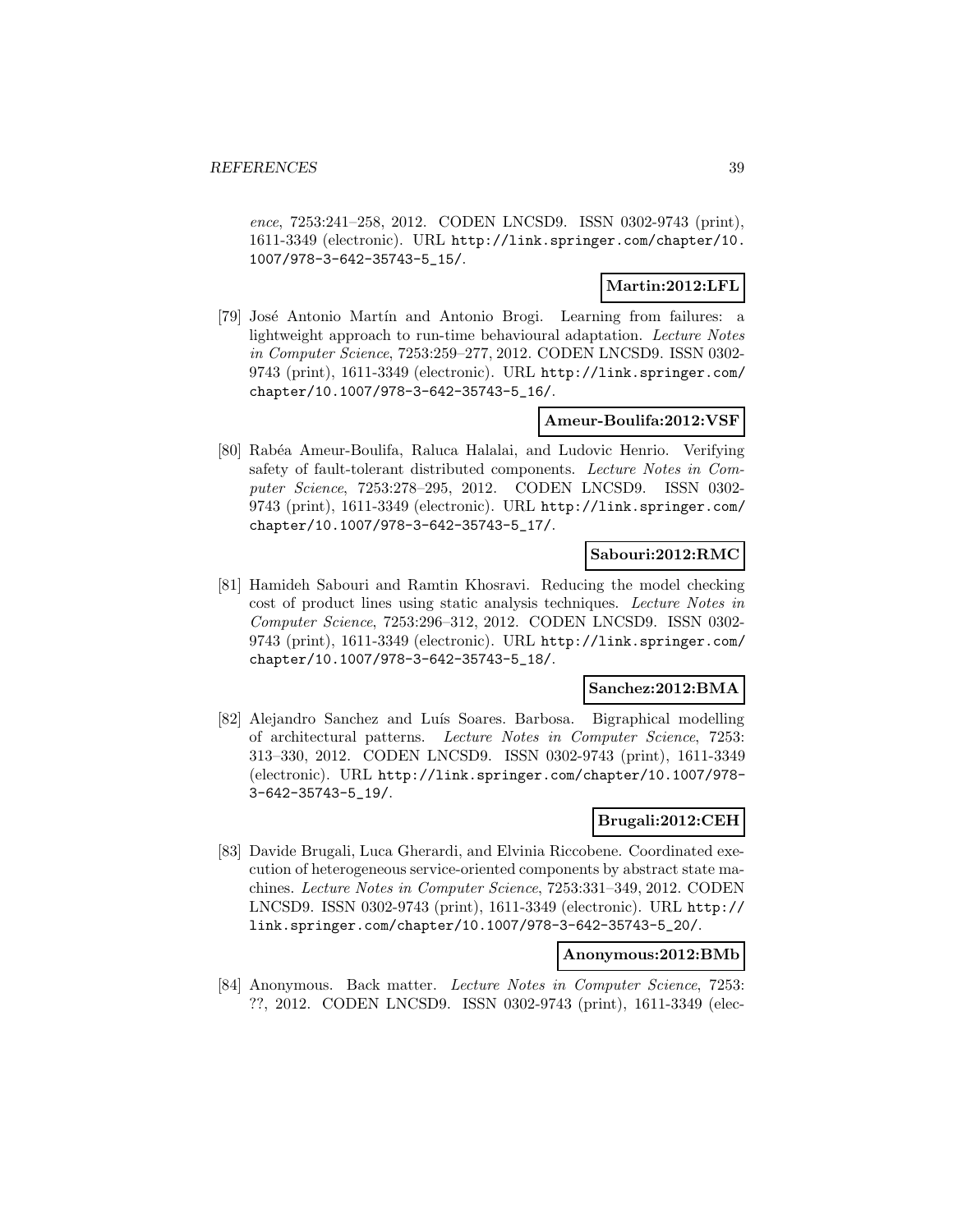tronic). URL http://link.springer.com/content/pdf/bbm:978-3- 642-35743-5/1.

#### **Anonymous:2012:FMd**

[85] Anonymous. Front matter. Lecture Notes in Computer Science, 7253: ??, 2012. CODEN LNCSD9. ISSN 0302-9743 (print), 1611-3349 (electronic). URL http://link.springer.com/content/pdf/bfm:978-3- 642-35743-5/1.

## **Lurgi:2012:MAC**

[86] Miguel Lurgi and David Robertson. Multi-agent coordination through mutualistic interactions. Lecture Notes in Computer Science, 7254:1– 20, 2012. CODEN LNCSD9. ISSN 0302-9743 (print), 1611-3349 (electronic). URL http://link.springer.com/chapter/10.1007/978-3- 642-35545-5\_1/.

# **Harbers:2012:EHA**

[87] Maaike Harbers, Jeffrey M. Bradshaw, Matthew Johnson, and Paul Feltovich. Explanation in human-agent teamwork. Lecture Notes in Computer Science, 7254:21–37, 2012. CODEN LNCSD9. ISSN 0302- 9743 (print), 1611-3349 (electronic). URL http://link.springer.com/ chapter/10.1007/978-3-642-35545-5\_2/.

## **Keogh:2012:ACD**

[88] Kathleen Keogh and Liz Sonenberg. Adaptive coordination in distributed and dynamic agent organizations. Lecture Notes in Computer Science, 7254:38–57, 2012. CODEN LNCSD9. ISSN 0302-9743 (print), 1611-3349 (electronic). URL http://link.springer.com/chapter/10.1007/978- 3-642-35545-5\_3/.

#### **Jiang:2012:ABI**

[89] Jie Jiang, Virginia Dignum, and Yao-Hua Tan. An agent-based interorganizational collaboration framework: OperA+. Lecture Notes in Computer Science, 7254:58–74, 2012. CODEN LNCSD9. ISSN 0302- 9743 (print), 1611-3349 (electronic). URL http://link.springer.com/ chapter/10.1007/978-3-642-35545-5\_4/.

#### **Tampitsikas:2012:MMF**

[90] Charalampos Tampitsikas, Stefano Bromuri, and Michael Ignaz Schumacher. MANET: a model for first-class electronic institutions. Lecture Notes in Computer Science, 7254:75–92, 2012. CODEN LNCSD9. ISSN 0302-9743 (print), 1611-3349 (electronic). URL http://link.springer. com/chapter/10.1007/978-3-642-35545-5\_5/.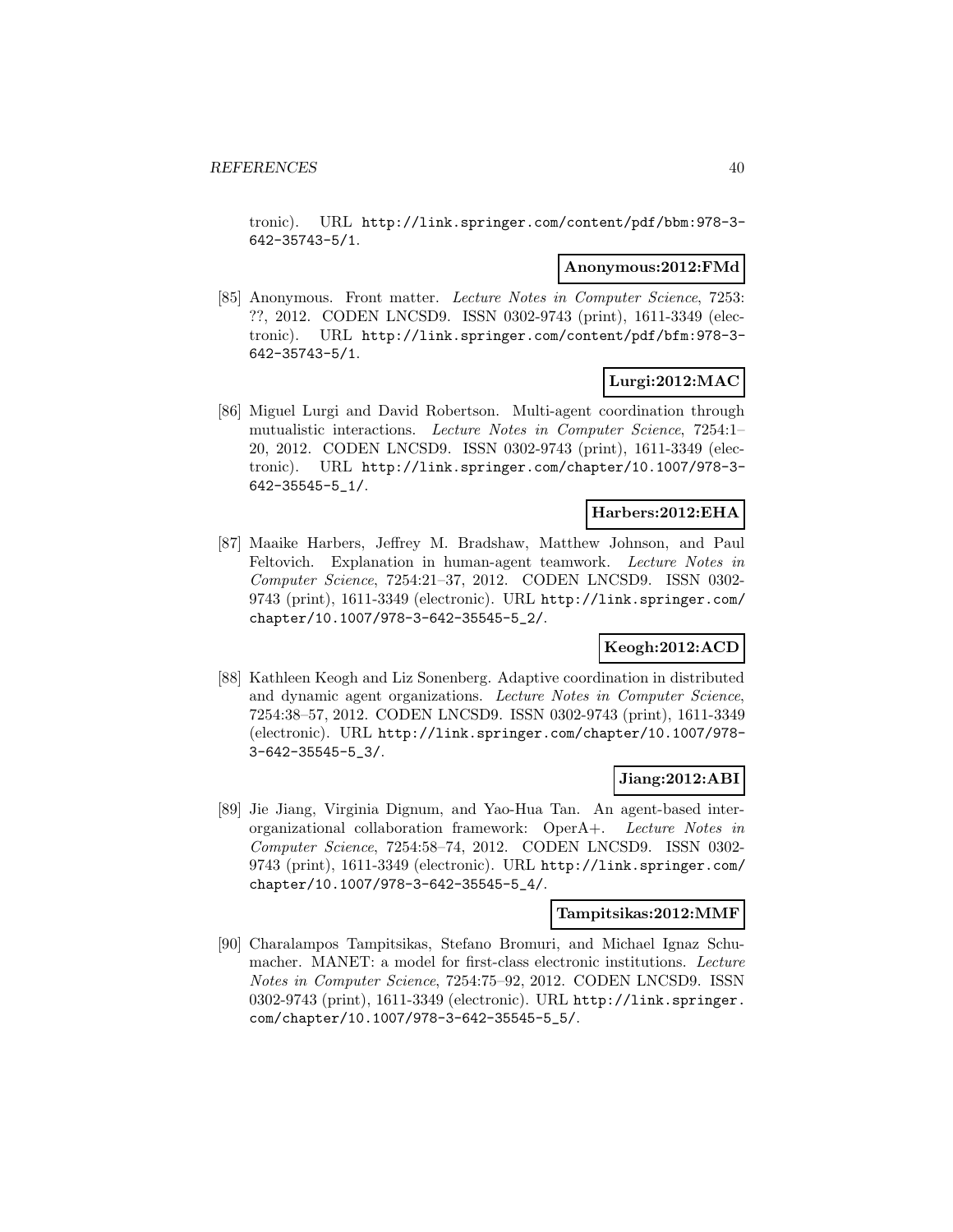#### **Panagiotidi:2012:TPN**

[91] Sofia Panagiotidi and Javier Vázquez-Salceda. Towards practical normative agents: a framework and an implementation for norm-aware planning. Lecture Notes in Computer Science, 7254:93–109, 2012. CODEN LNCSD9. ISSN 0302-9743 (print), 1611-3349 (electronic). URL http:// link.springer.com/chapter/10.1007/978-3-642-35545-5\_6/.

## **Letia:2012:TJN**

[92] Ioan Alfred Letia and Anca Goron. Towards justifying norm compliance. Lecture Notes in Computer Science, 7254:110–128, 2012. CODEN LNCSD9. ISSN 0302-9743 (print), 1611-3349 (electronic). URL http:// link.springer.com/chapter/10.1007/978-3-642-35545-5\_7/.

## **Balke:2012:NRT**

[93] Tina Balke, Marina De Vos, and Julian Padget. Normative run-time reasoning for institutionally-situated BDI agents. Lecture Notes in Computer Science, 7254:129–148, 2012. CODEN LNCSD9. ISSN 0302-9743 (print), 1611-3349 (electronic). URL http://link.springer.com/chapter/10. 1007/978-3-642-35545-5\_8/.

#### **Cranefield:2012:MMI**

[94] Stephen Cranefield, Michael Winikoff, and Wamberto Vasconcelos. Modelling and monitoring interdependent expectations. Lecture Notes in Computer Science, 7254:149–166, 2012. CODEN LNCSD9. ISSN 0302- 9743 (print), 1611-3349 (electronic). URL http://link.springer.com/ chapter/10.1007/978-3-642-35545-5\_9/.

#### **Balke:2012:OSP**

[95] Tina Balke and Daniel Villatoro. Operationalization of the sanctioning process in utilitarian artificial societies. Lecture Notes in Computer Science, 7254:167–185, 2012. CODEN LNCSD9. ISSN 0302-9743 (print), 1611-3349 (electronic). URL http://link.springer.com/chapter/10. 1007/978-3-642-35545-5\_10/.

## **Mahmoud:2012:OON**

[96] Samhar Mahmoud, Nathan Griffiths, Jeroen Keppens, and Michael Luck. Overcoming omniscience for norm emergence in Axelrod's metanorm model. Lecture Notes in Computer Science, 7254:186–202, 2012. CODEN LNCSD9. ISSN 0302-9743 (print), 1611-3349 (electronic). URL http:// link.springer.com/chapter/10.1007/978-3-642-35545-5\_11/.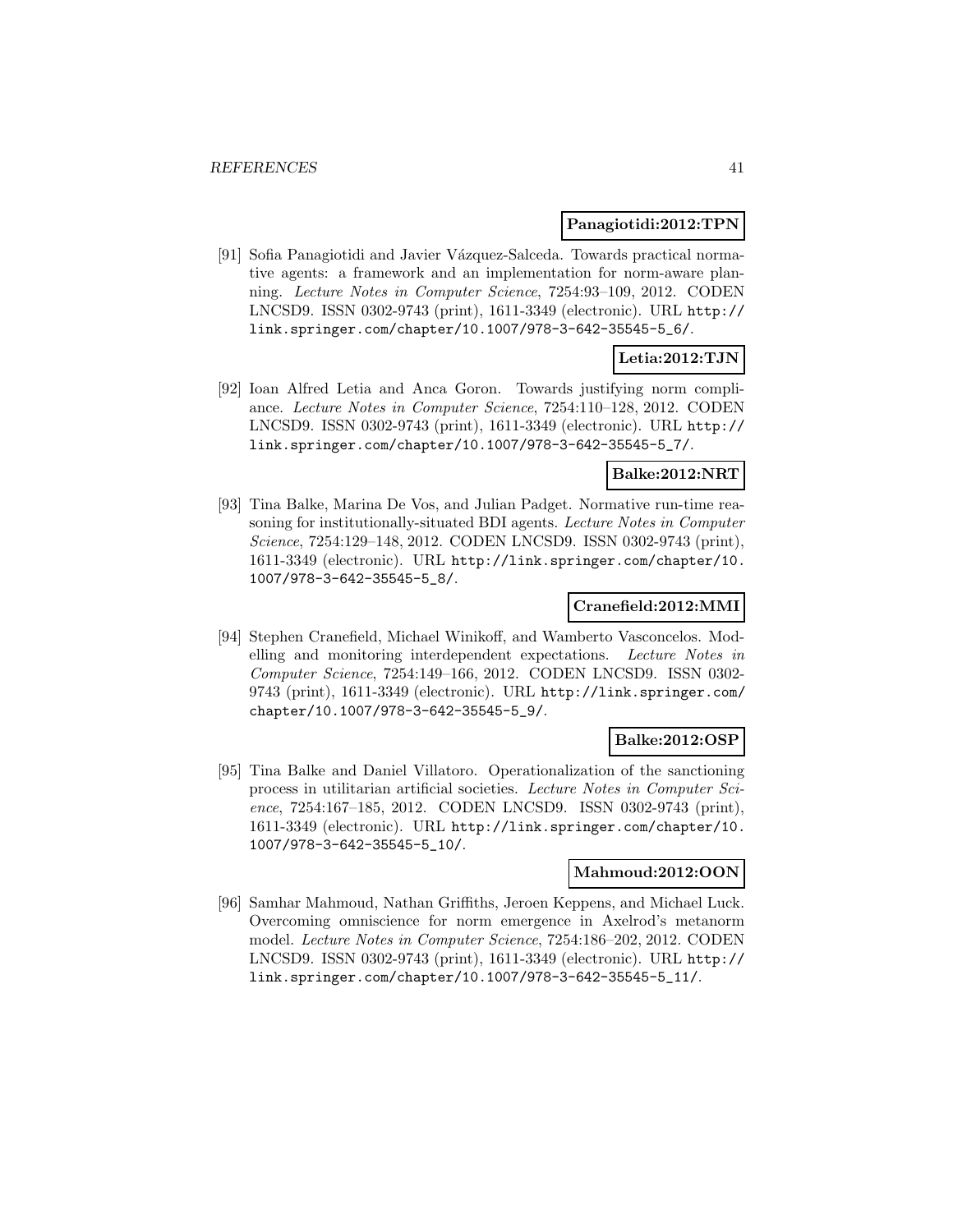#### **Mahmoud:2012:ENN**

[97] Samhar Mahmoud, Nathan Griffiths, Jeroen Keppens, and Michael Luck. Establishing norms for network topologies. Lecture Notes in Computer Science, 7254:203–220, 2012. CODEN LNCSD9. ISSN 0302-9743 (print), 1611-3349 (electronic). URL http://link.springer.com/chapter/10. 1007/978-3-642-35545-5\_12/.

#### **Anonymous:2012:BMc**

[98] Anonymous. Back matter. Lecture Notes in Computer Science, 7254: ??, 2012. CODEN LNCSD9. ISSN 0302-9743 (print), 1611-3349 (electronic). URL http://link.springer.com/content/pdf/bbm:978-3- 642-35545-5/1.

### **Anonymous:2012:FMe**

[99] Anonymous. Front matter. Lecture Notes in Computer Science, 7254: ??, 2012. CODEN LNCSD9. ISSN 0302-9743 (print), 1611-3349 (electronic). URL http://link.springer.com/content/pdf/bfm:978-3- 642-35545-5/1.

#### **Janusz:2012:DRB**

[100] Andrzej Janusz. Dynamic rule-based similarity model for DNA microarray data. Lecture Notes in Computer Science, 7255:1–25, 2012. CODEN LNCSD9. ISSN 0302-9743 (print), 1611-3349 (electronic). URL http:// link.springer.com/chapter/10.1007/978-3-642-31903-7\_1/.

### **El-Monsef:2012:MVA**

[101] M. E. Abd El-Monsef, H. M. Abu-Donia, and E. A. Marei. Multi-valued approach to near set theory. Lecture Notes in Computer Science, 7255: 26–40, 2012. CODEN LNCSD9. ISSN 0302-9743 (print), 1611-3349 (electronic). URL http://link.springer.com/chapter/10.1007/978- 3-642-31903-7\_2/.

#### **Henry:2012:PIR**

[102] Christopher J. Henry. Perceptual indiscernibility, rough sets, descriptively near sets, and image analysis. Lecture Notes in Computer Science, 7255: 41–121, 2012. CODEN LNCSD9. ISSN 0302-9743 (print), 1611-3349 (electronic). URL http://link.springer.com/chapter/10.1007/978- 3-642-31903-7\_3/.

## **Mani:2012:DCM**

[103] A. Mani. Dialectics of counting and the mathematics of vagueness. Lecture Notes in Computer Science, 7255:122–180, 2012. CODEN LNCSD9. ISSN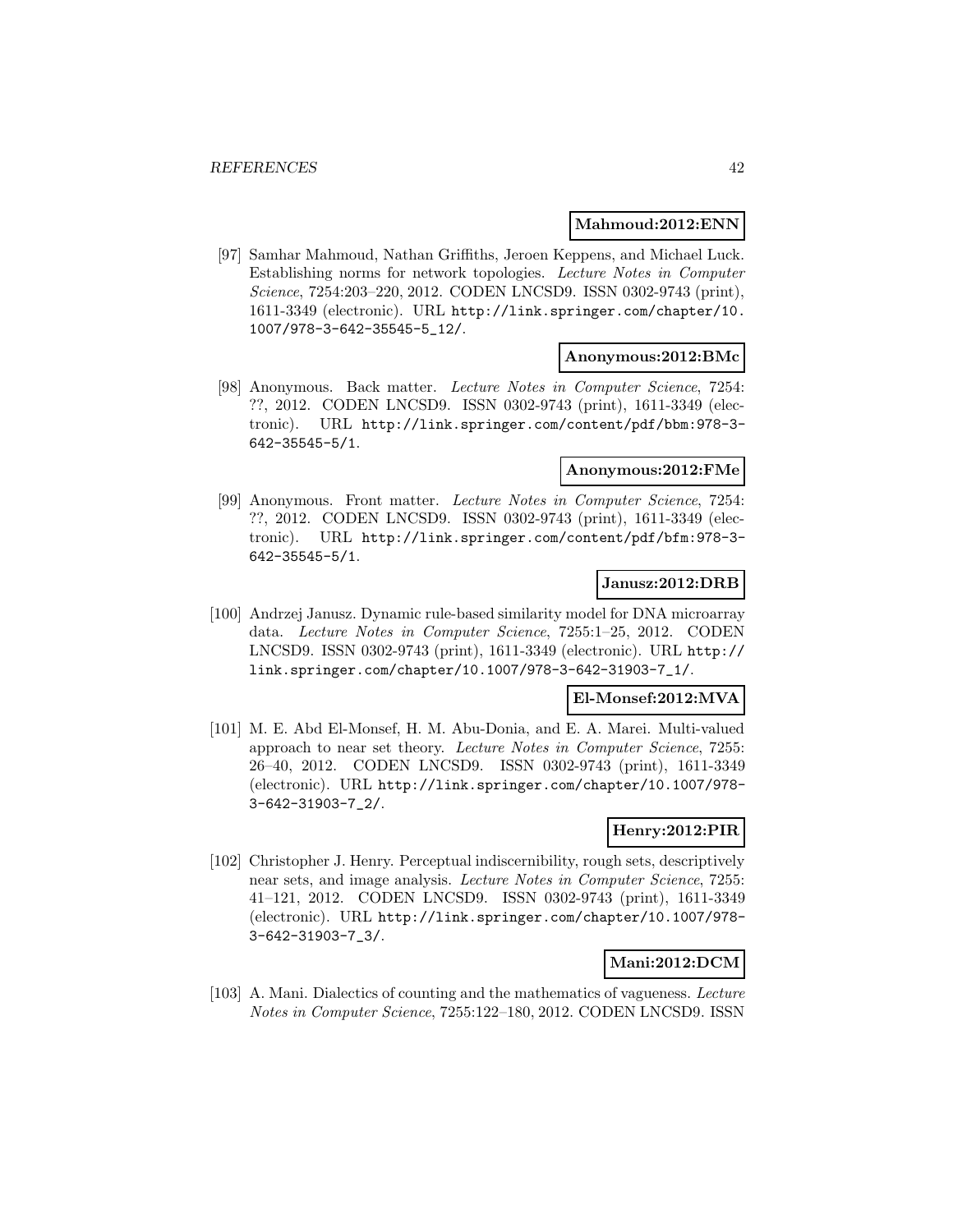0302-9743 (print), 1611-3349 (electronic). URL http://link.springer. com/chapter/10.1007/978-3-642-31903-7\_4/.

#### **Anonymous:2012:BMd**

[104] Anonymous. Back matter. Lecture Notes in Computer Science, 7255: ??, 2012. CODEN LNCSD9. ISSN 0302-9743 (print), 1611-3349 (electronic). URL http://link.springer.com/content/pdf/bbm:978-3- 642-31903-7/1.

#### **Anonymous:2012:FMf**

[105] Anonymous. Front matter. Lecture Notes in Computer Science, 7255: ??, 2012. CODEN LNCSD9. ISSN 0302-9743 (print), 1611-3349 (electronic). URL http://link.springer.com/content/pdf/bfm:978-3- 642-31903-7/1.

## **Ahn:2012:GCK**

[106] Hee-Kap Ahn, Sang Won Bae, and Otfried Cheong. A generalization of the convex Kakeya problem. Lecture Notes in Computer Science, 7256:1–12, 2012. CODEN LNCSD9. ISSN 0302-9743 (print), 1611-3349 (electronic). URL http://link.springer.com/chapter/10.1007/978- 3-642-29344-3\_1/.

## **Angel:2012:LCS**

[107] Eric Angel, Evripidis Bampis, and Vincent Chau. Low complexity scheduling algorithm minimizing the energy for tasks with agreeable deadlines. Lecture Notes in Computer Science, 7256:13–24, 2012. CODEN LNCSD9. ISSN 0302-9743 (print), 1611-3349 (electronic). URL http://link. springer.com/chapter/10.1007/978-3-642-29344-3\_2/.

## **Arkin:2012:BCP**

[108] Esther M. Arkin and José Miguel Díaz-Báñez. Bichromatic 2-center of pairs of points. Lecture Notes in Computer Science, 7256:25–36, 2012. CODEN LNCSD9. ISSN 0302-9743 (print), 1611-3349 (electronic). URL http://link.springer.com/chapter/10.1007/978-3- 642-29344-3\_3/.

#### **Arvind:2012:ERS**

[109] Vikraman Arvind and Partha Mukhopadhyay. Erdős–Rényi sequences and deterministic construction of expanding Cayley graphs. Lecture Notes in Computer Science, 7256:37–48, 2012. CODEN LNCSD9. ISSN 0302- 9743 (print), 1611-3349 (electronic). URL http://link.springer.com/ chapter/10.1007/978-3-642-29344-3\_4/.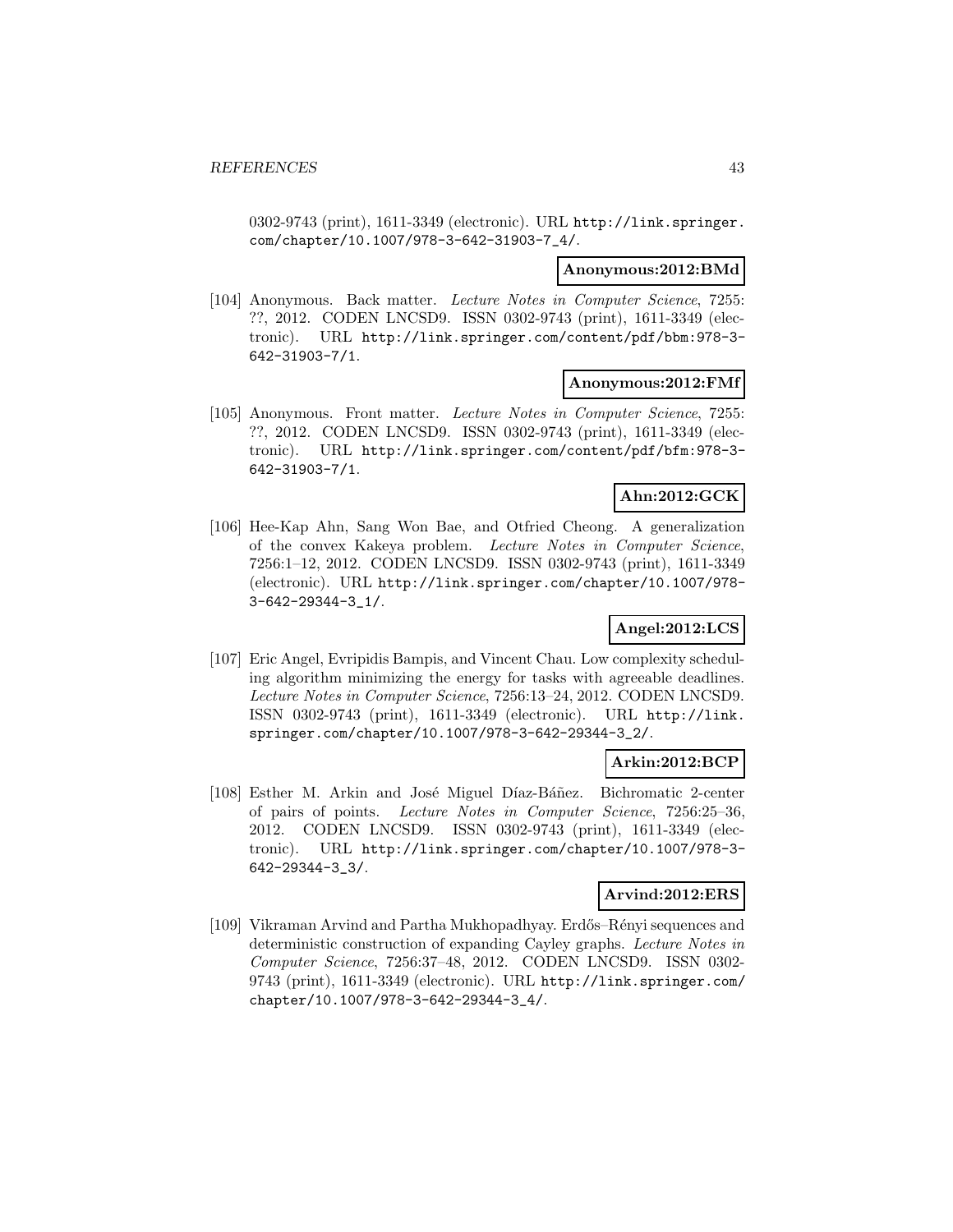#### **Barbosa:2012:BAR**

[110] Rafael da Ponte Barbosa and Yoshiko Wakabayashi. A better approximation ratio and an IP formulation for a sensor cover problem. Lecture Notes in Computer Science, 7256:49–60, 2012. CODEN LNCSD9. ISSN 0302-9743 (print), 1611-3349 (electronic). URL http://link.springer. com/chapter/10.1007/978-3-642-29344-3\_5/.

### **Bockenhauer:2012:ACK**

[111] Hans-Joachim Böckenhauer and Dennis Komm. On the advice complexity of the knapsack problem. Lecture Notes in Computer Science, 7256:61–72, 2012. CODEN LNCSD9. ISSN 0302-9743 (print), 1611-3349 (electronic). URL http://link.springer.com/chapter/10.1007/978- 3-642-29344-3\_6/.

#### **Boria:2012:RSM**

[112] Nicolas Boria, Jérôme Monnot, and Vangelis Th. Paschos. Reoptimization of some maximum weight induced hereditary subgraph problems. Lecture Notes in Computer Science, 7256:73–84, 2012. CODEN LNCSD9. ISSN 0302-9743 (print), 1611-3349 (electronic). URL http://link.springer. com/chapter/10.1007/978-3-642-29344-3\_7/.

## **Bose:2012:PCB**

[113] Prosenjit Bose, Rolf Fagerberg, and André van Renssen. On plane constrained bounded-degree spanners. Lecture Notes in Computer Science, 7256:85–96, 2012. CODEN LNCSD9. ISSN 0302-9743 (print), 1611-3349 (electronic). URL http://link.springer.com/chapter/10.1007/978- 3-642-29344-3\_8/.

#### **Brody:2012:SEA**

[114] Joshua Brody, Hongyu Liang, and Xiaoming Sun. Space-efficient approximation scheme for circular Earth mover distance. Lecture Notes in Computer Science, 7256:97–108, 2012. CODEN LNCSD9. ISSN 0302- 9743 (print), 1611-3349 (electronic). URL http://link.springer.com/ chapter/10.1007/978-3-642-29344-3\_9/.

#### **Busic:2012:DCI**

[115] Ana Bušić, Nazim Fatès, and Jean Mairesse. Density classification on infinite lattices and trees. Lecture Notes in Computer Science, 7256: 109–120, 2012. CODEN LNCSD9. ISSN 0302-9743 (print), 1611-3349 (electronic). URL http://link.springer.com/chapter/10.1007/978- 3-642-29344-3\_10/.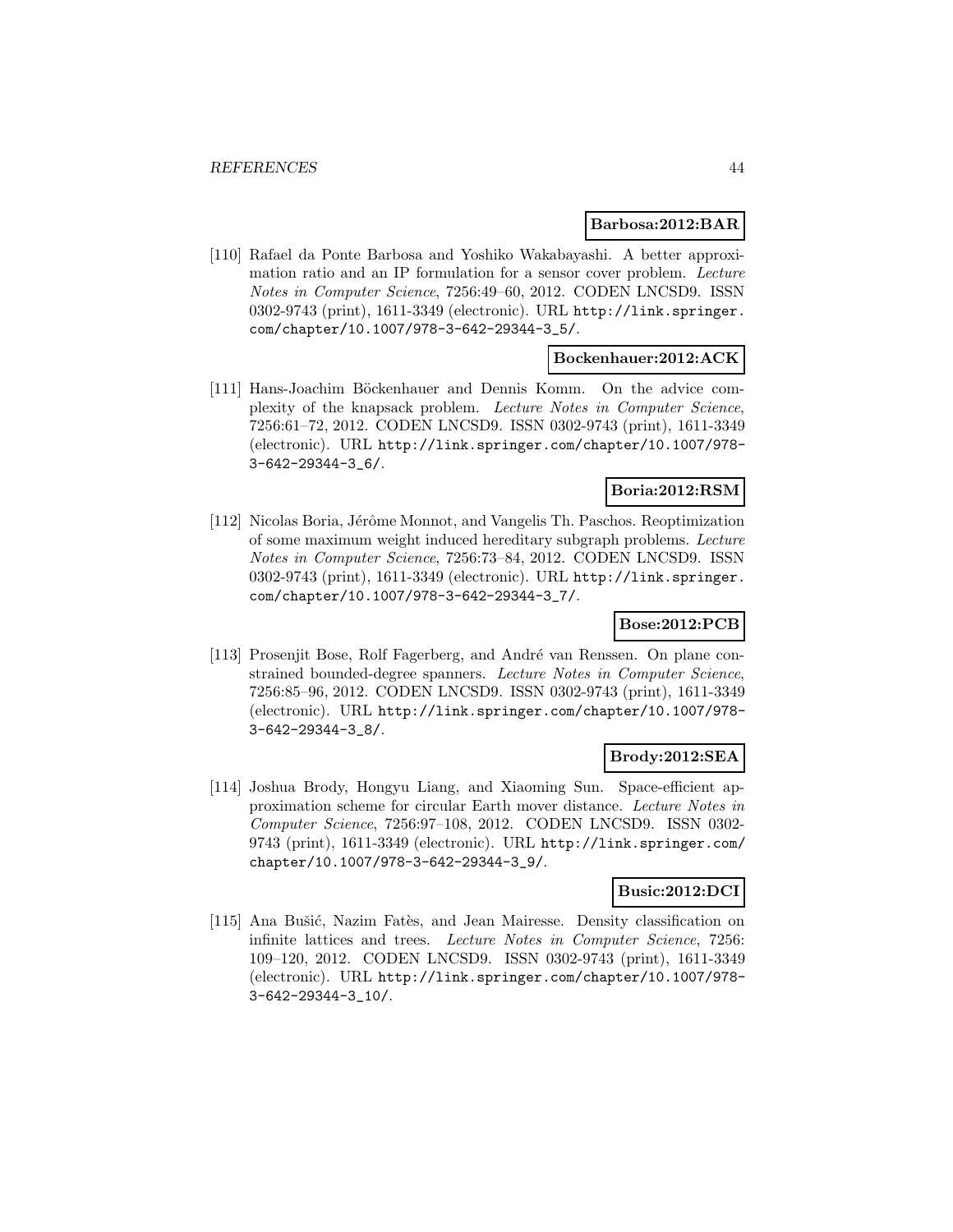### **Cardinal:2012:CPH**

[116] Jean Cardinal and Matias Korman. Coloring planar homothets and threedimensional hypergraphs. Lecture Notes in Computer Science, 7256: 121–132, 2012. CODEN LNCSD9. ISSN 0302-9743 (print), 1611-3349 (electronic). URL http://link.springer.com/chapter/10.1007/978- 3-642-29344-3\_11/.

### **Castaneda:2012:ETA**

[117] Armando Castañeda, Maurice Herlihy, and Sergio Rajsbaum. An equivariance theorem with applications to renaming. Lecture Notes in Computer Science, 7256:133–144, 2012. CODEN LNCSD9. ISSN 0302-9743 (print), 1611-3349 (electronic). URL http://link.springer.com/chapter/10. 1007/978-3-642-29344-3\_12/.

### **Castaneda:2012:RWT**

[118] Armando Castañeda, Damien Imbs, and Sergio Rajsbaum. Renaming is weaker than set agreement but for perfect renaming: a map of sub-consensus tasks. Lecture Notes in Computer Science, 7256:145–156, 2012. CODEN LNCSD9. ISSN 0302-9743 (print), 1611-3349 (electronic). URL http://link.springer.com/chapter/10.1007/978-3- 642-29344-3\_13/.

### **Cesaratto:2012:PRK**

[119] Eda Cesaratto and Brigitte Vallée. Pseudorandomness of a random Kronecker sequence. Lecture Notes in Computer Science, 7256:157–171, 2012. CODEN LNCSD9. ISSN 0302-9743 (print), 1611-3349 (electronic). URL http://link.springer.com/chapter/10.1007/978-3- 642-29344-3\_14/.

## **Cole:2012:RCM**

[120] Richard Cole and Vijaya Ramachandran. Revisiting the cache miss analysis of multithreaded algorithms. Lecture Notes in Computer Science, 7256: 172–183, 2012. CODEN LNCSD9. ISSN 0302-9743 (print), 1611-3349 (electronic). URL http://link.springer.com/chapter/10.1007/978- 3-642-29344-3\_15/.

### **Crowston:2012:PCM**

[121] Robert Crowston, Gregory Gutin, and Mark Jones. Parameterized complexity of MaxSat above average. Lecture Notes in Computer Science, 7256:184–194, 2012. CODEN LNCSD9. ISSN 0302-9743 (print), 1611- 3349 (electronic). URL http://link.springer.com/chapter/10.1007/ 978-3-642-29344-3\_16/.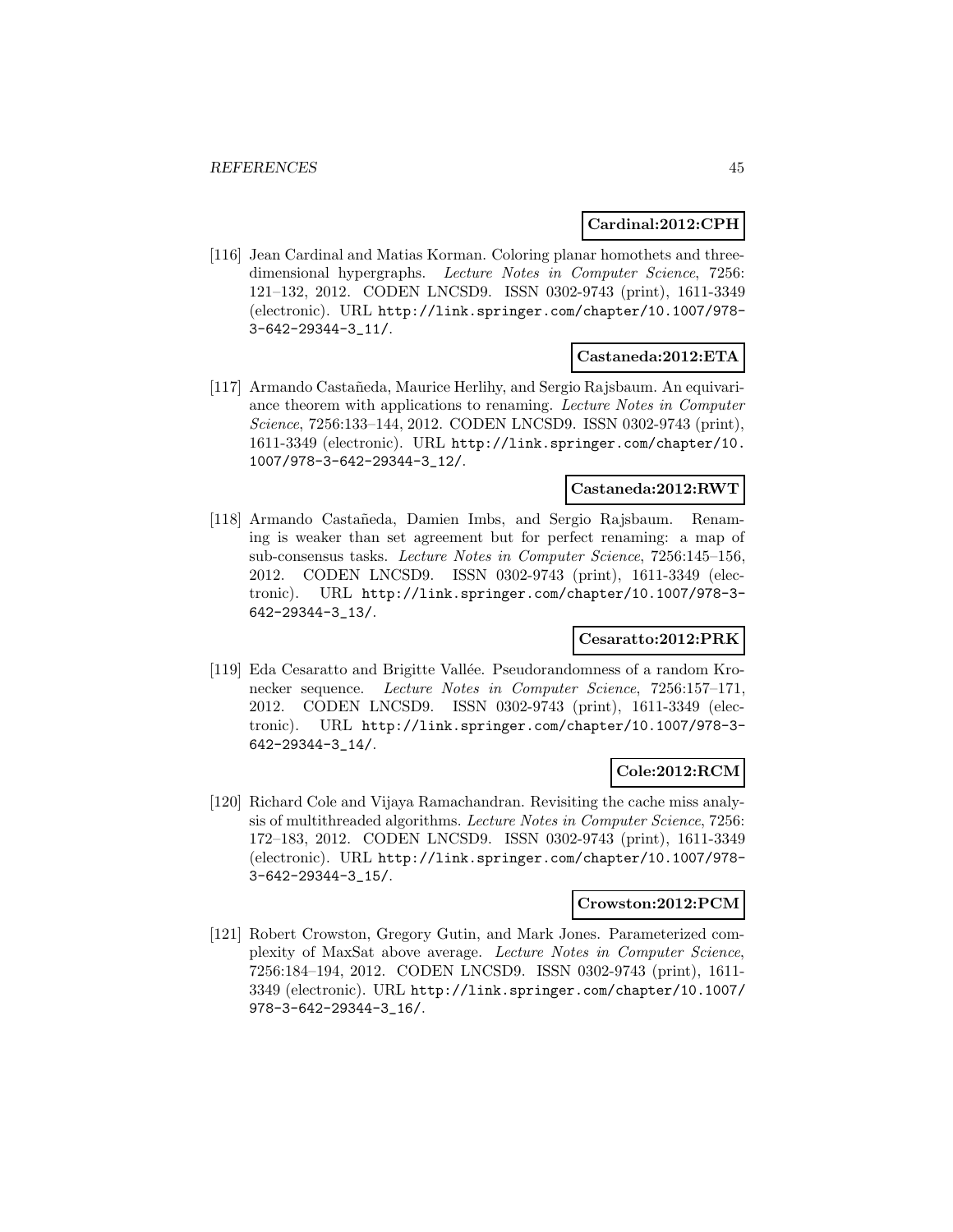## **Cygan:2012:SDC**

[122] Marek Cygan, Marcin Pilipczuk, and Michał Pilipczuk. Solving the 2disjoint connected subgraphs problem faster than  $2^n$ . Lecture Notes in Computer Science, 7256:195–206, 2012. CODEN LNCSD9. ISSN 0302- 9743 (print), 1611-3349 (electronic). URL http://link.springer.com/ chapter/10.1007/978-3-642-29344-3\_17/.

### **Dadush:2012:TSA**

[123] Daniel Dadush. A  $O(1/\epsilon^2)^n$ -time sieving algorithm for approximate integer programming. Lecture Notes in Computer Science, 7256:207–218, 2012. CODEN LNCSD9. ISSN 0302-9743 (print), 1611-3349 (electronic). URL http://link.springer.com/chapter/10.1007/978-3- 642-29344-3\_18/.

#### **Davoodi:2012:TDR**

[124] Pooya Davoodi, Michiel Smid, and Freek van Walderveen. Twodimensional range diameter queries. Lecture Notes in Computer Science, 7256:219–230, 2012. CODEN LNCSD9. ISSN 0302-9743 (print), 1611- 3349 (electronic). URL http://link.springer.com/chapter/10.1007/ 978-3-642-29344-3\_19/.

## **Dellamonica:2012:IUB**

[125] Domingos Dellamonica Jr. and Yoshiharu Kohayakawa. An improved upper bound on the density of universal random graphs. Lecture Notes in Computer Science, 7256:231–242, 2012. CODEN LNCSD9. ISSN 0302- 9743 (print), 1611-3349 (electronic). URL http://link.springer.com/ chapter/10.1007/978-3-642-29344-3\_20/.

#### **Anonymous:2012:FMg**

[126] Anonymous. Front matter. Lecture Notes in Computer Science, 7256: ??, 2012. CODEN LNCSD9. ISSN 0302-9743 (print), 1611-3349 (electronic). URL http://link.springer.com/content/pdf/bfm:978-3- 642-29344-3/1.

# **Middelkoop:2012:FIA**

[127] Arie Middelkoop and Alexander B. Elyasov. Functional instrumentation of ActionScript programs with Asil. Lecture Notes in Computer Science, 7257:1–16, 2012. CODEN LNCSD9. ISSN 0302-9743 (print), 1611-3349 (electronic). URL http://link.springer.com/chapter/10.1007/978- 3-642-34407-7\_1/.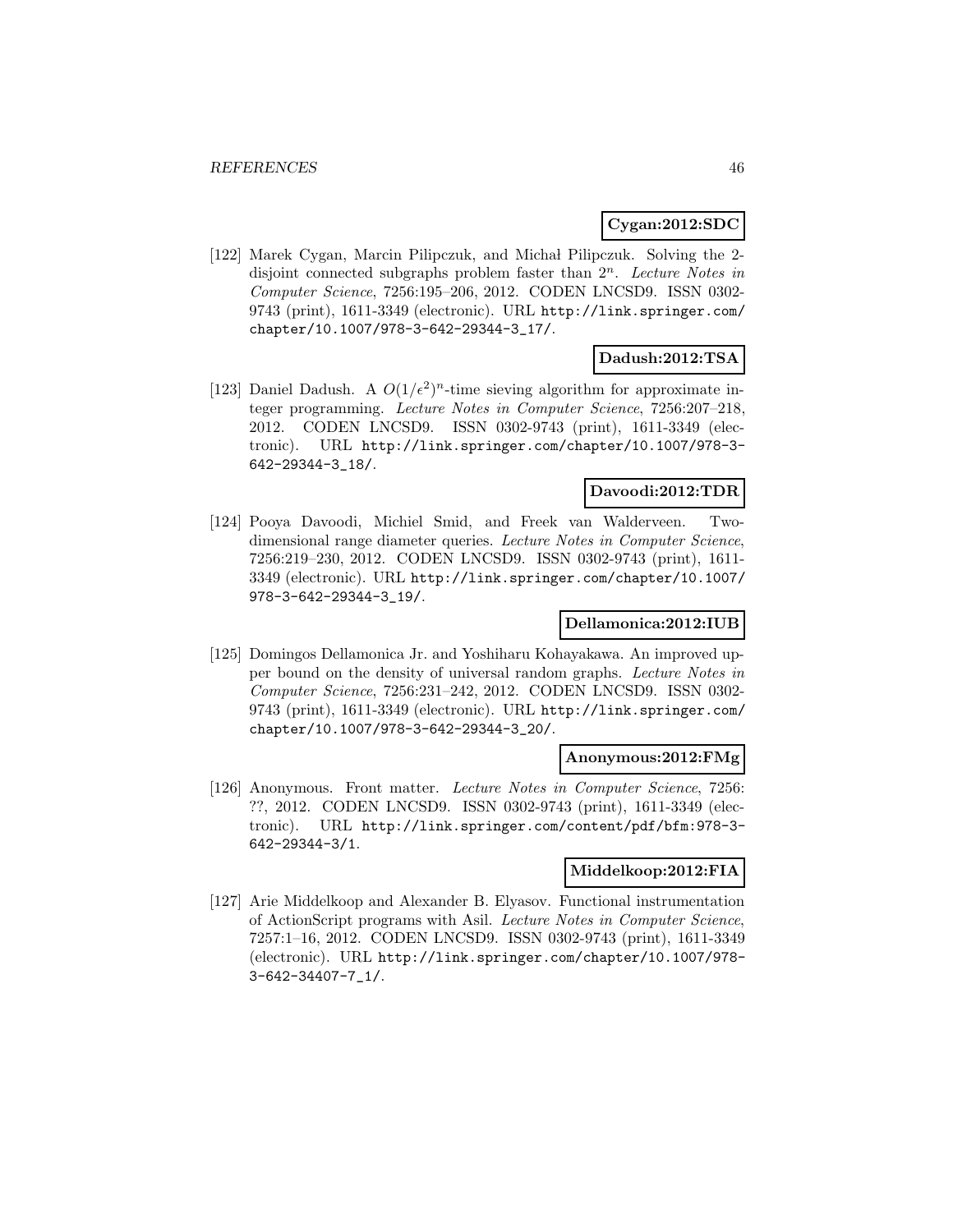#### **Amsden:2012:FTE**

[128] Edward Amsden and Matthew Fluet. Fairness for transactional events. Lecture Notes in Computer Science, 7257:17–34, 2012. CODEN LNCSD9. ISSN 0302-9743 (print), 1611-3349 (electronic). URL http://link. springer.com/chapter/10.1007/978-3-642-34407-7\_2/.

## **Maier:2012:IHL**

[129] Patrick Maier and Phil Trinder. Implementing a high-level distributedmemory parallel Haskell in Haskell. Lecture Notes in Computer Science, 7257:35–50, 2012. CODEN LNCSD9. ISSN 0302-9743 (print), 1611-3349 (electronic). URL http://link.springer.com/chapter/10.1007/978- 3-642-34407-7\_3/.

## **Schilling:2012:CTB**

[130] Thomas Schilling. Challenges for a trace-based just-in-time compiler for Haskell. Lecture Notes in Computer Science, 7257:51–68, 2012. CODEN LNCSD9. ISSN 0302-9743 (print), 1611-3349 (electronic). URL http:// link.springer.com/chapter/10.1007/978-3-642-34407-7\_4/.

## **Reich:2012:LGC**

[131] Jason S. Reich and Matthew Naylor. Lazy generation of canonical test programs. Lecture Notes in Computer Science, 7257:69–84, 2012. CODEN LNCSD9. ISSN 0302-9743 (print), 1611-3349 (electronic). URL http:// link.springer.com/chapter/10.1007/978-3-642-34407-7\_5/.

#### **Persson:2012:GMC**

[132] Anders Persson and Emil Axelsson. Generic monadic constructs for embedded languages. Lecture Notes in Computer Science, 7257:85–99, 2012. CODEN LNCSD9. ISSN 0302-9743 (print), 1611-3349 (electronic). URL http://link.springer.com/chapter/10.1007/978-3- 642-34407-7\_6/.

### **Chang:2012:STL**

[133] Stephen Chang, Eli Barzilay, and John Clements. From stack traces to lazy rewriting sequences. Lecture Notes in Computer Science, 7257: 100–115, 2012. CODEN LNCSD9. ISSN 0302-9743 (print), 1611-3349 (electronic). URL http://link.springer.com/chapter/10.1007/978- 3-642-34407-7\_7/.

#### **Koopman:2012:MBT**

[134] Pieter Koopman and Peter Achten. Model based testing with logical properties versus state machines. Lecture Notes in Computer Science,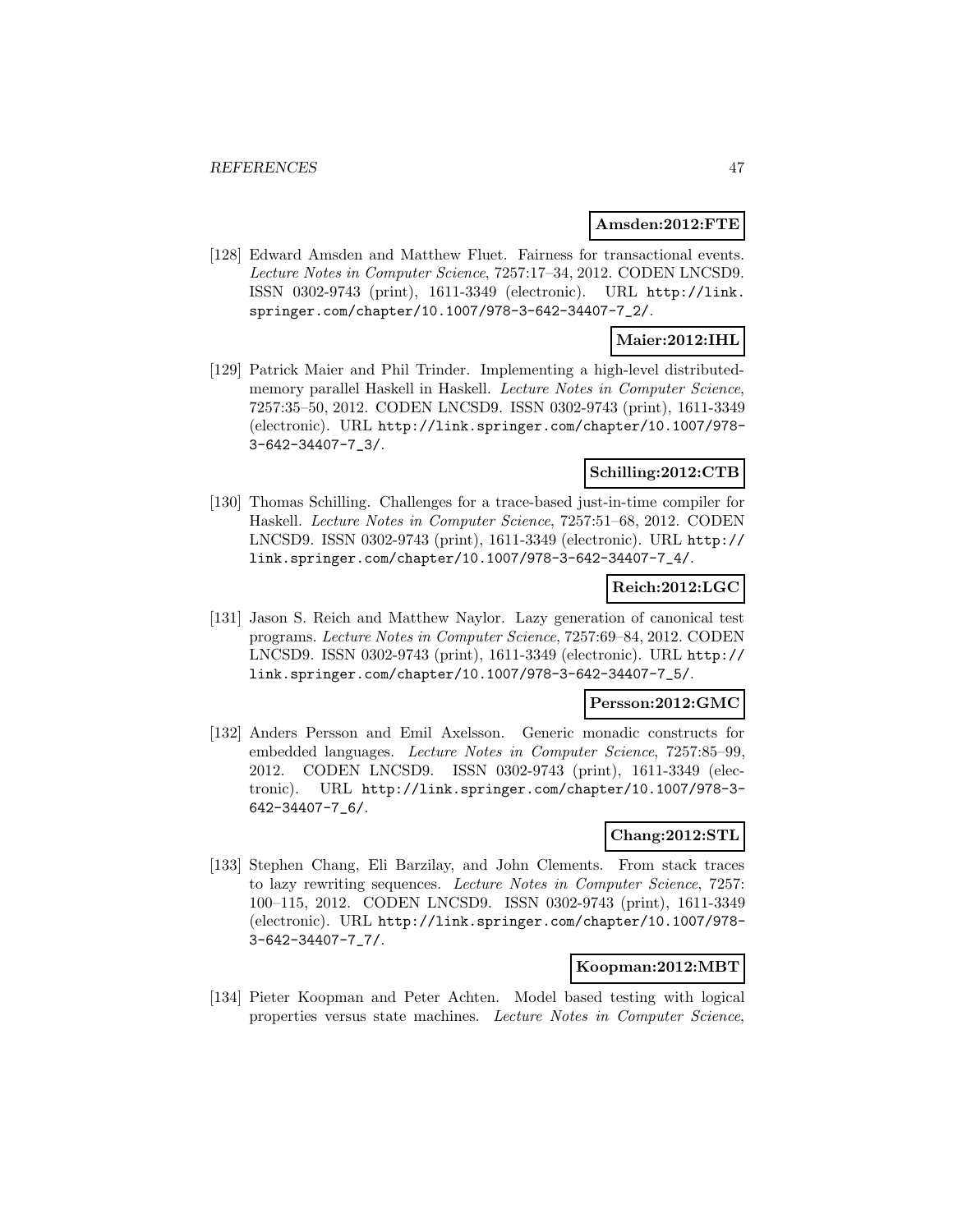7257:116–133, 2012. CODEN LNCSD9. ISSN 0302-9743 (print), 1611- 3349 (electronic). URL http://link.springer.com/chapter/10.1007/ 978-3-642-34407-7\_8/.

## **Page:2012:PBT**

[135] Rex Page. Property-based testing and verification: a catalog of classroom examples. Lecture Notes in Computer Science, 7257:134–147, 2012. CODEN LNCSD9. ISSN 0302-9743 (print), 1611-3349 (electronic). URL http://link.springer.com/chapter/10.1007/978-3- 642-34407-7\_9/.

## **Thomsen:2012:DOR**

[136] Michael Kirkedal Thomsen. Describing and optimising reversible logic using a functional language. Lecture Notes in Computer Science, 7257: 148–163, 2012. CODEN LNCSD9. ISSN 0302-9743 (print), 1611-3349 (electronic). URL http://link.springer.com/chapter/10.1007/978- 3-642-34407-7\_10/.

## **Megacz:2012:HDG**

[137] Adam Megacz. Hardware design with generalized arrows. Lecture Notes in Computer Science, 7257:164–180, 2012. CODEN LNCSD9. ISSN 0302- 9743 (print), 1611-3349 (electronic). URL http://link.springer.com/ chapter/10.1007/978-3-642-34407-7\_11/.

# **Anonymous:2012:BMe**

[138] Anonymous. Back matter. Lecture Notes in Computer Science, 7257: ??, 2012. CODEN LNCSD9. ISSN 0302-9743 (print), 1611-3349 (electronic). URL http://link.springer.com/content/pdf/bbm:978-3- 642-34407-7/1.

#### **Anonymous:2012:FMh**

[139] Anonymous. Front matter. Lecture Notes in Computer Science, 7257: ??, 2012. CODEN LNCSD9. ISSN 0302-9743 (print), 1611-3349 (electronic). URL http://link.springer.com/content/pdf/bfm:978-3- 642-34407-7/1.

#### **Butler:2012:LEN**

[140] Alastair Butler. Logic and engineering of natural language semantics (LENLS) 8. Lecture Notes in Computer Science, 7258:1–2, 2012. CODEN LNCSD9. ISSN 0302-9743 (print), 1611-3349 (electronic). URL http://link.springer.com/accesspage/chapter/10.1007/978- 3-642-32090-3\_1.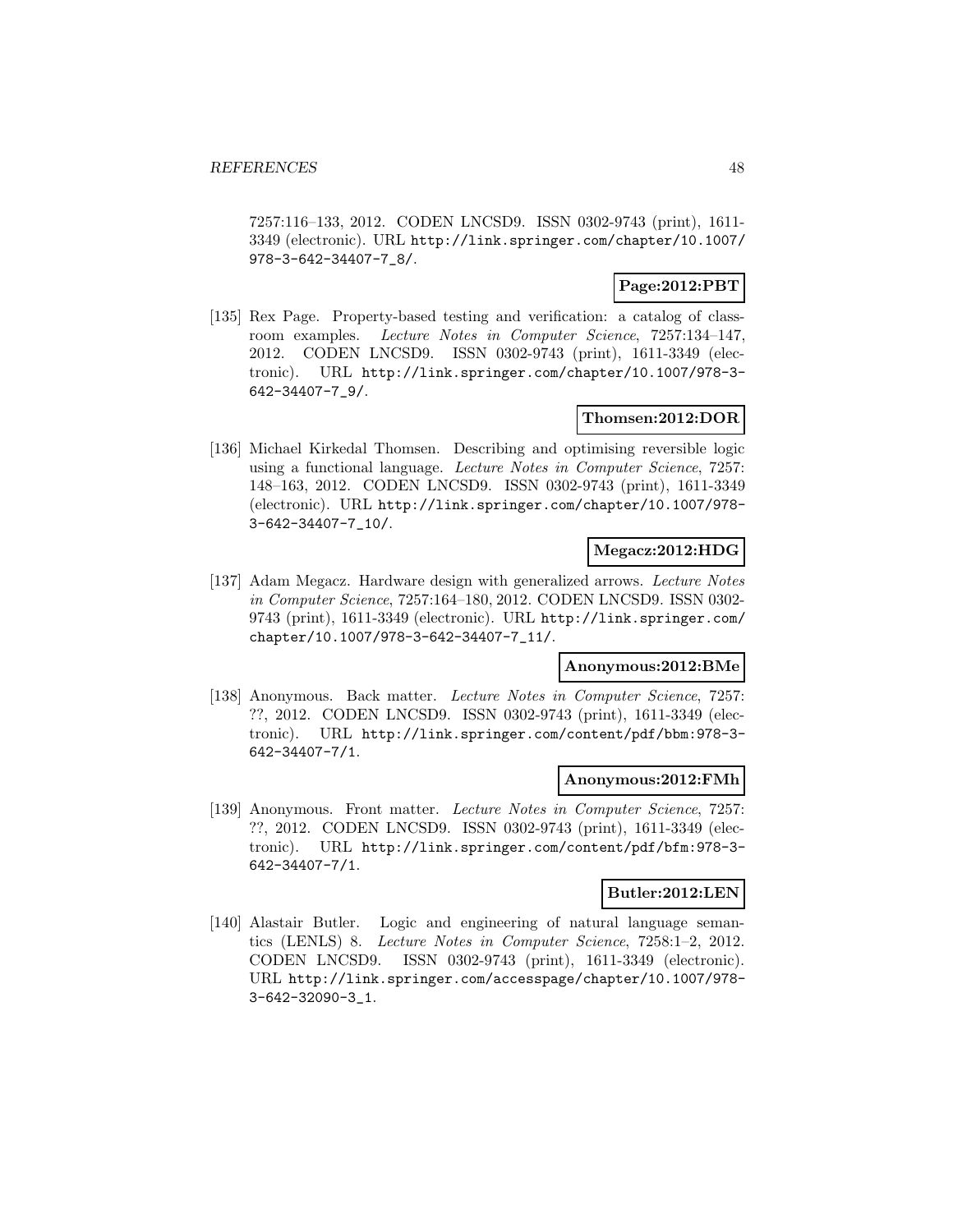## **Asher:2012:BQT**

[141] Nicholas Asher and Jason Quinley. Begging questions, their answers and basic cooperativity. Lecture Notes in Computer Science, 7258:3– 12, 2012. CODEN LNCSD9. ISSN 0302-9743 (print), 1611-3349 (electronic). URL http://link.springer.com/chapter/10.1007/978-3- 642-32090-3\_2/.

#### **Hernandes:2012:PWL**

[142] Mauricio Hernandes. Players who are learning how to play: a Haskell implementation of awareness dynamics. Lecture Notes in Computer Science, 7258:13–26, 2012. CODEN LNCSD9. ISSN 0302-9743 (print), 1611-3349 (electronic). URL http://link.springer.com/chapter/10.1007/978- 3-642-32090-3\_3/.

## **Colinet:2012:ENF**

[143] Margot Colinet and Grégoire Winterstein. Emphatic NPI/FCI and adversative discourse relations, a probabilistic approach. Lecture Notes in Computer Science, 7258:27–39, 2012. CODEN LNCSD9. ISSN 0302- 9743 (print), 1611-3349 (electronic). URL http://link.springer.com/ chapter/10.1007/978-3-642-32090-3\_4/.

# **Oshima:2012:JPY**

[144] David Y. Oshima. The Japanese particle yo in declaratives: Relevance, priority, and blaming. Lecture Notes in Computer Science, 7258: 40–53, 2012. CODEN LNCSD9. ISSN 0302-9743 (print), 1611-3349 (electronic). URL http://link.springer.com/chapter/10.1007/978- 3-642-32090-3\_5/.

## **Hayashishita:2012:CNE**

[145] J.-R. Hayashishita and Daisuke Bekki. Conjoined nominal expressions in Japanese. Lecture Notes in Computer Science, 7258:54–67, 2012. CODEN LNCSD9. ISSN 0302-9743 (print), 1611-3349 (electronic). URL http:// link.springer.com/chapter/10.1007/978-3-642-32090-3\_6/.

#### **Unger:2012:DSM**

[146] Christina Unger. Dynamic semantics as monadic computation. Lecture Notes in Computer Science, 7258:68–81, 2012. CODEN LNCSD9. ISSN 0302-9743 (print), 1611-3349 (electronic). URL http://link.springer. com/chapter/10.1007/978-3-642-32090-3\_7/.

## **Suzuki:2012:MTF**

[147] Satoru Suzuki. Measurement-theoretic foundations of gradable-predicate logic. Lecture Notes in Computer Science, 7258:82–95, 2012. CODEN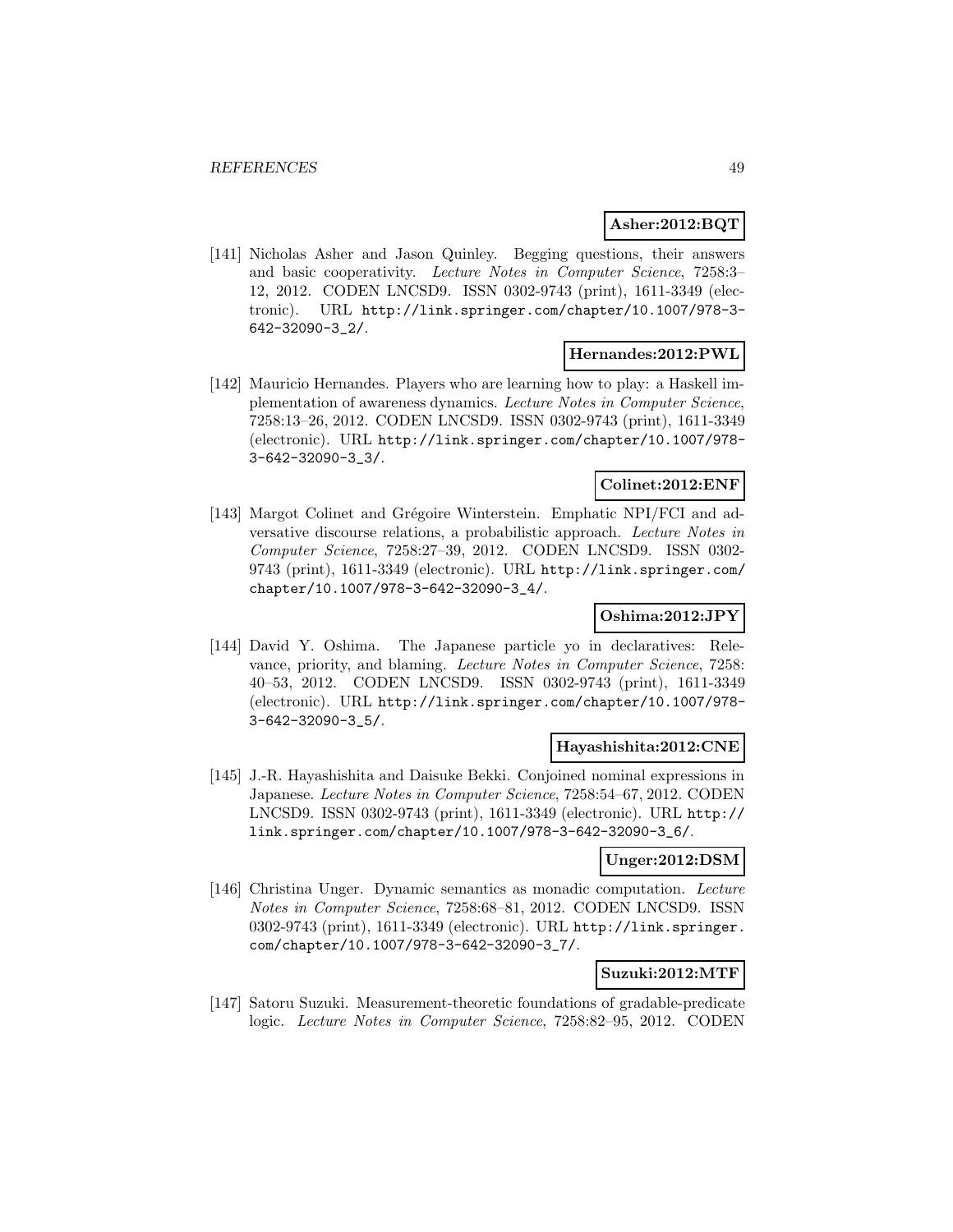LNCSD9. ISSN 0302-9743 (print), 1611-3349 (electronic). URL http:// link.springer.com/chapter/10.1007/978-3-642-32090-3\_8/.

## **Butler:2012:TSS**

[148] Alastair Butler and Kei Yoshimoto. Towards a self-selective and selfhealing evaluation. Lecture Notes in Computer Science, 7258:96-109, 2012. CODEN LNCSD9. ISSN 0302-9743 (print), 1611-3349 (electronic). URL http://link.springer.com/chapter/10.1007/978-3- 642-32090-3\_9/.

## **Ota:2012:FIW**

[149] Shozo Ota, Ken Satoh, and Makoto Nakamura. The Fifth International Workshop on Juris-Informatics (JURISIN 2011). Lecture Notes in Computer Science, 7258:110–111, 2012. CODEN LNCSD9. ISSN 0302- 9743 (print), 1611-3349 (electronic). URL http://link.springer.com/ accesspage/chapter/10.1007/978-3-642-32090-3\_10.

## **Kowalski:2012:WCS**

[150] Robert Kowalski and Anthony Burton. WUENIC — a case study in rulebased knowledge representation and reasoning. Lecture Notes in Computer Science, 7258:112–125, 2012. CODEN LNCSD9. ISSN 0302-9743 (print), 1611-3349 (electronic). URL http://link.springer.com/chapter/10. 1007/978-3-642-32090-3\_11/.

# **Igari:2012:DSA**

[151] Hirokazu Igari, Akira Shimazu, and Koichiro Ochimizu. Document structure analysis with syntactic model and parsers: Application to legal judgments. Lecture Notes in Computer Science, 7258:126–140, 2012. CODEN LNCSD9. ISSN 0302-9743 (print), 1611-3349 (electronic). URL http:// link.springer.com/chapter/10.1007/978-3-642-32090-3\_12/.

#### **Ogawa:2012:ROE**

[152] Yasuhiro Ogawa, Masaki Mori, and Katsuhiko Toyama. Recall-oriented evaluation metrics for consistent translation of Japanese legal sentences. Lecture Notes in Computer Science, 7258:141–154, 2012. CODEN LNCSD9. ISSN 0302-9743 (print), 1611-3349 (electronic). URL http: //link.springer.com/chapter/10.1007/978-3-642-32090-3\_13/.

## **Sato:2012:DPS**

[153] Takanori Sato, Shogo Okada, and Katsumi Nitta. Deliberation process support system for citizen judge trial based on structure of factors. Lecture Notes in Computer Science, 7258:155–169, 2012. CODEN LNCSD9. ISSN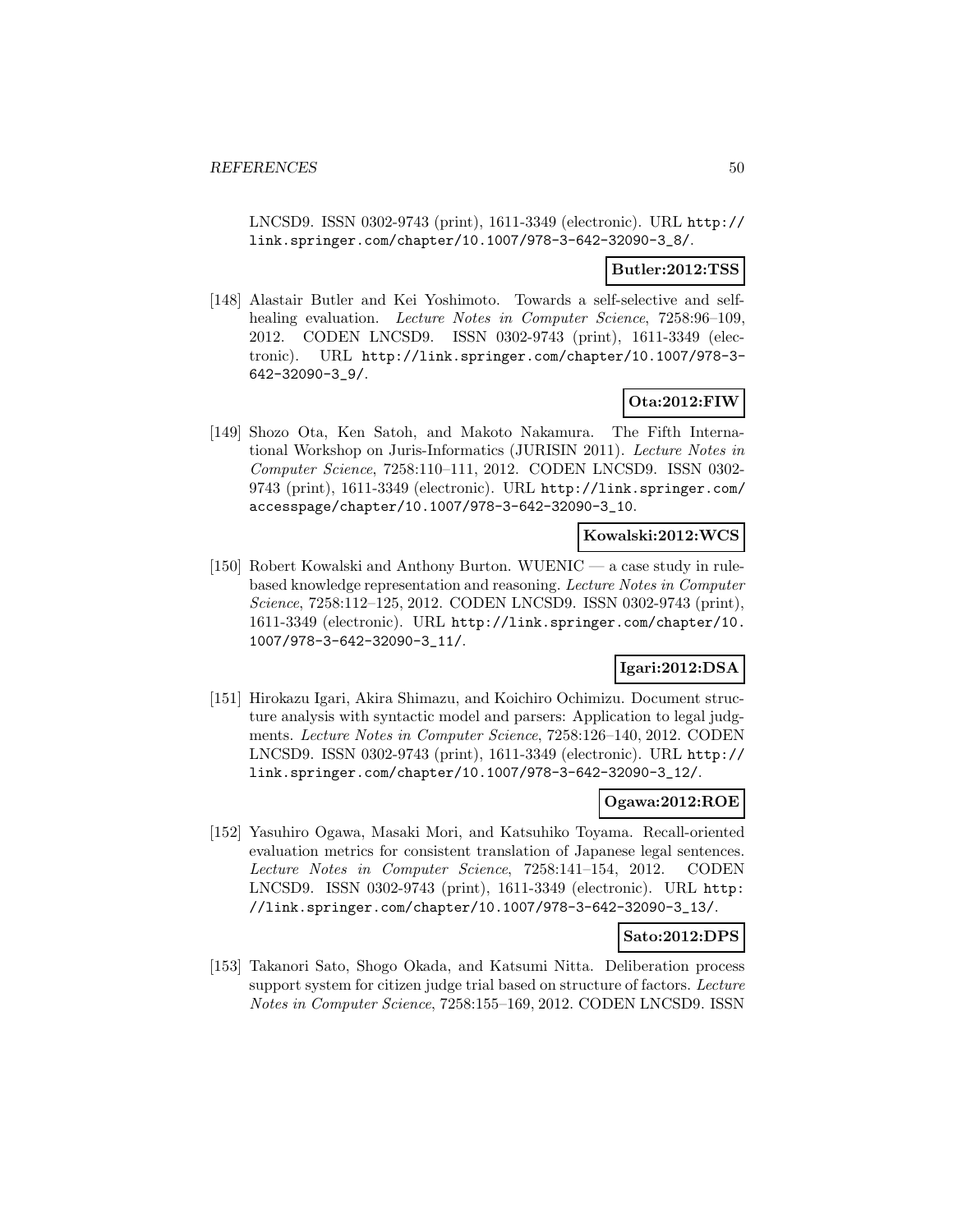0302-9743 (print), 1611-3349 (electronic). URL http://link.springer. com/chapter/10.1007/978-3-642-32090-3\_14/.

## **Sano:2012:IIP**

[154] Katsuhiko Sano, Shingo Hagiwara, and Satoshi Tojo. An intuitionistic investigation of prerequisite-effect structure. Lecture Notes in Computer Science, 7258:170–183, 2012. CODEN LNCSD9. ISSN 0302-9743 (print), 1611-3349 (electronic). URL http://link.springer.com/chapter/10. 1007/978-3-642-32090-3\_15/.

## **Tsuda:2012:SWA**

[155] Koji Tsuda and Shin ichi Minato. Second workshop on algorithms for large-scale information processing in knowledge discovery (ALSIP). Lecture Notes in Computer Science, 7258:184–185, 2012. CODEN LNCSD9. ISSN 0302-9743 (print), 1611-3349 (electronic). URL http://link. springer.com/accesspage/chapter/10.1007/978-3-642-32090-3\_16.

## **Higuchi:2012:ACE**

[156] Shoichi Higuchi, Tomohiro Kan, Yoshiyuki Yamamoto, and Kouichi Hirata. An A\* algorithm for computing edit distance between rooted labeled unordered trees. Lecture Notes in Computer Science, 7258: 186–196, 2012. CODEN LNCSD9. ISSN 0302-9743 (print), 1611-3349 (electronic). URL http://link.springer.com/chapter/10.1007/978- 3-642-32090-3\_17/.

#### **Kameda:2012:MCW**

[157] Yuichi Kameda and Akihiro Yamamoto. Mining closed weighted itemsets for numerical transaction databases. Lecture Notes in Computer Science, 7258:197–210, 2012. CODEN LNCSD9. ISSN 0302-9743 (print), 1611- 3349 (electronic). URL http://link.springer.com/chapter/10.1007/ 978-3-642-32090-3\_18/.

#### **Yamamoto:2012:CTV**

[158] Yoshiyuki Yamamoto, Kouichi Hirata, and Tetsuji Kuboyama. On computing tractable variations of unordered tree edit distance with network algorithms. Lecture Notes in Computer Science, 7258:211–223, 2012. CODEN LNCSD9. ISSN 0302-9743 (print), 1611-3349 (electronic). URL http://link.springer.com/chapter/10.1007/978-3- 642-32090-3\_19/.

## **Bono:2012:MMI**

[159] Mayumi Bono and Nobuhiro Furuyama. Multimodality in multispace interaction (MiMI). Lecture Notes in Computer Science, 7258:224–225,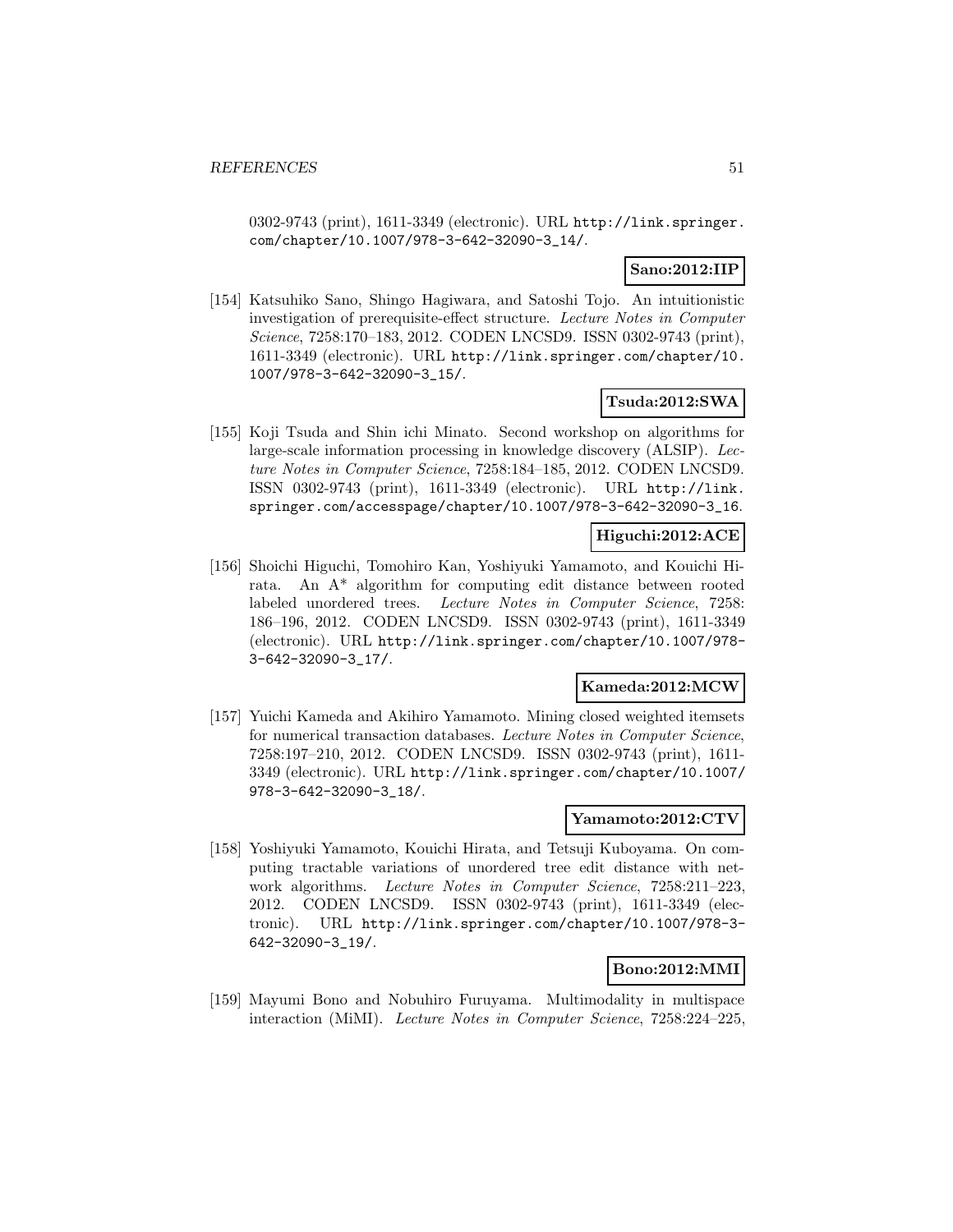2012. CODEN LNCSD9. ISSN 0302-9743 (print), 1611-3349 (electronic). URL http://link.springer.com/accesspage/chapter/10.1007/978- 3-642-32090-3\_20.

#### **Anonymous:2012:FMi**

[160] Anonymous. Front matter. Lecture Notes in Computer Science, 7258: ??, 2012. CODEN LNCSD9. ISSN 0302-9743 (print), 1611-3349 (electronic). URL http://link.springer.com/content/pdf/bfm:978-3- 642-32090-3/1.

## **Sasaki:2012:IIA**

[161] Yu Sasaki and Kazumaro Aoki. Improved integral analysis on tweaked Lesamnta. Lecture Notes in Computer Science, 7259:1–17, 2012. CODEN LNCSD9. ISSN 0302-9743 (print), 1611-3349 (electronic). URL http:// link.springer.com/chapter/10.1007/978-3-642-31912-9\_1/.

# **Schilling:2012:ATU**

[162] Thorsten Ernst Schilling and Håvard Raddum. Analysis of Trivium using compressed right hand side equations. Lecture Notes in Computer Science, 7259:18–32, 2012. CODEN LNCSD9. ISSN 0302-9743 (print), 1611-3349 (electronic). URL http://link.springer.com/chapter/10.1007/978- 3-642-31912-9\_2/.

## **Mendel:2012:CRR**

[163] Florian Mendel, Tomislav Nad, and Martin Schläffer. Cryptanalysis of round-reduced HAS-160. Lecture Notes in Computer Science, 7259: 33–47, 2012. CODEN LNCSD9. ISSN 0302-9743 (print), 1611-3349 (electronic). URL http://link.springer.com/chapter/10.1007/978- 3-642-31912-9\_3/.

#### **Strobel:2012:EME**

[164] Daehyun Strobel and Christof Paar. An efficient method for eliminating random delays in power traces of embedded software. Lecture Notes in Computer Science, 7259:48–60, 2012. CODEN LNCSD9. ISSN 0302- 9743 (print), 1611-3349 (electronic). URL http://link.springer.com/ chapter/10.1007/978-3-642-31912-9\_4/.

#### **Zhang:2012:ELC**

[165] Hailong Zhang, Yongbin Zhou, and Dengguo Feng. An efficient leakage characterization method for profiled power analysis attacks. Lecture Notes in Computer Science, 7259:61–73, 2012. CODEN LNCSD9. ISSN 0302- 9743 (print), 1611-3349 (electronic). URL http://link.springer.com/ chapter/10.1007/978-3-642-31912-9\_5/.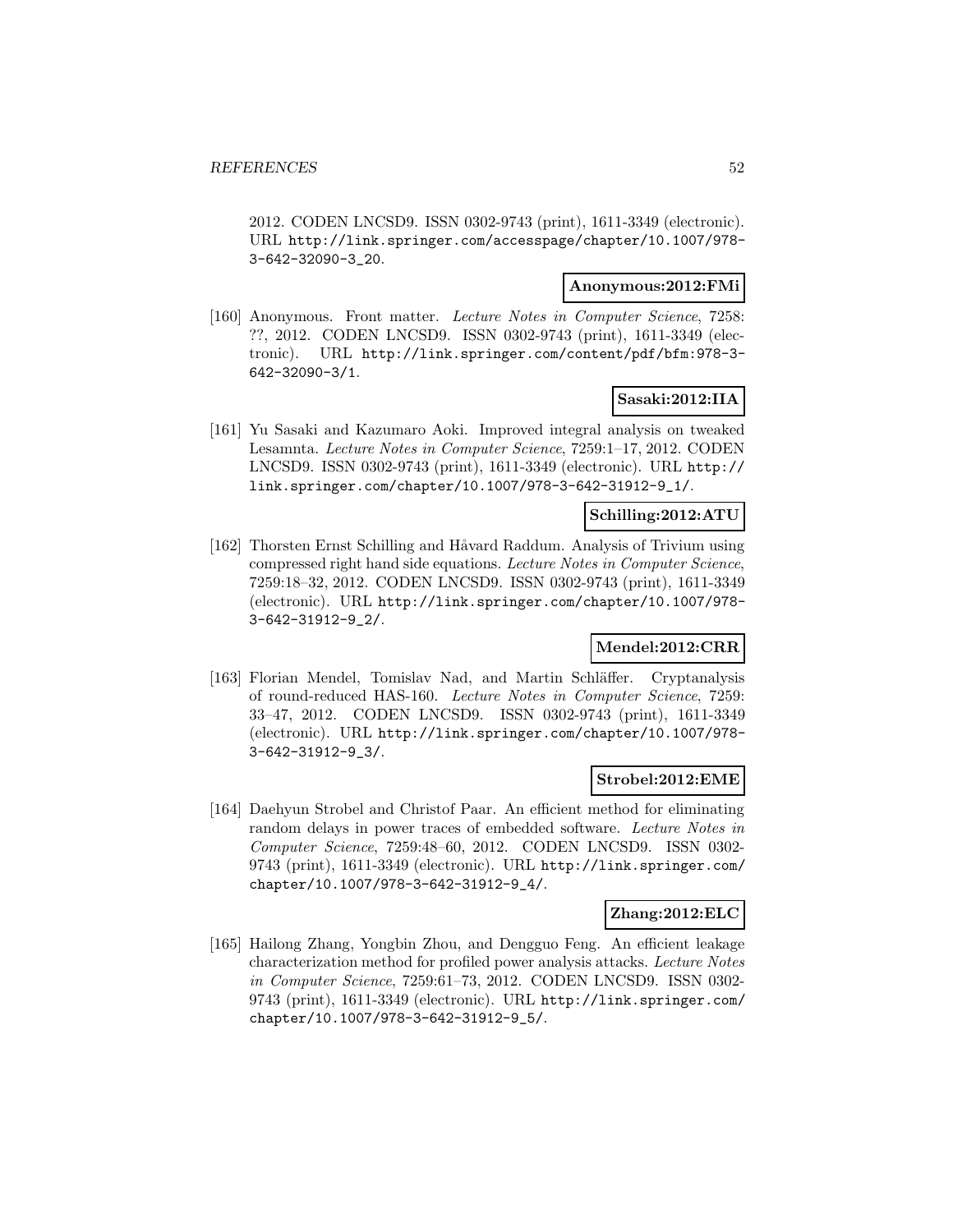# **Lee:2012:CEP**

[166] Hyung Tae Lee, HongTae Kim, Yoo-Jin Baek, and Jung Hee Cheon. Correcting errors in private keys obtained from Cold boot attacks. Lecture Notes in Computer Science, 7259:74–87, 2012. CODEN LNCSD9. ISSN 0302-9743 (print), 1611-3349 (electronic). URL http://link.springer. com/chapter/10.1007/978-3-642-31912-9\_6/.

### **Kikuchi:2012:SSN**

[167] Ryo Kikuchi, Atsushi Fujioka, Yoshiaki Okamoto, and Taiichi Saito. Strong security notions for timed-release public-key encryption revisited. Lecture Notes in Computer Science, 7259:88–108, 2012. CODEN LNCSD9. ISSN 0302-9743 (print), 1611-3349 (electronic). URL http:// link.springer.com/chapter/10.1007/978-3-642-31912-9\_7/.

### **Luo:2012:FSU**

[168] Song Luo, Qingni Shen, and Zhong Chen. Fully secure unidirectional identity-based proxy re-encryption. Lecture Notes in Computer Science, 7259:109–126, 2012. CODEN LNCSD9. ISSN 0302-9743 (print), 1611- 3349 (electronic). URL http://link.springer.com/chapter/10.1007/ 978-3-642-31912-9\_8/.

# **Qiao:2012:DPP**

[169] Yong Qiao, Yuexiang Yang, Jie He, Bo Liu, and Yingzhi Zeng. Detecting parasite P2P botnet in eMule-like networks through quasiperiodicity recognition. Lecture Notes in Computer Science, 7259:127– 139, 2012. CODEN LNCSD9. ISSN 0302-9743 (print), 1611-3349 (electronic). URL http://link.springer.com/chapter/10.1007/978- 3-642-31912-9\_9/.

## **Chen:2012:ADL**

[170] Kai Chen, Yifeng Lian, and Yingjun Zhang. AutoDunt: Dynamic latent dependence analysis for detection of zero day vulnerability. Lecture Notes in Computer Science, 7259:140–154, 2012. CODEN LNCSD9. ISSN 0302- 9743 (print), 1611-3349 (electronic). URL http://link.springer.com/ chapter/10.1007/978-3-642-31912-9\_10/.

#### **Kramer:2012:WCR**

[171] Juliane Krämer, Dmitry Nedospasov, and Jean-Pierre Seifert. Weaknesses in current RSA signature schemes. Lecture Notes in Computer Science, 7259:155–168, 2012. CODEN LNCSD9. ISSN 0302-9743 (print), 1611- 3349 (electronic). URL http://link.springer.com/chapter/10.1007/ 978-3-642-31912-9\_11/.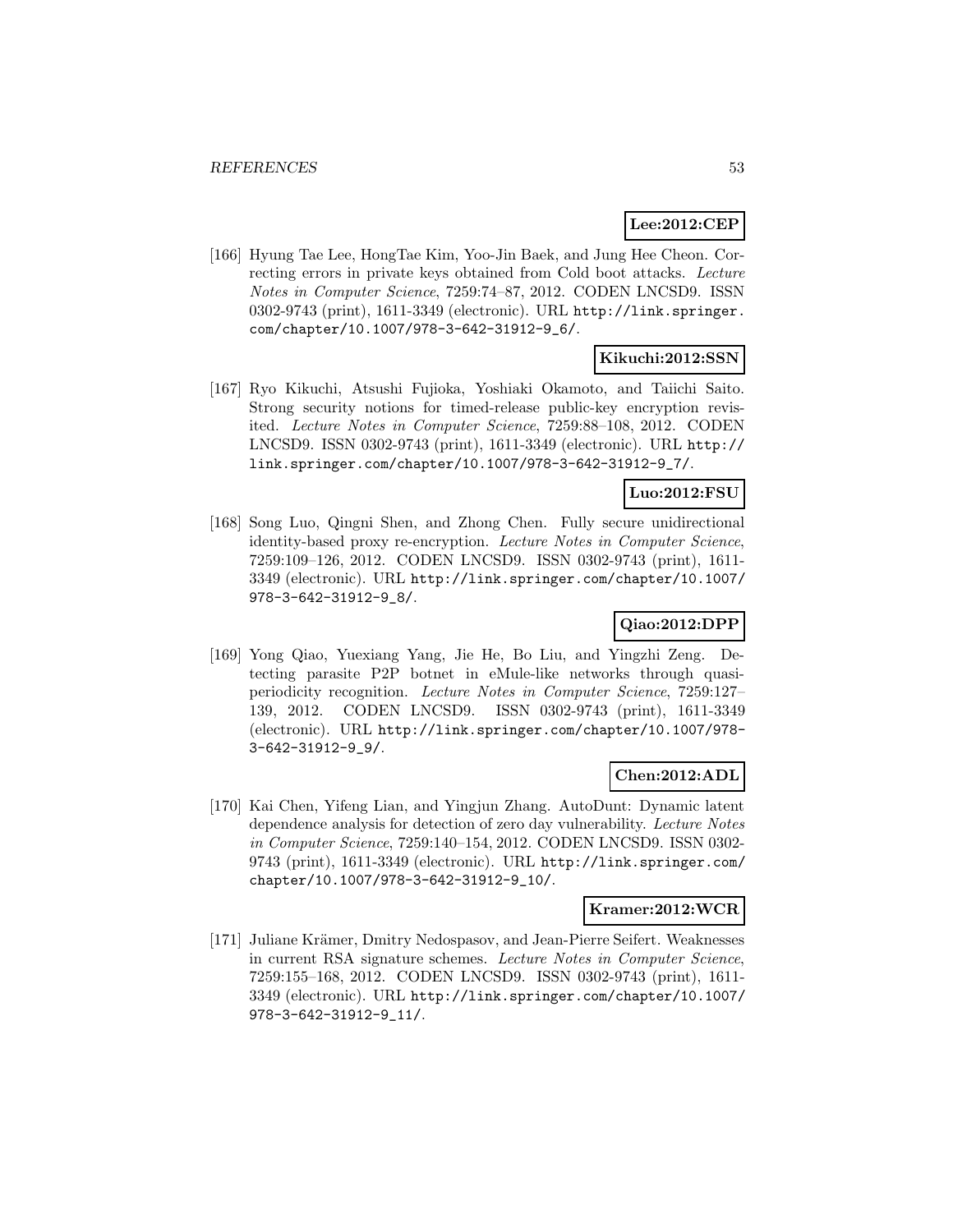## **Yang:2012:BPN**

[172] Shuguo Yang, Yongbin Zhou, Jiye Liu, and Danyang Chen. Back propagation neural network based leakage characterization for practical security analysis of cryptographic implementations. Lecture Notes in Computer Science, 7259:169–185, 2012. CODEN LNCSD9. ISSN 0302-9743 (print), 1611-3349 (electronic). URL http://link.springer.com/chapter/10. 1007/978-3-642-31912-9\_12/.

### **Emura:2012:RGS**

[173] Keita Emura, Atsuko Miyaji, and Kazumasa Omote. A revocable group signature scheme with the property of hiding the number of revoked users. Lecture Notes in Computer Science, 7259:186–203, 2012. CODEN LNCSD9. ISSN 0302-9743 (print), 1611-3349 (electronic). URL http:// link.springer.com/chapter/10.1007/978-3-642-31912-9\_13/.

## **ElAimani:2012:GCV**

[174] Laila El Aimani. Generic constructions for verifiable signcryption. Lecture Notes in Computer Science, 7259:204–218, 2012. CODEN LNCSD9. ISSN 0302-9743 (print), 1611-3349 (electronic). URL http://link.springer. com/chapter/10.1007/978-3-642-31912-9\_14/.

# **Tian:2012:NDS**

[175] Haibo Tian, Xiaofeng Chen, Zhengtao Jiang, and Yusong Du. Nondelegatable strong designated verifier signature on elliptic curves. Lecture Notes in Computer Science, 7259:219–234, 2012. CODEN LNCSD9. ISSN 0302-9743 (print), 1611-3349 (electronic). URL http://link.springer. com/chapter/10.1007/978-3-642-31912-9\_15/.

#### **Jeong:2012:IKP**

[176] Kyung Chul Jeong, Dong Hoon Lee, and Daewan Han. An improved known plaintext attack on PKZIP encryption algorithm. Lecture Notes in Computer Science, 7259:235–247, 2012. CODEN LNCSD9. ISSN 0302- 9743 (print), 1611-3349 (electronic). URL http://link.springer.com/ chapter/10.1007/978-3-642-31912-9\_16/.

## **Lu:2012:SLA**

[177] Yi Lu, Serge Vaudenay, Willi Meier, Liping Ding, and Jianchun Jiang. Synthetic linear analysis: Improved attacks on CubeHash and Rabbit. Lecture Notes in Computer Science, 7259:248–260, 2012. CODEN LNCSD9. ISSN 0302-9743 (print), 1611-3349 (electronic). URL http:// link.springer.com/chapter/10.1007/978-3-642-31912-9\_17/.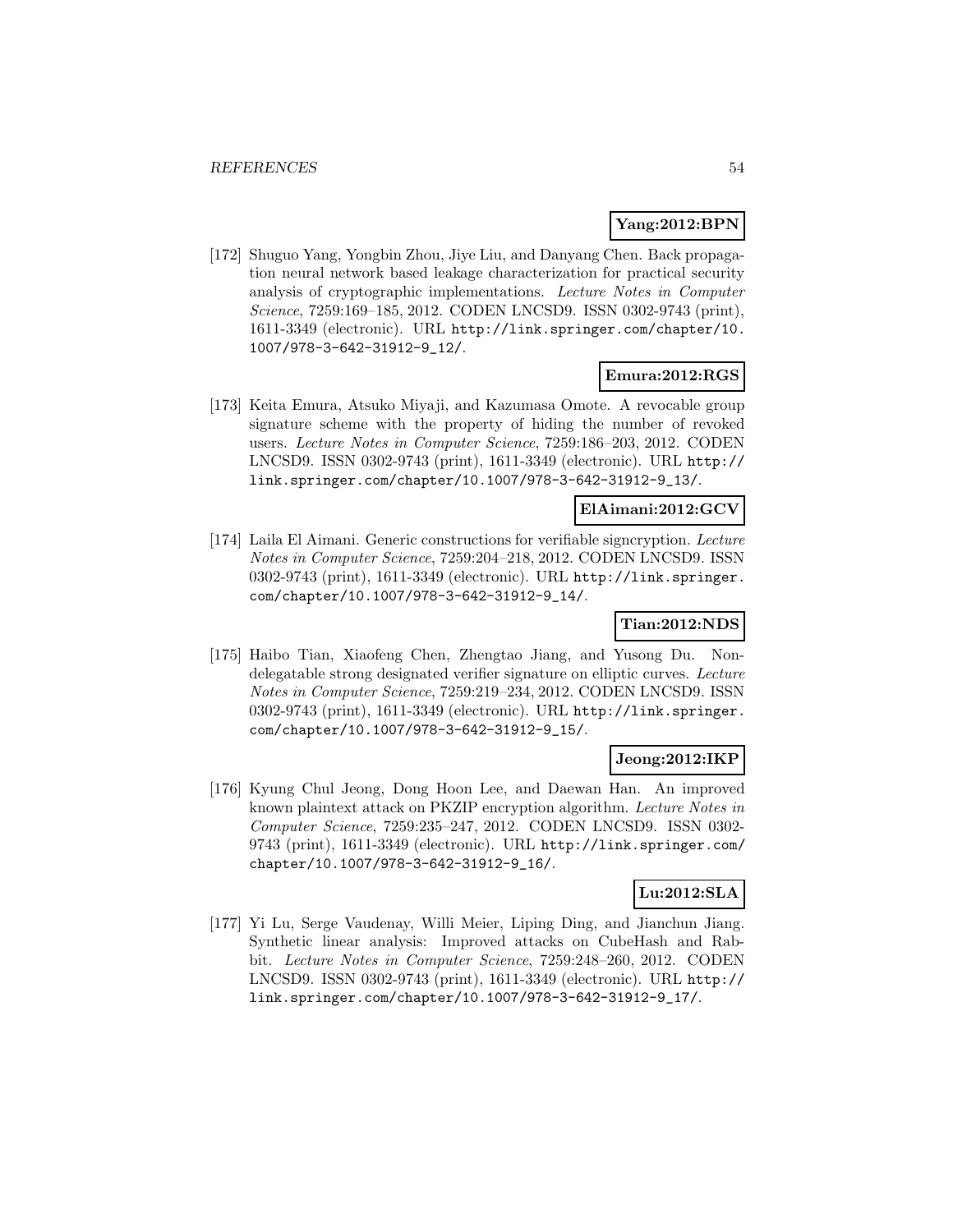# **Du:2012:RBF**

[178] Yusong Du, Fangguo Zhang, and Meicheng Liu. On the resistance of Boolean functions against fast algebraic attacks. Lecture Notes in Computer Science, 7259:261–274, 2012. CODEN LNCSD9. ISSN 0302- 9743 (print), 1611-3349 (electronic). URL http://link.springer.com/ chapter/10.1007/978-3-642-31912-9\_18/.

# **Chen:2012:CSI**

[179] Yu Chen, Liqun Chen, and Zongyang Zhang. CCA secure IB-KEM from the computational bilinear Diffie–Hellman assumption in the standard model. Lecture Notes in Computer Science, 7259:275–301, 2012. CODEN LNCSD9. ISSN 0302-9743 (print), 1611-3349 (electronic). URL http:// link.springer.com/chapter/10.1007/978-3-642-31912-9\_19/.

#### **Wolf:2012:DIE**

[180] Marko Wolf and Timo Gendrullis. Design, implementation, and evaluation of a vehicular hardware security module. Lecture Notes in Computer Science, 7259:302–318, 2012. CODEN LNCSD9. ISSN 0302-9743 (print), 1611-3349 (electronic). URL http://link.springer.com/chapter/10. 1007/978-3-642-31912-9\_20/.

## **Anonymous:2012:FMj**

[181] Anonymous. Front matter. Lecture Notes in Computer Science, 7259: ??, 2012. CODEN LNCSD9. ISSN 0302-9743 (print), 1611-3349 (electronic). URL http://link.springer.com/content/pdf/bfm:978-3- 642-31912-9/1.

#### **Dusterhoft:2012:DTM**

[182] Antje Düsterhöft and Meike Klettke. Dedication to a theory of modelling. Lecture Notes in Computer Science, 7260:1–6, 2012. CODEN LNCSD9. ISSN 0302-9743 (print), 1611-3349 (electronic). URL http: //link.springer.com/chapter/10.1007/978-3-642-28279-9\_1/.

#### **Paredaens:2012:WAC**

[183] Jan Paredaens. What about constraints in RDF? Lecture Notes in Computer Science, 7260:7–18, 2012. CODEN LNCSD9. ISSN 0302- 9743 (print), 1611-3349 (electronic). URL http://link.springer.com/ chapter/10.1007/978-3-642-28279-9\_2/.

#### **Biskup:2012:SRR**

[184] Joachim Biskup. Some remarks on relational database schemes having few minimal keys. Lecture Notes in Computer Science, 7260:19–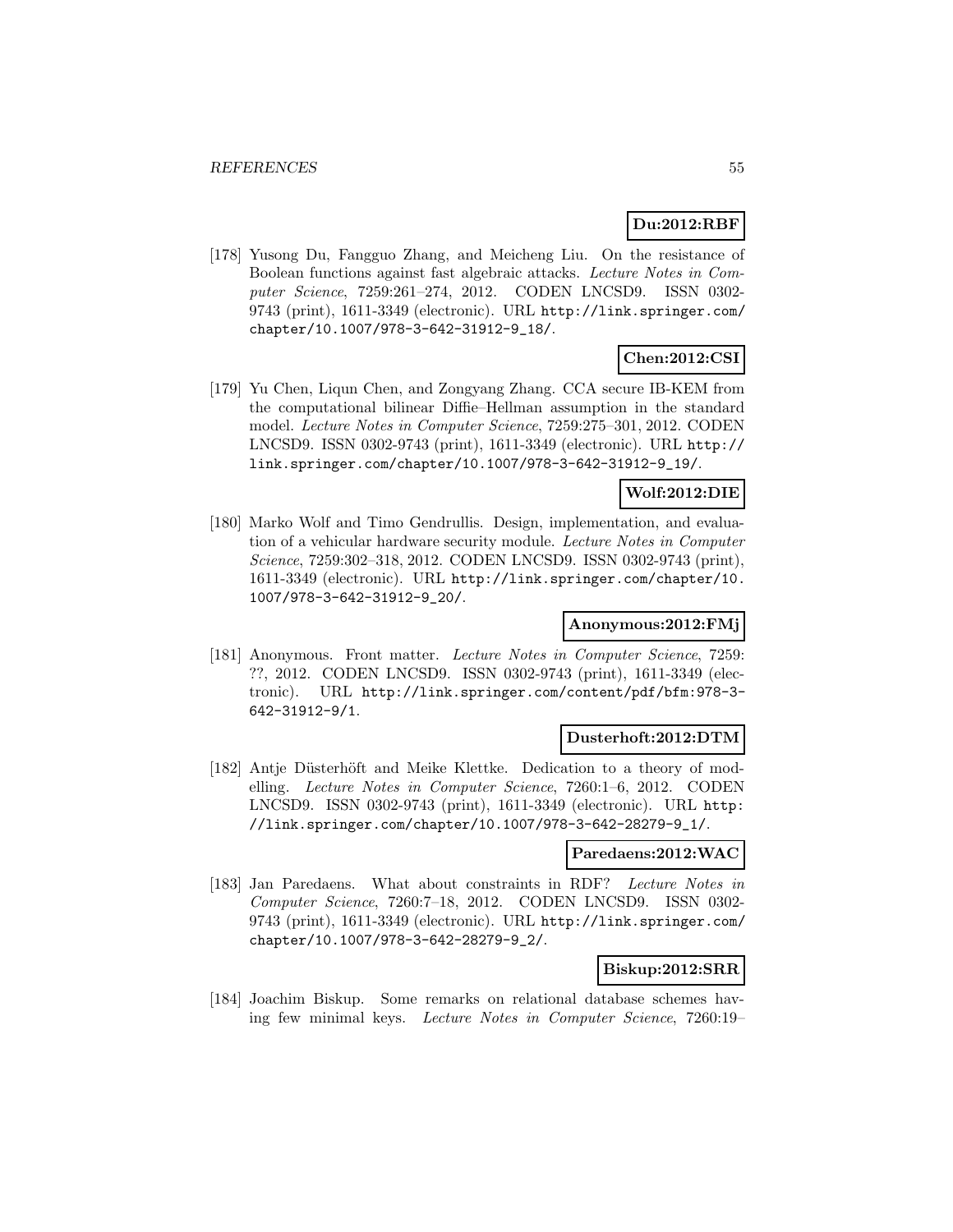28, 2012. CODEN LNCSD9. ISSN 0302-9743 (print), 1611-3349 (electronic). URL http://link.springer.com/chapter/10.1007/978-3- 642-28279-9\_3/.

### **Katona:2012:RDC**

[185] Gyula O. H. Katona. Random databases with correlated data. Lecture Notes in Computer Science, 7260:29–35, 2012. CODEN LNCSD9. ISSN 0302-9743 (print), 1611-3349 (electronic). URL http://link.springer. com/chapter/10.1007/978-3-642-28279-9\_4/.

## **Kallberg:2012:SIR**

[186] David Källberg and Nikolaj Leonenko. Statistical inference for Rényi entropy functionals. Lecture Notes in Computer Science, 7260:36-51, 2012. CODEN LNCSD9. ISSN 0302-9743 (print), 1611-3349 (electronic). URL http://link.springer.com/chapter/10.1007/978-3- 642-28279-9\_5/.

## **Borger:2012:SOA**

[187] Egon Börger. The subject-oriented approach to software design and the abstract state machines method. Lecture Notes in Computer Science, 7260:52–72, 2012. CODEN LNCSD9. ISSN 0302-9743 (print), 1611-3349 (electronic). URL http://link.springer.com/chapter/10.1007/978- 3-642-28279-9\_6/.

# **Makowsky:2012:BAS**

[188] Johann A. Makowsky and Elena V. Ravve. BCNF via attribute splitting. Lecture Notes in Computer Science, 7260:73–84, 2012. CODEN LNCSD9. ISSN 0302-9743 (print), 1611-3349 (electronic). URL http:// link.springer.com/chapter/10.1007/978-3-642-28279-9\_7/.

#### **Ferrarotti:2012:FFN**

[189] Flavio Ferrarotti and Sven Hartmann. Foundations for a fourth normal form over SQL-like databases. Lecture Notes in Computer Science, 7260: 85–100, 2012. CODEN LNCSD9. ISSN 0302-9743 (print), 1611-3349 (electronic). URL http://link.springer.com/chapter/10.1007/978- 3-642-28279-9\_8/.

### **Hegner:2012:IUR**

[190] Stephen J. Hegner. Independent update reflections on interdependent database views. Lecture Notes in Computer Science, 7260:101-115, 2012. CODEN LNCSD9. ISSN 0302-9743 (print), 1611-3349 (electronic). URL http://link.springer.com/chapter/10.1007/978-3- 642-28279-9\_9/.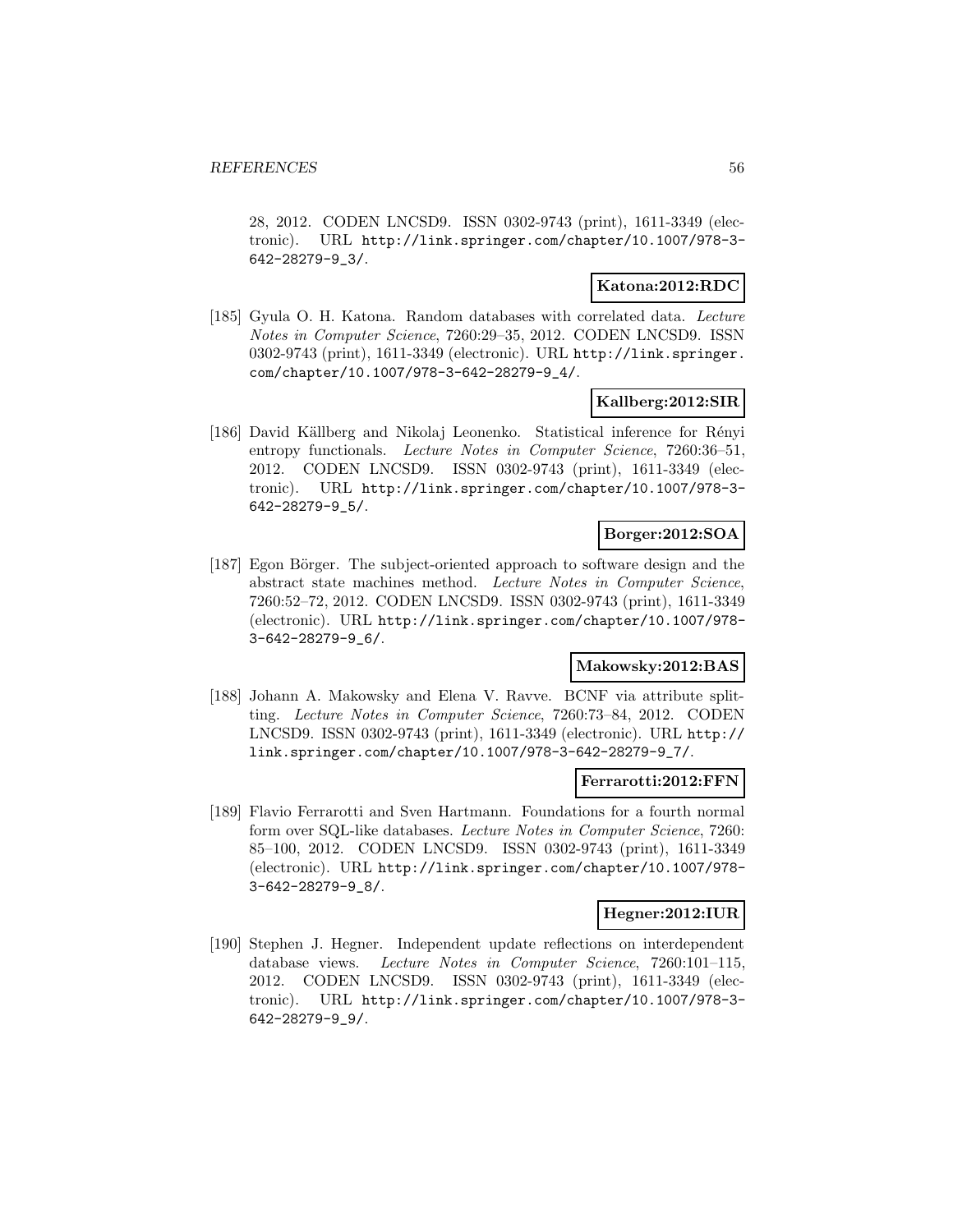#### **Grosso:2012:SRS**

[191] Alejandro L. Grosso and José M. Turull Torres.  $SOF$ : a semantic restriction over second-order logic and its polynomial-time hierarchy. Lecture Notes in Computer Science, 7260:116–135, 2012. CODEN LNCSD9. ISSN 0302-9743 (print), 1611-3349 (electronic). URL http://link.springer. com/chapter/10.1007/978-3-642-28279-9\_10/.

## **Wang:2012:ASM**

[192] Qing Wang. Abstract state machines for data-parallel computing. Lecture Notes in Computer Science, 7260:136–150, 2012. CODEN LNCSD9. ISSN 0302-9743 (print), 1611-3349 (electronic). URL http://link.springer. com/chapter/10.1007/978-3-642-28279-9\_11/.

# **Clyde:2012:OLF**

[193] Stephen W. Clyde and David W. Embley. OSM-logic: a fact-oriented, time-dependent formalization of object-oriented systems modeling. Lecture Notes in Computer Science, 7260:151–172, 2012. CODEN LNCSD9. ISSN 0302-9743 (print), 1611-3349 (electronic). URL http://link. springer.com/chapter/10.1007/978-3-642-28279-9\_12/.

## **Murthy:2012:CDE**

[194] Sudarshan Murthy and David Maier. Cloaking data to ease view creation, query expression, and query execution. Lecture Notes in Computer Science, 7260:173–189, 2012. CODEN LNCSD9. ISSN 0302-9743 (print), 1611-3349 (electronic). URL http://link.springer.com/chapter/10. 1007/978-3-642-28279-9\_13/.

#### **Solvberg:2012:MCD**

[195] Arne Sølvberg. On models of concepts and data. Lecture Notes in Computer Science, 7260:190–196, 2012. CODEN LNCSD9. ISSN 0302- 9743 (print), 1611-3349 (electronic). URL http://link.springer.com/ chapter/10.1007/978-3-642-28279-9\_14/.

## **Kappel:2012:MTE**

[196] Gerti Kappel and Philip Langer. Model transformation by-example: a survey of the first wave. Lecture Notes in Computer Science, 7260: 197–215, 2012. CODEN LNCSD9. ISSN 0302-9743 (print), 1611-3349 (electronic). URL http://link.springer.com/chapter/10.1007/978- 3-642-28279-9\_15/.

## **Villegas:2012:CIA**

[197] Antonio Villegas and Antoni Olivé. On computing the importance of associations in large conceptual schemas. Lecture Notes in Computer Sci-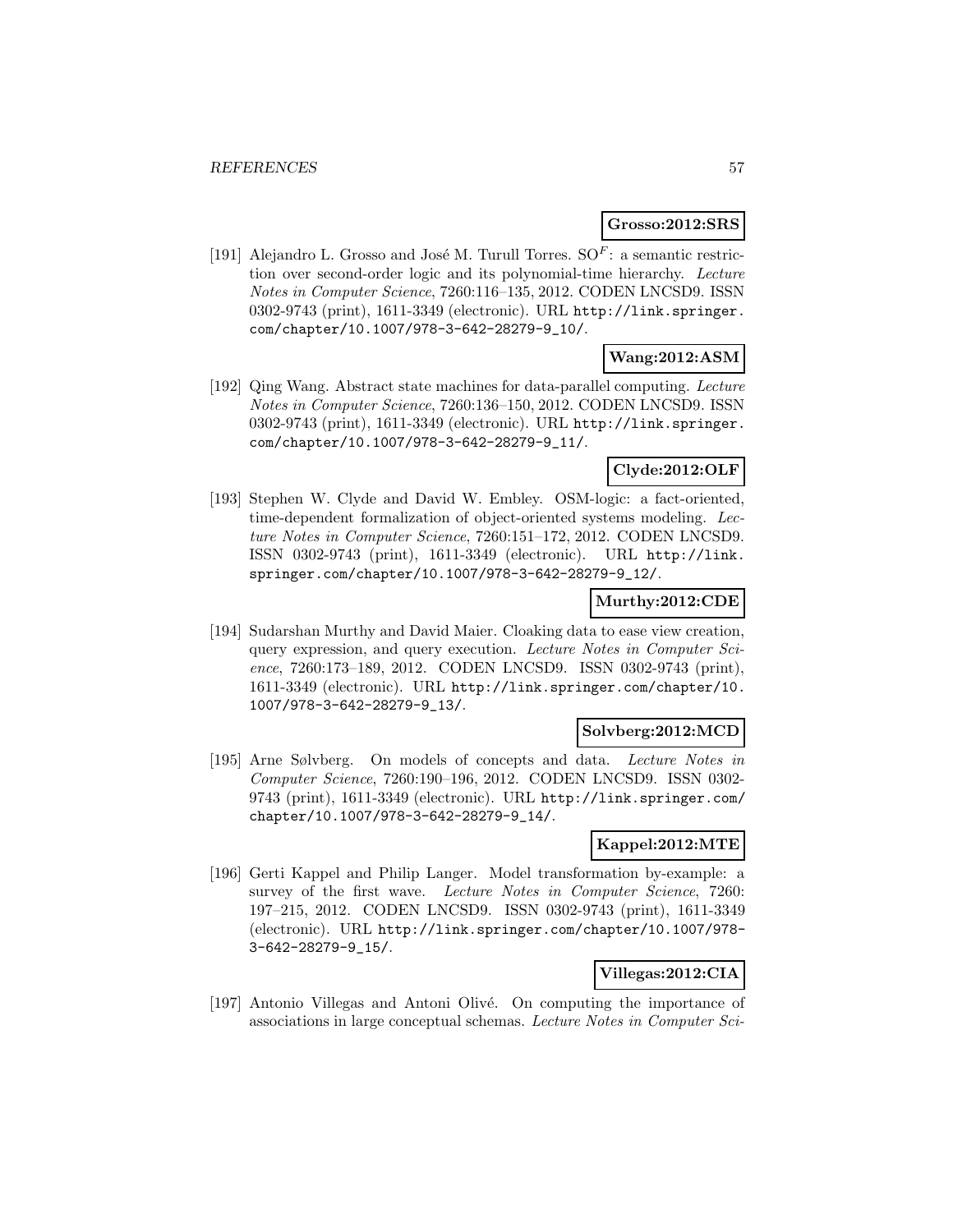ence, 7260:216–230, 2012. CODEN LNCSD9. ISSN 0302-9743 (print), 1611-3349 (electronic). URL http://link.springer.com/chapter/10. 1007/978-3-642-28279-9\_16/.

#### **Pastor:2012:CMH**

[198] Oscar Pastor and Juan Carlos Casamayor. Conceptual modeling of human genome: Integration challenges. Lecture Notes in Computer Science, 7260: 231–250, 2012. CODEN LNCSD9. ISSN 0302-9743 (print), 1611-3349 (electronic). URL http://link.springer.com/chapter/10.1007/978- 3-642-28279-9\_17/.

## **Ma:2012:TGE**

[199] Hui Ma. Transforming geometrically enhanced conceptual model schemas to GML. Lecture Notes in Computer Science, 7260:251–267, 2012. CODEN LNCSD9. ISSN 0302-9743 (print), 1611-3349 (electronic). URL http://link.springer.com/chapter/10.1007/978-3- 642-28279-9\_18/.

## **Duzi:2012:ELH**

[200] Marie Duží. Extensional logic of hyperintensions. Lecture Notes in Computer Science, 7260:268–290, 2012. CODEN LNCSD9. ISSN 0302- 9743 (print), 1611-3349 (electronic). URL http://link.springer.com/ chapter/10.1007/978-3-642-28279-9\_19/.

# **Jaakkola:2012:CSA**

[201] Hannu Jaakkola. Culture sensitive aspects in software engineering. Lecture Notes in Computer Science, 7260:291–315, 2012. CODEN LNCSD9. ISSN 0302-9743 (print), 1611-3349 (electronic). URL http://link.springer. com/chapter/10.1007/978-3-642-28279-9\_20/.

#### **Anonymous:2012:BMf**

[202] Anonymous. Back matter. Lecture Notes in Computer Science, 7260: ??, 2012. CODEN LNCSD9. ISSN 0302-9743 (print), 1611-3349 (electronic). URL http://link.springer.com/content/pdf/bbm:978-3- 642-28279-9/1.

#### **Anonymous:2012:FMk**

[203] Anonymous. Front matter. Lecture Notes in Computer Science, 7260: ??, 2012. CODEN LNCSD9. ISSN 0302-9743 (print), 1611-3349 (electronic). URL http://link.springer.com/content/pdf/bfm:978-3- 642-28279-9/1.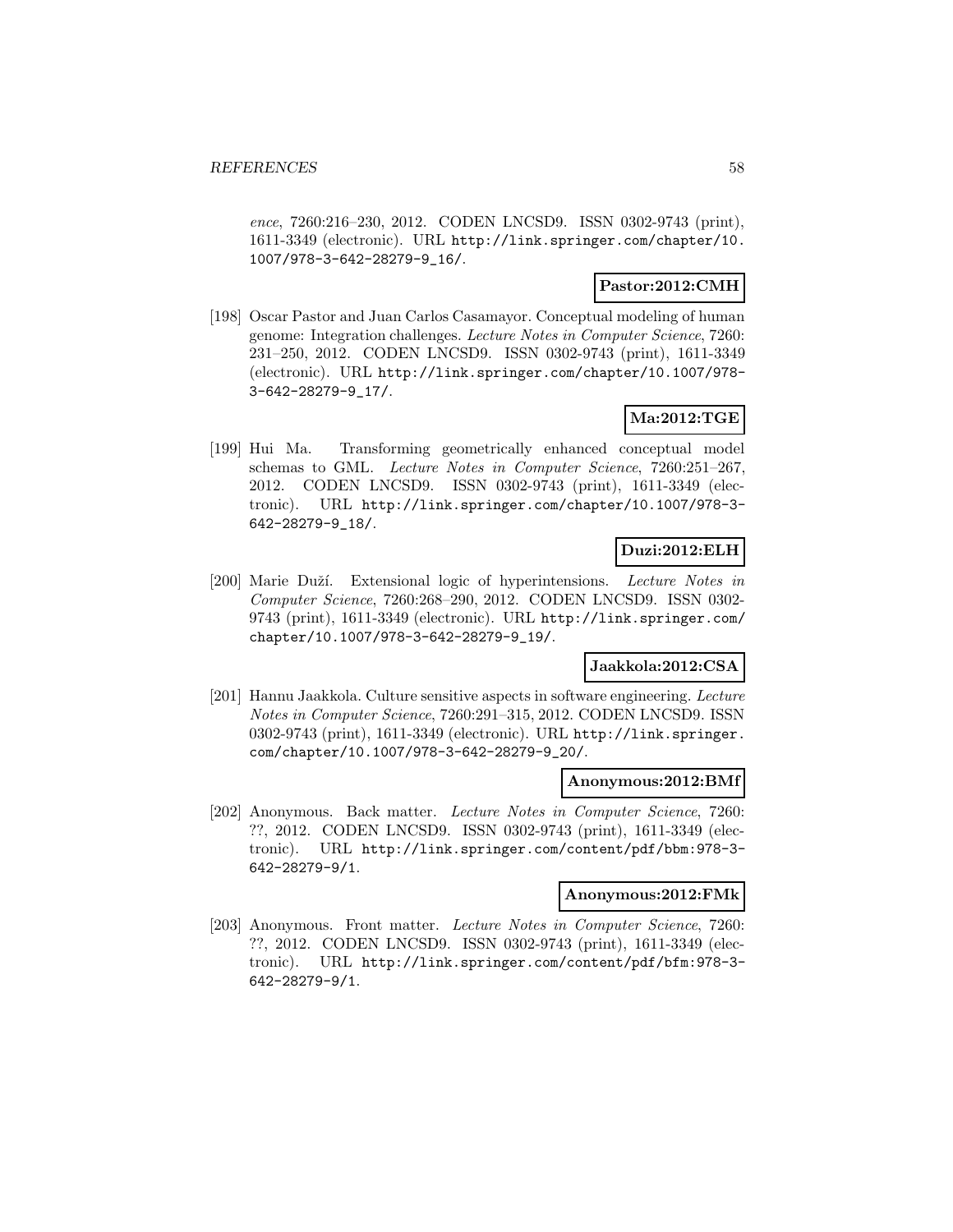## **Biere:2012:PIT**

[204] Armin Biere. Preprocessing and inprocessing techniques in SAT. Lecture Notes in Computer Science, 7261:1, 2012. CODEN LNCSD9. ISSN 0302- 9743 (print), 1611-3349 (electronic). URL http://link.springer.com/ accesspage/chapter/10.1007/978-3-642-34188-5\_1.

## **Kranen:2012:PFV**

[205] Kathryn Kranen. Pioneering the future of verification: a spiral of technological and business innovation. Lecture Notes in Computer Science, 7261:2, 2012. CODEN LNCSD9. ISSN 0302-9743 (print), 1611-3349 (electronic). URL http://link.springer.com/accesspage/chapter/ 10.1007/978-3-642-34188-5\_2.

## **Liblit:2012:ADR**

[206] Ben Liblit. Automated detection and repair of concurrency bugs. Lecture Notes in Computer Science, 7261:3, 2012. CODEN LNCSD9. ISSN 0302- 9743 (print), 1611-3349 (electronic). URL http://link.springer.com/ accesspage/chapter/10.1007/978-3-642-34188-5\_3.

## **Schubert:2012:VCW**

[207] Klaus-Dieter Schubert. Verification challenges of workload optimized hardware systems. Lecture Notes in Computer Science, 7261:4, 2012. CODEN LNCSD9. ISSN 0302-9743 (print), 1611-3349 (electronic). URL http://link.springer.com/accesspage/chapter/10.1007/978- 3-642-34188-5\_4.

### **Kupferman:2012:SC**

[208] Orna Kupferman, Dorsa Sadigh, and Sanjit A. Seshia. Synthesis with clairvoyance. Lecture Notes in Computer Science, 7261:5-19, 2012. CODEN LNCSD9. ISSN 0302-9743 (print), 1611-3349 (electronic). URL http://link.springer.com/chapter/10.1007/978-3- 642-34188-5\_5/.

#### **Schlaipfer:2012:GRS**

[209] Matthias Schlaipfer, Georg Hofferek, and Roderick Bloem. Generalized reactivity(1) synthesis without a monolithic strategy. Lecture Notes in Computer Science, 7261:20–34, 2012. CODEN LNCSD9. ISSN 0302- 9743 (print), 1611-3349 (electronic). URL http://link.springer.com/ chapter/10.1007/978-3-642-34188-5\_6/.

# **Bu:2012:IGD**

[210] Lei Bu, Yang Yang, and Xuandong Li. IIS-guided DFS for efficient bounded reachability analysis of linear hybrid automata. Lecture Notes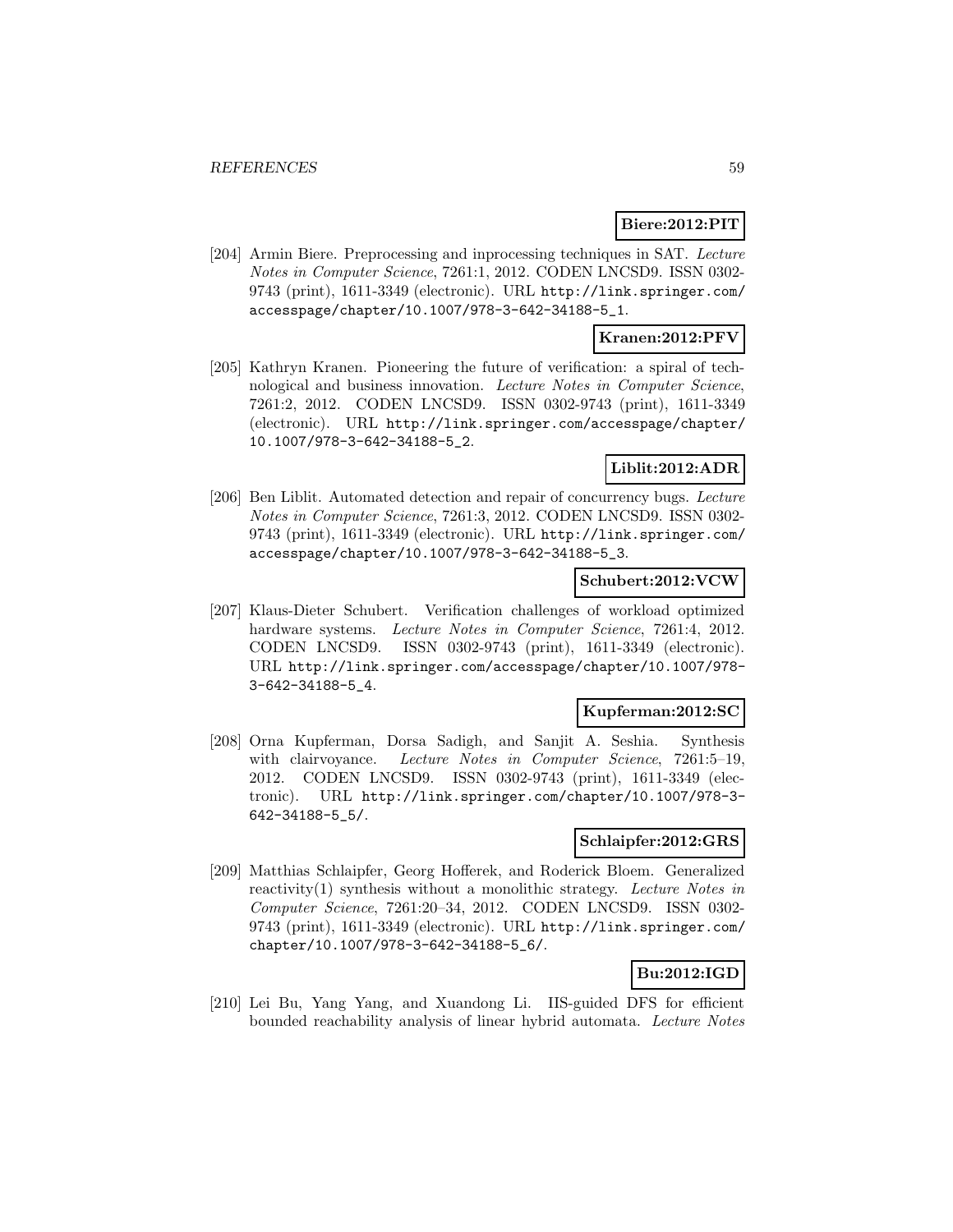in Computer Science, 7261:35–49, 2012. CODEN LNCSD9. ISSN 0302- 9743 (print), 1611-3349 (electronic). URL http://link.springer.com/ chapter/10.1007/978-3-642-34188-5\_7/.

## **Heule:2012:CCG**

[211] Marijn J. H. Heule, Oliver Kullmann, Siert Wieringa, and Armin Biere. Cube and conquer: Guiding CDCL SAT solvers by lookaheads. Lecture Notes in Computer Science, 7261:50–65, 2012. CODEN LNCSD9. ISSN 0302-9743 (print), 1611-3349 (electronic). URL http://link.springer. com/chapter/10.1007/978-3-642-34188-5\_8/.

#### **Khasidashvili:2012:ISS**

[212] Zurab Khasidashvili and Alexander Nadel. Implicative simultaneous satisfiability and applications. Lecture Notes in Computer Science, 7261: 66–79, 2012. CODEN LNCSD9. ISSN 0302-9743 (print), 1611-3349 (electronic). URL http://link.springer.com/chapter/10.1007/978- 3-642-34188-5\_9/.

# **Krishna:2012:LVS**

[213] B. A. Krishna, Jonathan Michelson, Vigyan Singhal, and Alok Jain. Liveness vs safety — a practical viewpoint. Lecture Notes in Computer Science, 7261:80–94, 2012. CODEN LNCSD9. ISSN 0302-9743 (print), 1611-3349 (electronic). URL http://link.springer.com/chapter/10.1007/978- 3-642-34188-5\_10/.

## **Sinha:2012:PSV**

[214] Arnab Sinha, Sharad Malik, Chao Wang, and Aarti Gupta. Predicting serializability violations: SMT-based search vs. DPOR-based search. Lecture Notes in Computer Science, 7261:95–114, 2012. CODEN LNCSD9. ISSN 0302-9743 (print), 1611-3349 (electronic). URL http://link.springer. com/chapter/10.1007/978-3-642-34188-5\_11/.

# **Chen:2012:SSA**

[215] Qichang Chen, Liqiang Wang, and Zijiang Yang. SAM: Self-adaptive dynamic analysis for multithreaded programs. Lecture Notes in Computer Science, 7261:115–129, 2012. CODEN LNCSD9. ISSN 0302-9743 (print), 1611-3349 (electronic). URL http://link.springer.com/chapter/10. 1007/978-3-642-34188-5\_12/.

#### **Huth:2012:CSP**

[216] Michael Huth, Jim Huan-Pu Kuo, and Nir Piterman. Concurrent small progress measures. Lecture Notes in Computer Science, 7261:130–144,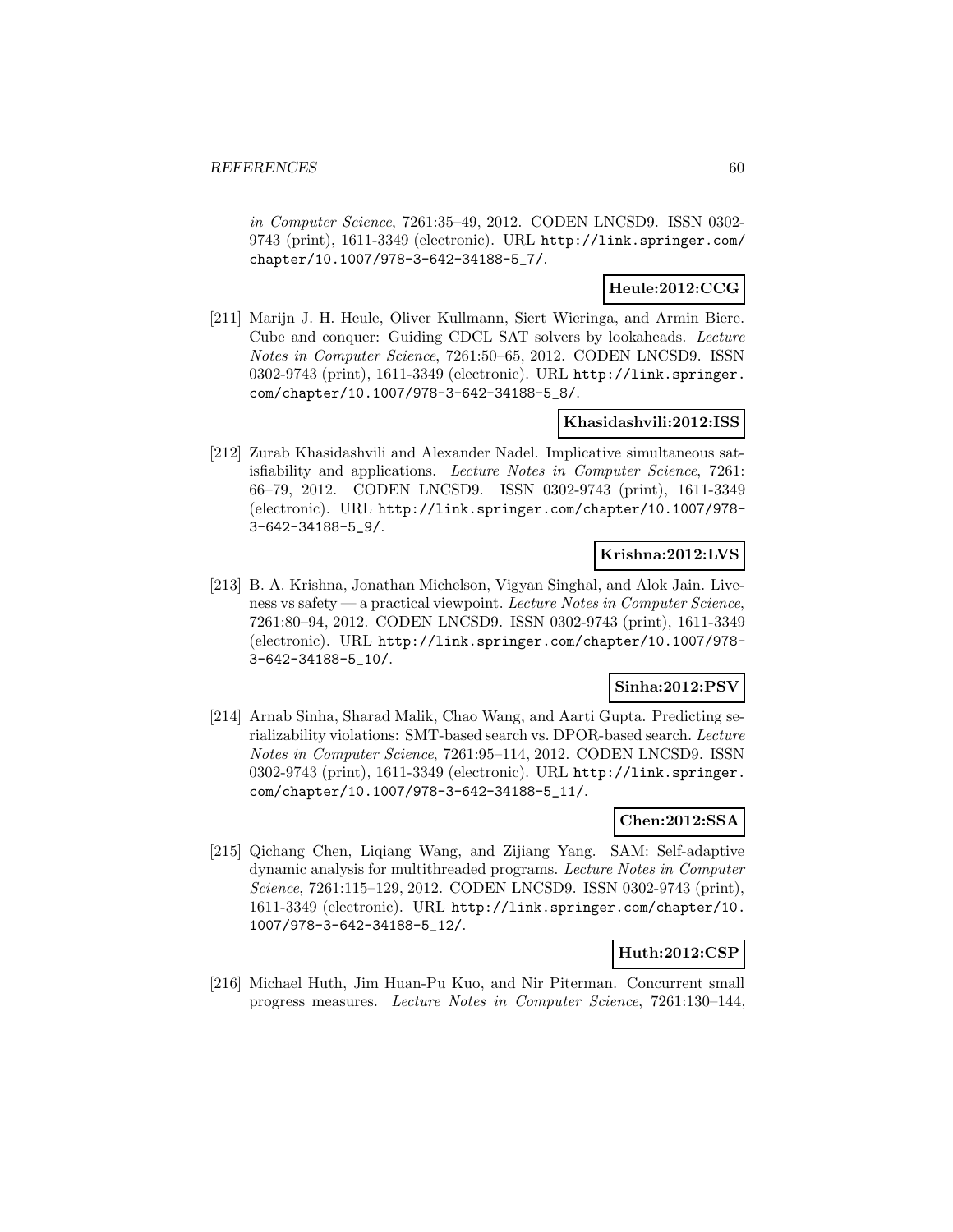2012. CODEN LNCSD9. ISSN 0302-9743 (print), 1611-3349 (electronic). URL http://link.springer.com/chapter/10.1007/978-3- 642-34188-5\_13/.

### **Johnson:2012:SQA**

[217] Kenneth Johnson, Simon Reed, and Radu Calinescu. Specification and quantitative analysis of probabilistic cloud deployment patterns. Lecture Notes in Computer Science, 7261:145–159, 2012. CODEN LNCSD9. ISSN 0302-9743 (print), 1611-3349 (electronic). URL http://link.springer. com/chapter/10.1007/978-3-642-34188-5\_14/.

## **Sery:2012:IBF**

[218] Ondrej Sery, Grigory Fedyukovich, and Natasha Sharygina. Interpolationbased function summaries in bounded model checking. Lecture Notes in Computer Science, 7261:160–175, 2012. CODEN LNCSD9. ISSN 0302- 9743 (print), 1611-3349 (electronic). URL http://link.springer.com/ chapter/10.1007/978-3-642-34188-5\_15/.

### **Ostrand:2012:CFL**

[219] Thomas J. Ostrand and Elaine J. Weyuker. Can file level characteristics help identify system level fault-proneness? Lecture Notes in Computer Science, 7261:176–189, 2012. CODEN LNCSD9. ISSN 0302-9743 (print), 1611-3349 (electronic). URL http://link.springer.com/chapter/10. 1007/978-3-642-34188-5\_16/.

#### **Birnbaum:2012:RCA**

[220] Ariel Birnbaum, Laurent Fournier, Steve Mittermaier, and Avi Ziv. Reverse coverage analysis. Lecture Notes in Computer Science, 7261: 190–202, 2012. CODEN LNCSD9. ISSN 0302-9743 (print), 1611-3349 (electronic). URL http://link.springer.com/chapter/10.1007/978- 3-642-34188-5\_17/.

#### **Collingbourne:2012:STO**

[221] Peter Collingbourne, Cristian Cadar, and Paul H. J. Kelly. Symbolic testing of OpenCL code. Lecture Notes in Computer Science, 7261: 203–218, 2012. CODEN LNCSD9. ISSN 0302-9743 (print), 1611-3349 (electronic). URL http://link.springer.com/chapter/10.1007/978- 3-642-34188-5\_18/.

#### **Adir:2012:DTD**

[222] Allon Adir, Ronen Levy, and Tamer Salman. Dynamic test data generation for data intensive applications. Lecture Notes in Computer Science,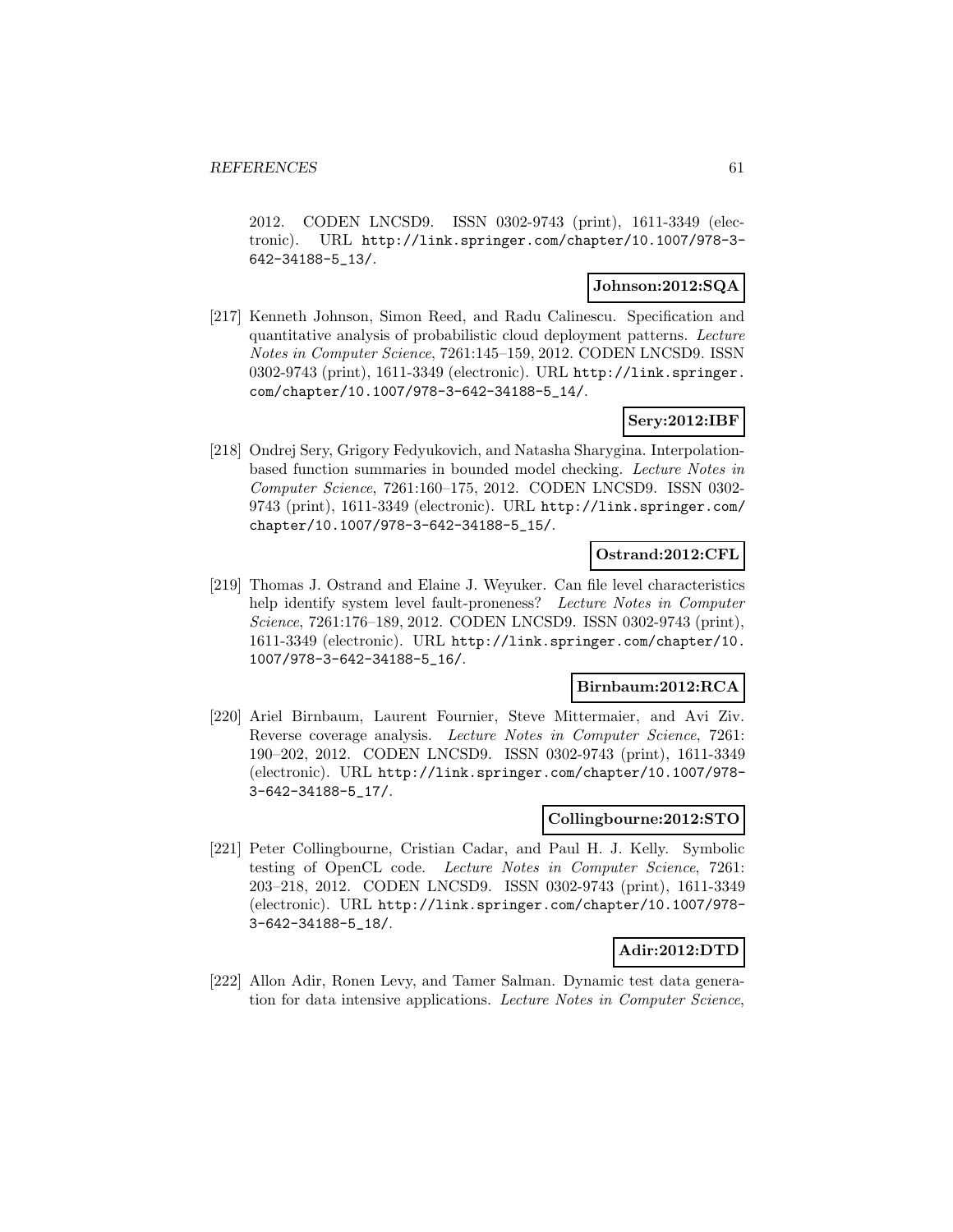7261:219–233, 2012. CODEN LNCSD9. ISSN 0302-9743 (print), 1611- 3349 (electronic). URL http://link.springer.com/chapter/10.1007/ 978-3-642-34188-5\_19/.

## **Aharony:2012:IFP**

[223] Merav Aharony, Emanuel Gofman, Elena Guralnik, and Anatoly Koyfman. Injecting floating-point testing knowledge into test generators. Lecture Notes in Computer Science, 7261:234–241, 2012. CODEN LNCSD9. ISSN 0302-9743 (print), 1611-3349 (electronic). URL http://link. springer.com/chapter/10.1007/978-3-642-34188-5\_20/.

## **Anonymous:2012:FMl**

[224] Anonymous. Front matter. Lecture Notes in Computer Science, 7261: ??, 2012. CODEN LNCSD9. ISSN 0302-9743 (print), 1611-3349 (electronic). URL http://link.springer.com/content/pdf/bfm:978-3- 642-34188-5/1.

#### **Alipanahi:2012:PSS**

[225] Babak Alipanahi, Nathan Krislock, and Ali Ghodsi. Protein structure by semidefinite facial reduction. Lecture Notes in Computer Science, 7262:1–11, 2012. CODEN LNCSD9. ISSN 0302-9743 (print), 1611-3349 (electronic). URL http://link.springer.com/chapter/10.1007/978- 3-642-29627-7\_1/.

## **Bercovici:2012:AIC**

[226] Sivan Bercovici and Jesse M. Rodriguez. Ancestry inference in complex admixtures via variable-length Markov chain linkage models. Lecture Notes in Computer Science, 7262:12–28, 2012. CODEN LNCSD9. ISSN 0302- 9743 (print), 1611-3349 (electronic). URL http://link.springer.com/ chapter/10.1007/978-3-642-29627-7\_2/.

#### **Canzar:2012:CGP**

[227] Stefan Canzar, Mohammed El-Kebir, and Ren´e Pool. Charge group partitioning in biomolecular simulation. Lecture Notes in Computer Science, 7262:29–43, 2012. CODEN LNCSD9. ISSN 0302-9743 (print), 1611-3349 (electronic). URL http://link.springer.com/chapter/10.1007/978- 3-642-29627-7\_3/.

#### **Bravo:2012:IMV**

[228] Hector Corrada Bravo. Increased methylation variation in epigenetic domains across cancer types. Lecture Notes in Computer Science, 7262:44, 2012. CODEN LNCSD9. ISSN 0302-9743 (print), 1611-3349 (electronic). URL http://link.springer.com/accesspage/chapter/10.1007/978- 3-642-29627-7\_4.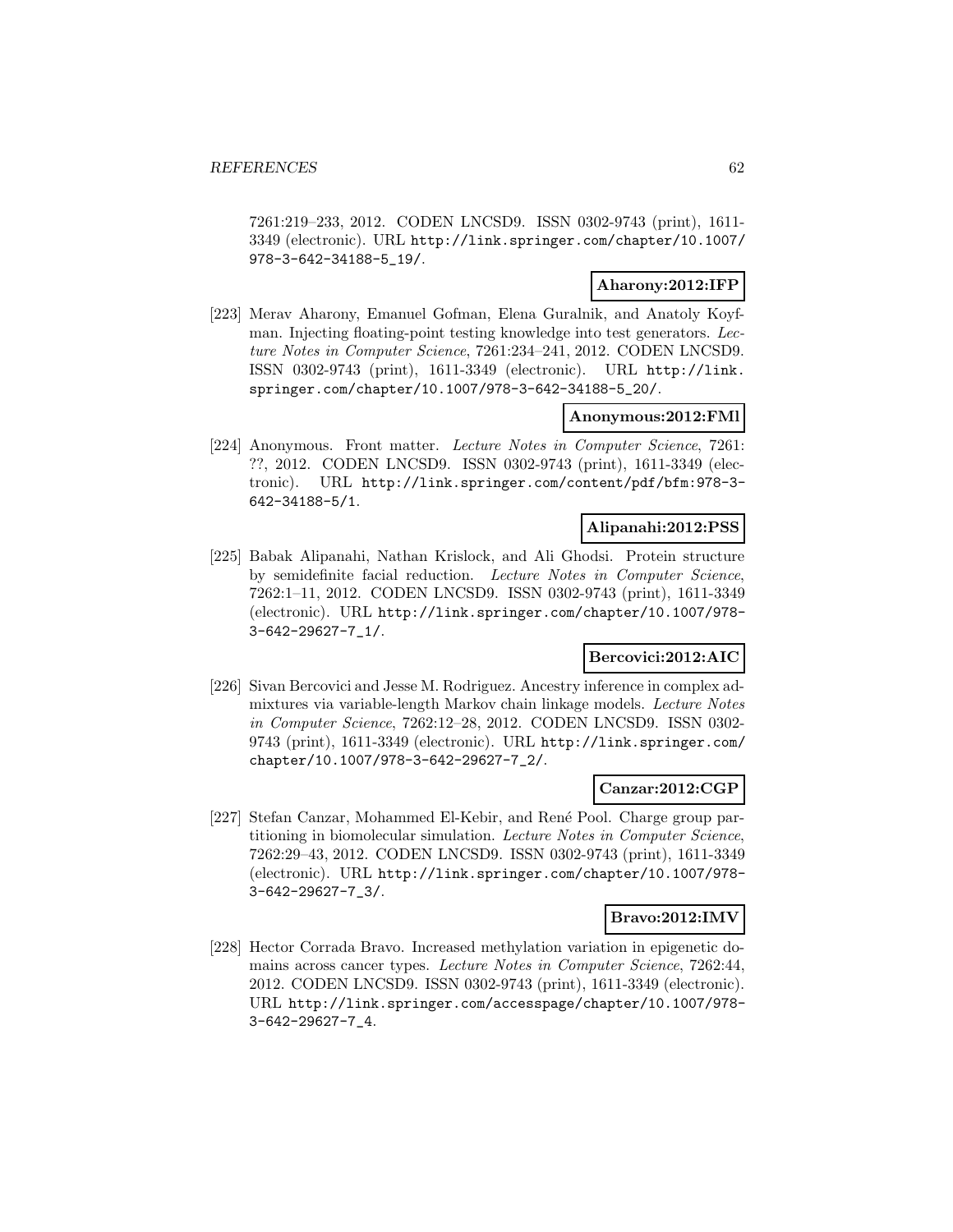#### **DeBlasio:2012:EAM**

[229] Dan F. DeBlasio and Travis J. Wheeler. Estimating the accuracy of multiple alignments and its use in parameter advising. Lecture Notes in Computer Science, 7262:45–59, 2012. CODEN LNCSD9. ISSN 0302- 9743 (print), 1611-3349 (electronic). URL http://link.springer.com/ chapter/10.1007/978-3-642-29627-7\_5/.

## **Francis:2012:QDC**

[230] Matthew R. Francis and Elana J. Fertig. Quantifying the dynamics of coupled networks of switches and oscillators. Lecture Notes in Computer Science, 7262:60–61, 2012. CODEN LNCSD9. ISSN 0302-9743 (print), 1611-3349 (electronic). URL http://link.springer.com/accesspage/ chapter/10.1007/978-3-642-29627-7\_6.

## **Gymrek:2012:LST**

[231] Melissa Gymrek, David Golan, and Saharon Rosset. lobSTR: a short tandem repeat profiler for personal genomes. Lecture Notes in Computer Science, 7262:62–63, 2012. CODEN LNCSD9. ISSN 0302-9743 (print), 1611-3349 (electronic). URL http://link.springer.com/accesspage/ chapter/10.1007/978-3-642-29627-7\_7.

## **He:2012:HSO**

[232] Dan He, Buhm Han, and Eleazar Eskin. Hap-seq: An optimal algorithm for haplotype phasing with imputation using sequencing data. Lecture Notes in Computer Science, 7262:64–78, 2012. CODEN LNCSD9. ISSN 0302-9743 (print), 1611-3349 (electronic). URL http://link.springer. com/chapter/10.1007/978-3-642-29627-7\_8/.

## **He:2012:BBB**

[233] Lu He, Fabio Vandin, and Gopal Pandurangan. Ballast: a ball-based algorithm for structural motifs. Lecture Notes in Computer Science, 7262: 79–93, 2012. CODEN LNCSD9. ISSN 0302-9743 (print), 1611-3349 (electronic). URL http://link.springer.com/chapter/10.1007/978- 3-642-29627-7\_9/.

### **Holloway:2012:EGO**

[234] Patrick Holloway and Krister Swenson. Evolution of genome organization by duplication and loss: An alignment approach. Lecture Notes in Computer Science, 7262:94–112, 2012. CODEN LNCSD9. ISSN 0302- 9743 (print), 1611-3349 (electronic). URL http://link.springer.com/ chapter/10.1007/978-3-642-29627-7\_10/.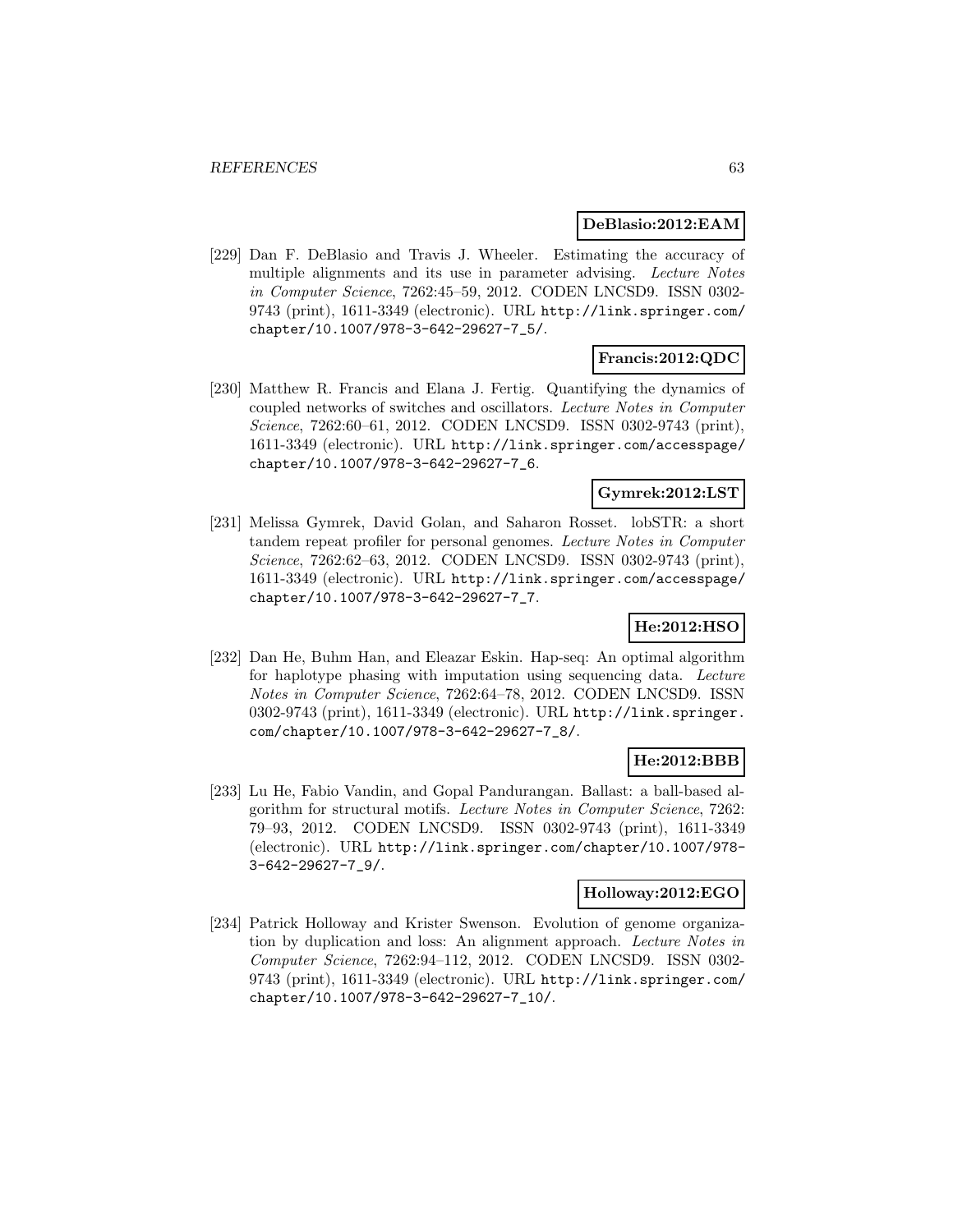### **Holtby:2012:LLM**

[235] Daniel Holtby, Shuai Cheng Li, and Ming Li. LoopWeaver — loop modeling by the weighted scaling of verified proteins. Lecture Notes in Computer Science, 7262:113–126, 2012. CODEN LNCSD9. ISSN 0302-9743 (print), 1611-3349 (electronic). URL http://link.springer.com/chapter/10. 1007/978-3-642-29627-7\_11/.

### **Huang:2012:RMT**

[236] Yan Huang, Yin Hu, and Corbin D. Jones. A robust method for transcript quantification with RNA-seq data. Lecture Notes in Computer Science, 7262:127–147, 2012. CODEN LNCSD9. ISSN 0302-9743 (print), 1611- 3349 (electronic). URL http://link.springer.com/chapter/10.1007/ 978-3-642-29627-7\_12/.

### **Kinsella:2012:MBF**

[237] Marcus Kinsella and Vineet Bafna. Modeling the breakage-fusion-bridge mechanism: Combinatorics and cancer genomics. Lecture Notes in Computer Science, 7262:148–162, 2012. CODEN LNCSD9. ISSN 0302- 9743 (print), 1611-3349 (electronic). URL http://link.springer.com/ chapter/10.1007/978-3-642-29627-7\_13/.

## **Li:2012:TST**

[238] Yang Li, Hong-Mei Li, and Paul Burns. TrueSight: Self-training algorithm for splice junction detection using RNA-seq. Lecture Notes in Computer Science, 7262:163–164, 2012. CODEN LNCSD9. ISSN 0302-9743 (print), 1611-3349 (electronic). URL http://link.springer.com/accesspage/ chapter/10.1007/978-3-642-29627-7\_14.

#### **Lin:2012:SSD**

[239] Yaw-Ling Lin, Charles Ward, and Steven Skiena. Synthetic sequence design for signal location search. Lecture Notes in Computer Science, 7262: 165–179, 2012. CODEN LNCSD9. ISSN 0302-9743 (print), 1611-3349 (electronic). URL http://link.springer.com/chapter/10.1007/978- 3-642-29627-7\_15/.

#### **Marti-Renom:2012:TDA**

[240] Marc A. Marti-Renom. The three-dimensional architecture of a bacterial genome and its alteration by genetic perturbation. Lecture Notes in Computer Science, 7262:180, 2012. CODEN LNCSD9. ISSN 0302-9743 (print), 1611-3349 (electronic). URL http://link.springer.com/accesspage/ chapter/10.1007/978-3-642-29627-7\_16.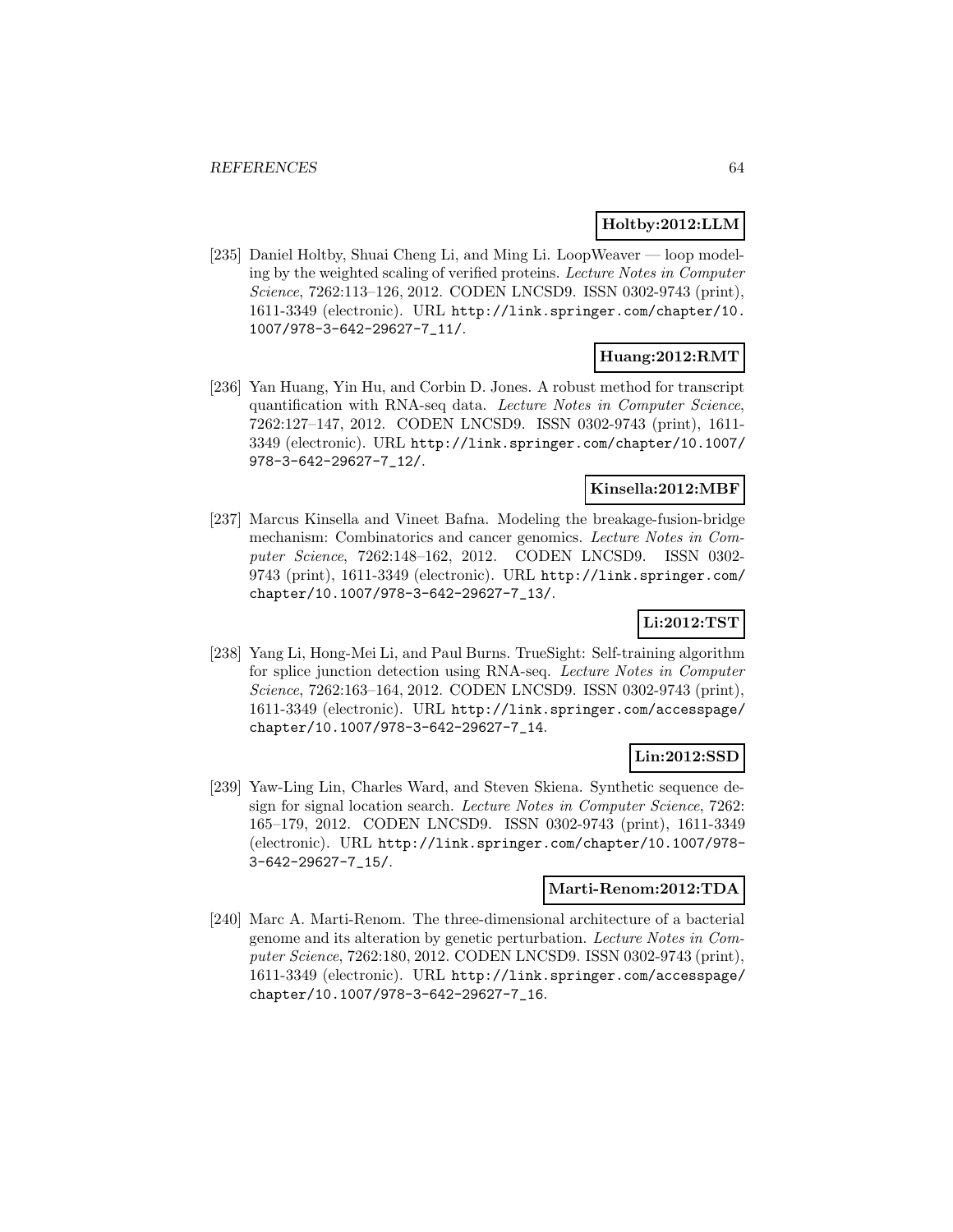#### **McPherson:2012:DCG**

[241] Andrew McPherson and Chunxiao Wu. Discovery of complex genomic rearrangements in cancer using high-throughput sequencing. Lecture Notes in Computer Science, 7262:181–182, 2012. CODEN LNCSD9. ISSN 0302- 9743 (print), 1611-3349 (electronic). URL http://link.springer.com/ accesspage/chapter/10.1007/978-3-642-29627-7\_17.

### **Murali:2012:NBP**

[242] T. M. Murali, Matthew D. Dyer, and David Badger. Network-based prediction and analysis of HIV dependency factors. Lecture Notes in Computer Science, 7262:183, 2012. CODEN LNCSD9. ISSN 0302-9743 (print), 1611-3349 (electronic). URL http://link.springer.com/accesspage/ chapter/10.1007/978-3-642-29627-7\_18.

## **Parker:2012:SGD**

[243] Andrew S. Parker and Karl E. Griswold. Structure-guided deimmunization of therapeutic proteins. Lecture Notes in Computer Science, 7262: 184–198, 2012. CODEN LNCSD9. ISSN 0302-9743 (print), 1611-3349 (electronic). URL http://link.springer.com/chapter/10.1007/978- 3-642-29627-7\_19/.

## **Pervouchine:2012:EWA**

[244] Dmitri Pervouchine and Ekaterina Khrameeva. Evidence for widespread association of mammalian splicing and conserved long-range RNA structures. Lecture Notes in Computer Science, 7262:199, 2012. CODEN LNCSD9. ISSN 0302-9743 (print), 1611-3349 (electronic). URL http://link.springer.com/accesspage/chapter/10.1007/978- 3-642-29627-7\_20.

#### **Anonymous:2012:FMm**

[245] Anonymous. Front matter. Lecture Notes in Computer Science, 7262: ??, 2012. CODEN LNCSD9. ISSN 0302-9743 (print), 1611-3349 (electronic). URL http://link.springer.com/content/pdf/bfm:978-3- 642-29627-7/1.

## **Chang:2012:SRP**

[246] Ping-Lin Chang, Dongbin Chen, and Daniel Cohen. 2D/3D registration of a preoperative model with endoscopic video using colour-consistency. Lecture Notes in Computer Science, 7264:1–12, 2012. CODEN LNCSD9. ISSN 0302-9743 (print), 1611-3349 (electronic). URL http://link. springer.com/chapter/10.1007/978-3-642-32630-1\_1/.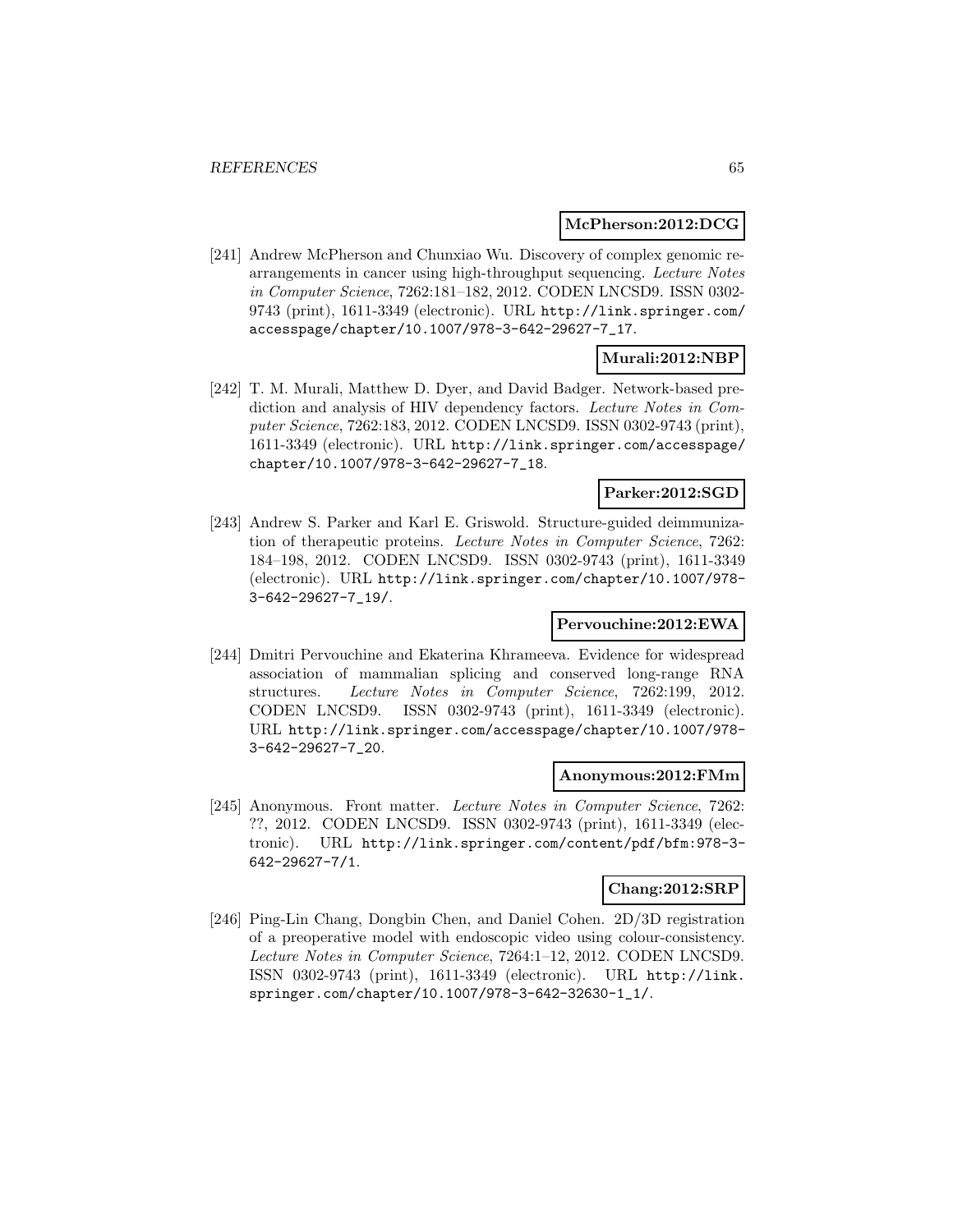### **Drouin:2012:RTD**

[247] Simon Drouin and Marta Kersten-Oertel. A realistic test and development environment for mixed reality in neurosurgery. Lecture Notes in Computer Science, 7264:13–23, 2012. CODEN LNCSD9. ISSN 0302-9743 (print), 1611-3349 (electronic). URL http://link.springer.com/chapter/10. 1007/978-3-642-32630-1\_2/.

# **Fujii:2012:VSB**

[248] Kenko Fujii, Johannes Totz, and Guang-Zhong Yang. Visual search behaviour and analysis of augmented visualisation for minimally invasive surgery. Lecture Notes in Computer Science, 7264:24–35, 2012. CODEN LNCSD9. ISSN 0302-9743 (print), 1611-3349 (electronic). URL http:// link.springer.com/chapter/10.1007/978-3-642-32630-1\_3/.

#### **Gavaghan:2012:ARI**

[249] Kate Alicia Gavaghan and Sylvain Anderegg. Augmented reality image overlay projection for image guided open liver ablation of metastatic liver cancer. Lecture Notes in Computer Science, 7264:36–46, 2012. CODEN LNCSD9. ISSN 0302-9743 (print), 1611-3349 (electronic). URL http:// link.springer.com/chapter/10.1007/978-3-642-32630-1\_4/.

## **Giannarou:2012:TDR**

[250] Stamatia Giannarou and Guang-Zhong Yang. Tissue deformation recovery with Gaussian mixture model based structure from motion. Lecture Notes in Computer Science, 7264:47–57, 2012. CODEN LNCSD9. ISSN 0302- 9743 (print), 1611-3349 (electronic). URL http://link.springer.com/ chapter/10.1007/978-3-642-32630-1\_5/.

#### **Horvath:2012:TUP**

[251] Samantha Horvath, John Galeotti, and Bo Wang. Towards an ultrasound probe with vision: Structured light to determine surface orientation. Lecture Notes in Computer Science, 7264:58–64, 2012. CODEN LNCSD9. ISSN 0302-9743 (print), 1611-3349 (electronic). URL http:// link.springer.com/chapter/10.1007/978-3-642-32630-1\_6/.

#### **Jayender:2012:MMC**

[252] Jagadeesan Jayender and Inbar Spofford. Markov modeling of colonoscopy gestures to develop skill trainers. Lecture Notes in Computer Science, 7264:65–73, 2012. CODEN LNCSD9. ISSN 0302-9743 (print), 1611-3349 (electronic). URL http://link.springer.com/chapter/10.1007/978- 3-642-32630-1\_7/.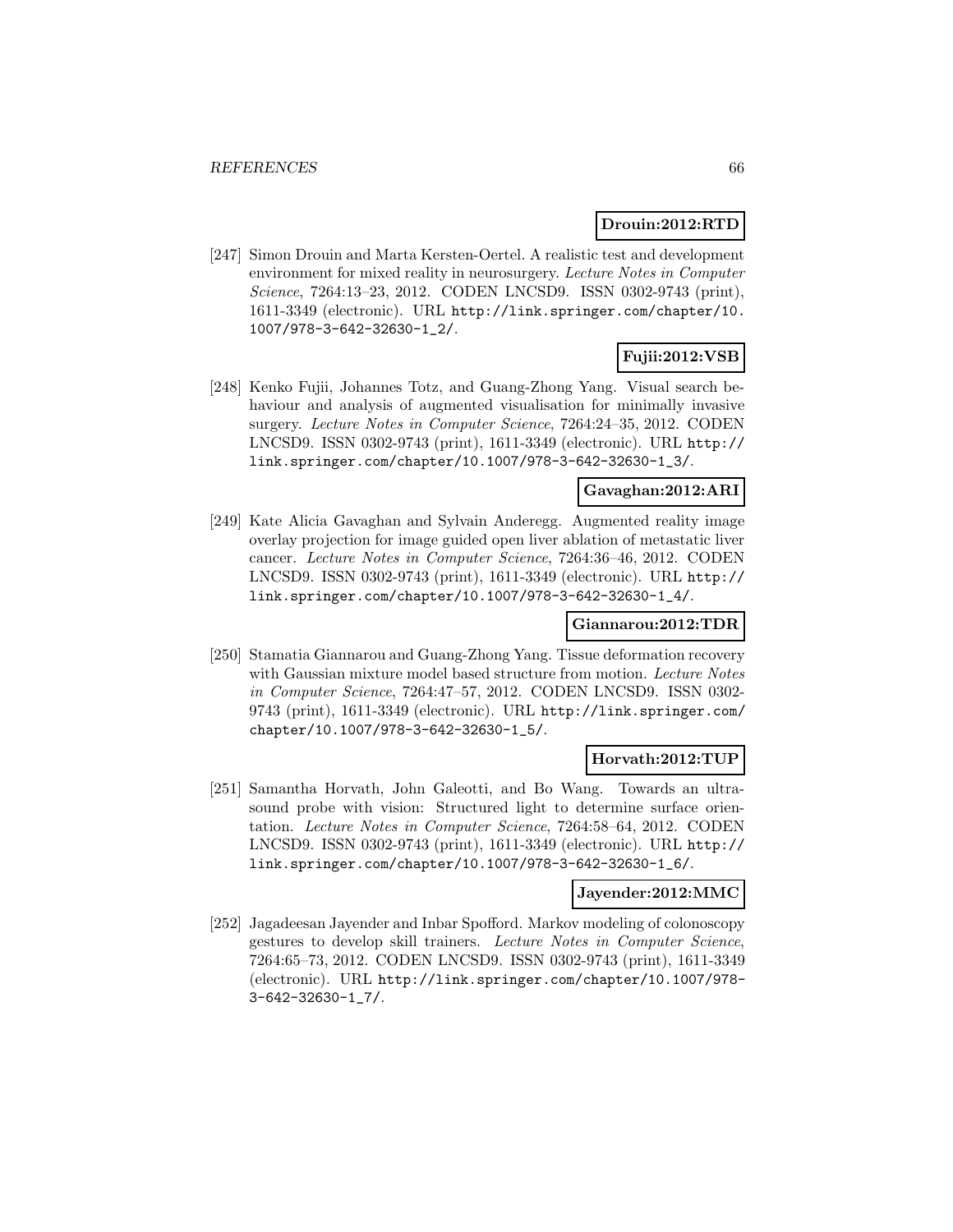### **Kainz:2012:VVC**

[253] Bernhard Kainz and Rupert H. Portugaller. Volume visualization in the clinical practice. Lecture Notes in Computer Science, 7264:74–84, 2012. CODEN LNCSD9. ISSN 0302-9743 (print), 1611-3349 (electronic). URL http://link.springer.com/chapter/10.1007/978-3- 642-32630-1\_8/.

# **Lang:2012:CUR**

[254] Pencilla Lang and Michael W. Chu. CT-US registration for guidance of transcatheter aortic valve implantation. Lecture Notes in Computer Science, 7264:85–92, 2012. CODEN LNCSD9. ISSN 0302-9743 (print), 1611-3349 (electronic). URL http://link.springer.com/chapter/10. 1007/978-3-642-32630-1\_9/.

## **Linte:2012:EPI**

[255] Cristian A. Linte and Kurt E. Augustine. Enhanced planning of interventions for spinal deformity correction using virtual modeling and visualization techniques. Lecture Notes in Computer Science, 7264: 93–105, 2012. CODEN LNCSD9. ISSN 0302-9743 (print), 1611-3349 (electronic). URL http://link.springer.com/chapter/10.1007/978- 3-642-32630-1\_10/.

## **Metz:2012:ACC**

[256] Coert Metz, Michiel Schaap, and Stefan Klein. Alignment of 4D coronary CTA with monoplane X-ray angiography. Lecture Notes in Computer Science, 7264:106–116, 2012. CODEN LNCSD9. ISSN 0302-9743 (print), 1611-3349 (electronic). URL http://link.springer.com/chapter/10. 1007/978-3-642-32630-1\_11/.

## **Suzuki:2012:VTS**

[257] Naoki Suzuki, Asaki Hattori, and Satoshi Ieiri. VR training system for endoscopic surgery robot. Lecture Notes in Computer Science, 7264: 117–129, 2012. CODEN LNCSD9. ISSN 0302-9743 (print), 1611-3349 (electronic). URL http://link.springer.com/chapter/10.1007/978- 3-642-32630-1\_12/.

## **Wu:2012:BPA**

[258] Jue Wu, Kathryn Davis, and Allan Azarion. Brain parcellation aids in electrode localization in epileptic patients. Lecture Notes in Computer Science, 7264:130–137, 2012. CODEN LNCSD9. ISSN 0302-9743 (print), 1611-3349 (electronic). URL http://link.springer.com/chapter/10. 1007/978-3-642-32630-1\_13/.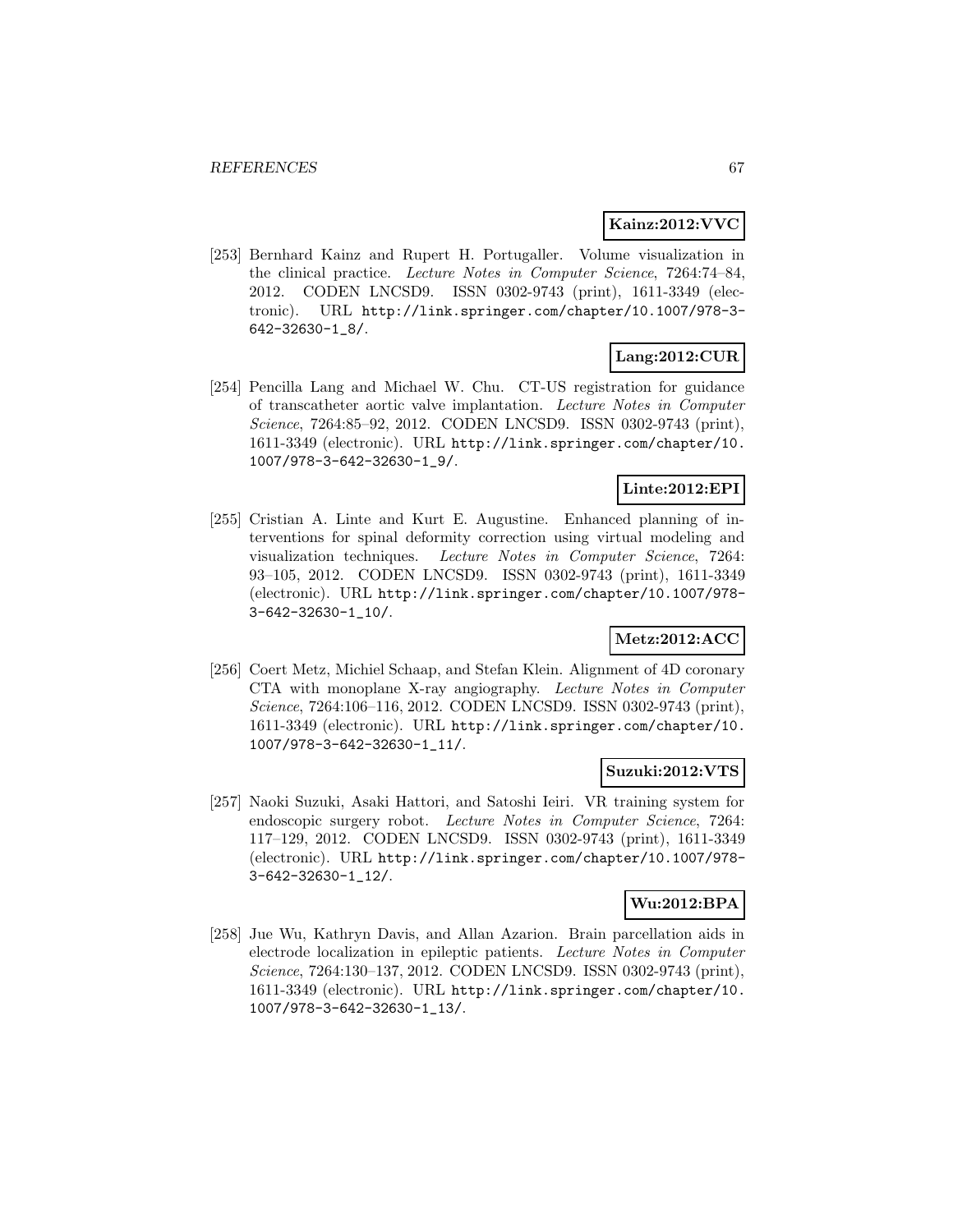#### **Anonymous:2012:BMg**

[259] Anonymous. Back matter. Lecture Notes in Computer Science, 7264: ??, 2012. CODEN LNCSD9. ISSN 0302-9743 (print), 1611-3349 (electronic). URL http://link.springer.com/content/pdf/bbm:978-3- 642-32630-1/1.

#### **Anonymous:2012:FMn**

[260] Anonymous. Front matter. Lecture Notes in Computer Science, 7264: ??, 2012. CODEN LNCSD9. ISSN 0302-9743 (print), 1611-3349 (electronic). URL http://link.springer.com/content/pdf/bfm:978-3- 642-32630-1/1.

### **Minker:2012:VLH**

[261] Jack Minker. To Vladimir Lifschitz on his 65th birthday. Lecture Notes in Computer Science, 7265:1–13, 2012. CODEN LNCSD9. ISSN 0302- 9743 (print), 1611-3349 (electronic). URL http://link.springer.com/ chapter/10.1007/978-3-642-30743-0\_1/.

## **Kartha:2012:VLY**

[262] Neelakantan Kartha, Esra Erdem, Joohyung Lee, and Paolo Ferraris. Vladimir Lifschitz — a youth at 65. Lecture Notes in Computer Science, 7265:14–23, 2012. CODEN LNCSD9. ISSN 0302-9743 (print), 1611-3349 (electronic). URL http://link.springer.com/chapter/10.1007/978- 3-642-30743-0\_2/.

## **Balduccini:2012:CAE**

[263] Marcello Balduccini. A "conservative" approach to extending answer set programming with non-herbrand functions. Lecture Notes in Computer Science, 7265:24–39, 2012. CODEN LNCSD9. ISSN 0302-9743 (print), 1611-3349 (electronic). URL http://link.springer.com/chapter/10. 1007/978-3-642-30743-0\_3/.

# **Baral:2012:ILC**

[264] Chitta Baral, Marcos Alvarez Gonzalez, and Aaron Gottesman. The inverse lambda calculus algorithm for typed first order logic lambda calculus and its application to translating English to FOL. Lecture Notes in Computer Science, 7265:40–56, 2012. CODEN LNCSD9. ISSN 0302- 9743 (print), 1611-3349 (electronic). URL http://link.springer.com/ chapter/10.1007/978-3-642-30743-0\_4/.

## **Baumann:2012:PSS**

[265] Ringo Baumann, Gerhard Brewka, Wolfgang Dvořák, and Stefan Woltran. Parameterized splitting: a simple modification-based approach. Lecture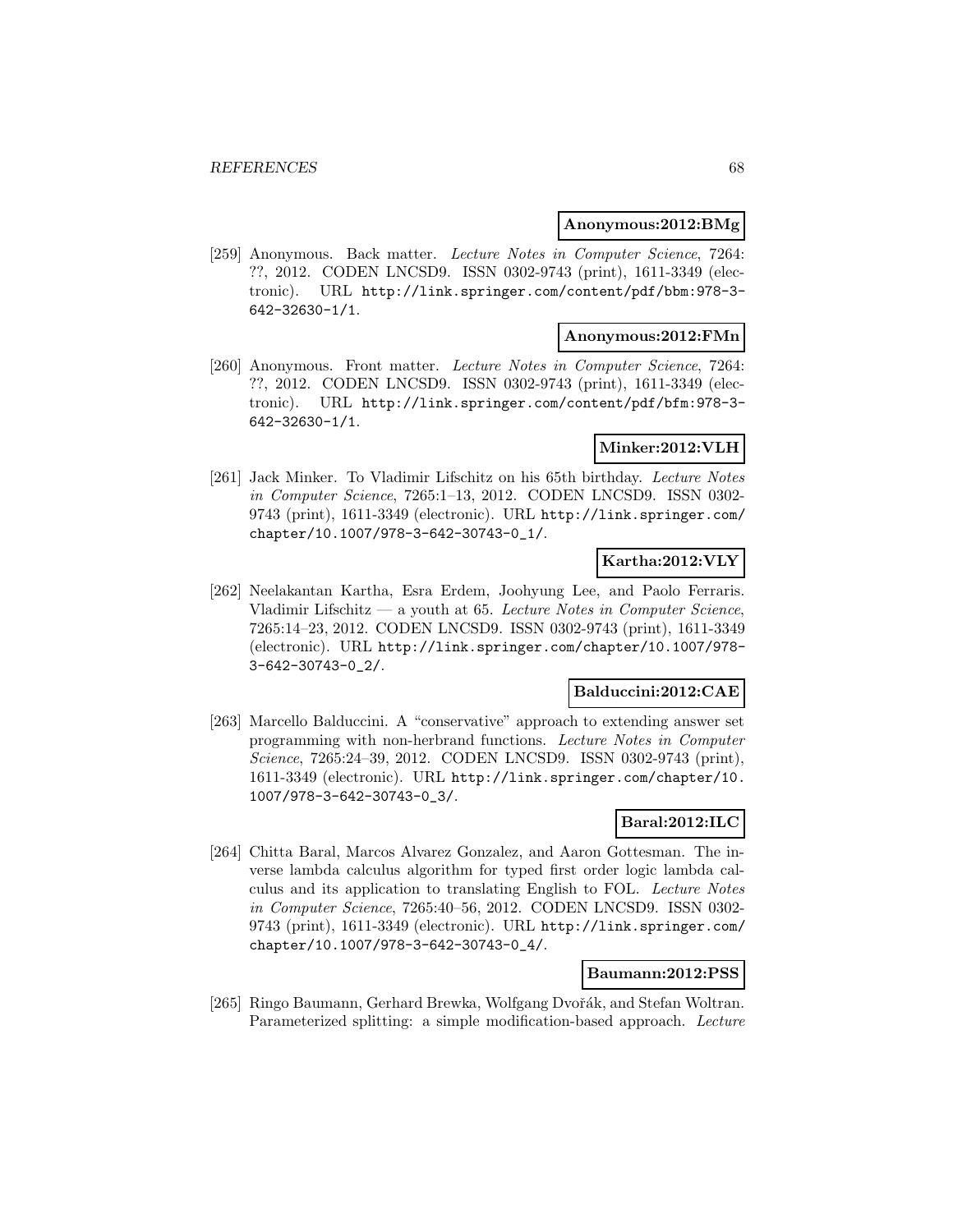Notes in Computer Science, 7265:57–71, 2012. CODEN LNCSD9. ISSN 0302-9743 (print), 1611-3349 (electronic). URL http://link.springer. com/chapter/10.1007/978-3-642-30743-0\_5/.

## **Bjorner:2012:PIL**

[266] Nikolaj Bjørner, Guido de Caso, and Yuri Gurevich. From primal infon logic with individual variables to datalog. Lecture Notes in Computer Science, 7265:72–86, 2012. CODEN LNCSD9. ISSN 0302-9743 (print), 1611-3349 (electronic). URL http://link.springer.com/chapter/10. 1007/978-3-642-30743-0\_6/.

## **Bochman:2012:HTA**

[267] Alexander Bochman. Here and there among logics for logic programming. Lecture Notes in Computer Science, 7265:87–101, 2012. CODEN LNCSD9. ISSN 0302-9743 (print), 1611-3349 (electronic). URL http:// link.springer.com/chapter/10.1007/978-3-642-30743-0\_7/.

### **Cabalar:2012:CLP**

[268] Pedro Cabalar. Causal logic programming. Lecture Notes in Computer Science, 7265:102–116, 2012. CODEN LNCSD9. ISSN 0302-9743 (print), 1611-3349 (electronic). URL http://link.springer.com/chapter/10. 1007/978-3-642-30743-0\_8/.

# **Cali:2012:IER**

[269] Andrea Cal`ı, Georg Gottlob, Giorgio Orsi, and Andreas Pieris. On the interaction of existential rules and equality constraints in ontology querying. Lecture Notes in Computer Science, 7265:117–133, 2012. CODEN LNCSD9. ISSN 0302-9743 (print), 1611-3349 (electronic). URL http:// link.springer.com/chapter/10.1007/978-3-642-30743-0\_9/.

## **Chen:2012:EAL**

[270] Xiaoping Chen, Guoqiang Jin, and Fangkai Yang. Extending action language  $C+$  by formalizing composite actions. Lecture Notes in Computer Science, 7265:134–148, 2012. CODEN LNCSD9. ISSN 0302-9743 (print), 1611-3349 (electronic). URL http://link.springer.com/chapter/10. 1007/978-3-642-30743-0\_10/.

#### **Costantini:2012:SER**

[271] Stefania Costantini, Andrea Formisano, and David Pearce. Strong equivalence of RASP programs. Lecture Notes in Computer Science, 7265: 149–163, 2012. CODEN LNCSD9. ISSN 0302-9743 (print), 1611-3349 (electronic). URL http://link.springer.com/chapter/10.1007/978- 3-642-30743-0\_11/.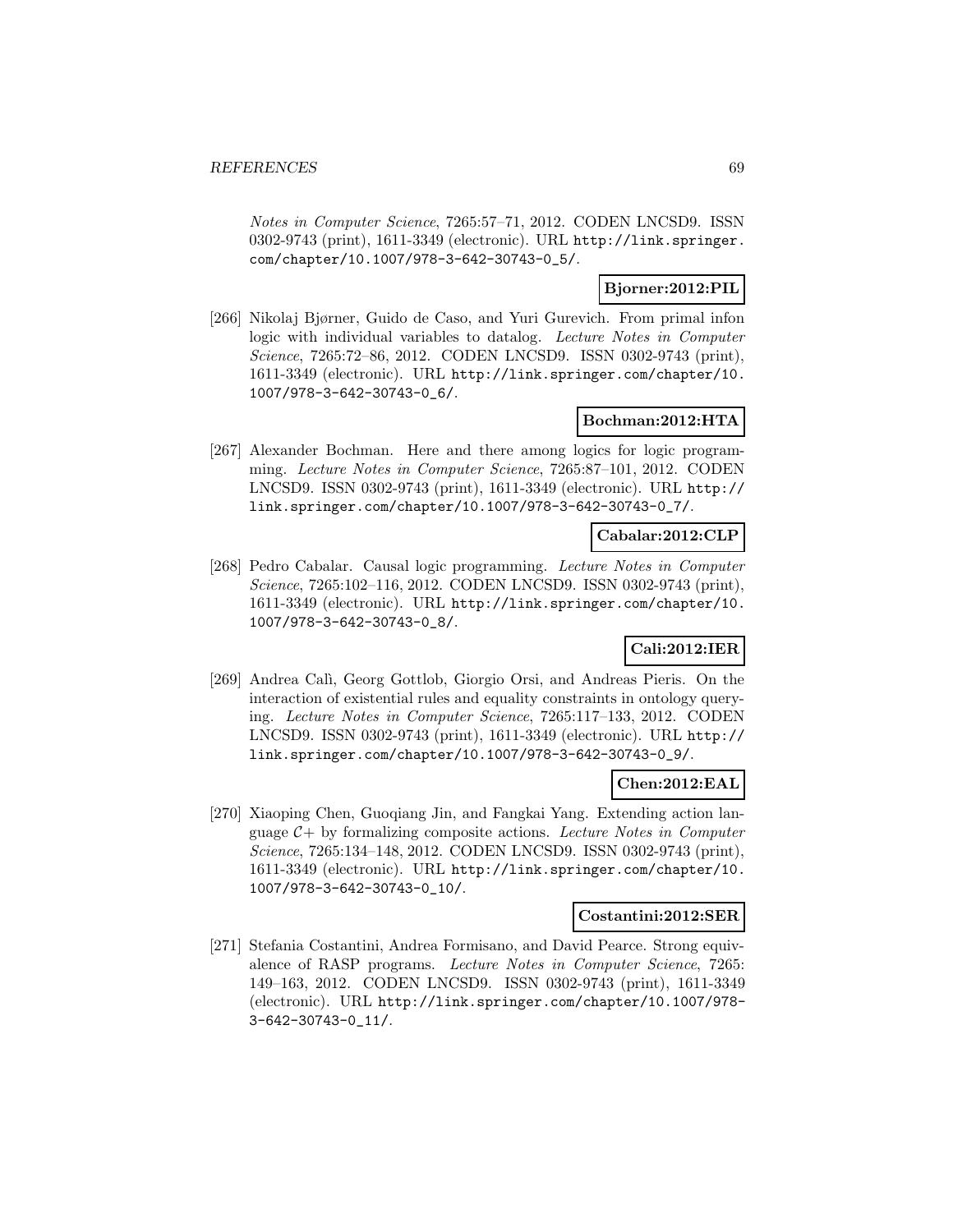#### **Delgrande:2012:CBR**

[272] James Delgrande. Considerations on belief revision in an action theory. Lecture Notes in Computer Science, 7265:164–177, 2012. CODEN LNCSD9. ISSN 0302-9743 (print), 1611-3349 (electronic). URL http:// link.springer.com/chapter/10.1007/978-3-642-30743-0\_12/.

## **Denecker:2012:AFT**

[273] Marc Denecker, Maurice Bruynooghe, and Joost Vennekens. Approximation fixpoint theory and the semantics of logic and answers set programs. Lecture Notes in Computer Science, 7265:178–194, 2012. CODEN LNCSD9. ISSN 0302-9743 (print), 1611-3349 (electronic). URL http:// link.springer.com/chapter/10.1007/978-3-642-30743-0\_13/.

## **Dix:2012:PPU**

[274] Jürgen Dix, Wolfgang Faber, and V. S. Subrahmanian. Privacy preservation using multi-context systems and default logic. Lecture Notes in Computer Science, 7265:195–210, 2012. CODEN LNCSD9. ISSN 0302- 9743 (print), 1611-3349 (electronic). URL http://link.springer.com/ chapter/10.1007/978-3-642-30743-0\_14/.

#### **Eiter:2012:SPR**

[275] Thomas Eiter, Cristina Feier, and Michael Fink. Simulating production rules using ACTHEX. Lecture Notes in Computer Science, 7265: 211–228, 2012. CODEN LNCSD9. ISSN 0302-9743 (print), 1611-3349 (electronic). URL http://link.springer.com/chapter/10.1007/978- 3-642-30743-0\_15/.

## **Erdem:2012:AAL**

[276] Esra Erdem and Volkan Patoglu. Applications of action languages in cognitive robotics. Lecture Notes in Computer Science, 7265:229–246, 2012. CODEN LNCSD9. ISSN 0302-9743 (print), 1611-3349 (electronic). URL http://link.springer.com/chapter/10.1007/978-3- 642-30743-0\_16/.

## **Faber:2012:IGD**

[277] Wolfgang Faber, Nicola Leone, and Simona Perri. The intelligent grounder of DLV. Lecture Notes in Computer Science, 7265:247–264, 2012. CODEN LNCSD9. ISSN 0302-9743 (print), 1611-3349 (electronic). URL http:// link.springer.com/chapter/10.1007/978-3-642-30743-0\_17/.

## **delCerro:2012:BSL**

[278] Luis Fariñas del Cerro, David Pearce, and Agustín Valverde. Bi-state logic. Lecture Notes in Computer Science, 7265:265–278, 2012. CODEN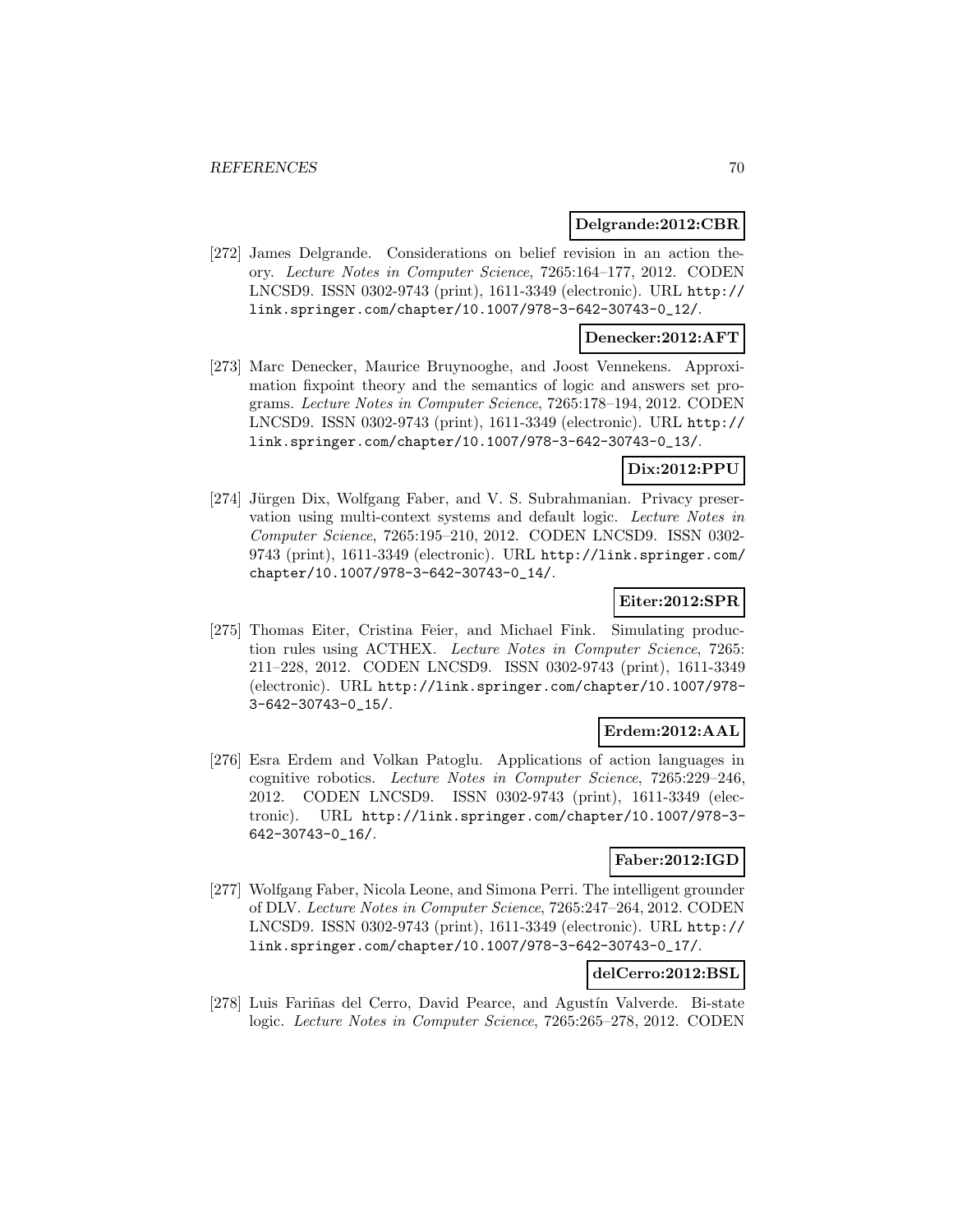LNCSD9. ISSN 0302-9743 (print), 1611-3349 (electronic). URL http:// link.springer.com/chapter/10.1007/978-3-642-30743-0\_18/.

### **Gabbay:2012:EAL**

[279] Dov M. Gabbay. An equational approach to logic programming. Lecture Notes in Computer Science, 7265:279–295, 2012. CODEN LNCSD9. ISSN 0302-9743 (print), 1611-3349 (electronic). URL http://link.springer. com/chapter/10.1007/978-3-642-30743-0\_19/.

### **Gebser:2012:GEA**

[280] Martin Gebser, Roland Kaufmann, and Torsten Schaub. Gearing up for effective ASP planning. Lecture Notes in Computer Science, 7265: 296–310, 2012. CODEN LNCSD9. ISSN 0302-9743 (print), 1611-3349 (electronic). URL http://link.springer.com/chapter/10.1007/978- 3-642-30743-0\_20/.

## **Anonymous:2012:FMo**

[281] Anonymous. Front matter. Lecture Notes in Computer Science, 7265: ??, 2012. CODEN LNCSD9. ISSN 0302-9743 (print), 1611-3349 (electronic). URL http://link.springer.com/content/pdf/bfm:978-3- 642-30743-0/1.

#### **Fasbender:2012:CNT**

[282] Andreas Fasbender, Martin Gerdes, and Sascha Smets. Cellular networking technologies in ITS solutions: Opportunities and challenges. Lecture Notes in Computer Science, 7266:1–13, 2012. CODEN LNCSD9. ISSN 0302-9743 (print), 1611-3349 (electronic). URL http://link.springer. com/chapter/10.1007/978-3-642-29667-3\_1/.

#### **Idrees:2012:EES**

[283] Muhammad Sabir Idrees and Yves Roudier. Effective and efficient security policy engines for automotive on-board networks. Lecture Notes in Computer Science, 7266:14–26, 2012. CODEN LNCSD9. ISSN 0302- 9743 (print), 1611-3349 (electronic). URL http://link.springer.com/ chapter/10.1007/978-3-642-29667-3\_2/.

#### **Sikora:2012:SSH**

[284] Axel Sikora. Security solutions for highly dynamic Car2X networks in the KoFAS initiative. Lecture Notes in Computer Science, 7266: 27–39, 2012. CODEN LNCSD9. ISSN 0302-9743 (print), 1611-3349 (electronic). URL http://link.springer.com/chapter/10.1007/978- 3-642-29667-3\_3/.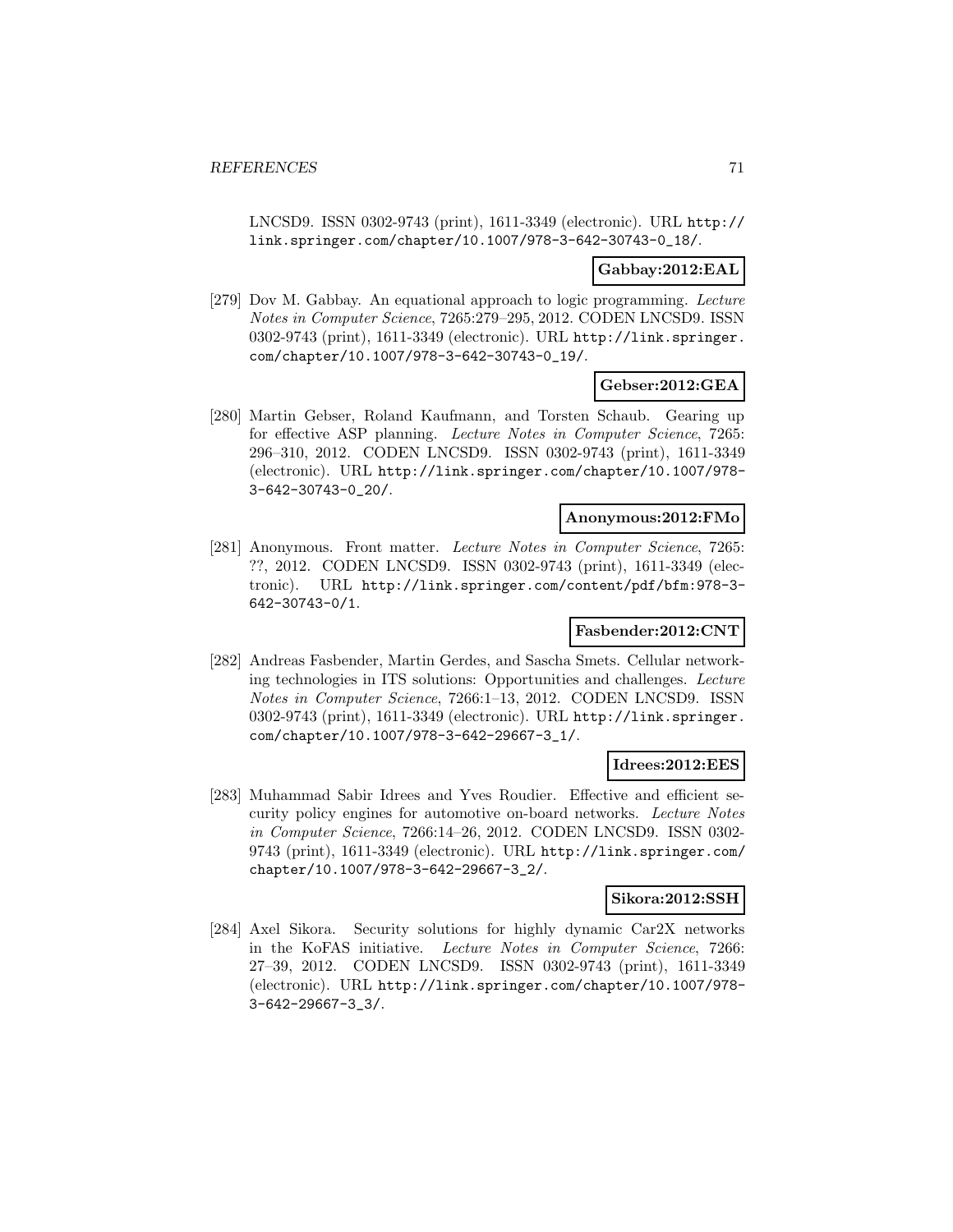#### **Alazawi:2012:IIC**

[285] Zubaida Alazawi, Mohmmad B. Abdljabar, Saleh Altowaijri, and Anna Maria Vegni. ICDMS: An intelligent cloud based disaster management system for vehicular networks. Lecture Notes in Computer Science, 7266:40–56, 2012. CODEN LNCSD9. ISSN 0302-9743 (print), 1611-3349 (electronic). URL http://link.springer.com/chapter/10.1007/978- 3-642-29667-3\_4/.

#### **Rozanowski:2012:WDV**

[286] Krzysztof Różanowski, Zbigniew Piotrowski, Tadeusz Sondej, and Krzysztof Sawicki. Wireless driver and vehicle surveillance system based on IEEE 802.11 networks. Lecture Notes in Computer Science, 7266: 57–67, 2012. CODEN LNCSD9. ISSN 0302-9743 (print), 1611-3349 (electronic). URL http://link.springer.com/chapter/10.1007/978- 3-642-29667-3\_5/.

#### **Rozanowski:2012:ACM**

[287] Krzysztof Różanowski, Tadeusz Sondej, Zbigniew Piotrowski, and Krzysztof Sawicki. Architecture of car measurement system for driver monitoring. Lecture Notes in Computer Science, 7266:68–79, 2012. CODEN LNCSD9. ISSN 0302-9743 (print), 1611-3349 (electronic). URL http://link.springer.com/chapter/10.1007/978-3- 642-29667-3\_6/.

## **Ganan:2012:TRD**

[288] Carlos Gañán, Jose L. Muñoz, Oscar Esparza, Jorge Mata-Díaz, and Juanjo Alins. Toward revocation data handling efficiency in VANETs. Lecture Notes in Computer Science, 7266:80–90, 2012. CODEN LNCSD9. ISSN 0302-9743 (print), 1611-3349 (electronic). URL http://link. springer.com/chapter/10.1007/978-3-642-29667-3\_7/.

#### **Shoaib:2012:CBD**

[289] Muhammad Shoaib, Wang-Cheol Song, and Keun Hyung Kim. Cluster based data aggregation in vehicular adhoc network. Lecture Notes in Computer Science, 7266:91–102, 2012. CODEN LNCSD9. ISSN 0302- 9743 (print), 1611-3349 (electronic). URL http://link.springer.com/ chapter/10.1007/978-3-642-29667-3\_8/.

#### **Kaisser:2012:SVS**

[290] Florent Kaisser, Christophe Gransart, and Marion Berbineau. Simulations of VANET scenarios with OPNET and SUMO. Lecture Notes in Computer Science, 7266:103–112, 2012. CODEN LNCSD9. ISSN 0302-9743 (print),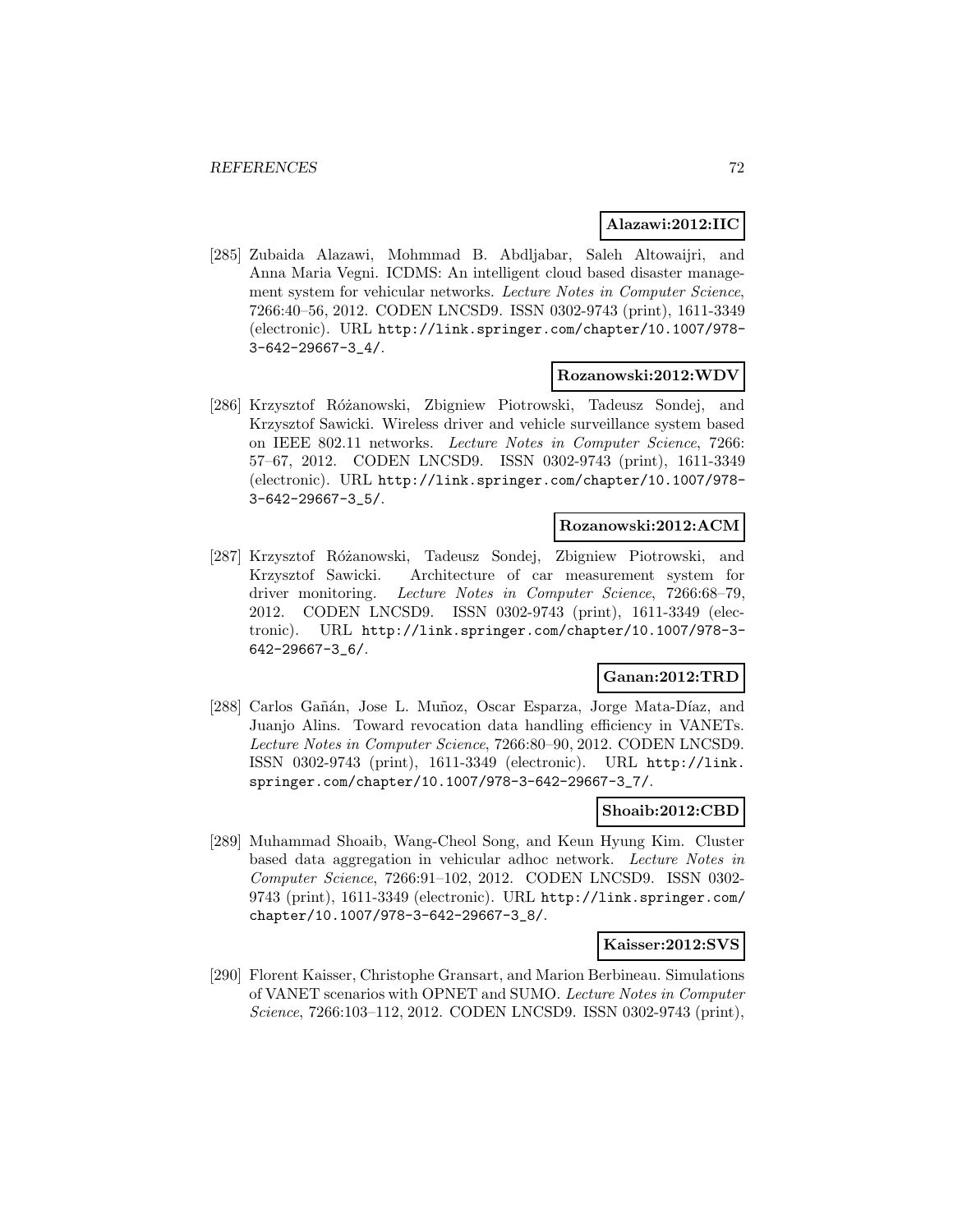1611-3349 (electronic). URL http://link.springer.com/chapter/10. 1007/978-3-642-29667-3\_9/.

# **Jagyasi:2012:HPS**

[291] Bhushan G. Jagyasi, Vikrant Kumar, and Arun Pande. Human participatory sensing in fixed route bus information system. Lecture Notes in Computer Science, 7266:113–123, 2012. CODEN LNCSD9. ISSN 0302- 9743 (print), 1611-3349 (electronic). URL http://link.springer.com/ chapter/10.1007/978-3-642-29667-3\_10/.

### **Kowalski:2012:SVT**

[292] Dariusz Kowalski, Zeev Nutov, and Michael Segal. Scheduling of vehicles in transportation networks. Lecture Notes in Computer Science, 7266: 124–136, 2012. CODEN LNCSD9. ISSN 0302-9743 (print), 1611-3349 (electronic). URL http://link.springer.com/chapter/10.1007/978- 3-642-29667-3\_11/.

# **Bergs:2012:DPT**

[293] Johan Bergs, Erwin Van de Velde, Daan Pareit, Dries Naudts, and Milos Rovcanin. Design and prototype of a train-to-wayside communication architecture. Lecture Notes in Computer Science, 7266:137–150, 2012. CODEN LNCSD9. ISSN 0302-9743 (print), 1611-3349 (electronic). URL http://link.springer.com/chapter/10.1007/978-3- 642-29667-3\_12/.

### **Kumar:2012:CAD**

[294] Navin Kumar and Nidhu Kumari. Conceptual architectural design of Indian railway intelligent transportation systems. Lecture Notes in Computer Science, 7266:151–162, 2012. CODEN LNCSD9. ISSN 0302- 9743 (print), 1611-3349 (electronic). URL http://link.springer.com/ chapter/10.1007/978-3-642-29667-3\_13/.

# **Jha:2012:AAG**

[295] Abhinav Jha, Amit Kumar Agrawal, and Chirabrata Bhaumik. Automatic alert generation from train to the people at unmanned level crossings using principles of IoT. Lecture Notes in Computer Science, 7266: 163–173, 2012. CODEN LNCSD9. ISSN 0302-9743 (print), 1611-3349 (electronic). URL http://link.springer.com/chapter/10.1007/978- 3-642-29667-3\_14/.

#### **Noriega-Vivas:2012:MNA**

[296] Patricia Noriega-Vivas, Celeste Campo, Carlos Garcia-Rubio, and Alicia Rodriguez-Carrion. MOFETA: a network architecture based on MObile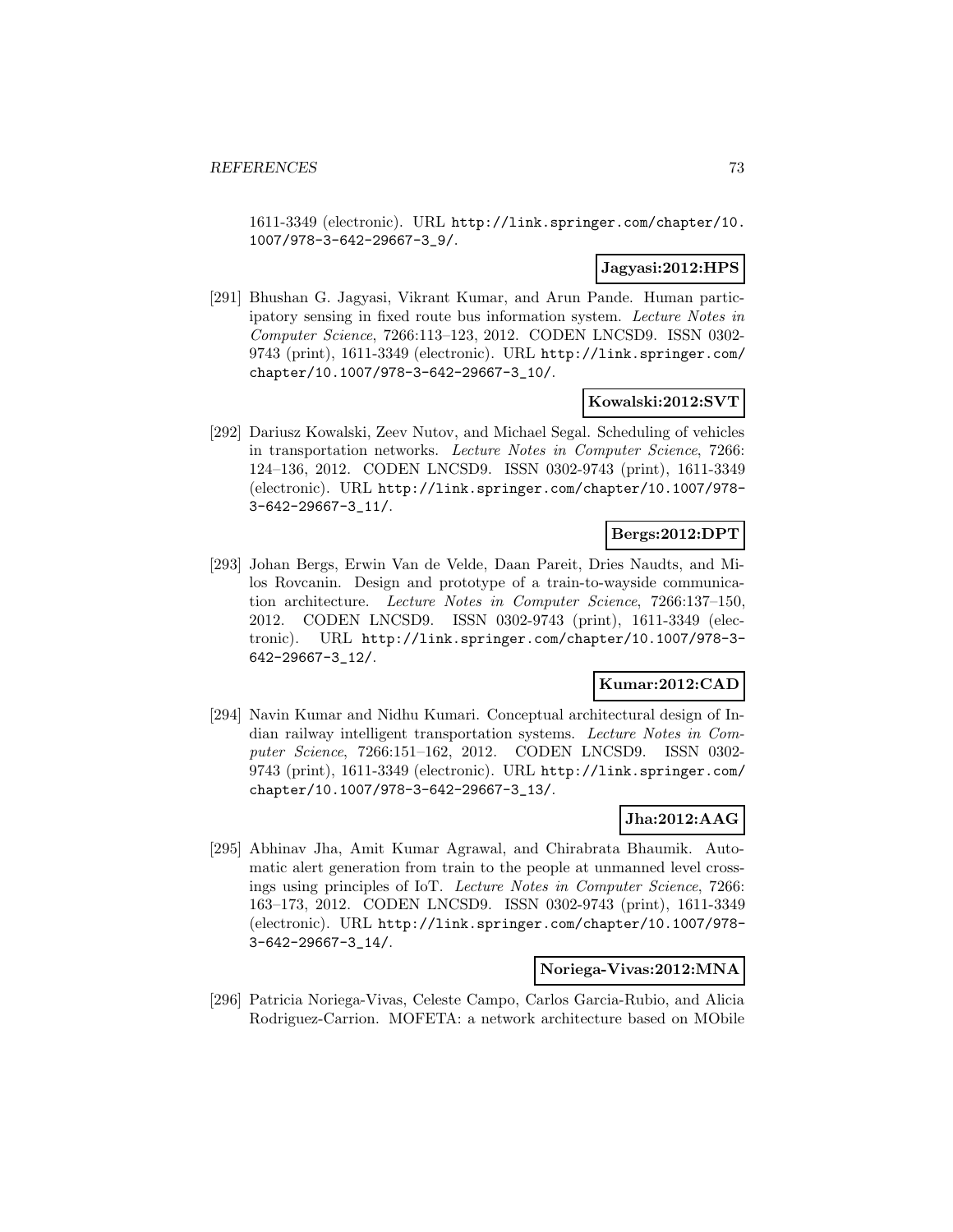FEmtocells to Enhance Cellular Connectivity on TrAins. Lecture Notes in Computer Science, 7266:174–185, 2012. CODEN LNCSD9. ISSN 0302- 9743 (print), 1611-3349 (electronic). URL http://link.springer.com/ chapter/10.1007/978-3-642-29667-3\_15/.

## **Anonymous:2012:BMh**

[297] Anonymous. Back matter. Lecture Notes in Computer Science, 7266: ??, 2012. CODEN LNCSD9. ISSN 0302-9743 (print), 1611-3349 (electronic). URL http://link.springer.com/content/pdf/bbm:978-3- 642-29667-3/1.

# **Anonymous:2012:FMp**

[298] Anonymous. Front matter. Lecture Notes in Computer Science, 7266: ??, 2012. CODEN LNCSD9. ISSN 0302-9743 (print), 1611-3349 (electronic). URL http://link.springer.com/content/pdf/bfm:978-3- 642-29667-3/1.

### **Anonymous:2012:FMq**

[299] Anonymous. Front matter. Lecture Notes in Computer Science, 7267: 1, 2012. CODEN LNCSD9. ISSN 0302-9743 (print), 1611-3349 (electronic). URL http://link.springer.com/content/pdf/bfm:978-3- 642-29347-4/1/1.

# **Bartecki:2012:NNB**

[300] Krzysztof Bartecki. Neural network-based PCA: An application to approximation of a distributed parameter system. Lecture Notes in Computer Science, 7267:3–11, 2012. CODEN LNCSD9. ISSN 0302-9743 (print), 1611-3349 (electronic). URL http://link.springer.com/chapter/10. 1007/978-3-642-29347-4\_1/.

# **Bilski:2012:PRR**

[301] Jarosław Bilski and Jacek Smolag. Parallel realisation of the recurrent multi layer perceptron learning. Lecture Notes in Computer Science, 7267:12–20, 2012. CODEN LNCSD9. ISSN 0302-9743 (print), 1611-3349 (electronic). URL http://link.springer.com/chapter/10.1007/978- 3-642-29347-4\_2/.

### **Capizzi:2012:IHN**

[302] Giacomo Capizzi, Christian Napoli, and Lucio Paternò. An innovative hybrid neuro-wavelet method for reconstruction of missing data in astronomical photometric surveys. Lecture Notes in Computer Science, 7267:21–29, 2012. CODEN LNCSD9. ISSN 0302-9743 (print), 1611-3349 (electronic). URL http://link.springer.com/chapter/10.1007/978- 3-642-29347-4\_3/.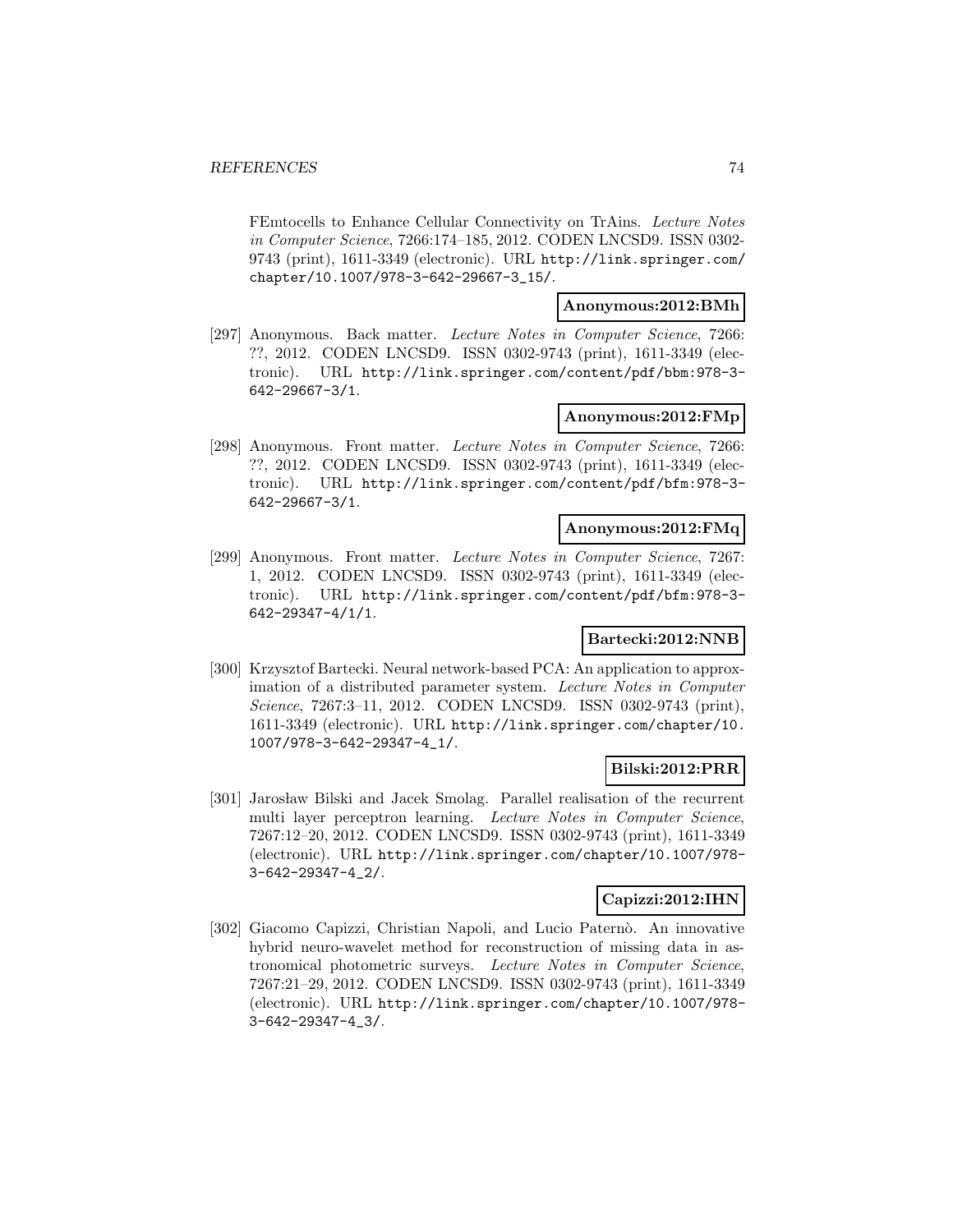#### **Chevitarese:2012:STN**

[303] Daniel Salles Chevitarese, Dilza Szwarcman, and Marley Vellasco. Speeding up the training of neural networks with CUDA technology. Lecture Notes in Computer Science, 7267:30–38, 2012. CODEN LNCSD9. ISSN 0302-9743 (print), 1611-3349 (electronic). URL http://link.springer. com/chapter/10.1007/978-3-642-29347-4\_4/.

# **Er:2012:UCO**

[304] Meng Joo Er and Piotr Duda. On the uniform convergence of the orthogonal series-type kernel regression neural networks in a time-varying environment. Lecture Notes in Computer Science, 7267:39–46, 2012. CODEN LNCSD9. ISSN 0302-9743 (print), 1611-3349 (electronic). URL http:// link.springer.com/chapter/10.1007/978-3-642-29347-4\_5/.

# **Duda:2012:SCO**

[305] Piotr Duda, Yoichi Hayashi, and Maciej Jaworski. On the strong convergence of the orthogonal series-type kernel regression neural networks in a non-stationary environment. Lecture Notes in Computer Science, 7267:47–54, 2012. CODEN LNCSD9. ISSN 0302-9743 (print), 1611-3349 (electronic). URL http://link.springer.com/chapter/10.1007/978- 3-642-29347-4\_6/.

# **Duda:2012:SCR**

[306] Piotr Duda and Marcin Korytkowski. On the strong convergence of the recursive orthogonal series-type kernel probabilistic neural networks handling time-varying noise. Lecture Notes in Computer Science, 7267: 55–62, 2012. CODEN LNCSD9. ISSN 0302-9743 (print), 1611-3349 (electronic). URL http://link.springer.com/chapter/10.1007/978- 3-642-29347-4\_7/.

### **Fiksak:2012:INN**

[307] Bogumil Fiksak and Maciej Krawczak. Incidental neural networks as nomograms generators. Lecture Notes in Computer Science, 7267:63– 71, 2012. CODEN LNCSD9. ISSN 0302-9743 (print), 1611-3349 (electronic). URL http://link.springer.com/chapter/10.1007/978-3- 642-29347-4\_8/.

### **Halawa:2012:SAF**

[308] Krzysztof Halawa. Selection of activation functions in the last hidden layer of the multilayer perceptron. Lecture Notes in Computer Science, 7267:72–80, 2012. CODEN LNCSD9. ISSN 0302-9743 (print), 1611-3349 (electronic). URL http://link.springer.com/chapter/10.1007/978- 3-642-29347-4\_9/.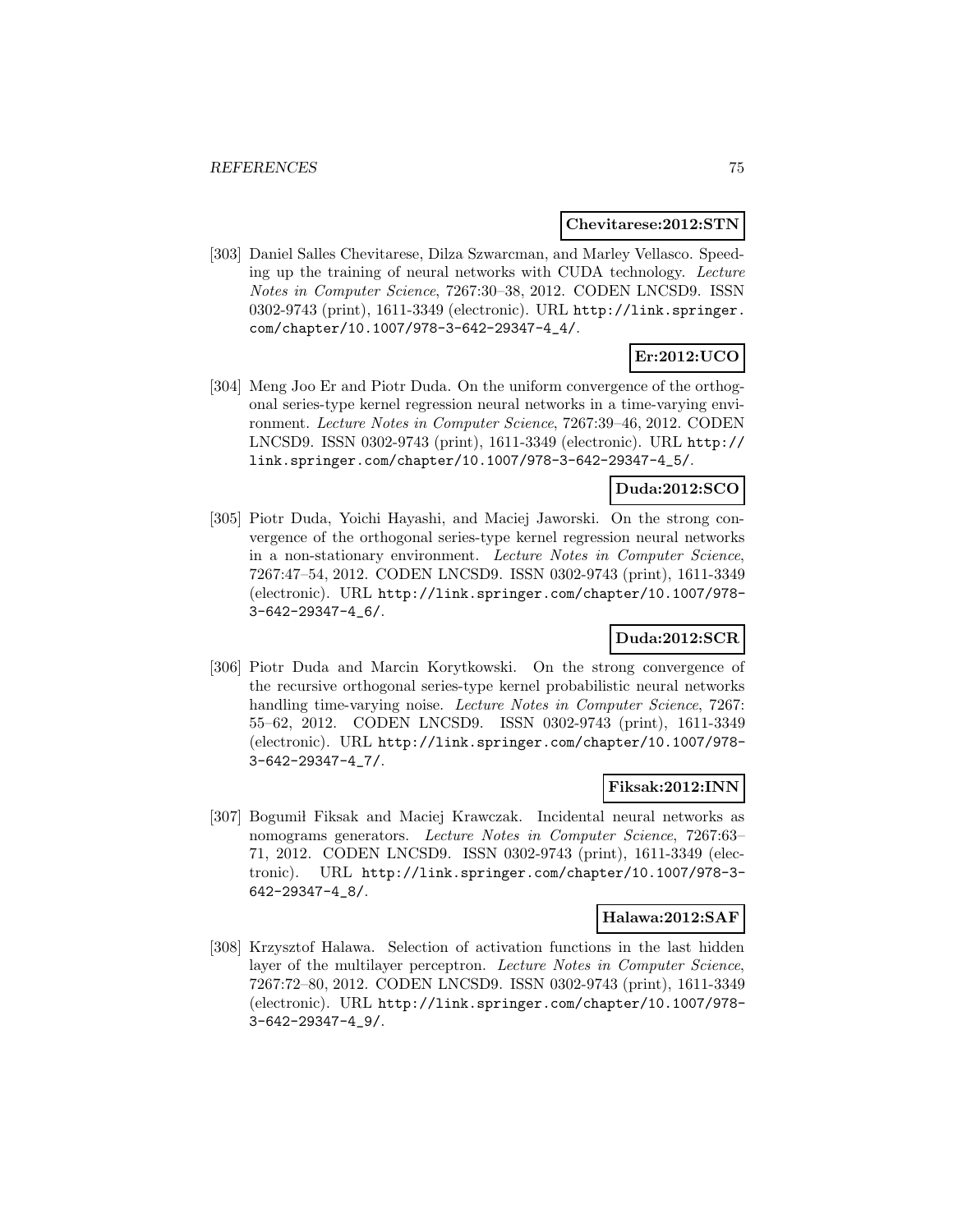### **Horzyk:2012:IFA**

[309] Adrian Horzyk. Information freedom and associative artificial intelligence. Lecture Notes in Computer Science, 7267:81–89, 2012. CODEN LNCSD9. ISSN 0302-9743 (print), 1611-3349 (electronic). URL http:// link.springer.com/chapter/10.1007/978-3-642-29347-4\_10/.

### **Jaworski:2012:APT**

[310] Maciej Jaworski, Meng Joo Er, and Lena Pietruczuk. On the application of the Parzen-type kernel regression neural network and order statistics for learning in a non-stationary environment. Lecture Notes in Computer Science, 7267:90–98, 2012. CODEN LNCSD9. ISSN 0302-9743 (print), 1611-3349 (electronic). URL http://link.springer.com/chapter/10. 1007/978-3-642-29347-4\_11/.

#### **Jaworski:2012:LTV**

[311] Maciej Jaworski and Marcin Gabryel. On learning in a time-varying environment by using a probabilistic neural network and the recursive least squares method. Lecture Notes in Computer Science, 7267: 99–110, 2012. CODEN LNCSD9. ISSN 0302-9743 (print), 1611-3349 (electronic). URL http://link.springer.com/chapter/10.1007/978- 3-642-29347-4\_12/.

# **Kryzhanovskiy:2012:BPL**

[312] Vladimir Kryzhanovskiy, Irina Zhelavskaya, and Jakov Karandashev. Binary perceptron learning algorithm using simplex-method. Lecture Notes in Computer Science, 7267:111–118, 2012. CODEN LNCSD9. ISSN 0302- 9743 (print), 1611-3349 (electronic). URL http://link.springer.com/ chapter/10.1007/978-3-642-29347-4\_13/.

### **Laskowski:2012:OAS**

[313] Lukasz Laskowski. Objects auto-selection from stereo-images realised by self-correcting neural network. Lecture Notes in Computer Science, 7267: 119–125, 2012. CODEN LNCSD9. ISSN 0302-9743 (print), 1611-3349 (electronic). URL http://link.springer.com/chapter/10.1007/978- 3-642-29347-4\_14/.

#### **Lawrynczuk:2012:LTB**

[314] Maciej Lawrynczuk. On-line trajectory-based linearisation of neural models for a computationally efficient predictive control algorithm. Lecture Notes in Computer Science, 7267:126–134, 2012. CODEN LNCSD9. ISSN 0302-9743 (print), 1611-3349 (electronic). URL http://link.springer. com/chapter/10.1007/978-3-642-29347-4\_15/.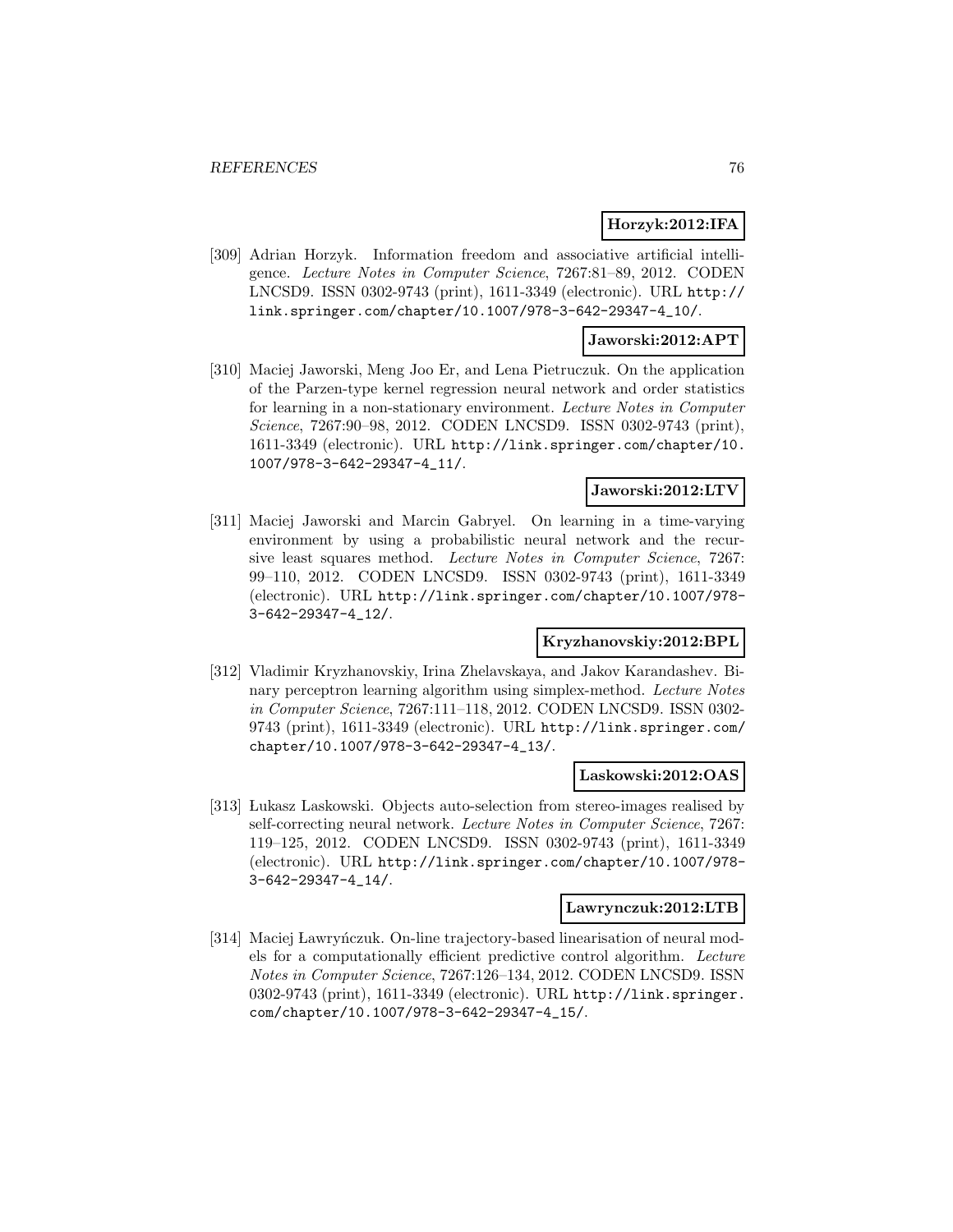# **Olej:2012:STS**

[315] Vladimir Olej and Jana Filipova. Short time series of Website visits prediction by RBF neural networks and support vector machine regression. Lecture Notes in Computer Science, 7267:135–142, 2012. CODEN LNCSD9. ISSN 0302-9743 (print), 1611-3349 (electronic). URL http:// link.springer.com/chapter/10.1007/978-3-642-29347-4\_16/.

# **Piersa:2012:SSF**

[316] Jarosław Piersa and Tomasz Schreiber. Spectra of the spike-flow graphs in geometrically embedded neural networks. Lecture Notes in Computer Science, 7267:143–151, 2012. CODEN LNCSD9. ISSN 0302-9743 (print), 1611-3349 (electronic). URL http://link.springer.com/chapter/10. 1007/978-3-642-29347-4\_17/.

### **Pietruczuk:2012:WCP**

[317] Lena Pietruczuk and Meng Joo Er. Weak convergence of the Parzen-type probabilistic neural network handling time-varying noise. Lecture Notes in Computer Science, 7267:152–159, 2012. CODEN LNCSD9. ISSN 0302- 9743 (print), 1611-3349 (electronic). URL http://link.springer.com/ chapter/10.1007/978-3-642-29347-4\_18/.

# **Pietruczuk:2012:SCR**

[318] Lena Pietruczuk and Yoichi Hayashi. Strong convergence of the recursive Parzen-type probabilistic neural network handling nonstationary noise. Lecture Notes in Computer Science, 7267:160–168, 2012. CODEN LNCSD9. ISSN 0302-9743 (print), 1611-3349 (electronic). URL http:// link.springer.com/chapter/10.1007/978-3-642-29347-4\_19/.

### **Plonski:2012:IPS**

[319] Piotr Płoński and Krzysztof Zaremba. Improving performance of selforganising maps with distance metric learning method. Lecture Notes in Computer Science, 7267:169–177, 2012. CODEN LNCSD9. ISSN 0302- 9743 (print), 1611-3349 (electronic). URL http://link.springer.com/ chapter/10.1007/978-3-642-29347-4\_20/.

#### **Anonymous:2012:FMr**

[320] Anonymous. Front matter. Lecture Notes in Computer Science, 7267: ??, 2012. CODEN LNCSD9. ISSN 0302-9743 (print), 1611-3349 (electronic). URL http://link.springer.com/content/pdf/bfm:978-3- 642-29347-4/1.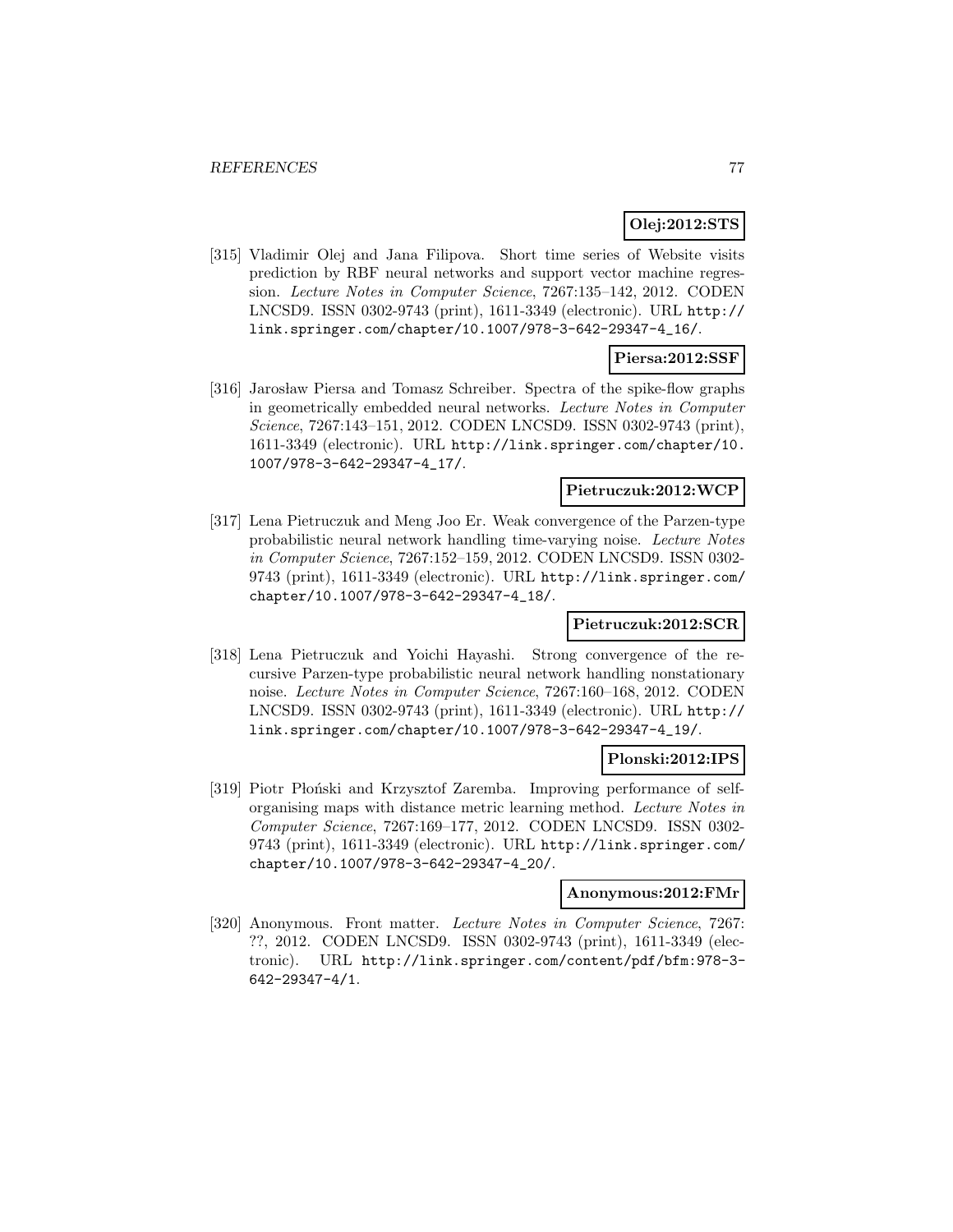#### **Anonymous:2012:FMs**

[321] Anonymous. Front matter. Lecture Notes in Computer Science, 7268: 1, 2012. CODEN LNCSD9. ISSN 0302-9743 (print), 1611-3349 (electronic). URL http://link.springer.com/content/pdf/bfm:978-3- 642-29350-4/1/1.

# **Abgaz:2012:DAO**

[322] Yalemisew M. Abgaz, Muhammad Javed, and Claus Pahl. Dependency analysis in ontology-driven content-based systems. Lecture Notes in Computer Science, 7268:3–12, 2012. CODEN LNCSD9. ISSN 0302- 9743 (print), 1611-3349 (electronic). URL http://link.springer.com/ chapter/10.1007/978-3-642-29350-4\_1/.

## **Bartik:2012:MWP**

[323] Vladimír Bartík. Measuring Web page similarity based on textual and visual properties. Lecture Notes in Computer Science, 7268:13– 21, 2012. CODEN LNCSD9. ISSN 0302-9743 (print), 1611-3349 (electronic). URL http://link.springer.com/chapter/10.1007/978-3- 642-29350-4\_2/.

### **Brodowski:2012:NSH**

[324] Stanisław Brodowski and Andrzej Bielecki. New specifics for a hierarchial estimator meta-algorithm. Lecture Notes in Computer Science, 7268:22–29, 2012. CODEN LNCSD9. ISSN 0302-9743 (print), 1611-3349 (electronic). URL http://link.springer.com/chapter/10.1007/978- 3-642-29350-4\_3/.

# **Ceglarek:2012:FPD**

[325] Dariusz Ceglarek and Konstanty Haniewicz. Fast plagiarism detection by sentence hashing. Lecture Notes in Computer Science, 7268: 30–37, 2012. CODEN LNCSD9. ISSN 0302-9743 (print), 1611-3349 (electronic). URL http://link.springer.com/chapter/10.1007/978- 3-642-29350-4\_4/.

# **Chang:2012:EDS**

[326] Harry Chang. Enriching domain-specific language models using domain independent WWW N-gram corpus. Lecture Notes in Computer Science, 7268:38–46, 2012. CODEN LNCSD9. ISSN 0302-9743 (print), 1611-3349 (electronic). URL http://link.springer.com/chapter/10.1007/978- 3-642-29350-4\_5/.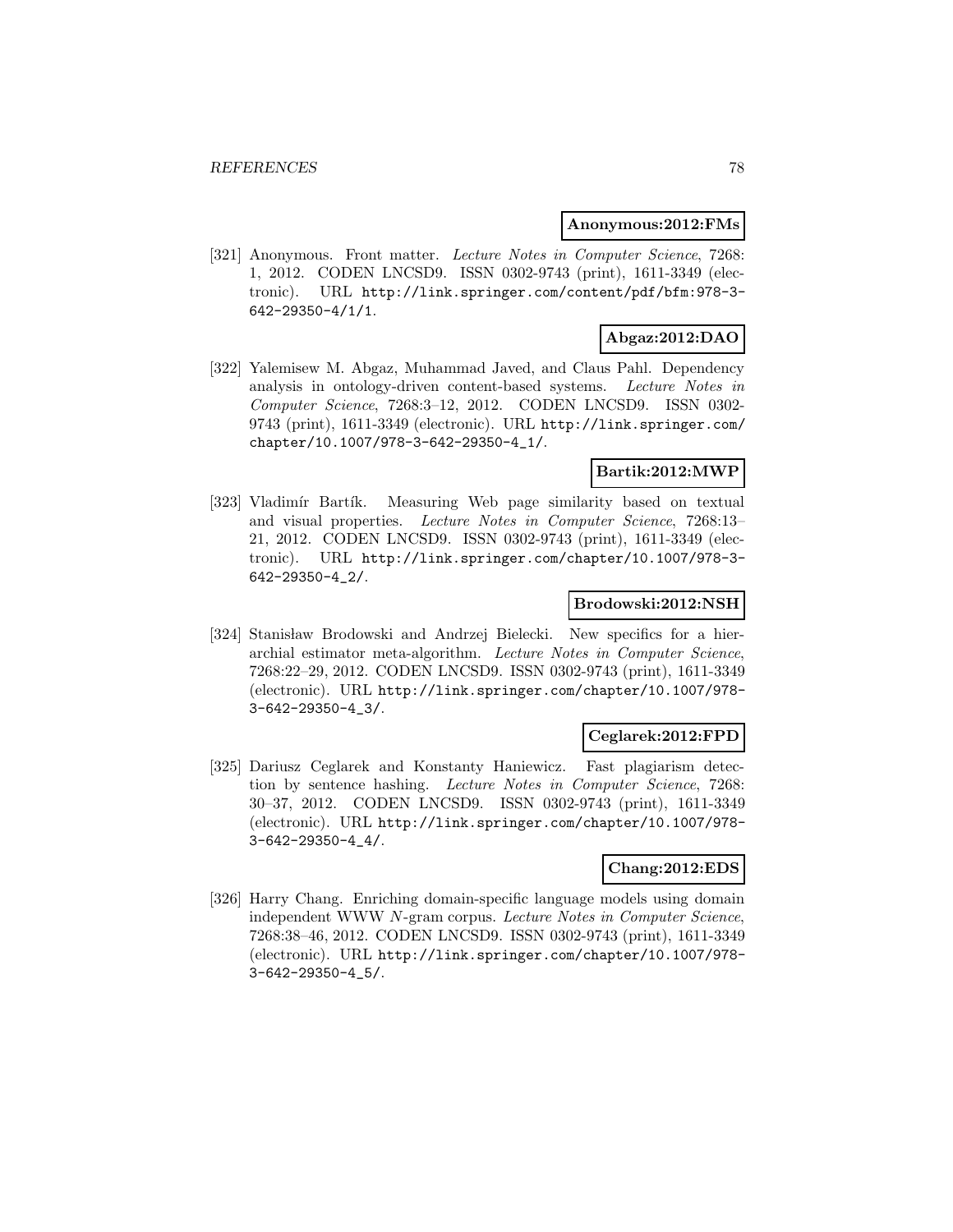### **Codara:2012:SIR**

[327] Pietro Codara. On the structure of indiscernibility relations compatible with a partially ordered set. Lecture Notes in Computer Science, 7268:47–55, 2012. CODEN LNCSD9. ISSN 0302-9743 (print), 1611-3349 (electronic). URL http://link.springer.com/chapter/10.1007/978- 3-642-29350-4\_6/.

# **Duda:2012:PPA**

[328] Piotr Duda, Maciej Jaworski, and Lena Pietruczuk. On pre-processing algorithms for data stream. Lecture Notes in Computer Science, 7268: 56–63, 2012. CODEN LNCSD9. ISSN 0302-9743 (print), 1611-3349 (electronic). URL http://link.springer.com/chapter/10.1007/978- 3-642-29350-4\_7/.

## **Grochowski:2012:SII**

[329] Marek Grochowski. Simple incremental instance selection wrapper for classification. Lecture Notes in Computer Science, 7268:64–72, 2012. CODEN LNCSD9. ISSN 0302-9743 (print), 1611-3349 (electronic). URL http://link.springer.com/chapter/10.1007/978-3- 642-29350-4\_8/.

# **Gupta:2012:MMN**

[330] Anamika Gupta, Naveen Kumar, and Vasudha Bhatnagar. Mining of multiobjective non-redundant association rules in data streams. Lecture Notes in Computer Science, 7268:73–81, 2012. CODEN LNCSD9. ISSN 0302-9743 (print), 1611-3349 (electronic). URL http://link.springer. com/chapter/10.1007/978-3-642-29350-4\_9/.

#### **Jaworski:2012:FCD**

[331] Maciej Jaworski, Piotr Duda, and Lena Pietruczuk. On fuzzy clustering of data streams with concept drift. Lecture Notes in Computer Science, 7268:82–91, 2012. CODEN LNCSD9. ISSN 0302-9743 (print), 1611-3349 (electronic). URL http://link.springer.com/chapter/10.1007/978- 3-642-29350-4\_10/.

### **Jaworski:2012:ROF**

[332] Maciej Jaworski, Lena Pietruczuk, and Piotr Duda. On resources optimization in fuzzy clustering of data streams. Lecture Notes in Computer Science, 7268:92–99, 2012. CODEN LNCSD9. ISSN 0302-9743 (print), 1611-3349 (electronic). URL http://link.springer.com/chapter/10. 1007/978-3-642-29350-4\_11/.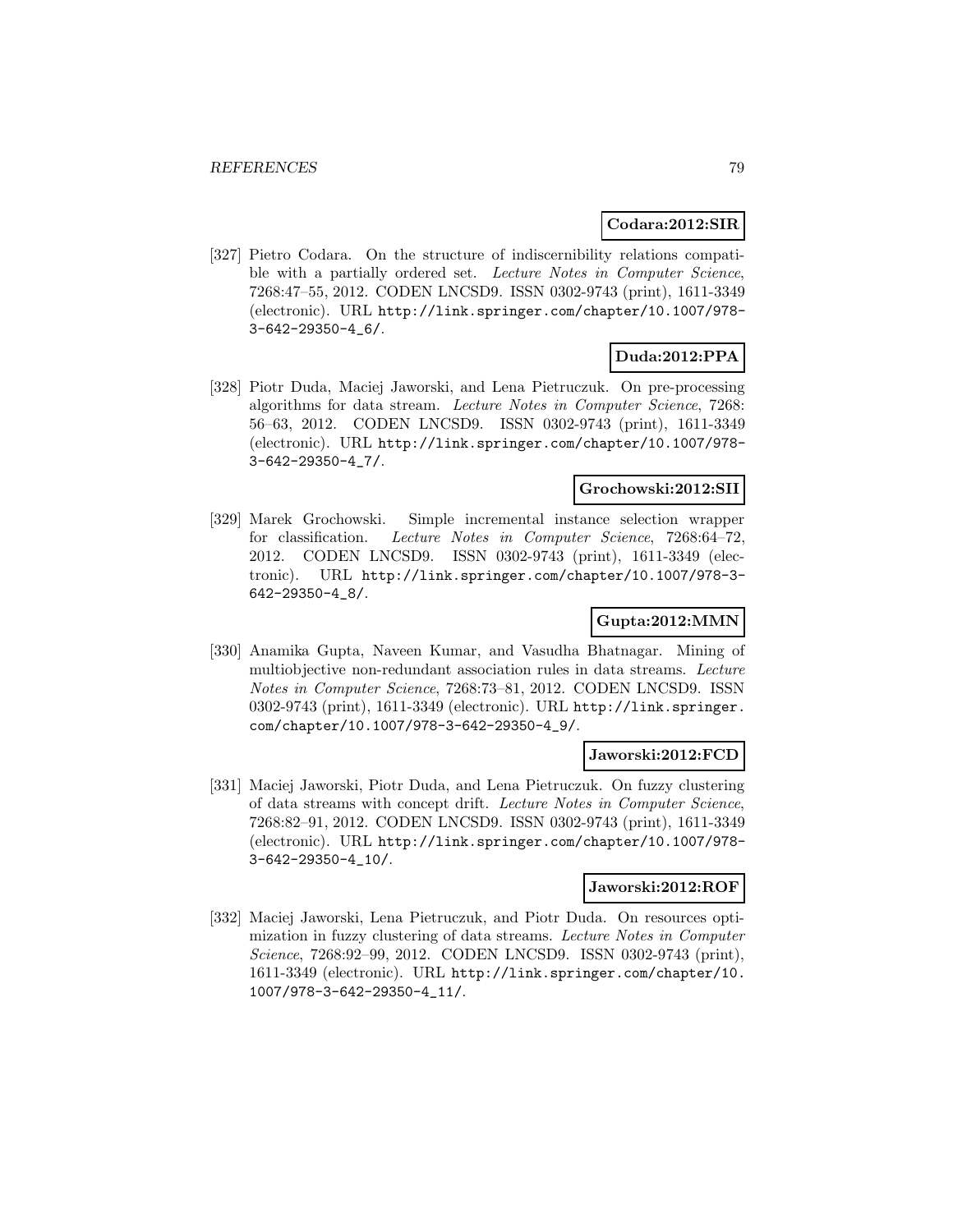### **Klesk:2012:CCS**

[333] Przemysław Klesk. A comparison of complexity selection approaches for polynomials based on: Vapnik–Chervonenkis dimension, Rademacher complexity and covering numbers. Lecture Notes in Computer Science, 7268:100–110, 2012. CODEN LNCSD9. ISSN 0302-9743 (print), 1611- 3349 (electronic). URL http://link.springer.com/chapter/10.1007/ 978-3-642-29350-4\_12/.

# **Korzen:2012:SCL**

[334] Marcin Korzeń and Przemysław Klesk. Sample complexity of linear learning machines with different restrictions over weights. Lecture Notes in Computer Science, 7268:111–119, 2012. CODEN LNCSD9. ISSN 0302- 9743 (print), 1611-3349 (electronic). URL http://link.springer.com/ chapter/10.1007/978-3-642-29350-4\_13/.

### **Krawczak:2012:CAB**

[335] Maciej Krawczak and Grażyna Szkatuła. A clustering algorithm based on distinguishability for nominal attributes. Lecture Notes in Computer Science, 7268:120–127, 2012. CODEN LNCSD9. ISSN 0302-9743 (print), 1611-3349 (electronic). URL http://link.springer.com/chapter/10. 1007/978-3-642-29350-4\_14/.

# **Ladyzynski:2012:RIC**

[336] Piotr Ladyżyński and Przemysław Grzegorzewski. Retrieving informative content from Web pages with conditional learning of support vector machines and semantic analysis. Lecture Notes in Computer Science, 7268: 128–135, 2012. CODEN LNCSD9. ISSN 0302-9743 (print), 1611-3349 (electronic). URL http://link.springer.com/chapter/10.1007/978- 3-642-29350-4\_15/.

### **Maciejewski:2012:ERW**

[337] Henryk Maciejewski, Ewa Walkowicz, Olgierd Unold, and Paweł Skrobanek. Enhancing recognition of a weak class — comparative study based on biological population data mining. Lecture Notes in Computer Science, 7268:136–143, 2012. CODEN LNCSD9. ISSN 0302-9743 (print), 1611-3349 (electronic). URL http://link.springer.com/chapter/10. 1007/978-3-642-29350-4\_16/.

#### **Michalak:2012:FRB**

[338] Marcin Michalak. Foundations of rough biclustering. Lecture Notes in Computer Science, 7268:144–151, 2012. CODEN LNCSD9. ISSN 0302- 9743 (print), 1611-3349 (electronic). URL http://link.springer.com/ chapter/10.1007/978-3-642-29350-4\_17/.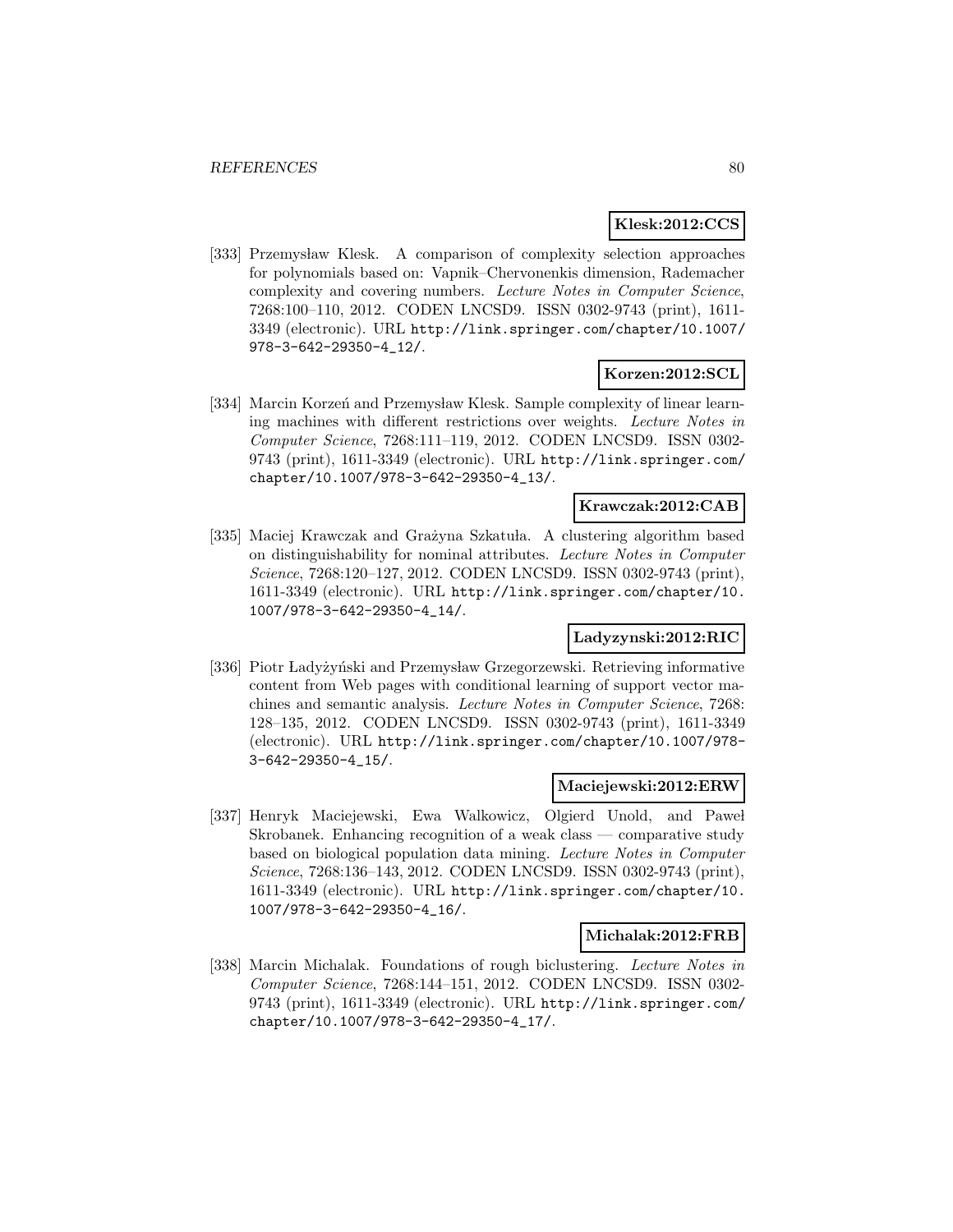#### **Michalak:2012:OOR**

[339] Marcin Michalak, Marek Sikora, and Patryk Ziarnik. ORG- oblique rules generator. Lecture Notes in Computer Science, 7268:152–159, 2012. CODEN LNCSD9. ISSN 0302-9743 (print), 1611-3349 (electronic). URL http://link.springer.com/chapter/10.1007/978-3- 642-29350-4\_18/.

### **Plucinski:2012:MML**

[340] Marcin Plucinski. Mini-models — local regression models for the function approximation learning. Lecture Notes in Computer Science, 7268: 160–167, 2012. CODEN LNCSD9. ISSN 0302-9743 (print), 1611-3349 (electronic). URL http://link.springer.com/chapter/10.1007/978- 3-642-29350-4\_19/.

### **Starczewski:2012:CVI**

[341] Artur Starczewski. A cluster validity index for hard clustering. Lecture Notes in Computer Science, 7268:168–174, 2012. CODEN LNCSD9. ISSN 0302-9743 (print), 1611-3349 (electronic). URL http://link.springer. com/chapter/10.1007/978-3-642-29350-4\_20/.

#### **Anonymous:2012:FMt**

[342] Anonymous. Front matter. Lecture Notes in Computer Science, 7268: ??, 2012. CODEN LNCSD9. ISSN 0302-9743 (print), 1611-3349 (electronic). URL http://link.springer.com/content/pdf/bfm:978-3- 642-29350-4/1.

### **Anonymous:2012:FMu**

[343] Anonymous. Front matter. Lecture Notes in Computer Science, 7269: 1, 2012. CODEN LNCSD9. ISSN 0302-9743 (print), 1611-3349 (electronic). URL http://link.springer.com/content/pdf/bfm:978-3- 642-29353-5/1/1.

### **Kountche:2012:PAA**

[344] Djibrilla Amadou Kountché, Nicolas Monmarché, and Mohamed Slimane. The Pachycondyla Apicalis ants search strategy for data clustering problems. Lecture Notes in Computer Science, 7269:3–11, 2012. CODEN LNCSD9. ISSN 0302-9743 (print), 1611-3349 (electronic). URL http:// link.springer.com/chapter/10.1007/978-3-642-29353-5\_1/.

#### **Arabas:2012:PMP**

[345] Jarosław Arabas, Ogier Maitre, and Pierre Collet. PARADE: a massively parallel differential evolution template for EASEA. Lecture Notes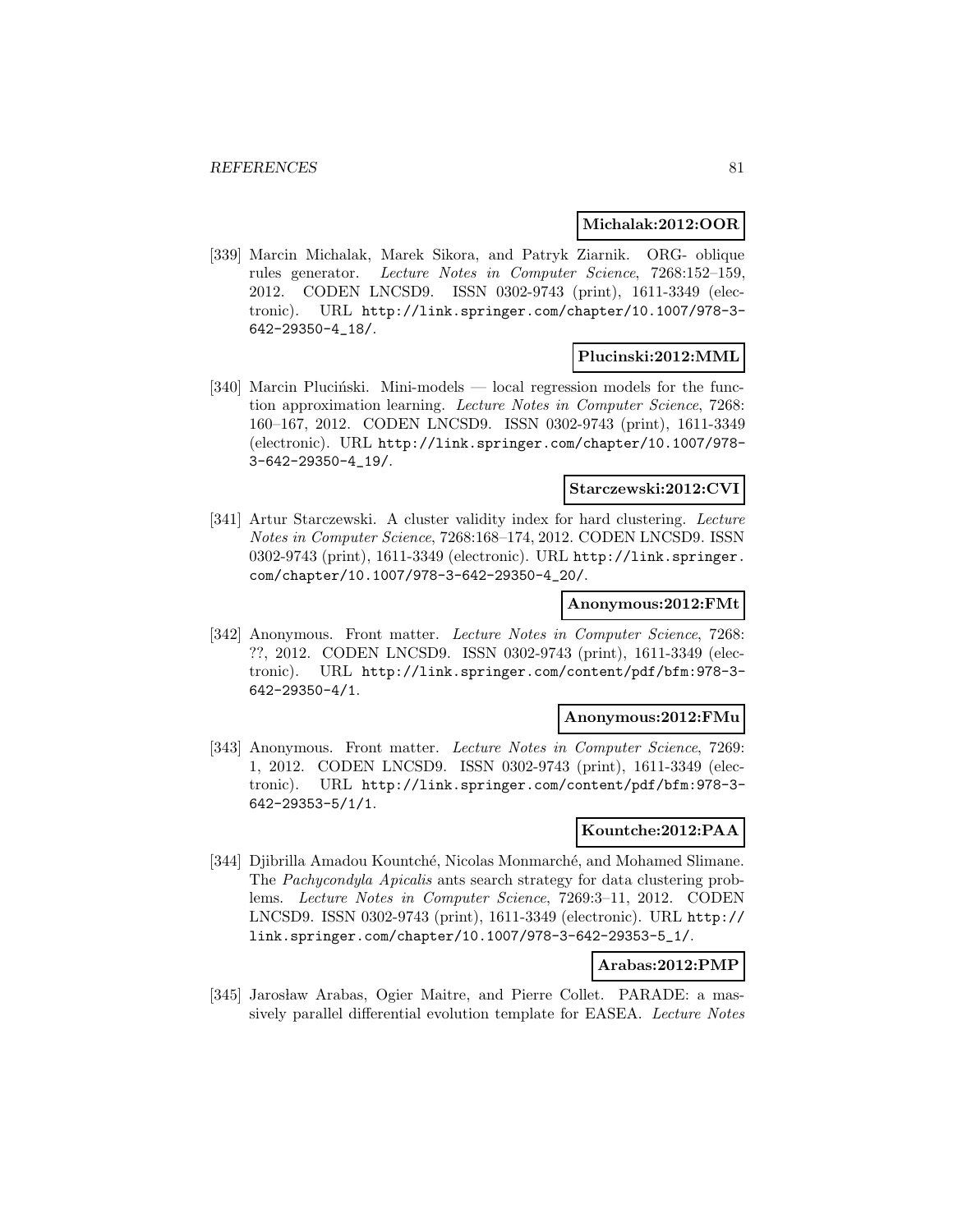in Computer Science, 7269:12–20, 2012. CODEN LNCSD9. ISSN 0302- 9743 (print), 1611-3349 (electronic). URL http://link.springer.com/ chapter/10.1007/978-3-642-29353-5\_2/.

# **Bai:2012:DCS**

[346] Li Bai and David Feltell. A 3D discrete-continuum swarm intelligence simulation on GPU for swarm robotics and biomedical applications. Lecture Notes in Computer Science, 7269:21–29, 2012. CODEN LNCSD9. ISSN 0302-9743 (print), 1611-3349 (electronic). URL http://link.springer. com/chapter/10.1007/978-3-642-29353-5\_3/.

# **Bolla:2012:GFR**

[347] Kálmán Bolla, Tamás Kovacs, and Gábor Fazekas. Gathering of fat robots with limited visibility and without global navigation. Lecture Notes in Computer Science, 7269:30–38, 2012. CODEN LNCSD9. ISSN 0302- 9743 (print), 1611-3349 (electronic). URL http://link.springer.com/ chapter/10.1007/978-3-642-29353-5\_4/.

# **Bujok:2012:PMM**

[348] Petr Bujok and Josef Tvrdík. Parallel migration model employing various adaptive variants of differential evolution. Lecture Notes in Computer Science, 7269:39–47, 2012. CODEN LNCSD9. ISSN 0302-9743 (print), 1611-3349 (electronic). URL http://link.springer.com/chapter/10. 1007/978-3-642-29353-5\_5/.

### **DePrisco:2012:DEA**

[349] Roberto De Prisco, Gianluca Zaccagnino, and Rocco Zaccagnino. A differential evolution algorithm assisted by ANFIS for music fingering. Lecture Notes in Computer Science, 7269:48–56, 2012. CODEN LNCSD9. ISSN 0302-9743 (print), 1611-3349 (electronic). URL http://link.springer. com/chapter/10.1007/978-3-642-29353-5\_6/.

# **ElDor:2012:HDE**

[350] Abbas El Dor, Maurice Clerc, and Patrick Siarry. Hybridization of differential evolution and particle swarm optimization in a new algorithm: DEPSO-2S. Lecture Notes in Computer Science, 7269:57–65, 2012. CODEN LNCSD9. ISSN 0302-9743 (print), 1611-3349 (electronic). URL http://link.springer.com/chapter/10.1007/978-3- 642-29353-5\_7/.

# **Fister:2012:HAB**

[351] Iztok Fister Jr., Iztok Fister, and Janez Brest. A hybrid artificial bee colony algorithm for graph 3-coloring. Lecture Notes in Computer Science,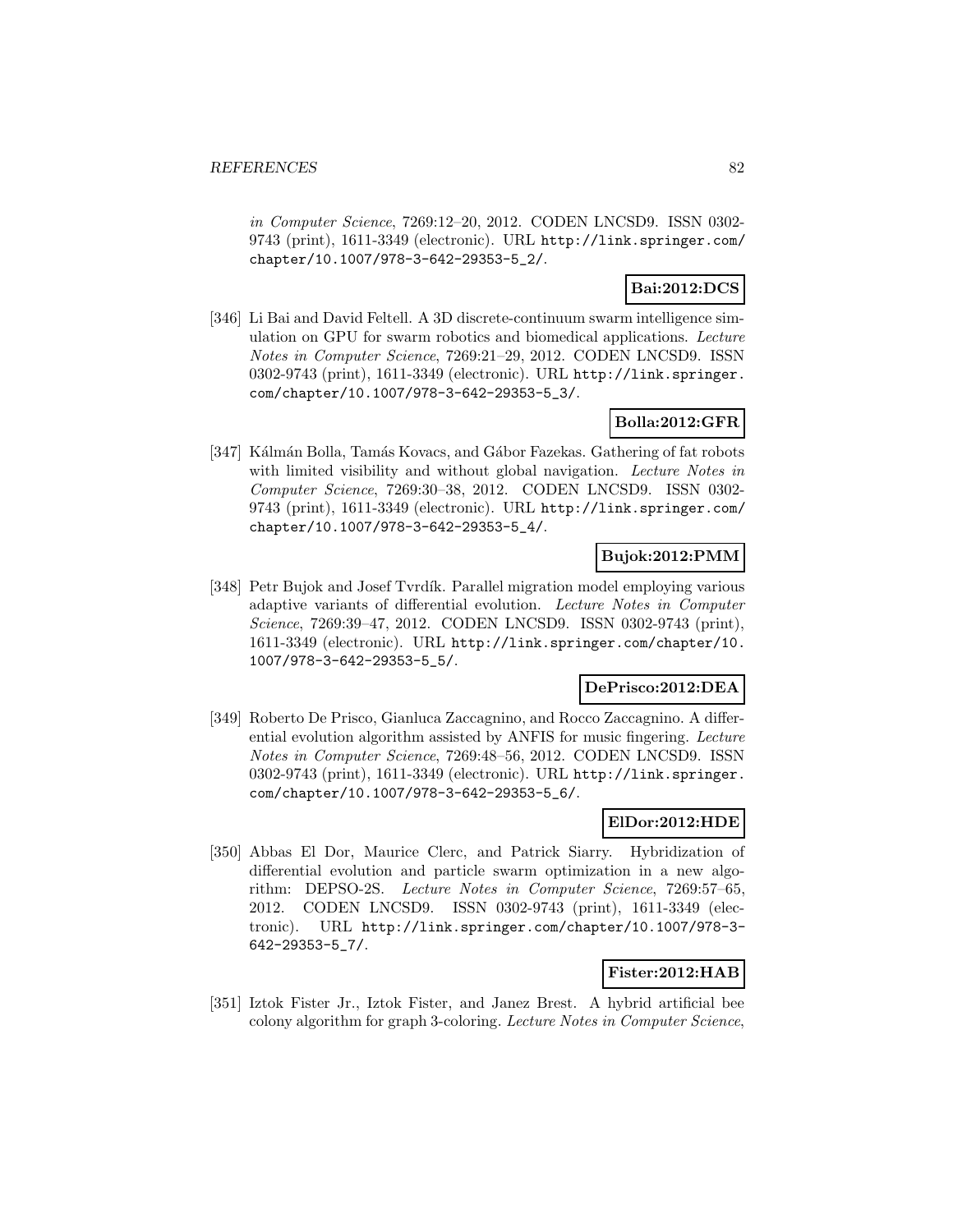7269:66–74, 2012. CODEN LNCSD9. ISSN 0302-9743 (print), 1611-3349 (electronic). URL http://link.springer.com/chapter/10.1007/978- 3-642-29353-5\_8/.

# **Fix:2012:MCS**

[352] Jeremy Fix and Matthieu Geist. Monte–Carlo swarm policy search. Lecture Notes in Computer Science, 7269:75–83, 2012. CODEN LNCSD9. ISSN 0302-9743 (print), 1611-3349 (electronic). URL http://link. springer.com/chapter/10.1007/978-3-642-29353-5\_9/.

### **Iacca:2012:CBF**

[353] Giovanni Iacca, Ferrante Neri, and Ernesto Mininno. Compact bacterial foraging optimization. Lecture Notes in Computer Science, 7269: 84–92, 2012. CODEN LNCSD9. ISSN 0302-9743 (print), 1611-3349 (electronic). URL http://link.springer.com/chapter/10.1007/978- 3-642-29353-5\_10/.

# **Koh:2012:CMA**

[354] Andrew Koh. A coevolutionary MiniMax algorithm for the detection of Nash equilibrium. Lecture Notes in Computer Science, 7269:93–101, 2012. CODEN LNCSD9. ISSN 0302-9743 (print), 1611-3349 (electronic). URL http://link.springer.com/chapter/10.1007/978-3- 642-29353-5\_11/.

# **Krzeszowski:2012:RTT**

[355] Tomasz Krzeszowski, Bogdan Kwolek, Boguslaw Rymut, and Konrad Wojciechowski. Real-time tracking of full-body motion using parallel particle swarm optimization with a pool of best particles. Lecture Notes in Computer Science, 7269:102–109, 2012. CODEN LNCSD9. ISSN 0302- 9743 (print), 1611-3349 (electronic). URL http://link.springer.com/ chapter/10.1007/978-3-642-29353-5\_12/.

### **Opara:2012:DMM**

[356] Karol Opara and Jarosław Arabas. Decomposition and metaoptimization of mutation operator in differential evolution. Lecture Notes in Computer Science, 7269:110–118, 2012. CODEN LNCSD9. ISSN 0302-9743 (print), 1611-3349 (electronic). URL http://link.springer.com/chapter/10. 1007/978-3-642-29353-5\_13/.

### **Paplinski:2012:CAC**

[357] Janusz Papliński. Continuous ant colony optimization for identification of time delays in the linear plant. Lecture Notes in Computer Science, 7269: 119–127, 2012. CODEN LNCSD9. ISSN 0302-9743 (print), 1611-3349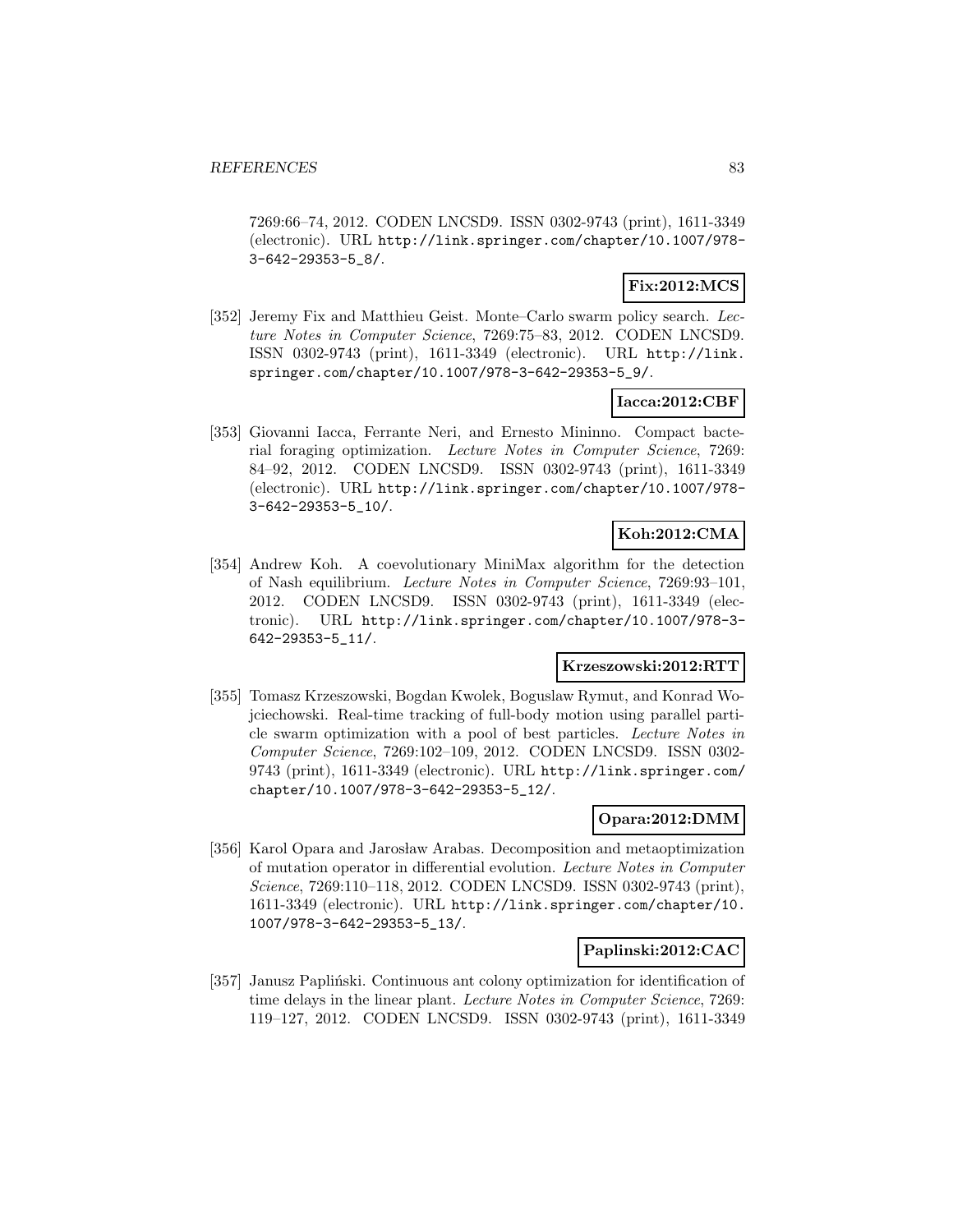(electronic). URL http://link.springer.com/chapter/10.1007/978- 3-642-29353-5\_14/.

#### **Tasgetiren:2012:VIG**

[358] M. Fatih Tasgetiren, Quan-Ke Pan, P. N. Suganthan, and Ozge Buyukdagli. A variable iterated greedy algorithm with differential evolution for solving no-idle flowshops. Lecture Notes in Computer Science, 7269:128–135, 2012. CODEN LNCSD9. ISSN 0302-9743 (print), 1611- 3349 (electronic). URL http://link.springer.com/chapter/10.1007/ 978-3-642-29353-5\_15/.

# **Tvrdik:2012:DEC**

[359] Josef Tvrdík and Ivan Křivý. Differential evolution with competing strategies applied to partitional clustering. Lecture Notes in Computer Science, 7269:136–144, 2012. CODEN LNCSD9. ISSN 0302-9743 (print), 1611- 3349 (electronic). URL http://link.springer.com/chapter/10.1007/ 978-3-642-29353-5\_16/.

# **Weber:2012:CBC**

[360] Matthieu Weber and Ferrante Neri. Contiguous binomial crossover in differential evolution. Lecture Notes in Computer Science, 7269:145– 153, 2012. CODEN LNCSD9. ISSN 0302-9743 (print), 1611-3349 (electronic). URL http://link.springer.com/chapter/10.1007/978- 3-642-29353-5\_17/.

# **Zamuda:2012:PRD**

[361] Aleš Zamuda and Janez Brest. Population reduction differential evolution with multiple mutation strategies in real world industry challenges. Lecture Notes in Computer Science, 7269:154–161, 2012. CODEN LNCSD9. ISSN 0302-9743 (print), 1611-3349 (electronic). URL http:// link.springer.com/chapter/10.1007/978-3-642-29353-5\_18/.

### **Anonymous:2012:FMv**

[362] Anonymous. Front matter. Lecture Notes in Computer Science, 7269: 163, 2012. CODEN LNCSD9. ISSN 0302-9743 (print), 1611-3349 (electronic). URL http://link.springer.com/content/pdf/bfm:978- 3-642-29353-5/2/1.

### **Cermak:2012:GOF**

[363] Petr Cermak and Michal Mura. Genetic optimization of fuzzy rule based MAS using cognitive analysis. Lecture Notes in Computer Science, 7269: 165–173, 2012. CODEN LNCSD9. ISSN 0302-9743 (print), 1611-3349 (electronic). URL http://link.springer.com/chapter/10.1007/978- 3-642-29353-5\_19/.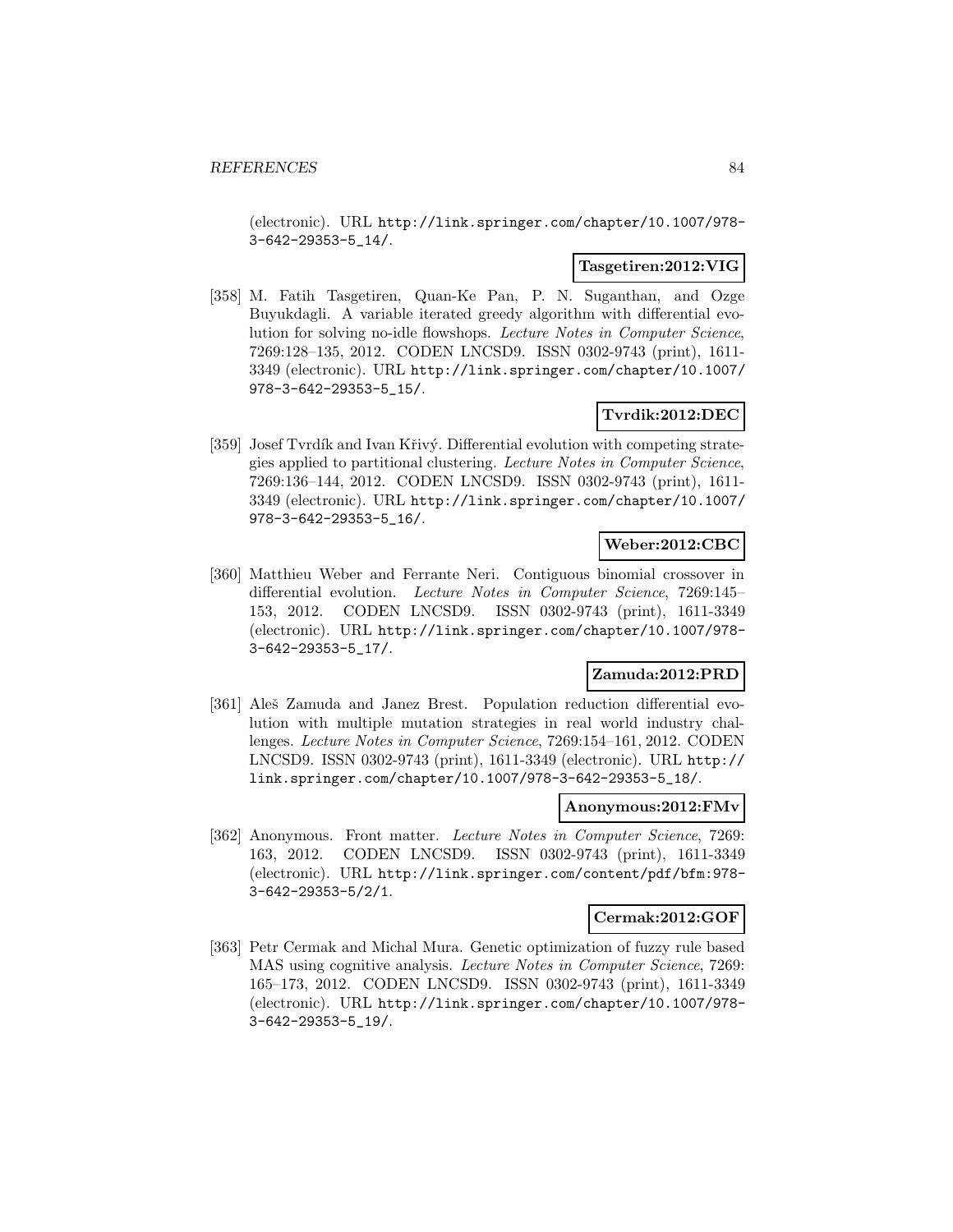#### **Czajkowski:2012:DMA**

[364] Marcin Czajkowski and Marek Kretowski. Does memetic approach improve global induction of regression and model trees? Lecture Notes in Computer Science, 7269:174–181, 2012. CODEN LNCSD9. ISSN 0302- 9743 (print), 1611-3349 (electronic). URL http://link.springer.com/ chapter/10.1007/978-3-642-29353-5\_20/.

### **Anonymous:2012:FMw**

[365] Anonymous. Front matter. Lecture Notes in Computer Science, 7269: ??, 2012. CODEN LNCSD9. ISSN 0302-9743 (print), 1611-3349 (electronic). URL http://link.springer.com/content/pdf/bfm:978-3- 642-29353-5/1.

# **Burato:2012:PRA**

[366] Elisa Burato and Matteo Cristani. The process of reaching agreement in meaning negotiation. Lecture Notes in Computer Science, 7270:1– 42, 2012. CODEN LNCSD9. ISSN 0302-9743 (print), 1611-3349 (electronic). URL http://link.springer.com/chapter/10.1007/978-3- 642-32066-8\_1/.

#### **Jascanu:2012:FEC**

[367] Veronica Jascanu and Nicolae Jascanu. Formalizing emotional Ecommerce agents for a simple negotiation protocol. Lecture Notes in Computer Science, 7270:43–60, 2012. CODEN LNCSD9. ISSN 0302- 9743 (print), 1611-3349 (electronic). URL http://link.springer.com/ chapter/10.1007/978-3-642-32066-8\_2/.

### **Fortino:2012:EMA**

[368] Giancarlo Fortino and Francesco Rango. Engineering multi-agent systems through statecharts-based JADE agents and tools. Lecture Notes in Computer Science, 7270:61–81, 2012. CODEN LNCSD9. ISSN 0302- 9743 (print), 1611-3349 (electronic). URL http://link.springer.com/ chapter/10.1007/978-3-642-32066-8\_3/.

# **Zargayouna:2012:FOM**

[369] Mahdi Zargayouna. Fleet organization models for online vehicle routing problems. Lecture Notes in Computer Science, 7270:82–102, 2012. CODEN LNCSD9. ISSN 0302-9743 (print), 1611-3349 (electronic). URL http://link.springer.com/chapter/10.1007/978-3- 642-32066-8\_4/.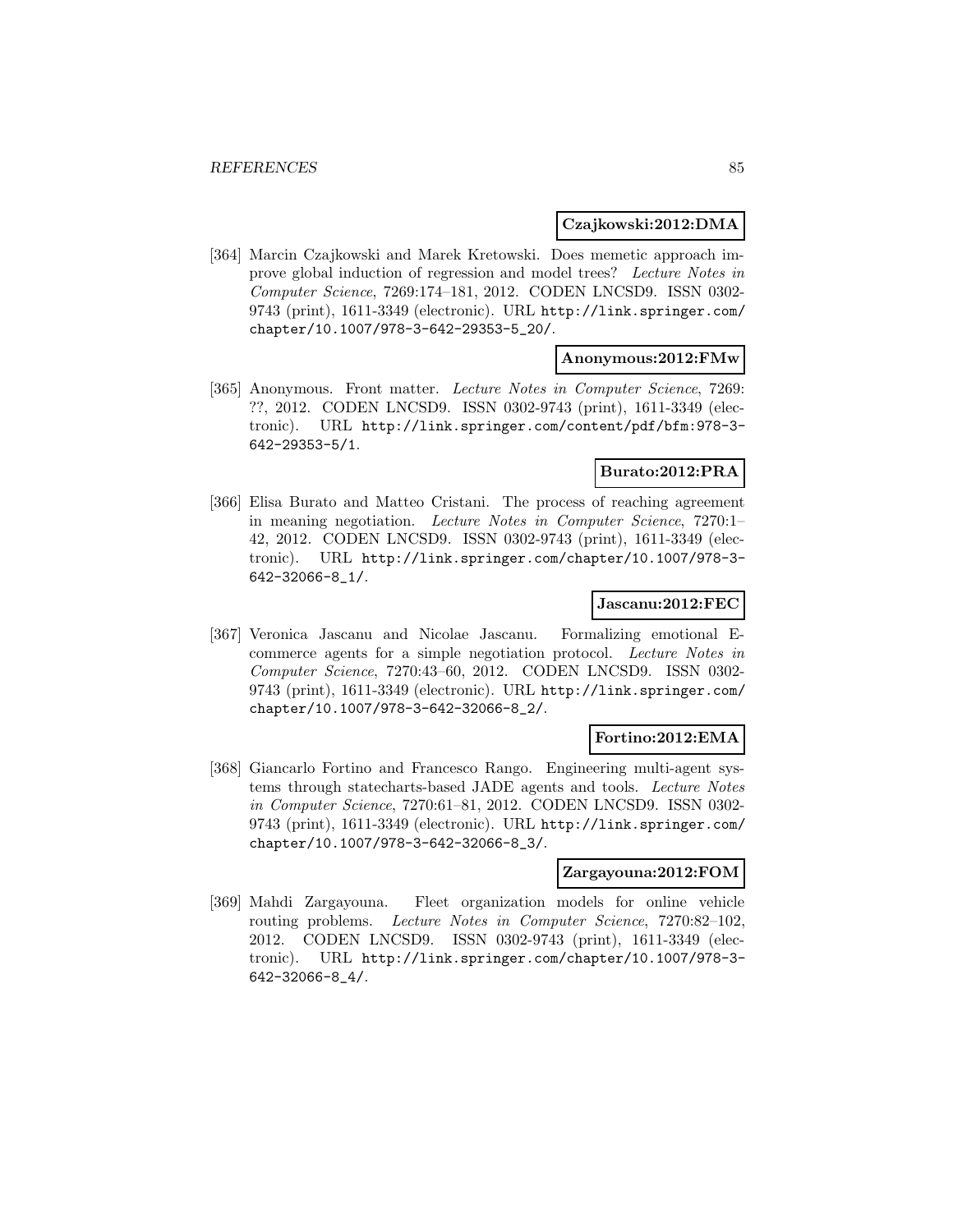#### **Adanhounme:2012:NSF**

[370] Villèvo Adanhounmè and Théophile K. Dagba. Neural smooth function approximation and prediction with adaptive learning rate. Lecture Notes in Computer Science, 7270:103–118, 2012. CODEN LNCSD9. ISSN 0302- 9743 (print), 1611-3349 (electronic). URL http://link.springer.com/ chapter/10.1007/978-3-642-32066-8\_5/.

# **OShea:2012:MCA**

[371] James O'Shea, Zuhair Bandar, and Keeley Crockett. A multi-classifier approach to dialogue act classification using function words. Lecture Notes in Computer Science, 7270:119–143, 2012. CODEN LNCSD9. ISSN 0302- 9743 (print), 1611-3349 (electronic). URL http://link.springer.com/ chapter/10.1007/978-3-642-32066-8\_6/.

### **Zakrzewska:2012:BGR**

[372] Danuta Zakrzewska. Building group recommendations in E-learning systems. Lecture Notes in Computer Science, 7270:144–163, 2012. CODEN LNCSD9. ISSN 0302-9743 (print), 1611-3349 (electronic). URL http:// link.springer.com/chapter/10.1007/978-3-642-32066-8\_7/.

#### **Lorkiewicz:2012:ISM**

[373] Wojciech Lorkiewicz and Radoslaw Katarzyniak. Individual semiosis in multi-agent systems. Lecture Notes in Computer Science, 7270:164– 197, 2012. CODEN LNCSD9. ISSN 0302-9743 (print), 1611-3349 (electronic). URL http://link.springer.com/chapter/10.1007/978- 3-642-32066-8\_8/.

#### **DiBitonto:2012:EMA**

[374] Pierpaolo Di Bitonto and Maria Laterza. Evaluation of multi-agent systems: Proposal and validation of a metric plan. Lecture Notes in Computer Science, 7270:198–221, 2012. CODEN LNCSD9. ISSN 0302-9743 (print), 1611-3349 (electronic). URL http://link.springer.com/chapter/10. 1007/978-3-642-32066-8\_9/.

# **Was:2012:EMT**

[375] Jarosław Was. Egress modeling through cellular automata based multiagent systems. Lecture Notes in Computer Science, 7270:222–235, 2012. CODEN LNCSD9. ISSN 0302-9743 (print), 1611-3349 (electronic). URL http://link.springer.com/chapter/10.1007/978-3- 642-32066-8\_10/.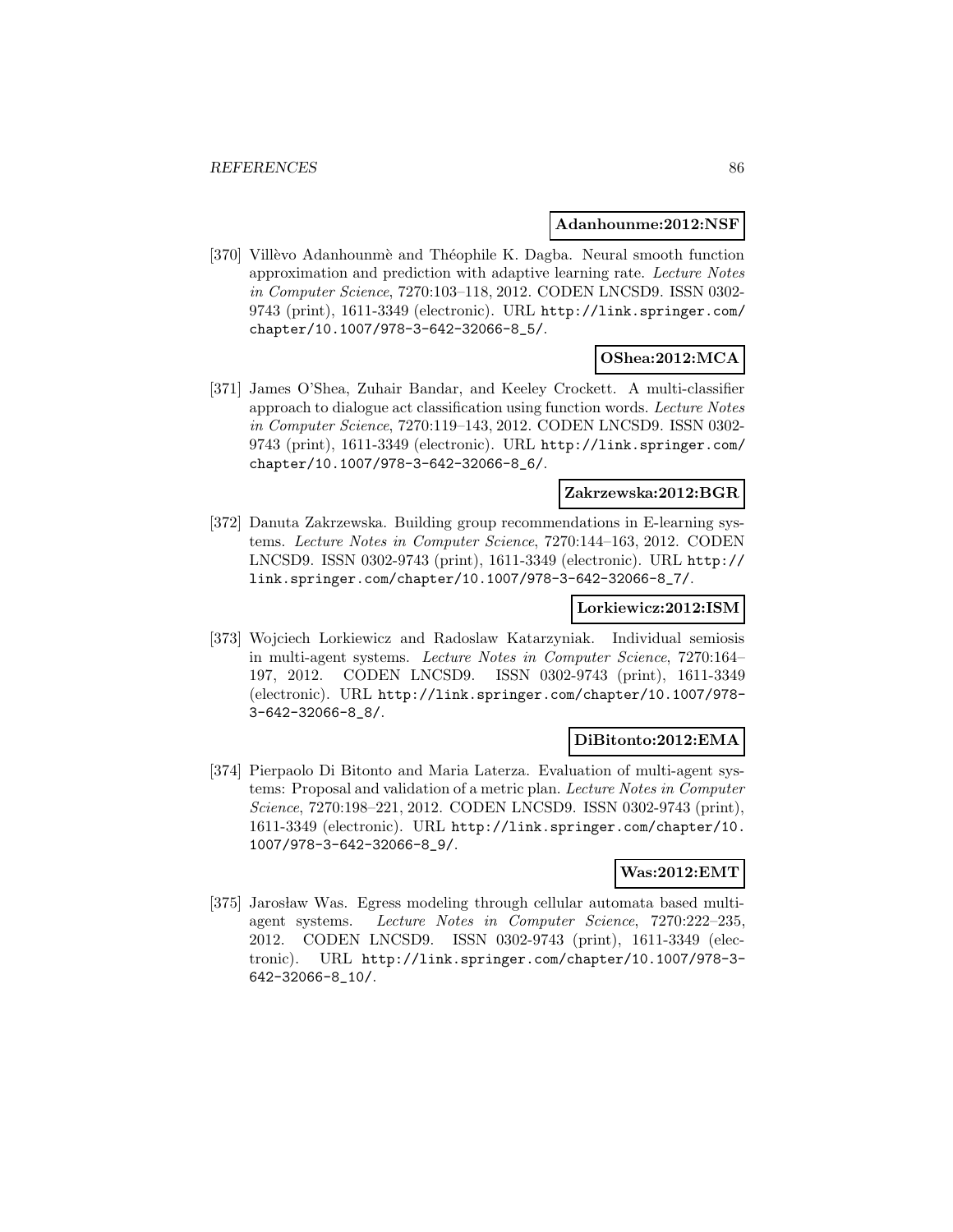#### **Anonymous:2012:BMi**

[376] Anonymous. Back matter. Lecture Notes in Computer Science, 7270: ??, 2012. CODEN LNCSD9. ISSN 0302-9743 (print), 1611-3349 (electronic). URL http://link.springer.com/content/pdf/bbm:978-3- 642-32066-8/1.

### **Anonymous:2012:FMx**

[377] Anonymous. Front matter. Lecture Notes in Computer Science, 7270: ??, 2012. CODEN LNCSD9. ISSN 0302-9743 (print), 1611-3349 (electronic). URL http://link.springer.com/content/pdf/bfm:978-3- 642-32066-8/1.

# **VanLanduyt:2012:DDD**

[378] Dimitri Van Landuyt, Steven Op de beeck, Eddy Truyen, and Wouter Joosen. Domain-driven discovery of stable abstractions for pointcut interfaces. Lecture Notes in Computer Science, 7271:1–52, 2012. CODEN LNCSD9. ISSN 0302-9743 (print), 1611-3349 (electronic). URL http:// link.springer.com/chapter/10.1007/978-3-642-35551-6\_1/.

# **Tigli:2012:AAT**

[379] Jean-Yves Tigli, Stéphane Lavirotte, Gaëtan Rey, Nicolas Ferry, and Vincent Hourdin. Aspect of assembly: From theory to performance. Lecture Notes in Computer Science, 7271:53–91, 2012. CODEN LNCSD9. ISSN 0302-9743 (print), 1611-3349 (electronic). URL http://link.springer. com/chapter/10.1007/978-3-642-35551-6\_2/.

## **Ansaloni:2012:DAO**

[380] Danilo Ansaloni, Walter Binder, Philippe Moret, and Alex Villazón. Dynamic aspect-oriented programming in Java: The HotWave experience. Lecture Notes in Computer Science, 7271:92–122, 2012. CODEN LNCSD9. ISSN 0302-9743 (print), 1611-3349 (electronic). URL http:// link.springer.com/chapter/10.1007/978-3-642-35551-6\_3/.

# **Holzer:2012:ACE**

[381] Adrian Holzer, Lukasz Ziarek, K. R. Jayaram, and Patrick Eugster. Abstracting context in event-based software. Lecture Notes in Computer Science, 7271:123–167, 2012. CODEN LNCSD9. ISSN 0302-9743 (print), 1611-3349 (electronic). URL http://link.springer.com/chapter/10. 1007/978-3-642-35551-6\_4/.

# **Lohmann:2012:AAD**

[382] Daniel Lohmann, Olaf Spinczyk, Wanja Hofer, and Wolfgang Schröder-Preikschat. The aspect-aware design and implementation of the CiAO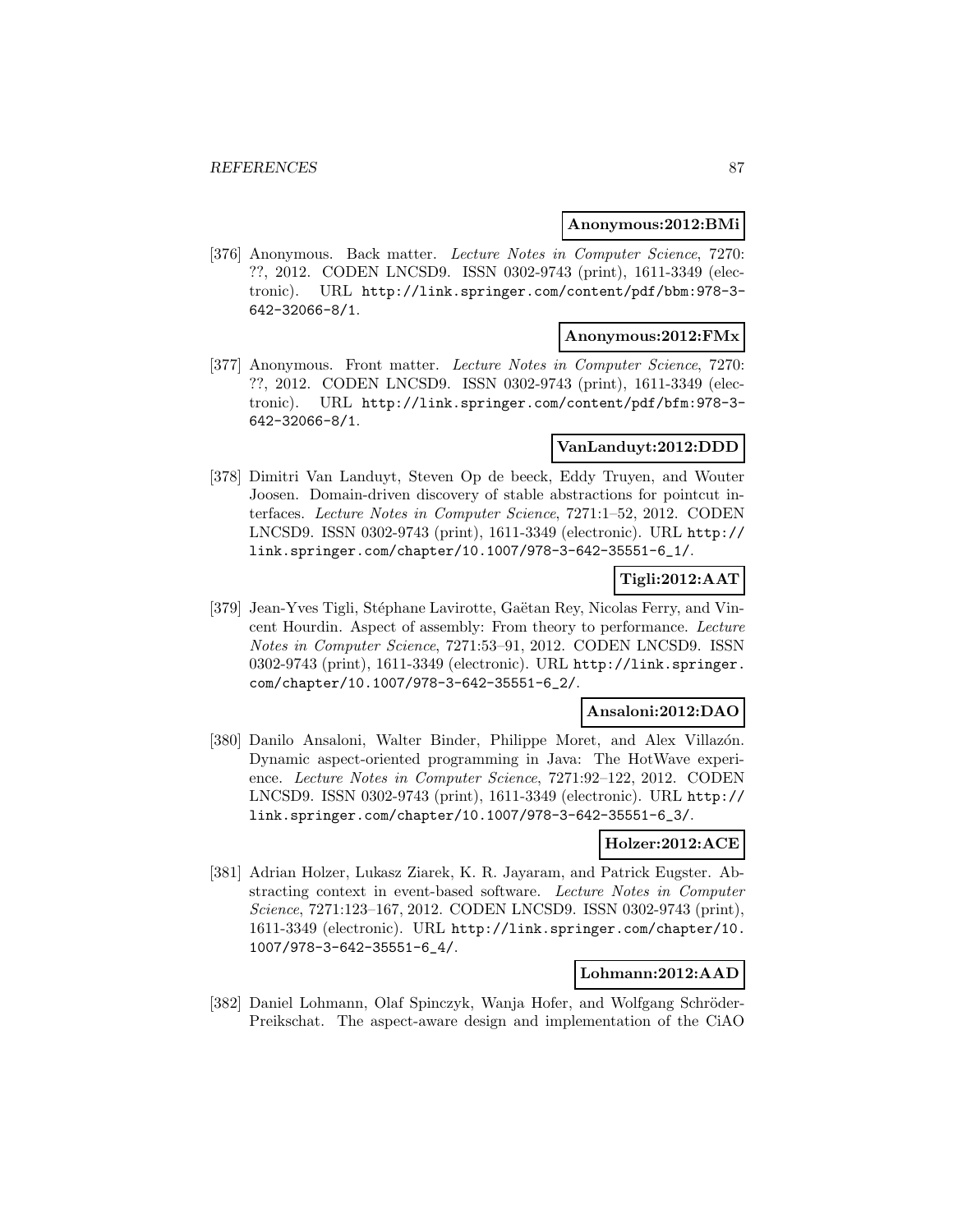operating-system family. Lecture Notes in Computer Science, 7271: 168–215, 2012. CODEN LNCSD9. ISSN 0302-9743 (print), 1611-3349 (electronic). URL http://link.springer.com/chapter/10.1007/978- 3-642-35551-6\_5/.

#### **Bergmans:2012:FCC**

[383] Lodewijk Bergmans, Wilke Havinga, and Mehmet Aksit. First-class compositions. Lecture Notes in Computer Science, 7271:216–267, 2012. CODEN LNCSD9. ISSN 0302-9743 (print), 1611-3349 (electronic). URL http://link.springer.com/chapter/10.1007/978-3- 642-35551-6\_6/.

# **Axelsen:2012:CDP**

[384] Eyvind W. Axelsen, Fredrik Sørensen, Stein Krogdahl, and Birger Møller-Pedersen. Challenges in the design of the package template mechanism. Lecture Notes in Computer Science, 7271:268–305, 2012. CODEN LNCSD9. ISSN 0302-9743 (print), 1611-3349 (electronic). URL http:// link.springer.com/chapter/10.1007/978-3-642-35551-6\_7/.

# **Anonymous:2012:BMj**

[385] Anonymous. Back matter. Lecture Notes in Computer Science, 7271: ??, 2012. CODEN LNCSD9. ISSN 0302-9743 (print), 1611-3349 (electronic). URL http://link.springer.com/content/pdf/bbm:978-3- 642-35551-6/1.

# **Anonymous:2012:FMy**

[386] Anonymous. Front matter. Lecture Notes in Computer Science, 7271: ??, 2012. CODEN LNCSD9. ISSN 0302-9743 (print), 1611-3349 (electronic). URL http://link.springer.com/content/pdf/bfm:978-3- 642-35551-6/1.

# **Maia:2012:SLM**

[387] Francisco Maia and Miguel Matos. Slead: Low-memory, steady distributed systems slicing. Lecture Notes in Computer Science, 7272: 1–15, 2012. CODEN LNCSD9. ISSN 0302-9743 (print), 1611-3349 (electronic). URL http://link.springer.com/chapter/10.1007/978- 3-642-30823-9\_1/.

### **Fouquet:2012:DRP**

[388] François Fouquet and Erwan Daubert. Dissemination of reconfiguration policies on mesh networks. Lecture Notes in Computer Science, 7272: 16–30, 2012. CODEN LNCSD9. ISSN 0302-9743 (print), 1611-3349 (electronic). URL http://link.springer.com/chapter/10.1007/978- 3-642-30823-9\_2/.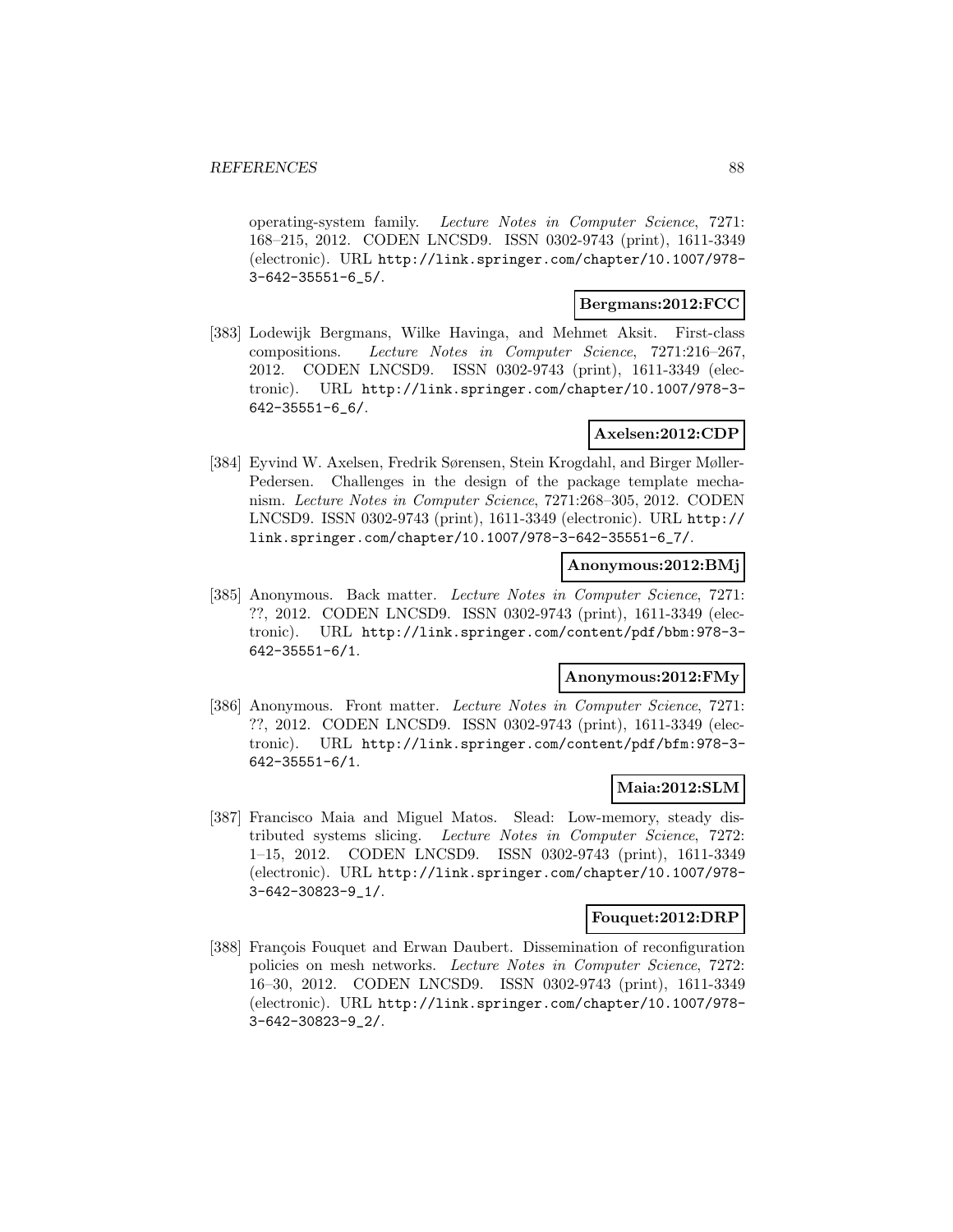#### **Stamatakis:2012:SRM**

[389] Dimokritos Stamatakis and Nikos Tsikoudis. Scalability of replicated metadata services in distributed file systems. Lecture Notes in Computer Science, 7272:31–44, 2012. CODEN LNCSD9. ISSN 0302-9743 (print), 1611-3349 (electronic). URL http://link.springer.com/chapter/10. 1007/978-3-642-30823-9\_3/.

### **Rahimian:2012:LAP**

[390] Fatemeh Rahimian and Thinh Le Nguyen Huu. Locality-awareness in a peer-to-peer publish/subscribe network. Lecture Notes in Computer Science, 7272:45–58, 2012. CODEN LNCSD9. ISSN 0302-9743 (print), 1611-3349 (electronic). URL http://link.springer.com/chapter/10. 1007/978-3-642-30823-9\_4/.

# **DeRyck:2012:SSR**

[391] Philippe De Ryck and Nick Nikiforakis. Serene: Self-reliant client-side protection against session fixation. Lecture Notes in Computer Science, 7272:59–72, 2012. CODEN LNCSD9. ISSN 0302-9743 (print), 1611-3349 (electronic). URL http://link.springer.com/chapter/10.1007/978- 3-642-30823-9\_5/.

## **Gunawan:2012:BSC**

[392] Linda Ariani Gunawan. Behavioral singletons to consistently handle global states of security patterns. Lecture Notes in Computer Science, 7272:73–86, 2012. CODEN LNCSD9. ISSN 0302-9743 (print), 1611-3349 (electronic). URL http://link.springer.com/chapter/10.1007/978- 3-642-30823-9\_6/.

### **Kreutz:2012:TRE**

[393] Diego Kreutz and António Casimiro. A trustworthy and resilient event broker for monitoring cloud infrastructures. Lecture Notes in Computer Science, 7272:87–95, 2012. CODEN LNCSD9. ISSN 0302-9743 (print), 1611-3349 (electronic). URL http://link.springer.com/chapter/10. 1007/978-3-642-30823-9\_7/.

#### **Borges:2012:SRE**

[394] Miguel Borges, Paulo Jesus, and Carlos Baquero. Spectra: Robust estimation of distribution functions in networks. Lecture Notes in Computer Science, 7272:96–103, 2012. CODEN LNCSD9. ISSN 0302-9743 (print), 1611-3349 (electronic). URL http://link.springer.com/chapter/10. 1007/978-3-642-30823-9\_8/.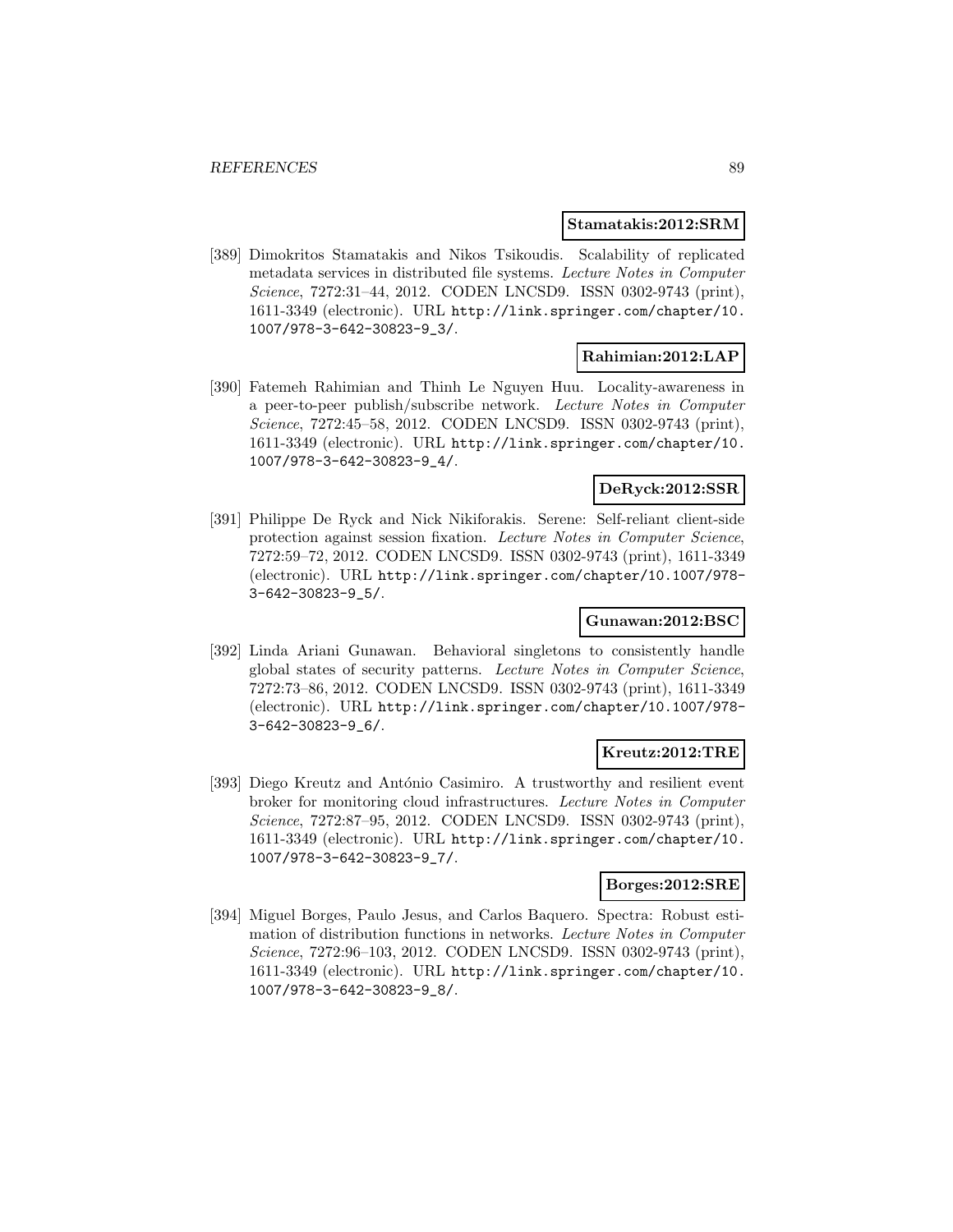### **Maerien:2012:FFA**

[395] Jef Maerien and Pieter Agten. FAMoS: a flexible active monitoring service for wireless sensor networks. Lecture Notes in Computer Science, 7272: 104–117, 2012. CODEN LNCSD9. ISSN 0302-9743 (print), 1611-3349 (electronic). URL http://link.springer.com/chapter/10.1007/978- 3-642-30823-9\_9/.

# **Benchi:2012:MSO**

[396] Abdulkader Benchi and Frédéric Guidec. A message service for opportunistic computing in disconnected MANETs. Lecture Notes in Computer Science, 7272:118–131, 2012. CODEN LNCSD9. ISSN 0302-9743 (print), 1611-3349 (electronic). URL http://link.springer.com/chapter/10. 1007/978-3-642-30823-9\_10/.

# **Bainomugisha:2012:FDS**

[397] Engineer Bainomugisha and Koosha Paridel. Flexub: Dynamic subscriptions for publish/subscribe systems in MANETs. Lecture Notes in Computer Science, 7272:132–139, 2012. CODEN LNCSD9. ISSN 0302- 9743 (print), 1611-3349 (electronic). URL http://link.springer.com/ chapter/10.1007/978-3-642-30823-9\_11/.

## **Lyle:2012:DDW**

[398] John Lyle, Shamal Faily, and Ivan Fléchais. On the design and development of webinos: a distributed mobile application middleware. Lecture Notes in Computer Science, 7272:140–147, 2012. CODEN LNCSD9. ISSN 0302-9743 (print), 1611-3349 (electronic). URL http://link.springer. com/chapter/10.1007/978-3-642-30823-9\_12/.

#### **Thomson:2012:MPS**

[399] Graham Thomson and Sotirios Terzis. A middleware for pervasive situation-awareness. Lecture Notes in Computer Science, 7272:148–161, 2012. CODEN LNCSD9. ISSN 0302-9743 (print), 1611-3349 (electronic). URL http://link.springer.com/chapter/10.1007/978-3- 642-30823-9\_13/.

## **Azab:2012:SUF**

[400] Abdulrahman Azab and Hein Meling. Stroll: a universal filesystem-based interface for seamless task deployment in grid computing. Lecture Notes in Computer Science, 7272:162–176, 2012. CODEN LNCSD9. ISSN 0302- 9743 (print), 1611-3349 (electronic). URL http://link.springer.com/ chapter/10.1007/978-3-642-30823-9\_14/.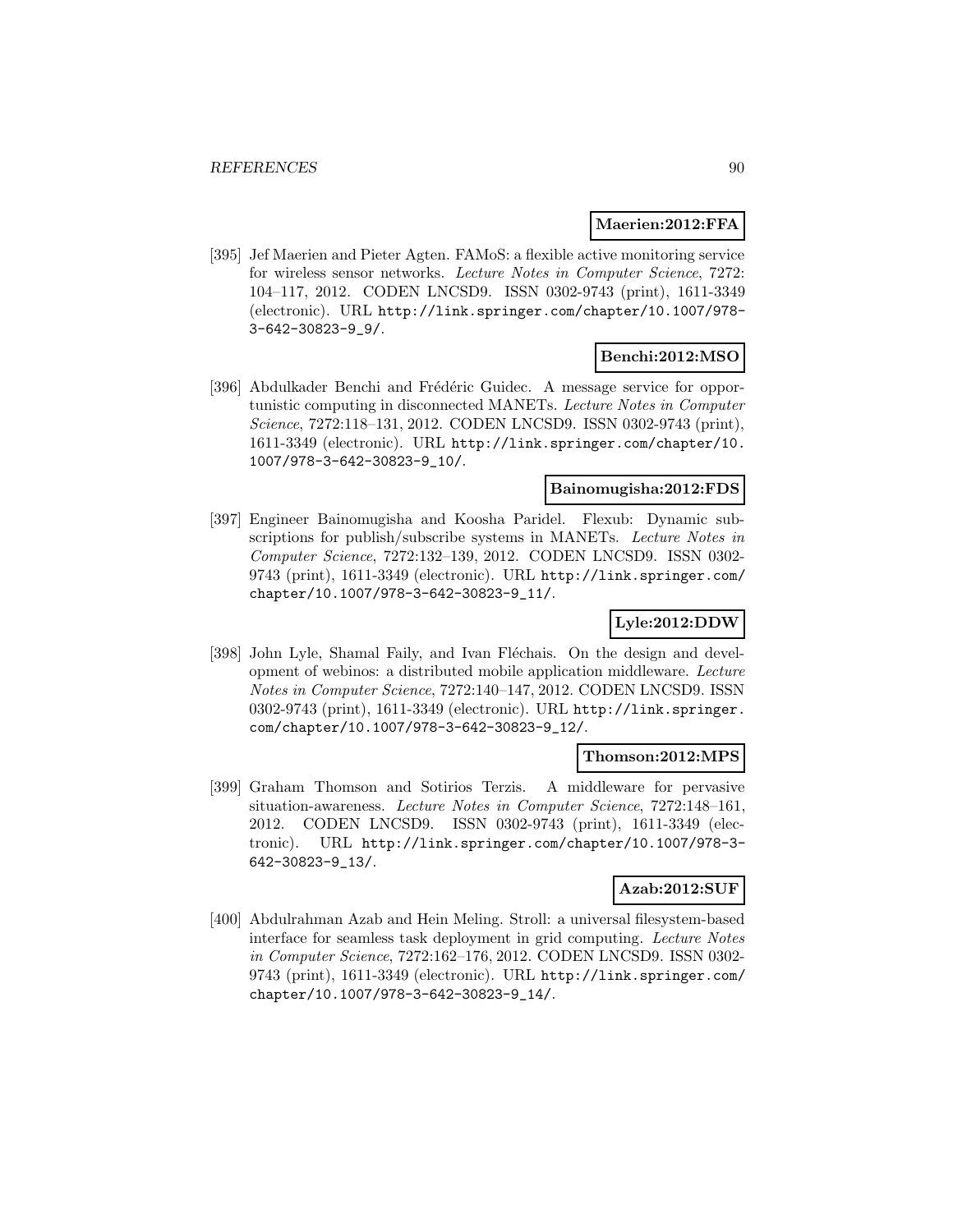### **Degerlund:2012:SCI**

[401] Fredrik Degerlund. Scheduling of compute-intensive code generated from event-B models: An empirical efficiency study. Lecture Notes in Computer Science, 7272:177–184, 2012. CODEN LNCSD9. ISSN 0302-9743 (print), 1611-3349 (electronic). URL http://link.springer.com/chapter/10. 1007/978-3-642-30823-9\_15/.

### **Veeraragavan:2012:RMA**

[402] Narasimha Raghavan Veeraragavan. Reliability modeling and analysis of modern distributed interactive multimedia applications: a case study of a distributed opera performance. Lecture Notes in Computer Science, 7272: 185–193, 2012. CODEN LNCSD9. ISSN 0302-9743 (print), 1611-3349 (electronic). URL http://link.springer.com/chapter/10.1007/978- 3-642-30823-9\_16/.

# **Comes:2012:DST**

[403] Diana Elena Comes and Christoph Evers. Designing socio-technical applications for ubiquitous computing. Lecture Notes in Computer Science, 7272:194–201, 2012. CODEN LNCSD9. ISSN 0302-9743 (print), 1611- 3349 (electronic). URL http://link.springer.com/chapter/10.1007/ 978-3-642-30823-9\_17/.

# **Voras:2012:SON**

[404] Ivan Voras, Marin Orlić, and Mario Zagar. Something old is new again: Reimagining the oldest social networking platform. Lecture Notes in Computer Science, 7272:202–207, 2012. CODEN LNCSD9. ISSN 0302- 9743 (print), 1611-3349 (electronic). URL http://link.springer.com/ chapter/10.1007/978-3-642-30823-9\_18/.

#### **Rodrigues:2012:ZMS**

[405] Preston Rodrigues and Yérom-David Bromberg. ZigZag: a middleware for service discovery in future Internet. Lecture Notes in Computer Science, 7272:208–221, 2012. CODEN LNCSD9. ISSN 0302-9743 (print), 1611- 3349 (electronic). URL http://link.springer.com/chapter/10.1007/ 978-3-642-30823-9\_19/.

#### **Comes:2012:BBF**

[406] Diana Elena Comes and Harun Baraki. BPRules and the BPR-framework: Comprehensive support for managing QoS in Web service compositions. Lecture Notes in Computer Science, 7272:222–235, 2012. CODEN LNCSD9. ISSN 0302-9743 (print), 1611-3349 (electronic). URL http:// link.springer.com/chapter/10.1007/978-3-642-30823-9\_20/.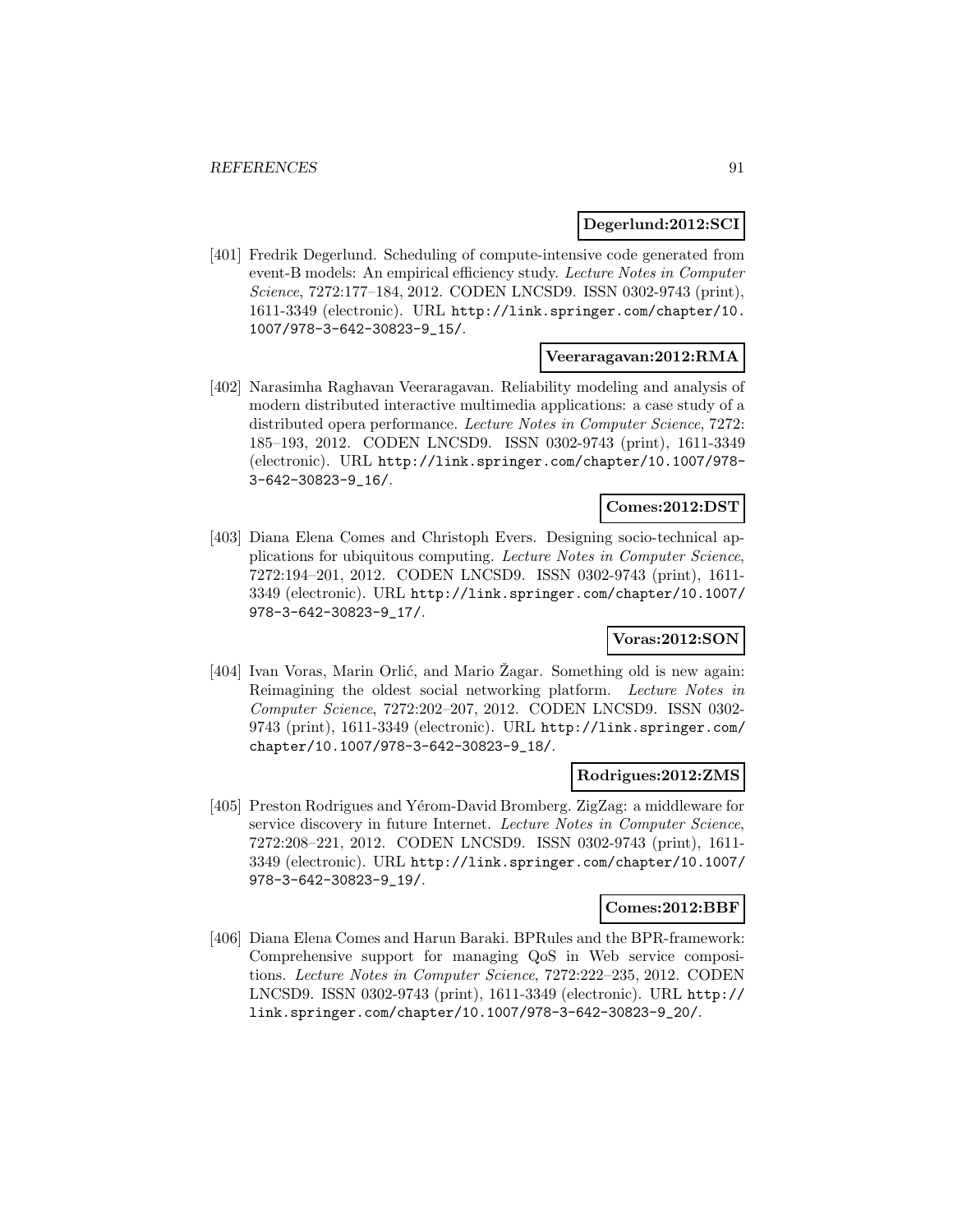#### **Anonymous:2012:BMk**

[407] Anonymous. Back matter. Lecture Notes in Computer Science, 7272: ??, 2012. CODEN LNCSD9. ISSN 0302-9743 (print), 1611-3349 (electronic). URL http://link.springer.com/content/pdf/bbm:978-3- 642-30823-9/1.

### **Anonymous:2012:FMz**

[408] Anonymous. Front matter. Lecture Notes in Computer Science, 7272: ??, 2012. CODEN LNCSD9. ISSN 0302-9743 (print), 1611-3349 (electronic). URL http://link.springer.com/content/pdf/bfm:978-3- 642-30823-9/1.

### **Lienhardt:2012:RAM**

[409] Michael Lienhardt and Ivan Lanese. A reversible abstract machine and its space overhead. Lecture Notes in Computer Science, 7273:1– 17, 2012. CODEN LNCSD9. ISSN 0302-9743 (print), 1611-3349 (electronic). URL http://link.springer.com/chapter/10.1007/978-3- 642-30793-5\_1/.

## **Johnson:2012:SMT**

[410] Taylor T. Johnson and Sayan Mitra. A small model theorem for rectangular hybrid automata networks. Lecture Notes in Computer Science, 7273:18–34, 2012. CODEN LNCSD9. ISSN 0302-9743 (print), 1611-3349 (electronic). URL http://link.springer.com/chapter/10.1007/978- 3-642-30793-5\_2/.

### **Albert:2012:AMH**

[411] Elvira Albert and Antonio E. Flores-Montoya. Analysis of may-happenin-parallel in concurrent objects. Lecture Notes in Computer Science, 7273:35–51, 2012. CODEN LNCSD9. ISSN 0302-9743 (print), 1611-3349 (electronic). URL http://link.springer.com/chapter/10.1007/978- 3-642-30793-5\_3/.

#### **Aman:2012:BEM**

[412] Bogdan Aman, Gabriel Ciobanu, and Maciej Koutny. Behavioural equivalences over migrating processes with timers. Lecture Notes in Computer Science, 7273:52-66, 2012. CODEN LNCSD9. ISSN 0302-9743 (print), 1611-3349 (electronic). URL http://link.springer.com/chapter/10. 1007/978-3-642-30793-5\_4/.

### **Klai:2012:CSB**

[413] Kais Klai and Jörg Desel. Checking soundness of business processes compositionally using symbolic observation graphs. Lecture Notes in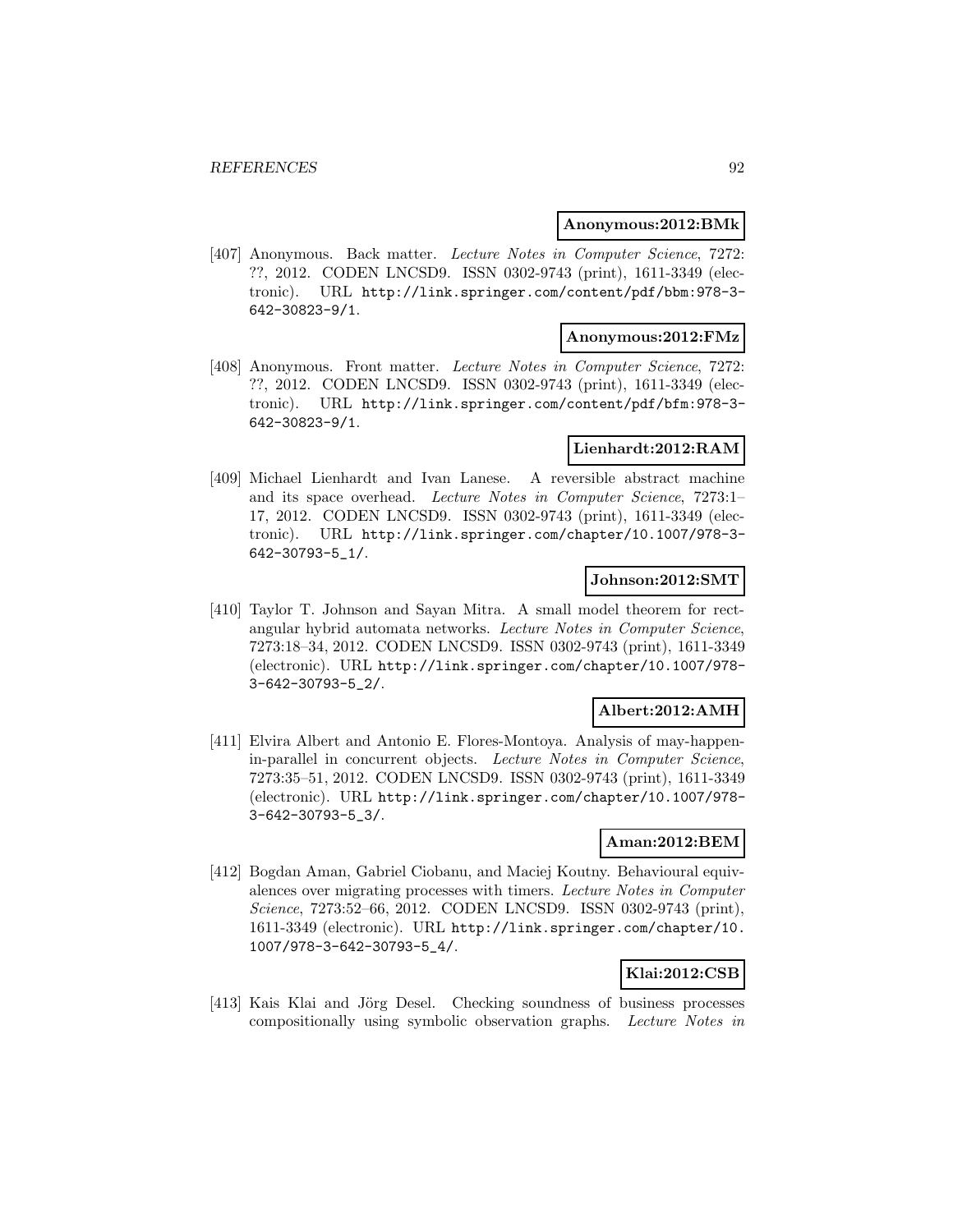Computer Science, 7273:67–83, 2012. CODEN LNCSD9. ISSN 0302- 9743 (print), 1611-3349 (electronic). URL http://link.springer.com/ chapter/10.1007/978-3-642-30793-5\_5/.

### **Kindermann:2012:BLC**

[414] Roland Kindermann and Tommi Junttila. Beyond lassos: Complete SMTbased bounded model checking for timed automata. Lecture Notes in Computer Science, 7273:84–100, 2012. CODEN LNCSD9. ISSN 0302- 9743 (print), 1611-3349 (electronic). URL http://link.springer.com/ chapter/10.1007/978-3-642-30793-5\_6/.

### **Prabhakar:2012:CTB**

[415] Pavithra Prabhakar and Mahesh Viswanathan. Conformance testing of Boolean programs with multiple faults. Lecture Notes in Computer Science, 7273:101–117, 2012. CODEN LNCSD9. ISSN 0302-9743 (print), 1611-3349 (electronic). URL http://link.springer.com/chapter/10. 1007/978-3-642-30793-5\_7/.

#### **Bensalem:2012:KBD**

[416] Saddek Bensalem, Marius Bozga, and Jean Quilbeuf. Knowledge-based distributed conflict resolution for multiparty interactions and priorities. Lecture Notes in Computer Science, 7273:118–134, 2012. CODEN LNCSD9. ISSN 0302-9743 (print), 1611-3349 (electronic). URL http:// link.springer.com/chapter/10.1007/978-3-642-30793-5\_8/.

# **Cerone:2012:MPW**

[417] Andrea Cerone and Matthew Hennessy. Modelling probabilistic wireless networks. Lecture Notes in Computer Science, 7273:135–151, 2012. CODEN LNCSD9. ISSN 0302-9743 (print), 1611-3349 (electronic). URL http://link.springer.com/chapter/10.1007/978-3- 642-30793-5\_9/.

# **Milushev:2012:NSE**

[418] Dimiter Milushev, Wim Beck, and Dave Clarke. Noninterference via symbolic execution. Lecture Notes in Computer Science, 7273:152–168, 2012. CODEN LNCSD9. ISSN 0302-9743 (print), 1611-3349 (electronic). URL http://link.springer.com/chapter/10.1007/978-3- 642-30793-5\_10/.

### **Hernandez:2012:DDA**

[419] David Romero Hernández and David de Frutos Escrig. Defining distances for all process semantics. Lecture Notes in Computer Science, 7273: 169–185, 2012. CODEN LNCSD9. ISSN 0302-9743 (print), 1611-3349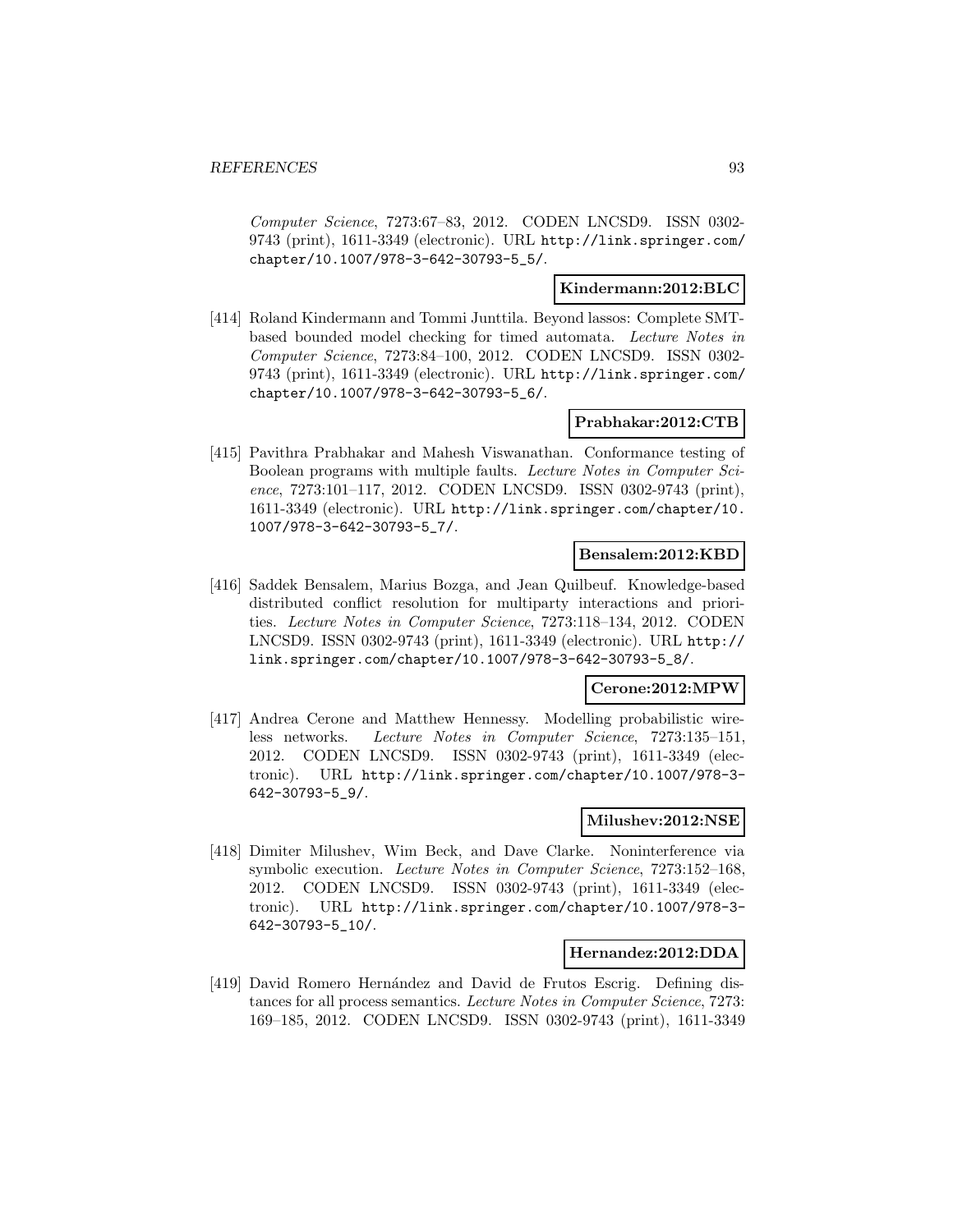(electronic). URL http://link.springer.com/chapter/10.1007/978- 3-642-30793-5\_11/.

## **Barthe:2012:SME**

[420] Gilles Barthe and Juan Manuel Crespo. Secure multi-execution through static program transformation. Lecture Notes in Computer Science, 7273: 186–202, 2012. CODEN LNCSD9. ISSN 0302-9743 (print), 1611-3349 (electronic). URL http://link.springer.com/chapter/10.1007/978- 3-642-30793-5\_12/.

### **Delahaye:2012:SIT**

[421] Benoît Delahaye and Uli Fahrenberg. Synchronous interface theories and time triggered scheduling. Lecture Notes in Computer Science, 7273: 203–218, 2012. CODEN LNCSD9. ISSN 0302-9743 (print), 1611-3349 (electronic). URL http://link.springer.com/chapter/10.1007/978- 3-642-30793-5\_13/.

#### **Tasharofi:2012:TND**

[422] Samira Tasharofi and Rajesh K. Karmani. TransDPOR: a novel dynamic partial-order reduction technique for testing actor programs. Lecture Notes in Computer Science, 7273:219–234, 2012. CODEN LNCSD9. ISSN 0302-9743 (print), 1611-3349 (electronic). URL http://link.springer. com/chapter/10.1007/978-3-642-30793-5\_14/.

# **Delzanno:2012:VAH**

[423] Giorgio Delzanno and Arnaud Sangnier. Verification of ad hoc networks with node and communication failures. Lecture Notes in Computer Science, 7273:235–250, 2012. CODEN LNCSD9. ISSN 0302-9743 (print), 1611-3349 (electronic). URL http://link.springer.com/chapter/10. 1007/978-3-642-30793-5\_15/.

### **Earle:2012:VTE**

[424] Clara Benac Earle and Lars-Åke Fredlund. Verification of timed Erlang programs using McErlang. Lecture Notes in Computer Science, 7273: 251–267, 2012. CODEN LNCSD9. ISSN 0302-9743 (print), 1611-3349 (electronic). URL http://link.springer.com/chapter/10.1007/978- 3-642-30793-5\_16/.

#### **Anonymous:2012:BMl**

[425] Anonymous. Back matter. Lecture Notes in Computer Science, 7273: ??, 2012. CODEN LNCSD9. ISSN 0302-9743 (print), 1611-3349 (electronic). URL http://link.springer.com/content/pdf/bbm:978-3- 642-30793-5/1.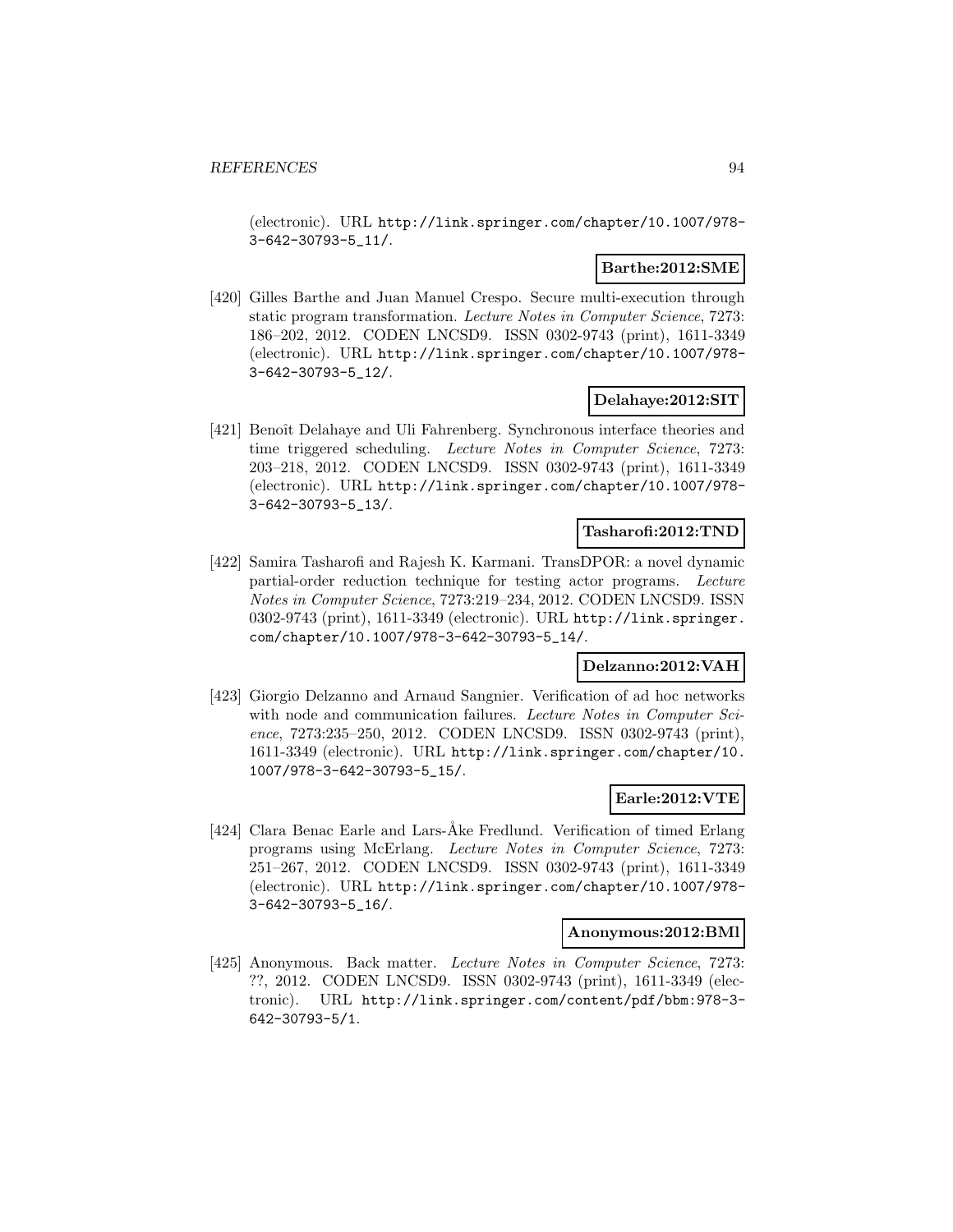#### **Anonymous:2012:FMba**

[426] Anonymous. Front matter. Lecture Notes in Computer Science, 7273: ??, 2012. CODEN LNCSD9. ISSN 0302-9743 (print), 1611-3349 (electronic). URL http://link.springer.com/content/pdf/bfm:978-3- 642-30793-5/1.

# **Liptchinsky:2012:SCS**

[427] Vitaliy Liptchinsky, Roman Khazankin, and Hong-Linh Truong. Statelets: Coordination of social collaboration processes. Lecture Notes in Computer Science, 7274:1–16, 2012. CODEN LNCSD9. ISSN 0302-9743 (print), 1611-3349 (electronic). URL http://link.springer.com/chapter/10. 1007/978-3-642-30829-1\_1/.

# **Rossi:2012:SSB**

[428] Davide Rossi. A social software-based coordination platform. Lecture Notes in Computer Science, 7274:17–28, 2012. CODEN LNCSD9. ISSN 0302-9743 (print), 1611-3349 (electronic). URL http://link.springer. com/chapter/10.1007/978-3-642-30829-1\_2/.

#### **AlvaresdeOliveira:2012:SMA**

[429] Frederico Alvares de Oliveira Jr. and Remi Sharrock. Synchronization of multiple autonomic control loops: Application to cloud computing. Lecture Notes in Computer Science, 7274:29–43, 2012. CODEN LNCSD9. ISSN 0302-9743 (print), 1611-3349 (electronic). URL http://link. springer.com/chapter/10.1007/978-3-642-30829-1\_3/.

### **vanDooren:2012:STM**

[430] Marko van Dooren and Dave Clarke. Subobject transactional memory. Lecture Notes in Computer Science, 7274:44–58, 2012. CODEN LNCSD9. ISSN 0302-9743 (print), 1611-3349 (electronic). URL http: //link.springer.com/chapter/10.1007/978-3-642-30829-1\_4/.

### **Clarke:2012:PCC**

[431] Dave Clarke and José Proença. Partial connector colouring. Lecture Notes in Computer Science, 7274:59–73, 2012. CODEN LNCSD9. ISSN 0302- 9743 (print), 1611-3349 (electronic). URL http://link.springer.com/ chapter/10.1007/978-3-642-30829-1\_5/.

### **Khosravi:2012:UCA**

[432] Ramtin Khosravi and Hamideh Sabouri. Using coordinated actors to model families of distributed systems. Lecture Notes in Computer Science, 7274:74–88, 2012. CODEN LNCSD9. ISSN 0302-9743 (print), 1611-3349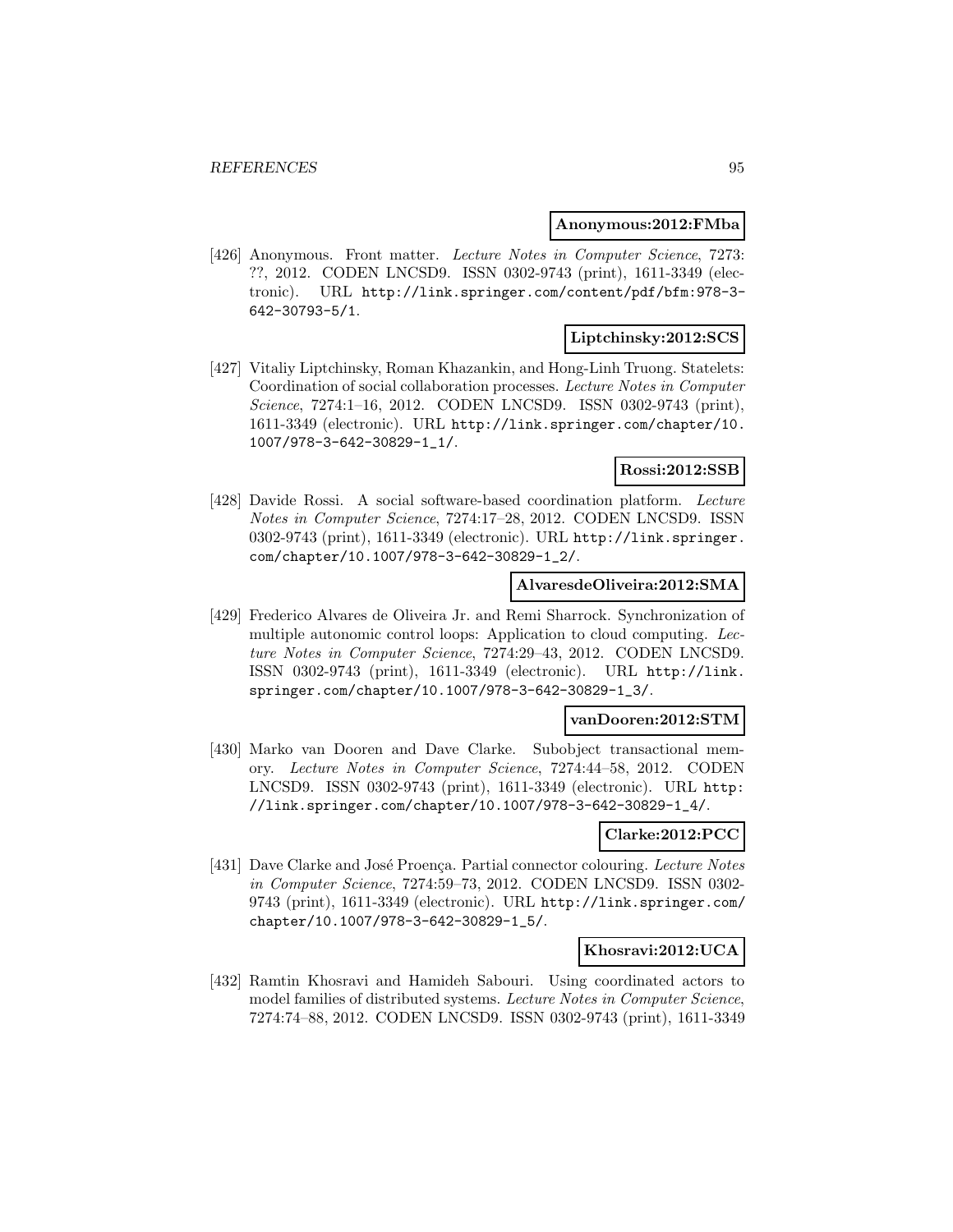(electronic). URL http://link.springer.com/chapter/10.1007/978- 3-642-30829-1\_6/.

### **Dinges:2012:SSC**

[433] Peter Dinges and Gul Agha. Scoped synchronization constraints for large scale actor systems. Lecture Notes in Computer Science, 7274: 89–103, 2012. CODEN LNCSD9. ISSN 0302-9743 (print), 1611-3349 (electronic). URL http://link.springer.com/chapter/10.1007/978- 3-642-30829-1\_7/.

# **Bruni:2012:FOD**

[434] Roberto Bruni, Carla Ferreira, and Anne Kersten Kauer. First-order dynamic logic for compensable processes. Lecture Notes in Computer Science, 7274:104–121, 2012. CODEN LNCSD9. ISSN 0302-9743 (print), 1611-3349 (electronic). URL http://link.springer.com/chapter/10. 1007/978-3-642-30829-1\_8/.

# **Aman:2012:CPM**

[435] Bogdan Aman and Gabriel Ciobanu. Coordinating parallel mobile ambients to solve SAT problem in polynomial number of steps. Lecture Notes in Computer Science, 7274:122–136, 2012. CODEN LNCSD9. ISSN 0302- 9743 (print), 1611-3349 (electronic). URL http://link.springer.com/ chapter/10.1007/978-3-642-30829-1\_9/.

# **Terepeta:2012:RAC**

[436] Michał Terepeta, Hanne Riis Nielson, and Flemming Nielson. Recursive advice for coordination. Lecture Notes in Computer Science, 7274: 137–151, 2012. CODEN LNCSD9. ISSN 0302-9743 (print), 1611-3349 (electronic). URL http://link.springer.com/chapter/10.1007/978- 3-642-30829-1\_10/.

### **Massink:2012:FAF**

[437] Mieke Massink and Diego Latella. Fluid analysis of foraging ants. Lecture Notes in Computer Science, 7274:152–165, 2012. CODEN LNCSD9. ISSN 0302-9743 (print), 1611-3349 (electronic). URL http://link.springer. com/chapter/10.1007/978-3-642-30829-1\_11/.

### **Dziwok:2012:RTC**

[438] Stefan Dziwok, Christian Heinzemann, and Matthias Tichy. Real-time coordination patterns for advanced mechatronic systems. Lecture Notes in Computer Science, 7274:166–180, 2012. CODEN LNCSD9. ISSN 0302- 9743 (print), 1611-3349 (electronic). URL http://link.springer.com/ chapter/10.1007/978-3-642-30829-1\_12/.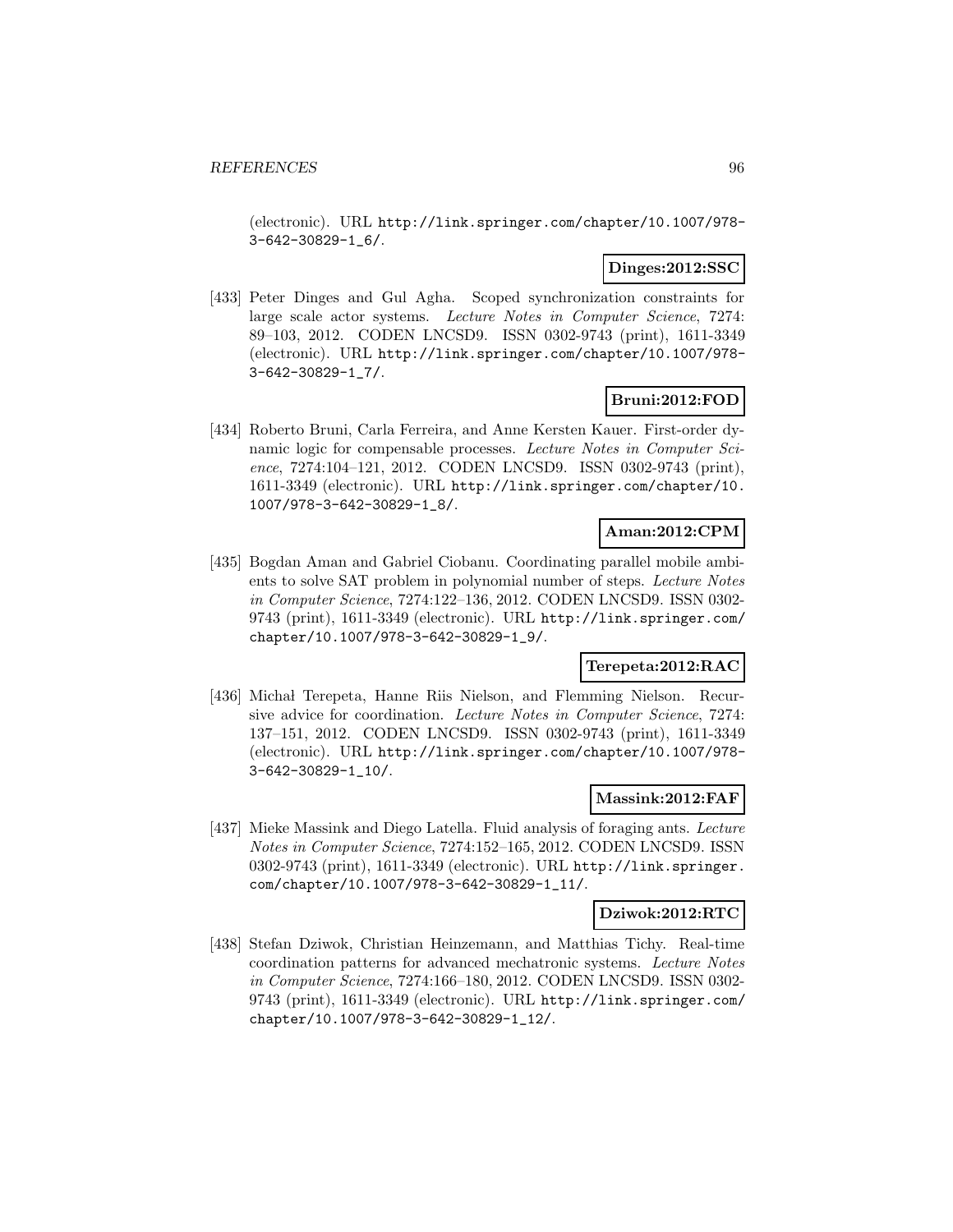### **Philips:2012:GOM**

[439] Eline Philips and Jorge Vallejos. Group orchestration in a mobile environment. Lecture Notes in Computer Science, 7274:181–195, 2012. CODEN LNCSD9. ISSN 0302-9743 (print), 1611-3349 (electronic). URL http:// link.springer.com/chapter/10.1007/978-3-642-30829-1\_13/.

### **Petre:2012:NCP**

[440] Luigia Petre, Petter Sandvik, and Kaisa Sere. Node coordination in peer-to-peer networks. Lecture Notes in Computer Science, 7274:196– 211, 2012. CODEN LNCSD9. ISSN 0302-9743 (print), 1611-3349 (electronic). URL http://link.springer.com/chapter/10.1007/978- 3-642-30829-1\_14/.

### **Viroli:2012:LST**

[441] Mirko Viroli, Danilo Pianini, and Jacob Beal. Linda in space-time: An adaptive coordination model for mobile ad-hoc environments. Lecture Notes in Computer Science, 7274:212–229, 2012. CODEN LNCSD9. ISSN 0302-9743 (print), 1611-3349 (electronic). URL http://link.springer. com/chapter/10.1007/978-3-642-30829-1\_15/.

### **Kuhn:2012:SBG**

[442] Eva Kühn, Alexander Marek, and Thomas Scheller. A space-based generic pattern for self-initiative load clustering agents. Lecture Notes in Computer Science, 7274:230–244, 2012. CODEN LNCSD9. ISSN 0302- 9743 (print), 1611-3349 (electronic). URL http://link.springer.com/ chapter/10.1007/978-3-642-30829-1\_16/.

### **Bartoletti:2012:RCD**

[443] Massimo Bartoletti, Emilio Tuosto, and Roberto Zunino. On the realizability of contracts in dishonest systems. Lecture Notes in Computer Science, 7274:245–260, 2012. CODEN LNCSD9. ISSN 0302-9743 (print), 1611-3349 (electronic). URL http://link.springer.com/chapter/10. 1007/978-3-642-30829-1\_17/.

# **Degano:2012:TCS**

[444] Pierpaolo Degano and Gian-Luigi Ferrari. Types for coordinating secure behavioural variations. Lecture Notes in Computer Science, 7274: 261–276, 2012. CODEN LNCSD9. ISSN 0302-9743 (print), 1611-3349 (electronic). URL http://link.springer.com/chapter/10.1007/978- 3-642-30829-1\_18/.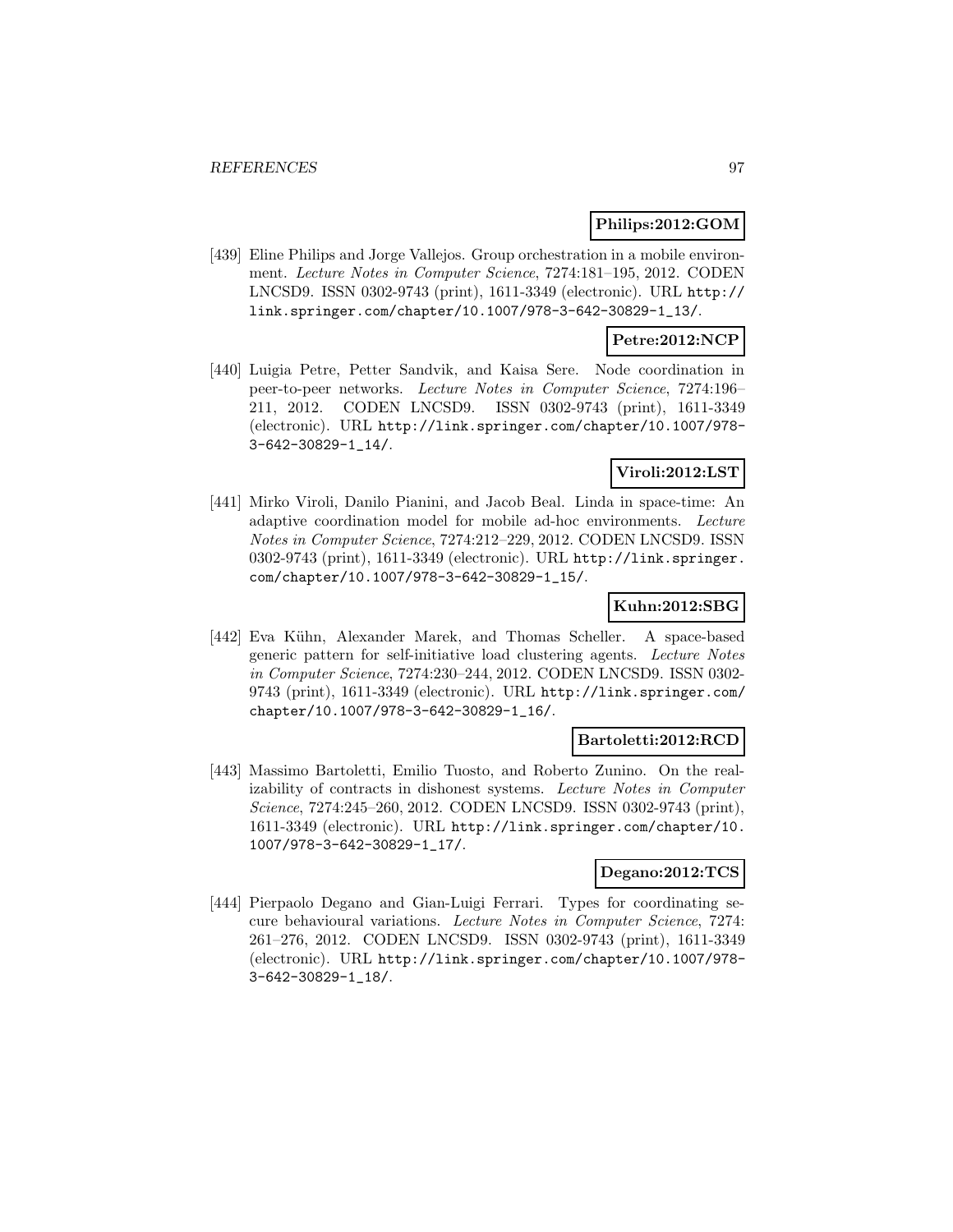#### **Anonymous:2012:BMm**

[445] Anonymous. Back matter. Lecture Notes in Computer Science, 7274: ??, 2012. CODEN LNCSD9. ISSN 0302-9743 (print), 1611-3349 (electronic). URL http://link.springer.com/content/pdf/bbm:978-3- 642-30829-1/1.

### **Anonymous:2012:FMbb**

[446] Anonymous. Front matter. Lecture Notes in Computer Science, 7274: ??, 2012. CODEN LNCSD9. ISSN 0302-9743 (print), 1611-3349 (electronic). URL http://link.springer.com/content/pdf/bfm:978-3- 642-30829-1/1.

### **Hutter:2012:EDS**

[447] Michael Hutter, Mario Kirschbaum, Thomas Plos, Jörn-Marc Schmidt, and Stefan Mangard. Exploiting the difference of side-channel leakages. Lecture Notes in Computer Science, 7275:1–16, 2012. CODEN LNCSD9. ISSN 0302-9743 (print), 1611-3349 (electronic). URL http: //link.springer.com/chapter/10.1007/978-3-642-29912-4\_1/.

### **Korak:2012:AAE**

[448] Thomas Korak, Thomas Plos, and Michael Hutter. Attacking an AESenabled NFC tag: Implications from design to a real-world scenario. Lecture Notes in Computer Science, 7275:17–32, 2012. CODEN LNCSD9. ISSN 0302-9743 (print), 1611-3349 (electronic). URL http://link. springer.com/chapter/10.1007/978-3-642-29912-4\_2/.

# **Wagner:2012:APS**

[449] Mathias Wagner. 700+ attacks published on Smart Cards: The need for a systematic counter strategy. Lecture Notes in Computer Science, 7275:33–38, 2012. CODEN LNCSD9. ISSN 0302-9743 (print), 1611-3349 (electronic). URL http://link.springer.com/chapter/10.1007/978- 3-642-29912-4\_3/.

# **He:2012:IEI**

[450] Wei He, Eduardo de la Torre, and Teresa Riesgo. An interleaved EPEimmune PA-DPL structure for resisting concentrated EM side channel attacks on FPGA implementation. Lecture Notes in Computer Science, 7275:39–53, 2012. CODEN LNCSD9. ISSN 0302-9743 (print), 1611-3349 (electronic). URL http://link.springer.com/chapter/10.1007/978- 3-642-29912-4\_4/.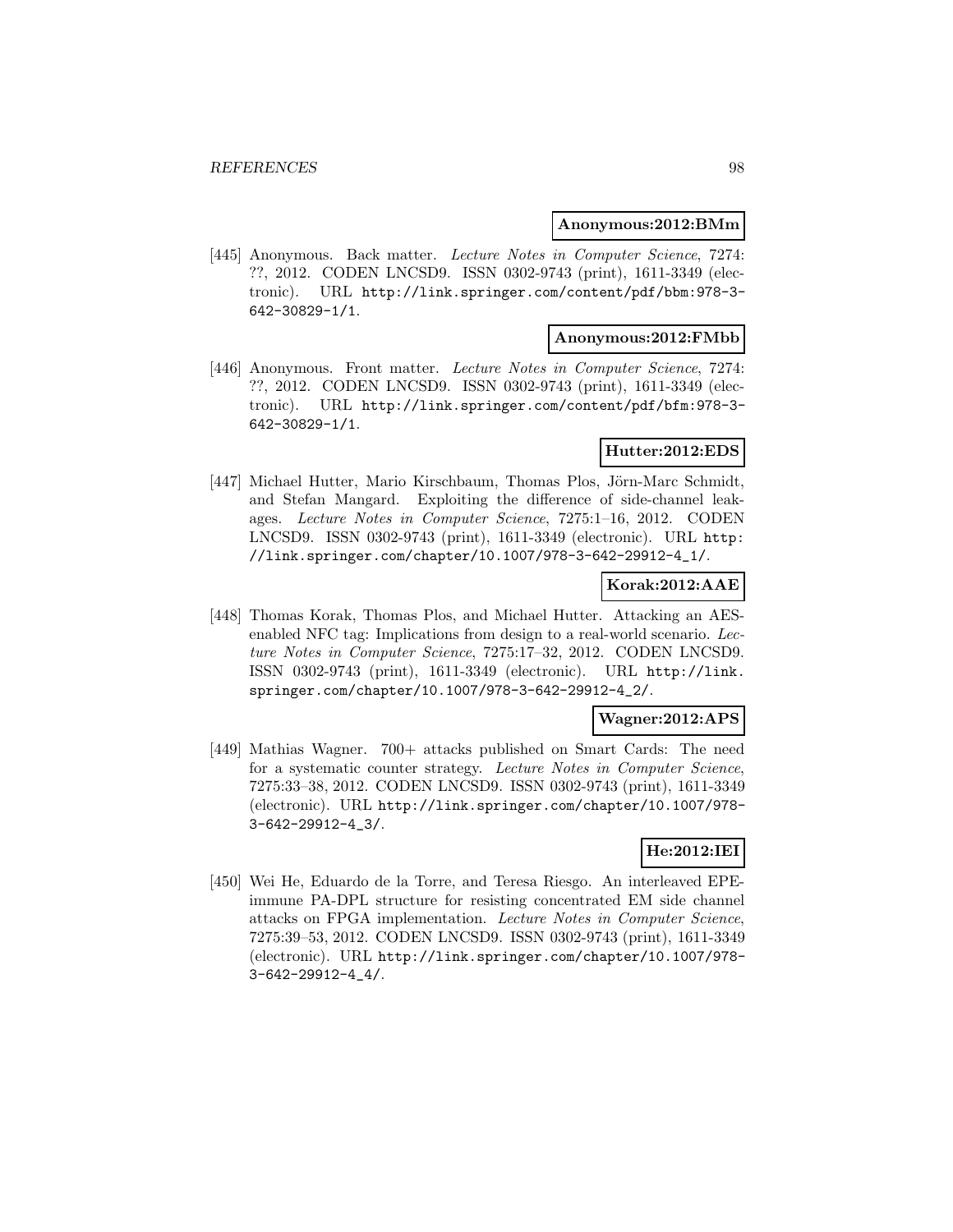#### **Mansouri:2012:ACA**

[451] Shohreh Sharif Mansouri and Elena Dubrova. An architectural countermeasure against power analysis attacks for FSR-based stream ciphers. Lecture Notes in Computer Science, 7275:54–68, 2012. CODEN LNCSD9. ISSN 0302-9743 (print), 1611-3349 (electronic). URL http://link. springer.com/chapter/10.1007/978-3-642-29912-4\_5/.

# **Coron:2012:CSP**

[452] Jean-Sébastien Coron, Christophe Giraud, Emmanuel Prouff, and Soline Renner. Conversion of security proofs from one leakage model to another: a new issue. Lecture Notes in Computer Science, 7275: 69–81, 2012. CODEN LNCSD9. ISSN 0302-9743 (print), 1611-3349 (electronic). URL http://link.springer.com/chapter/10.1007/978- 3-642-29912-4\_6/.

# **Bauer:2012:AEB**

[453] Sven Bauer. Attacking exponent blinding in RSA without CRT. Lecture Notes in Computer Science, 7275:82–88, 2012. CODEN LNCSD9. ISSN 0302-9743 (print), 1611-3349 (electronic). URL http://link.springer. com/chapter/10.1007/978-3-642-29912-4\_7/.

# **DaRolt:2012:NSA**

[454] Jean Da Rolt, Amitabh Das, Giorgio Di Natale, Marie-Lise Flottes, and Bruno Rouzeyre. A new scan attack on RSA in presence of industrial countermeasures. Lecture Notes in Computer Science, 7275: 89–104, 2012. CODEN LNCSD9. ISSN 0302-9743 (print), 1611-3349 (electronic). URL http://link.springer.com/chapter/10.1007/978- 3-642-29912-4\_8/.

### **Vuillaume:2012:RKG**

[455] Camille Vuillaume, Takashi Endo, and Paul Wooderson. RSA key generation: New attacks. Lecture Notes in Computer Science, 7275: 105–119, 2012. CODEN LNCSD9. ISSN 0302-9743 (print), 1611-3349 (electronic). URL http://link.springer.com/chapter/10.1007/978- 3-642-29912-4\_9/.

#### **Jovanovic:2012:FAL**

[456] Philipp Jovanovic, Martin Kreuzer, and Ilia Polian. A fault attack on the LED Block cipher. Lecture Notes in Computer Science, 7275: 120–134, 2012. CODEN LNCSD9. ISSN 0302-9743 (print), 1611-3349 (electronic). URL http://link.springer.com/chapter/10.1007/978- 3-642-29912-4\_10/.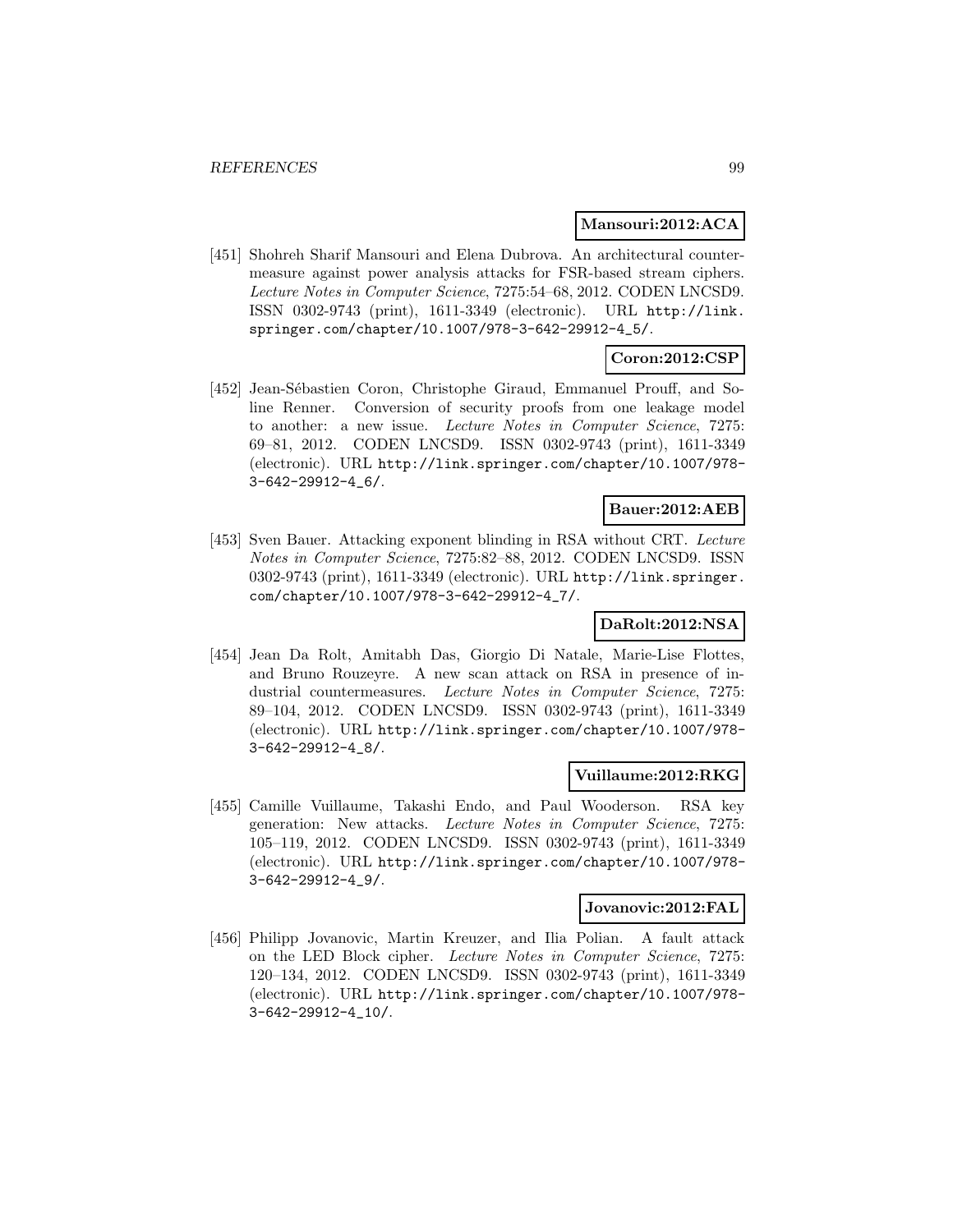### **Zhao:2012:DFA**

[457] Liang Zhao, Takashi Nishide, and Kouichi Sakurai. Differential fault analysis of full LBlock. Lecture Notes in Computer Science, 7275: 135–150, 2012. CODEN LNCSD9. ISSN 0302-9743 (print), 1611-3349 (electronic). URL http://link.springer.com/chapter/10.1007/978- 3-642-29912-4\_11/.

# **Bayon:2012:CEA**

[458] Pierre Bayon, Lilian Bossuet, Alain Aubert, Viktor Fischer, and François Poucheret. Contactless electromagnetic active attack on ring oscillator based true random number generator. Lecture Notes in Computer Science, 7275:151–166, 2012. CODEN LNCSD9. ISSN 0302-9743 (print), 1611- 3349 (electronic). URL http://link.springer.com/chapter/10.1007/ 978-3-642-29912-4\_12/.

# **Fischer:2012:CLS**

[459] Viktor Fischer. A closer look at security in random number generators design. Lecture Notes in Computer Science, 7275:167–182, 2012. CODEN LNCSD9. ISSN 0302-9743 (print), 1611-3349 (electronic). URL http:// link.springer.com/chapter/10.1007/978-3-642-29912-4\_13/.

## **Murdica:2012:SVP**

[460] Cédric Murdica, Sylvain Guilley, Jean-Luc Danger, Philippe Hoogvorst, and David Naccache. Same values power analysis using special points on elliptic curves. Lecture Notes in Computer Science, 7275:183–198, 2012. CODEN LNCSD9. ISSN 0302-9743 (print), 1611-3349 (electronic). URL http://link.springer.com/chapter/10.1007/978-3- 642-29912-4\_14/.

### **Kruger:2012:SIA**

[461] Alexander Krüger. The Schindler–Itoh-attack in case of partial information leakage. Lecture Notes in Computer Science, 7275:199–214, 2012. CODEN LNCSD9. ISSN 0302-9743 (print), 1611-3349 (electronic). URL http://link.springer.com/chapter/10.1007/978-3- 642-29912-4\_15/.

# **Zohner:2012:BAS**

[462] Michael Zohner, Michael Kasper, and Marc Stöttinger. Butterfly-attack on Skein's modular addition. Lecture Notes in Computer Science, 7275: 215–230, 2012. CODEN LNCSD9. ISSN 0302-9743 (print), 1611-3349 (electronic). URL http://link.springer.com/chapter/10.1007/978- 3-642-29912-4\_16/.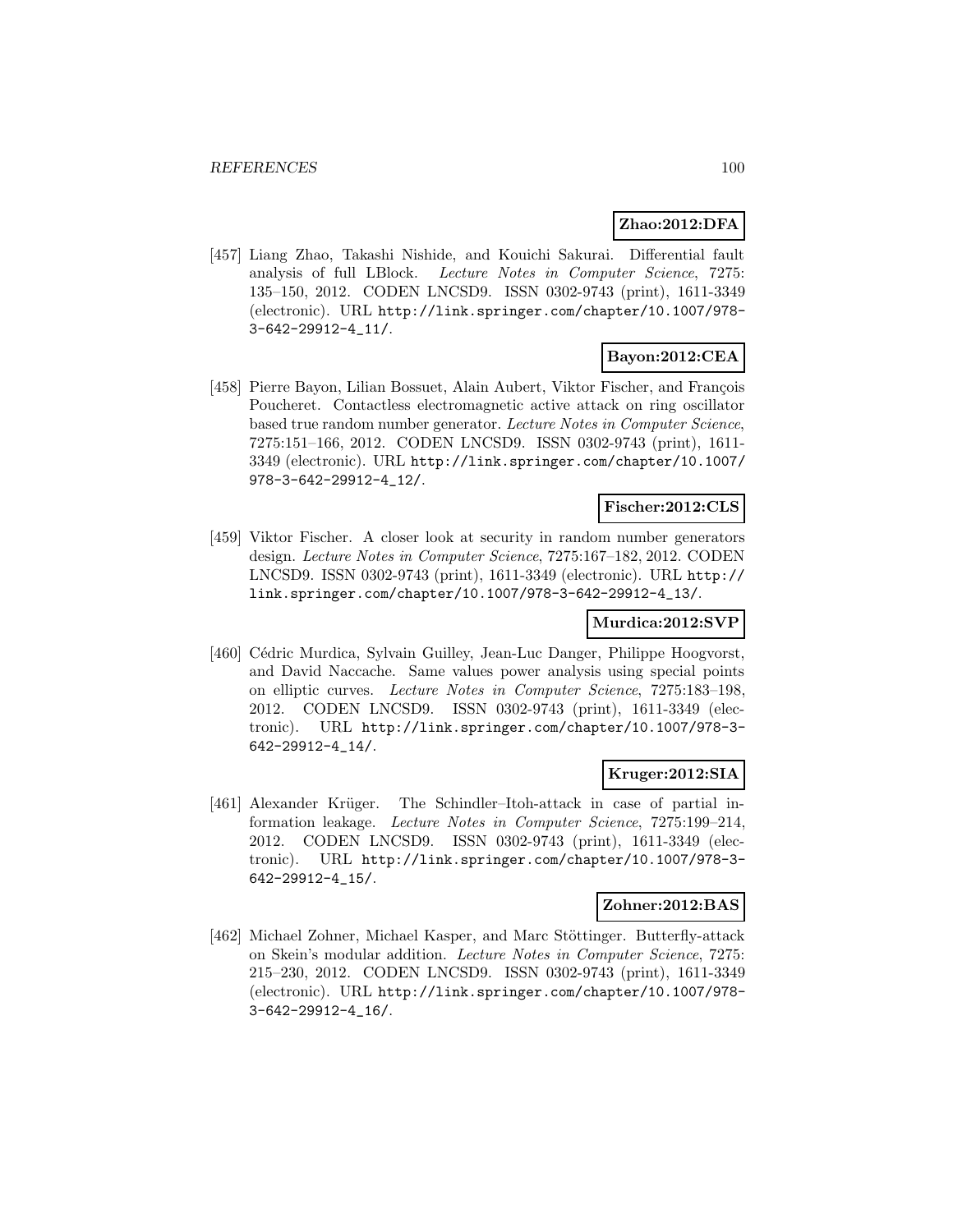## **Zhao:2012:MEA**

[463] Xinjie Zhao, Fan Zhang, Shize Guo, Tao Wang, Zhijie Shi, Huiying Liu, and Keke Ji. MDASCA: An enhanced algebraic side-channel attack for error tolerance and new leakage model exploitation. Lecture Notes in Computer Science, 7275:231–248, 2012. CODEN LNCSD9. ISSN 0302- 9743 (print), 1611-3349 (electronic). URL http://link.springer.com/ chapter/10.1007/978-3-642-29912-4\_17/.

### **Heuser:2012:IMH**

[464] Annelie Heuser and Michael Zohner. Intelligent machine homicide. Lecture Notes in Computer Science, 7275:249–264, 2012. CODEN LNCSD9. ISSN 0302-9743 (print), 1611-3349 (electronic). URL http://link.springer. com/chapter/10.1007/978-3-642-29912-4\_18/.

# **Anonymous:2012:BMn**

[465] Anonymous. Back matter. Lecture Notes in Computer Science, 7275: ??, 2012. CODEN LNCSD9. ISSN 0302-9743 (print), 1611-3349 (electronic). URL http://link.springer.com/content/pdf/bbm:978-3- 642-29912-4/1.

### **Anonymous:2012:FMbc**

[466] Anonymous. Front matter. Lecture Notes in Computer Science, 7275: ??, 2012. CODEN LNCSD9. ISSN 0302-9743 (print), 1611-3349 (electronic). URL http://link.springer.com/content/pdf/bfm:978-3- 642-29912-4/1.

#### **Lubbecke:2012:ADB**

[467] Marco E. Lübbecke. Automatic decomposition and branch-and-price a status report. Lecture Notes in Computer Science, 7276:1–8, 2012. CODEN LNCSD9. ISSN 0302-9743 (print), 1611-3349 (electronic). URL http://link.springer.com/chapter/10.1007/978-3- 642-30850-5\_1/.

### **Kempkes:2012:CLS**

[468] Barbara Kempkes and Friedhelm Meyer auf der Heide. Continuous local strategies for robotic formation problems. Lecture Notes in Computer Science, 7276:9-17, 2012. CODEN LNCSD9. ISSN 0302-9743 (print), 1611-3349 (electronic). URL http://link.springer.com/chapter/10. 1007/978-3-642-30850-5\_2/.

### **Osipov:2012:EGP**

[469] Vitaly Osipov, Peter Sanders, and Christian Schulz. Engineering graph partitioning algorithms. Lecture Notes in Computer Science, 7276:18–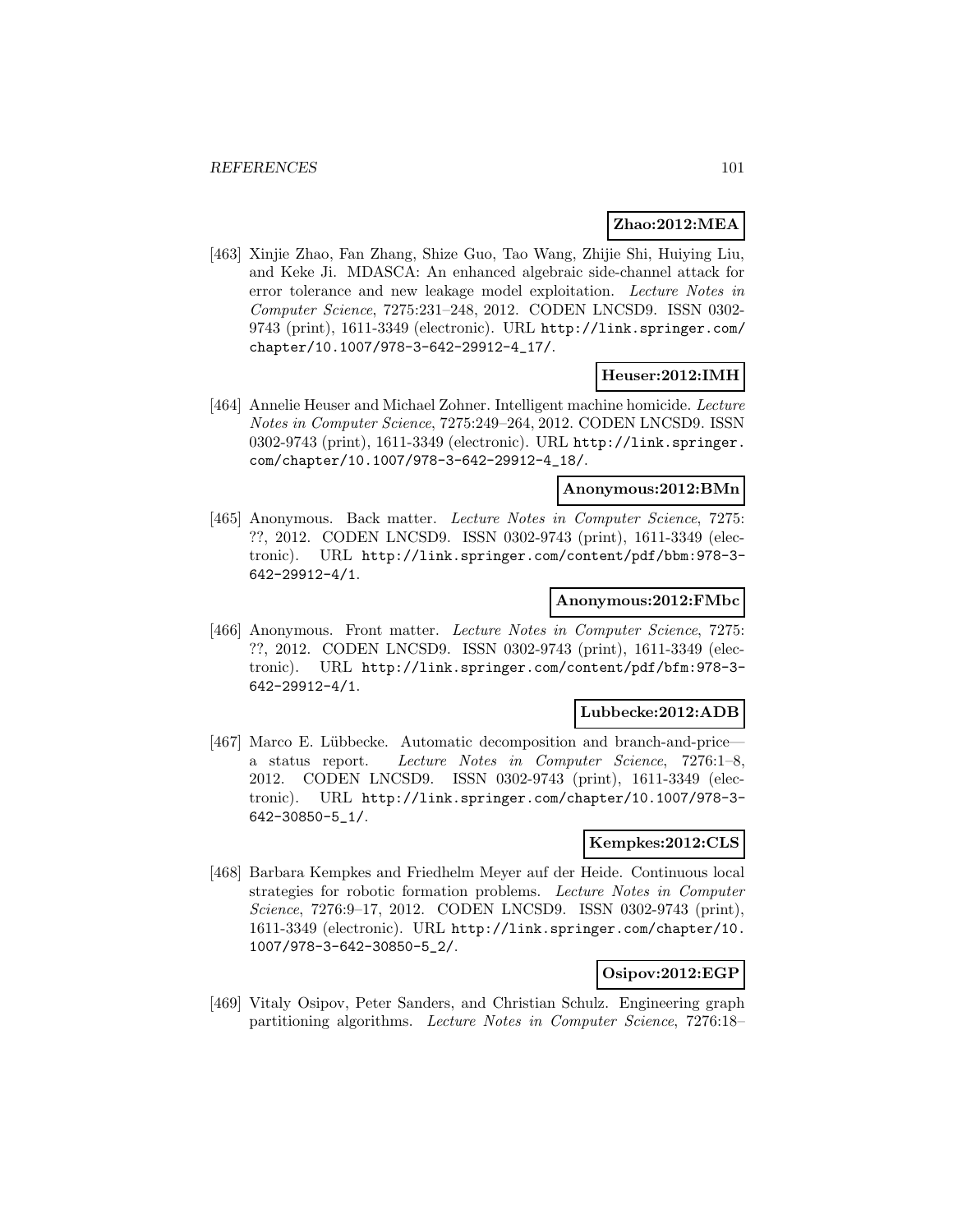26, 2012. CODEN LNCSD9. ISSN 0302-9743 (print), 1611-3349 (electronic). URL http://link.springer.com/chapter/10.1007/978-3- 642-30850-5\_3/.

### **Albrecht:2012:SEM**

[470] Benjamin Albrecht and Volker Heun. Space efficient modifications to structator— a fast index-based search tool for RNA sequence-structure patterns. Lecture Notes in Computer Science, 7276:27–38, 2012. CODEN LNCSD9. ISSN 0302-9743 (print), 1611-3349 (electronic). URL http:// link.springer.com/chapter/10.1007/978-3-642-30850-5\_4/.

# **Angel:2012:ICH**

[471] Eric Angel, Romain Campigotto, and Christian Laforest. Implementation and comparison of heuristics for the vertex cover problem on huge graphs. Lecture Notes in Computer Science, 7276:39–50, 2012. CODEN LNCSD9. ISSN 0302-9743 (print), 1611-3349 (electronic). URL http:// link.springer.com/chapter/10.1007/978-3-642-30850-5\_5/.

### **Berger:2012:HAN**

[472] Annabell Berger and Matthias Müller-Hannemann. How to attack the NP-Complete dag realization problem in practice. Lecture Notes in Computer Science, 7276:51–62, 2012. CODEN LNCSD9. ISSN 0302-9743 (print), 1611-3349 (electronic). URL http://link.springer.com/chapter/10. 1007/978-3-642-30850-5\_6/.

### **Busing:2012:NRA**

[473] Christina Büsing and Fabio D'Andreagiovanni. New results about multiband uncertainty in robust optimization. Lecture Notes in Computer Science, 7276:63–74, 2012. CODEN LNCSD9. ISSN 0302-9743 (print), 1611- 3349 (electronic). URL http://link.springer.com/chapter/10.1007/ 978-3-642-30850-5\_7/.

# **Cafieri:2012:CRP**

[474] Sonia Cafieri, Pierre Hansen, Lucas Létocart, Leo Liberti, and Frédéric Messine. Compact relaxations for polynomial programming problems. Lecture Notes in Computer Science, 7276:75–86, 2012. CODEN LNCSD9. ISSN 0302-9743 (print), 1611-3349 (electronic). URL http://link. springer.com/chapter/10.1007/978-3-642-30850-5\_8/.

#### **Costa:2012:RMC**

[475] Alberto Costa and Leo Liberti. Relaxations of multilinear convex envelopes: Dual is better than primal. Lecture Notes in Computer Science, 7276:87–98, 2012. CODEN LNCSD9. ISSN 0302-9743 (print), 1611-3349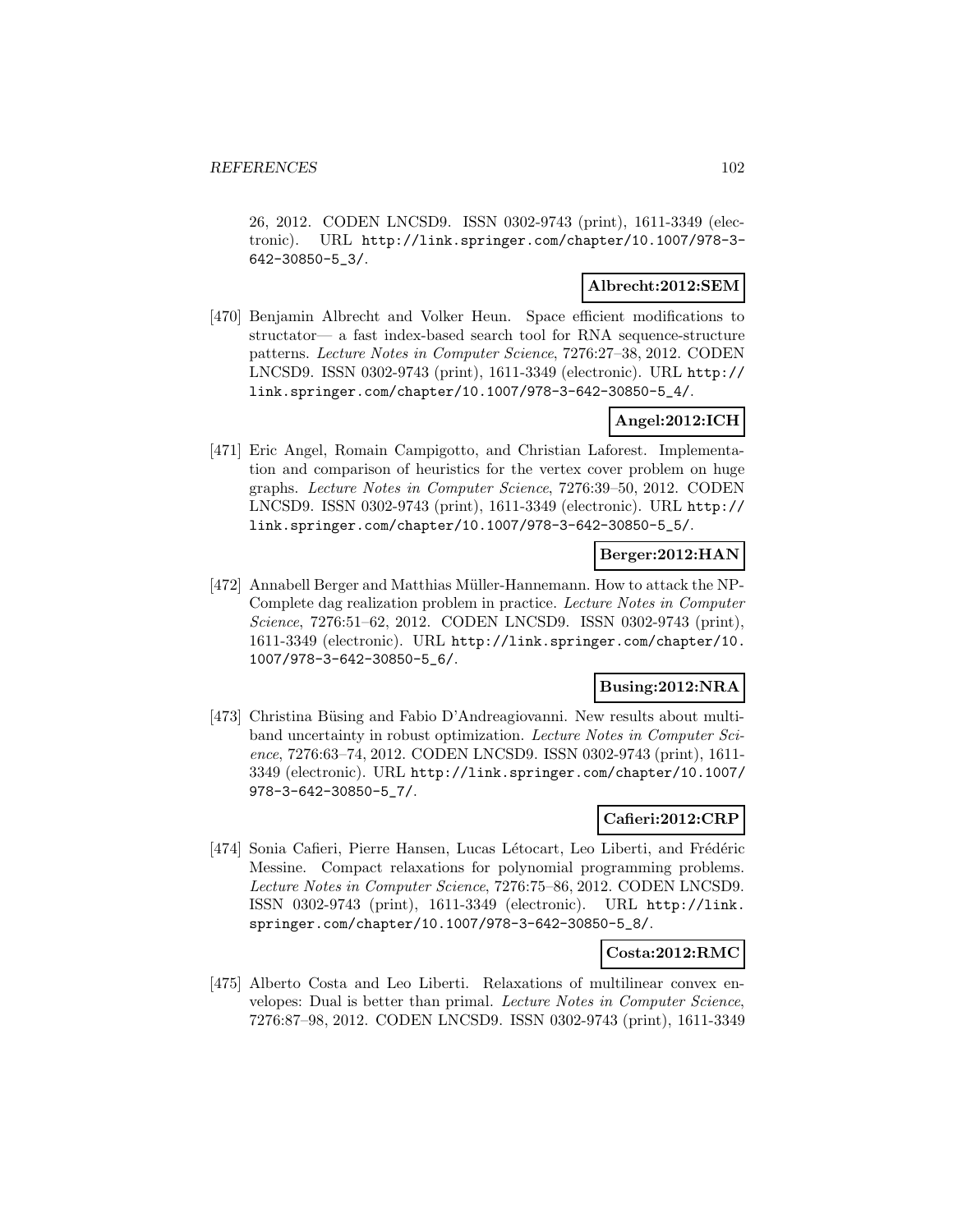(electronic). URL http://link.springer.com/chapter/10.1007/978- 3-642-30850-5\_9/.

### **Crescenzi:2012:CDR**

[476] Pierluigi Crescenzi, Roberto Grossi, Leonardo Lanzi, and Andrea Marino. On computing the diameter of real-world directed (weighted) graphs. Lecture Notes in Computer Science, 7276:99–110, 2012. CODEN LNCSD9. ISSN 0302-9743 (print), 1611-3349 (electronic). URL http://link. springer.com/chapter/10.1007/978-3-642-30850-5\_10/.

### **DAndrea:2012:RSM**

[477] Annalisa D'Andrea and Guido Proietti. Reoptimizing the strengthened metric TSP on multiple edge weight modifications. Lecture Notes in Computer Science, 7276:111–122, 2012. CODEN LNCSD9. ISSN 0302- 9743 (print), 1611-3349 (electronic). URL http://link.springer.com/ chapter/10.1007/978-3-642-30850-5\_11/.

# **DAngelo:2012:ENL**

[478] Gianlorenzo D'Angelo, Mattia D'Emidio, Daniele Frigioni, and Vinicio Maurizio. Engineering a new loop-free shortest paths routing algorithm. Lecture Notes in Computer Science, 7276:123–134, 2012. CODEN LNCSD9. ISSN 0302-9743 (print), 1611-3349 (electronic). URL http:// link.springer.com/chapter/10.1007/978-3-642-30850-5\_12/.

### **DAngelo:2012:FDM**

[479] Gianlorenzo D'Angelo, Mattia D'Emidio, Daniele Frigioni, and Camillo Vitale. Fully dynamic maintenance of arc-flags in road networks. Lecture Notes in Computer Science, 7276:135–147, 2012. CODEN LNCSD9. ISSN 0302-9743 (print), 1611-3349 (electronic). URL http://link.springer. com/chapter/10.1007/978-3-642-30850-5\_13/.

#### **Dietzfelbinger:2012:MRG**

[480] Martin Dietzfelbinger, Hendrik Peilke, and Michael Rink. A more reliable greedy heuristic for maximum matchings in sparse random graphs. Lecture Notes in Computer Science, 7276:148–159, 2012. CODEN LNCSD9. ISSN 0302-9743 (print), 1611-3349 (electronic). URL http://link.springer. com/chapter/10.1007/978-3-642-30850-5\_14/.

#### **Elmasry:2012:BMD**

[481] Amr Elmasry, Jyrki Katajainen, and Max Stenmark. Branch mispredictions don't affect Mergesort. Lecture Notes in Computer Science, 7276: 160–171, 2012. CODEN LNCSD9. ISSN 0302-9743 (print), 1611-3349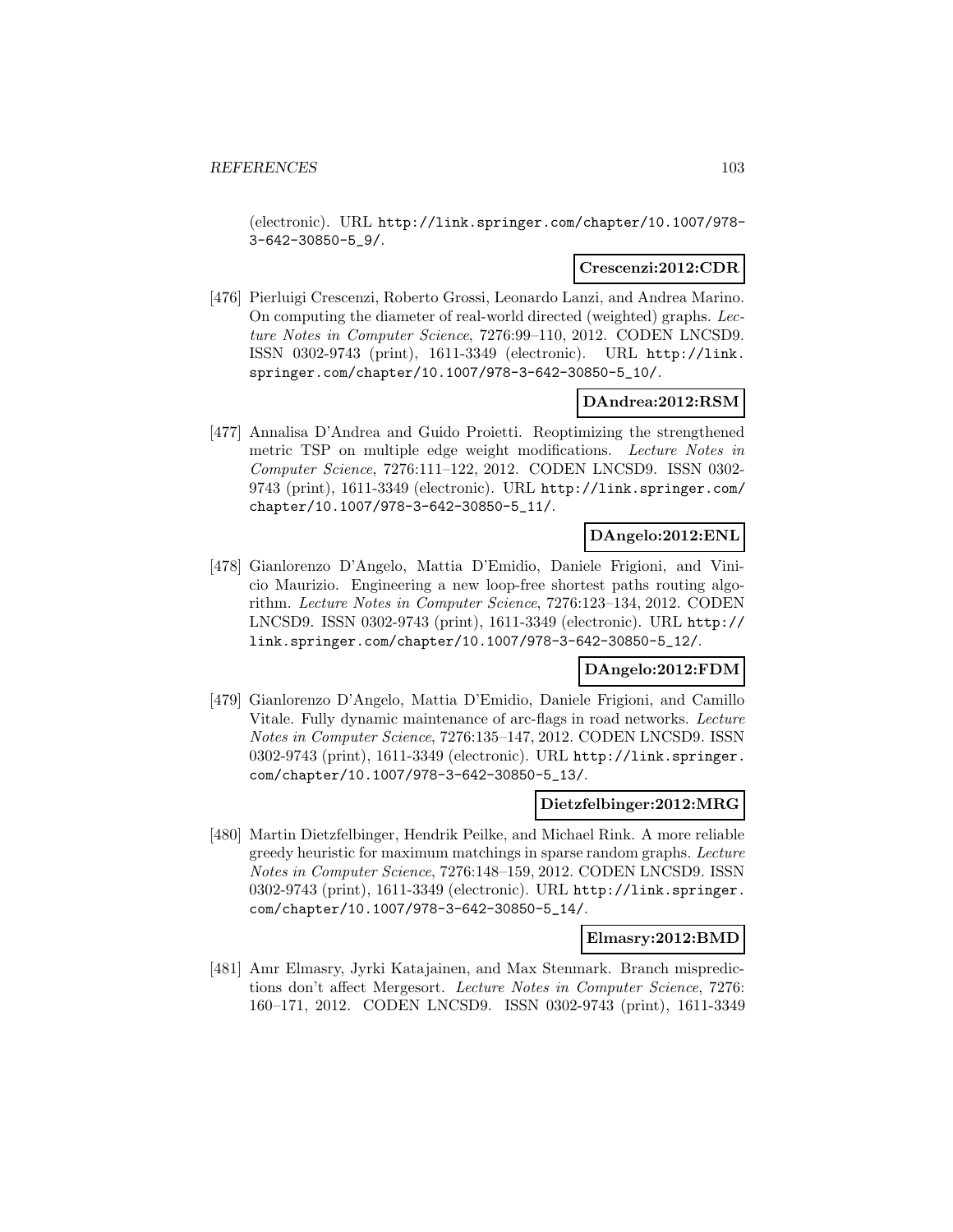(electronic). URL http://link.springer.com/chapter/10.1007/978- 3-642-30850-5\_15/.

# **Faro:2012:MSW**

[482] Simone Faro and Thierry Lecroq. A multiple sliding Windows approach to speed up string matching algorithms. Lecture Notes in Computer Science, 7276:172–183, 2012. CODEN LNCSD9. ISSN 0302-9743 (print), 1611- 3349 (electronic). URL http://link.springer.com/chapter/10.1007/ 978-3-642-30850-5\_16/.

### **Fertin:2012:ASM**

[483] Guillaume Fertin, Hafedh Mohamed Babou, and Irena Rusu. Algorithms for subnetwork mining in heterogeneous networks. Lecture Notes in Computer Science, 7276:184–194, 2012. CODEN LNCSD9. ISSN 0302- 9743 (print), 1611-3349 (electronic). URL http://link.springer.com/ chapter/10.1007/978-3-642-30850-5\_17/.

### **Firmani:2012:CSA**

[484] Donatella Firmani, Giuseppe F. Italiano, Luigi Laura, and Alessio Orlandi. Computing strong articulation points and strong bridges in large scale graphs. Lecture Notes in Computer Science, 7276:195–207, 2012. CODEN LNCSD9. ISSN 0302-9743 (print), 1611-3349 (electronic). URL http://link.springer.com/chapter/10.1007/978-3- 642-30850-5\_18/.

### **Georgiadis:2012:ADM**

[485] Giorgos Georgiadis and Marina Papatriantafilou. Adaptive distributed bmatching in overlays with preferences. Lecture Notes in Computer Science, 7276:208–223, 2012. CODEN LNCSD9. ISSN 0302-9743 (print), 1611- 3349 (electronic). URL http://link.springer.com/chapter/10.1007/ 978-3-642-30850-5\_19/.

### **Joannou:2012:DST**

[486] Stelios Joannou and Rajeev Raman. Dynamizing succinct tree representations. Lecture Notes in Computer Science, 7276:224–235, 2012. CODEN LNCSD9. ISSN 0302-9743 (print), 1611-3349 (electronic). URL http:// link.springer.com/chapter/10.1007/978-3-642-30850-5\_20/.

#### **Anonymous:2012:FMbd**

[487] Anonymous. Front matter. Lecture Notes in Computer Science, 7276: ??, 2012. CODEN LNCSD9. ISSN 0302-9743 (print), 1611-3349 (electronic). URL http://link.springer.com/content/pdf/bfm:978-3- 642-30850-5/1.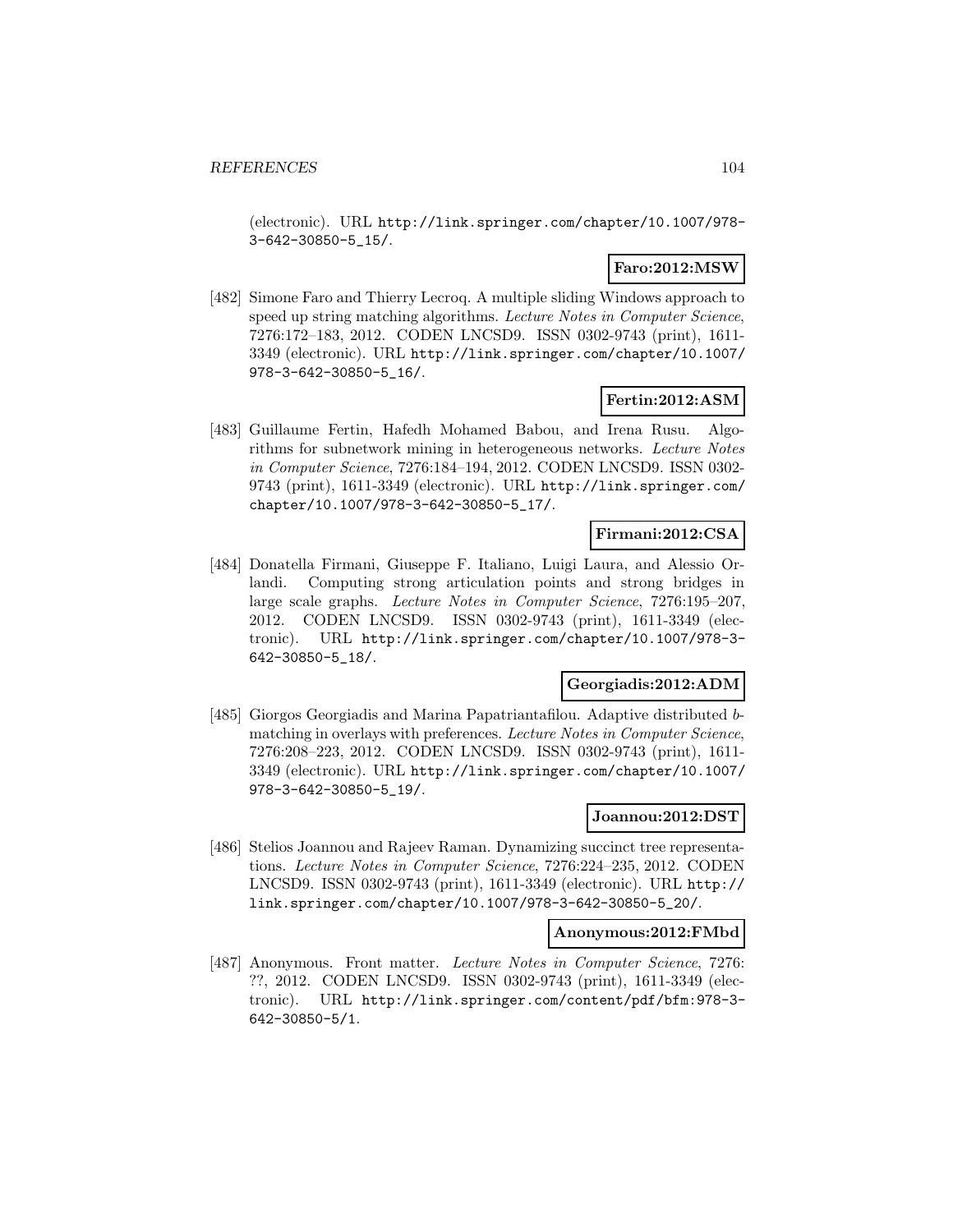## **Masti:2012:VVN**

[488] Sarang Bharadwaj Masti, Siva P. Meenakshi, and Serugudi V. Raghavan. VNEMX: Virtual network embedding test-bed using MPLS and Xen. Lecture Notes in Computer Science, 7277:1–12, 2012. CODEN LNCSD9. ISSN 0302-9743 (print), 1611-3349 (electronic). URL http: //link.springer.com/chapter/10.1007/978-3-642-30630-3\_1/.

# **Papadimitriou:2012:TLS**

[489] Panagiotis Papadimitriou, Ines Houidi, Wajdi Louati, Djamal Zeghlache, and Christoph Werle. Towards large-scale network virtualization. Lecture Notes in Computer Science, 7277:13–25, 2012. CODEN LNCSD9. ISSN 0302-9743 (print), 1611-3349 (electronic). URL http://link.springer. com/chapter/10.1007/978-3-642-30630-3\_2/.

# **Lakafosis:2012:PWI**

[490] Vasileios Lakafosis, Sreenivas Addagatla, Christian Belady, and Suyash Sinha. Prometheus: a wirelessly interconnected, pico-datacenter framework for the developing world. Lecture Notes in Computer Science, 7277: 26–39, 2012. CODEN LNCSD9. ISSN 0302-9743 (print), 1611-3349 (electronic). URL http://link.springer.com/chapter/10.1007/978- 3-642-30630-3\_3/.

# **Galinina:2012:PAC**

[491] Olga Galinina, Sergey Andreev, and Yevgeni Koucheryavy. Performance analysis of client relay cloud in wireless cellular networks. Lecture Notes in Computer Science, 7277:40–51, 2012. CODEN LNCSD9. ISSN 0302- 9743 (print), 1611-3349 (electronic). URL http://link.springer.com/ chapter/10.1007/978-3-642-30630-3\_4/.

# **Liaskos:2012:PSC**

[492] Christos Liaskos, Andreas Xeros, Georgios I. Papadimitriou, and Marios Lestas. Periodic scheduling with costs revisited. Lecture Notes in Computer Science, 7277:52–63, 2012. CODEN LNCSD9. ISSN 0302- 9743 (print), 1611-3349 (electronic). URL http://link.springer.com/ chapter/10.1007/978-3-642-30630-3\_5/.

### **Liaskos:2012:ML**

[493] Christos Liaskos, Ageliki Tsioliaridou, and Georgios I. Papadimitriou. More for less. Lecture Notes in Computer Science, 7277:64-75, 2012. CODEN LNCSD9. ISSN 0302-9743 (print), 1611-3349 (electronic). URL http://link.springer.com/chapter/10.1007/978-3- 642-30630-3\_6/.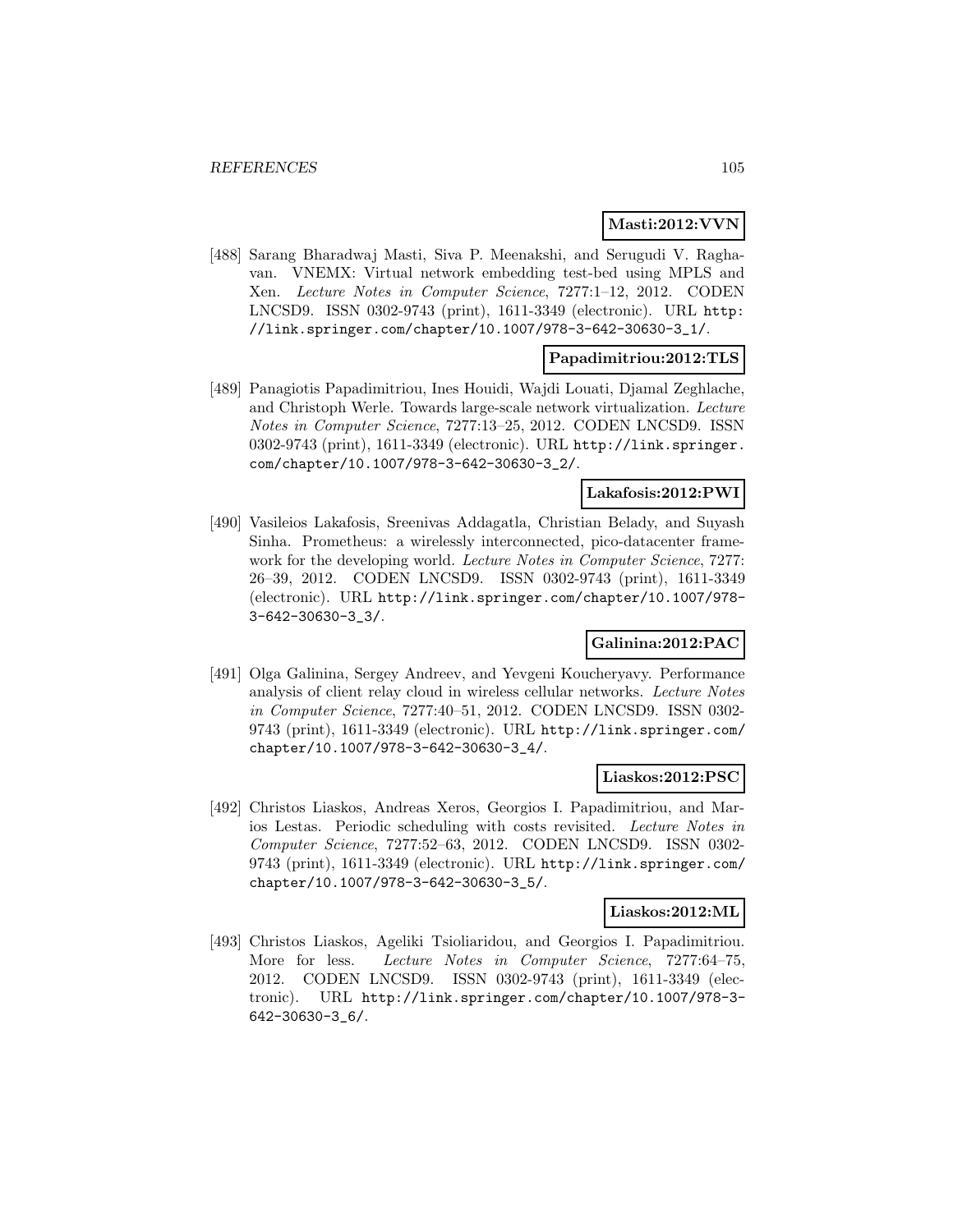# **Lai:2012:MIC**

[494] Junyu Lai and Bernd E. Wolfinger. A method to improve the channel availability of IPTV systems with users zapping channels sequentially. Lecture Notes in Computer Science, 7277:76–89, 2012. CODEN LNCSD9. ISSN 0302-9743 (print), 1611-3349 (electronic). URL http://link.springer. com/chapter/10.1007/978-3-642-30630-3\_7/.

# **Ababneh:2012:ABA**

[495] Nedal Ababneh, Nicholas Timmons, and Jim Morrison. An adaptive bandwidth allocation scheme for data streaming over body area networks. Lecture Notes in Computer Science, 7277:90–101, 2012. CODEN LNCSD9. ISSN 0302-9743 (print), 1611-3349 (electronic). URL http:// link.springer.com/chapter/10.1007/978-3-642-30630-3\_8/.

### **Ahvar:2012:ENE**

[496] Ehsan Ahvar, René Serral-Gracià, Eva Marín-Tordera, and Xavier Masip-Bruin. EQR: a new energy-aware query-based routing protocol for wireless sensor networks. Lecture Notes in Computer Science, 7277: 102–113, 2012. CODEN LNCSD9. ISSN 0302-9743 (print), 1611-3349 (electronic). URL http://link.springer.com/chapter/10.1007/978- 3-642-30630-3\_9/.

# **Wagenknecht:2012:PER**

[497] Gerald Wagenknecht, Markus Anwander, and Torsten Braun. Performance evaluation of reliable overlay multicast in wireless sensor networks. Lecture Notes in Computer Science, 7277:114–125, 2012. CODEN LNCSD9. ISSN 0302-9743 (print), 1611-3349 (electronic). URL http:// link.springer.com/chapter/10.1007/978-3-642-30630-3\_10/.

### **Dimitrova:2012:ECB**

[498] Desislava C. Dimitrova, Islam Alyafawi, and Torsten Braun. Experimental comparison of Bluetooth and WiFi signal propagation for indoor localisation. Lecture Notes in Computer Science, 7277:126–137, 2012. CODEN LNCSD9. ISSN 0302-9743 (print), 1611-3349 (electronic). URL http:// link.springer.com/chapter/10.1007/978-3-642-30630-3\_11/.

### **Mondal:2012:LPM**

[499] Kaushik Mondal, Partha Sarathi Mandal, and Bhabani P. Sinha. Localization in presence of multipath effect in wireless sensor networks. Lecture Notes in Computer Science, 7277:138–149, 2012. CODEN LNCSD9. ISSN 0302-9743 (print), 1611-3349 (electronic). URL http://link.springer. com/chapter/10.1007/978-3-642-30630-3\_12/.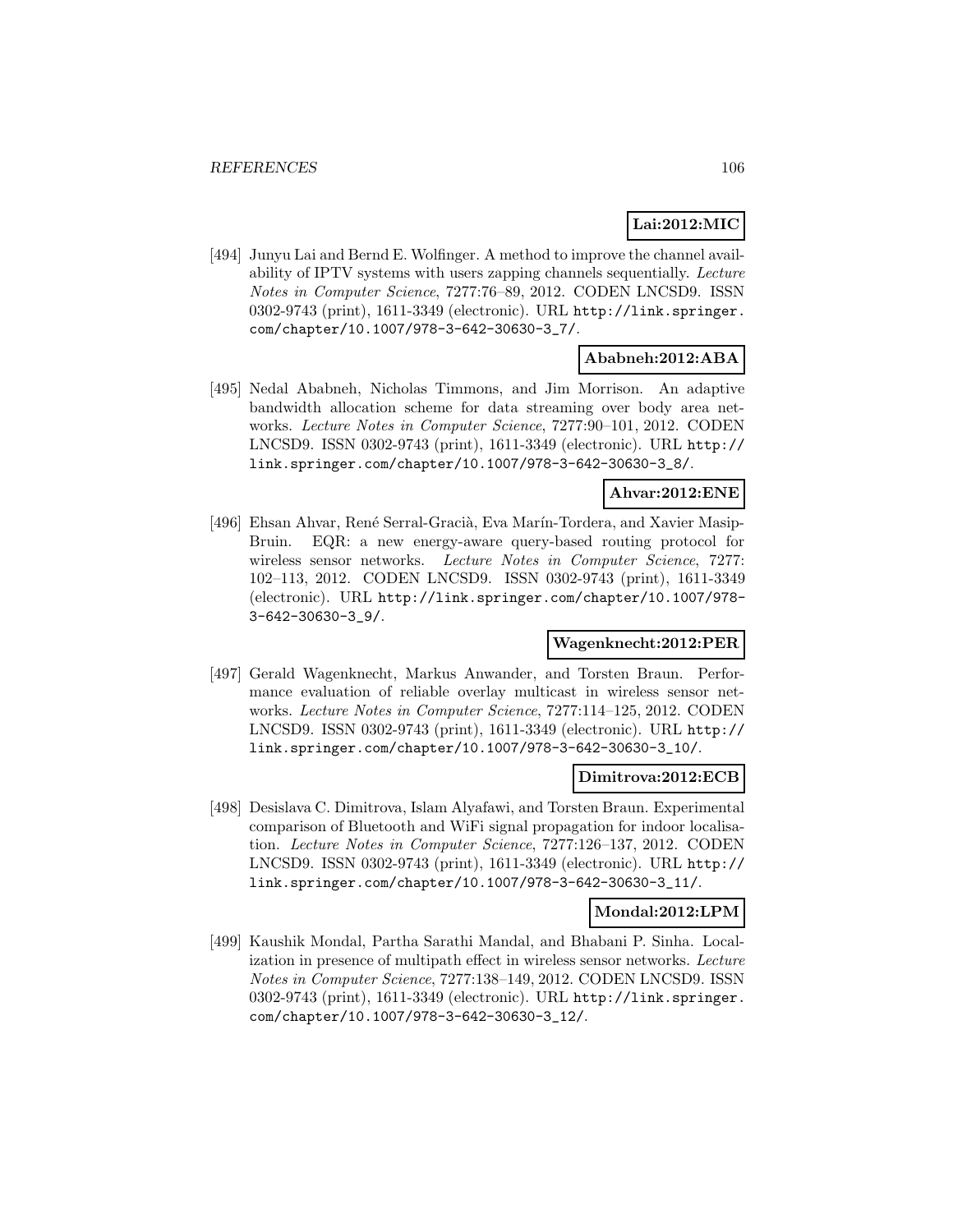### **Yousef:2012:RRH**

[500] Ausama Yousef, Samer Rishe, Andreas Mitschele-Thiel, and Abdalkarim Awad. RNBB: a reliable hybrid broadcasting algorithm for ad-hoc networks. Lecture Notes in Computer Science, 7277:150–161, 2012. CODEN LNCSD9. ISSN 0302-9743 (print), 1611-3349 (electronic). URL http:// link.springer.com/chapter/10.1007/978-3-642-30630-3\_13/.

# **Hosseinabadi:2012:EOO**

[501] Ghazale Hosseinabadi and Nitin H. Vaidya. Exploiting opportunistic overhearing to improve performance of mutual exclusion in wireless ad hoc networks. Lecture Notes in Computer Science, 7277:162–173, 2012. CODEN LNCSD9. ISSN 0302-9743 (print), 1611-3349 (electronic). URL http:// link.springer.com/chapter/10.1007/978-3-642-30630-3\_14/.

# **Cadger:2012:MLP**

[502] Fraser Cadger, Kevin Curran, Jose Santos, and Sandra Moffett. MANET location prediction using machine learning algorithms. Lecture Notes in Computer Science, 7277:174–185, 2012. CODEN LNCSD9. ISSN 0302- 9743 (print), 1611-3349 (electronic). URL http://link.springer.com/ chapter/10.1007/978-3-642-30630-3\_15/.

# **Marinho:2012:CSB**

[503] José Marinho and Edmundo Monteiro. Cooperative sensing-beforetransmit in ad-hoc multi-hop cognitive radio scenarios. Lecture Notes in Computer Science, 7277:186–197, 2012. CODEN LNCSD9. ISSN 0302- 9743 (print), 1611-3349 (electronic). URL http://link.springer.com/ chapter/10.1007/978-3-642-30630-3\_16/.

### **Oredope:2012:EVH**

[504] Adetola Oredope, Guilherme Frassetto, and Barry Evans. An evaluation of vertical handovers in LTE networks. Lecture Notes in Computer Science, 7277:198–207, 2012. CODEN LNCSD9. ISSN 0302-9743 (print), 1611- 3349 (electronic). URL http://link.springer.com/chapter/10.1007/ 978-3-642-30630-3\_17/.

### **Vondra:2012:CCB**

[505] Michal Vondra and Zdenek Becvar. Connection cost based handover decision for offloading macrocells by femtocells. Lecture Notes in Computer Science, 7277:208–219, 2012. CODEN LNCSD9. ISSN 0302-9743 (print), 1611-3349 (electronic). URL http://link.springer.com/chapter/10. 1007/978-3-642-30630-3\_18/.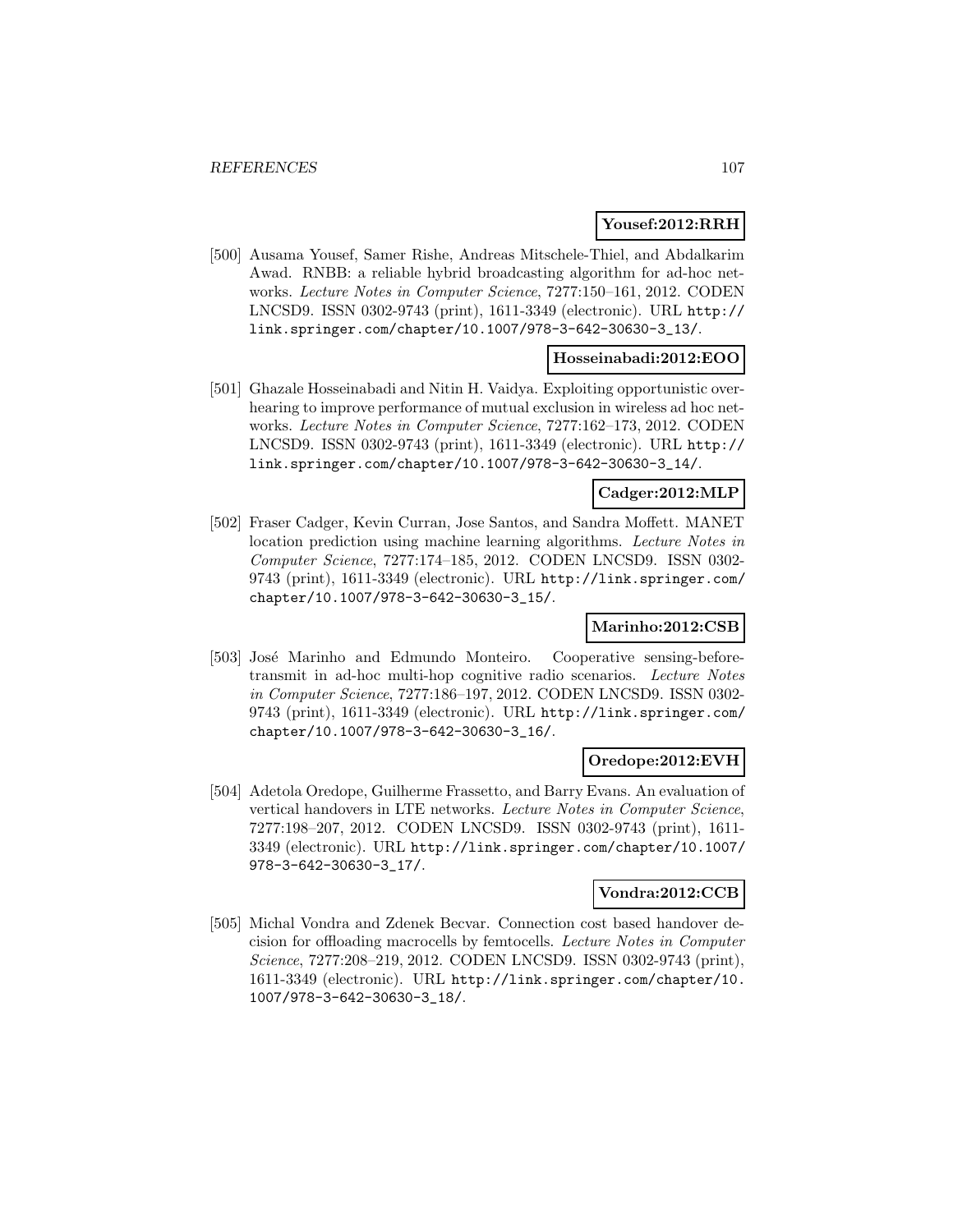# **Hsu:2012:DLA**

[506] Chung-Hsien Hsu. Direct link assignment approach for IEEE 802.16 networks. Lecture Notes in Computer Science, 7277:220–231, 2012. CODEN LNCSD9. ISSN 0302-9743 (print), 1611-3349 (electronic). URL http:// link.springer.com/chapter/10.1007/978-3-642-30630-3\_19/.

# **Yu:2012:DCR**

[507] Dongxiao Yu, Qiang-Sheng Hua, Weiguo Dai, Yuexuan Wang, and Francis C. M. Lau. Dynamic contention resolution in multiple-access channels. Lecture Notes in Computer Science, 7277:232–243, 2012. CODEN LNCSD9. ISSN 0302-9743 (print), 1611-3349 (electronic). URL http:// link.springer.com/chapter/10.1007/978-3-642-30630-3\_20/.

### **Anonymous:2012:FMbe**

[508] Anonymous. Front matter. Lecture Notes in Computer Science, 7277: ??, 2012. CODEN LNCSD9. ISSN 0302-9743 (print), 1611-3349 (electronic). URL http://link.springer.com/content/pdf/bfm:978-3- 642-30630-3/1.

# **Chen:2012:DWE**

[509] Hsinchun Chen. Dark web: Exploring and mining the dark side of the Web. Lecture Notes in Computer Science, 7278:1, 2012. CODEN LNCSD9. ISSN 0302-9743 (print), 1611-3349 (electronic). URL http://link.springer.com/accesspage/chapter/10.1007/978- 3-642-29892-9\_1.

### **DeRaedt:2012:DMM**

[510] Luc De Raedt. Declarative modeling for machine learning and data mining. Lecture Notes in Computer Science, 7278:2, 2012. CODEN LNCSD9. ISSN 0302-9743 (print), 1611-3349 (electronic). URL http://link. springer.com/accesspage/chapter/10.1007/978-3-642-29892-9\_2.

# **Elzinga:2012:CCR**

[511] Paul Elzinga. Can concepts reveal criminals? Lecture Notes in Computer Science, 7278:3, 2012. CODEN LNCSD9. ISSN 0302-9743 (print), 1611-3349 (electronic). URL http://link.springer.com/accesspage/ chapter/10.1007/978-3-642-29892-9\_3.

### **Goethals:2012:CSI**

[512] Bart Goethals. Cartification: From similarities to itemset frequencies. Lecture Notes in Computer Science, 7278:4, 2012. CODEN LNCSD9. ISSN 0302-9743 (print), 1611-3349 (electronic). URL http://link.springer. com/accesspage/chapter/10.1007/978-3-642-29892-9\_4.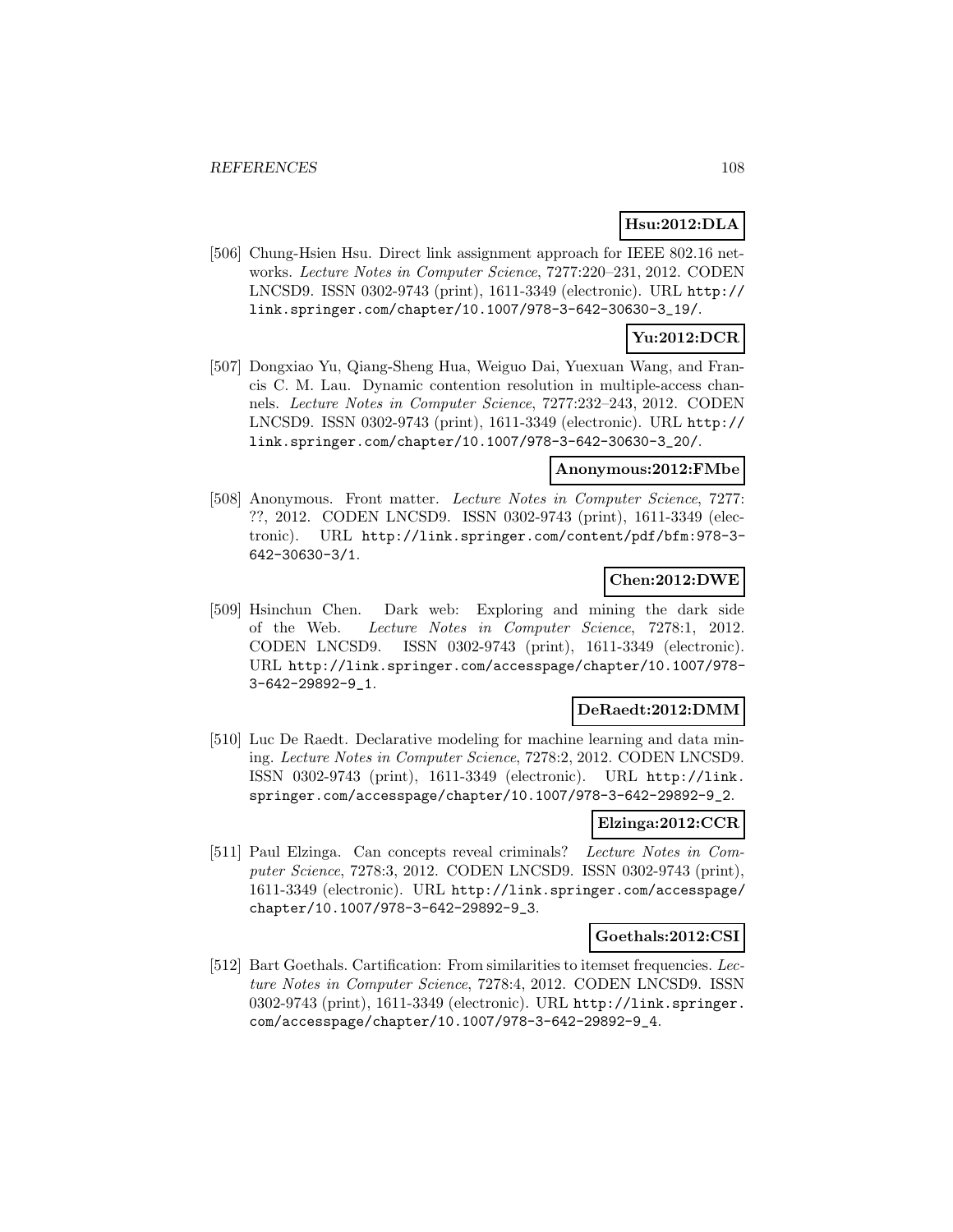#### **Peters:2012:PCA**

[513] Ir. Edward Peters. Processes are concepts, aren't they? Lecture Notes in Computer Science, 7278:5, 2012. CODEN LNCSD9. ISSN 0302- 9743 (print), 1611-3349 (electronic). URL http://link.springer.com/ accesspage/chapter/10.1007/978-3-642-29892-9\_5.

### **Slezak:2012:RSF**

[514] Dominik Slezak. Rough sets and  $FCA$  — scalability challenges. Lecture Notes in Computer Science, 7278:6, 2012. CODEN LNCSD9. ISSN 0302- 9743 (print), 1611-3349 (electronic). URL http://link.springer.com/ accesspage/chapter/10.1007/978-3-642-29892-9\_6.

### **Babin:2012:ACS**

[515] Mikhail A. Babin and Sergei O. Kuznetsov. Approximating concept stability. Lecture Notes in Computer Science, 7278:7–15, 2012. CODEN LNCSD9. ISSN 0302-9743 (print), 1611-3349 (electronic). URL http:// link.springer.com/chapter/10.1007/978-3-642-29892-9\_7/.

# **Bartl:2012:LAC**

[516] Eduard Bartl and Michal Krupka. Logical analysis of concept lattices by factorization. Lecture Notes in Computer Science, 7278:16– 27, 2012. CODEN LNCSD9. ISSN 0302-9743 (print), 1611-3349 (electronic). URL http://link.springer.com/chapter/10.1007/978-3- 642-29892-9\_8/.

#### **Belohlavek:2012:BLC**

[517] Radim Belohlavek and Martin Trnecka. Basic level of concepts in formal concept analysis. Lecture Notes in Computer Science, 7278:28– 44, 2012. CODEN LNCSD9. ISSN 0302-9743 (print), 1611-3349 (electronic). URL http://link.springer.com/chapter/10.1007/978-3- 642-29892-9\_9/.

# **Berry:2012:PTL**

[518] Anne Berry and Alain Sigayret. A peep through the looking glass: Articulation points in lattices. Lecture Notes in Computer Science, 7278: 45–60, 2012. CODEN LNCSD9. ISSN 0302-9743 (print), 1611-3349 (electronic). URL http://link.springer.com/chapter/10.1007/978- 3-642-29892-9\_10/.

#### **Chollet:2012:PUF**

[519] Stéphanie Chollet, Vincent Lestideau, Yoann Maurel, Etienne Gandrille, and Philippe Lalanda. Practical use of formal concept analysis in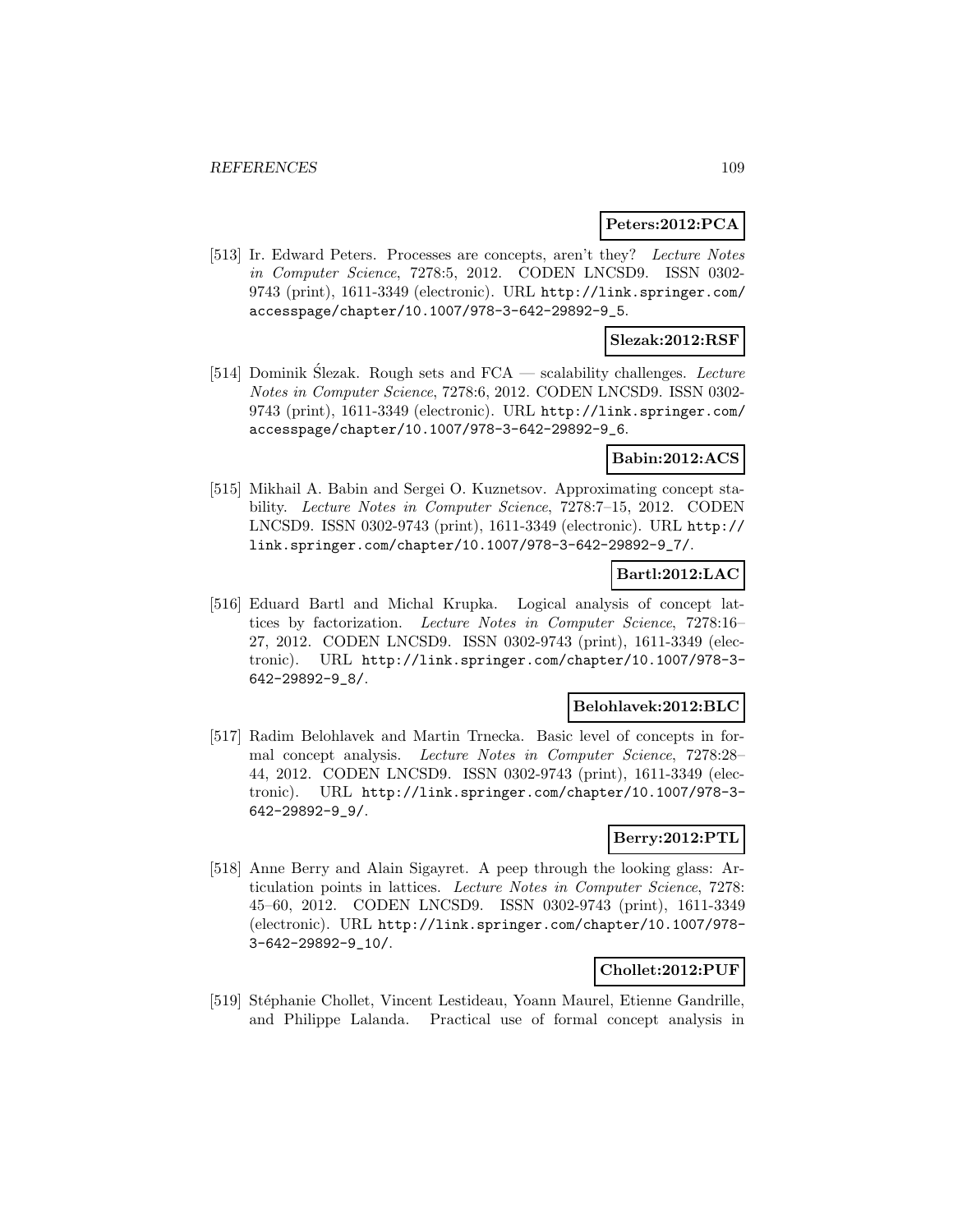service-oriented computing. Lecture Notes in Computer Science, 7278: 61–76, 2012. CODEN LNCSD9. ISSN 0302-9743 (print), 1611-3349 (electronic). URL http://link.springer.com/chapter/10.1007/978- 3-642-29892-9\_11/.

# **Doerfel:2012:PAF**

[520] Stephan Doerfel, Robert Jäschke, and Gerd Stumme. Publication analysis of the formal concept analysis community. Lecture Notes in Computer Science, 7278:77–95, 2012. CODEN LNCSD9. ISSN 0302-9743 (print), 1611-3349 (electronic). URL http://link.springer.com/chapter/10. 1007/978-3-642-29892-9\_12/.

# **Endres:2012:USS**

[521] Dominik Endres, Ruth Adam, Martin A. Giese, and Uta Noppeney. Understanding the semantic structure of human fMRI brain recordings with formal concept analysis. Lecture Notes in Computer Science, 7278: 96–111, 2012. CODEN LNCSD9. ISSN 0302-9743 (print), 1611-3349 (electronic). URL http://link.springer.com/chapter/10.1007/978- 3-642-29892-9\_13/.

# **Ferre:2012:CCM**

[522] Sébastien Ferré, Pierre Allard, and Olivier Ridoux. Cubes of concepts: Multi-dimensional exploration of multi-valued contexts. Lecture Notes in Computer Science, 7278:112–127, 2012. CODEN LNCSD9. ISSN 0302- 9743 (print), 1611-3349 (electronic). URL http://link.springer.com/ chapter/10.1007/978-3-642-29892-9\_14/.

# **Ganter:2012:OFA**

[523] Bernhard Ganter and Cynthia Vera Glodeanu. Ordinal factor analysis. Lecture Notes in Computer Science, 7278:128–139, 2012. CODEN LNCSD9. ISSN 0302-9743 (print), 1611-3349 (electronic). URL http:// link.springer.com/chapter/10.1007/978-3-642-29892-9\_15/.

#### **Kaiser:2012:MAF**

[524] Tim B. Kaiser and Stefan E. Schmidt. A macroscopic approach to FCA and its various fuzzifications. Lecture Notes in Computer Science, 7278: 140–147, 2012. CODEN LNCSD9. ISSN 0302-9743 (print), 1611-3349 (electronic). URL http://link.springer.com/chapter/10.1007/978- 3-642-29892-9\_16/.

#### **Kerkhoff:2012:CBC**

[525] Sebastian Kerkhoff. A connection between clone theory and FCA provided by duality theory. Lecture Notes in Computer Science, 7278: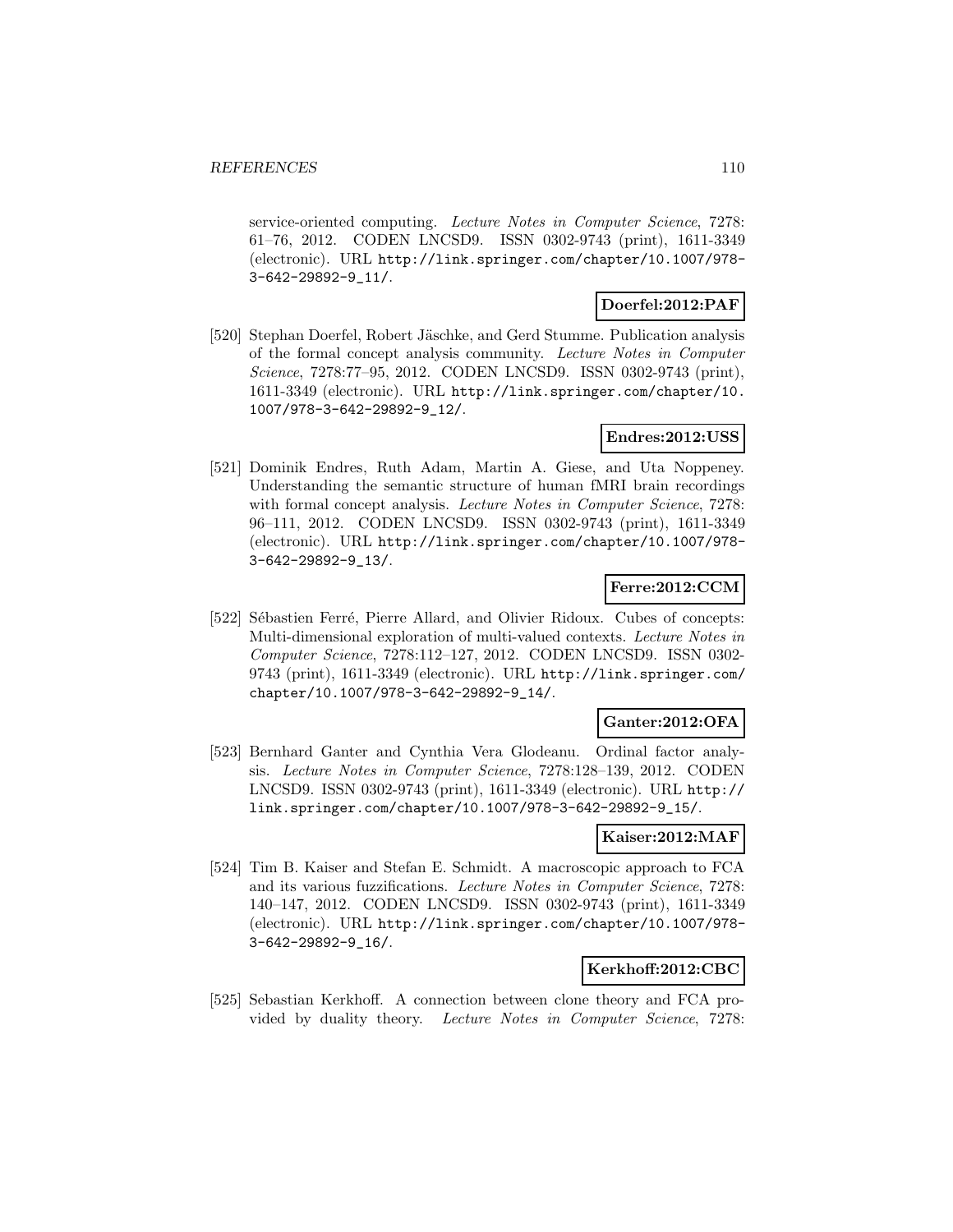148–163, 2012. CODEN LNCSD9. ISSN 0302-9743 (print), 1611-3349 (electronic). URL http://link.springer.com/chapter/10.1007/978- 3-642-29892-9\_17/.

### **Kirchberg:2012:FCD**

[526] Markus Kirchberg, Erwin Leonardi, Yu Shyang Tan, Sebastian Link, and Ryan K. L. Ko. Formal concept discovery in semantic Web data. Lecture Notes in Computer Science, 7278:164–179, 2012. CODEN LNCSD9. ISSN 0302-9743 (print), 1611-3349 (electronic). URL http://link.springer. com/chapter/10.1007/978-3-642-29892-9\_18/.

# **Krupka:2012:CLI**

[527] Michal Krupka and Jan Lastovicka. Concept lattices of incomplete data. Lecture Notes in Computer Science, 7278:180–194, 2012. CODEN LNCSD9. ISSN 0302-9743 (print), 1611-3349 (electronic). URL http:// link.springer.com/chapter/10.1007/978-3-642-29892-9\_19/.

# **Macko:2012:FCA**

[528] Juraj Macko. Formal concept analysis as a framework for business intelligence technologies. Lecture Notes in Computer Science, 7278:195– 210, 2012. CODEN LNCSD9. ISSN 0302-9743 (print), 1611-3349 (electronic). URL http://link.springer.com/chapter/10.1007/978- 3-642-29892-9\_20/.

# **Anonymous:2012:FMbf**

[529] Anonymous. Front matter. Lecture Notes in Computer Science, 7278: ??, 2012. CODEN LNCSD9. ISSN 0302-9743 (print), 1611-3349 (electronic). URL http://link.springer.com/content/pdf/bfm:978-3- 642-29892-9/1.

# **Leita:2012:CCI**

[530] Corrado Leita. Challenges in critical infrastructure security. Lecture Notes in Computer Science, 7279:1, 2012. CODEN LNCSD9. ISSN 0302- 9743 (print), 1611-3349 (electronic). URL http://link.springer.com/ accesspage/chapter/10.1007/978-3-642-30633-4\_1.

### **Bouten:2012:ODD**

[531] Niels Bouten, Anna Hristoskova, Femke Ongenae, Jelle Nelis, and Filip De Turck. Ontology-driven dynamic discovery and distributed coordination of a robot swarm. Lecture Notes in Computer Science, 7279: 2–13, 2012. CODEN LNCSD9. ISSN 0302-9743 (print), 1611-3349 (electronic). URL http://link.springer.com/chapter/10.1007/978- 3-642-30633-4\_2/.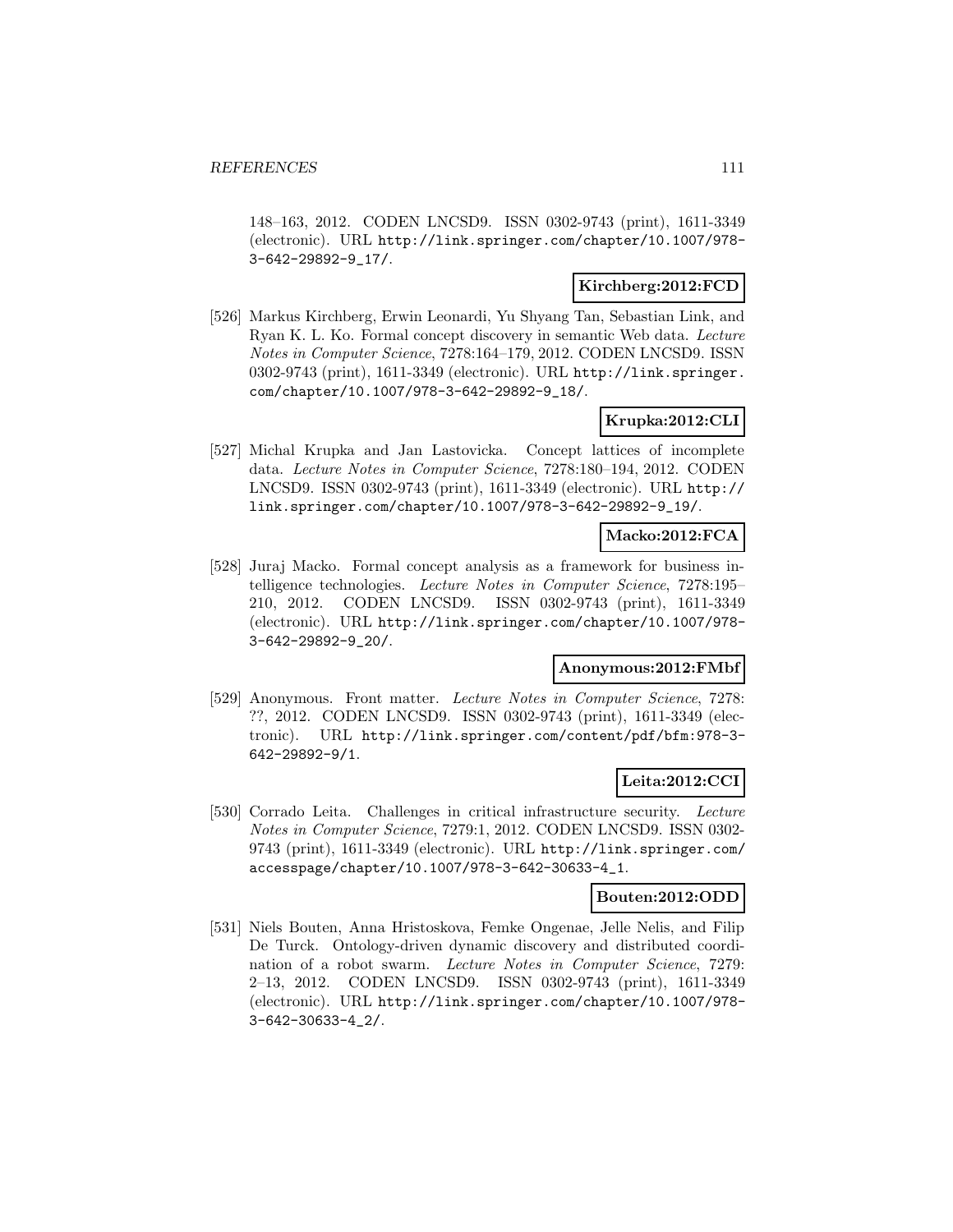#### **Vancea:2012:CDC**

[532] Andrei Vancea, Guilherme Sperb Machado, Laurent d'Orazio, and Burkhard Stiller. Cooperative database caching within cloud environments. Lecture Notes in Computer Science, 7279:14–25, 2012. CODEN LNCSD9. ISSN 0302-9743 (print), 1611-3349 (electronic). URL http:// link.springer.com/chapter/10.1007/978-3-642-30633-4\_3/.

# **Georgoulas:2012:FRL**

[533] Stylianos Georgoulas, Klaus Moessner, Alexis Mansour, and Menelaos Pissarides. A fuzzy reinforcement learning approach for pre-congestion notification based admission control. Lecture Notes in Computer Science, 7279:26–37, 2012. CODEN LNCSD9. ISSN 0302-9743 (print), 1611-3349 (electronic). URL http://link.springer.com/chapter/10.1007/978- 3-642-30633-4\_4/.

### **Ruckert:2012:BGT**

[534] Julius Rückert and David Hausheer. Bridging the gap: Towards an adaptive video streaming approach supporting transitions. Lecture Notes in Computer Science, 7279:38–41, 2012. CODEN LNCSD9. ISSN 0302- 9743 (print), 1611-3349 (electronic). URL http://link.springer.com/ chapter/10.1007/978-3-642-30633-4\_5/.

# **Rautio:2012:MEL**

[535] Teemu Rautio and Jukka Mäkelä. A multiaccess enabled load balancing in cognitive networks. Lecture Notes in Computer Science, 7279: 42–45, 2012. CODEN LNCSD9. ISSN 0302-9743 (print), 1611-3349 (electronic). URL http://link.springer.com/chapter/10.1007/978- 3-642-30633-4\_6/.

# **Pus:2012:HAM**

[536] Viktor Puš. Hardware acceleration for measurements in 100 Gb/s networks. Lecture Notes in Computer Science, 7279:46–49, 2012. CODEN LNCSD9. ISSN 0302-9743 (print), 1611-3349 (electronic). URL http:// link.springer.com/chapter/10.1007/978-3-642-30633-4\_7/.

### **Korte:2012:SRR**

[537] Kevin Dominik Korte, Anuj Sehgal, and Jürgen Schönwälder. A study of the RPL repair process using ContikiRPL. Lecture Notes in Computer Science, 7279:50–61, 2012. CODEN LNCSD9. ISSN 0302-9743 (print), 1611-3349 (electronic). URL http://link.springer.com/chapter/10. 1007/978-3-642-30633-4\_8/.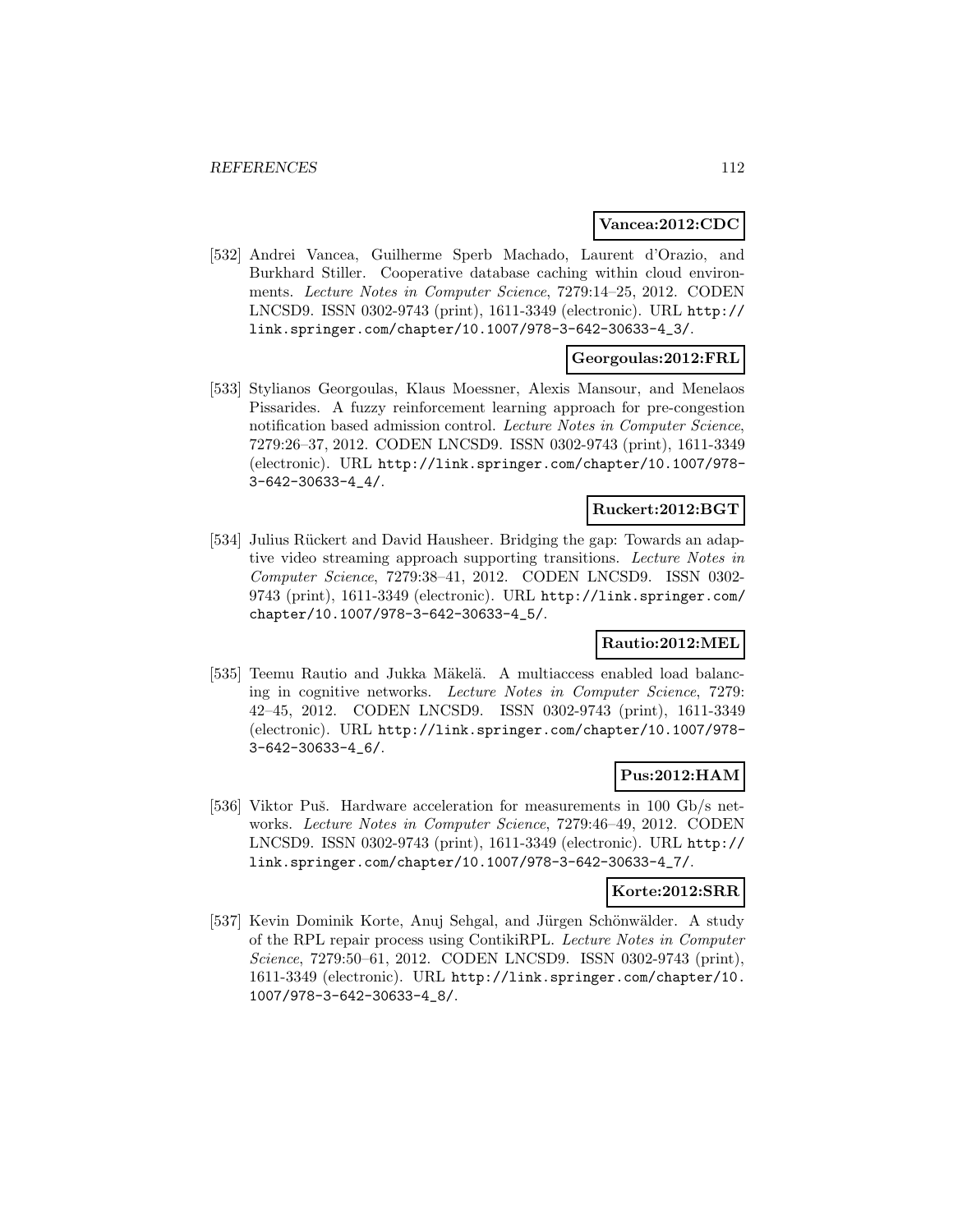### **Krejci:2012:TMA**

[538] Radek Krejčí, Pavel Čeleda, and Jakub Dobrovolný. Traffic measurement and analysis of building automation and control networks. Lecture Notes in Computer Science, 7279:62–73, 2012. CODEN LNCSD9. ISSN 0302- 9743 (print), 1611-3349 (electronic). URL http://link.springer.com/ chapter/10.1007/978-3-642-30633-4\_9/.

# **Jung:2012:SSU**

[539] Tobias Jung, Sylvain Martin, Damien Ernst, and Guy Leduc. SPRT for SPIT: Using the sequential probability ratio test for spam in VoIP prevention. Lecture Notes in Computer Science, 7279:74–85, 2012. CODEN LNCSD9. ISSN 0302-9743 (print), 1611-3349 (electronic). URL http:// link.springer.com/chapter/10.1007/978-3-642-30633-4\_10/.

### **Hellemons:2012:SFB**

[540] Laurens Hellemons, Luuk Hendriks, Rick Hofstede, Anna Sperotto, Ramin Sadre, and Aiko Pras. SSHCure: a flow-based SSH intrusion detection system. Lecture Notes in Computer Science, 7279:86–97, 2012. CODEN LNCSD9. ISSN 0302-9743 (print), 1611-3349 (electronic). URL http:// link.springer.com/chapter/10.1007/978-3-642-30633-4\_11/.

# **Ries:2012:IDA**

[541] Thorsten Ries, Radu State, and Thomas Engel. Instant degradation of anonymity in low-latency anonymisation systems. Lecture Notes in Computer Science, 7279:98–108, 2012. CODEN LNCSD9. ISSN 0302- 9743 (print), 1611-3349 (electronic). URL http://link.springer.com/ chapter/10.1007/978-3-642-30633-4\_12/.

#### **Hofstede:2012:RTR**

[542] Rick Hofstede and Aiko Pras. Real-time and resilient intrusion detection: a flow-based approach. Lecture Notes in Computer Science, 7279: 109–112, 2012. CODEN LNCSD9. ISSN 0302-9743 (print), 1611-3349 (electronic). URL http://link.springer.com/chapter/10.1007/978- 3-642-30633-4\_13/.

#### **Bartos:2012:DSO**

[543] Karel Bartos and Martin Rehak. Distributed self-organized collaboration of autonomous IDS sensors. Lecture Notes in Computer Science, 7279: 113–117, 2012. CODEN LNCSD9. ISSN 0302-9743 (print), 1611-3349 (electronic). URL http://link.springer.com/chapter/10.1007/978- 3-642-30633-4\_14/.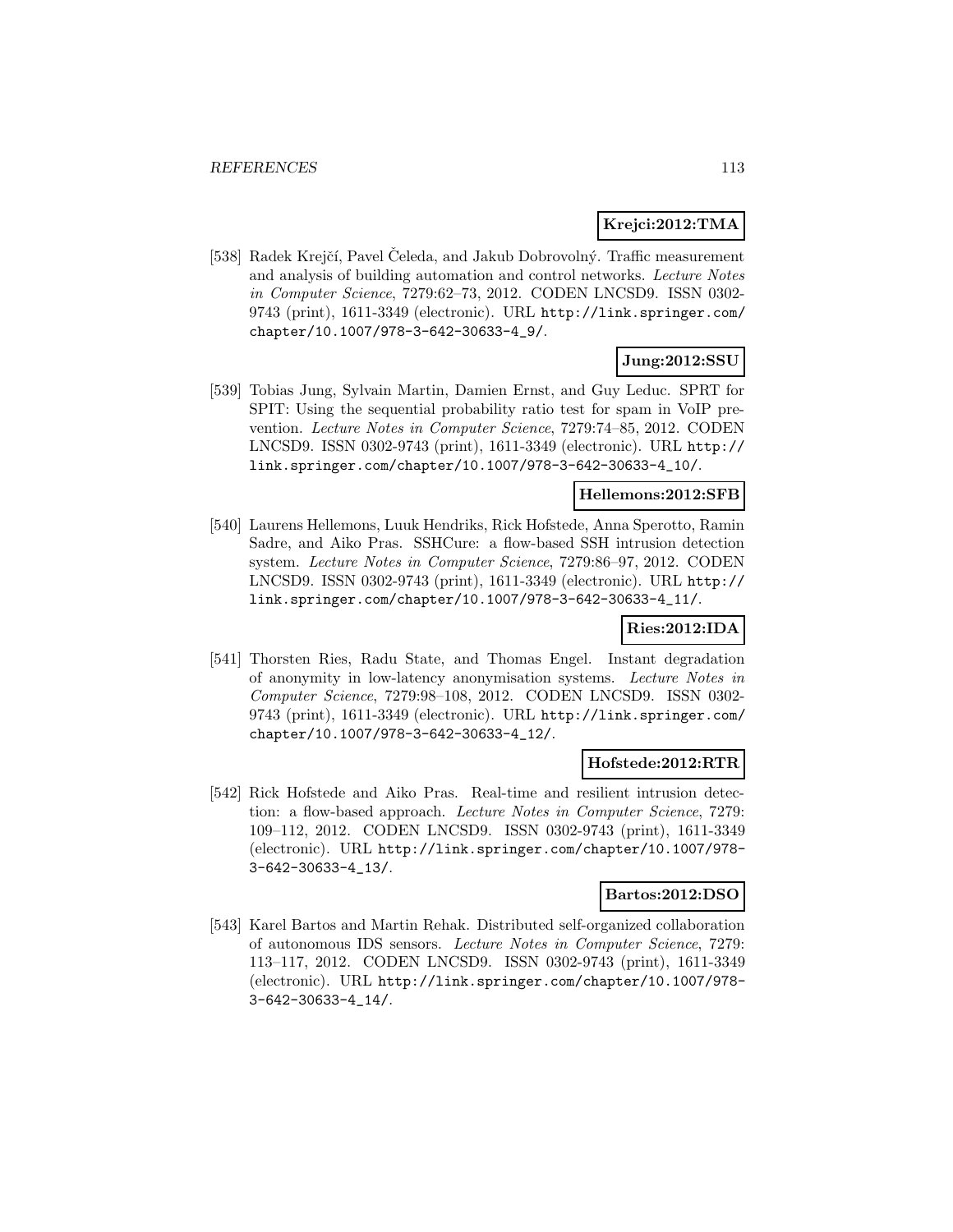### **Bartos:2012:NAD**

[544] Václav Bartoš and Martin Žádník. Network anomaly detection: Comparison and real-time issues. Lecture Notes in Computer Science, 7279: 118–121, 2012. CODEN LNCSD9. ISSN 0302-9743 (print), 1611-3349 (electronic). URL http://link.springer.com/chapter/10.1007/978- 3-642-30633-4\_15/.

# **Wagner:2012:DAN**

[545] Cynthia Wagner and Thomas Engel. Detecting anomalies in Netflow record time series by using a kernel function. Lecture Notes in Computer Science, 7279:122–125, 2012. CODEN LNCSD9. ISSN 0302-9743 (print), 1611-3349 (electronic). URL http://link.springer.com/chapter/10. 1007/978-3-642-30633-4\_16/.

# **Tobola:2012:HBI**

[546] Jiří Tobola. How to build an IT spin-off company. Lecture Notes in Computer Science, 7279:126, 2012. CODEN LNCSD9. ISSN 0302-9743 (print), 1611-3349 (electronic). URL http://link.springer.com/accesspage/ chapter/10.1007/978-3-642-30633-4\_17.

### **Schmidt:2012:TBE**

[547] Ricardo de O. Schmidt, Anna Sperotto, Ramin Sadre, and Aiko Pras. Towards bandwidth estimation using flow-level measurements. Lecture Notes in Computer Science, 7279:127–138, 2012. CODEN LNCSD9. ISSN 0302-9743 (print), 1611-3349 (electronic). URL http://link.springer. com/chapter/10.1007/978-3-642-30633-4\_18/.

# **Bajpai:2012:FBI**

[548] Vaibhav Bajpai, Nikolay Melnikov, Anuj Sehgal, and Jürgen Schönwälder. Flow-based identification of failures caused by IPv6 transition mechanisms. Lecture Notes in Computer Science, 7279:139–150, 2012. CODEN LNCSD9. ISSN 0302-9743 (print), 1611-3349 (electronic). URL http:// link.springer.com/chapter/10.1007/978-3-642-30633-4\_19/.

### **Marchal:2012:LSD**

[549] Samuel Marchal and Thomas Engel. Large scale DNS analysis. Lecture Notes in Computer Science, 7279:151–154, 2012. CODEN LNCSD9. ISSN 0302-9743 (print), 1611-3349 (electronic). URL http://link.springer. com/chapter/10.1007/978-3-642-30633-4\_20/.

# **Anonymous:2012:BMo**

[550] Anonymous. Back matter. Lecture Notes in Computer Science, 7279: ??, 2012. CODEN LNCSD9. ISSN 0302-9743 (print), 1611-3349 (elec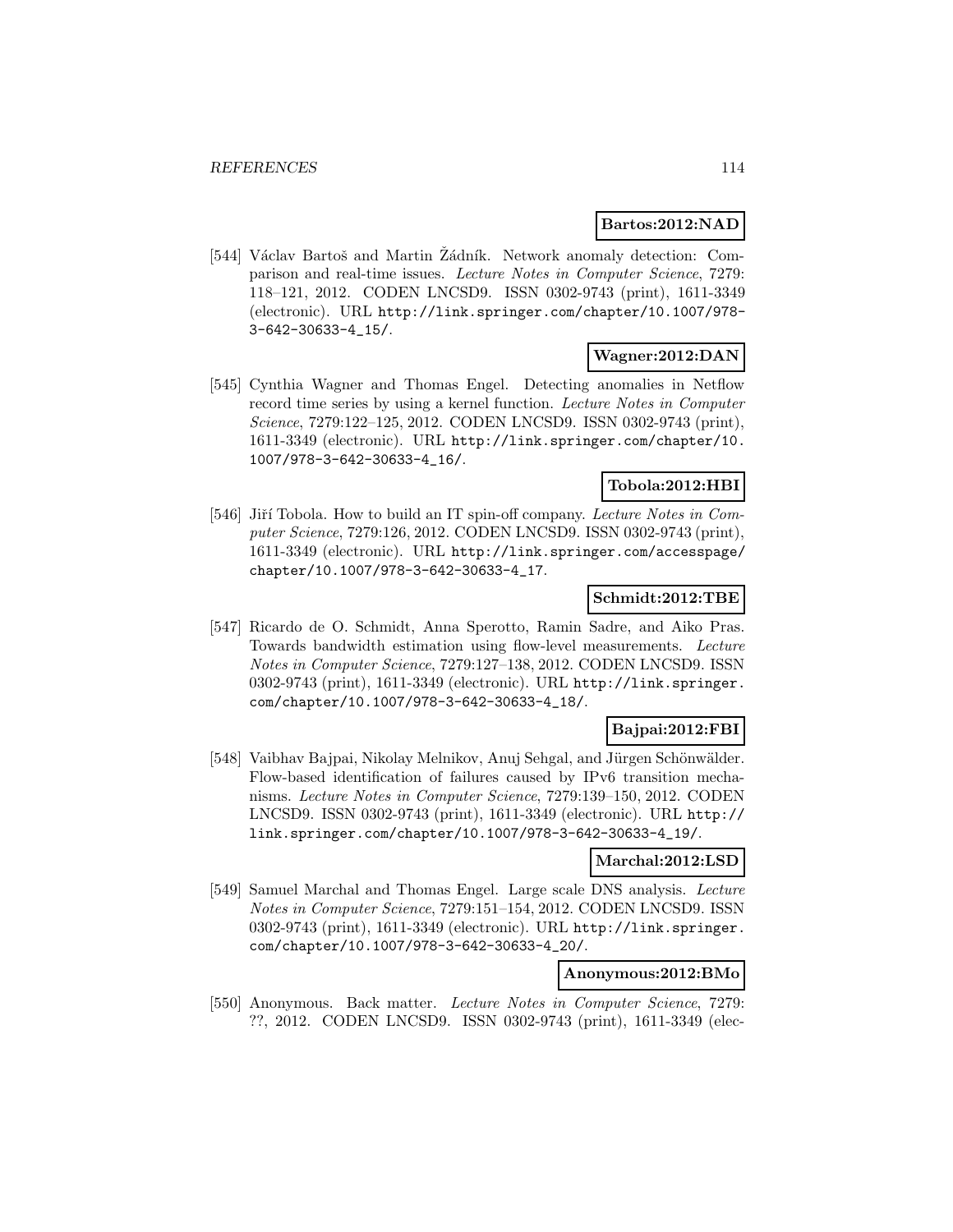tronic). URL http://link.springer.com/content/pdf/bbm:978-3- 642-30633-4/1.

#### **Anonymous:2012:FMbg**

[551] Anonymous. Front matter. Lecture Notes in Computer Science, 7279: ??, 2012. CODEN LNCSD9. ISSN 0302-9743 (print), 1611-3349 (electronic). URL http://link.springer.com/content/pdf/bfm:978-3- 642-30633-4/1.

### **Yang:2012:OPS**

[552] Yang Yang, Guang Gong, and Xiaohu Tang. Odd perfect sequences and sets of spreading sequences with zero or low odd periodic correlation zone. Lecture Notes in Computer Science, 7280:1–12, 2012. CODEN LNCSD9. ISSN 0302-9743 (print), 1611-3349 (electronic). URL http:// link.springer.com/chapter/10.1007/978-3-642-30615-0\_1/.

# **Ozbudak:2012:NCA**

[553] Ferruh Ozbudak, Oğuz Yayla, and C. Cengiz Yıldırım. Nonexistence of certain almost p-ary perfect sequences. Lecture Notes in Computer Science, 7280:13–24, 2012. CODEN LNCSD9. ISSN 0302-9743 (print), 1611- 3349 (electronic). URL http://link.springer.com/chapter/10.1007/ 978-3-642-30615-0\_2/.

# **Tan:2012:NFD**

[554] Yin Tan, Longjiang Qu, Chik How Tan, and Chao Li. New families of differentially 4-uniform permutations over  $f_{2^{2k}}$ . Lecture Notes in Computer Science, 7280:25–39, 2012. CODEN LNCSD9. ISSN 0302-9743 (print), 1611-3349 (electronic). URL http://link.springer.com/chapter/10. 1007/978-3-642-30615-0\_3/.

# **Flori:2012:DPH**

[555] Jean-Pierre Flori and Sihem Mesnager. Dickson polynomials, hyperelliptic curves and hyper-bent functions. Lecture Notes in Computer Science, 7280:40–52, 2012. CODEN LNCSD9. ISSN 0302-9743 (print), 1611-3349 (electronic). URL http://link.springer.com/chapter/10.1007/978- 3-642-30615-0\_4/.

#### **Lutz:2012:VWS**

[556] Jonathan Lutz, Charles J. Colbourn, and Violet R. Syrotiuk. Variable weight sequences for adaptive scheduled access in MANETs. Lecture Notes in Computer Science, 7280:53–64, 2012. CODEN LNCSD9. ISSN 0302- 9743 (print), 1611-3349 (electronic). URL http://link.springer.com/ chapter/10.1007/978-3-642-30615-0\_5/.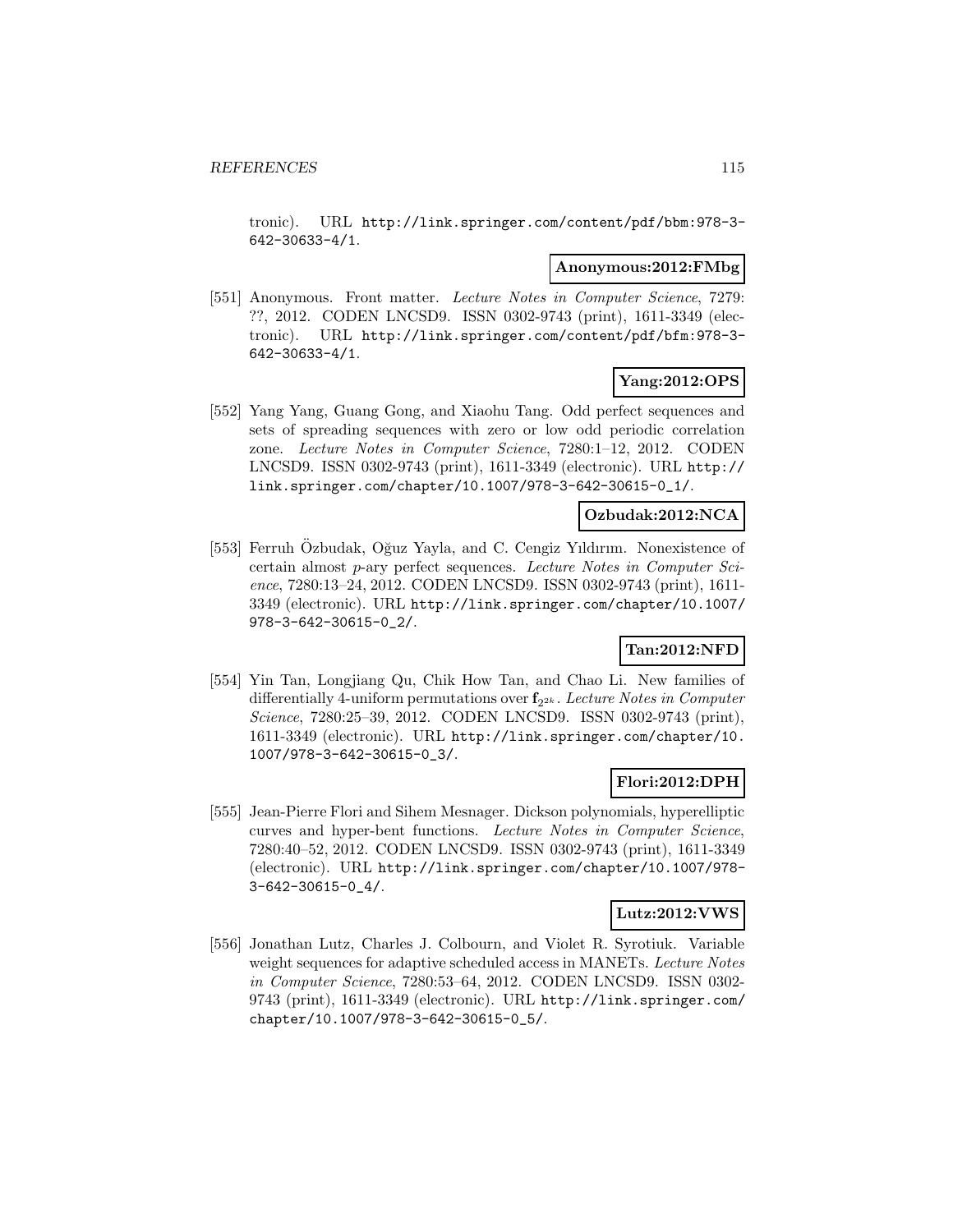### **Klapper:2012:AWT**

[557] Andrew Klapper. Arithmetic Walsh transform of quadratic Boolean functions. Lecture Notes in Computer Science, 7280:65–76, 2012. CODEN LNCSD9. ISSN 0302-9743 (print), 1611-3349 (electronic). URL http:// link.springer.com/chapter/10.1007/978-3-642-30615-0\_6/.

### **Sarkar:2012:CNB**

[558] Sumanta Sarkar. Characterizing negabent Boolean functions over finite fields. Lecture Notes in Computer Science, 7280:77–88, 2012. CODEN LNCSD9. ISSN 0302-9743 (print), 1611-3349 (electronic). URL http:// link.springer.com/chapter/10.1007/978-3-642-30615-0\_7/.

### **Calik:2012:CWB**

[559] Çağdaş Çalık and Ali Doğanaksoy. Computing the weight of a Boolean function from its algebraic normal form. Lecture Notes in Computer Science, 7280:89-100, 2012. CODEN LNCSD9. ISSN 0302-9743 (print), 1611-3349 (electronic). URL http://link.springer.com/chapter/10. 1007/978-3-642-30615-0\_8/.

# **Pirsic:2012:BFD**

[560] Gottlieb Pirsic and Arne Winterhof. Boolean functions derived from pseudorandom binary sequences. Lecture Notes in Computer Science, 7280: 101–109, 2012. CODEN LNCSD9. ISSN 0302-9743 (print), 1611-3349 (electronic). URL http://link.springer.com/chapter/10.1007/978- 3-642-30615-0\_9/.

#### **Golomb:2012:ISF**

[561] Solomon W. Golomb. Infinite sequences with finite cross-correlation-II. Lecture Notes in Computer Science, 7280:110–116, 2012. CODEN LNCSD9. ISSN 0302-9743 (print), 1611-3349 (electronic). URL http:// link.springer.com/chapter/10.1007/978-3-642-30615-0\_10/.

# **Dorsey:2012:ICR**

[562] Thomas J. Dorsey and Alfred W. Hales. Irreducible coefficient relations. Lecture Notes in Computer Science, 7280:117–125, 2012. CODEN LNCSD9. ISSN 0302-9743 (print), 1611-3349 (electronic). URL http:// link.springer.com/chapter/10.1007/978-3-642-30615-0\_11/.

#### **Jedwab:2012:WIS**

[563] Jonathan Jedwab and Jane Wodlinger. Wavelength isolation sequence pairs. Lecture Notes in Computer Science, 7280:126–135, 2012. CODEN LNCSD9. ISSN 0302-9743 (print), 1611-3349 (electronic). URL http:// link.springer.com/chapter/10.1007/978-3-642-30615-0\_12/.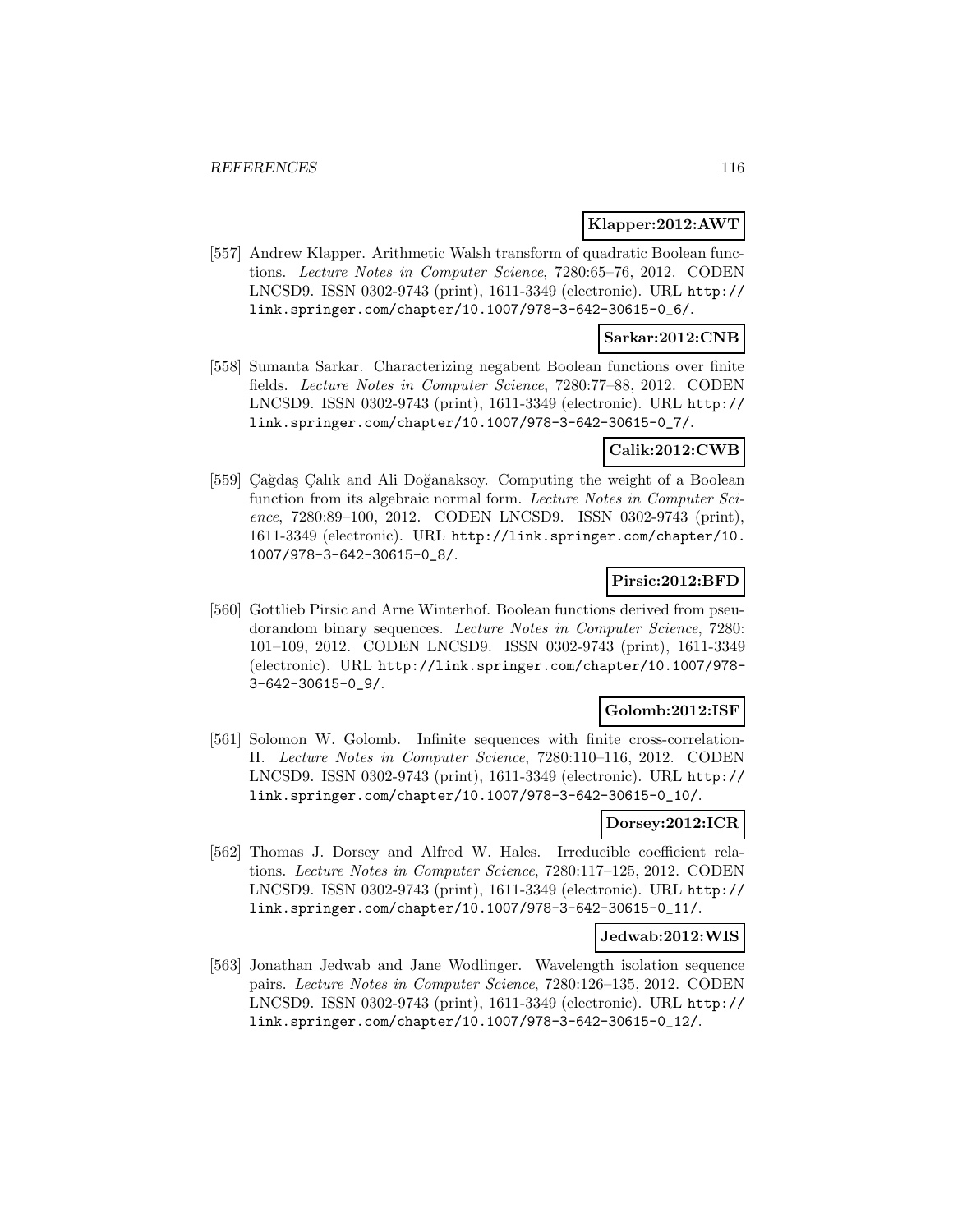### **Salagean:2012:ITF**

[564] Ana Sălăgean, David Gardner, and Raphael Phan. Index tables of finite fields and modular Golomb rulers. Lecture Notes in Computer Science, 7280:136–147, 2012. CODEN LNCSD9. ISSN 0302-9743 (print), 1611- 3349 (electronic). URL http://link.springer.com/chapter/10.1007/ 978-3-642-30615-0\_13/.

# **Zhou:2012:AHC**

[565] Zhengchun Zhou, Xiaohu Tang, Yang Yang, and Udaya Parampalli. On the aperiodic Hamming correlation of frequency-hopping sequences from norm functions. Lecture Notes in Computer Science, 7280:148– 158, 2012. CODEN LNCSD9. ISSN 0302-9743 (print), 1611-3349 (electronic). URL http://link.springer.com/chapter/10.1007/978- 3-642-30615-0\_14/.

### **Acevedo:2012:PSU**

[566] Santiago Barrera Acevedo and Thomas E. Hall. Perfect sequences of unbounded lengths over the basic quaternions. Lecture Notes in Computer Science, 7280:159–167, 2012. CODEN LNCSD9. ISSN 0302-9743 (print), 1611-3349 (electronic). URL http://link.springer.com/chapter/10. 1007/978-3-642-30615-0\_15/.

#### **Vielhaber:2012:LCD**

[567] Michael Vielhaber and Mónica del Pilar Canales Chacón. The linear complexity deviation of multisequences: Formulae for finite lengths and asymptotic distributions. Lecture Notes in Computer Science, 7280: 168–180, 2012. CODEN LNCSD9. ISSN 0302-9743 (print), 1611-3349 (electronic). URL http://link.springer.com/chapter/10.1007/978- 3-642-30615-0\_16/.

# **Chen:2012:LCB**

[568] Zhixiong Chen and Domingo Gómez-Pérez. Linear complexity of binary sequences derived from polynomial quotients. Lecture Notes in Computer Science, 7280:181–189, 2012. CODEN LNCSD9. ISSN 0302-9743 (print), 1611-3349 (electronic). URL http://link.springer.com/chapter/10. 1007/978-3-642-30615-0\_17/.

#### **Hasan:2012:WOT**

[569] Sartaj Ul Hasan, Daniel Panario, and Qiang Wang. Word-oriented transformation shift registers and their linear complexity. Lecture Notes in Computer Science, 7280:190–201, 2012. CODEN LNCSD9. ISSN 0302- 9743 (print), 1611-3349 (electronic). URL http://link.springer.com/ chapter/10.1007/978-3-642-30615-0\_18/.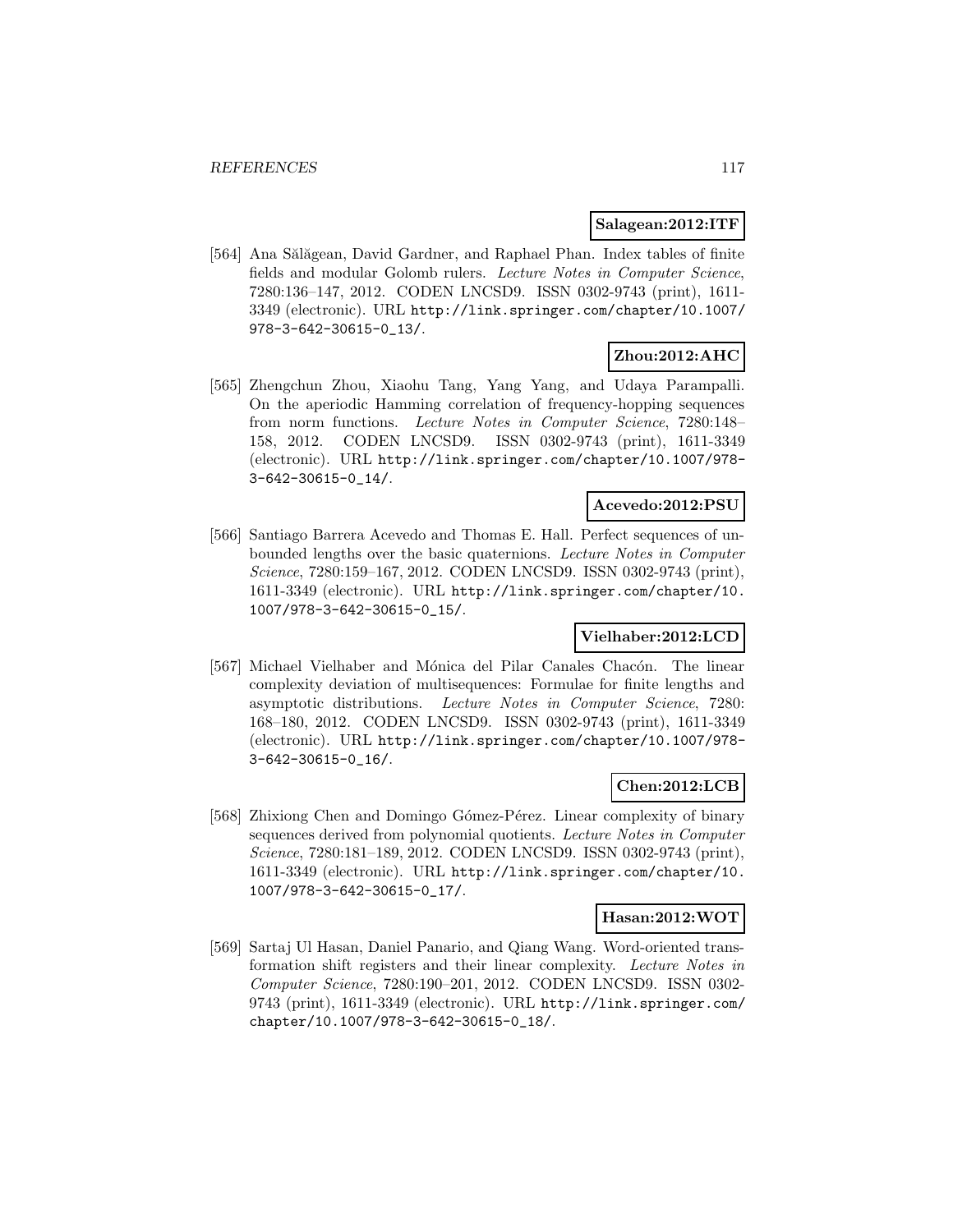### **Chung:2012:LHZ**

[570] Jin-Ho Chung and Kyeongcheol Yang. Low-hit-zone frequency-hopping sequence sets with new parameters. Lecture Notes in Computer Science, 7280:202–211, 2012. CODEN LNCSD9. ISSN 0302-9743 (print), 1611- 3349 (electronic). URL http://link.springer.com/chapter/10.1007/ 978-3-642-30615-0\_19/.

### **Moreno:2012:NOL**

[571] Oscar Moreno and Andrew Tirkel. New optimal low correlation sequences for wireless communications. Lecture Notes in Computer Science, 7280: 212–223, 2012. CODEN LNCSD9. ISSN 0302-9743 (print), 1611-3349 (electronic). URL http://link.springer.com/chapter/10.1007/978- 3-642-30615-0\_20/.

### **Anonymous:2012:FMbh**

[572] Anonymous. Front matter. Lecture Notes in Computer Science, 7280: ??, 2012. CODEN LNCSD9. ISSN 0302-9743 (print), 1611-3349 (electronic). URL http://link.springer.com/content/pdf/bfm:978-3- 642-30615-0/1.

#### **Wainwright:2012:IFR**

[573] Nick Wainwright and Nick Papanikolaou. Introduction: The FIA research roadmap, priorities for future Internet research. Lecture Notes in Computer Science, 7281:1–5, 2012. CODEN LNCSD9. ISSN 0302-9743 (print), 1611-3349 (electronic). URL http://link.springer.com/content/pdf/ 10.1007/978-3-642-30241-1\_1.

#### **Kostopoulos:2012:TAI**

[574] Alexandros Kostopoulos, Ioanna Papafili, Costas Kalogiros, Tapio Levä, and Nan Zhang. A tussle analysis for information-centric networking architectures. Lecture Notes in Computer Science, 7281:6–17, 2012. CODEN LNCSD9. ISSN 0302-9743 (print), 1611-3349 (electronic). URL http:// link.springer.com/content/pdf/10.1007/978-3-642-30241-1\_2.

#### **Sales:2012:SAC**

[575] Bernard Sales, Emmanuel Darmois, Dimitri Papadimitriou, and Didier Bourse. A systematic approach for closing the research to standardization gap. Lecture Notes in Computer Science, 7281:18–29, 2012. CODEN LNCSD9. ISSN 0302-9743 (print), 1611-3349 (electronic). URL http:// link.springer.com/content/pdf/10.1007/978-3-642-30241-1\_3.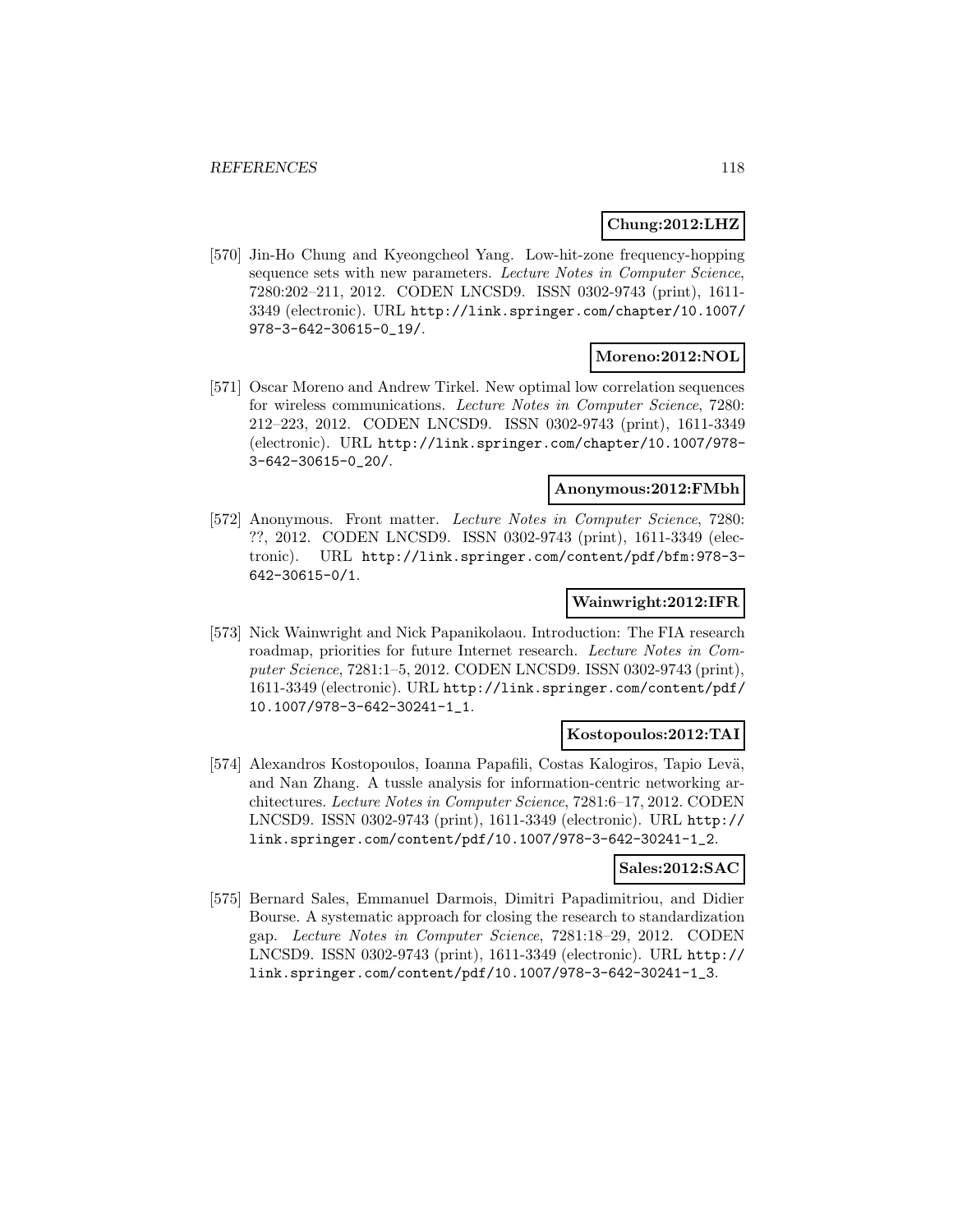### **Doolin:2012:SWP**

[576] Kevin Doolin, Ioanna Roussaki, Mark Roddy, Nikos Kalatzis, and Elizabeth Papadopoulou. SOCIETIES: Where pervasive meets social. Lecture Notes in Computer Science, 7281:30–41, 2012. CODEN LNCSD9. ISSN 0302-9743 (print), 1611-3349 (electronic). URL http://link.springer. com/content/pdf/10.1007/978-3-642-30241-1\_4.

# **Oostveen:2012:CDL**

[577] Anne-Marie Oostveen, Isis Hjorth, Brian Pickering, Michael Boniface, and Eric T. Meyer. Cross-disciplinary lessons for the future Internet. Lecture Notes in Computer Science, 7281:42–54, 2012. CODEN LNCSD9. ISSN 0302-9743 (print), 1611-3349 (electronic). URL http://link.springer. com/content/pdf/10.1007/978-3-642-30241-1\_5.

#### **Papadimitriou:2012:DPF**

[578] Dimitri Papadimitriou, Theodore Zahariadis, Pedro Martinez-Julia, and Ioanna Papafili. Design principles for the future Internet architecture. Lecture Notes in Computer Science, 7281:55–67, 2012. CODEN LNCSD9. ISSN 0302-9743 (print), 1611-3349 (electronic). URL http://link. springer.com/content/pdf/10.1007/978-3-642-30241-1\_6.

# **Papadimitriou:2012:IAR**

[579] Dimitri Papadimitriou, Bernard Sales, Piet Demeester, and Theodore Zahariadis. From Internet architecture research to standards. Lecture Notes in Computer Science, 7281:68–80, 2012. CODEN LNCSD9. ISSN 0302- 9743 (print), 1611-3349 (electronic). URL http://link.springer.com/ content/pdf/10.1007/978-3-642-30241-1\_7.

#### **BenHamida:2012:IDR**

[580] Amira Ben Hamida, Fabio Kon, Gustavo Ansaldi Oliva, and Carlos Eduardo Moreira Dos Santos. An integrated development and runtime environment for the future Internet. Lecture Notes in Computer Science, 7281:81–92, 2012. CODEN LNCSD9. ISSN 0302-9743 (print), 1611-3349 (electronic). URL http://link.springer.com/content/pdf/10.1007/ 978-3-642-30241-1\_8.

# **Davey:2012:VAT**

[581] James Davey, Florian Mansmann, Jörn Kohlhammer, and Daniel Keim. Visual analytics: Towards intelligent interactive Internet and security solutions. Lecture Notes in Computer Science, 7281:93–104, 2012. CODEN LNCSD9. ISSN 0302-9743 (print), 1611-3349 (electronic). URL http:// link.springer.com/content/pdf/10.1007/978-3-642-30241-1\_9.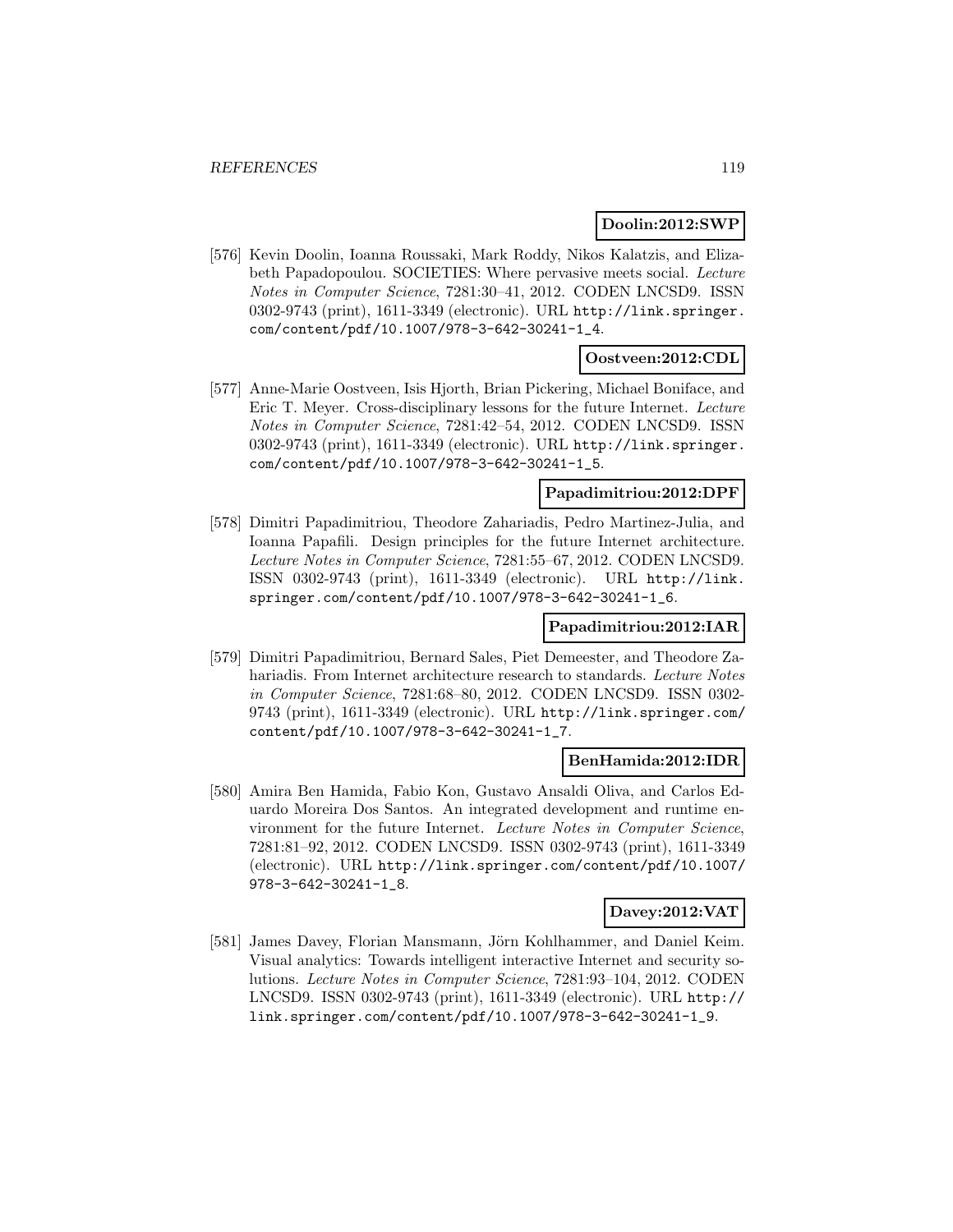### **DiCerbo:2012:TTS**

[582] Francesco Di Cerbo, Michele Bezzi, Samuel Paul Kaluvuri, and Antonino Sabetta. Towards a trustworthy service marketplace for the future Internet. Lecture Notes in Computer Science, 7281:105–116, 2012. CODEN LNCSD9. ISSN 0302-9743 (print), 1611-3349 (electronic). URL http:// link.springer.com/content/pdf/10.1007/978-3-642-30241-1\_10.

# **Antoniou:2012:UFI**

[583] Athanasios Antoniou, Evangelos Theodoridis, Ioannis Chatzigiannakis, and Georgios Mylonas. Using future Internet infrastructure and Smartphones for mobility trace acquisition and social interactions monitoring. Lecture Notes in Computer Science, 7281:117–129, 2012. CODEN LNCSD9. ISSN 0302-9743 (print), 1611-3349 (electronic). URL http:// link.springer.com/content/pdf/10.1007/978-3-642-30241-1\_11.

### **Axenopoulos:2012:SUF**

[584] Apostolos Axenopoulos, Petros Daras, Sotiris Malassiotis, and Vincenzo Croce. I-SEARCH: a unified framework for multimodal search and retrieval. Lecture Notes in Computer Science, 7281:130–141, 2012. CODEN LNCSD9. ISSN 0302-9743 (print), 1611-3349 (electronic). URL http:// link.springer.com/content/pdf/10.1007/978-3-642-30241-1\_12.

# **deOliveiraSilva:2012:SES**

[585] Flávio de Oliveira Silva, Alex Dias, Caio César Ferreira, and Eduardo De Souza Santos. Semantically enriched services to understand the need of entities. Lecture Notes in Computer Science, 7281:142–153, 2012. CODEN LNCSD9. ISSN 0302-9743 (print), 1611-3349 (electronic). URL http:// link.springer.com/content/pdf/10.1007/978-3-642-30241-1\_13.

#### **Swiatek:2012:SCC**

[586] Paweł Światek, Krzysztof Juszczyszyn, Krzysztof Brzostowski, and Jarosław Drapała. Supporting content, context and user awareness in future Internet applications. Lecture Notes in Computer Science, 7281: 154–165, 2012. CODEN LNCSD9. ISSN 0302-9743 (print), 1611-3349 (electronic). URL http://link.springer.com/content/pdf/10.1007/ 978-3-642-30241-1\_14.

#### **Srivastava:2012:TNA**

[587] Lara Srivastava and Athena Vakali. Towards a narrative-aware design framework for smart urban environments. Lecture Notes in Computer Science, 7281:166–177, 2012. CODEN LNCSD9. ISSN 0302-9743 (print),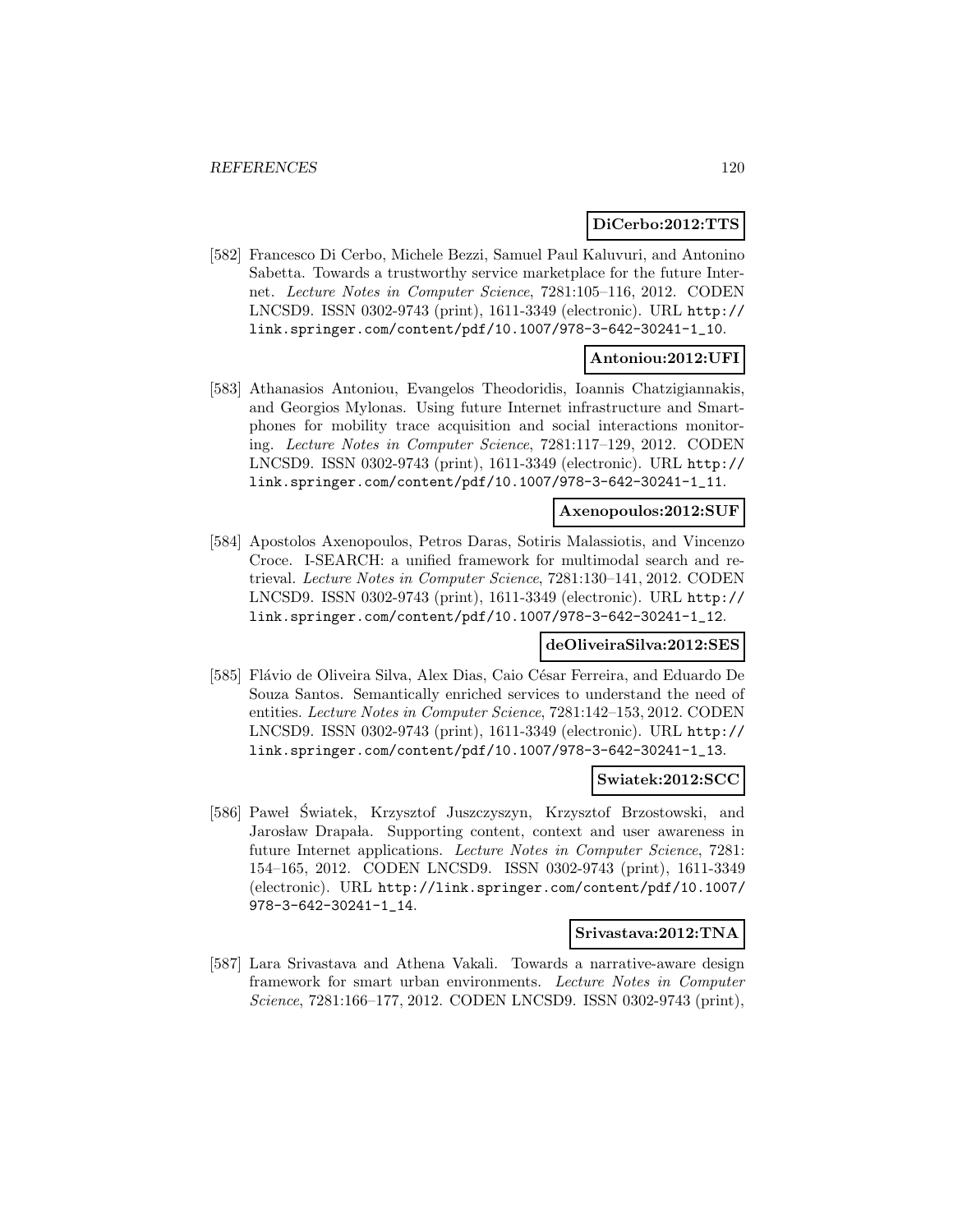1611-3349 (electronic). URL http://link.springer.com/content/pdf/ 10.1007/978-3-642-30241-1\_15.

#### **Anthopoulos:2012:UPS**

[588] Leonidas G. Anthopoulos and Athena Vakali. Urban planning and smart cities: Interrelations and reciprocities. Lecture Notes in Computer Science, 7281:178–189, 2012. CODEN LNCSD9. ISSN 0302-9743 (print), 1611- 3349 (electronic). URL http://link.springer.com/content/pdf/10. 1007/978-3-642-30241-1\_16.

#### **Gimenez:2012:STF**

[589] Roberto Gimenez, Diego Fuentes, Emilio Martin, Diego Gimenez, and Judith Pertejo. The safety transformation in the future Internet domain. Lecture Notes in Computer Science, 7281:190–200, 2012. CODEN LNCSD9. ISSN 0302-9743 (print), 1611-3349 (electronic). URL http:// link.springer.com/content/pdf/10.1007/978-3-642-30241-1\_17.

#### **Tranoris:2012:FAS**

[590] Christos Tranoris and Spyros Denazis. FSToolkit: Adopting software engineering practices for enabling definitions of federated resource infrastructures. Lecture Notes in Computer Science, 7281:201–212, 2012. CODEN LNCSD9. ISSN 0302-9743 (print), 1611-3349 (electronic). URL http:// link.springer.com/content/pdf/10.1007/978-3-642-30241-1\_18.

### **Lymberopoulos:2012:NTA**

[591] Leonidas Lymberopoulos, Mary Grammatikou, Martin Potts, Paola Grosso, and Attila Fekete. NOVI tools and algorithms for federating virtualized infrastructures. Lecture Notes in Computer Science, 7281: 213–224, 2012. CODEN LNCSD9. ISSN 0302-9743 (print), 1611-3349 (electronic). URL http://link.springer.com/content/pdf/10.1007/ 978-3-642-30241-1\_19.

### **Tomkos:2012:NGF**

[592] Ioannis Tomkos, Marianna Angelou, Ramón J. Durán Barroso, and Ignacio de Miguel. Next generation flexible and cognitive heterogeneous optical networks. Lecture Notes in Computer Science, 7281:225–236, 2012. CODEN LNCSD9. ISSN 0302-9743 (print), 1611-3349 (electronic). URL http://link.springer.com/content/pdf/10.1007/978- 3-642-30241-1\_20.

#### **Anonymous:2012:BMp**

[593] Anonymous. Back matter. Lecture Notes in Computer Science, 7281: ??, 2012. CODEN LNCSD9. ISSN 0302-9743 (print), 1611-3349 (elec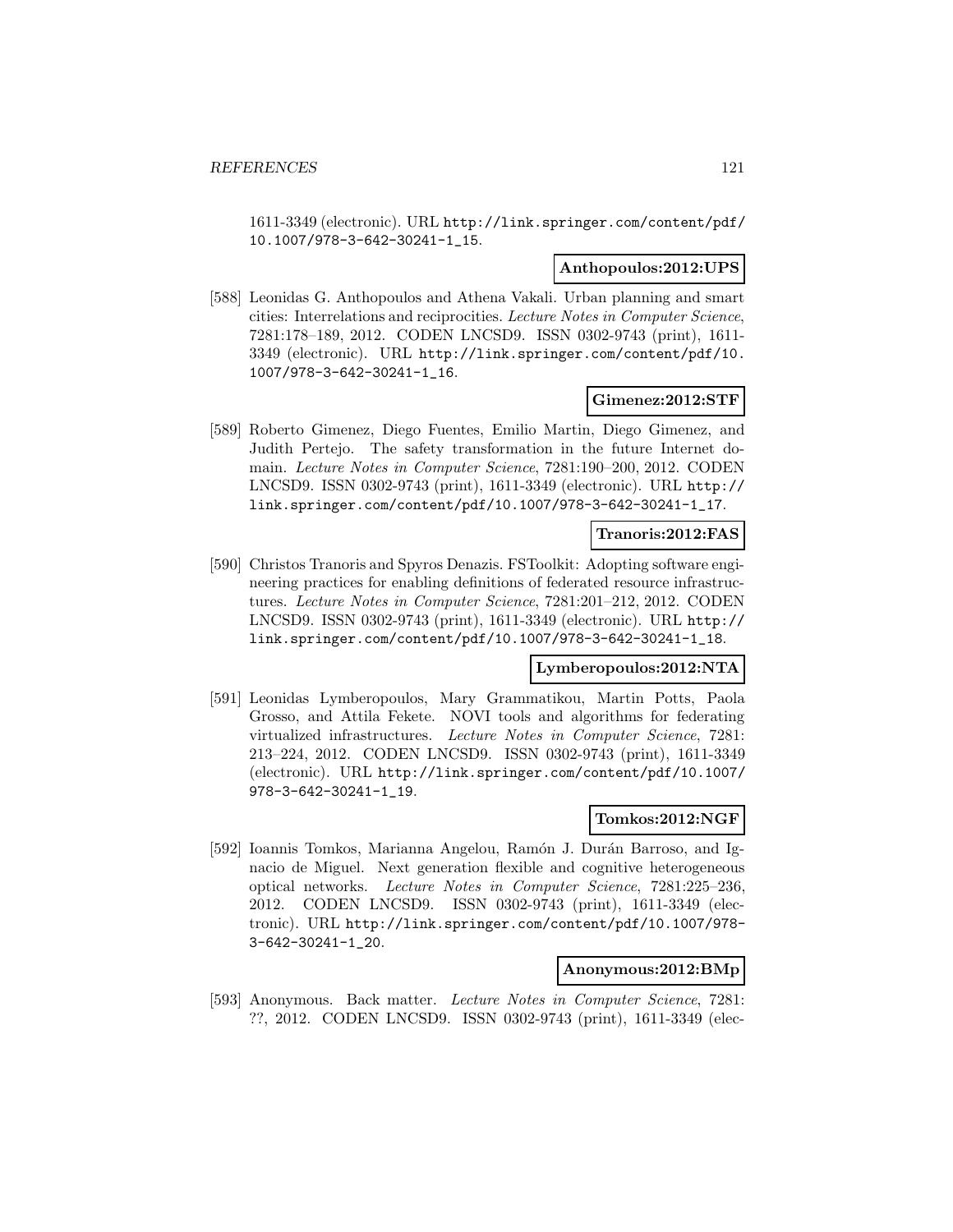tronic). URL http://link.springer.com/content/pdf/bbm:978-3- 642-30241-1/1.

### **Anonymous:2012:FMbi**

[594] Anonymous. Front matter. Lecture Notes in Computer Science, 7281: ??, 2012. CODEN LNCSD9. ISSN 0302-9743 (print), 1611-3349 (electronic). URL http://link.springer.com/content/pdf/bfm:978-3- 642-30241-1/1.

### **Argelaguet:2012:NAP**

[595] Ferran Argelaguet, David Antonio Gómez Jáuregui, Maud Marchal, and Anatole Lécuyer. A novel approach for pseudo-haptic textures based on curvature information. Lecture Notes in Computer Science, 7282: 1–12, 2012. CODEN LNCSD9. ISSN 0302-9743 (print), 1611-3349 (electronic). URL http://link.springer.com/chapter/10.1007/978- 3-642-31401-8\_1/.

### **Asque:2012:CNU**

[596] Christopher T. Asque, Andy M. Day, and Stephen D. Laycock. Cursor navigation using haptics for motion-impaired computer users. Lecture Notes in Computer Science, 7282:13–24, 2012. CODEN LNCSD9. ISSN 0302-9743 (print), 1611-3349 (electronic). URL http://link.springer. com/chapter/10.1007/978-3-642-31401-8\_2/.

# **Ban:2012:MIA**

[597] Yuki Ban, Takashi Kajinami, Takuji Narumi, Tomohiro Tanikawa, and Michitaka Hirose. Modifying an identified angle of edged shapes using pseudo-haptic effects. Lecture Notes in Computer Science, 7282: 25–36, 2012. CODEN LNCSD9. ISSN 0302-9743 (print), 1611-3349 (electronic). URL http://link.springer.com/chapter/10.1007/978- 3-642-31401-8\_3/.

#### **Baser:2012:TIH**

[598] Ozgur Baser, E. Ilhan Konukseven, and Hakan Gurocak. Transparency improvement in haptic devices with a torque compensator using motor current. Lecture Notes in Computer Science, 7282:37–46, 2012. CODEN LNCSD9. ISSN 0302-9743 (print), 1611-3349 (electronic). URL http:// link.springer.com/chapter/10.1007/978-3-642-31401-8\_4/.

# **Baylan:2012:FEM**

[599] Buket Baylan, Ugur Aridogan, and Cagatay Basdogan. Finite element modeling of a vibrating touch screen actuated by piezo patches for haptic feedback. Lecture Notes in Computer Science, 7282:47–57, 2012. CODEN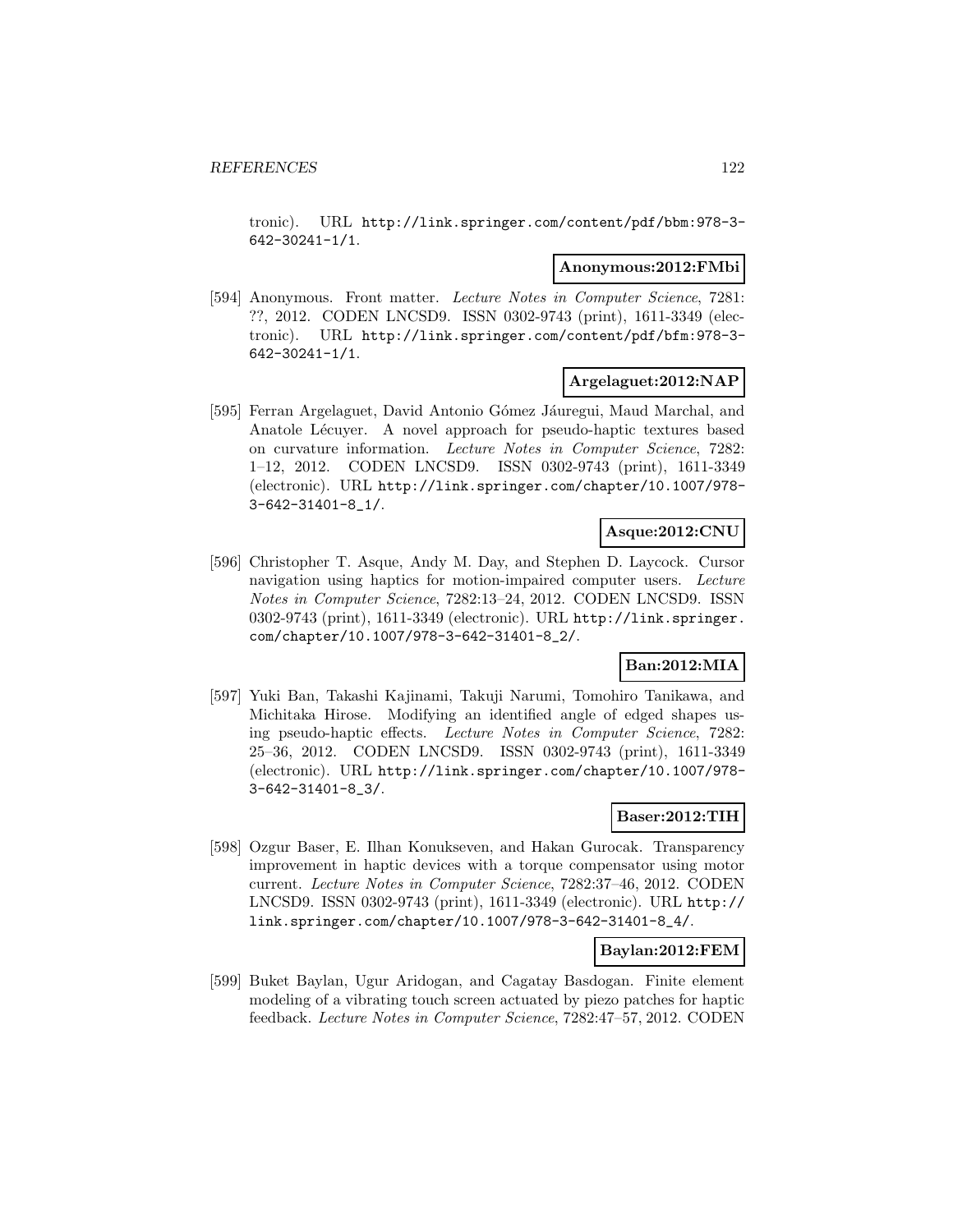LNCSD9. ISSN 0302-9743 (print), 1611-3349 (electronic). URL http:// link.springer.com/chapter/10.1007/978-3-642-31401-8\_5/.

# **Bellan:2012:EVE**

[600] Valeria Bellan, Carlo Reverberi, and Alberto Gallace. Evidence for 'visual enhancement of touch' mediated by visual displays and its relationship with body ownership. Lecture Notes in Computer Science, 7282: 58–66, 2012. CODEN LNCSD9. ISSN 0302-9743 (print), 1611-3349 (electronic). URL http://link.springer.com/chapter/10.1007/978- 3-642-31401-8\_6/.

# **Brandi:2012:PAI**

[601] Fernanda Brandi, Burak Cizmeci, and Eckehard Steinbach. On the perceptual artifacts introduced by packet losses on the forward channel of haptic telemanipulation sessions. Lecture Notes in Computer Science, 7282:67–78, 2012. CODEN LNCSD9. ISSN 0302-9743 (print), 1611-3349 (electronic). URL http://link.springer.com/chapter/10.1007/978- 3-642-31401-8\_7/.

### **Changeon:2012:TEV**

[602] Gwénaël Changeon, Delphine Graeff, Margarita Anastassova, and José Lozada. Tactile emotions: a vibrotactile tactile gamepad for transmitting emotional messages to children with autism. Lecture Notes in Computer Science, 7282:79–90, 2012. CODEN LNCSD9. ISSN 0302-9743 (print), 1611-3349 (electronic). URL http://link.springer.com/chapter/10. 1007/978-3-642-31401-8\_8/.

#### **VanDoorn:2012:CLC**

[603] George H. Van Doorn, Vladimir Dubaj, Dianne B. Wuillemin, and Barry L. Richardson. Cognitive load can explain differences in active and passive touch. Lecture Notes in Computer Science, 7282:91–102, 2012. CODEN LNCSD9. ISSN 0302-9743 (print), 1611-3349 (electronic). URL http://link.springer.com/chapter/10.1007/978-3- 642-31401-8\_9/.

# **Endo:2012:HBP**

[604] Satoshi Endo, Geoff Pegman, Mark Burgin, Tarek Toumi, and Alan M. Wing. Haptics in between-person object transfer. Lecture Notes in Computer Science, 7282:103–111, 2012. CODEN LNCSD9. ISSN 0302- 9743 (print), 1611-3349 (electronic). URL http://link.springer.com/ chapter/10.1007/978-3-642-31401-8\_10/.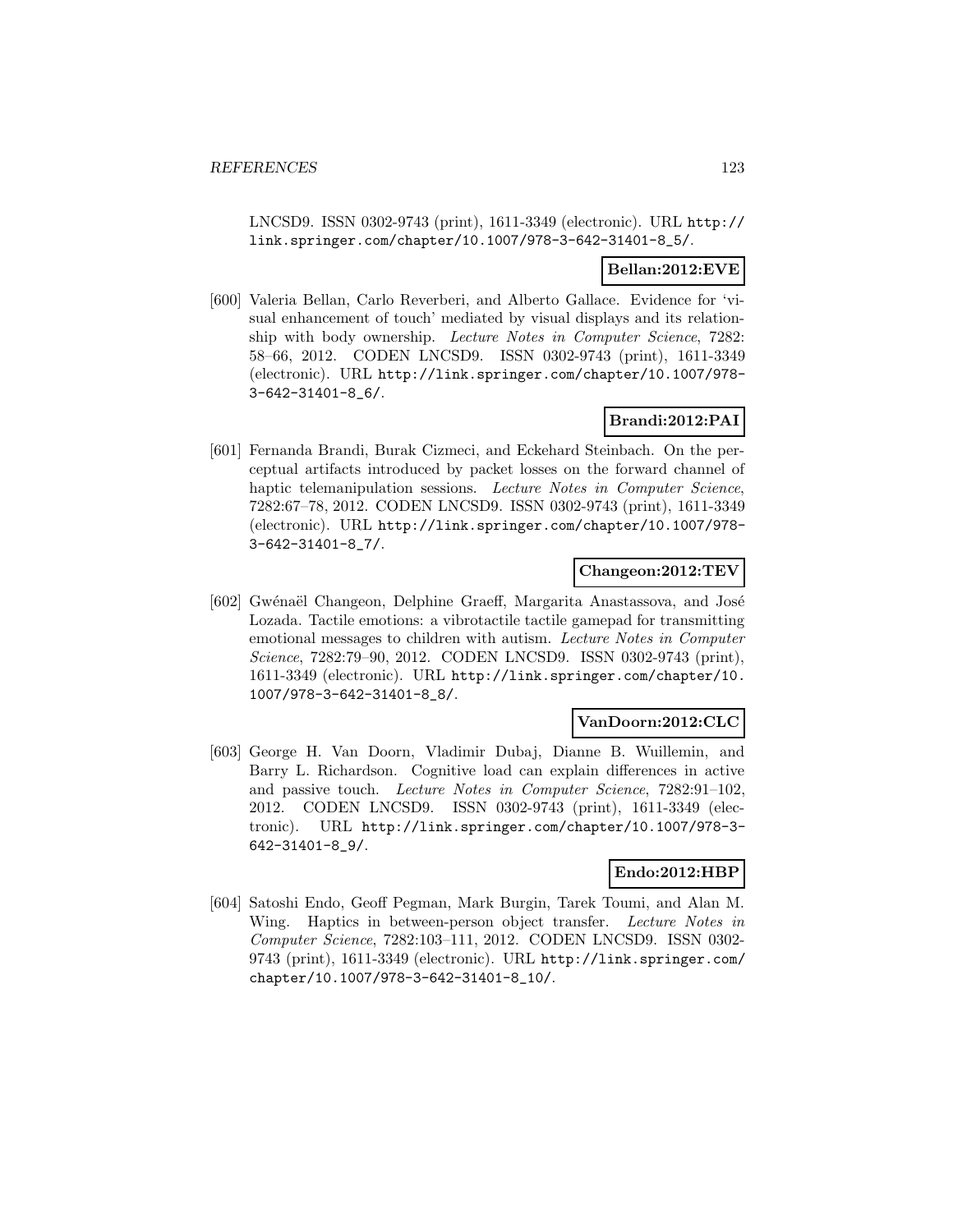#### **Galiana:2012:NCA**

[605] Ignacio Galiana, Jose Breñosa, Jorge Barrio, and Manuel Ferre. New control architecture based on PXI for a 3-finger haptic device applied to virtual manipulation. Lecture Notes in Computer Science, 7282: 112–123, 2012. CODEN LNCSD9. ISSN 0302-9743 (print), 1611-3349 (electronic). URL http://link.springer.com/chapter/10.1007/978- 3-642-31401-8\_11/.

### **George:2012:CBC**

[606] Laurent George, Maud Marchal, Loeiz Glondu, and Anatole Lécuyer. Combining brain-computer interfaces and haptics: Detecting mental workload to adapt haptic assistance. Lecture Notes in Computer Science, 7282:124–135, 2012. CODEN LNCSD9. ISSN 0302-9743 (print), 1611-3349 (electronic). URL http://link.springer.com/chapter/10. 1007/978-3-642-31401-8\_12/.

#### **Giachritsis:2012:DIT**

[607] Christos Giachritsis, Gary Randall, and Samuel Roselier. Development of intuitive tactile navigational patterns. Lecture Notes in Computer Science, 7282:136–147, 2012. CODEN LNCSD9. ISSN 0302-9743 (print), 1611- 3349 (electronic). URL http://link.springer.com/chapter/10.1007/ 978-3-642-31401-8\_13/.

# **Greci:2012:FHD**

[608] Luca Greci, Marco Sacco, Nicola Cau, and Flavia Buonanno. FootGlove: a haptic device supporting the customer in the choice of the best fitting shoes. Lecture Notes in Computer Science, 7282:148–159, 2012. CODEN LNCSD9. ISSN 0302-9743 (print), 1611-3349 (electronic). URL http:// link.springer.com/chapter/10.1007/978-3-642-31401-8\_14/.

### **Gurari:2012:DSV**

[609] Netta Gurari, Jason Wheeler, Amy Shelton, and Allison M. Okamura. Discrimination of springs with vision, proprioception, and artificial skin stretch cues. Lecture Notes in Computer Science, 7282: 160–172, 2012. CODEN LNCSD9. ISSN 0302-9743 (print), 1611-3349 (electronic). URL http://link.springer.com/chapter/10.1007/978- 3-642-31401-8\_15/.

#### **Hachisu:2012:AMP**

[610] Taku Hachisu, Michi Sato, Shogo Fukushima, and Hiroyuki Kajimoto. Augmentation of material property by modulating vibration resulting from tapping. Lecture Notes in Computer Science, 7282:173–180,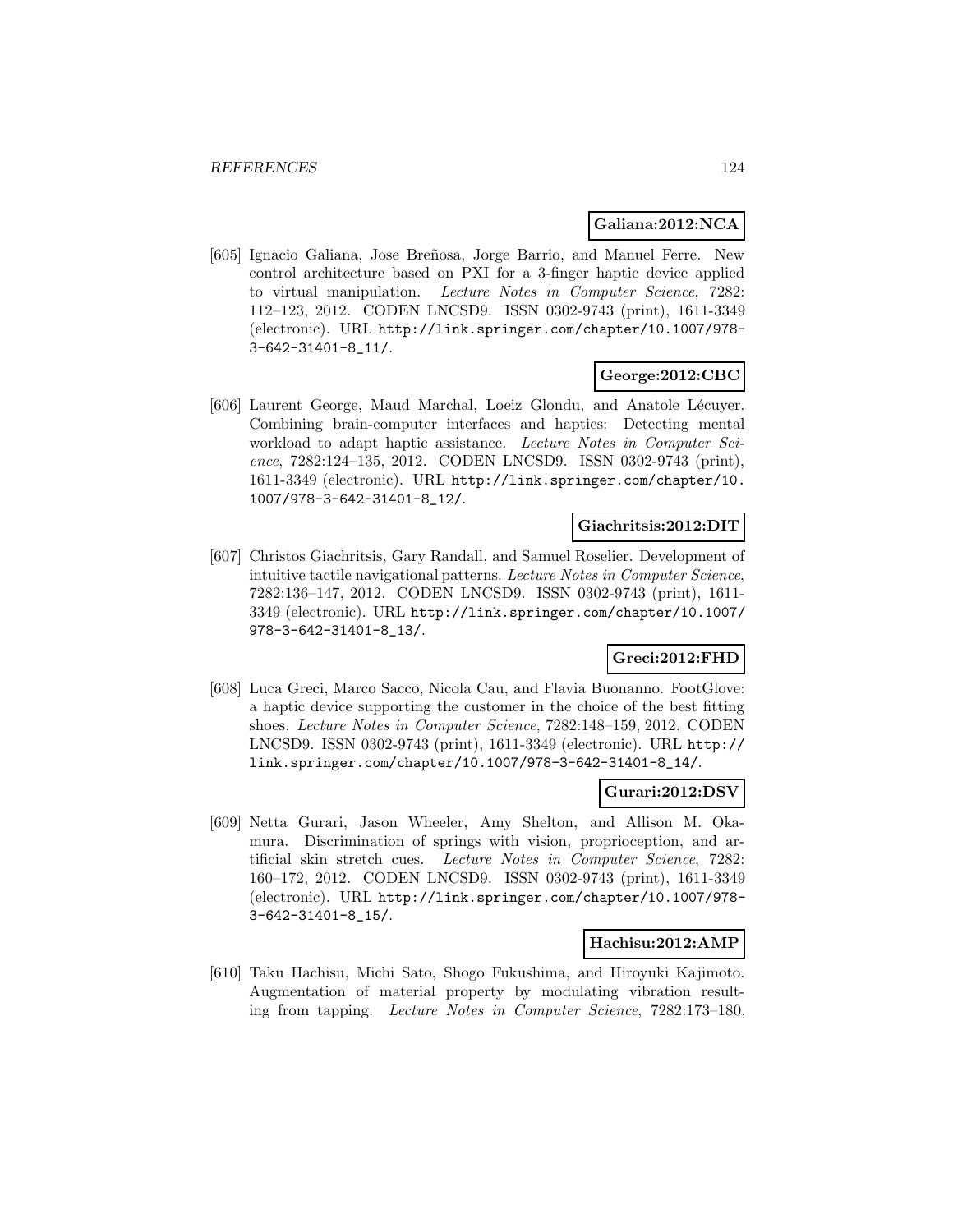2012. CODEN LNCSD9. ISSN 0302-9743 (print), 1611-3349 (electronic). URL http://link.springer.com/chapter/10.1007/978-3- 642-31401-8\_16/.

### **Hamza-Lup:2012:FSK**

[611] Felix G. Hamza-Lup and William H. Baird. Feel the static and kinetic friction. Lecture Notes in Computer Science, 7282:181–192, 2012. CODEN LNCSD9. ISSN 0302-9743 (print), 1611-3349 (electronic). URL http:// link.springer.com/chapter/10.1007/978-3-642-31401-8\_17/.

### **Hatzfeld:2012:MIC**

[612] Christian Hatzfeld and Roland Werthschützky. Mechanical impedance as coupling parameter of force and deflection perception: Experimental evaluation. Lecture Notes in Computer Science, 7282:193–204, 2012. CODEN LNCSD9. ISSN 0302-9743 (print), 1611-3349 (electronic). URL http:// link.springer.com/chapter/10.1007/978-3-642-31401-8\_18/.

# **Hirota:2012:AED**

[613] Koichi Hirota and Kazuyoshi Tagawa. Acquisition of elastically deformable object model based on measurement. Lecture Notes in Computer Science, 7282:205–217, 2012. CODEN LNCSD9. ISSN 0302-9743 (print), 1611-3349 (electronic). URL http://link.springer.com/chapter/10. 1007/978-3-642-31401-8\_19/.

# **Hudin:2012:TAT**

[614] Charles Hudin, José Lozada, Michael Wiertlewski, and Vincent Hayward. Tradeoffs in the application of time-reversed acoustics to tactile stimulation. Lecture Notes in Computer Science, 7282:218–226, 2012. CODEN LNCSD9. ISSN 0302-9743 (print), 1611-3349 (electronic). URL http:// link.springer.com/chapter/10.1007/978-3-642-31401-8\_20/.

#### **Anonymous:2012:FMbj**

[615] Anonymous. Front matter. Lecture Notes in Computer Science, 7282: ??, 2012. CODEN LNCSD9. ISSN 0302-9743 (print), 1611-3349 (electronic). URL http://link.springer.com/content/pdf/bfm:978-3- 642-31401-8/1.

#### **Awed:2012:HFP**

[616] Jalal Awed, Imad H. Elhajj, and Nadiya Slobodenyuk. Haptic force perception in bimanual manipulation. Lecture Notes in Computer Science, 7283:1–6, 2012. CODEN LNCSD9. ISSN 0302-9743 (print), 1611-3349 (electronic). URL http://link.springer.com/chapter/10.1007/978- 3-642-31404-9\_1/.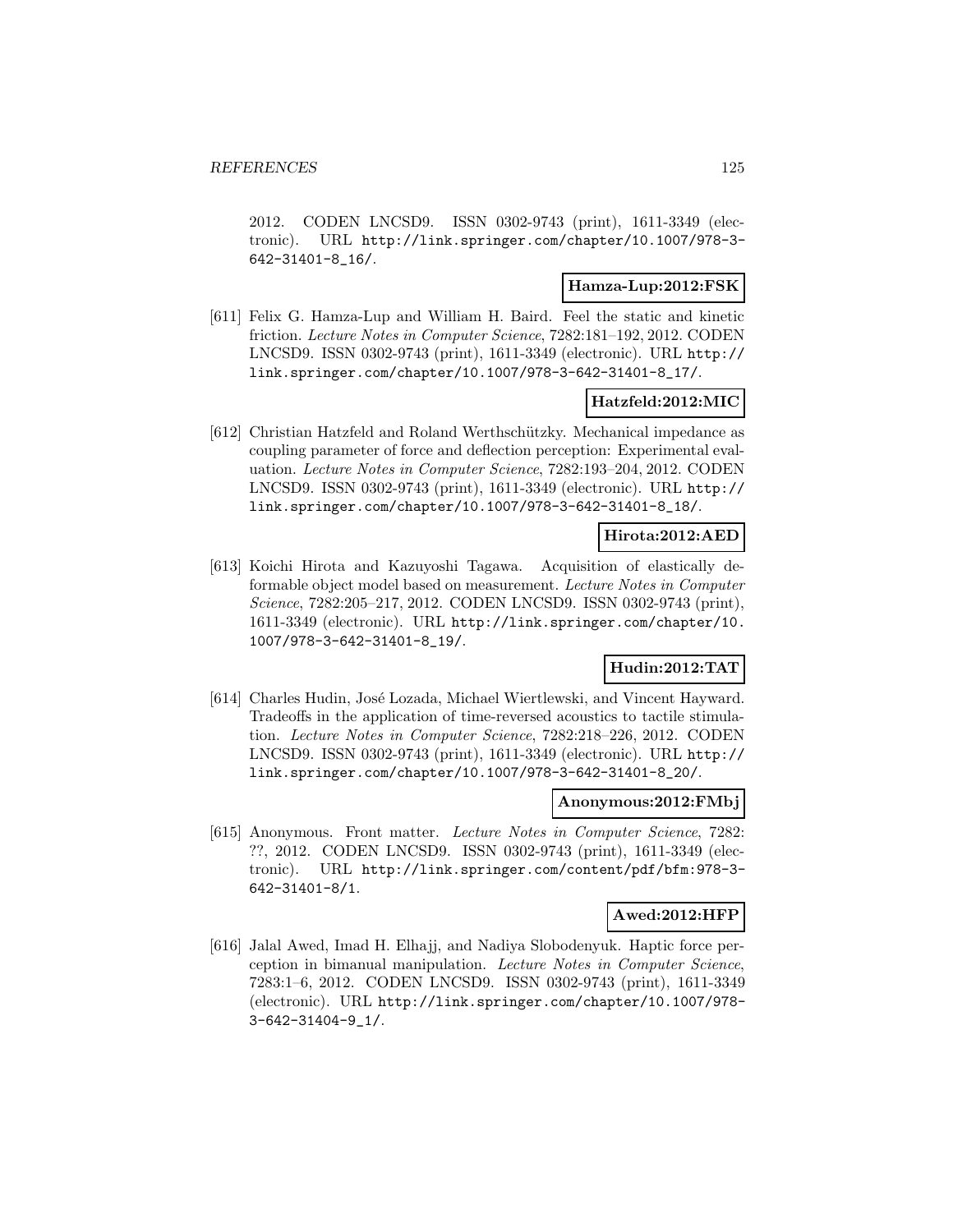# **Tiest:2012:IEA**

[617] Wouter M. Bergmann Tiest, Connie Lyklema, and Astrid M. L. Kappers. Investigating the effect of area of stimulation on cutaneous and proprioceptive weight perception. Lecture Notes in Computer Science, 7283:7–12, 2012. CODEN LNCSD9. ISSN 0302-9743 (print), 1611-3349 (electronic). URL http://link.springer.com/chapter/10.1007/978- 3-642-31404-9\_2/.

# **Coelho:2012:RHS**

[618] Sandra Coelho and Miguel V. Correia. Rediscovering the haptic sense through crossroads of art and design research. Lecture Notes in Computer Science, 7283:13–18, 2012. CODEN LNCSD9. ISSN 0302-9743 (print), 1611-3349 (electronic). URL http://link.springer.com/chapter/10. 1007/978-3-642-31404-9\_3/.

### **Debats:2012:PHR**

[619] Nienke B. Debats, Idsart Kingma, Peter J. Beek, and Jeroen B. J. Smeets. The precision of "haptic" rod length perception is reduced by lack of visual precision. Lecture Notes in Computer Science, 7283:19–24, 2012. CODEN LNCSD9. ISSN 0302-9743 (print), 1611-3349 (electronic). URL http:// link.springer.com/chapter/10.1007/978-3-642-31404-9\_4/.

# **VanDoorn:2012:CIY**

[620] George H. Van Doorn, Barry L. Richardson, Mark A. Symmons, and Jacqui L. Howell. Cutaneous inputs yield judgments of line length that are equal to, or better than, those based on kinesthetic inputs. Lecture Notes in Computer Science, 7283:25–30, 2012. CODEN LNCSD9. ISSN 0302-9743 (print), 1611-3349 (electronic). URL http://link.springer. com/chapter/10.1007/978-3-642-31404-9\_5/.

#### **vanderGraaff:2012:CHM**

[621] Marieke C. W. van der Graaff, Eli Brenner, and Jeroen B. J. Smeets. Is the curvature in hand movements to haptic targets in the mid sagittal plane caused by a misjudgment in direction? Lecture Notes in Computer Science, 7283:31–36, 2012. CODEN LNCSD9. ISSN 0302-9743 (print), 1611-3349 (electronic). URL http://link.springer.com/chapter/10. 1007/978-3-642-31404-9\_6/.

#### **Gueniat:2012:HSD**

[622] Florimond Guéniat, Yoren Gaffary, Luc Pastur, and Ammi Mehdi. Haptic stimulus for the discrimination between intrinsic properties of dynamic systems. Lecture Notes in Computer Science, 7283:37–42, 2012. CODEN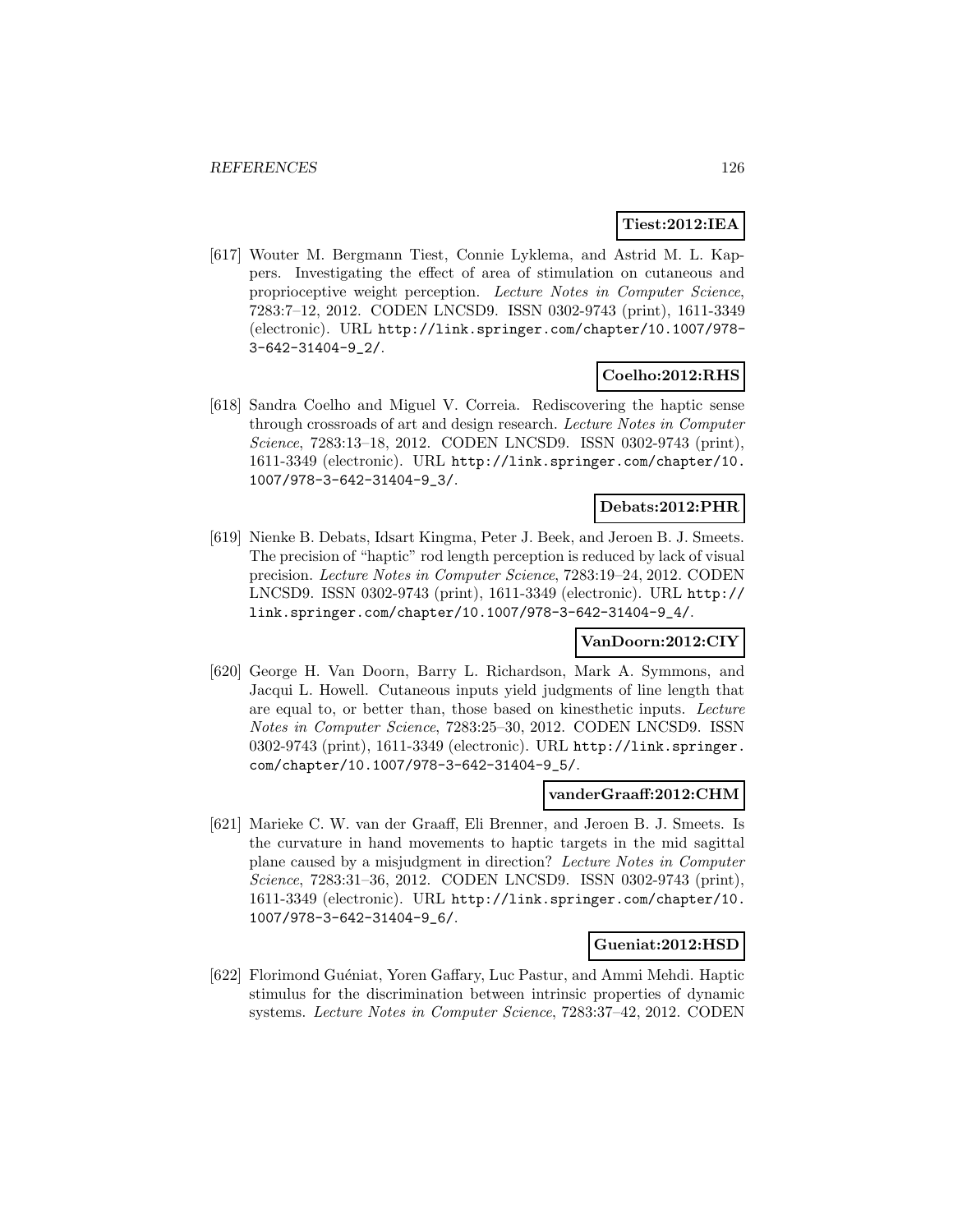LNCSD9. ISSN 0302-9743 (print), 1611-3349 (electronic). URL http:// link.springer.com/chapter/10.1007/978-3-642-31404-9\_7/.

#### **Hatzfeld:2012:JND**

[623] Christian Hatzfeld and Roland Werthschützky. Just noticeable differences of low-intensity vibrotactile forces at the fingertip. Lecture Notes in Computer Science, 7283:43–48, 2012. CODEN LNCSD9. ISSN 0302- 9743 (print), 1611-3349 (electronic). URL http://link.springer.com/ chapter/10.1007/978-3-642-31404-9\_8/.

# **Gwak:2012:NSM**

[624] Kiuk Gwak, Jun-Cheol Park, and Dae-Shik Kim. A novel stimulation method based on a neuromorphic mechanoreceptor model for haptic illusion. Lecture Notes in Computer Science, 7283:49–54, 2012. CODEN LNCSD9. ISSN 0302-9743 (print), 1611-3349 (electronic). URL http:// link.springer.com/chapter/10.1007/978-3-642-31404-9\_9/.

# **Howell:2012:MLV**

[625] Jacqui L. Howell, Mark A. Symmons, and George H. Van Doorn. The misperception of length in vision, haptics and audition. Lecture Notes in Computer Science, 7283:55–60, 2012. CODEN LNCSD9. ISSN 0302- 9743 (print), 1611-3349 (electronic). URL http://link.springer.com/ chapter/10.1007/978-3-642-31404-9\_10/.

#### **Hwang:2012:EMG**

[626] Inwook Hwang and Seungmoon Choi. Effect of mechanical ground on the vibrotactile perceived intensity of a handheld object. Lecture Notes in Computer Science, 7283:61–66, 2012. CODEN LNCSD9. ISSN 0302- 9743 (print), 1611-3349 (electronic). URL http://link.springer.com/ chapter/10.1007/978-3-642-31404-9\_11/.

#### **Kajimoto:2012:DCW**

[627] Hiroyuki Kajimoto. Design of cylindrical whole-hand haptic interface using electrocutaneous display. Lecture Notes in Computer Science, 7283: 67–72, 2012. CODEN LNCSD9. ISSN 0302-9743 (print), 1611-3349 (electronic). URL http://link.springer.com/chapter/10.1007/978- 3-642-31404-9\_12/.

#### **Keskinen:2012:UHF**

[628] Tuuli Keskinen, Markku Turunen, Roope Raisamo, Grigori Evreinov, and Eemeli Haverinen. Utilizing haptic feedback in drill rigs. Lecture Notes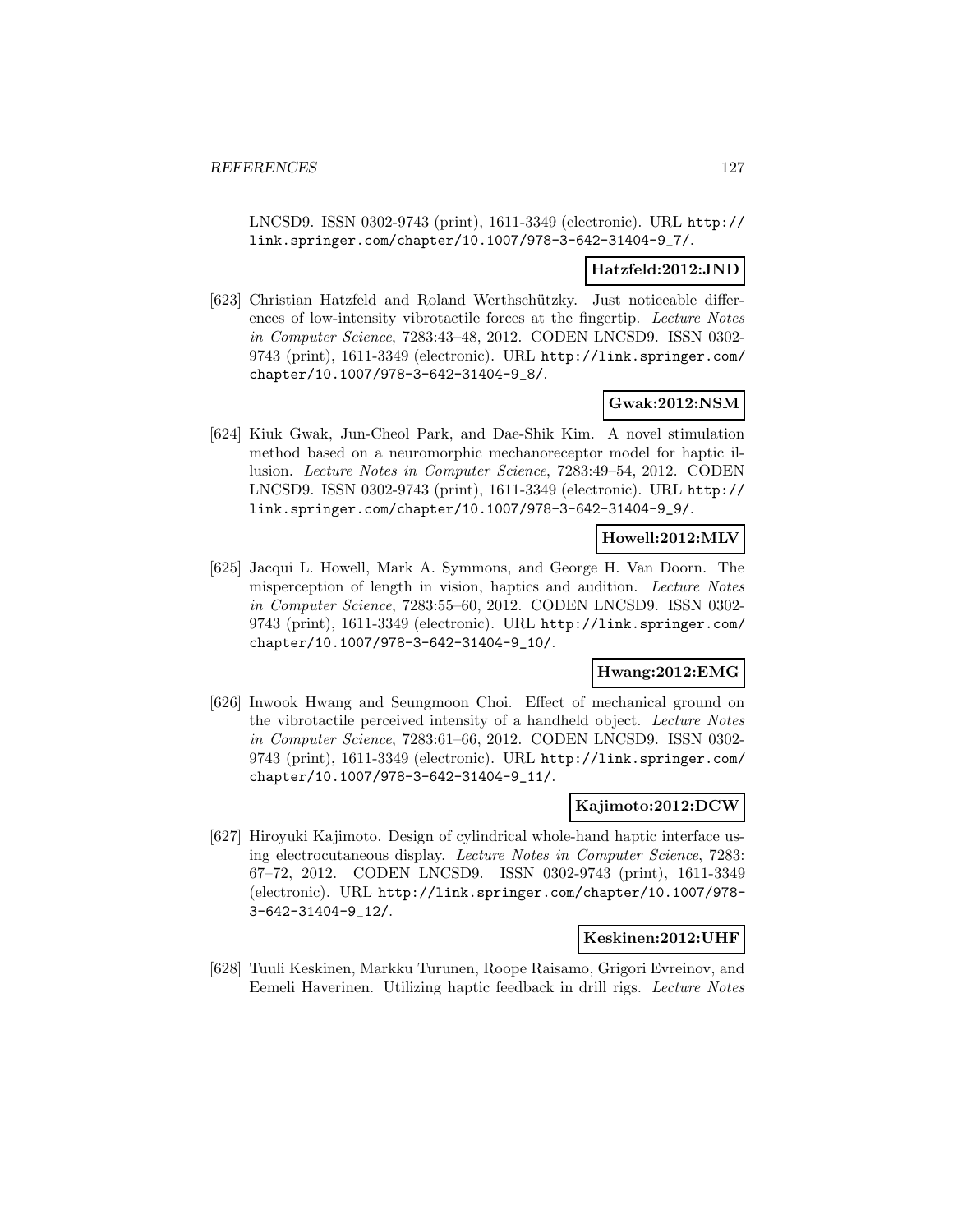in Computer Science, 7283:73–78, 2012. CODEN LNCSD9. ISSN 0302- 9743 (print), 1611-3349 (electronic). URL http://link.springer.com/ chapter/10.1007/978-3-642-31404-9\_13/.

# **Kuroki:2012:DVF**

[629] Scinob Kuroki, Junji Watanabe, and Shin'ya Nishida. Dissociation of vibrotactile frequency discrimination performances for supra-threshold and near-threshold vibrations. Lecture Notes in Computer Science, 7283: 79–84, 2012. CODEN LNCSD9. ISSN 0302-9743 (print), 1611-3349 (electronic). URL http://link.springer.com/chapter/10.1007/978- 3-642-31404-9\_14/.

### **Lee:2012:EIV**

[630] Chang-Gyu Lee, Ian Oakley, and Jeha Ryu. Exploring the impact of visual-haptic registration accuracy in augmented reality. Lecture Notes in Computer Science, 7283:85–90, 2012. CODEN LNCSD9. ISSN 0302- 9743 (print), 1611-3349 (electronic). URL http://link.springer.com/ chapter/10.1007/978-3-642-31404-9\_15/.

# **Lee:2012:SIS**

[631] Jong uk Lee, Jeong-Mook Lim, Heesook Shin, and Ki-Uk Kyung. SHIFT: Interactive Smartphone bumper case. Lecture Notes in Computer Science, 7283:91–96, 2012. CODEN LNCSD9. ISSN 0302-9743 (print), 1611-3349 (electronic). URL http://link.springer.com/chapter/10.1007/978- 3-642-31404-9\_16/.

#### **Nakano:2012:IWD**

[632] Takuya Nakano, Shota Saji, and Yasuyuki Yanagida. Indicating wind direction using a fan-based wind display. Lecture Notes in Computer Science, 7283:97–102, 2012. CODEN LNCSD9. ISSN 0302-9743 (print), 1611-3349 (electronic). URL http://link.springer.com/chapter/10. 1007/978-3-642-31404-9\_17/.

#### **Okazaki:2012:VSC**

[633] Ryuta Okazaki, Hiroyuki Kajimoto, and Vincent Hayward. Vibrotactile stimulation can affect auditory loudness: a pilot study. Lecture Notes in Computer Science, 7283:103–108, 2012. CODEN LNCSD9. ISSN 0302- 9743 (print), 1611-3349 (electronic). URL http://link.springer.com/ chapter/10.1007/978-3-642-31404-9\_18/.

#### **Olierook:2012:HRD**

[634] Frederik Wilhelm Jozef Olierook and Mathias Funk. Hands reaching out of dreamland: a haptic peripheral alarm clock. Lecture Notes in Computer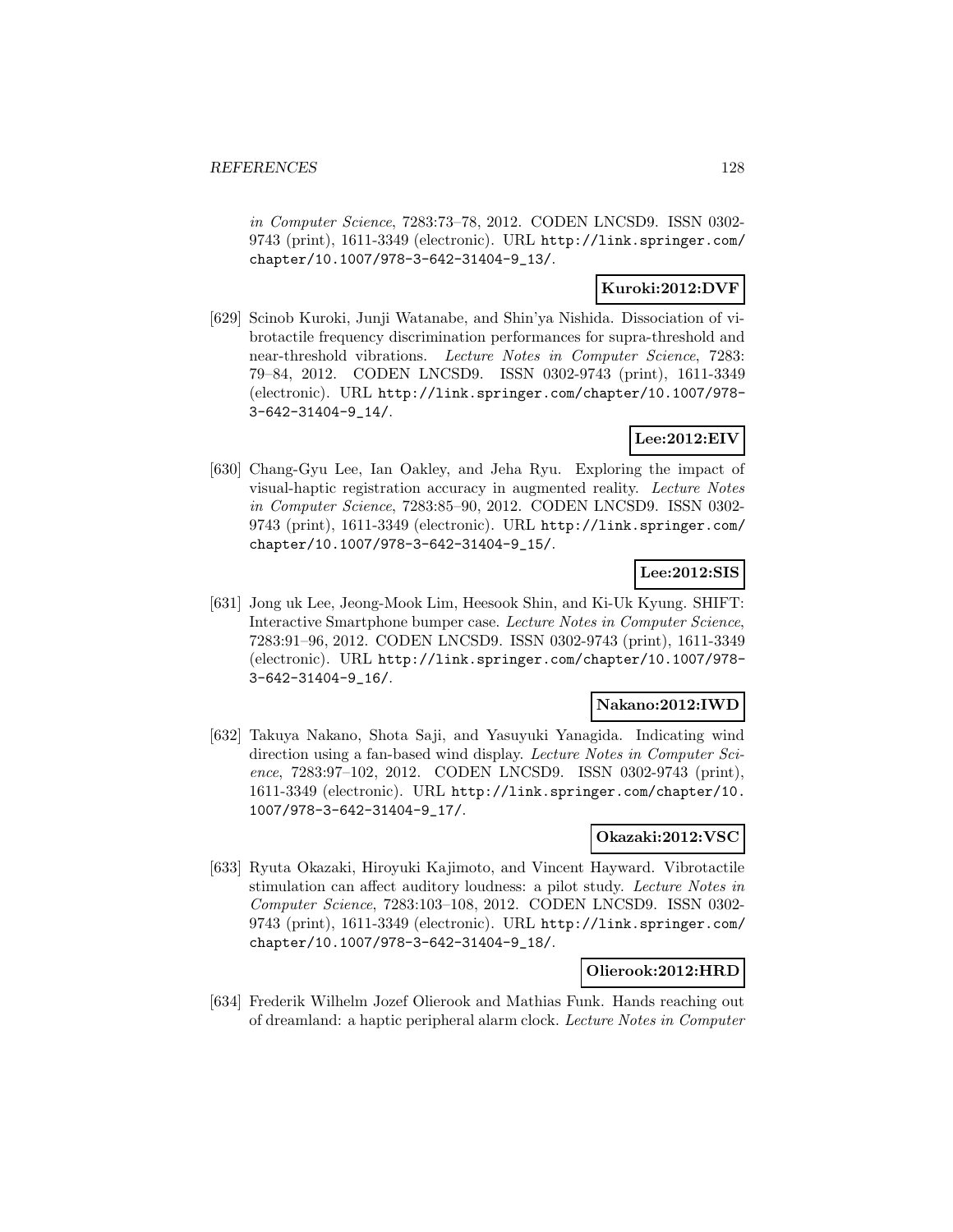Science, 7283:109–114, 2012. CODEN LNCSD9. ISSN 0302-9743 (print), 1611-3349 (electronic). URL http://link.springer.com/chapter/10. 1007/978-3-642-31404-9\_19/.

### **Oshima:2012:HFM**

[635] Kensuke Oshima and Shigeru Ichihara. How finger movement speed affects Braille pattern recognition. Lecture Notes in Computer Science, 7283: 115–120, 2012. CODEN LNCSD9. ISSN 0302-9743 (print), 1611-3349 (electronic). URL http://link.springer.com/chapter/10.1007/978- 3-642-31404-9\_20/.

### **Anonymous:2012:FMbk**

[636] Anonymous. Front matter. Lecture Notes in Computer Science, 7283: ??, 2012. CODEN LNCSD9. ISSN 0302-9743 (print), 1611-3349 (electronic). URL http://link.springer.com/content/pdf/bfm:978-3- 642-31404-9/1.

### **Kamal:2012:DDH**

[637] Noreen Kamal and Sidney Fels. Determining the determinants of health behaviour change through an online social network. Lecture Notes in Computer Science, 7284:1–12, 2012. CODEN LNCSD9. ISSN 0302- 9743 (print), 1611-3349 (electronic). URL http://link.springer.com/ chapter/10.1007/978-3-642-31037-9\_1/.

# **Burleson:2012:EIL**

[638] Winslow Burleson, Naomi Newman, and Ryan Brotman. Empowering independent living for people with autism: Designing supportive, low-cost, interactive E-health environments. Lecture Notes in Computer Science, 7284:13–30, 2012. CODEN LNCSD9. ISSN 0302-9743 (print), 1611-3349 (electronic). URL http://link.springer.com/chapter/10.1007/978- 3-642-31037-9\_2/.

#### **Chatterjee:2012:PSN**

[639] Samir Chatterjee and Jongbok Byun. Persuasive sensing: a novel in-home monitoring technology to assist elderly adult diabetic patients. Lecture Notes in Computer Science, 7284:31–42, 2012. CODEN LNCSD9. ISSN 0302-9743 (print), 1611-3349 (electronic). URL http://link.springer. com/chapter/10.1007/978-3-642-31037-9\_3/.

#### **Chittaro:2012:TCS**

[640] Luca Chittaro and Riccardo Sioni. Turning the classic snake mobile game into a location–based exergame that encourages walking. Lecture Notes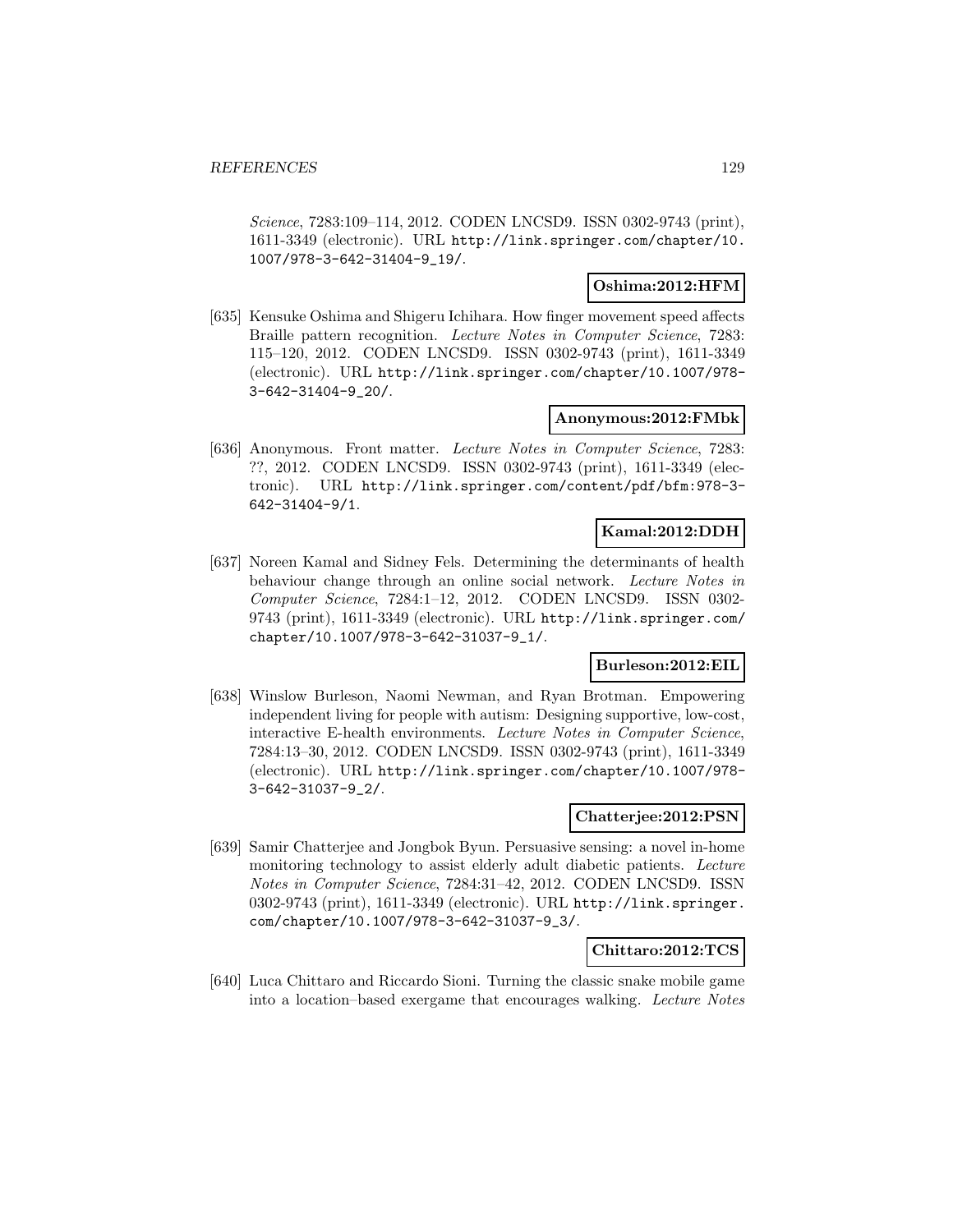in Computer Science, 7284:43–54, 2012. CODEN LNCSD9. ISSN 0302- 9743 (print), 1611-3349 (electronic). URL http://link.springer.com/ chapter/10.1007/978-3-642-31037-9\_4/.

# **Zwinderman:2012:PRS**

[641] Matthijs Jan Zwinderman and Azadeh Shirzad. Phone Row: a Smartphone game designed to persuade people to engage in moderate-intensity physical activity. Lecture Notes in Computer Science, 7284:55–66, 2012. CODEN LNCSD9. ISSN 0302-9743 (print), 1611-3349 (electronic). URL http://link.springer.com/chapter/10.1007/978-3- 642-31037-9\_5/.

### **Aagaard:2012:DPT**

[642] Morten Aagaard and Peter Øhrstrøm. Developing persuasive technology for ASD challenged teenagers. Lecture Notes in Computer Science, 7284:67–78, 2012. CODEN LNCSD9. ISSN 0302-9743 (print), 1611-3349 (electronic). URL http://link.springer.com/chapter/10.1007/978- 3-642-31037-9\_6/.

### **Schumann:2012:TAH**

[643] Sandy Schumann, Olivier Klein, and Karen Douglas. Talk to act: How Internet use empowers users to participate in collective actions offline. Lecture Notes in Computer Science, 7284:79–89, 2012. CODEN LNCSD9. ISSN 0302-9743 (print), 1611-3349 (electronic). URL http://link. springer.com/chapter/10.1007/978-3-642-31037-9\_7/.

# **Midden:2012:IAI**

[644] Cees Midden and Jaap Ham. The illusion of agency: The influence of the agency of an artificial agent on its persuasive power. Lecture Notes in Computer Science, 7284:90–99, 2012. CODEN LNCSD9. ISSN 0302- 9743 (print), 1611-3349 (electronic). URL http://link.springer.com/ chapter/10.1007/978-3-642-31037-9\_8/.

### **Gamberini:2012:TFU**

[645] Luciano Gamberini and Anna Spagnolli. Tailoring feedback to users' actions in a persuasive game for household electricity conservation. Lecture Notes in Computer Science, 7284:100–111, 2012. CODEN LNCSD9. ISSN 0302-9743 (print), 1611-3349 (electronic). URL http://link.springer. com/chapter/10.1007/978-3-642-31037-9\_9/.

### **Sundar:2012:MTT**

[646] S. Shyam Sundar and Saraswathi Bellur. Motivational technologies: a theoretical framework for designing preventive health applications. Lecture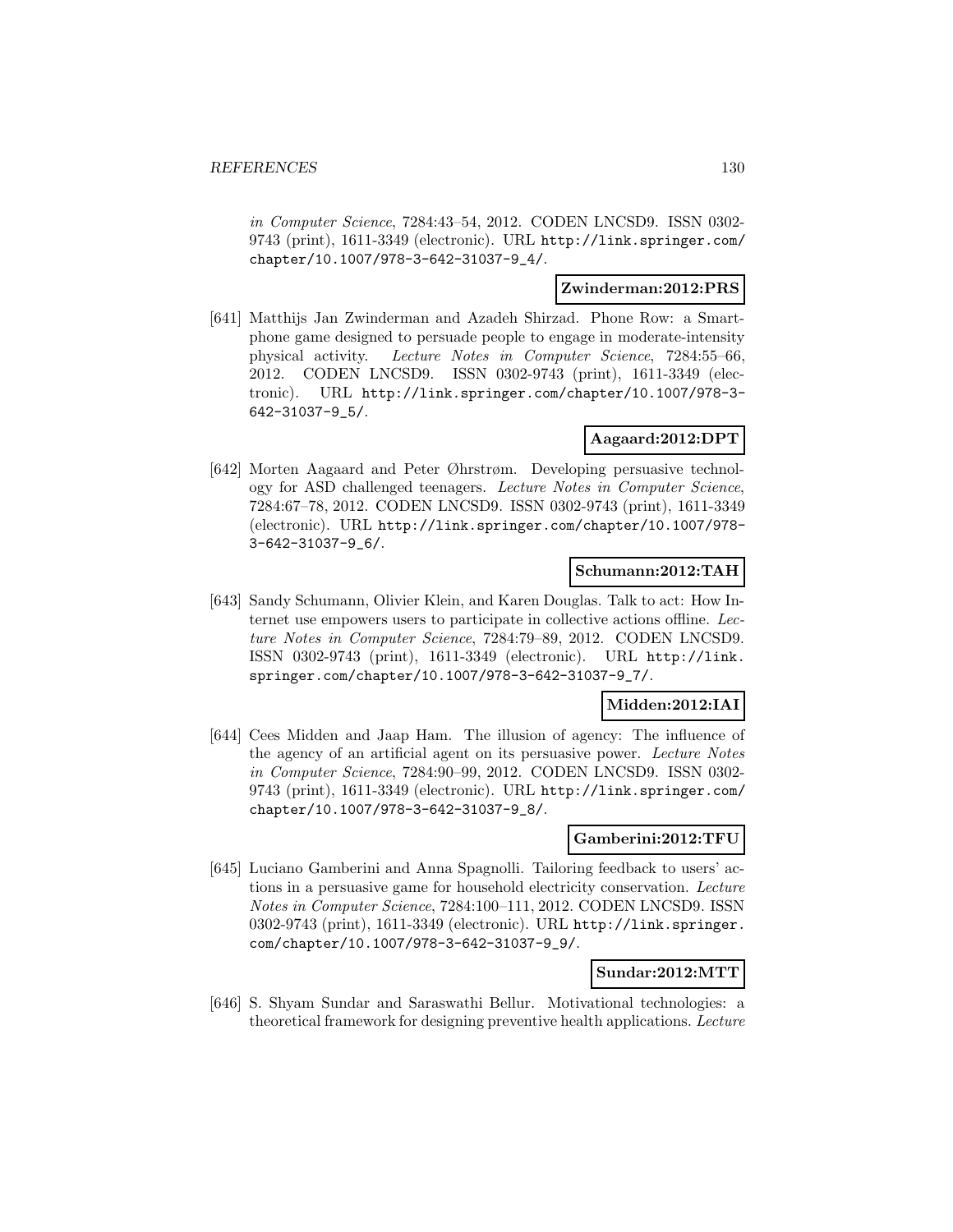Notes in Computer Science, 7284:112–122, 2012. CODEN LNCSD9. ISSN 0302-9743 (print), 1611-3349 (electronic). URL http://link.springer. com/chapter/10.1007/978-3-642-31037-9\_10/.

### **Smids:2012:VPT**

[647] Jilles Smids. The voluntariness of persuasive technology. Lecture Notes in Computer Science, 7284:123–132, 2012. CODEN LNCSD9. ISSN 0302- 9743 (print), 1611-3349 (electronic). URL http://link.springer.com/ chapter/10.1007/978-3-642-31037-9\_11/.

#### **Muller:2012:PRL**

[648] Lars Müller and Verónica Rivera-Pelayo. Persuasion and reflective learning: Closing the feedback loop. Lecture Notes in Computer Science, 7284: 133–144, 2012. CODEN LNCSD9. ISSN 0302-9743 (print), 1611-3349 (electronic). URL http://link.springer.com/chapter/10.1007/978- 3-642-31037-9\_12/.

#### **Waardenburg:2012:NSI**

[649] Thijs Waardenburg and Robbert Winkel. Normative social influence in persuasive technology: Intensity versus effectiveness. Lecture Notes in Computer Science, 7284:145–156, 2012. CODEN LNCSD9. ISSN 0302- 9743 (print), 1611-3349 (electronic). URL http://link.springer.com/ chapter/10.1007/978-3-642-31037-9\_13/.

# **Drozd:2012:EPP**

[650] Filip Drozd and Tuomas Lehto. Exploring perceived persuasiveness of a behavior change support system: a structural model. Lecture Notes in Computer Science, 7284:157–168, 2012. CODEN LNCSD9. ISSN 0302- 9743 (print), 1611-3349 (electronic). URL http://link.springer.com/ chapter/10.1007/978-3-642-31037-9\_14/.

#### **Bhatnagar:2012:BMP**

[651] Nupur Bhatnagar and Abhishek Sinha. Biometric monitoring as a persuasive technology: Ensuring patients visit health centers in India's slums. Lecture Notes in Computer Science, 7284:169–180, 2012. CODEN LNCSD9. ISSN 0302-9743 (print), 1611-3349 (electronic). URL http:// link.springer.com/chapter/10.1007/978-3-642-31037-9\_15/.

#### **Ferebee:2012:NPM**

[652] Susan Ferebee and James Davis. The neural persuasion model: Aligning neural readiness, perceived need, and intervention strategies. Lecture Notes in Computer Science, 7284:181–192, 2012. CODEN LNCSD9. ISSN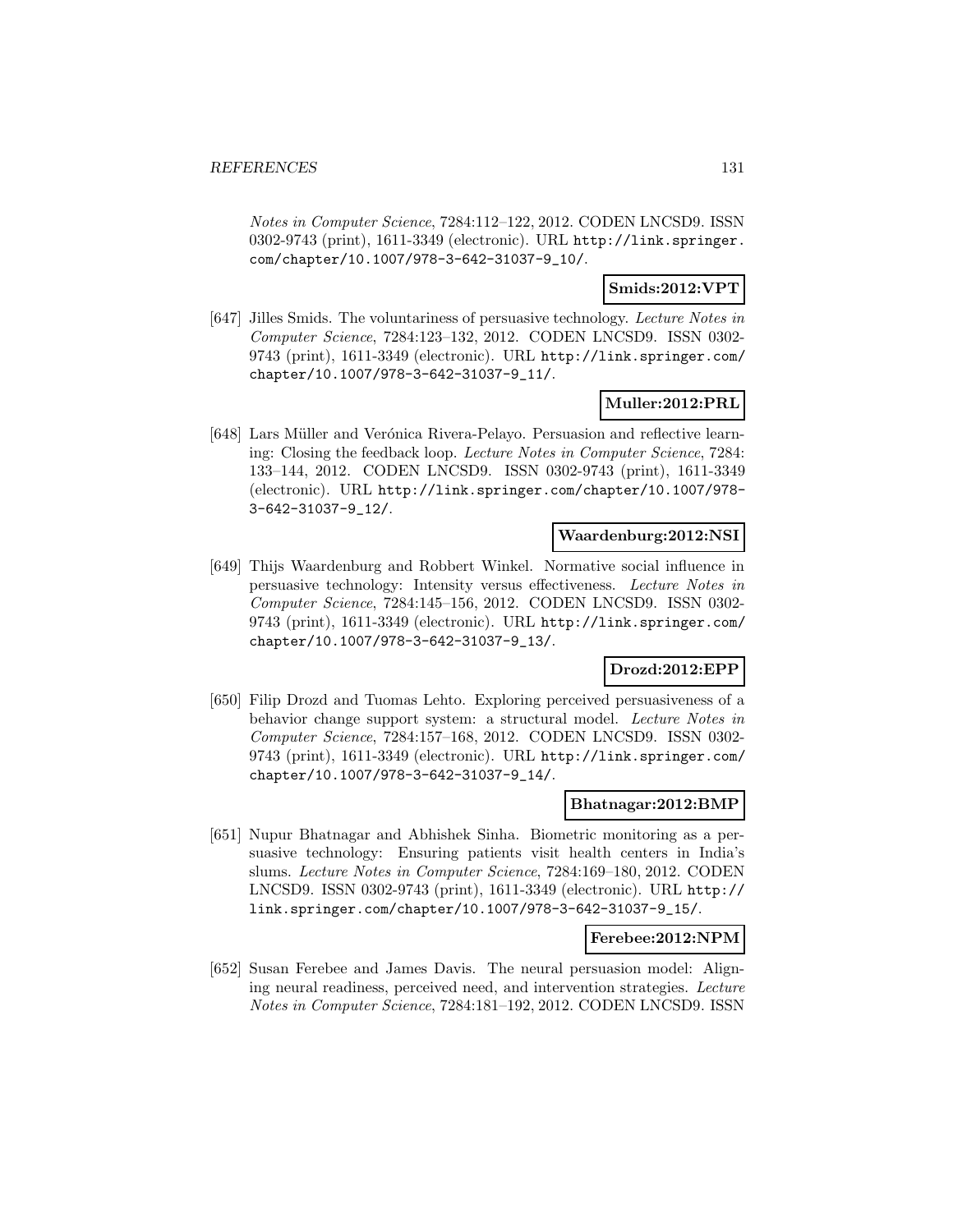0302-9743 (print), 1611-3349 (electronic). URL http://link.springer. com/chapter/10.1007/978-3-642-31037-9\_16/.

# **Wiafe:2012:APC**

[653] Isaac Wiafe and Muna M. Alhammad. Analyzing the persuasion context of the persuasive systems design model with the 3D-RAB model. Lecture Notes in Computer Science, 7284:193–202, 2012. CODEN LNCSD9. ISSN 0302-9743 (print), 1611-3349 (electronic). URL http://link.springer. com/chapter/10.1007/978-3-642-31037-9\_17/.

# **Orji:2012:TDD**

[654] Rita Orji and Regan L. Mandryk. Towards a data-driven approach to intervention design: a predictive path model of healthy eating determinants. Lecture Notes in Computer Science, 7284:203–214, 2012. CODEN LNCSD9. ISSN 0302-9743 (print), 1611-3349 (electronic). URL http:// link.springer.com/chapter/10.1007/978-3-642-31037-9\_18/.

### **Chittaro:2012:PSA**

[655] Luca Chittaro. Passengers' safety in aircraft evacuations: Employing serious games to educate and persuade. Lecture Notes in Computer Science, 7284:215–226, 2012. CODEN LNCSD9. ISSN 0302-9743 (print), 1611-3349 (electronic). URL http://link.springer.com/chapter/10. 1007/978-3-642-31037-9\_19/.

# **Pribik:2012:TPT**

[656] Ingo Pribik and Alexander Felfernig. Towards persuasive technology for software development environments: An empirical study. Lecture Notes in Computer Science, 7284:227–238, 2012. CODEN LNCSD9. ISSN 0302- 9743 (print), 1611-3349 (electronic). URL http://link.springer.com/ chapter/10.1007/978-3-642-31037-9\_20/.

#### **Anonymous:2012:FMbl**

[657] Anonymous. Front matter. Lecture Notes in Computer Science, 7284: ??, 2012. CODEN LNCSD9. ISSN 0302-9743 (print), 1611-3349 (electronic). URL http://link.springer.com/content/pdf/bfm:978-3- 642-31037-9/1.

### **He:2012:OBR**

[658] Bryan He. Optimal binary representation of Mosaic floorplans and Baxter permutations. Lecture Notes in Computer Science, 7285:1–12, 2012. CODEN LNCSD9. ISSN 0302-9743 (print), 1611-3349 (electronic). URL http://link.springer.com/chapter/10.1007/978-3- 642-29700-7\_1/.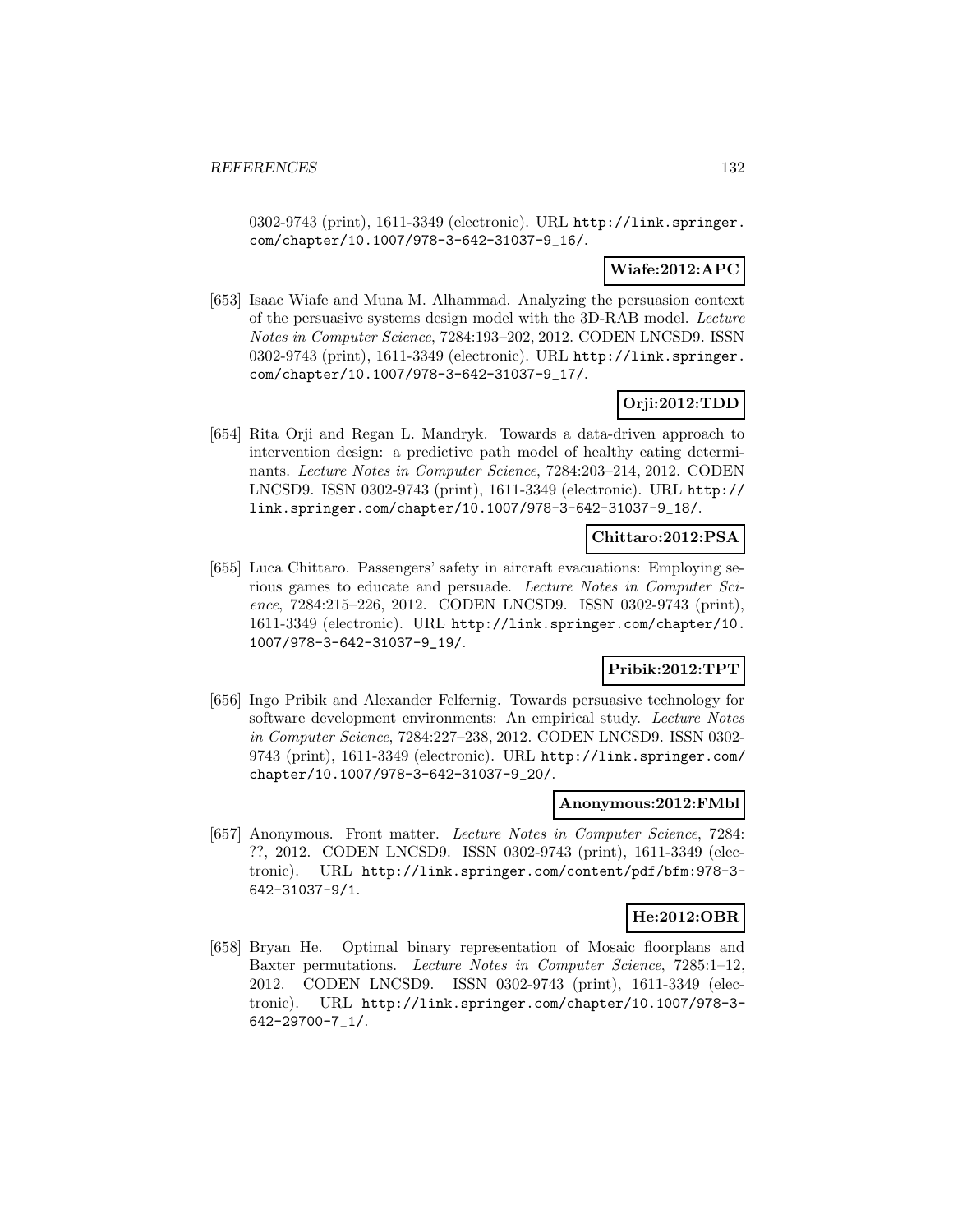### **Wang:2012:SSC**

[659] Jiun-Jie Wang and Xin He. Succinct strictly convex greedy drawing of 3-connected plane graphs. Lecture Notes in Computer Science, 7285: 13–25, 2012. CODEN LNCSD9. ISSN 0302-9743 (print), 1611-3349 (electronic). URL http://link.springer.com/chapter/10.1007/978- 3-642-29700-7\_2/.

# **Liu:2012:WIM**

[660] Longcheng Liu, Yong Chen, Biao Wu, and Enyu Yao. Weighted inverse minimum cut problem under the sum-type Hamming distance. Lecture Notes in Computer Science, 7285:26–35, 2012. CODEN LNCSD9. ISSN 0302-9743 (print), 1611-3349 (electronic). URL http://link.springer. com/chapter/10.1007/978-3-642-29700-7\_3/.

# **Fan:2012:VDV**

[661] Chenglin Fan, Jun Luo, and Wencheng Wang. Voronoi diagram with visual restriction. Lecture Notes in Computer Science, 7285:36–46, 2012. CODEN LNCSD9. ISSN 0302-9743 (print), 1611-3349 (electronic). URL http://link.springer.com/chapter/10.1007/978-3- 642-29700-7\_4/.

# **Tan:2012:MMD**

[662] Xuehou Tan and Bo Jiang. Minimization of the maximum distance between the two guards patrolling a polygonal region. Lecture Notes in Computer Science, 7285:47–57, 2012. CODEN LNCSD9. ISSN 0302- 9743 (print), 1611-3349 (electronic). URL http://link.springer.com/ chapter/10.1007/978-3-642-29700-7\_5/.

# **Jiang:2012:CPM**

[663] Minghui Jiang. On covering points with minimum turns. Lecture Notes in Computer Science, 7285:58–69, 2012. CODEN LNCSD9. ISSN 0302- 9743 (print), 1611-3349 (electronic). URL http://link.springer.com/ chapter/10.1007/978-3-642-29700-7\_6/.

# **Hua:2012:EFP**

[664] Xia Hua. On envy-free Pareto efficient pricing. Lecture Notes in Computer Science, 7285:70–81, 2012. CODEN LNCSD9. ISSN 0302-9743 (print), 1611-3349 (electronic). URL http://link.springer.com/chapter/10. 1007/978-3-642-29700-7\_7/.

# **Zhang:2012:OPM**

[665] Yong Zhang and Francis Y. L. Chin. Online pricing for multi-type of items. Lecture Notes in Computer Science, 7285:82–92, 2012. CODEN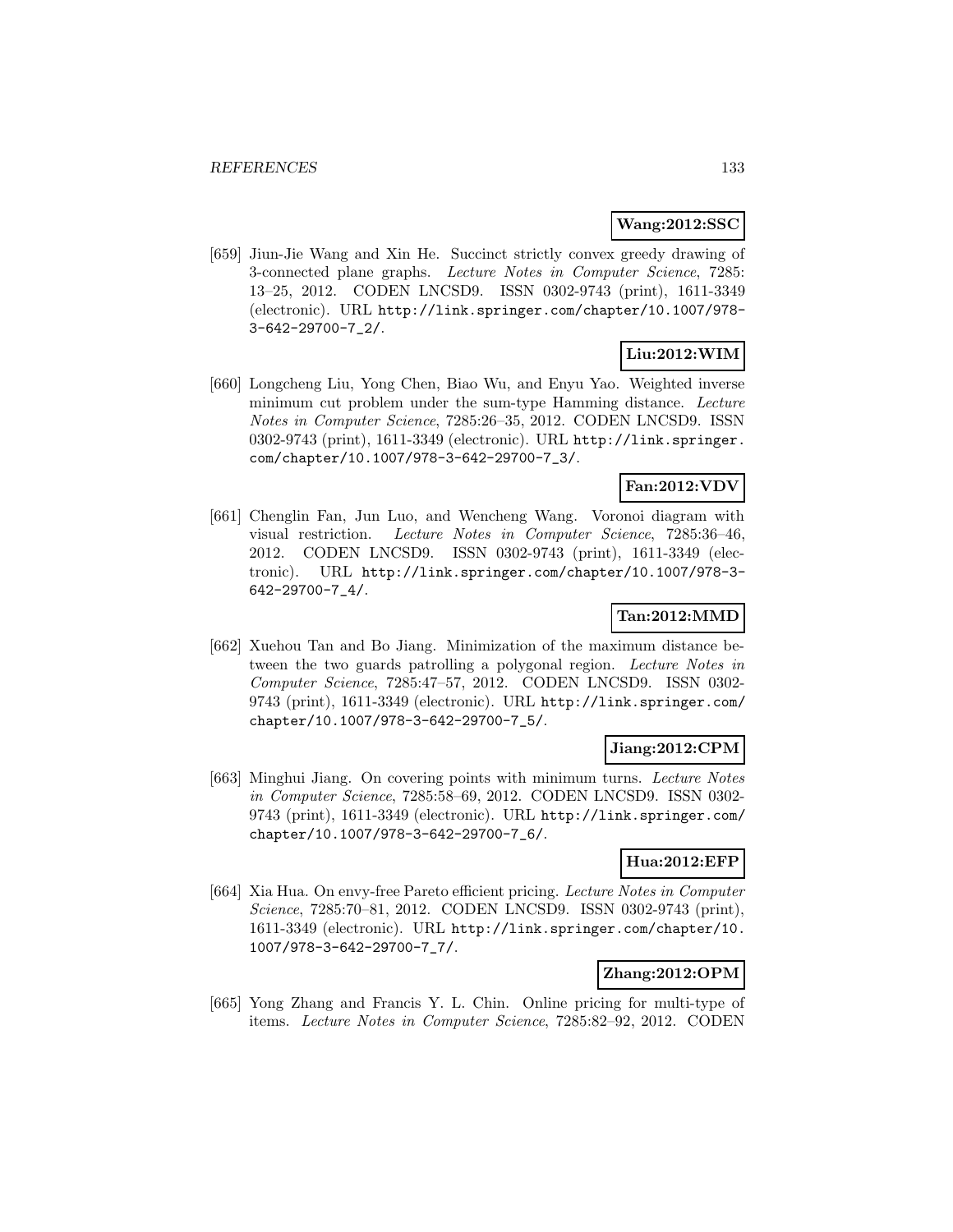LNCSD9. ISSN 0302-9743 (print), 1611-3349 (electronic). URL http:// link.springer.com/chapter/10.1007/978-3-642-29700-7\_8/.

### **Jiang:2012:ALN**

[666] Yiwei Jiang, Zewei Weng, and Jueliang Hu. Algorithms with limited number of preemptions for scheduling on parallel machines. Lecture Notes in Computer Science, 7285:93–104, 2012. CODEN LNCSD9. ISSN 0302- 9743 (print), 1611-3349 (electronic). URL http://link.springer.com/ chapter/10.1007/978-3-642-29700-7\_9/.

### **Chen:2012:CMN**

[667] Danny Z. Chen, Xiaomin Liu, and Haitao Wang. Computing maximum non-crossing matching in convex bipartite graphs. Lecture Notes in Computer Science, 7285:105–116, 2012. CODEN LNCSD9. ISSN 0302- 9743 (print), 1611-3349 (electronic). URL http://link.springer.com/ chapter/10.1007/978-3-642-29700-7\_10/.

# **Nishikawa:2012:ABC**

[668] Kazuhide Nishikawa and Takao Nishizeki. Algorithms for bandwidth consecutive multicolorings of graphs. Lecture Notes in Computer Science, 7285:117–128, 2012. CODEN LNCSD9. ISSN 0302-9743 (print), 1611- 3349 (electronic). URL http://link.springer.com/chapter/10.1007/ 978-3-642-29700-7\_11/.

### **Song:2012:IDT**

[669] Yu Song, Tian Liu, and Ke Xu. Independent domination on tree convex bipartite graphs. Lecture Notes in Computer Science, 7285:129– 138, 2012. CODEN LNCSD9. ISSN 0302-9743 (print), 1611-3349 (electronic). URL http://link.springer.com/chapter/10.1007/978- 3-642-29700-7\_12/.

# **Ye:2012:LSP**

[670] Deshi Ye and Lili Mei. On-line scheduling of parallel jobs in heterogeneous multiple clusters. Lecture Notes in Computer Science, 7285: 139–148, 2012. CODEN LNCSD9. ISSN 0302-9743 (print), 1611-3349 (electronic). URL http://link.springer.com/chapter/10.1007/978- 3-642-29700-7\_13/.

#### **Bampis:2012:MTA**

[671] Evripidis Bampis and Dimitrios Letsios. On multiprocessor temperatureaware scheduling problems. Lecture Notes in Computer Science, 7285: 149–160, 2012. CODEN LNCSD9. ISSN 0302-9743 (print), 1611-3349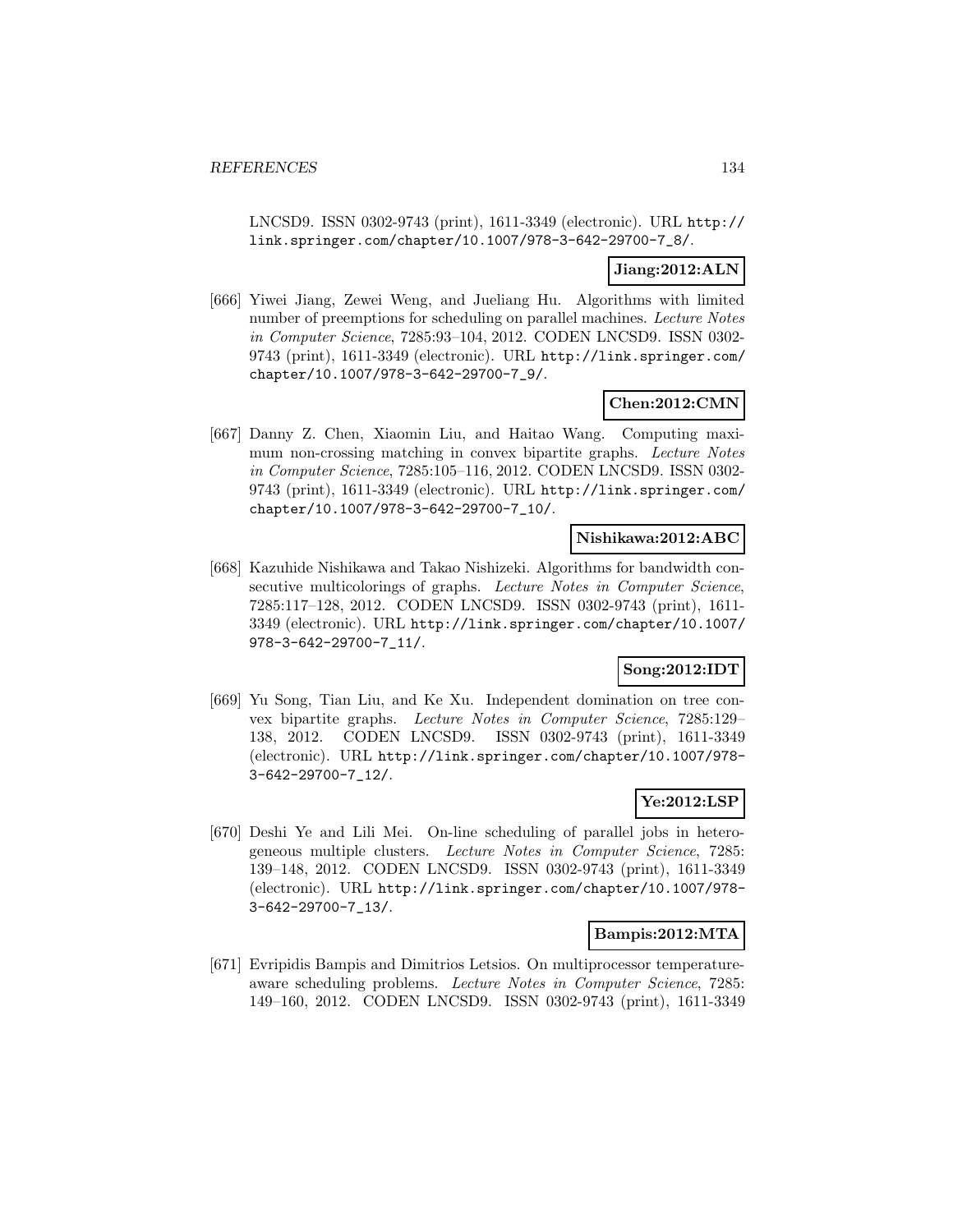(electronic). URL http://link.springer.com/chapter/10.1007/978- 3-642-29700-7\_14/.

# **Lan:2012:OMM**

[672] Yan Lan, Xin Chen, Ning Ding, and György Dósa. Online minimum makespan scheduling with a buffer. Lecture Notes in Computer Science, 7285:161–171, 2012. CODEN LNCSD9. ISSN 0302-9743 (print), 1611- 3349 (electronic). URL http://link.springer.com/chapter/10.1007/ 978-3-642-29700-7\_15/.

# **Beigel:2012:DHS**

[673] Richard Beigel and Bin Fu. A dense hierarchy of sublinear time approximation schemes for bin packing. Lecture Notes in Computer Science, 7285: 172–181, 2012. CODEN LNCSD9. ISSN 0302-9743 (print), 1611-3349 (electronic). URL http://link.springer.com/chapter/10.1007/978- 3-642-29700-7\_16/.

# **Fu:2012:MPI**

[674] Bin Fu. Multivariate polynomial integration and differentiation are polynomial time inapproximable unless P=NP. Lecture Notes in Computer Science, 7285:182–191, 2012. CODEN LNCSD9. ISSN 0302-9743 (print), 1611-3349 (electronic). URL http://link.springer.com/chapter/10. 1007/978-3-642-29700-7\_17/.

# **Tang:2012:SRI**

[675] Bangsheng Tang. Some remarks on the incompressibility of widthparameterized SAT instances. Lecture Notes in Computer Science, 7285: 192–198, 2012. CODEN LNCSD9. ISSN 0302-9743 (print), 1611-3349 (electronic). URL http://link.springer.com/chapter/10.1007/978- 3-642-29700-7\_18/.

# **Chen:2012:KPC**

[676] Jianer Chen, Henning Fernau, and Peter Shaw. Kernels for packing and covering problems. Lecture Notes in Computer Science, 7285: 199–211, 2012. CODEN LNCSD9. ISSN 0302-9743 (print), 1611-3349 (electronic). URL http://link.springer.com/chapter/10.1007/978- 3-642-29700-7\_19/.

#### **Zhou:2012:WCU**

[677] Junping Zhou and Minghao Yin. The worst-case upper bound for exact 3-satisfiability with the number of clauses as the parameter. Lecture Notes in Computer Science, 7285:212–223, 2012. CODEN LNCSD9. ISSN 0302- 9743 (print), 1611-3349 (electronic). URL http://link.springer.com/ chapter/10.1007/978-3-642-29700-7\_20/.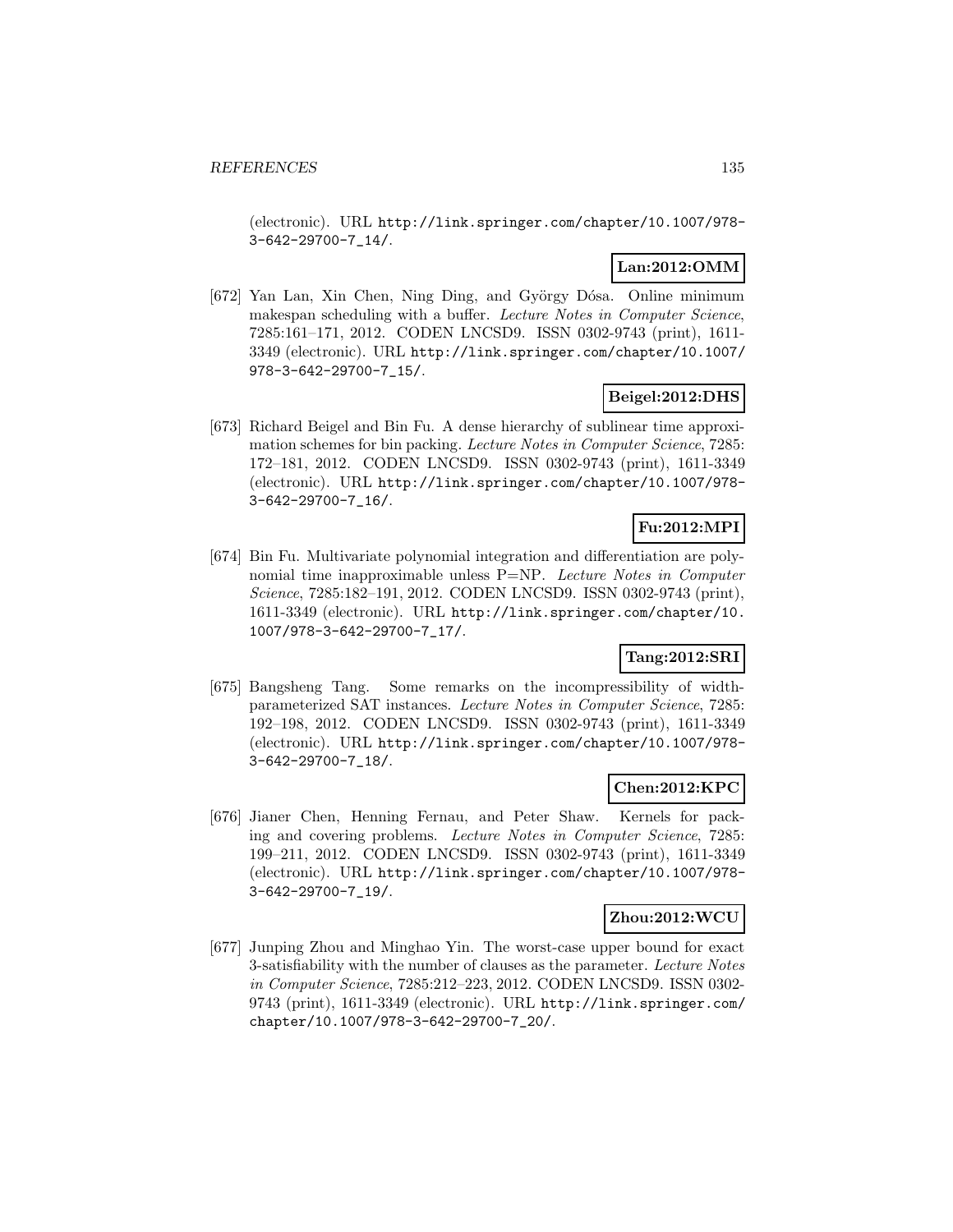#### **Anonymous:2012:FMbm**

[678] Anonymous. Front matter. Lecture Notes in Computer Science, 7285: ??, 2012. CODEN LNCSD9. ISSN 0302-9743 (print), 1611-3349 (electronic). URL http://link.springer.com/content/pdf/bfm:978-3- 642-29700-7/1.

# **Babik:2012:TCO**

[679] Dmytro Babik, Lakshmi S. Iyer, and Eric W. Ford. Towards a comprehensive online peer assessment system. Lecture Notes in Computer Science, 7286:1–8, 2012. CODEN LNCSD9. ISSN 0302-9743 (print), 1611-3349 (electronic). URL http://link.springer.com/chapter/10.1007/978- 3-642-29863-9\_1/.

# **Hjalmarsson:2012:DDI**

[680] Anders Hjalmarsson and Daniel Rudmark. Designing digital innovation contests. Lecture Notes in Computer Science, 7286:9–27, 2012. CODEN LNCSD9. ISSN 0302-9743 (print), 1611-3349 (electronic). URL http:// link.springer.com/chapter/10.1007/978-3-642-29863-9\_2/.

### **Iyer:2012:EAC**

[681] Bala Iyer and George Wyner. Evaluating APIs: a call for design science research. Lecture Notes in Computer Science, 7286:28–35, 2012. CODEN LNCSD9. ISSN 0302-9743 (print), 1611-3349 (electronic). URL http:// link.springer.com/chapter/10.1007/978-3-642-29863-9\_3/.

#### **Karunakaran:2012:DRP**

[682] Arvind Karunakaran and Sandeep Purao. Designing for recombination: Process design through template combination. Lecture Notes in Computer Science, 7286:36–51, 2012. CODEN LNCSD9. ISSN 0302-9743 (print), 1611-3349 (electronic). URL http://link.springer.com/chapter/10. 1007/978-3-642-29863-9\_4/.

#### **Lempinen:2012:DPI**

[683] Heikki Lempinen, Matti Rossi, and Virpi Kristiina Tuunainen. Design principles for inter-organizational systems development — Case Hansel. Lecture Notes in Computer Science, 7286:52–65, 2012. CODEN LNCSD9. ISSN 0302-9743 (print), 1611-3349 (electronic). URL http://link. springer.com/chapter/10.1007/978-3-642-29863-9\_5/.

#### **Lessard:2012:UDS**

[684] Lysanne Lessard and Eric Yu. Using design science research to develop a modeling technique for service design. Lecture Notes in Computer Science,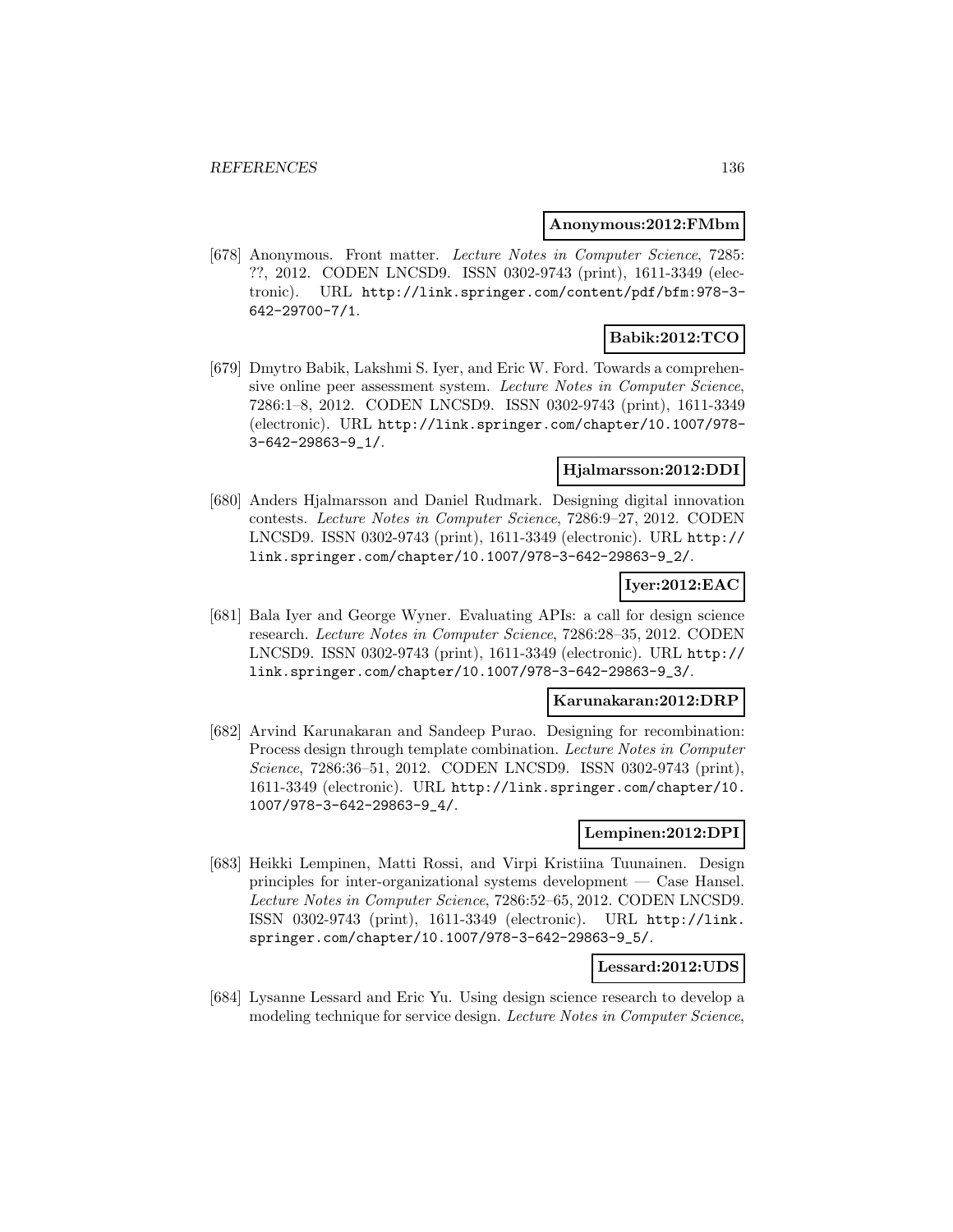7286:66–77, 2012. CODEN LNCSD9. ISSN 0302-9743 (print), 1611-3349 (electronic). URL http://link.springer.com/chapter/10.1007/978- 3-642-29863-9\_6/.

### **VanLooy:2012:TDT**

[685] Amy Van Looy, Manu De Backer, and Geert Poels. Towards a decision tool for choosing a business process maturity model. Lecture Notes in Computer Science, 7286:78–87, 2012. CODEN LNCSD9. ISSN 0302- 9743 (print), 1611-3349 (electronic). URL http://link.springer.com/ chapter/10.1007/978-3-642-29863-9\_7/.

### **Lucas:2012:IDP**

[686] Wendy Lucas and Tamara Babaian. Implementing design principles for collaborative ERP systems. Lecture Notes in Computer Science, 7286: 88–107, 2012. CODEN LNCSD9. ISSN 0302-9743 (print), 1611-3349 (electronic). URL http://link.springer.com/chapter/10.1007/978- 3-642-29863-9\_8/.

# **Meyer:2012:ADS**

[687] Martin Meyer, Markus Helfert, Brian Donnellan, and Jim Kenneally. Applying design science research for enterprise architecture business value assessments. Lecture Notes in Computer Science, 7286:108–121, 2012. CODEN LNCSD9. ISSN 0302-9743 (print), 1611-3349 (electronic). URL http://link.springer.com/chapter/10.1007/978-3- 642-29863-9\_9/.

# **Purao:2012:DLC**

[688] Sandeep Purao, Narasimha Bolloju, and Chuan Hoo Tan. Designingin-the-Large: Combining local perspectives to generate enterprise-wide integration solutions. Lecture Notes in Computer Science, 7286:122– 138, 2012. CODEN LNCSD9. ISSN 0302-9743 (print), 1611-3349 (electronic). URL http://link.springer.com/chapter/10.1007/978- 3-642-29863-9\_10/.

#### **Valecha:2012:ERS**

[689] Rohit Valecha, Raj Sharman, Raghav Rao, and Shambhu Upadhyaya. Emergency response system design: An examination of emergency communication messages. Lecture Notes in Computer Science, 7286:139– 146, 2012. CODEN LNCSD9. ISSN 0302-9743 (print), 1611-3349 (electronic). URL http://link.springer.com/chapter/10.1007/978- 3-642-29863-9\_11/.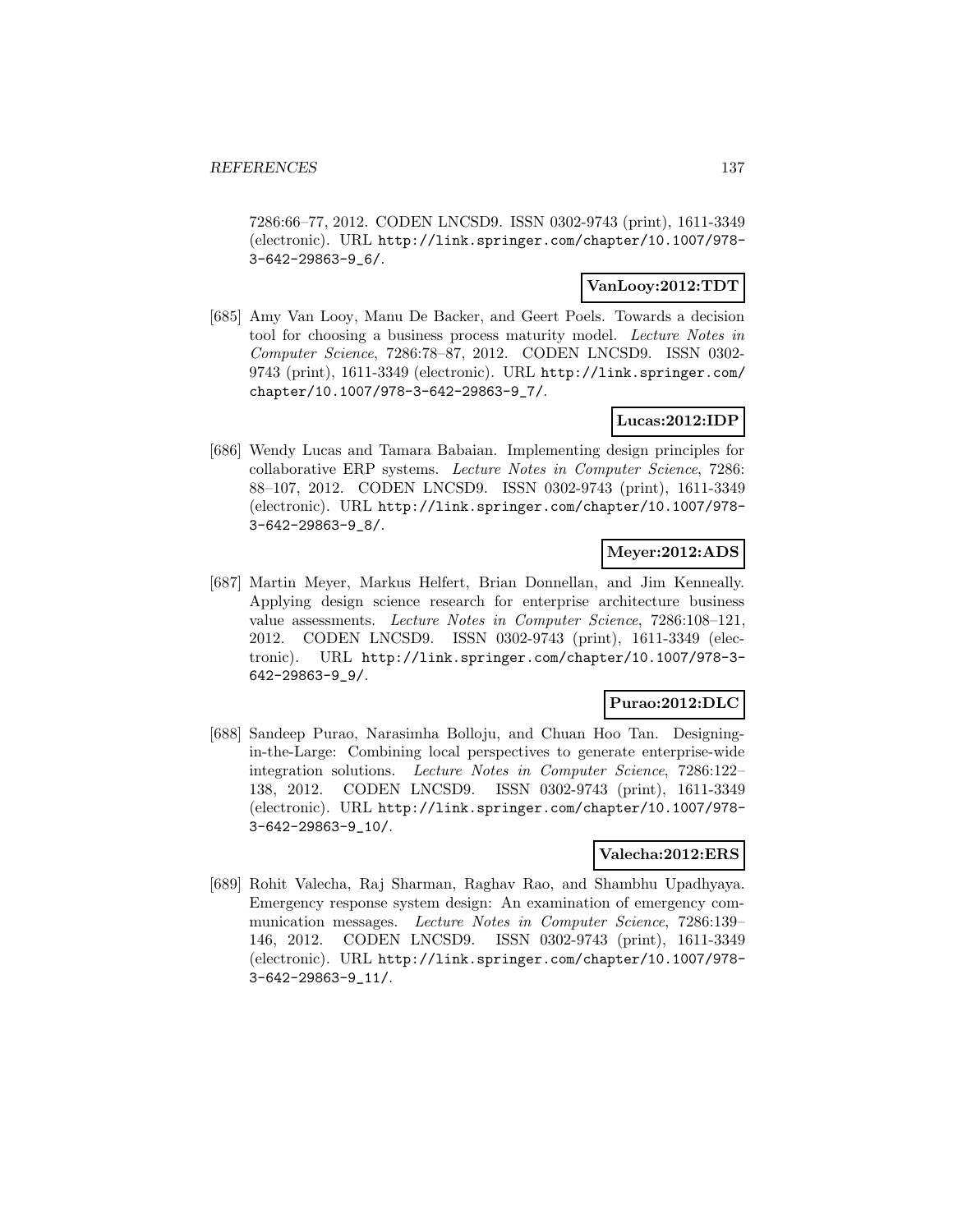#### **Varshney:2012:ASA**

[690] Upkar Varshney. An approach for smart artifacts for mobile advertising. Lecture Notes in Computer Science, 7286:147–151, 2012. CODEN LNCSD9. ISSN 0302-9743 (print), 1611-3349 (electronic). URL http:// link.springer.com/chapter/10.1007/978-3-642-29863-9\_12/.

# **Voigt:2012:TUD**

[691] Matthias Voigt, Björn Niehaves, and Jörg Becker. Towards a unified design theory for creativity support systems. Lecture Notes in Computer Science, 7286:152–173, 2012. CODEN LNCSD9. ISSN 0302-9743 (print), 1611- 3349 (electronic). URL http://link.springer.com/chapter/10.1007/ 978-3-642-29863-9\_13/.

### **Yeo:2012:WMC**

[692] M. Lisa Yeo and Ofer Arazy. What makes corporate Wikis work? Wiki affordances and their suitability for corporate knowledge work. Lecture Notes in Computer Science, 7286:174–190, 2012. CODEN LNCSD9. ISSN 0302-9743 (print), 1611-3349 (electronic). URL http://link.springer. com/chapter/10.1007/978-3-642-29863-9\_14/.

#### **Drechsler:2012:DSD**

[693] Andreas Drechsler. Design science as design of social systems — implications for information systems research. Lecture Notes in Computer Science, 7286:191–205, 2012. CODEN LNCSD9. ISSN 0302-9743 (print), 1611-3349 (electronic). URL http://link.springer.com/chapter/10. 1007/978-3-642-29863-9\_15/.

#### **Maass:2012:TDE**

[694] Wolfgang Maass and Sabine Janzen. Towards design engineering of ubiquitous information systems. Lecture Notes in Computer Science, 7286: 206–219, 2012. CODEN LNCSD9. ISSN 0302-9743 (print), 1611-3349 (electronic). URL http://link.springer.com/chapter/10.1007/978- 3-642-29863-9\_16/.

# **Wieringa:2012:TAR**

[695] Roel Wieringa and Ayşe Morali. Technical action research as a validation method in information systems design science. Lecture Notes in Computer Science, 7286:220–238, 2012. CODEN LNCSD9. ISSN 0302-9743 (print), 1611-3349 (electronic). URL http://link.springer.com/chapter/10. 1007/978-3-642-29863-9\_17/.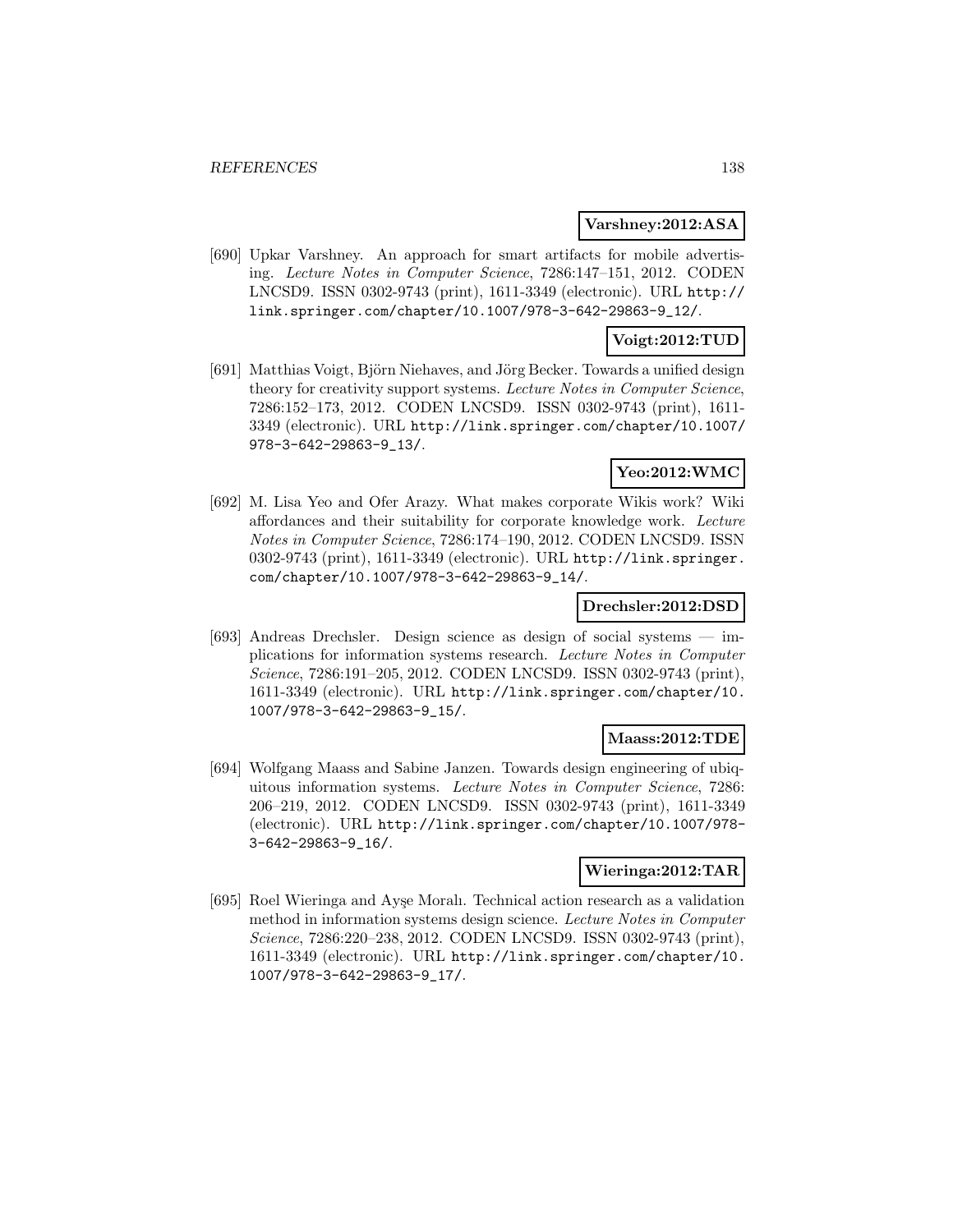### **Knol:2012:DES**

[696] Arjan Knol, Henk Sol, and Johan van Wamelen. Decision enhancement for sourcing with shared service centres in the Dutch government. Lecture Notes in Computer Science, 7286:239–255, 2012. CODEN LNCSD9. ISSN 0302-9743 (print), 1611-3349 (electronic). URL http://link.springer. com/chapter/10.1007/978-3-642-29863-9\_18/.

### **Pries-Heje:2012:DFV**

[697] Jan Pries-Heje and Lene Pries-Heje. Designing a framework for virtual management and team building. Lecture Notes in Computer Science, 7286: 256–270, 2012. CODEN LNCSD9. ISSN 0302-9743 (print), 1611-3349 (electronic). URL http://link.springer.com/chapter/10.1007/978- 3-642-29863-9\_19/.

# **Silva:2012:IOD**

[698] António Rito Silva and Michael Rosemann. Integrating organisational design with IT design. Lecture Notes in Computer Science, 7286:271– 286, 2012. CODEN LNCSD9. ISSN 0302-9743 (print), 1611-3349 (electronic). URL http://link.springer.com/chapter/10.1007/978- 3-642-29863-9\_20/.

### **Anonymous:2012:FMbn**

[699] Anonymous. Front matter. Lecture Notes in Computer Science, 7286: ??, 2012. CODEN LNCSD9. ISSN 0302-9743 (print), 1611-3349 (electronic). URL http://link.springer.com/content/pdf/bfm:978-3- 642-29863-9/1.

#### **Hopcroft:2012:ITM**

[700] John Hopcroft. On the impact of Turing machines. Lecture Notes in Computer Science, 7287:1–2, 2012. CODEN LNCSD9. ISSN 0302-9743 (print), 1611-3349 (electronic). URL http://link.springer.com/accesspage/ chapter/10.1007/978-3-642-29952-0\_1.

### **Cooper:2012:TMM**

[701] S. Barry Cooper. From Turing machine to morphogenesis: Forming and informing computation. Lecture Notes in Computer Science, 7287: 3–10, 2012. CODEN LNCSD9. ISSN 0302-9743 (print), 1611-3349 (electronic). URL http://link.springer.com/chapter/10.1007/978- 3-642-29952-0\_2/.

# **Karp:2012:TCE**

[702] Richard M. Karp. Theory of computation as an enabling tool for the sciences. Lecture Notes in Computer Science, 7287:11, 2012.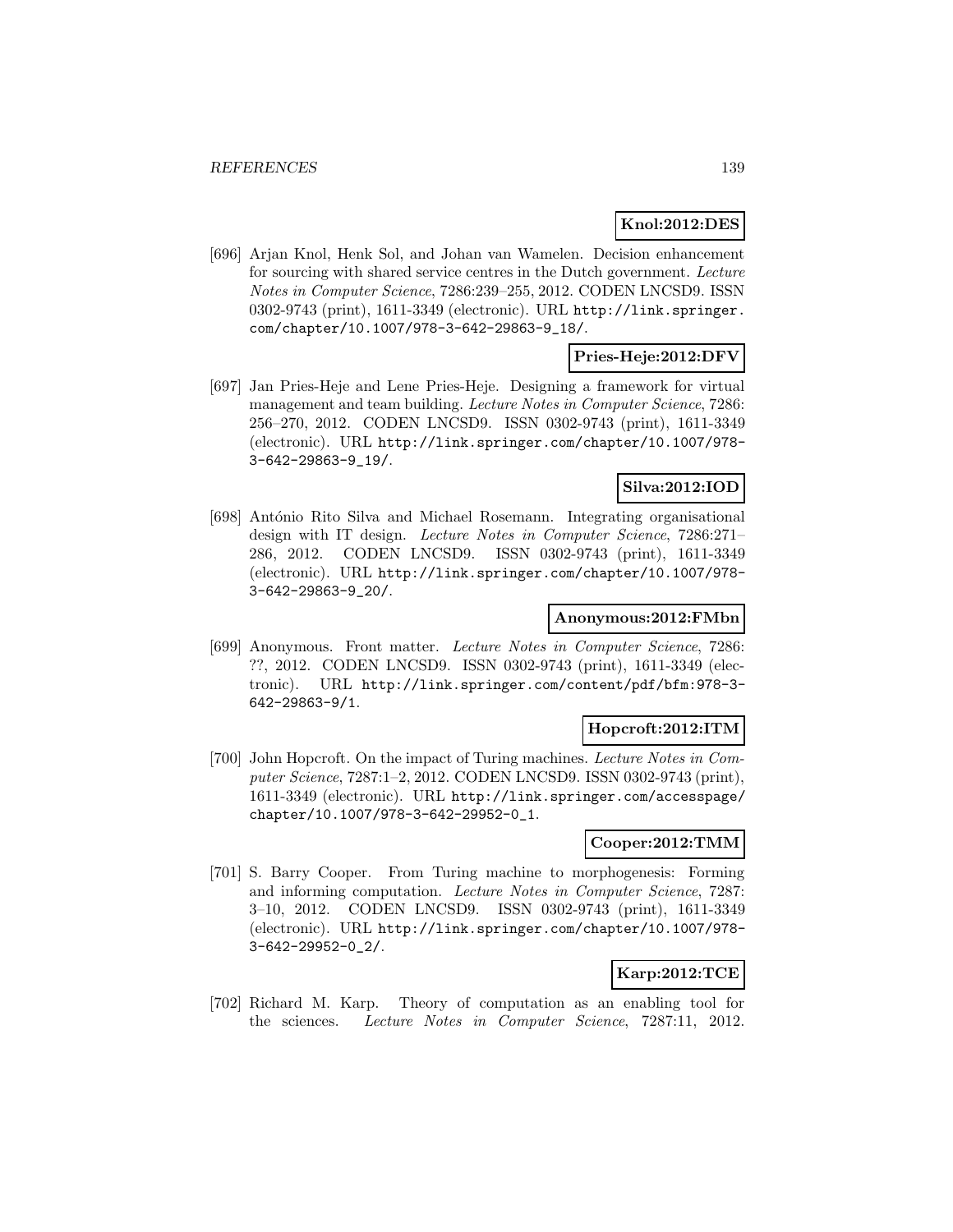CODEN LNCSD9. ISSN 0302-9743 (print), 1611-3349 (electronic). URL http://link.springer.com/accesspage/chapter/10.1007/978- 3-642-29952-0\_3.

# **Li:2012:ICI**

[703] Deyi Li and Liwei Huang. Interaction and collective intelligence on the Internet. Lecture Notes in Computer Science, 7287:12–22, 2012. CODEN LNCSD9. ISSN 0302-9743 (print), 1611-3349 (electronic). URL http:// link.springer.com/chapter/10.1007/978-3-642-29952-0\_4/.

### **Lampson:2012:WCD**

[704] Butler Lampson. What computers do: Model, connect, engage. Lecture Notes in Computer Science, 7287:23–26, 2012. CODEN LNCSD9. ISSN 0302-9743 (print), 1611-3349 (electronic). URL http://link.springer. com/chapter/10.1007/978-3-642-29952-0\_5/.

# **Li:2012:RCL**

[705] Wei Li. R-calculus: a logical inference system for scientific discovery. Lecture Notes in Computer Science, 7287:27, 2012. CODEN LNCSD9. ISSN 0302-9743 (print), 1611-3349 (electronic). URL http://link.springer. com/accesspage/chapter/10.1007/978-3-642-29952-0\_6.

# **Yao:2012:QCG**

[706] Andrew Chi-Chih Yao. Quantum computing: a great science in the making. Lecture Notes in Computer Science, 7287:28, 2012. CODEN LNCSD9. ISSN 0302-9743 (print), 1611-3349 (electronic). URL http://link. springer.com/accesspage/chapter/10.1007/978-3-642-29952-0\_7.

# **Kleinberg:2012:CST**

[707] Jon Kleinberg. The convergence of social and technological networks. Lecture Notes in Computer Science, 7287:29, 2012. CODEN LNCSD9. ISSN 0302-9743 (print), 1611-3349 (electronic). URL http://link.springer. com/accesspage/chapter/10.1007/978-3-642-29952-0\_8.

# **Pan:2012:PNC**

[708] Yicheng Pan. Principles of network computing. Lecture Notes in Computer Science, 7287:30–39, 2012. CODEN LNCSD9. ISSN 0302-9743 (print), 1611-3349 (electronic). URL http://link.springer.com/chapter/10. 1007/978-3-642-29952-0\_9/.

# **Peng:2012:SCP**

[709] Pan Peng. The small community phenomenon in networks: Models, algorithms and applications. Lecture Notes in Computer Science, 7287: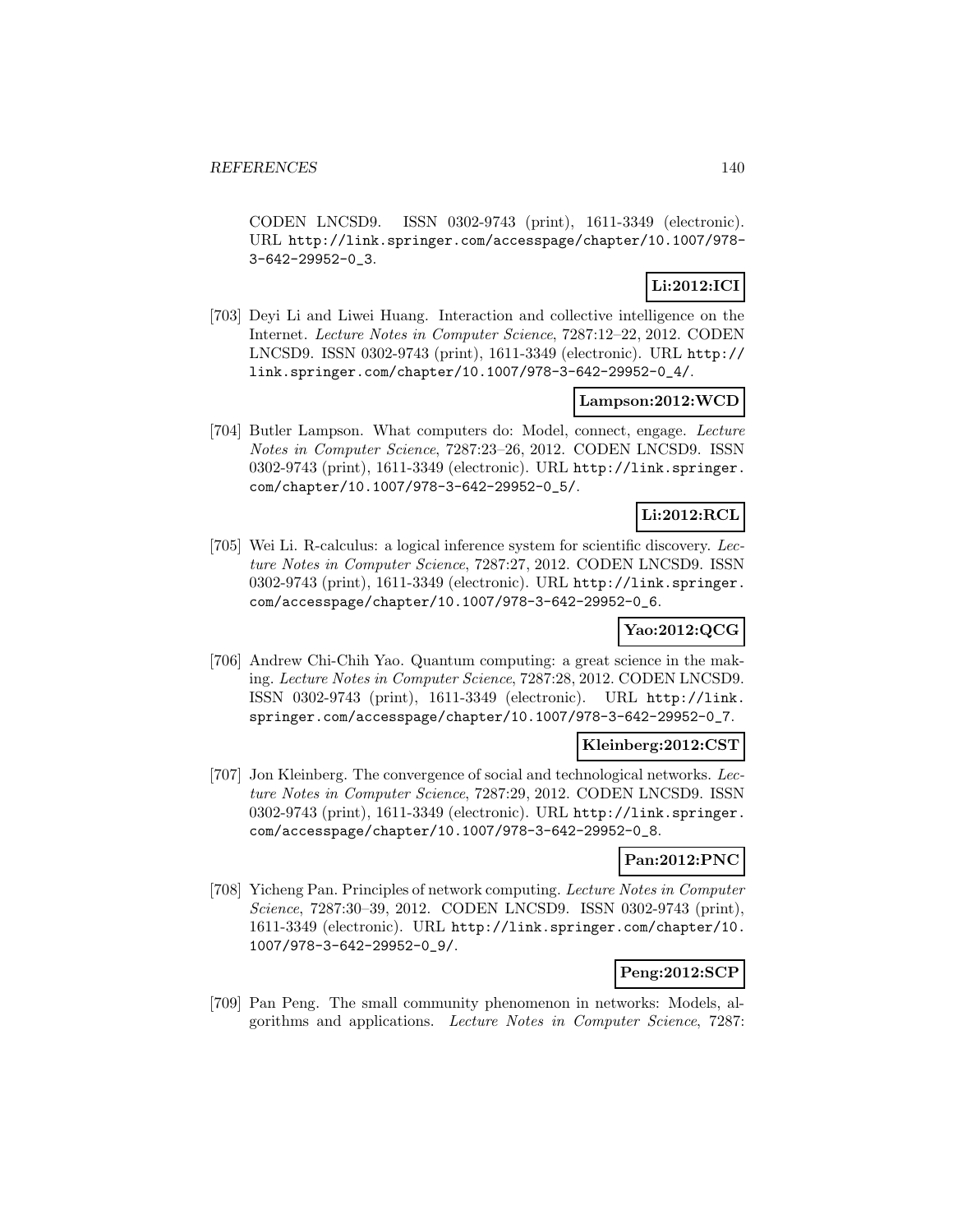40–49, 2012. CODEN LNCSD9. ISSN 0302-9743 (print), 1611-3349 (electronic). URL http://link.springer.com/chapter/10.1007/978- 3-642-29952-0\_10/.

# **Bonato:2012:VPH**

[710] A. Bonato, D. Mitsche, and P. Prałat. Vertex-pursuit in hierarchical social networks. Lecture Notes in Computer Science, 7287:50–60, 2012. CODEN LNCSD9. ISSN 0302-9743 (print), 1611-3349 (electronic). URL http:// link.springer.com/chapter/10.1007/978-3-642-29952-0\_11/.

# **Zhang:2012:SAP**

[711] Zipeng Zhang, Xinyu Feng, Ming Fu, Zhong Shao, and Yong Li. A structural approach to prophecy variables. Lecture Notes in Computer Science, 7287:61–71, 2012. CODEN LNCSD9. ISSN 0302-9743 (print), 1611-3349 (electronic). URL http://link.springer.com/chapter/10.1007/978- 3-642-29952-0\_12/.

# **Wang:2012:AGB**

[712] Shuling Wang, Naijun Zhan, and Dimitar Guelev. An assume/guarantee based compositional calculus for hybrid CSP. Lecture Notes in Computer Science, 7287:72–83, 2012. CODEN LNCSD9. ISSN 0302-9743 (print), 1611-3349 (electronic). URL http://link.springer.com/chapter/10. 1007/978-3-642-29952-0\_13/.

# **Olderog:2012:AVR**

[713] Ernst-Rüdiger Olderog. Automatic verification of real-time systems with rich data: An overview. Lecture Notes in Computer Science, 7287: 84–93, 2012. CODEN LNCSD9. ISSN 0302-9743 (print), 1611-3349 (electronic). URL http://link.springer.com/chapter/10.1007/978- 3-642-29952-0\_14/.

#### **Kapur:2012:PAU**

[714] Deepak Kapur. Program analysis using quantifier-elimination heuristics. Lecture Notes in Computer Science, 7287:94–108, 2012. CODEN LNCSD9. ISSN 0302-9743 (print), 1611-3349 (electronic). URL http:// link.springer.com/chapter/10.1007/978-3-642-29952-0\_15/.

#### **Lawrence:2012:ETM**

[715] Albert F. Lawrence, Séastien Phan, and Mark Ellisman. Electron tomography and multiscale biology. Lecture Notes in Computer Science, 7287: 109–130, 2012. CODEN LNCSD9. ISSN 0302-9743 (print), 1611-3349 (electronic). URL http://link.springer.com/chapter/10.1007/978- 3-642-29952-0\_16/.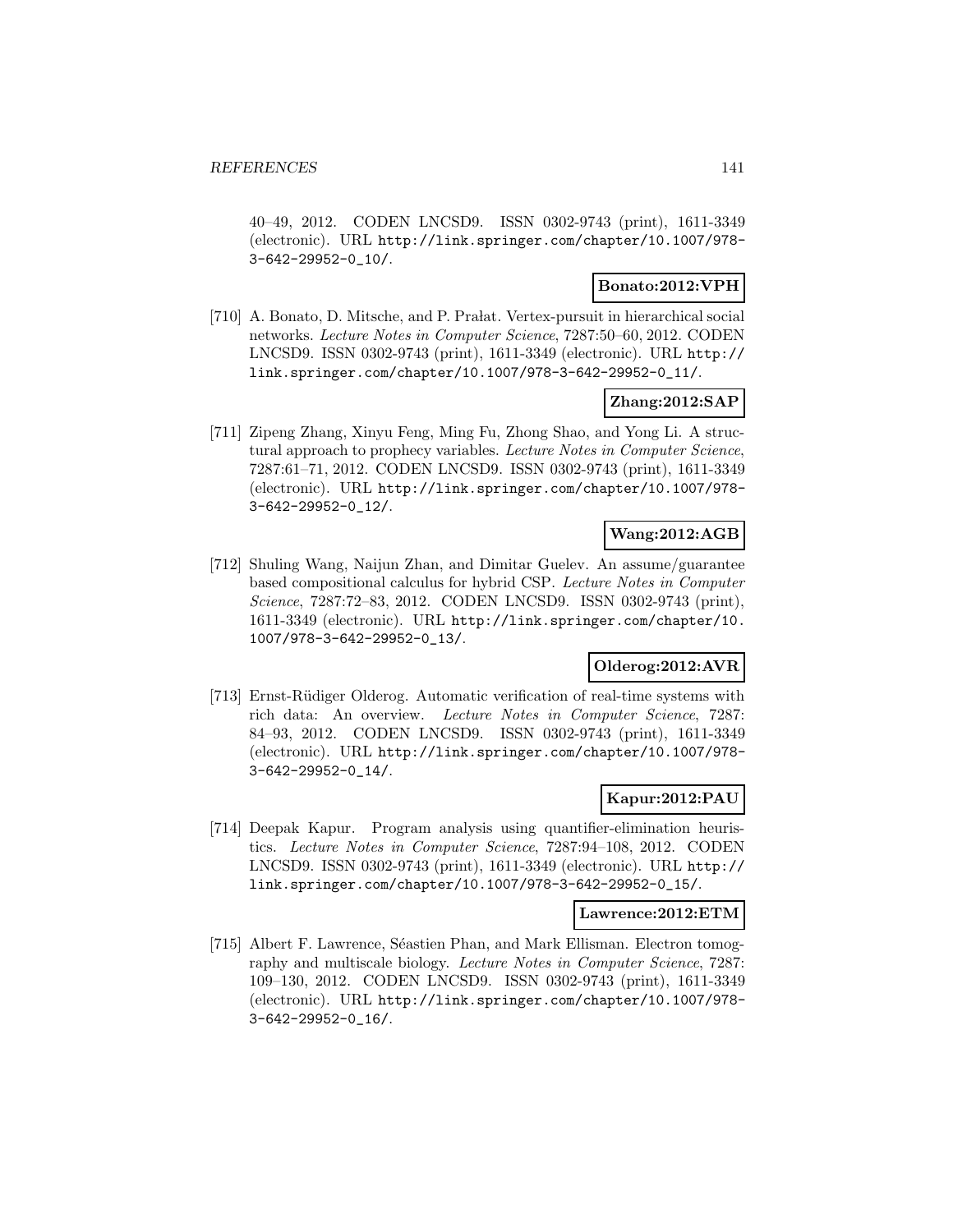# **Ito:2012:CTA**

[716] Hiro Ito, Susumu Kiyoshima, and Yuichi Yoshida. Constant-time approximation algorithms for the knapsack problem. Lecture Notes in Computer Science, 7287:131–142, 2012. CODEN LNCSD9. ISSN 0302-9743 (print), 1611-3349 (electronic). URL http://link.springer.com/chapter/10. 1007/978-3-642-29952-0\_17/.

# **Bi:2012:LBS**

[717] Jingguo Bi and Qi Cheng. Lower bounds of shortest vector lengths in random NTRU lattices. Lecture Notes in Computer Science, 7287: 143–155, 2012. CODEN LNCSD9. ISSN 0302-9743 (print), 1611-3349 (electronic). URL http://link.springer.com/chapter/10.1007/978- 3-642-29952-0\_18/.

### **Cerny:2012:PTC**

[718] Michal Cerný and Miroslav Rada. Polynomial time construction of ellipsoidal approximations of zonotopes given by generator descriptions. Lecture Notes in Computer Science, 7287:156–163, 2012. CODEN LNCSD9. ISSN 0302-9743 (print), 1611-3349 (electronic). URL http://link. springer.com/chapter/10.1007/978-3-642-29952-0\_19/.

# **Popa:2012:HAA**

[719] Alexandru Popa, Prudence W. H. Wong, and Fencol C. C. Yung. Hardness and approximation of the asynchronous border minimization problem. Lecture Notes in Computer Science, 7287:164–176, 2012. CODEN LNCSD9. ISSN 0302-9743 (print), 1611-3349 (electronic). URL http:// link.springer.com/chapter/10.1007/978-3-642-29952-0\_20/.

#### **Anonymous:2012:FMbo**

[720] Anonymous. Front matter. Lecture Notes in Computer Science, 7287: ??, 2012. CODEN LNCSD9. ISSN 0302-9743 (print), 1611-3349 (electronic). URL http://link.springer.com/content/pdf/bfm:978-3- 642-29952-0/1.

#### **Flocchini:2012:DAF**

[721] Paola Flocchini. Distributed algorithms by forgetful mobile robots. Lecture Notes in Computer Science, 7288:1, 2012. CODEN LNCSD9. ISSN 0302-9743 (print), 1611-3349 (electronic). URL http://link.springer. com/accesspage/chapter/10.1007/978-3-642-30347-0\_1.

# **Persiano:2012:SML**

[722] Giuseppe Persiano. Stability and metastability of the logit dynamics of strategic games. Lecture Notes in Computer Science, 7288:2,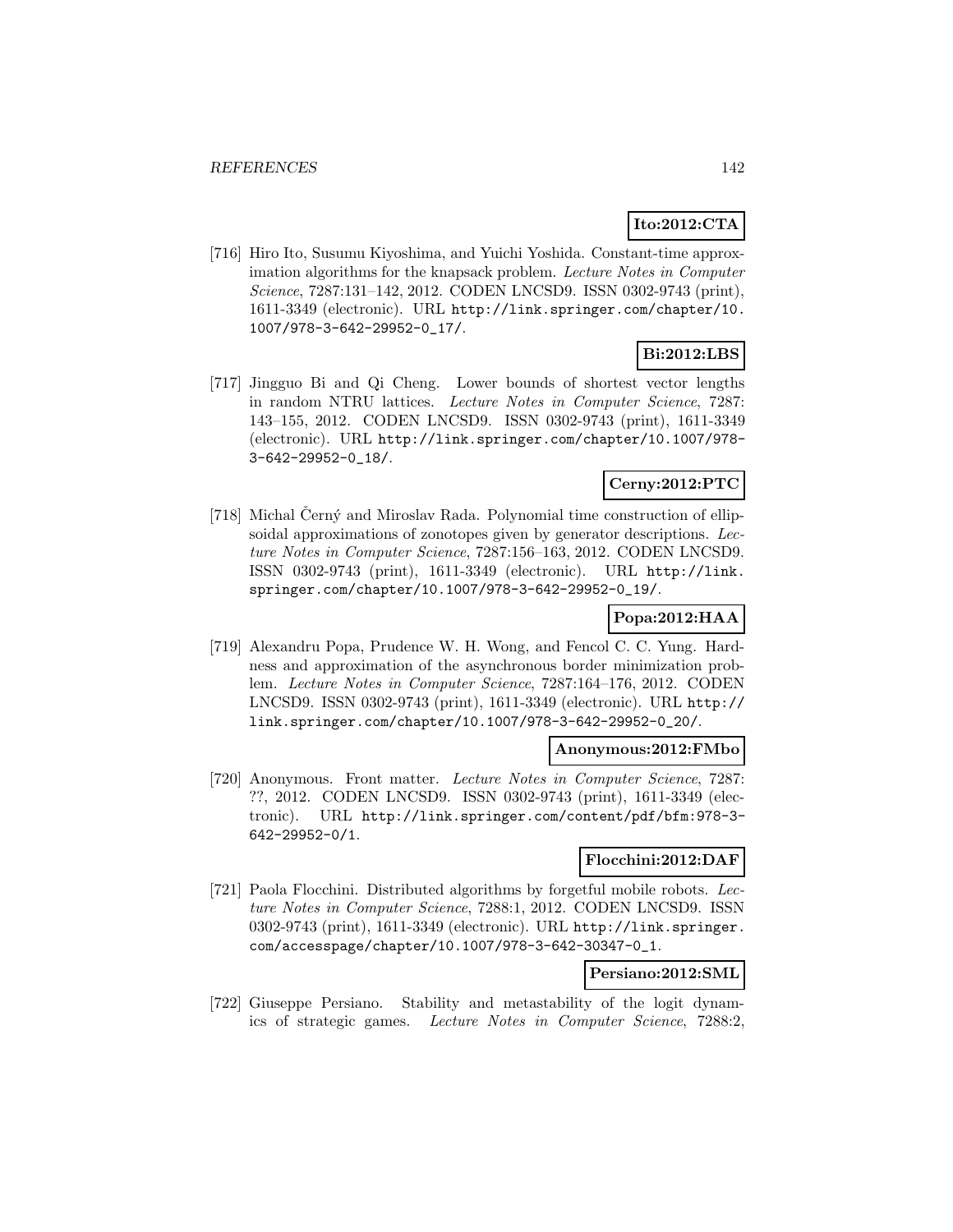2012. CODEN LNCSD9. ISSN 0302-9743 (print), 1611-3349 (electronic). URL http://link.springer.com/accesspage/chapter/10.1007/978- 3-642-30347-0\_2.

### **Urrutia:2012:AGM**

[723] Jorge Urrutia. Art galleries, k-modems, and k-convexity. Lecture Notes in Computer Science, 7288:3, 2012. CODEN LNCSD9. ISSN 0302- 9743 (print), 1611-3349 (electronic). URL http://link.springer.com/ accesspage/chapter/10.1007/978-3-642-30347-0\_3.

### **Anderson:2012:VGK**

[724] Terry Anderson and Therese Biedl. The Vulcan game of Kal-Toh: Finding or making triconnected planar subgraphs. Lecture Notes in Computer Science, 7288:4–15, 2012. CODEN LNCSD9. ISSN 0302-9743 (print), 1611-3349 (electronic). URL http://link.springer.com/chapter/10. 1007/978-3-642-30347-0\_4/.

# **Arkin:2012:STT**

[725] Esther M. Arkin, Alon Efrat, George Hart, and Irina Kostitsyna. Scandinavian thins on top of cake: On the smallest one-size-fits-all box. Lecture Notes in Computer Science, 7288:16–27, 2012. CODEN LNCSD9. ISSN 0302-9743 (print), 1611-3349 (electronic). URL http://link.springer. com/chapter/10.1007/978-3-642-30347-0\_5/.

# **Bender:2012:KPH**

[726] Michael A. Bender, Ritwik Bose, Rezaul Chowdhury, and Samuel Mc-Cauley. The kissing problem: How to end a gathering when everyone kisses everyone else goodbye. Lecture Notes in Computer Science, 7288:28–39, 2012. CODEN LNCSD9. ISSN 0302-9743 (print), 1611-3349 (electronic). URL http://link.springer.com/chapter/10.1007/978- 3-642-30347-0\_6/.

#### **Bruckdorfer:2012:MEC**

[727] Till Bruckdorfer and Michael Kaufmann. Mad at edge crossings? Break the edges! Lecture Notes in Computer Science, 7288:40–50, 2012. CODEN LNCSD9. ISSN 0302-9743 (print), 1611-3349 (electronic). URL http:// link.springer.com/chapter/10.1007/978-3-642-30347-0\_7/.

#### **Brueggeman:2012:TMF**

[728] Leo Brueggeman, Michael Fellows, Rudolf Fleischer, and Martin Lackner. Train marshalling is fixed parameter tractable. Lecture Notes in Computer Science, 7288:51–56, 2012. CODEN LNCSD9. ISSN 0302-9743 (print),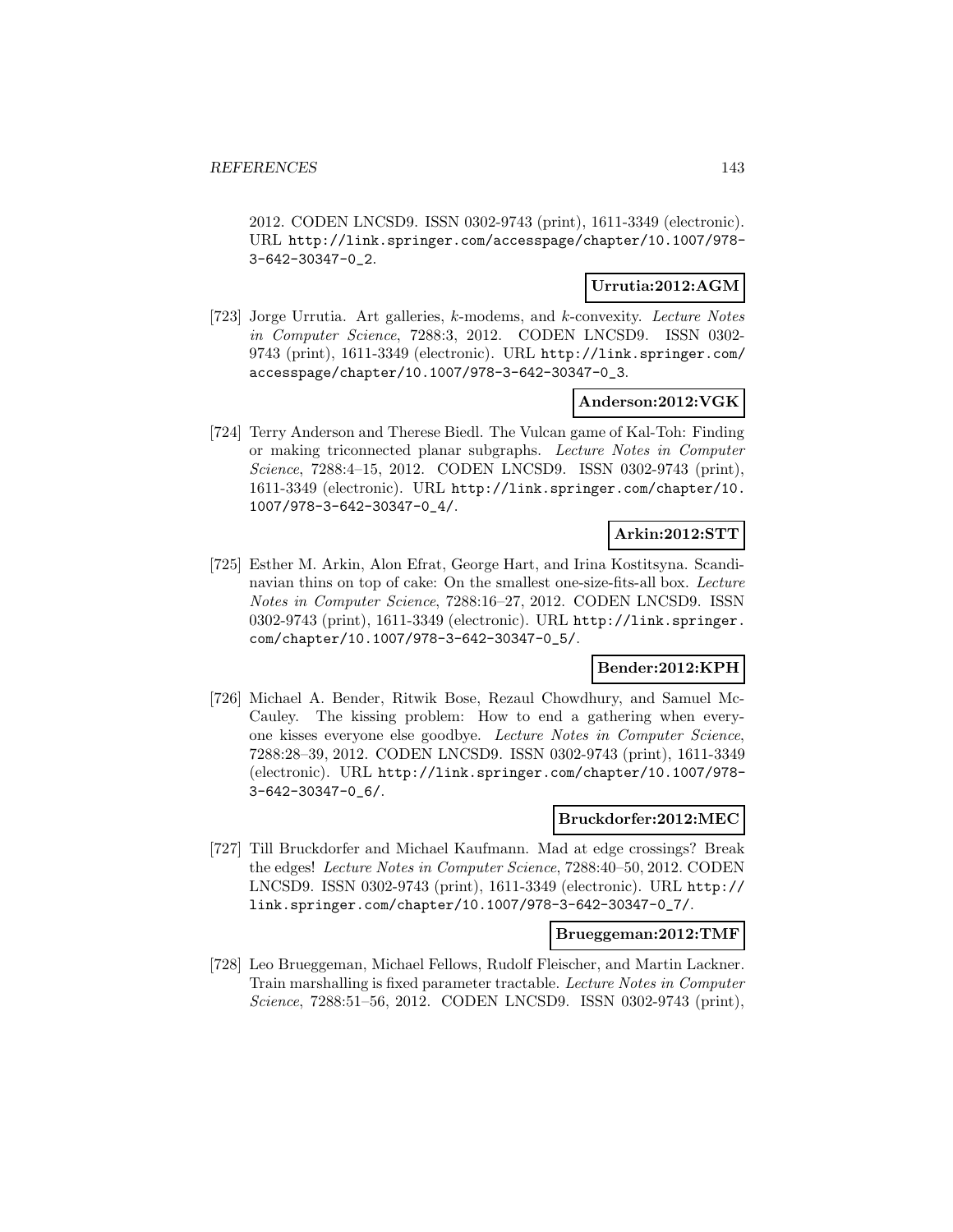1611-3349 (electronic). URL http://link.springer.com/chapter/10. 1007/978-3-642-30347-0\_8/.

### **Cannon:2012:CFG**

[729] Sarah Cannon, Mashhood Ishaque, and Csaba D. Tóth. Conflict-free graph orientations with parity constraints. Lecture Notes in Computer Science, 7288:57–68, 2012. CODEN LNCSD9. ISSN 0302-9743 (print), 1611-3349 (electronic). URL http://link.springer.com/chapter/10. 1007/978-3-642-30347-0\_9/.

### **Cicalese:2012:MIU**

[730] Ferdinando Cicalese. The multi-interval Ulam–Rényi game. Lecture Notes in Computer Science, 7288:69–80, 2012. CODEN LNCSD9. ISSN 0302- 9743 (print), 1611-3349 (electronic). URL http://link.springer.com/ chapter/10.1007/978-3-642-30347-0\_10/.

# **Demaine:2012:PHP**

[731] Erik D. Demaine, Martin L. Demaine, and Yair N. Minsky. Picturehanging puzzles. Lecture Notes in Computer Science, 7288:81-93, 2012. CODEN LNCSD9. ISSN 0302-9743 (print), 1611-3349 (electronic). URL http://link.springer.com/chapter/10.1007/978-3- 642-30347-0\_11/.

# **Dobrev:2012:OSN**

[732] Stefan Dobrev, Lata Narayanan, and Jaroslav Opatrny. Optimal sensor networks for area monitoring using rotating and beam sensors. Lecture Notes in Computer Science, 7288:94–106, 2012. CODEN LNCSD9. ISSN 0302-9743 (print), 1611-3349 (electronic). URL http://link.springer. com/chapter/10.1007/978-3-642-30347-0\_12/.

#### **Dubois:2012:BBP**

[733] Swan Dubois, Sébastien Tixeuil, and Nini Zhu. The Byzantine brides problem. Lecture Notes in Computer Science, 7288:107–118, 2012. CODEN LNCSD9. ISSN 0302-9743 (print), 1611-3349 (electronic). URL http:// link.springer.com/chapter/10.1007/978-3-642-30347-0\_13/.

# **Elmasry:2012:LPB**

[734] Amr Elmasry and Jyrki Katajainen. Lean programs, branch mispredictions, and sorting. Lecture Notes in Computer Science, 7288:119– 130, 2012. CODEN LNCSD9. ISSN 0302-9743 (print), 1611-3349 (electronic). URL http://link.springer.com/chapter/10.1007/978- 3-642-30347-0\_14/.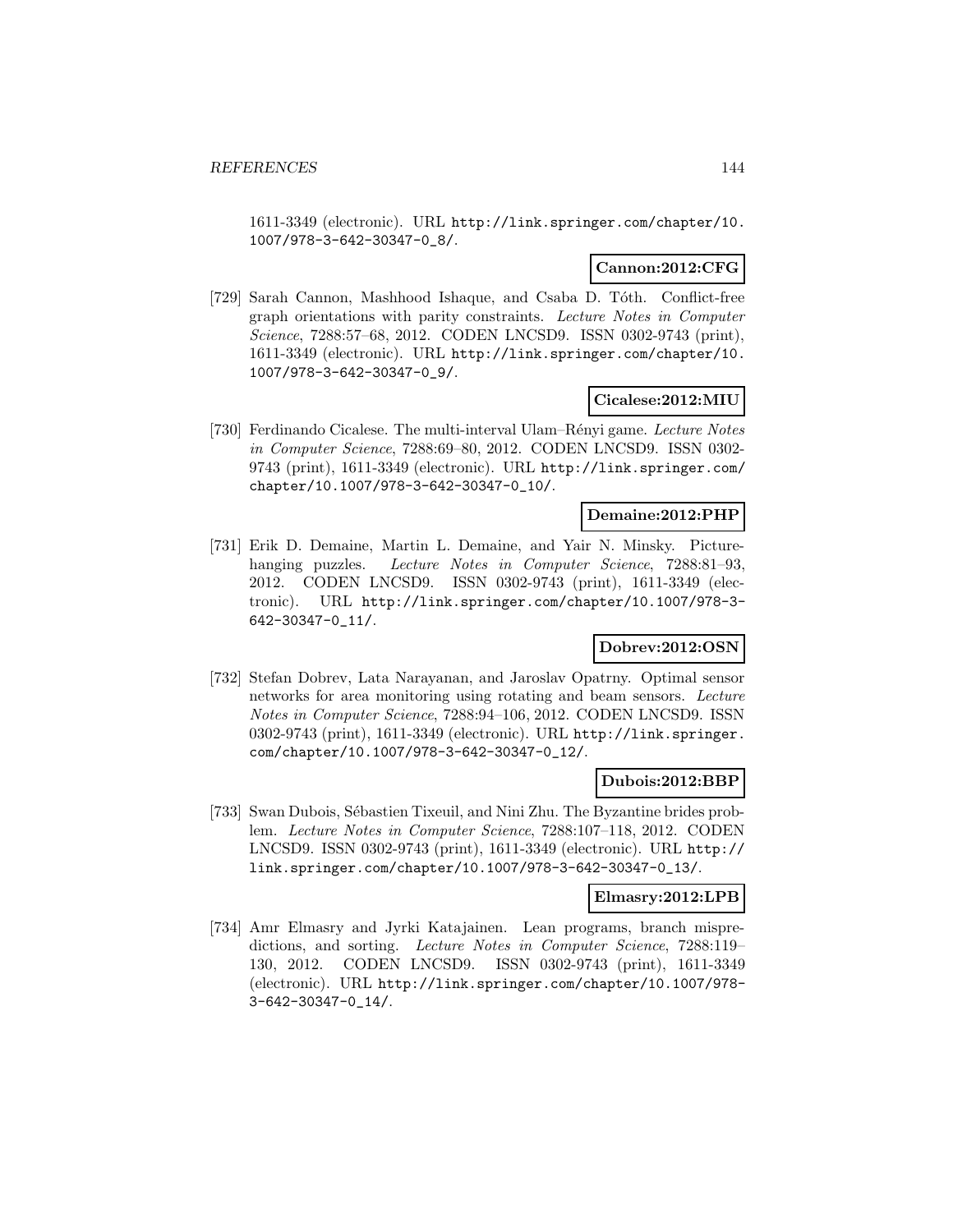## **Engel:2012:CIR**

[735] Jakob Engel, Markus Holzer, Oliver Ruepp, and Frank Sehnke. On computer integrated rationalized crossword puzzle manufacturing. Lecture Notes in Computer Science, 7288:131–141, 2012. CODEN LNCSD9. ISSN 0302-9743 (print), 1611-3349 (electronic). URL http://link.springer. com/chapter/10.1007/978-3-642-30347-0\_15/.

# **Eppstein:2012:SSD**

[736] David Eppstein. Solving single-digit Sudoku subproblems. Lecture Notes in Computer Science, 7288:142–153, 2012. CODEN LNCSD9. ISSN 0302- 9743 (print), 1611-3349 (electronic). URL http://link.springer.com/ chapter/10.1007/978-3-642-30347-0\_16/.

## **Flocchini:2012:FGC**

[737] Paola Flocchini, Matthew Kellett, Peter C. Mason, and Nicola Santoro. Finding good coffee in Paris. Lecture Notes in Computer Science, 7288: 154–165, 2012. CODEN LNCSD9. ISSN 0302-9743 (print), 1611-3349 (electronic). URL http://link.springer.com/chapter/10.1007/978- 3-642-30347-0\_17/.

# **Fomin:2012:SIW**

[738] Fedor V. Fomin, Frédéric Giroire, Alain Jean-Marie, and Dorian Mazauric. To satisfy impatient Web surfers is hard. Lecture Notes in Computer Science, 7288:166–176, 2012. CODEN LNCSD9. ISSN 0302-9743 (print), 1611-3349 (electronic). URL http://link.springer.com/chapter/10. 1007/978-3-642-30347-0\_18/.

## **Fomin:2012:MLE**

[739] Fedor V. Fomin, Pinar Heggernes, and Erik Jan van Leeuwen. Making life easier for firefighters. Lecture Notes in Computer Science, 7288: 177–188, 2012. CODEN LNCSD9. ISSN 0302-9743 (print), 1611-3349 (electronic). URL http://link.springer.com/chapter/10.1007/978- 3-642-30347-0\_19/.

## **Furer:2012:CPM**

[740] Martin Fürer. Counting perfect matchings in graphs of degree 3. Lecture Notes in Computer Science, 7288:189–197, 2012. CODEN LNCSD9. ISSN 0302-9743 (print), 1611-3349 (electronic). URL http://link.springer. com/chapter/10.1007/978-3-642-30347-0\_20/.

## **Anonymous:2012:FMbp**

[741] Anonymous. Front matter. Lecture Notes in Computer Science, 7288: ??, 2012. CODEN LNCSD9. ISSN 0302-9743 (print), 1611-3349 (elec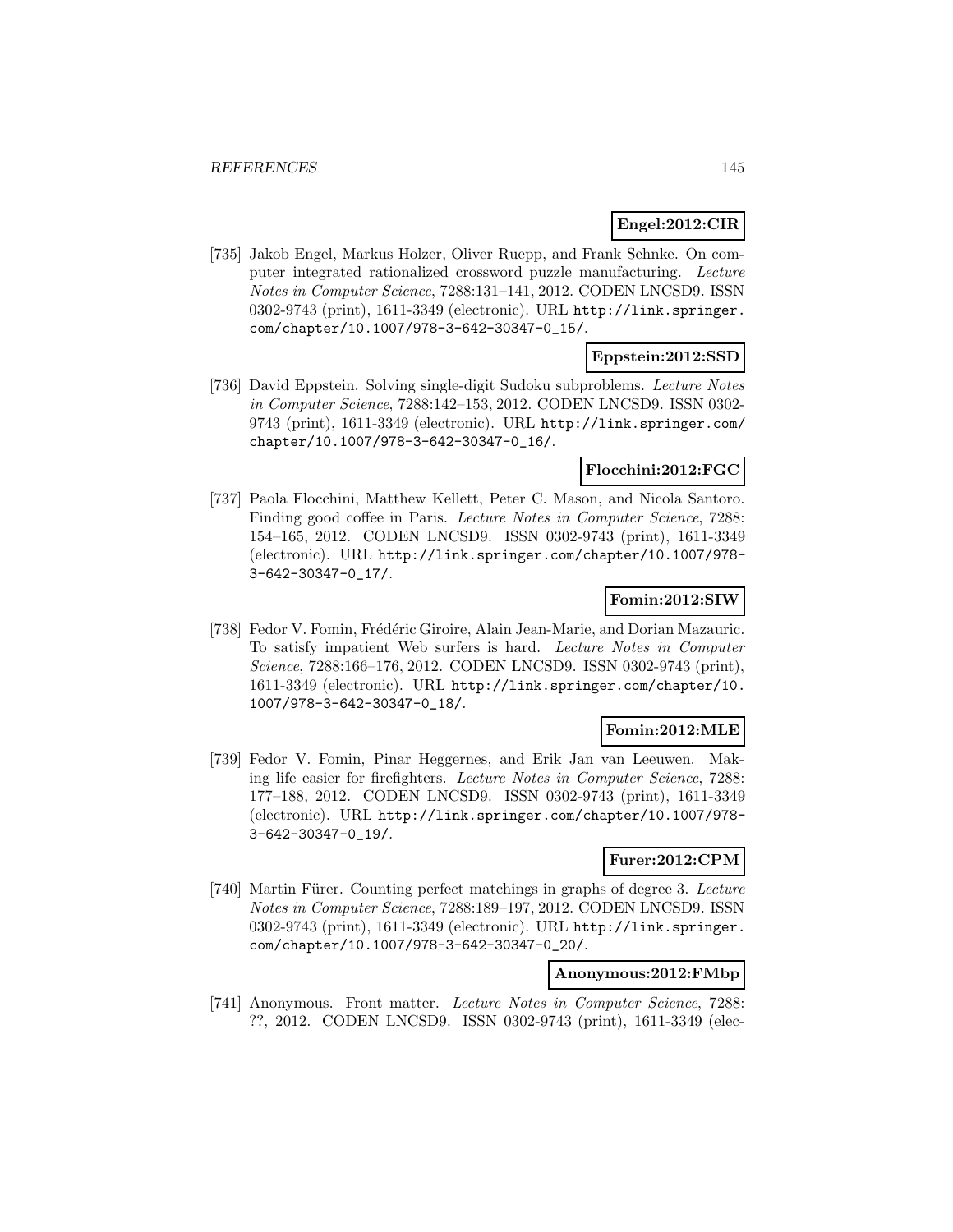tronic). URL http://link.springer.com/content/pdf/bfm:978-3- 642-30347-0/1.

# **Lee:2012:EUA**

[742] HyunYong Lee and Akihiro Nakao. Efficient user-assisted content distribution over information-centric network. Lecture Notes in Computer Science, 7289:1–12, 2012. CODEN LNCSD9. ISSN 0302-9743 (print), 1611-3349 (electronic). URL http://link.springer.com/chapter/10. 1007/978-3-642-30045-5\_1/.

## **Katsaros:2012:IDN**

[743] Konstantinos V. Katsaros, Nikos Fotiou, Xenofon Vasilakos, and Christopher N. Ververidis. On inter-domain name resolution for informationcentric networks. Lecture Notes in Computer Science, 7289:13–26, 2012. CODEN LNCSD9. ISSN 0302-9743 (print), 1611-3349 (electronic). URL http://link.springer.com/chapter/10.1007/978-3- 642-30045-5\_2/.

# **Chai:2012:CLM**

[744] Wei Koong Chai, Diliang He, Ioannis Psaras, and George Pavlou. Cache "less for more" in information-centric networks. Lecture Notes in Computer Science, 7289:27–40, 2012. CODEN LNCSD9. ISSN 0302- 9743 (print), 1611-3349 (electronic). URL http://link.springer.com/ chapter/10.1007/978-3-642-30045-5\_3/.

# **Guo:2012:CFC**

[745] Shuo Guo, Haiyong Xie, and Guangyu Shi. Collaborative forwarding and caching in content centric networks. Lecture Notes in Computer Science, 7289:41–55, 2012. CODEN LNCSD9. ISSN 0302-9743 (print), 1611-3349 (electronic). URL http://link.springer.com/chapter/10.1007/978- 3-642-30045-5\_4/.

## **Blenn:2012:CDC**

[746] Norbert Blenn, Christian Doerr, Bas Van Kester, and Piet Van Mieghem. Crawling and detecting community structure in online social networks using local information. Lecture Notes in Computer Science, 7289: 56–67, 2012. CODEN LNCSD9. ISSN 0302-9743 (print), 1611-3349 (electronic). URL http://link.springer.com/chapter/10.1007/978- 3-642-30045-5\_5/.

# **Jiang:2012:DCB**

[747] Jin Jiang and Claudio E. Casetti. Distributed content backup and sharing using social information. Lecture Notes in Computer Science, 7289: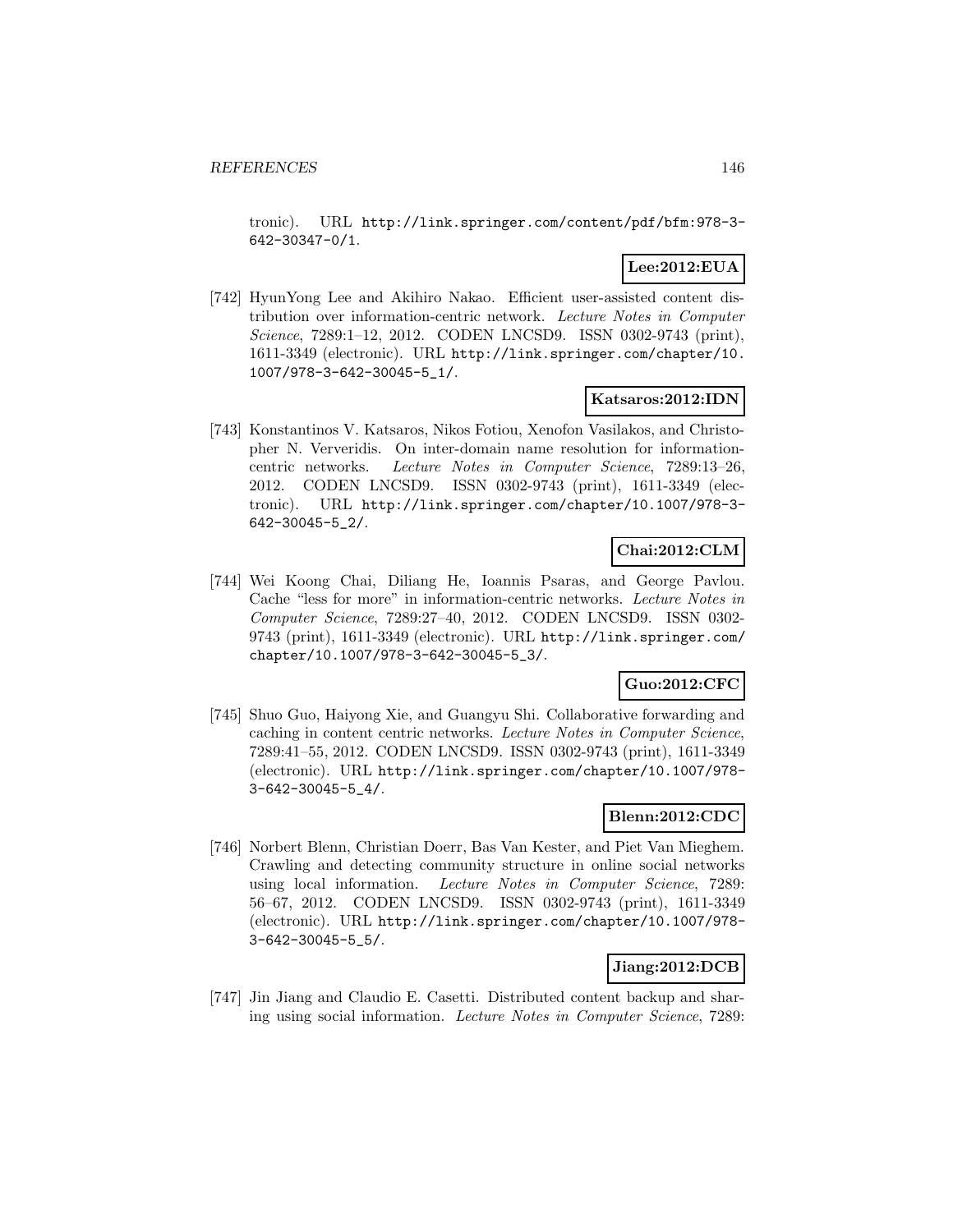68–81, 2012. CODEN LNCSD9. ISSN 0302-9743 (print), 1611-3349 (electronic). URL http://link.springer.com/chapter/10.1007/978- 3-642-30045-5\_6/.

## **Apolonia:2012:TSN**

[748] Nuno Apolónia, Paulo Ferreira, and Luís Veiga. Trans-social networks for distributed processing. Lecture Notes in Computer Science, 7289: 82–96, 2012. CODEN LNCSD9. ISSN 0302-9743 (print), 1611-3349 (electronic). URL http://link.springer.com/chapter/10.1007/978- 3-642-30045-5\_7/.

## **Blenn:2012:CSS**

[749] Norbert Blenn, Kassandra Charalampidou, and Christian Doerr. Contextsensitive sentiment classification of short colloquial text. Lecture Notes in Computer Science, 7289:97–108, 2012. CODEN LNCSD9. ISSN 0302- 9743 (print), 1611-3349 (electronic). URL http://link.springer.com/ chapter/10.1007/978-3-642-30045-5\_8/.

### **Vasconcelos:2012:RCN**

[750] Marcelo F. Vasconcelos and Ronaldo M. Salles. Resilience in computer network management. Lecture Notes in Computer Science, 7289: 109–120, 2012. CODEN LNCSD9. ISSN 0302-9743 (print), 1611-3349 (electronic). URL http://link.springer.com/chapter/10.1007/978- 3-642-30045-5\_9/.

### **Genge:2012:ESI**

[751] Béla Genge and Christos Siaterlis. An experimental study on the impact of network segmentation to the resilience of physical processes. Lecture Notes in Computer Science, 7289:121–134, 2012. CODEN LNCSD9. ISSN 0302-9743 (print), 1611-3349 (electronic). URL http://link.springer. com/chapter/10.1007/978-3-642-30045-5\_10/.

## **Ben-Porat:2012:VHH**

[752] Udi Ben-Porat, Anat Bremler-Barr, Hanoch Levy, and Bernhard Plattner. On the vulnerability of hardware hash tables to sophisticated attacks. Lecture Notes in Computer Science, 7289:135–148, 2012. CODEN LNCSD9. ISSN 0302-9743 (print), 1611-3349 (electronic). URL http:// link.springer.com/chapter/10.1007/978-3-642-30045-5\_11/.

## **Li:2012:DPE**

[753] Cong Li, Huijuan Wang, and Piet Van Mieghem. Degree and principal eigenvectors in complex networks. Lecture Notes in Computer Science,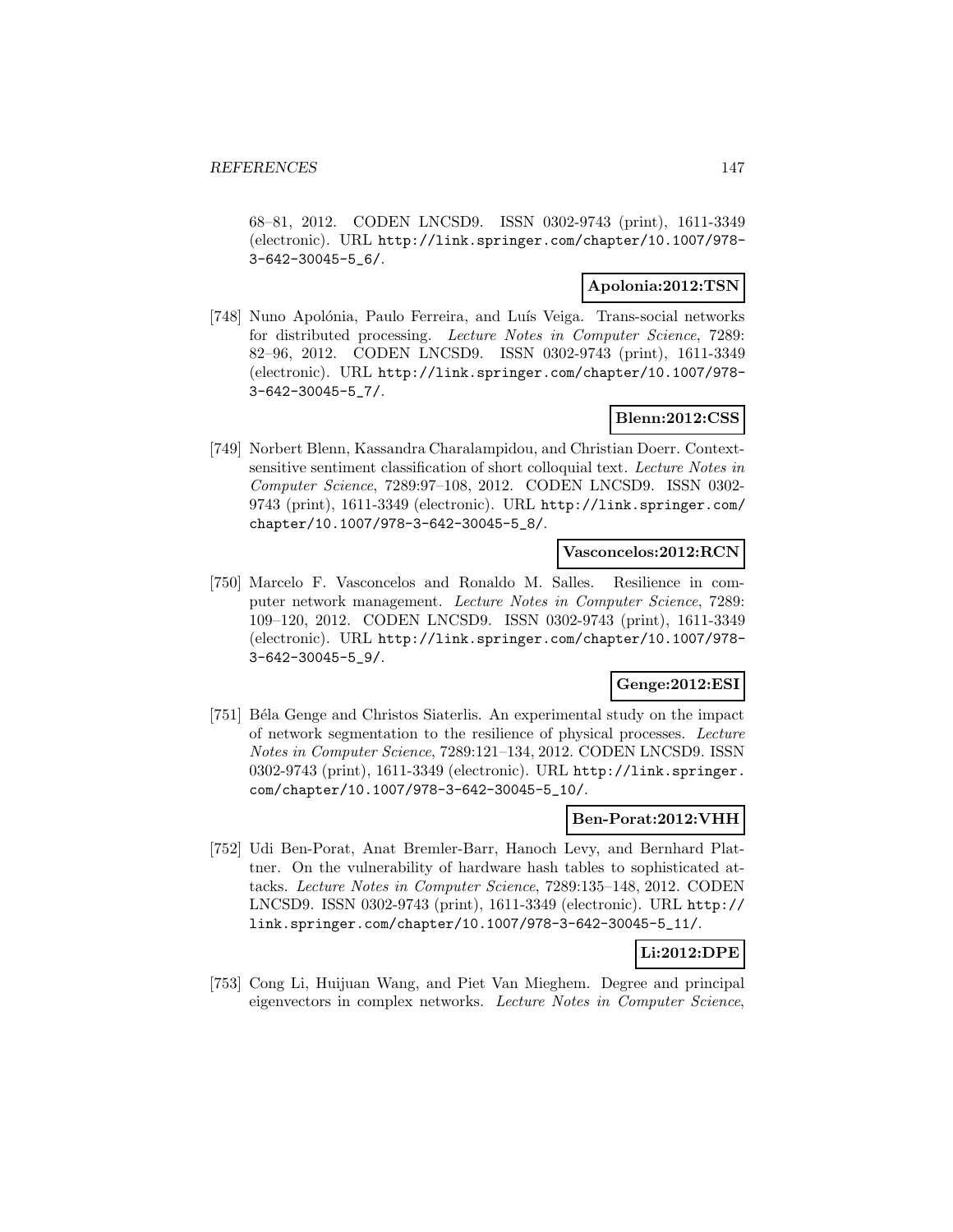7289:149–160, 2012. CODEN LNCSD9. ISSN 0302-9743 (print), 1611- 3349 (electronic). URL http://link.springer.com/chapter/10.1007/ 978-3-642-30045-5\_12/.

## **Barla:2012:RVN**

[754] Isil Burcu Barla, Dominic A. Schupke, and Georg Carle. Resilient virtual network design for end-to-end cloud services. Lecture Notes in Computer Science, 7289:161–174, 2012. CODEN LNCSD9. ISSN 0302-9743 (print), 1611-3349 (electronic). URL http://link.springer.com/chapter/10. 1007/978-3-642-30045-5\_13/.

## **Janssens:2012:DSC**

[755] Nico Janssens, Xueli An, Koen Daenen, and Claudio Forlivesi. Dynamic scaling of call-stateful SIP services in the cloud. Lecture Notes in Computer Science, 7289:175–189, 2012. CODEN LNCSD9. ISSN 0302- 9743 (print), 1611-3349 (electronic). URL http://link.springer.com/ chapter/10.1007/978-3-642-30045-5\_14/.

# **Mann:2012:RNA**

[756] Vijay Mann, Akanksha Gupta, Partha Dutta, Anilkumar Vishnoi, and Parantapa Bhattacharya. Remedy: Network-aware steady state VM management for data centers. Lecture Notes in Computer Science, 7289: 190–204, 2012. CODEN LNCSD9. ISSN 0302-9743 (print), 1611-3349 (electronic). URL http://link.springer.com/chapter/10.1007/978- 3-642-30045-5\_15/.

# **Liu:2012:BFS**

[757] Junjie Liu, Yingke Xie, Gaogang Xie, Layong Luo, Fuxing Zhang, and Xiaolong Wu. Building a flexible and scalable virtual hardware data plane. Lecture Notes in Computer Science, 7289:205–216, 2012. CODEN LNCSD9. ISSN 0302-9743 (print), 1611-3349 (electronic). URL http:// link.springer.com/chapter/10.1007/978-3-642-30045-5\_16/.

# **Vo:2012:PRI**

[758] Hung Quoc Vo, Olav Lysne, and Amund Kvalbein. Permutation routing for increased robustness in IP networks. Lecture Notes in Computer Science, 7289:217–231, 2012. CODEN LNCSD9. ISSN 0302-9743 (print), 1611-3349 (electronic). URL http://link.springer.com/chapter/10. 1007/978-3-642-30045-5\_17/.

### **Shen:2012:RDT**

[759] Meng Shen, Hongying Liu, Ke Xu, Ning Wang, and Yifeng Zhong. Routing on demand: Toward the energy-aware traffic engineering with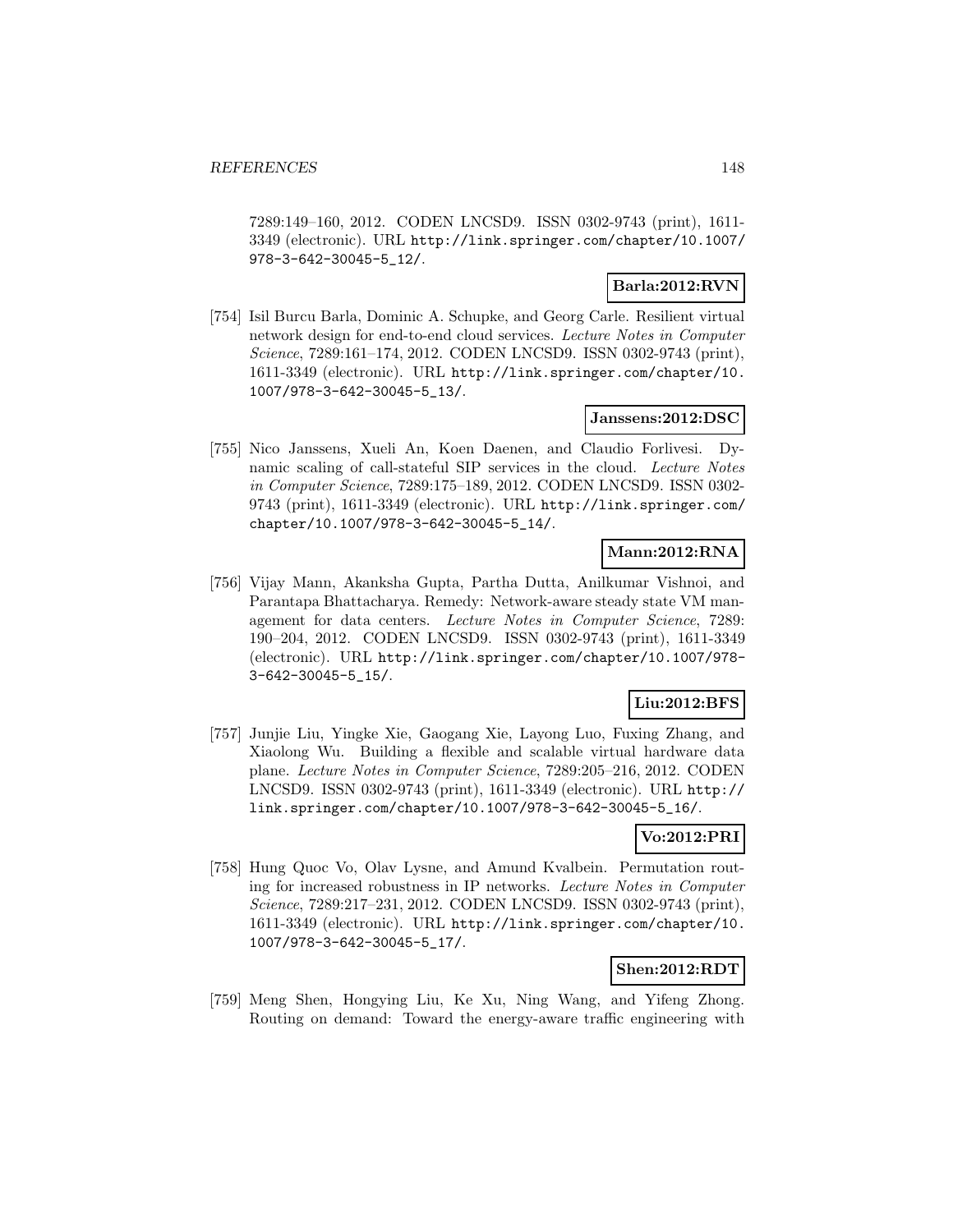OSPF. Lecture Notes in Computer Science, 7289:232–246, 2012. CODEN LNCSD9. ISSN 0302-9743 (print), 1611-3349 (electronic). URL http:// link.springer.com/chapter/10.1007/978-3-642-30045-5\_18/.

### **Giroire:2012:MNP**

[760] Frédéric Giroire, Joanna Moulierac, Truong Khoa Phan, and Frédéric Roudaut. Minimization of network power consumption with redundancy elimination. Lecture Notes in Computer Science, 7289:247–258, 2012. CODEN LNCSD9. ISSN 0302-9743 (print), 1611-3349 (electronic). URL http://link.springer.com/chapter/10.1007/978-3- 642-30045-5\_19/.

## **Xiang:2012:SWY**

[761] Yang Xiang, Zhiliang Wang, Jianping Wu, Xingang Shi, and Xia Yin. Sign what you really care about  $-$  secure BGP AS paths efficiently. Lecture Notes in Computer Science, 7289:259–273, 2012. CODEN LNCSD9. ISSN 0302-9743 (print), 1611-3349 (electronic). URL http://link.springer. com/chapter/10.1007/978-3-642-30045-5\_20/.

## **Anonymous:2012:FMbq**

[762] Anonymous. Front matter. Lecture Notes in Computer Science, 7289: ??, 2012. CODEN LNCSD9. ISSN 0302-9743 (print), 1611-3349 (electronic). URL http://link.springer.com/content/pdf/bfm:978-3- 642-30045-5/1.

### **Ruckert:2012:QAP**

[763] Julius Rückert, Osama Abboud, Thomas Zinner, Ralf Steinmetz, and David Hausheer. Quality adaptation in P2P video streaming based on objective QoE metrics. Lecture Notes in Computer Science, 7290: 1–14, 2012. CODEN LNCSD9. ISSN 0302-9743 (print), 1611-3349 (electronic). URL http://link.springer.com/chapter/10.1007/978- 3-642-30054-7\_1/.

## **Hecht:2012:PPL**

[764] Fabio V. Hecht, Thomas Bocek, Flávio Roberto Santos, and Burkhard Stiller. Playback policies for live and on-demand P2P video streaming. Lecture Notes in Computer Science, 7290:15–28, 2012. CODEN LNCSD9. ISSN 0302-9743 (print), 1611-3349 (electronic). URL http: //link.springer.com/chapter/10.1007/978-3-642-30054-7\_2/.

### **Roverso:2012:SHL**

[765] Roberto Roverso, Sameh El-Ansary, and Seif Haridi. SmoothCache: HTTP-live streaming goes peer-to-peer. Lecture Notes in Computer Sci-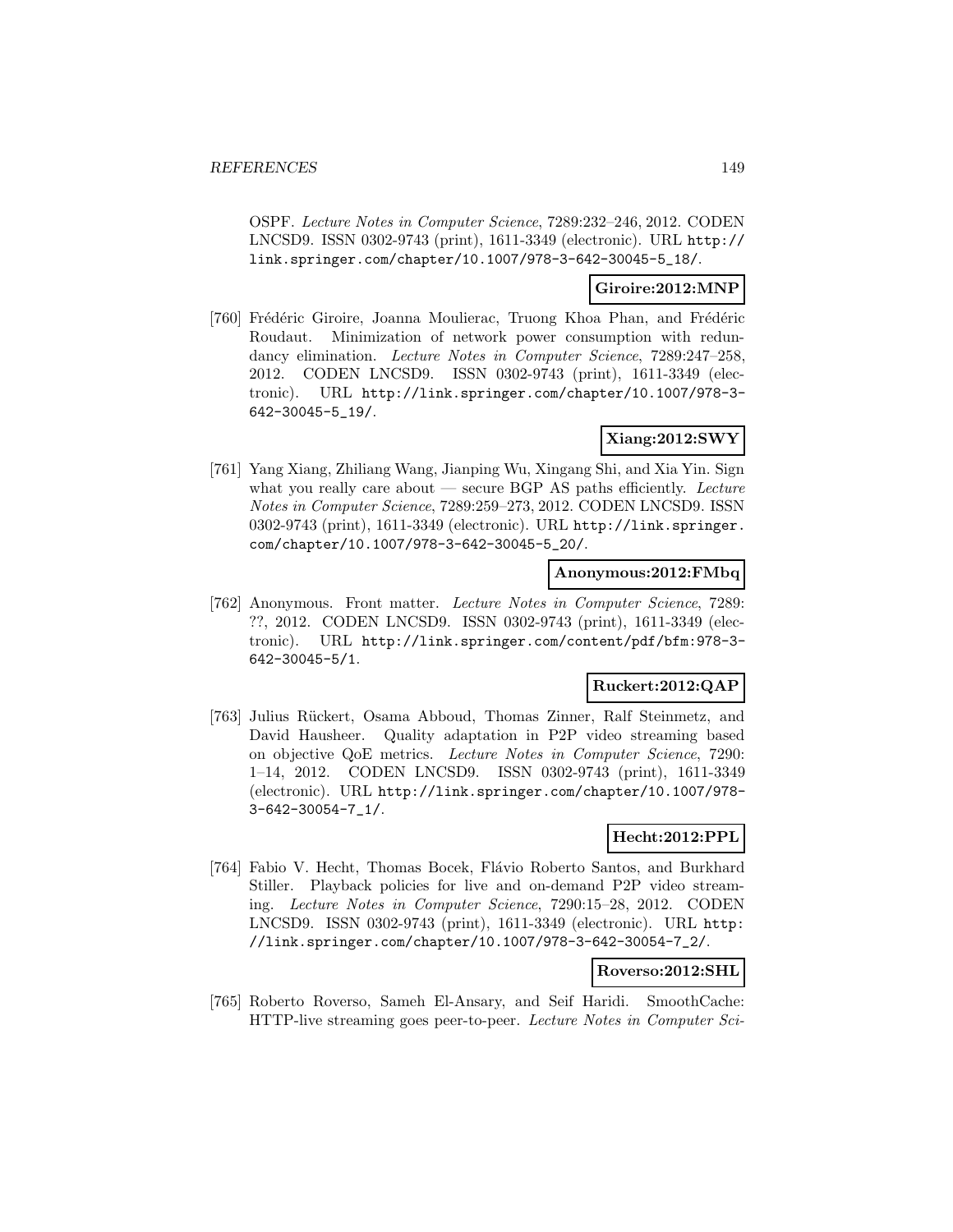ence, 7290:29–43, 2012. CODEN LNCSD9. ISSN 0302-9743 (print), 1611- 3349 (electronic). URL http://link.springer.com/chapter/10.1007/ 978-3-642-30054-7\_3/.

## **Hwang:2012:LVV**

[766] K.-W. Hwang, D. Applegate, A. Archer, V. Gopalakrishnan, S. Lee, and V. Misra. Leveraging video viewing patterns for optimal content placement. Lecture Notes in Computer Science, 7290:44–58, 2012. CODEN LNCSD9. ISSN 0302-9743 (print), 1611-3349 (electronic). URL http:// link.springer.com/chapter/10.1007/978-3-642-30054-7\_4/.

# **Wang:2012:ETL**

[767] Haiyang Wang, Feng Wang, Jiangchuan Liu, and Ke Xu. Enhancing traffic locality in BitTorrent via shared trackers. Lecture Notes in Computer Science, 7290:59–70, 2012. CODEN LNCSD9. ISSN 0302-9743 (print), 1611-3349 (electronic). URL http://link.springer.com/chapter/10. 1007/978-3-642-30054-7\_5/.

# **Zhao:2012:TBM**

[768] Yong Zhao, Zhibin Zhang, Ting He, Alex X. Liu, Li Guo, and Binxing Fang. A task-based model for the lifespan of peer-to-peer swarms. Lecture Notes in Computer Science, 7290:71–83, 2012. CODEN LNCSD9. ISSN 0302-9743 (print), 1611-3349 (electronic). URL http://link.springer. com/chapter/10.1007/978-3-642-30054-7\_6/.

### **Goncalves:2012:UCM**

[769] Glauber D. Gonçalves, Anna Guimarães, Alex Borges Vieira, and Italo Cunha. Using centrality metrics to predict peer cooperation in live streaming applications. Lecture Notes in Computer Science, 7290:84– 96, 2012. CODEN LNCSD9. ISSN 0302-9743 (print), 1611-3349 (electronic). URL http://link.springer.com/chapter/10.1007/978-3- 642-30054-7\_7/.

# **Kim:2012:CPD**

[770] Seungbae Kim, Jinyoung Han, Taejoong Chung, Hyun chul Kim, and Ted "Taekyoung" Kwon. Content publishing and downloading practice in BitTorrent. Lecture Notes in Computer Science, 7290:97–110, 2012. CODEN LNCSD9. ISSN 0302-9743 (print), 1611-3349 (electronic). URL http://link.springer.com/chapter/10.1007/978-3- 642-30054-7\_8/.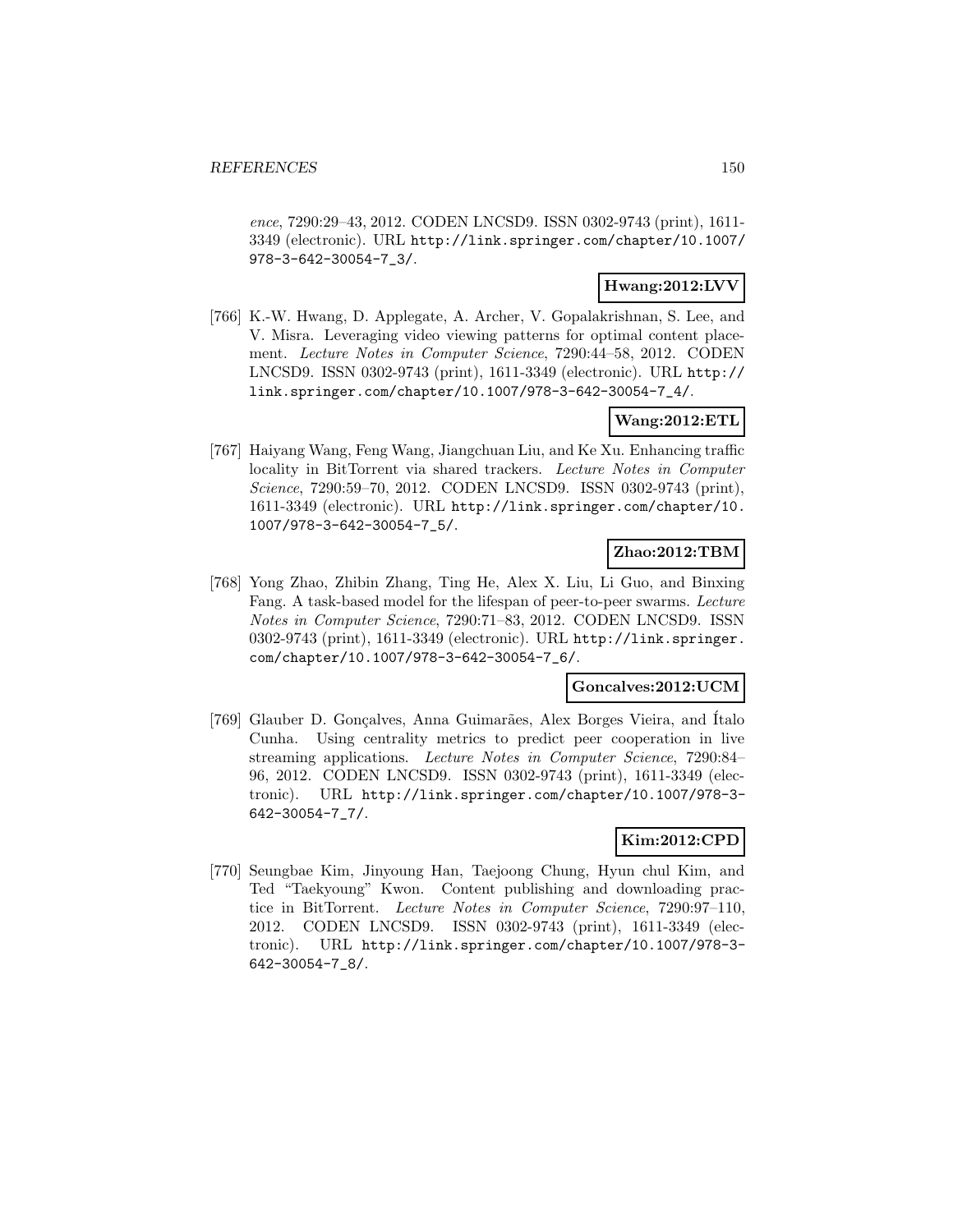### **Mikians:2012:TSC**

[771] Jakub Mikians, Amogh Dhamdhere, Constantine Dovrolis, and Pere Barlet-Ros. Towards a statistical characterization of the interdomain traffic matrix. Lecture Notes in Computer Science, 7290:111–123, 2012. CODEN LNCSD9. ISSN 0302-9743 (print), 1611-3349 (electronic). URL http://link.springer.com/chapter/10.1007/978-3- 642-30054-7\_9/.

# **Liu:2012:CID**

[772] Yujing Liu, Xiapu Luo, Rocky K. C. Chang, and Jinshu Su. Characterizing inter-domain rerouting after Japan earthquake. Lecture Notes in Computer Science, 7290:124–135, 2012. CODEN LNCSD9. ISSN 0302- 9743 (print), 1611-3349 (electronic). URL http://link.springer.com/ chapter/10.1007/978-3-642-30054-7\_10/.

## **Dhamdhere:2012:MEI**

[773] Amogh Dhamdhere, Himalatha Cherukuru, Constantine Dovrolis, and Kc Claffy. Measuring the evolution of Internet peering agreements. Lecture Notes in Computer Science, 7290:136–148, 2012. CODEN LNCSD9. ISSN 0302-9743 (print), 1611-3349 (electronic). URL http://link.springer. com/chapter/10.1007/978-3-642-30054-7\_11/.

## **Hasan:2012:OGD**

[774] Syed Hasan and Sergey Gorinsky. Obscure giants: Detecting the provider-free ASes. Lecture Notes in Computer Science, 7290:149–160, 2012. CODEN LNCSD9. ISSN 0302-9743 (print), 1611-3349 (electronic). URL http://link.springer.com/chapter/10.1007/978-3- 642-30054-7\_12/.

## **Hommes:2012:DSB**

[775] Stefan Hommes, Radu State, and Thomas Engel. Detecting stealthy backdoors with association rule mining. Lecture Notes in Computer Science, 7290:161–171, 2012. CODEN LNCSD9. ISSN 0302-9743 (print), 1611- 3349 (electronic). URL http://link.springer.com/chapter/10.1007/ 978-3-642-30054-7\_13/.

## **Yang:2012:SAH**

[776] Zichao Yang and John C. S. Lui. Security adoption in heterogeneous networks: the influence of cyber-insurance market. Lecture Notes in Computer Science, 7290:172–183, 2012. CODEN LNCSD9. ISSN 0302- 9743 (print), 1611-3349 (electronic). URL http://link.springer.com/ chapter/10.1007/978-3-642-30054-7\_14/.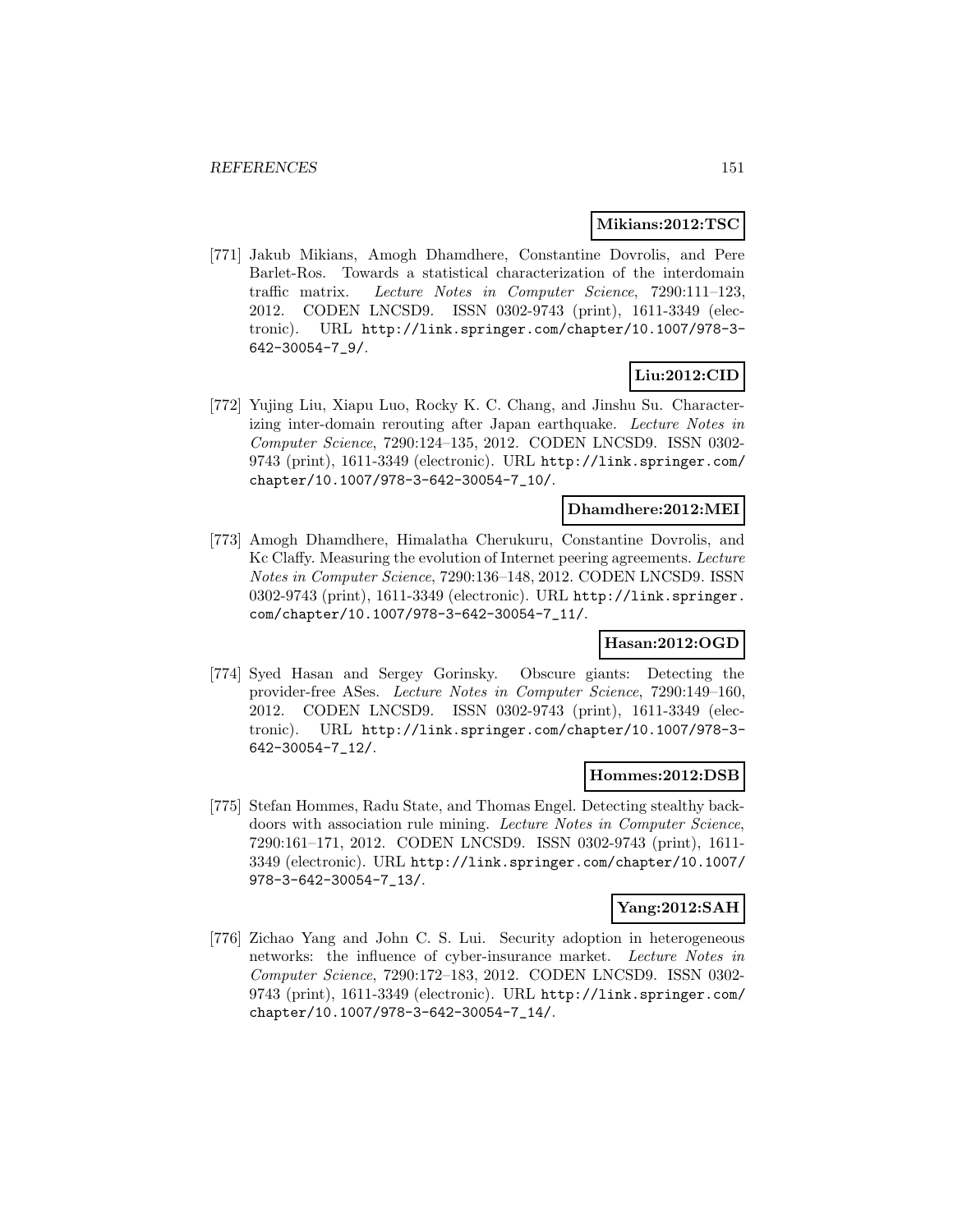### **Jerschow:2012:SCP**

[777] Yves Igor Jerschow and Martin Mauve. Secure client puzzles based on random beacons. Lecture Notes in Computer Science, 7290:184– 197, 2012. CODEN LNCSD9. ISSN 0302-9743 (print), 1611-3349 (electronic). URL http://link.springer.com/chapter/10.1007/978- 3-642-30054-7\_15/.

## **Djatmiko:2012:HSM**

[778] Mentari Djatmiko, Mathieu Cunche, Roksana Boreli, and Aruna Seneviratne. Heterogeneous secure multi-party computation. Lecture Notes in Computer Science, 7290:198–210, 2012. CODEN LNCSD9. ISSN 0302- 9743 (print), 1611-3349 (electronic). URL http://link.springer.com/ chapter/10.1007/978-3-642-30054-7\_16/.

### **Jimenez:2012:CAC**

[779] Tania Jim´enez, Yezekael Hayel, and Eitan Altman. Competition in access to content. Lecture Notes in Computer Science, 7290:211–222, 2012. CODEN LNCSD9. ISSN 0302-9743 (print), 1611-3349 (electronic). URL http://link.springer.com/chapter/10.1007/978-3- 642-30054-7\_17/.

# **Landa:2012:MTO**

[780] Raul Landa, Eleni Mykoniati, Richard G. Clegg, David Griffin, and Miguel Rio. Modelling the tradeoffs in overlay-ISP cooperation. Lecture Notes in Computer Science, 7290:223–237, 2012. CODEN LNCSD9. ISSN 0302- 9743 (print), 1611-3349 (electronic). URL http://link.springer.com/ chapter/10.1007/978-3-642-30054-7\_18/.

### **Gkorou:2012:RHD**

[781] Dimitra Gkorou, Tamás Vinkó, Nitin Chiluka, Johan Pouwelse, and Dick Epema. Reducing the history in decentralized interaction-based reputation systems. Lecture Notes in Computer Science, 7290:238–251, 2012. CODEN LNCSD9. ISSN 0302-9743 (print), 1611-3349 (electronic). URL http://link.springer.com/chapter/10.1007/978-3- 642-30054-7\_19/.

#### **Amigo:2012:PRS**

[782] Isabel Amigo, Pablo Belzarena, and Sandrine Vaton. On the problem of revenue sharing in multi-domain federations. Lecture Notes in Computer Science, 7290:252–264, 2012. CODEN LNCSD9. ISSN 0302-9743 (print), 1611-3349 (electronic). URL http://link.springer.com/chapter/10. 1007/978-3-642-30054-7\_20/.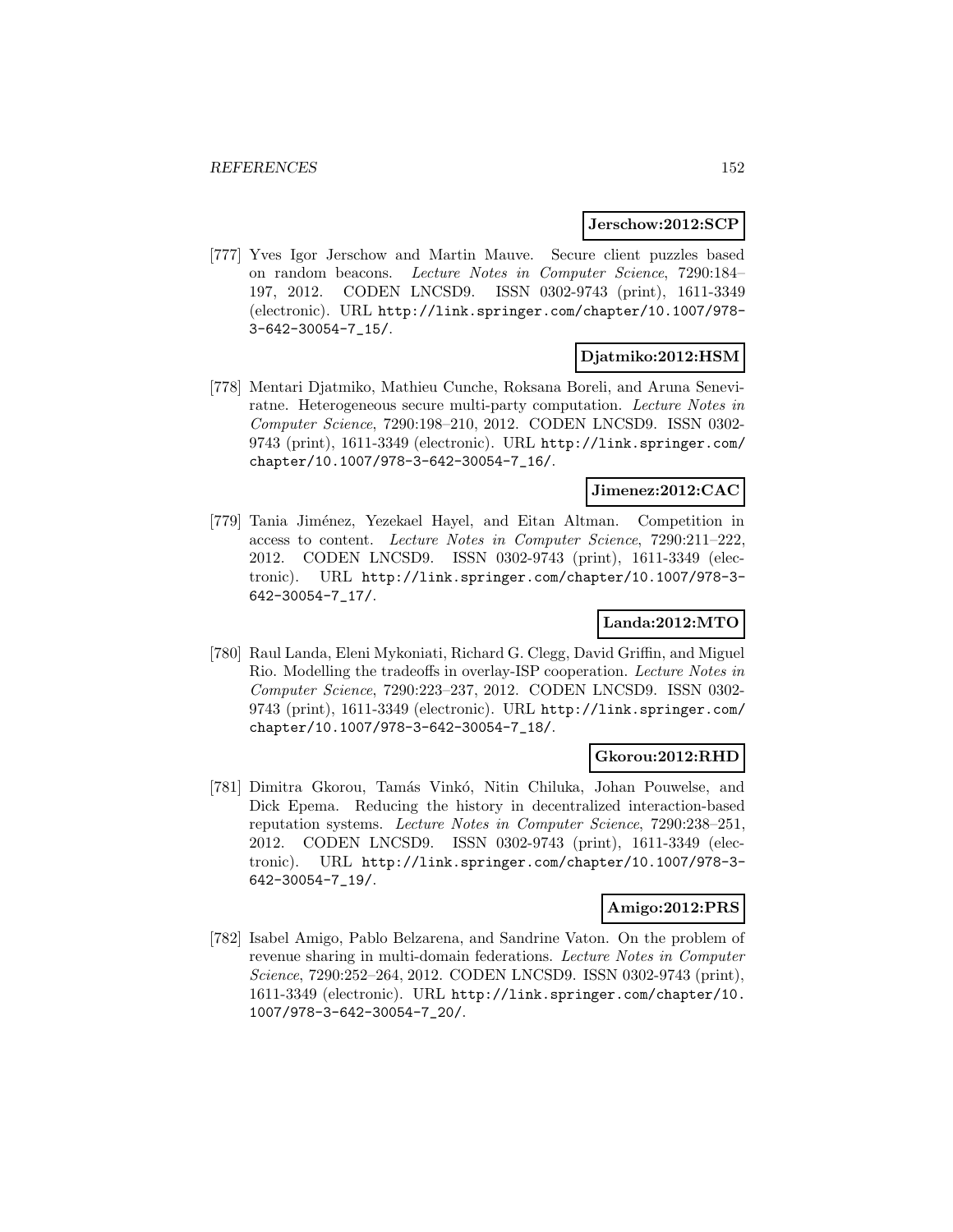### **Anonymous:2012:FMbr**

[783] Anonymous. Front matter. Lecture Notes in Computer Science, 7290: ??, 2012. CODEN LNCSD9. ISSN 0302-9743 (print), 1611-3349 (electronic). URL http://link.springer.com/content/pdf/bfm:978-3- 642-30054-7/1.

# **Shi:2012:FMR**

[784] Huaizhou Shi, R. Venkatesha Prasad, Vijay S. Rao, and I. G. M. M. Niemegeers. A fairness model for resource allocation in wireless networks. Lecture Notes in Computer Science, 7291:1–9, 2012. CODEN LNCSD9. ISSN 0302-9743 (print), 1611-3349 (electronic). URL http:// link.springer.com/chapter/10.1007/978-3-642-30039-4\_1/.

## **Ciancaglini:2012:ECM**

[785] Vincenzo Ciancaglini, Luigi Liquori, Giang Ngo Hoang, and Petar Maksimović. An extension and cooperation mechanism for heterogeneous overlay networks. Lecture Notes in Computer Science, 7291:10–18, 2012. CODEN LNCSD9. ISSN 0302-9743 (print), 1611-3349 (electronic). URL http://link.springer.com/chapter/10.1007/978-3- 642-30039-4\_2/.

# **Xiao:2012:DPC**

[786] Yong Xiao and Luiz A. DaSilva. Dynamic pricing coalitional game for cognitive radio networks. Lecture Notes in Computer Science, 7291: 19–26, 2012. CODEN LNCSD9. ISSN 0302-9743 (print), 1611-3349 (electronic). URL http://link.springer.com/chapter/10.1007/978- 3-642-30039-4\_3/.

### **Sabella:2012:ESL**

[787] Dario Sabella, Marco Caretti, William Tomaselli, Valerio Palestini, and Bruno Cendón. Evaluation of ON-OFF schemes and linear prediction methods for increasing energy efficiency in mobile broadband networks. Lecture Notes in Computer Science, 7291:27–34, 2012. CODEN LNCSD9. ISSN 0302-9743 (print), 1611-3349 (electronic). URL http://link. springer.com/chapter/10.1007/978-3-642-30039-4\_4/.

## **Martin-Hernandez:2012:CAT**

[788] Javier Martín-Hernández, Christian Doerr, Johannes Lessmann, and Marcus Schöller. Challenge-aware traffic protection in wireless mobile backhaul networks. Lecture Notes in Computer Science, 7291:35–42, 2012. CODEN LNCSD9. ISSN 0302-9743 (print), 1611-3349 (electronic). URL http://link.springer.com/chapter/10.1007/978-3- 642-30039-4\_5/.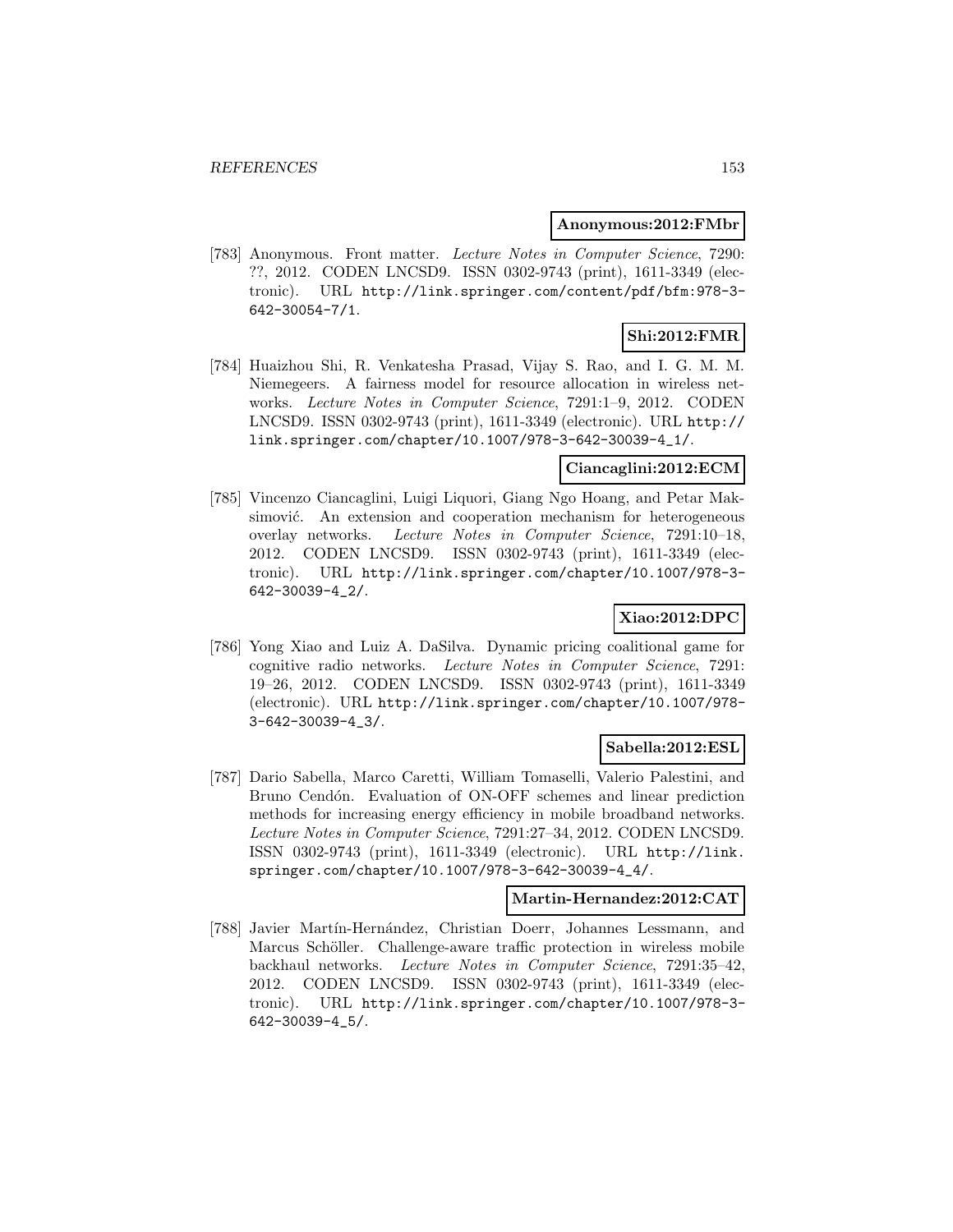### **Abbassi:2012:DSF**

[789] Mohtasim Abbassi, Shahbaz Khan, and M. Rahman. A distributed signaling fast mobile IPv6 scheme for next generation heterogeneous IP networks. Lecture Notes in Computer Science, 7291:43–51, 2012. CODEN LNCSD9. ISSN 0302-9743 (print), 1611-3349 (electronic). URL http:// link.springer.com/chapter/10.1007/978-3-642-30039-4\_6/.

### **Serrador:2012:EEG**

[790] António Serrador and Luís M. Correia. Energy efficiency gains using VHOs in heterogeneous networks. Lecture Notes in Computer Science, 7291:52–62, 2012. CODEN LNCSD9. ISSN 0302-9743 (print), 1611-3349 (electronic). URL http://link.springer.com/chapter/10.1007/978- 3-642-30039-4\_7/.

### **Misseri:2012:IDR**

[791] Xavier Misseri, Ivan Gojmerac, and Jean-Louis Rougier. Inter-domain route diversity for the Internet. Lecture Notes in Computer Science, 7291:63–71, 2012. CODEN LNCSD9. ISSN 0302-9743 (print), 1611-3349 (electronic). URL http://link.springer.com/chapter/10.1007/978- 3-642-30039-4\_8/.

## **Ghezzi:2012:PBM**

[792] Antonio Ghezzi. A proposal of business model design parameters for future Internet carriers. Lecture Notes in Computer Science, 7291: 72–79, 2012. CODEN LNCSD9. ISSN 0302-9743 (print), 1611-3349 (electronic). URL http://link.springer.com/chapter/10.1007/978- 3-642-30039-4\_9/.

## **Lamali:2012:RAL**

[793] Mohamed Lamine Lamali, Dominique Barth, and Johanne Cohen. Reputation-aware learning for SLA negotiation. Lecture Notes in Computer Science, 7291:80–88, 2012. CODEN LNCSD9. ISSN 0302- 9743 (print), 1611-3349 (electronic). URL http://link.springer.com/ chapter/10.1007/978-3-642-30039-4\_10/.

### **Sackl:2012:QEW**

[794] Andreas Sackl, Patrick Zwickl, and Peter Reichl. From quality of experience to willingness to pay for interconnection service quality. Lecture Notes in Computer Science, 7291:89–96, 2012. CODEN LNCSD9. ISSN 0302-9743 (print), 1611-3349 (electronic). URL http://link.springer. com/chapter/10.1007/978-3-642-30039-4\_11/.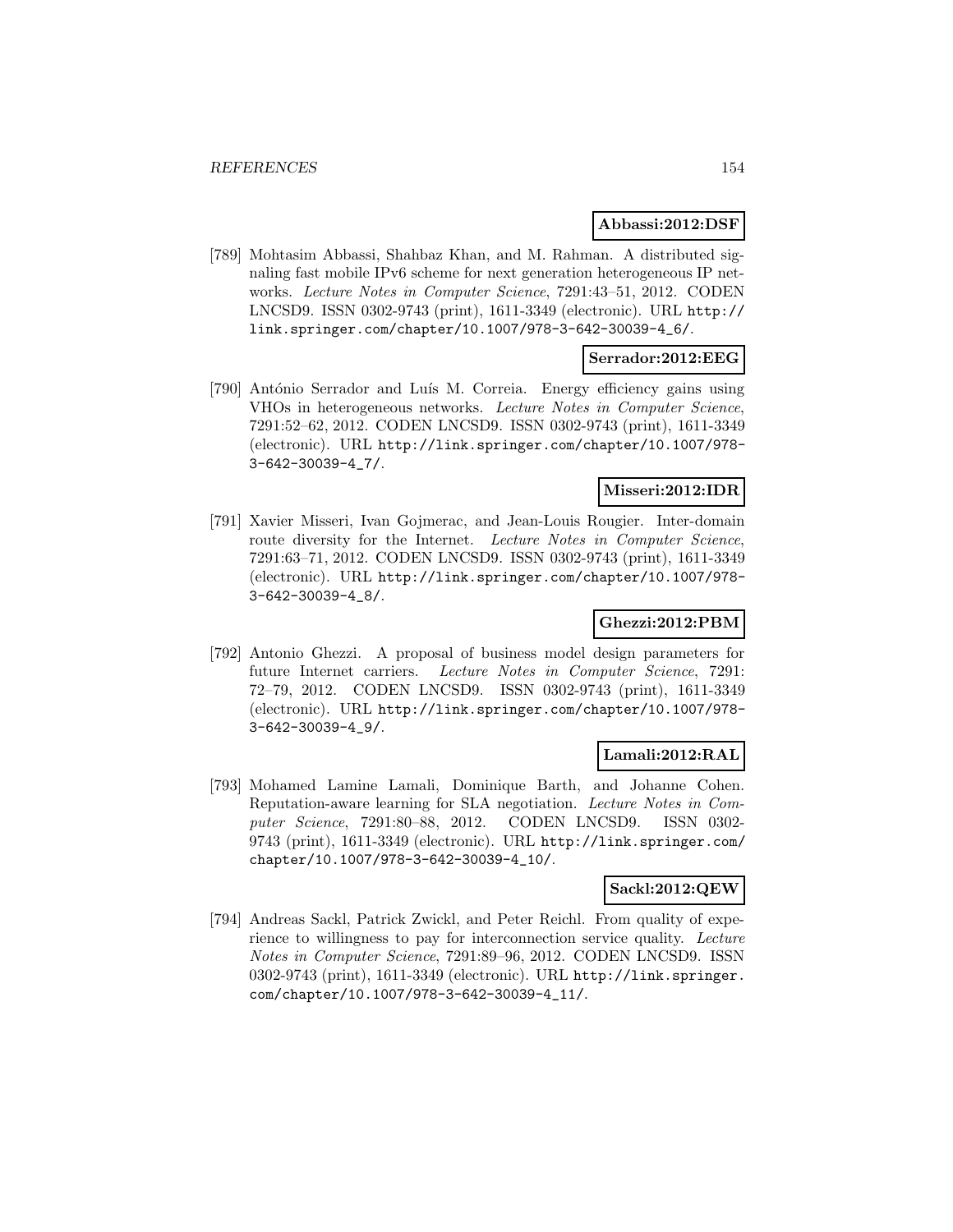## **Zwickl:2012:IBA**

[795] Patrick Zwickl and Peter Reichl. An instance-based approach for the quantitative assessment of key value network dependencies. Lecture Notes in Computer Science, 7291:97–104, 2012. CODEN LNCSD9. ISSN 0302- 9743 (print), 1611-3349 (electronic). URL http://link.springer.com/ chapter/10.1007/978-3-642-30039-4\_12/.

# **Raju:2012:EIO**

[796] Anand Raju, Vânia Gonçalves, Sven Lindmark, and Pieter Ballon. Evaluating impacts of oversubscription on future Internet business models. Lecture Notes in Computer Science, 7291:105–112, 2012. CODEN LNCSD9. ISSN 0302-9743 (print), 1611-3349 (electronic). URL http://link. springer.com/chapter/10.1007/978-3-642-30039-4\_13/.

## **Agiatzidou:2012:IDC**

[797] Eleni Agiatzidou, Costas Courcoubetis, Olivier Dugeon, and Finn-Tore Johansen. Inter-domain coordination models. Lecture Notes in Computer Science, 7291:113–120, 2012. CODEN LNCSD9. ISSN 0302-9743 (print), 1611-3349 (electronic). URL http://link.springer.com/chapter/10. 1007/978-3-642-30039-4\_14/.

## **Altman:2012:WCS**

[798] Eitan Altman. In which content to specialize? A game theoretic analysis. Lecture Notes in Computer Science, 7291:121–125, 2012. CODEN LNCSD9. ISSN 0302-9743 (print), 1611-3349 (electronic). URL http:// link.springer.com/chapter/10.1007/978-3-642-30039-4\_15/.

### **Wollenberg:2012:EEN**

[799] Till Wollenberg. Estimation of expectable network quality in wireless mesh networks. Lecture Notes in Computer Science, 7291:126–132, 2012. CODEN LNCSD9. ISSN 0302-9743 (print), 1611-3349 (electronic). URL http://link.springer.com/chapter/10.1007/978-3- 642-30039-4\_16/.

# **Krejcar:2012:DLM**

[800] Ondrej Krejcar. Development of localization module for various smart devices platforms. Lecture Notes in Computer Science, 7291:133–138, 2012. CODEN LNCSD9. ISSN 0302-9743 (print), 1611-3349 (electronic). URL http://link.springer.com/chapter/10.1007/978-3- 642-30039-4\_17/.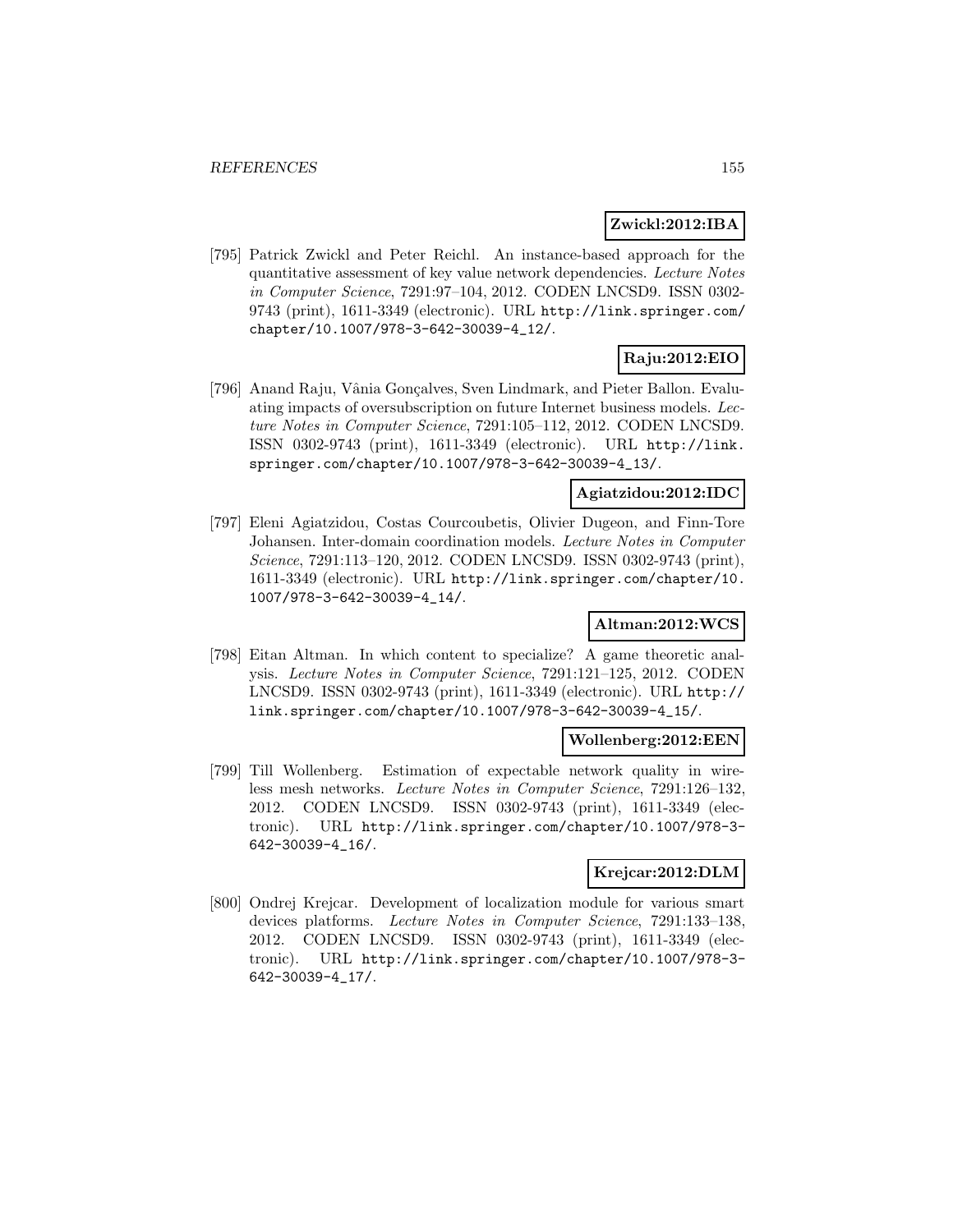### **Dvorsky:2012:IGB**

[801] Marek Dvorsky, Libor Michalek, Pavel Moravec, and Roman Sebesta. Improved GSM-based localization by incorporating secondary network characteristics. Lecture Notes in Computer Science, 7291:139–144, 2012. CODEN LNCSD9. ISSN 0302-9743 (print), 1611-3349 (electronic). URL http://link.springer.com/chapter/10.1007/978-3- 642-30039-4\_18/.

## **Zelinka:2012:VCN**

[802] Ivan Zelinka, Donald Davendra, and Lenka Skanderova. Visualization of complex networks dynamics: Case study. Lecture Notes in Computer Science, 7291:145–150, 2012. CODEN LNCSD9. ISSN 0302-9743 (print), 1611-3349 (electronic). URL http://link.springer.com/chapter/10. 1007/978-3-642-30039-4\_19/.

# **Kavlak:2012:PPS**

[803] Hakan Kavlak and Hakki Ilk. PCI planning strategies for long term evolution networks. Lecture Notes in Computer Science, 7291:151–156, 2012. CODEN LNCSD9. ISSN 0302-9743 (print), 1611-3349 (electronic). URL http://link.springer.com/chapter/10.1007/978-3- 642-30039-4\_20/.

## **Anonymous:2012:BMq**

[804] Anonymous. Back matter. Lecture Notes in Computer Science, 7291: ??, 2012. CODEN LNCSD9. ISSN 0302-9743 (print), 1611-3349 (electronic). URL http://link.springer.com/content/pdf/bbm:978-3- 642-30039-4/1.

#### **Anonymous:2012:FMbs**

[805] Anonymous. Front matter. Lecture Notes in Computer Science, 7291: ??, 2012. CODEN LNCSD9. ISSN 0302-9743 (print), 1611-3349 (electronic). URL http://link.springer.com/content/pdf/bfm:978-3- 642-30039-4/1.

#### **Al-Turaiki:2012:TBA**

[806] Isra Al-Turaiki, Ghada Badr, and Hassan Mathkour. Trie-based apriori motif discovery approach. Lecture Notes in Computer Science, 7292: 1–12, 2012. CODEN LNCSD9. ISSN 0302-9743 (print), 1611-3349 (electronic). URL http://link.springer.com/chapter/10.1007/978- 3-642-30191-9\_1/.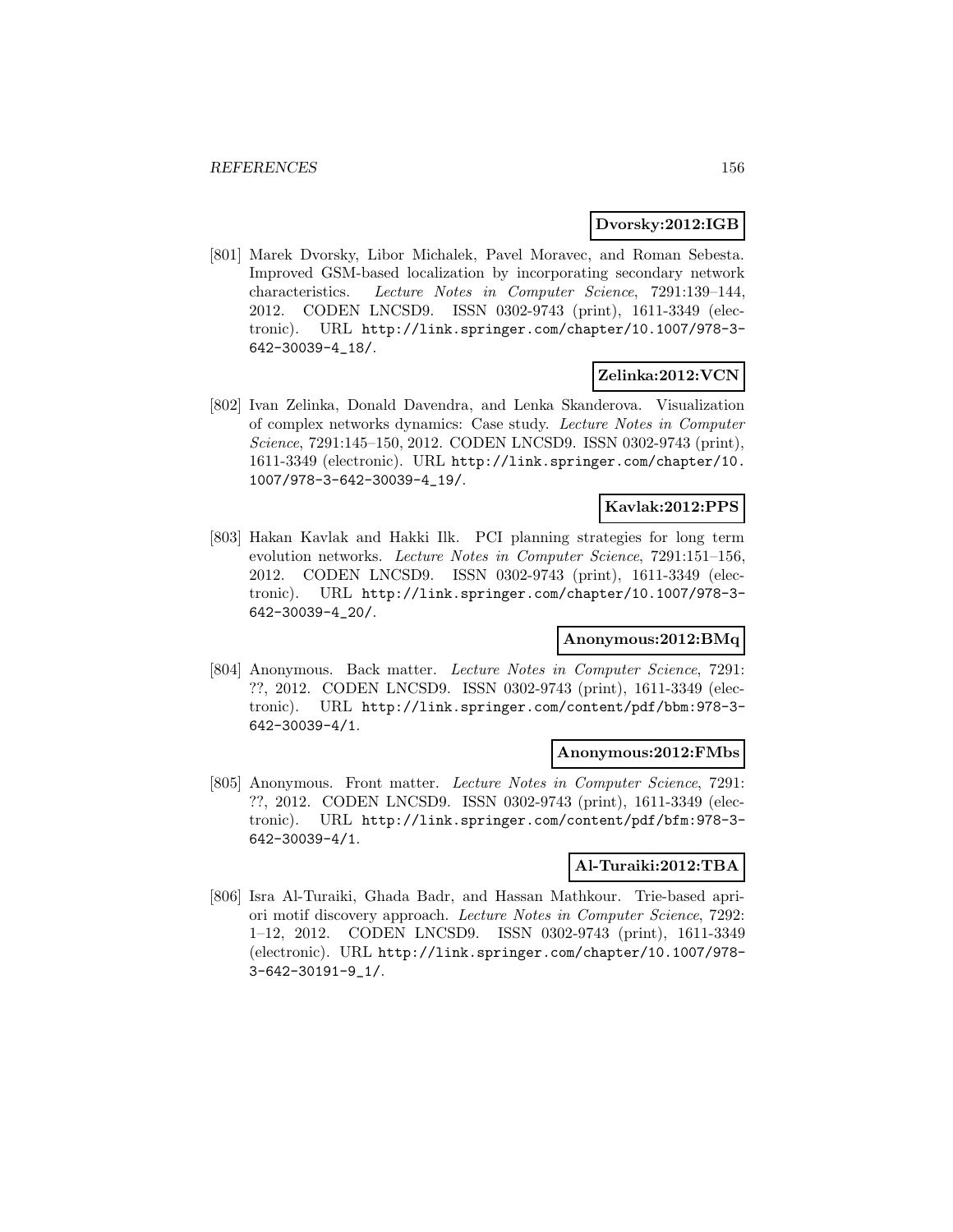## **Bulteau:2012:IED**

[807] Laurent Bulteau and Minghui Jiang. Inapproximability of (1,2)-exemplar distance. Lecture Notes in Computer Science, 7292:13–23, 2012. CODEN LNCSD9. ISSN 0302-9743 (print), 1611-3349 (electronic). URL http:// link.springer.com/chapter/10.1007/978-3-642-30191-9\_2/.

## **Catanzaro:2012:MIP**

[808] Daniele Catanzaro and Martine Labbé. A mixed integer programming model for the parsimonious loss of heterozygosity problem. Lecture Notes in Computer Science, 7292:24–35, 2012. CODEN LNCSD9. ISSN 0302- 9743 (print), 1611-3349 (electronic). URL http://link.springer.com/ chapter/10.1007/978-3-642-30191-9\_3/.

# **Chen:2012:RTR**

[809] Xi Chen, Chen Wang, and Ayesha N. Shajahan. Reconstruction of transcription regulatory networks by stability-based network component analysis. Lecture Notes in Computer Science, 7292:36–47, 2012. CODEN LNCSD9. ISSN 0302-9743 (print), 1611-3349 (electronic). URL http:// link.springer.com/chapter/10.1007/978-3-642-30191-9\_4/.

### **Christinat:2012:TPE**

[810] Yann Christinat and Bernard M. E. Moret. A transcript perspective on evolution. Lecture Notes in Computer Science, 7292:48–59, 2012. CODEN LNCSD9. ISSN 0302-9743 (print), 1611-3349 (electronic). URL http:// link.springer.com/chapter/10.1007/978-3-642-30191-9\_5/.

### **Crosby:2012:FAC**

[811] Ralph W. Crosby and Tiffani L. Williams. A fast algorithm for computing the quartet distance for large sets of evolutionary trees. Lecture Notes in Computer Science, 7292:60–71, 2012. CODEN LNCSD9. ISSN 0302- 9743 (print), 1611-3349 (electronic). URL http://link.springer.com/ chapter/10.1007/978-3-642-30191-9\_6/.

## **Damaschke:2012:EPS**

[812] Peter Damaschke and Leonid Molokov. Error propagation in sparse linear systems with peptide-protein incidence matrices. Lecture Notes in Computer Science, 7292:72–83, 2012. CODEN LNCSD9. ISSN 0302- 9743 (print), 1611-3349 (electronic). URL http://link.springer.com/ chapter/10.1007/978-3-642-30191-9\_7/.

## **DasGupta:2012:MAT**

[813] Bhaskar DasGupta. Models and algorithmic tools for computational processes in cellular biology: Recent developments and future directions. Lec-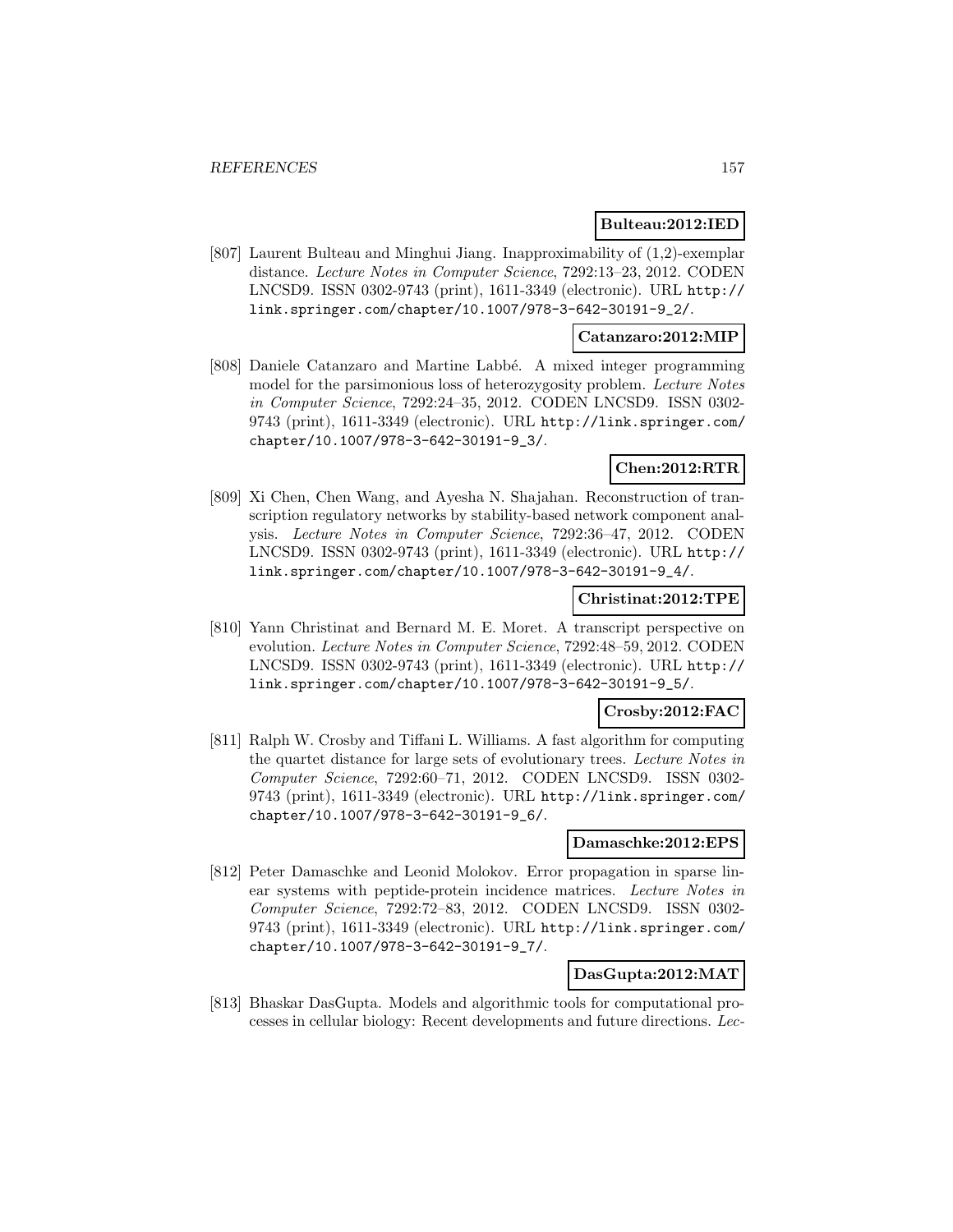ture Notes in Computer Science, 7292:84–86, 2012. CODEN LNCSD9. ISSN 0302-9743 (print), 1611-3349 (electronic). URL http://link. springer.com/chapter/10.1007/978-3-642-30191-9\_8/.

## **Deepak:2012:IRT**

[814] Akshay Deepak and Jianrong Dong. Identifying rogue taxa through reduced consensus: NP-hardness and exact algorithms. Lecture Notes in Computer Science, 7292:87–98, 2012. CODEN LNCSD9. ISSN 0302- 9743 (print), 1611-3349 (electronic). URL http://link.springer.com/ chapter/10.1007/978-3-642-30191-9\_9/.

# **Gibas:2012:AAE**

[815] Cynthia J. Gibas. Analytics approaches for the era of 10,000\* genomes \*and counting. Lecture Notes in Computer Science, 7292:99-101, 2012. CODEN LNCSD9. ISSN 0302-9743 (print), 1611-3349 (electronic). URL http://link.springer.com/chapter/10.1007/978-3- 642-30191-9\_10/.

## **Gorecki:2012:GSU**

[816] Pawel Górecki and J. Gordon Burleigh. GTP supertrees from unrooted gene trees: Linear time algorithms for NNI based local searches. Lecture Notes in Computer Science, 7292:102–114, 2012. CODEN LNCSD9. ISSN 0302-9743 (print), 1611-3349 (electronic). URL http://link.springer. com/chapter/10.1007/978-3-642-30191-9\_11/.

## **Gorecki:2012:RFM**

[817] Pawel Górecki and Oliver Eulenstein. A Robinson–Foulds measure to compare unrooted trees with rooted trees. Lecture Notes in Computer Science, 7292:115–126, 2012. CODEN LNCSD9. ISSN 0302-9743 (print), 1611-3349 (electronic). URL http://link.springer.com/chapter/10. 1007/978-3-642-30191-9\_12/.

## **Guo:2012:PBS**

[818] Fei Guo, Shuai Cheng Li, and Lusheng Wang. P-Binder: a system for the protein-protein binding sites identification. Lecture Notes in Computer Science, 7292:127–138, 2012. CODEN LNCSD9. ISSN 0302-9743 (print), 1611-3349 (electronic). URL http://link.springer.com/chapter/10. 1007/978-3-642-30191-9\_13/.

## **Kirkpatrick:2012:NIP**

[819] Bonnie Kirkpatrick. Non-identifiable pedigrees and a Bayesian solution. Lecture Notes in Computer Science, 7292:139–152, 2012. CODEN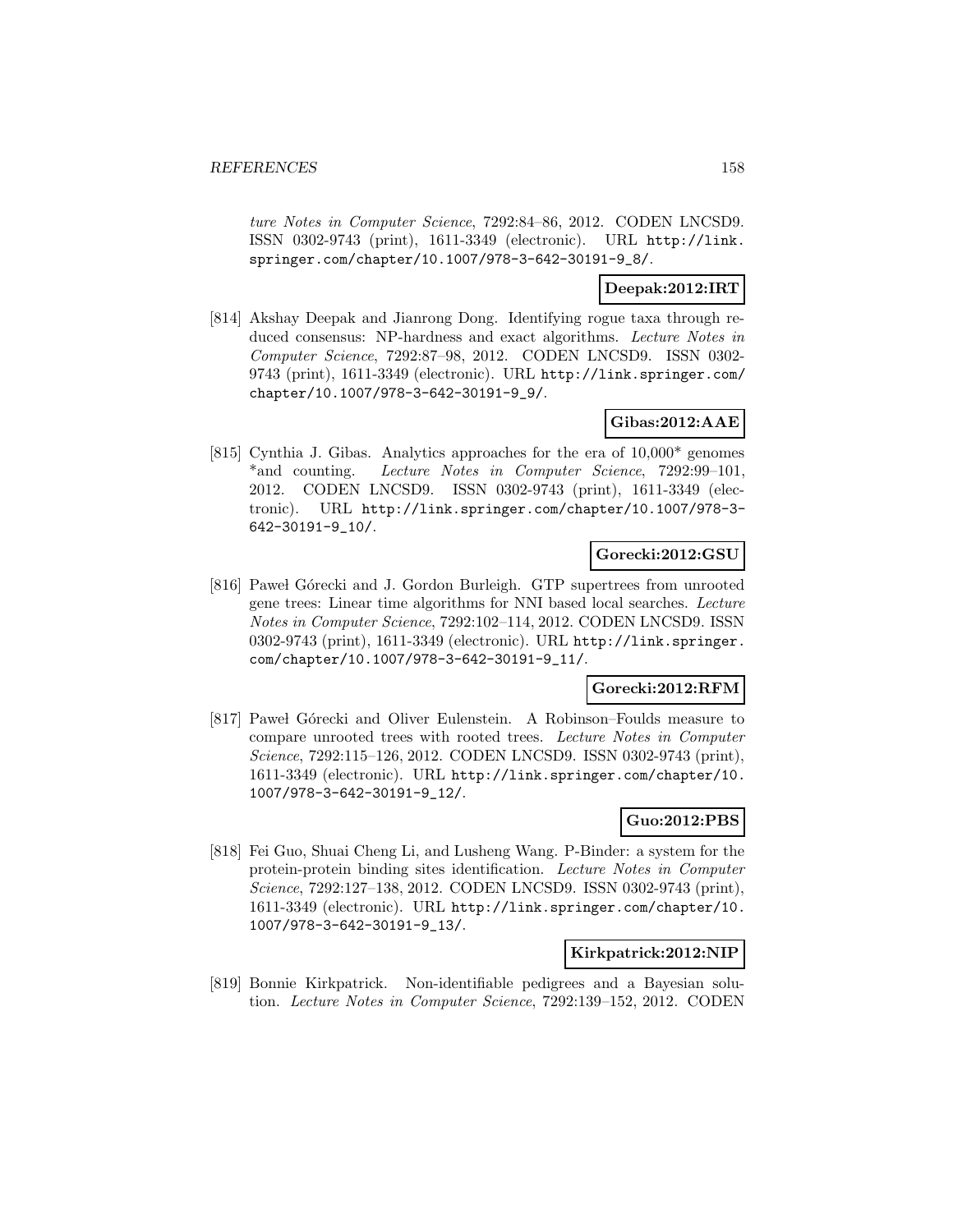LNCSD9. ISSN 0302-9743 (print), 1611-3349 (electronic). URL http:// link.springer.com/chapter/10.1007/978-3-642-30191-9\_14/.

# **Li:2012:IPL**

[820] Juntao Li and Kwok Pui Choi. Iterative piecewise linear regression to accurately assess statistical significance in batch confounded differential expression analysis. Lecture Notes in Computer Science, 7292: 153–164, 2012. CODEN LNCSD9. ISSN 0302-9743 (print), 1611-3349 (electronic). URL http://link.springer.com/chapter/10.1007/978- 3-642-30191-9\_15/.

# **Li:2012:RNE**

[821] Si Li, Kwok Pui Choi, Taoyang Wu, and Louxin Zhang. Reconstruction of network evolutionary history from extant network topology and duplication history. Lecture Notes in Computer Science, 7292:165-176, 2012. CODEN LNCSD9. ISSN 0302-9743 (print), 1611-3349 (electronic). URL http://link.springer.com/chapter/10.1007/978-3- 642-30191-9\_16/.

# **Missirian:2012:PPP**

[822] Victor Missirian, Isabelle Henry, and Luca Comai. POPE: Pipeline of parentally-biased expression. Lecture Notes in Computer Science, 7292: 177–188, 2012. CODEN LNCSD9. ISSN 0302-9743 (print), 1611-3349 (electronic). URL http://link.springer.com/chapter/10.1007/978- 3-642-30191-9\_17/.

### **Novak:2012:ONM**

[823] Jiří Novák, David Hoksza, and Jakub Lokoč. On optimizing the nonmetric similarity search in tandem mass spectra by clustering. Lecture Notes in Computer Science, 7292:189–200, 2012. CODEN LNCSD9. ISSN 0302-9743 (print), 1611-3349 (electronic). URL http://link.springer. com/chapter/10.1007/978-3-642-30191-9\_18/.

### **Ouangraoua:2012:CSA**

[824] Aïda Ouangraoua and Krister M. Swenson. On the comparison of sets of alternative transcripts. Lecture Notes in Computer Science, 7292: 201–212, 2012. CODEN LNCSD9. ISSN 0302-9743 (print), 1611-3349 (electronic). URL http://link.springer.com/chapter/10.1007/978- 3-642-30191-9\_19/.

### **Park:2012:MFH**

[825] Hyun Jung Park and Luay Nakhleh. MURPAR: a fast heuristic for inferring parsimonious phylogenetic networks from multiple gene trees. Lecture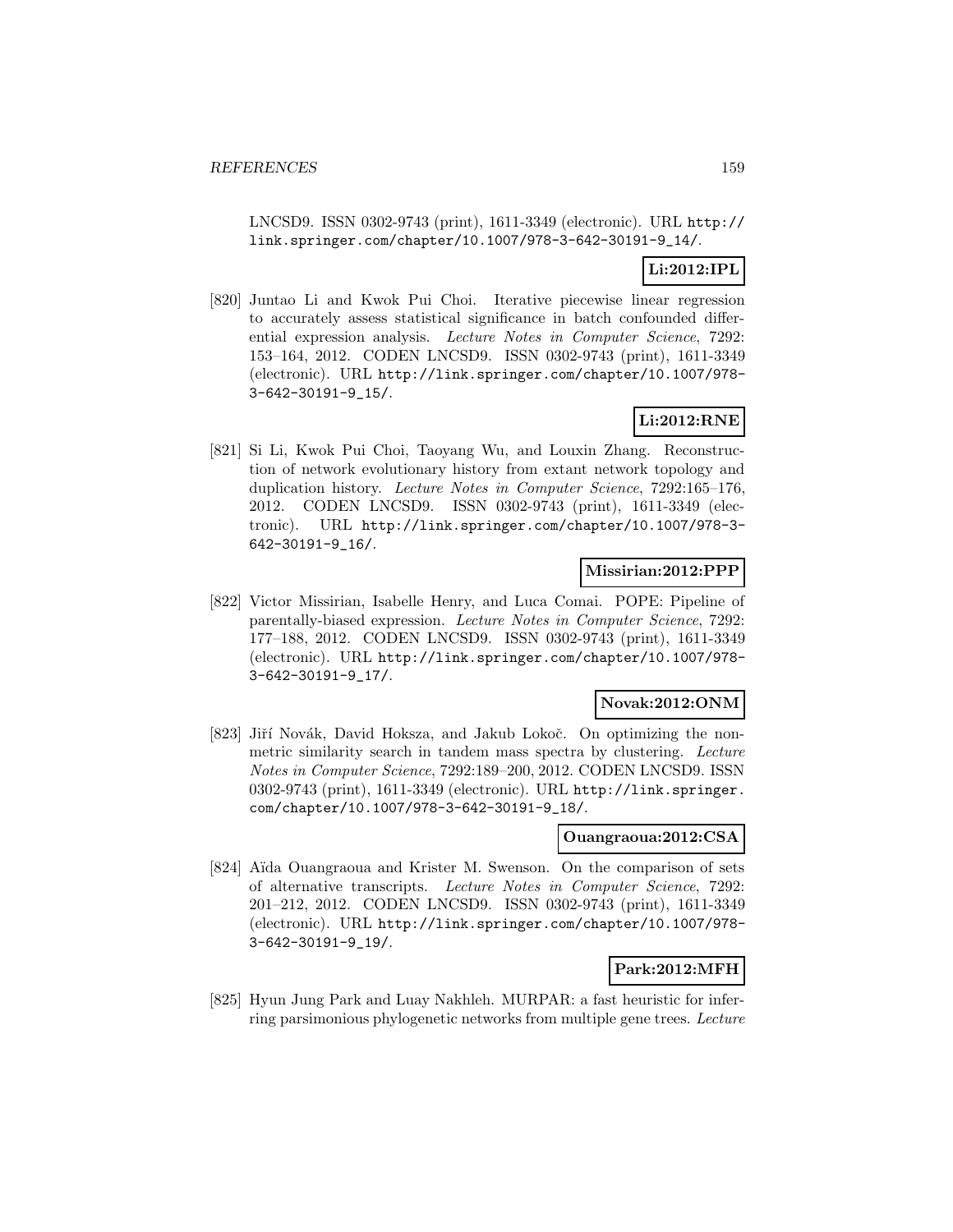Notes in Computer Science, 7292:213–224, 2012. CODEN LNCSD9. ISSN 0302-9743 (print), 1611-3349 (electronic). URL http://link.springer. com/chapter/10.1007/978-3-642-30191-9\_20/.

### **Anonymous:2012:FMbt**

[826] Anonymous. Front matter. Lecture Notes in Computer Science, 7292: ??, 2012. CODEN LNCSD9. ISSN 0302-9743 (print), 1611-3349 (electronic). URL http://link.springer.com/content/pdf/bfm:978-3- 642-30191-9/1.

## **Codish:2012:PBS**

[827] Michael Codish. Programming with Boolean satisfaction. Lecture Notes in Computer Science, 7294:1, 2012. CODEN LNCSD9. ISSN 0302- 9743 (print), 1611-3349 (electronic). URL http://link.springer.com/ accesspage/chapter/10.1007/978-3-642-29822-6\_1.

## **Terauchi:2012:AVH**

[828] Tachio Terauchi. Automated verification of higher-order functional programs. Lecture Notes in Computer Science, 7294:2, 2012. CO-DEN LNCSD9. ISSN 0302-9743 (print), 1611-3349 (electronic). URL http://link.springer.com/accesspage/chapter/10.1007/978- 3-642-29822-6\_2.

# **Weirich:2012:DTP**

[829] Stephanie Weirich. Dependently-typed programming in GHC. Lecture Notes in Computer Science, 7294:3, 2012. CODEN LNCSD9. ISSN 0302- 9743 (print), 1611-3349 (electronic). URL http://link.springer.com/ accesspage/chapter/10.1007/978-3-642-29822-6\_3.

### **Accattoli:2012:CVS**

[830] Beniamino Accattoli and Luca Paolini. Call-by-value solvability, revisited. Lecture Notes in Computer Science, 7294:4–16, 2012. CODEN LNCSD9. ISSN 0302-9743 (print), 1611-3349 (electronic). URL http: //link.springer.com/chapter/10.1007/978-3-642-29822-6\_4/.

## **Antoy:2012:CFL**

[831] Sergio Antoy and Arthur Peters. Compiling a functional logic language: The basic scheme. Lecture Notes in Computer Science, 7294: 17–31, 2012. CODEN LNCSD9. ISSN 0302-9743 (print), 1611-3349 (electronic). URL http://link.springer.com/chapter/10.1007/978- 3-642-29822-6\_5/.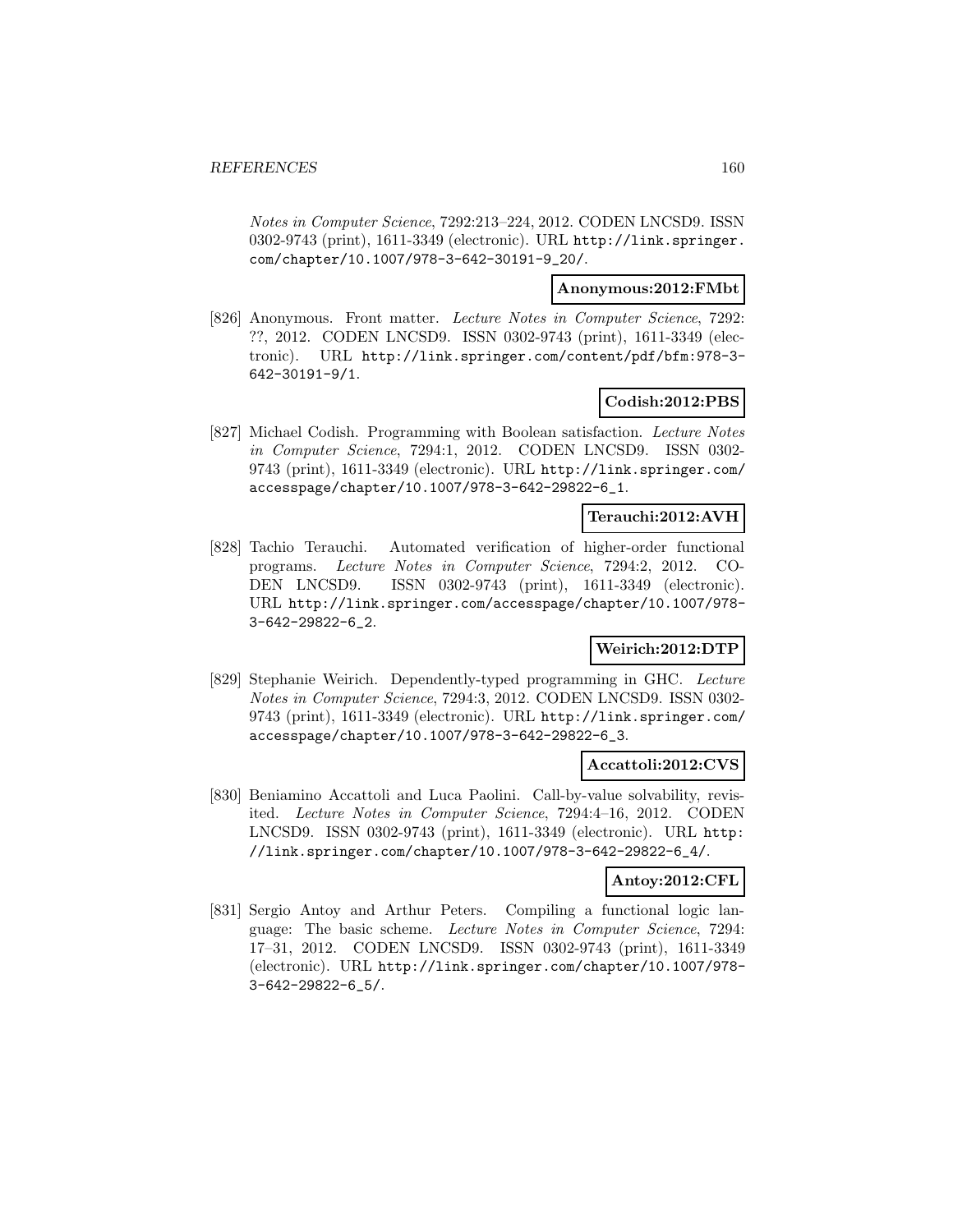## **Ariola:2012:CCN**

[832] Zena M. Ariola, Paul Downen, and Hugo Herbelin. Classical call-byneed sequent calculi: The unity of semantic artifacts. Lecture Notes in Computer Science, 7294:32–46, 2012. CODEN LNCSD9. ISSN 0302- 9743 (print), 1611-3349 (electronic). URL http://link.springer.com/ chapter/10.1007/978-3-642-29822-6\_6/.

## **Biernacki:2012:NFB**

[833] Dariusz Biernacki and Sergue¨ı Lenglet. Normal form bisimulations for delimited-control operators. Lecture Notes in Computer Science, 7294: 47–61, 2012. CODEN LNCSD9. ISSN 0302-9743 (print), 1611-3349 (electronic). URL http://link.springer.com/chapter/10.1007/978- 3-642-29822-6\_7/.

### **Bouma:2012:RTP**

[834] Gerlof Bouma. Real-time persistent queues and deques with logic variables (declarative pearl). Lecture Notes in Computer Science, 7294: 62–72, 2012. CODEN LNCSD9. ISSN 0302-9743 (print), 1611-3349 (electronic). URL http://link.springer.com/chapter/10.1007/978- 3-642-29822-6\_8/.

# **Caballero:2012:DDW**

[835] Rafael Caballero and Yolanda García-Ruiz. Declarative debugging of wrong and missing answers for SQL views. Lecture Notes in Computer Science, 7294:73–87, 2012. CODEN LNCSD9. ISSN 0302-9743 (print), 1611-3349 (electronic). URL http://link.springer.com/chapter/10. 1007/978-3-642-29822-6\_9/.

#### **Castineiras:2012:IPF**

[836] Ignacio Castiñeiras and Fernando Sáenz-Pérez. Improving the performance of FD constraint solving in a CFLP system. Lecture Notes in Computer Science, 7294:88–103, 2012. CODEN LNCSD9. ISSN 0302- 9743 (print), 1611-3349 (electronic). URL http://link.springer.com/ chapter/10.1007/978-3-642-29822-6\_10/.

### **deGuzman:2012:GIF**

[837] Pablo Chico de Guzmán and Manuel Carro. A general implementation framework for tabled CLP. Lecture Notes in Computer Science, 7294: 104–119, 2012. CODEN LNCSD9. ISSN 0302-9743 (print), 1611-3349 (electronic). URL http://link.springer.com/chapter/10.1007/978- 3-642-29822-6\_11/.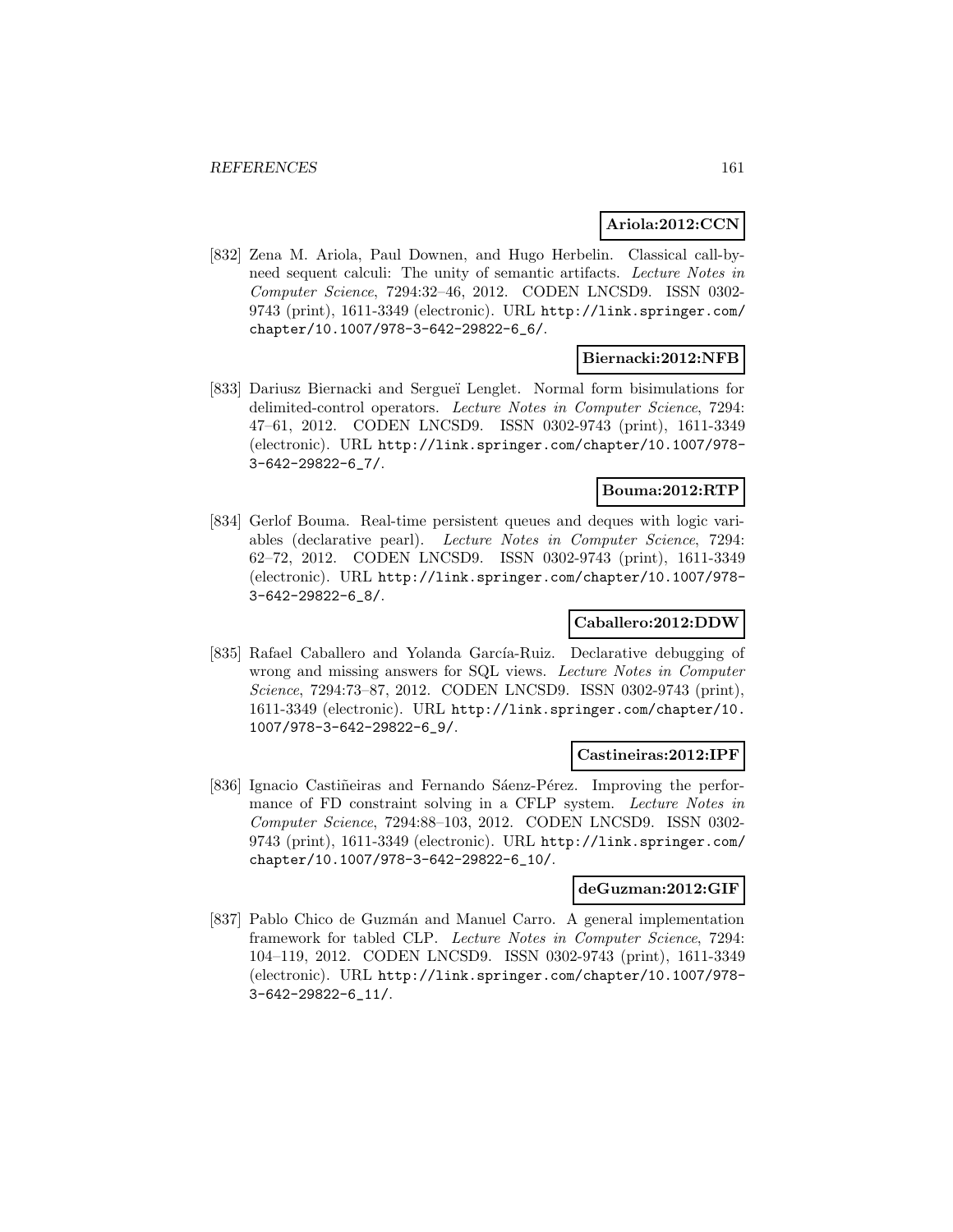### **Estevez-Martin:2012:ESE**

[838] Sonia Estévez-Martín and Jesús Correas Fernández. Extending the  $TOY$ system with the  $ECL^{i}PS^{e}$  solver over sets of integers. Lecture Notes in Computer Science, 7294:120–135, 2012. CODEN LNCSD9. ISSN 0302- 9743 (print), 1611-3349 (electronic). URL http://link.springer.com/ chapter/10.1007/978-3-642-29822-6\_12/.

# **Hamana:2012:CLA**

[839] Makoto Hamana. Correct looping arrows from cyclic terms. Lecture Notes in Computer Science, 7294:136–150, 2012. CODEN LNCSD9. ISSN 0302- 9743 (print), 1611-3349 (electronic). URL http://link.springer.com/ chapter/10.1007/978-3-642-29822-6\_13/.

## **Hirai:2012:LCG**

[840] Yoichi Hirai. A lambda calculus for Gödel–Dummett logic capturing Waitfreedom. Lecture Notes in Computer Science, 7294:151–165, 2012. CODEN LNCSD9. ISSN 0302-9743 (print), 1611-3349 (electronic). URL http://link.springer.com/chapter/10.1007/978-3- 642-29822-6\_14/.

## **Kiselyov:2012:I**

[841] Oleg Kiselyov. Iteratees. Lecture Notes in Computer Science, 7294: 166–181, 2012. CODEN LNCSD9. ISSN 0302-9743 (print), 1611-3349 (electronic). URL http://link.springer.com/chapter/10.1007/978- 3-642-29822-6\_15/.

## **Kriener:2012:MEI**

[842] Jael Kriener and Andy King. Mutual exclusion by interpolation. Lecture Notes in Computer Science, 7294:182–196, 2012. CODEN LNCSD9. ISSN 0302-9743 (print), 1611-3349 (electronic). URL http://link.springer. com/chapter/10.1007/978-3-642-29822-6\_16/.

### **Lobachev:2012:PCS**

[843] Oleg Lobachev. Parallel computation skeletons with premature termination property. Lecture Notes in Computer Science, 7294:197–212, 2012. CODEN LNCSD9. ISSN 0302-9743 (print), 1611-3349 (electronic). URL http://link.springer.com/chapter/10.1007/978-3- 642-29822-6\_17/.

### **Morihata:2012:CDN**

[844] Akimasa Morihata. Calculational developments of new parallel algorithms for size-constrained maximum-sum segment problems. Lecture Notes in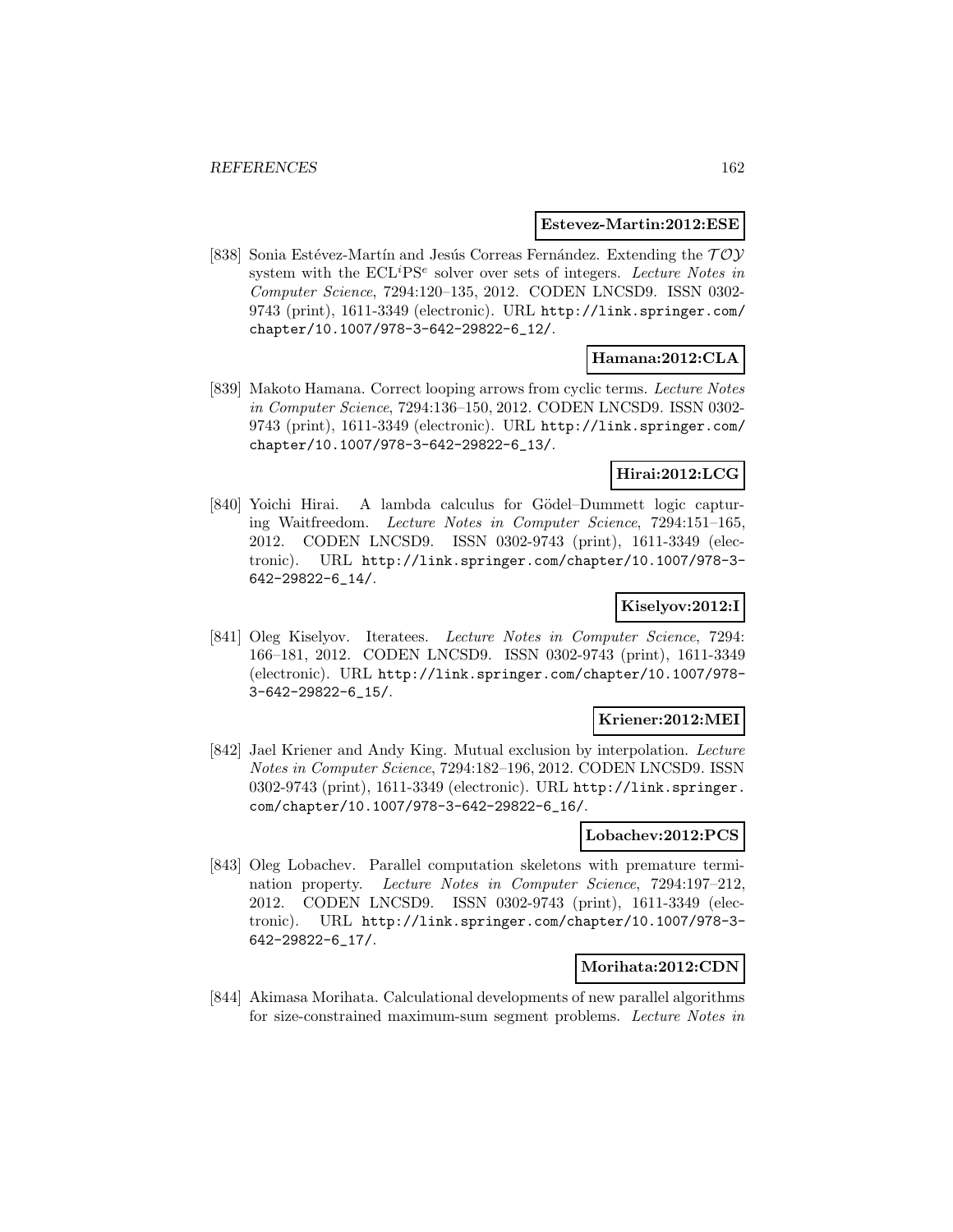Computer Science, 7294:213–227, 2012. CODEN LNCSD9. ISSN 0302- 9743 (print), 1611-3349 (electronic). URL http://link.springer.com/ chapter/10.1007/978-3-642-29822-6\_18/.

## **Rose:2012:DFL**

[845] Kristoffer H. Rose, Lionel Villard, and Naoto Sato. A data flow language for hybrid query and programming languages. Lecture Notes in Computer Science, 7294:228–242, 2012. CODEN LNCSD9. ISSN 0302-9743 (print), 1611-3349 (electronic). URL http://link.springer.com/chapter/10. 1007/978-3-642-29822-6\_19/.

## **Saeedloei:2012:CCL**

[846] Neda Saeedloei and Gopal Gupta. Coinductive constraint logic programming. Lecture Notes in Computer Science, 7294:243–259, 2012. CODEN LNCSD9. ISSN 0302-9743 (print), 1611-3349 (electronic). URL http:// link.springer.com/chapter/10.1007/978-3-642-29822-6\_20/.

## **Anonymous:2012:FMbu**

[847] Anonymous. Front matter. Lecture Notes in Computer Science, 7294: ??, 2012. CODEN LNCSD9. ISSN 0302-9743 (print), 1611-3349 (electronic). URL http://link.springer.com/content/pdf/bfm:978-3- 642-29822-6/1.

### **Bernstein:2012:SWL**

[848] Abraham Bernstein. Semantic Web/LD at a crossroads: Into the garbage can or to theory? Lecture Notes in Computer Science, 7295:1, 2012. CODEN LNCSD9. ISSN 0302-9743 (print), 1611-3349 (electronic). URL http://link.springer.com/accesspage/chapter/10.1007/978- 3-642-30284-8\_1.

### **vanGrondelle:2012:NAO**

[849] Jeroen van Grondelle. New audiences for ontologies: Dealing with complexity in business processes. Lecture Notes in Computer Science, 7295:2, 2012. CODEN LNCSD9. ISSN 0302-9743 (print), 1611-3349 (electronic). URL http://link.springer.com/accesspage/chapter/10.1007/978- 3-642-30284-8\_2.

#### **Halevy:2012:BWD**

[850] Alon Halevy. Bringing (web) databases to the masses. Lecture Notes in Computer Science, 7295:3, 2012. CODEN LNCSD9. ISSN 0302- 9743 (print), 1611-3349 (electronic). URL http://link.springer.com/ accesspage/chapter/10.1007/978-3-642-30284-8\_3.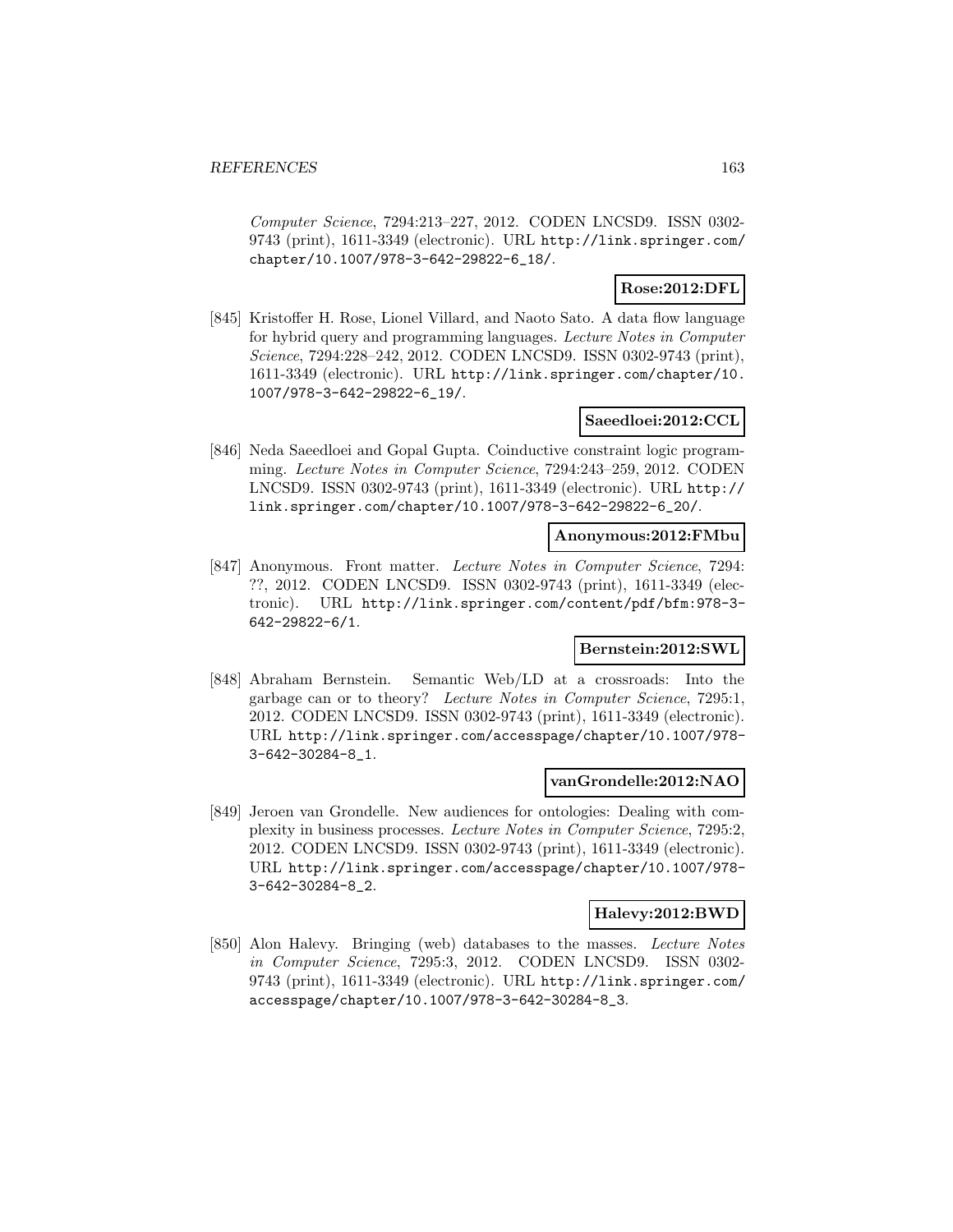### **Kolcz:2012:LSL**

[851] Aleksander Kolcz. Large scale learning at Twitter. Lecture Notes in Computer Science, 7295:4, 2012. CODEN LNCSD9. ISSN 0302-9743 (print), 1611-3349 (electronic). URL http://link.springer.com/accesspage/ chapter/10.1007/978-3-642-30284-8\_4.

# **Lam:2012:MDM**

[852] Monica S. Lam. Musubi: a decentralized mobile social Web. Lecture Notes in Computer Science, 7295:5, 2012. CODEN LNCSD9. ISSN 0302- 9743 (print), 1611-3349 (electronic). URL http://link.springer.com/ accesspage/chapter/10.1007/978-3-642-30284-8\_5.

### **Nagy-Rothengass:2012:DVC**

[853] Márta Nagy-Rothengass. Data value chain in Europe. Lecture Notes in Computer Science, 7295:6, 2012. CODEN LNCSD9. ISSN 0302- 9743 (print), 1611-3349 (electronic). URL http://link.springer.com/ accesspage/chapter/10.1007/978-3-642-30284-8\_6.

## **vandeLaar:2012:CTN**

[854] Julius van de Laar. Cutting through the noise: How to shape public perception, frame the debate and effectively engage your audience in the digital age. Lecture Notes in Computer Science, 7295:7, 2012. CODEN LNCSD9. ISSN 0302-9743 (print), 1611-3349 (electronic). URL http://link.springer.com/accesspage/chapter/10.1007/978- 3-642-30284-8\_7.

# **Hartig:2012:SWL**

[855] Olaf Hartig. SPARQL for a Web of linked data: Semantics and computability. Lecture Notes in Computer Science, 7295:8–23, 2012. CODEN LNCSD9. ISSN 0302-9743 (print), 1611-3349 (electronic). URL http:// link.springer.com/chapter/10.1007/978-3-642-30284-8\_8/.

## **Damljanovic:2012:LDB**

[856] Danica Damljanovic, Milan Stankovic, and Philippe Laublet. Linked data-based concept recommendation: Comparison of different methods in open innovation scenario. Lecture Notes in Computer Science, 7295: 24–38, 2012. CODEN LNCSD9. ISSN 0302-9743 (print), 1611-3349 (electronic). URL http://link.springer.com/chapter/10.1007/978- 3-642-30284-8\_9/.

## **Stankovic:2012:FCS**

[857] Milan Stankovic, Matthew Rowe, and Philippe Laublet. Finding co-solvers on twitter, with a little help from linked data. Lecture Notes in Computer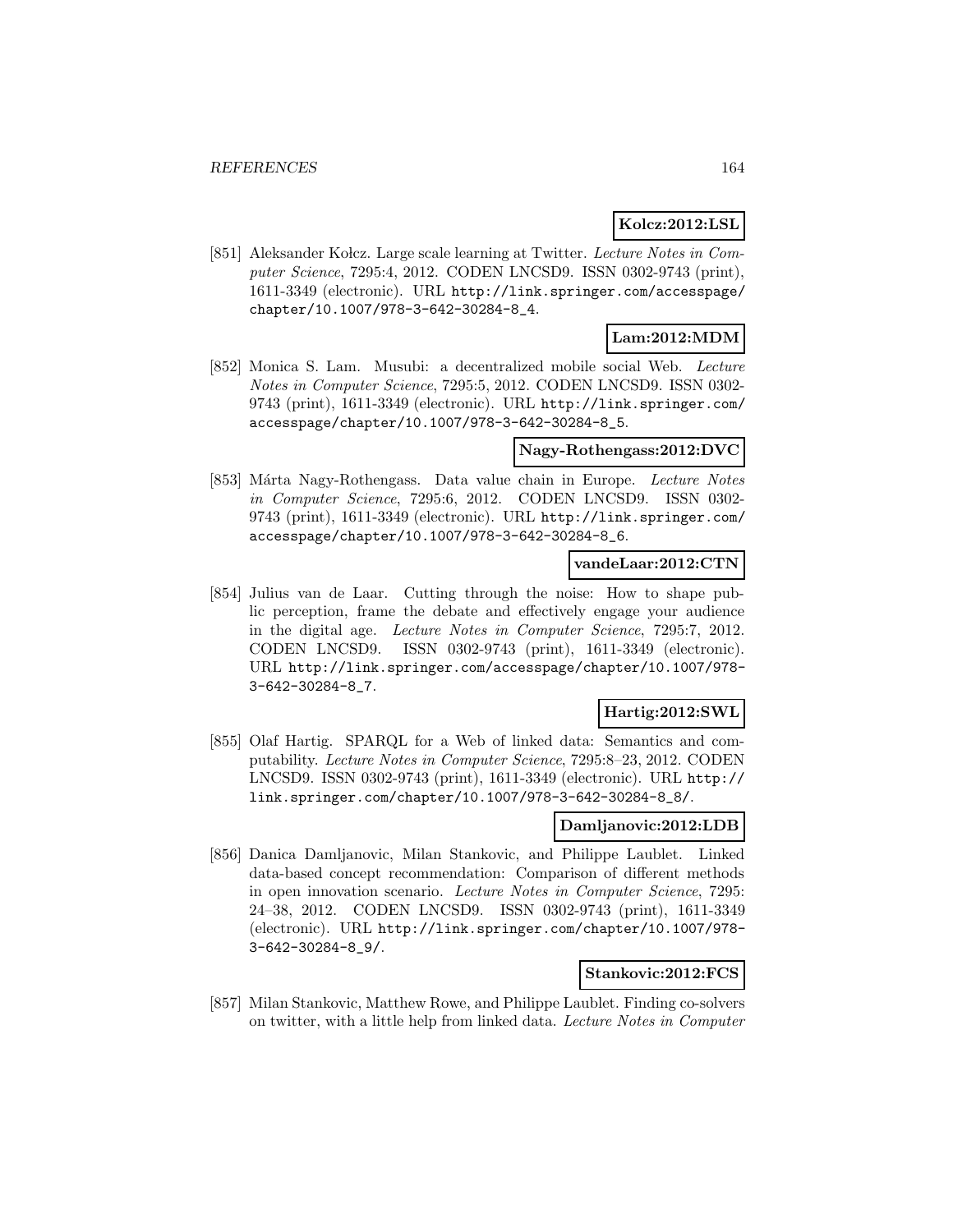Science, 7295:39–55, 2012. CODEN LNCSD9. ISSN 0302-9743 (print), 1611-3349 (electronic). URL http://link.springer.com/chapter/10. 1007/978-3-642-30284-8\_10/.

## **Wagner:2012:TKL**

[858] Andreas Wagner, Thanh Tran Duc, Günter Ladwig, Andreas Harth, and Rudi Studer. Top- k linked data query processing. Lecture Notes in Computer Science, 7295:56–71, 2012. CODEN LNCSD9. ISSN 0302- 9743 (print), 1611-3349 (electronic). URL http://link.springer.com/ chapter/10.1007/978-3-642-30284-8\_11/.

# **Stolpe:2012:PIC**

[859] Audun Stolpe and Martin G. Skjæveland. Preserving information content in RDF using bounded homomorphisms. Lecture Notes in Computer Science, 7295:72–86, 2012. CODEN LNCSD9. ISSN 0302-9743 (print), 1611-3349 (electronic). URL http://link.springer.com/chapter/10. 1007/978-3-642-30284-8\_12/.

# **Gueret:2012:ALD**

[860] Christophe Guéret, Paul Groth, Claus Stadler, and Jens Lehmann. Assessing linked data mappings using network measures. Lecture Notes in Computer Science, 7295:87–102, 2012. CODEN LNCSD9. ISSN 0302- 9743 (print), 1611-3349 (electronic). URL http://link.springer.com/ chapter/10.1007/978-3-642-30284-8\_13/.

# **Sah:2012:NCB**

[861] Melike Sah and Vincent Wade. A novel concept-based search for the Web of data using UMBEL and a fuzzy retrieval model. Lecture Notes in Computer Science, 7295:103–118, 2012. CODEN LNCSD9. ISSN 0302- 9743 (print), 1611-3349 (electronic). URL http://link.springer.com/ chapter/10.1007/978-3-642-30284-8\_14/.

# **Nikolov:2012:ULL**

[862] Andriy Nikolov, Mathieu d'Aquin, and Enrico Motta. Unsupervised learning of link discovery configuration. Lecture Notes in Computer Science, 7295:119–133, 2012. CODEN LNCSD9. ISSN 0302-9743 (print), 1611- 3349 (electronic). URL http://link.springer.com/chapter/10.1007/ 978-3-642-30284-8\_15/.

### **Losch:2012:GKR**

[863] Uta Lösch, Stephan Bloehdorn, and Achim Rettinger. Graph kernels for RDF data. Lecture Notes in Computer Science, 7295:134–148,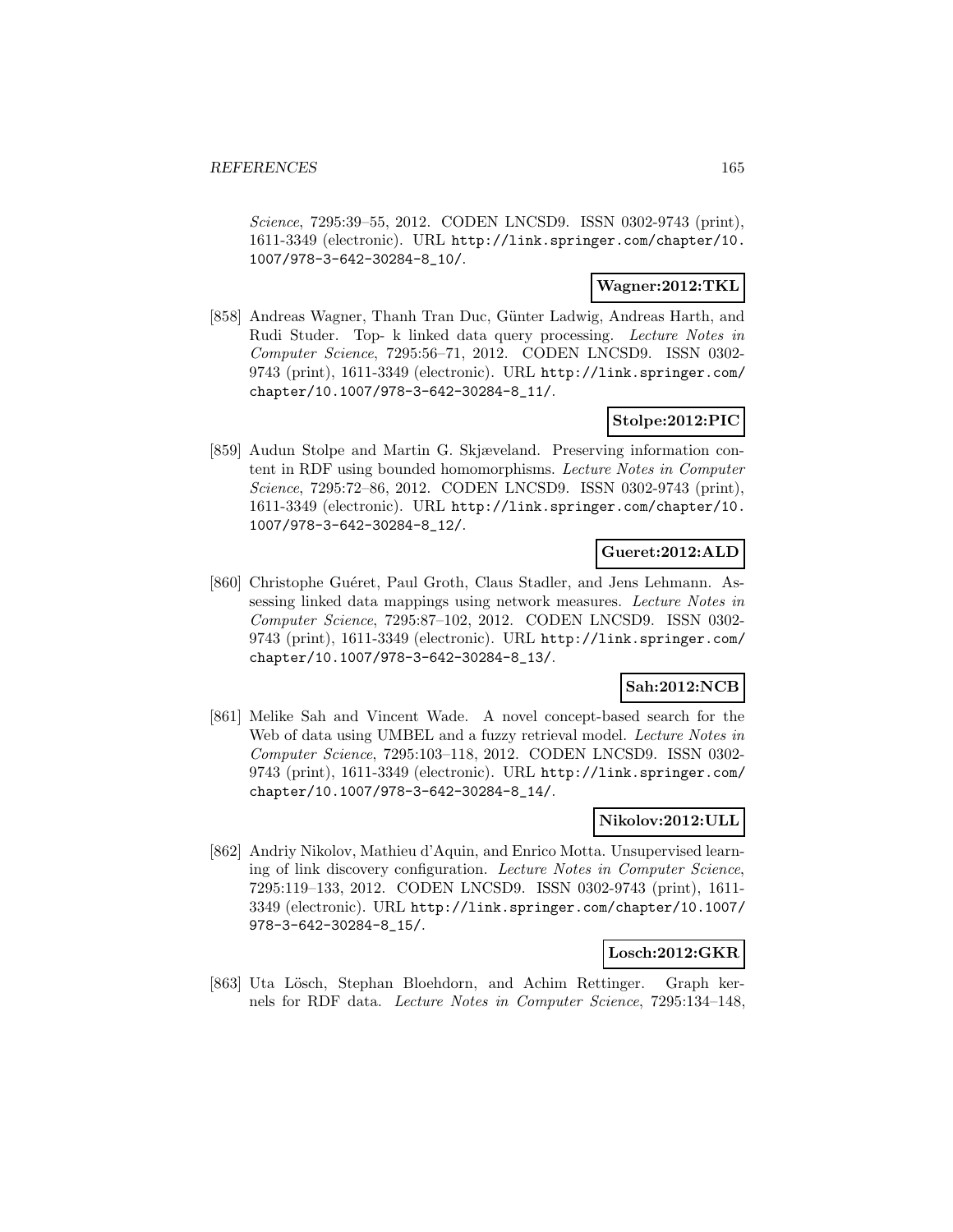2012. CODEN LNCSD9. ISSN 0302-9743 (print), 1611-3349 (electronic). URL http://link.springer.com/chapter/10.1007/978-3- 642-30284-8\_16/.

## **Ngomo:2012:EEA**

[864] Axel-Cyrille Ngonga Ngomo and Klaus Lyko. EAGLE: Efficient active learning of link specifications using genetic programming. Lecture Notes in Computer Science, 7295:149–163, 2012. CODEN LNCSD9. ISSN 0302- 9743 (print), 1611-3349 (electronic). URL http://link.springer.com/ chapter/10.1007/978-3-642-30284-8\_17/.

## **Jiang:2012:CIE**

[865] Xueyan Jiang, Yi Huang, Maximilian Nickel, and Volker Tresp. Combining information extraction, deductive reasoning and machine learning for relation prediction. Lecture Notes in Computer Science, 7295: 164–178, 2012. CODEN LNCSD9. ISSN 0302-9743 (print), 1611-3349 (electronic). URL http://link.springer.com/chapter/10.1007/978- 3-642-30284-8\_18/.

# **Cruz:2012:ACS**

[866] Isabel F. Cruz, Alessio Fabiani, Federico Caimi, Cosmin Stroe, and Matteo Palmonari. Automatic configuration selection using ontology matching task profiling. Lecture Notes in Computer Science, 7295: 179–194, 2012. CODEN LNCSD9. ISSN 0302-9743 (print), 1611-3349 (electronic). URL http://link.springer.com/chapter/10.1007/978- 3-642-30284-8\_19/.

### **Rubiera:2012:TRB**

[867] Emilio Rubiera, Luis Polo, Diego Berrueta, and Adil El Ghali. TELIX: An RDF-based model for linguistic annotation. Lecture Notes in Computer Science, 7295:195–209, 2012. CODEN LNCSD9. ISSN 0302-9743 (print), 1611-3349 (electronic). URL http://link.springer.com/chapter/10. 1007/978-3-642-30284-8\_20/.

## **Anonymous:2012:FMbv**

[868] Anonymous. Front matter. Lecture Notes in Computer Science, 7295: ??, 2012. CODEN LNCSD9. ISSN 0302-9743 (print), 1611-3349 (electronic). URL http://link.springer.com/content/pdf/bfm:978-3- 642-30284-8/1.

### **Banditwattanawong:2012:WCC**

[869] Thepparit Banditwattanawong. From Web cache to cloud cache. Lecture Notes in Computer Science, 7296:1–15, 2012. CODEN LNCSD9. ISSN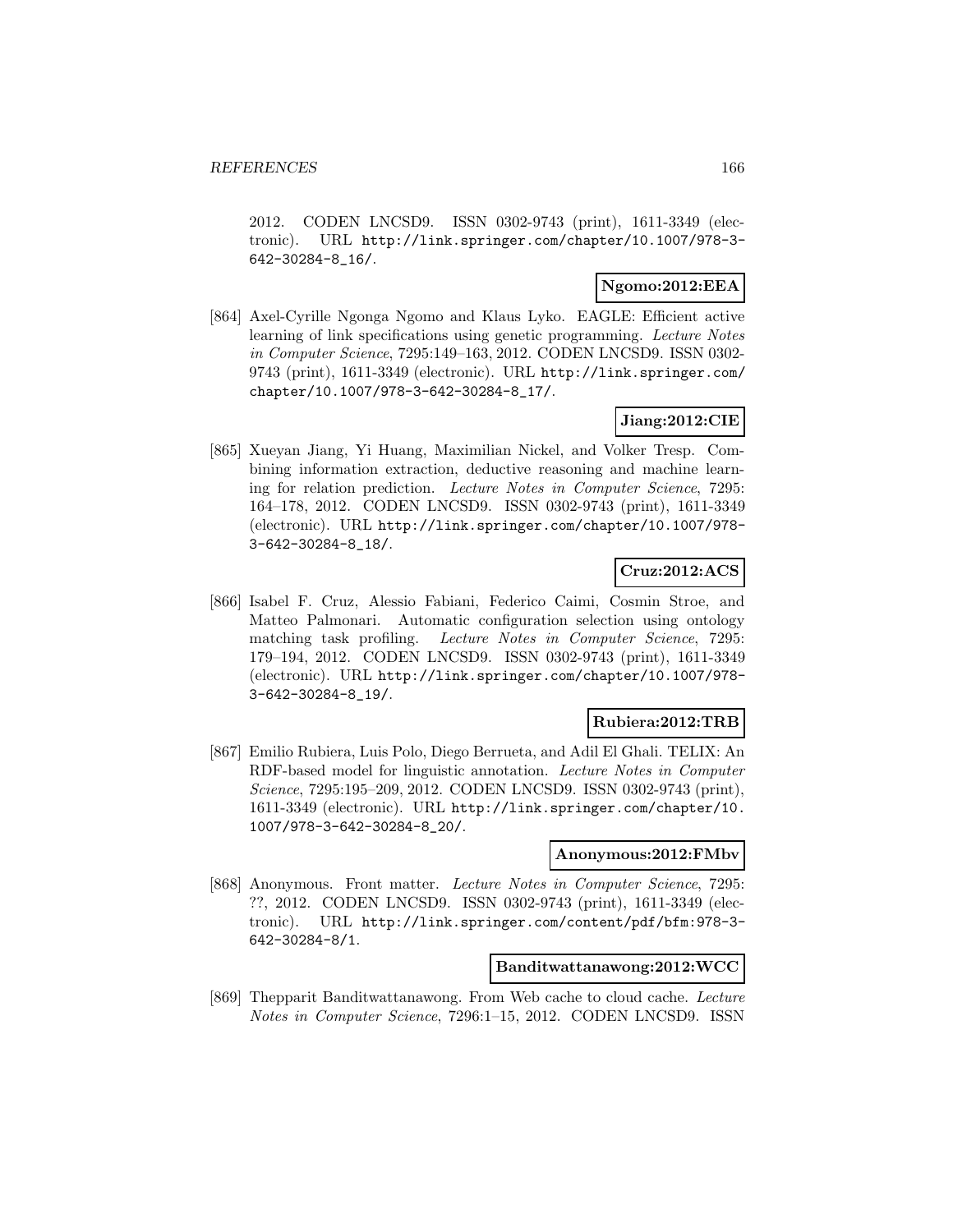0302-9743 (print), 1611-3349 (electronic). URL http://link.springer. com/chapter/10.1007/978-3-642-30767-6\_1/.

# **Wang:2012:PAR**

[870] Jianzong Wang, Yanjun Chen, Daniel Gmach, Changsheng Xie, Jiguang Wan, and Rui Hua. pCloud: An adaptive I/O resource allocation algorithm with revenue consideration over public clouds. Lecture Notes in Computer Science, 7296:16–30, 2012. CODEN LNCSD9. ISSN 0302- 9743 (print), 1611-3349 (electronic). URL http://link.springer.com/ chapter/10.1007/978-3-642-30767-6\_2/.

# **Lim:2012:GBM**

[871] JongBeom Lim, Kwang-Sik Chung, Sung-Ho Chin, and Heon-Chang Yu. A Gossip-based mutual exclusion algorithm for cloud environments. Lecture Notes in Computer Science, 7296:31–45, 2012. CODEN LNCSD9. ISSN 0302-9743 (print), 1611-3349 (electronic). URL http://link. springer.com/chapter/10.1007/978-3-642-30767-6\_3/.

# **Qin:2012:EPA**

[872] Zhuoran Qin, Jixian Zhang, and Xuejie Zhang. An effective partition approach for elastic application development on mobile cloud computing. Lecture Notes in Computer Science, 7296:46–53, 2012. CODEN LNCSD9. ISSN 0302-9743 (print), 1611-3349 (electronic). URL http: //link.springer.com/chapter/10.1007/978-3-642-30767-6\_4/.

# **Ruan:2012:MVM**

[873] Li Ruan, Huixiang Wang, Limin Xiao, Mingfa Zhu, and Feibo Li. Memory virtualization for MIPS processor based cloud server. Lecture Notes in Computer Science, 7296:54–63, 2012. CODEN LNCSD9. ISSN 0302- 9743 (print), 1611-3349 (electronic). URL http://link.springer.com/ chapter/10.1007/978-3-642-30767-6\_5/.

# **Yang:2012:IDD**

[874] Chao-Tung Yang, Wen-Chung Shih, and Chih-Lin Huang. Implementation of a distributed data storage system with resource monitoring on cloud computing. Lecture Notes in Computer Science, 7296:64–73, 2012. CODEN LNCSD9. ISSN 0302-9743 (print), 1611-3349 (electronic). URL http://link.springer.com/chapter/10.1007/978-3- 642-30767-6\_6/.

# **Abidi:2012:DVP**

[875] Leila Abidi, Christophe Cérin, and Kais Klai. Design, verification and prototyping the next generation of desktop grid middleware. Lecture Notes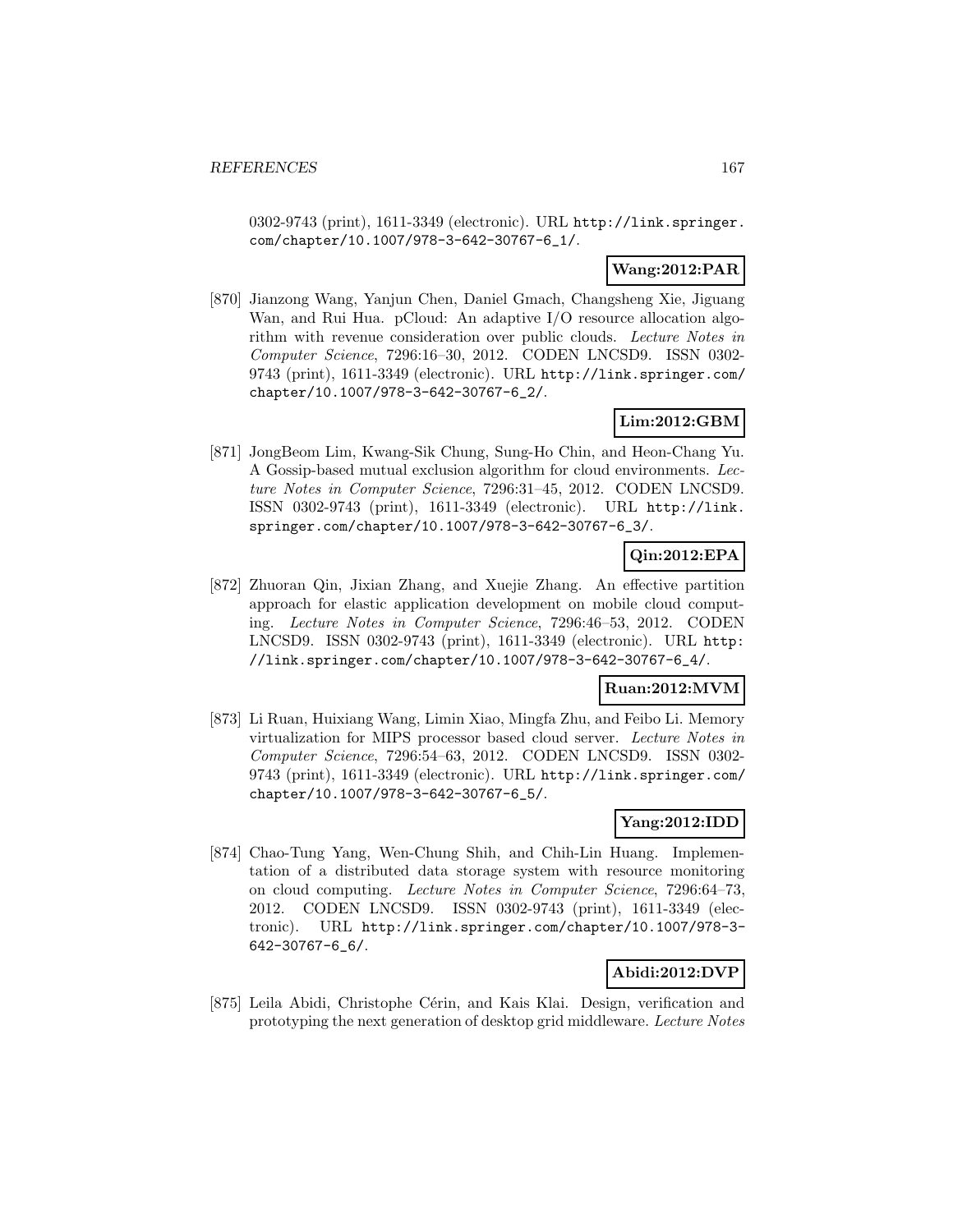in Computer Science, 7296:74–88, 2012. CODEN LNCSD9. ISSN 0302- 9743 (print), 1611-3349 (electronic). URL http://link.springer.com/ chapter/10.1007/978-3-642-30767-6\_7/.

# **Gu:2012:RMM**

[876] Pingli Gu, Yanlei Shang, Junliang Chen, Bo Cheng, and Yan Jiang. A request multiplexing method based on multiple tenants in SaaS. Lecture Notes in Computer Science, 7296:89–97, 2012. CODEN LNCSD9. ISSN 0302-9743 (print), 1611-3349 (electronic). URL http://link.springer. com/chapter/10.1007/978-3-642-30767-6\_8/.

## **Mannava:2012:ADP**

[877] Vishnuvardhan Mannava and T. Ramesh. An adaptive design pattern for genetic algorithm-based composition of Web services in autonomic computing systems using SOA. Lecture Notes in Computer Science, 7296: 98–108, 2012. CODEN LNCSD9. ISSN 0302-9743 (print), 1611-3349 (electronic). URL http://link.springer.com/chapter/10.1007/978- 3-642-30767-6\_9/.

# **Pan:2012:SOO**

[878] Weisen Pan, Shizhan Chen, and Zhiyong Feng. Service-oriented ontology and its evolution. Lecture Notes in Computer Science, 7296: 109–121, 2012. CODEN LNCSD9. ISSN 0302-9743 (print), 1611-3349 (electronic). URL http://link.springer.com/chapter/10.1007/978- 3-642-30767-6\_10/.

## **Liang:2012:EEA**

[879] Yunji Liang, Xingshe Zhou, Zhiwen Yu, Bin Guo, and Yue Yang. Energy efficient activity recognition based on low resolution accelerometer in smart phones. Lecture Notes in Computer Science, 7296:122– 136, 2012. CODEN LNCSD9. ISSN 0302-9743 (print), 1611-3349 (electronic). URL http://link.springer.com/chapter/10.1007/978- 3-642-30767-6\_11/.

## **Cao:2012:EEA**

[880] Jian Cao, Yihua Wu, and Minglu Li. Energy efficient allocation of virtual machines in cloud computing environments based on demand forecast. Lecture Notes in Computer Science, 7296:137–151, 2012. CODEN LNCSD9. ISSN 0302-9743 (print), 1611-3349 (electronic). URL http:// link.springer.com/chapter/10.1007/978-3-642-30767-6\_12/.

## **Chandrasekar:2012:ECM**

[881] Ashok Chandrasekar, Karthik Chandrasekar, Harini Ramasatagopan, and Rafica Abdul Rahim. Energy conservative mobile cloud infrastruc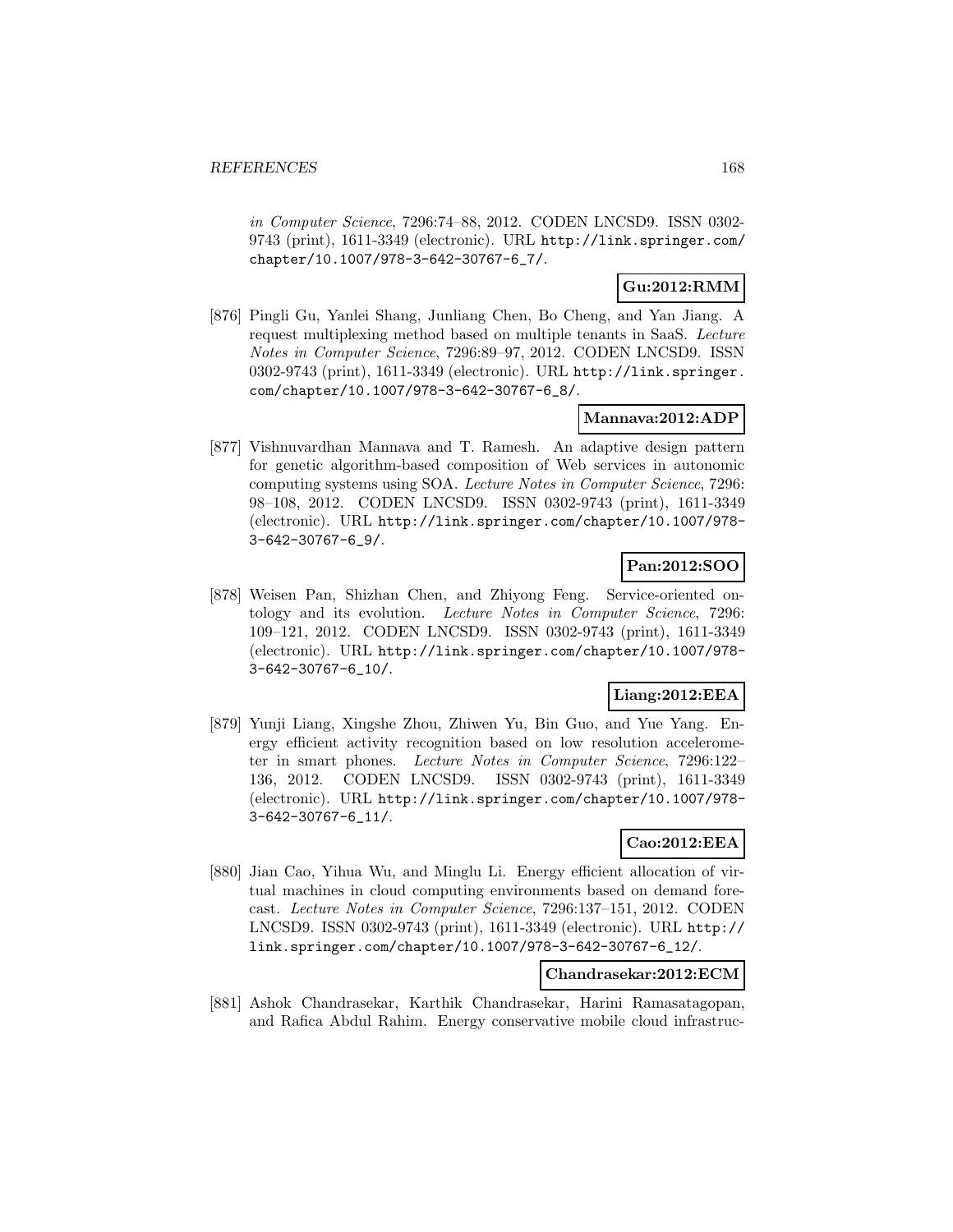ture. Lecture Notes in Computer Science, 7296:152–161, 2012. CODEN LNCSD9. ISSN 0302-9743 (print), 1611-3349 (electronic). URL http:// link.springer.com/chapter/10.1007/978-3-642-30767-6\_13/.

# **Lee:2012:PCA**

[882] Junghoon Lee, Gyung-Leen Park, Ho-Young Kwak, and Jikwang Han. Power-constrained actuator coordination for agricultural sensor networks. Lecture Notes in Computer Science, 7296:162–171, 2012. CODEN LNCSD9. ISSN 0302-9743 (print), 1611-3349 (electronic). URL http: //link.springer.com/chapter/10.1007/978-3-642-30767-6\_14/.

# **Kim:2012:DEM**

[883] Jennifer Kim. Design and evaluation of mobile applications with full and partial offloadings. Lecture Notes in Computer Science, 7296:172– 182, 2012. CODEN LNCSD9. ISSN 0302-9743 (print), 1611-3349 (electronic). URL http://link.springer.com/chapter/10.1007/978- 3-642-30767-6\_15/.

# **Zhang:2012:CLS**

[884] Fu-Quan Zhang and Inwhee Joe. A cross-layer scheme to improve TCP performance in wireless multi-hop networks. Lecture Notes in Computer Science, 7296:183–197, 2012. CODEN LNCSD9. ISSN 0302-9743 (print), 1611-3349 (electronic). URL http://link.springer.com/chapter/10. 1007/978-3-642-30767-6\_16/.

## **Xue:2012:FAV**

[885] Jianxin Xue and Xiaoju Dong. A fully abstract view for local cause semantics. Lecture Notes in Computer Science, 7296:198–209, 2012. CODEN LNCSD9. ISSN 0302-9743 (print), 1611-3349 (electronic). URL http:// link.springer.com/chapter/10.1007/978-3-642-30767-6\_17/.

### **Kakkad:2012:ECP**

[886] Jignesh Kakkad and Nandan Parameswaran. Efficiency considerations in policy based management in resource constrained devices. Lecture Notes in Computer Science, 7296:210–220, 2012. CODEN LNCSD9. ISSN 0302- 9743 (print), 1611-3349 (electronic). URL http://link.springer.com/ chapter/10.1007/978-3-642-30767-6\_18/.

## **Zheng:2012:ABQ**

[887] Di Zheng, Jun Wang, and Ke rong Ben. Agent based quality management middleware for context-aware pervasive applications. Lecture Notes in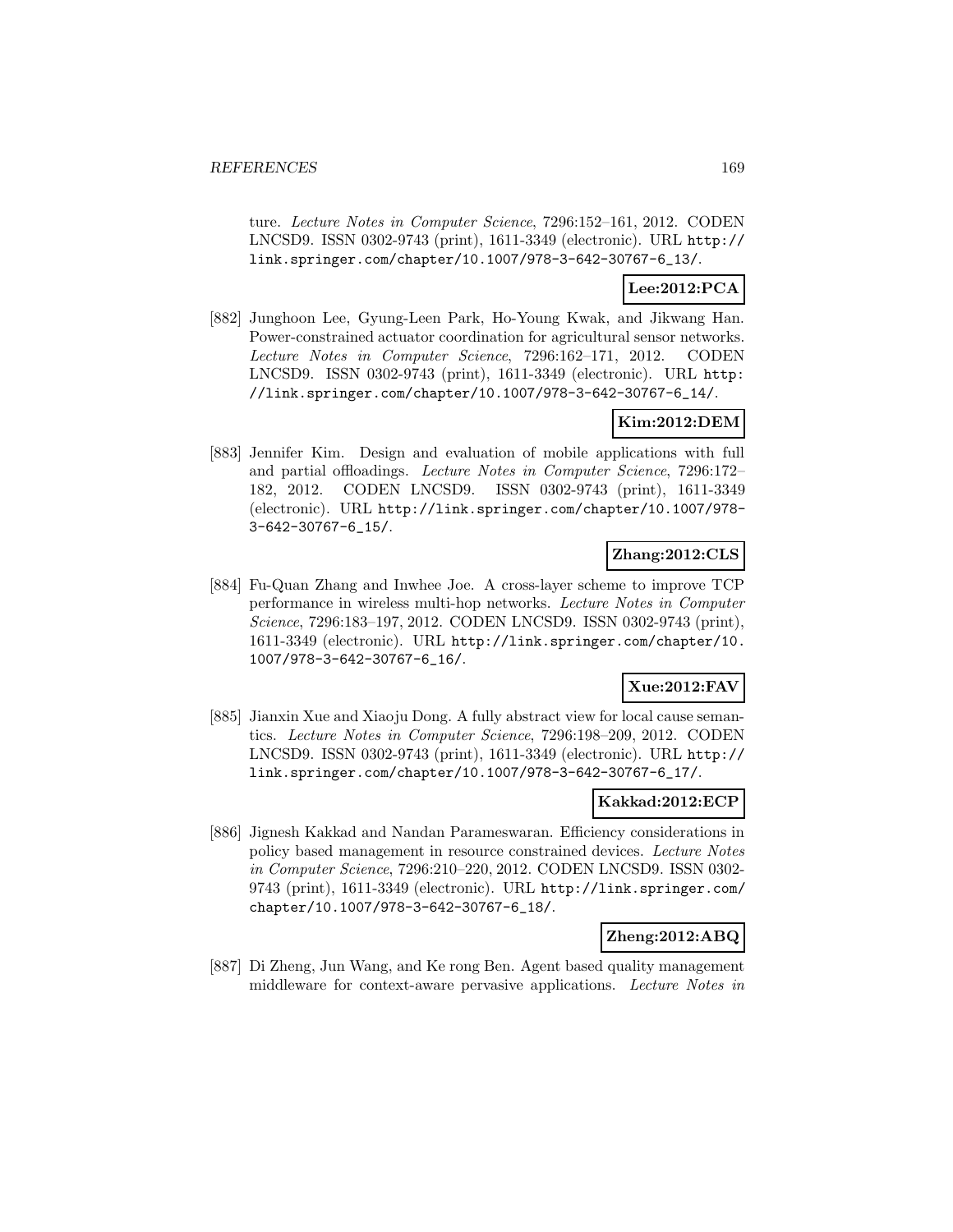Computer Science, 7296:221–230, 2012. CODEN LNCSD9. ISSN 0302- 9743 (print), 1611-3349 (electronic). URL http://link.springer.com/ chapter/10.1007/978-3-642-30767-6\_19/.

# **Cui:2012:VFS**

[888] Yabing Cui, Chunming Hu, Tianyu Wo, and Hanwen Wang. A virtual file system for streaming loading of virtual software on Windows NT. Lecture Notes in Computer Science, 7296:231–243, 2012. CODEN LNCSD9. ISSN 0302-9743 (print), 1611-3349 (electronic). URL http://link.springer. com/chapter/10.1007/978-3-642-30767-6\_20/.

## **Anonymous:2012:FMbw**

[889] Anonymous. Front matter. Lecture Notes in Computer Science, 7296: ??, 2012. CODEN LNCSD9. ISSN 0302-9743 (print), 1611-3349 (electronic). URL http://link.springer.com/content/pdf/bfm:978-3- 642-30767-6/1.

# **Yang:2012:AAC**

[890] Wan-Shiou Yang and Shi-Xin Weng. Application of the ant colony optimization algorithm to competitive viral marketing. Lecture Notes in Computer Science, 7297:1–8, 2012. CODEN LNCSD9. ISSN 0302-9743 (print), 1611-3349 (electronic). URL http://link.springer.com/chapter/10. 1007/978-3-642-30448-4\_1/.

# **Pothitos:2012:CPC**

[891] Nikolaos Pothitos, George Kastrinis, and Panagiotis Stamatopoulos. Constraint propagation as the core of local search. Lecture Notes in Computer Science, 7297:9–16, 2012. CODEN LNCSD9. ISSN 0302-9743 (print), 1611-3349 (electronic). URL http://link.springer.com/chapter/10. 1007/978-3-642-30448-4\_2/.

## **Kollia:2012:SQA**

[892] Ilianna Kollia, Kostas Rapantzikos, Giorgos Stamou, and Andreas Stafylopatis. Semantic query answering in digital libraries. Lecture Notes in Computer Science, 7297:17–24, 2012. CODEN LNCSD9. ISSN 0302- 9743 (print), 1611-3349 (electronic). URL http://link.springer.com/ chapter/10.1007/978-3-642-30448-4\_3/.

## **Revithis:2012:SBV**

[893] Spyridon Revithis and Georgios Tagalakis. A SOM-based validation approach to a neural circuit theory of autism. Lecture Notes in Computer Science, 7297:25–32, 2012. CODEN LNCSD9. ISSN 0302-9743 (print),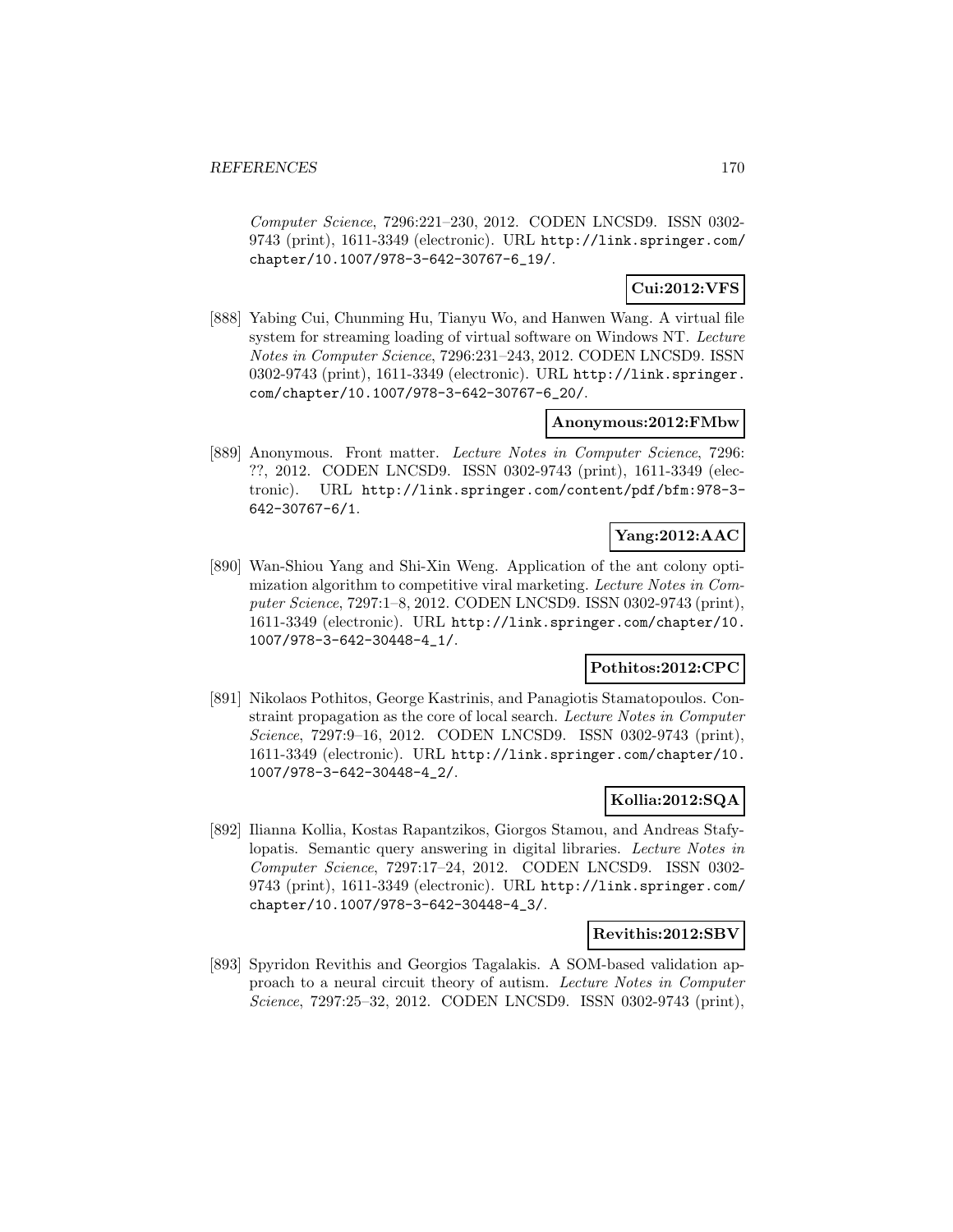1611-3349 (electronic). URL http://link.springer.com/chapter/10. 1007/978-3-642-30448-4\_4/.

### **Panagiotopoulou:2012:WSD**

[894] Vicky Panagiotopoulou, Iraklis Varlamis, Ion Androutsopoulos, and George Tsatsaronis. Word sense disambiguation as an integer linear programming problem. Lecture Notes in Computer Science, 7297:33– 40, 2012. CODEN LNCSD9. ISSN 0302-9743 (print), 1611-3349 (electronic). URL http://link.springer.com/chapter/10.1007/978-3- 642-30448-4\_5/.

## **Kokkinos:2012:PLC**

[895] Yiannis Kokkinos and Konstantinos Margaritis. Parallelism, localization and chain gradient tuning combinations for fast scalable probabilistic neural networks in data mining applications. Lecture Notes in Computer Science, 7297:41–48, 2012. CODEN LNCSD9. ISSN 0302-9743 (print), 1611-3349 (electronic). URL http://link.springer.com/chapter/10. 1007/978-3-642-30448-4\_6/.

## **Rigas:2012:SOO**

[896] Emmanouil Rigas, Georgios Meditskos, and Nick Bassiliades. SWRL2COOL: Object-oriented transformation of SWRL in the CLIPS production rule engine. Lecture Notes in Computer Science, 7297:49–56, 2012. CODEN LNCSD9. ISSN 0302-9743 (print), 1611-3349 (electronic). URL http:// link.springer.com/chapter/10.1007/978-3-642-30448-4\_7/.

### **Zouboulidis:2012:FFF**

[897] Elias Zouboulidis and Sotiris Kotsiantis. Forecasting fraudulent financial statements with committee of cost-sensitive decision tree classifiers. Lecture Notes in Computer Science, 7297:57–64, 2012. CODEN LNCSD9. ISSN 0302-9743 (print), 1611-3349 (electronic). URL http://link. springer.com/chapter/10.1007/978-3-642-30448-4\_8/.

### **Deligianni:2012:FCB**

[898] Despina Deligianni and Sotiris Kotsiantis. Forecasting corporate bankruptcy with an ensemble of classifiers. Lecture Notes in Computer Science, 7297:65–72, 2012. CODEN LNCSD9. ISSN 0302-9743 (print), 1611-3349 (electronic). URL http://link.springer.com/chapter/10. 1007/978-3-642-30448-4\_9/.

### **Tzortzis:2012:GUM**

[899] Grigorios Tzortzis and Aristidis Likas. Greedy unsupervised multiple kernel learning. Lecture Notes in Computer Science, 7297:73–80,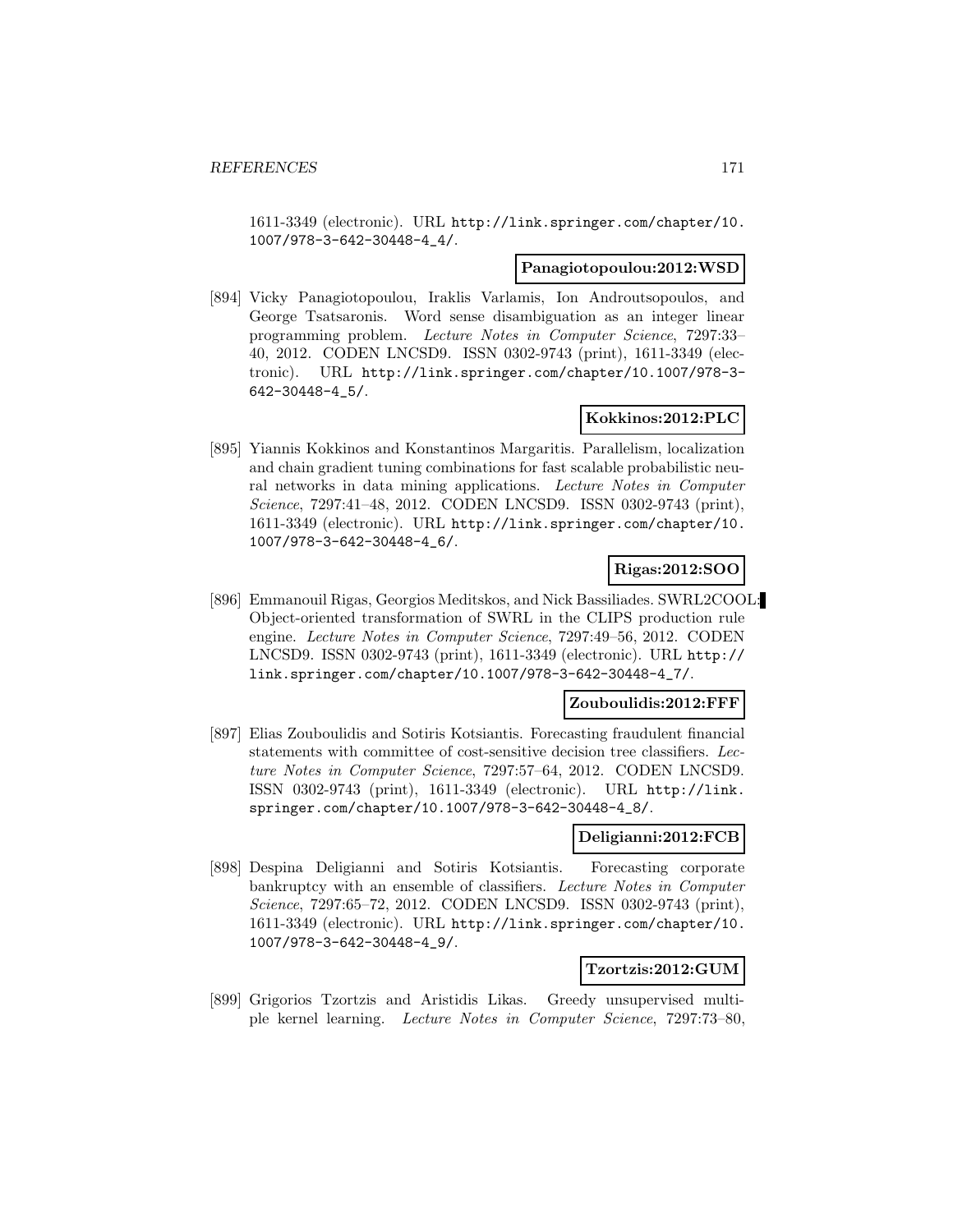2012. CODEN LNCSD9. ISSN 0302-9743 (print), 1611-3349 (electronic). URL http://link.springer.com/chapter/10.1007/978-3- 642-30448-4\_10/.

## **Mimis:2012:AAM**

[900] Angelos Mimis, Antonis Rovolis, and Marianthi Stamou. An AZP-ACO method for region-building. Lecture Notes in Computer Science, 7297: 81–89, 2012. CODEN LNCSD9. ISSN 0302-9743 (print), 1611-3349 (electronic). URL http://link.springer.com/chapter/10.1007/978- 3-642-30448-4\_11/.

# **Gavriilidis:2012:EQM**

[901] Vasileios Gavriilidis and Anastasios Tefas. Exploiting quadratic mutual information for discriminant analysis. Lecture Notes in Computer Science, 7297:90–97, 2012. CODEN LNCSD9. ISSN 0302-9743 (print), 1611-3349 (electronic). URL http://link.springer.com/chapter/10.1007/978- 3-642-30448-4\_12/.

## **Kalles:2012:ESS**

[902] Dimitris Kalles, Vassiliki Mperoukli, and Andreas Papandreadis. Emerge-Sort: Swarm intelligence sorting. Lecture Notes in Computer Science, 7297:98–105, 2012. CODEN LNCSD9. ISSN 0302-9743 (print), 1611-3349 (electronic). URL http://link.springer.com/chapter/10.1007/978- 3-642-30448-4\_13/.

### **Anastassiou:2012:ILC**

[903] Vassileios-Marios Anastassiou, Panagiotis Diamantopoulos, and Stavros Vassos. iThink: a library for classical planning in video-games. Lecture Notes in Computer Science, 7297:106–113, 2012. CODEN LNCSD9. ISSN 0302-9743 (print), 1611-3349 (electronic). URL http://link.springer. com/chapter/10.1007/978-3-642-30448-4\_14/.

### **Giannakopoulos:2012:DHF**

[904] George Giannakopoulos, Vangelis Karkaletsis, and George A. Vouros. Detecting human features in summaries — symbol sequence statistical regularity. Lecture Notes in Computer Science, 7297:114–123, 2012. CODEN LNCSD9. ISSN 0302-9743 (print), 1611-3349 (electronic). URL http:// link.springer.com/chapter/10.1007/978-3-642-30448-4\_15/.

### **Lagani:2012:LME**

[905] Vincenzo Lagani, Ioannis Tsamardinos, and Sofia Triantafillou. Learning from mixture of experimental data: a constraint–based approach. Lecture Notes in Computer Science, 7297:124–131, 2012. CODEN LNCSD9. ISSN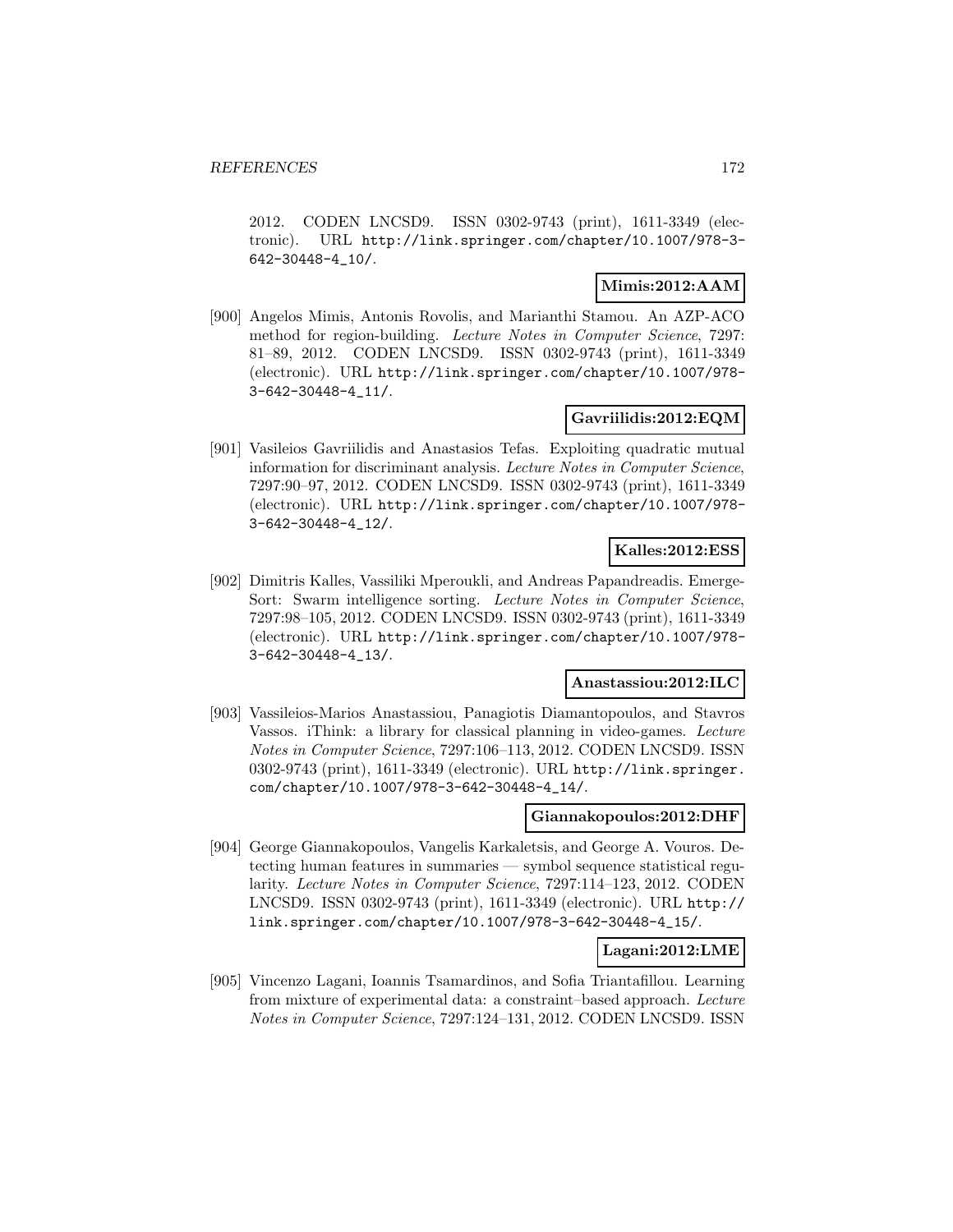0302-9743 (print), 1611-3349 (electronic). URL http://link.springer. com/chapter/10.1007/978-3-642-30448-4\_16/.

## **Vouros:2012:ISS**

[906] George A. Vouros. Information sharing and searching via collaborative reinforcement learning. Lecture Notes in Computer Science, 7297: 132–140, 2012. CODEN LNCSD9. ISSN 0302-9743 (print), 1611-3349 (electronic). URL http://link.springer.com/chapter/10.1007/978- 3-642-30448-4\_17/.

### **Santipantakis:2012:DIR**

[907] George M. Santipantakis and George A. Vouros. Distributed instance retrieval in  $E_{HQ+}^{DDL}$   $\mathcal{SHIQ}$  representation framework. Lecture Notes in Computer Science, 7297:141-148, 2012. CODEN LNCSD9. ISSN 0302-9743 (print), 1611-3349 (electronic). URL http://link.springer.com/ chapter/10.1007/978-3-642-30448-4\_18/.

### **Galanopoulos:2012:EON**

[908] Damianos Galanopoulos, Christos Athanasiadis, and Anastasios Tefas. Evolutionary optimization of a neural network controller for car racing simulation. Lecture Notes in Computer Science, 7297:149–156, 2012. CODEN LNCSD9. ISSN 0302-9743 (print), 1611-3349 (electronic). URL http://link.springer.com/chapter/10.1007/978-3- 642-30448-4\_19/.

### **Papageorgiou:2012:BNH**

[909] Elpiniki I. Papageorgiou, Panagiotis Oikonomou, and Arthi Kannappan. Bagged nonlinear Hebbian learning algorithm for fuzzy cognitive maps working on classification tasks. Lecture Notes in Computer Science, 7297: 157–164, 2012. CODEN LNCSD9. ISSN 0302-9743 (print), 1611-3349 (electronic). URL http://link.springer.com/chapter/10.1007/978- 3-642-30448-4\_20/.

#### **Anonymous:2012:FMbx**

[910] Anonymous. Front matter. Lecture Notes in Computer Science, 7297: ??, 2012. CODEN LNCSD9. ISSN 0302-9743 (print), 1611-3349 (electronic). URL http://link.springer.com/content/pdf/bfm:978-3- 642-30448-4/1.

### **Araya:2012:CBC**

[911] Ignacio Araya and Gilles Trombettoni. A contractor based on convex interval Taylor. Lecture Notes in Computer Science, 7298:1–16, 2012. CODEN LNCSD9. ISSN 0302-9743 (print), 1611-3349 (electronic). URL http:// link.springer.com/chapter/10.1007/978-3-642-29828-8\_1/.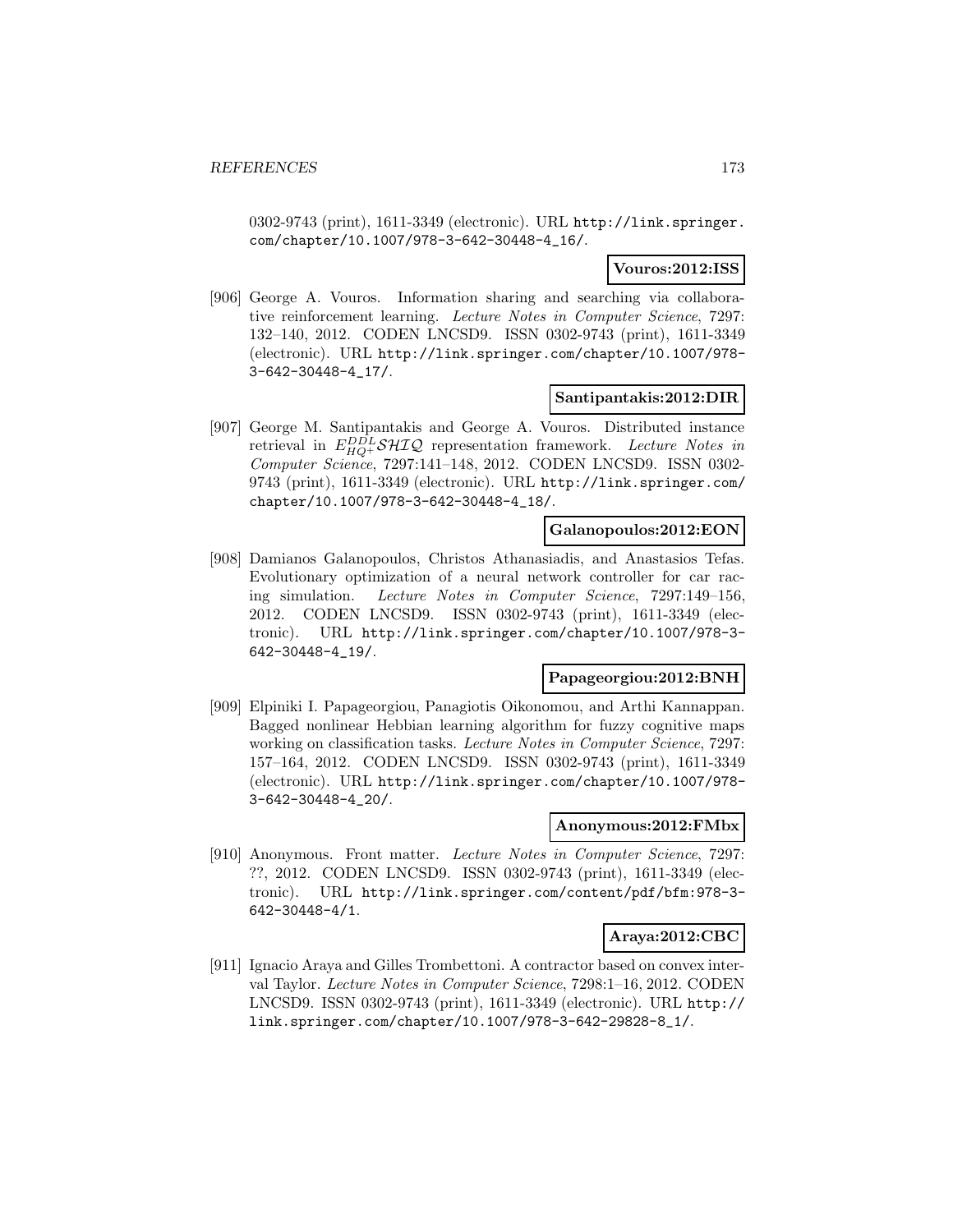## **Bardin:2012:FCA**

[912] Sébastien Bardin and Arnaud Gotlieb. fdcc: a combined approach for solving constraints over finite domains and arrays. Lecture Notes in Computer Science, 7298:17–33, 2012. CODEN LNCSD9. ISSN 0302- 9743 (print), 1611-3349 (electronic). URL http://link.springer.com/ chapter/10.1007/978-3-642-29828-8\_2/.

# **Bergman:2012:VOA**

[913] David Bergman and Andre A. Cire. Variable ordering for the application of BDDs to the maximum independent set problem. Lecture Notes in Computer Science, 7298:34–49, 2012. CODEN LNCSD9. ISSN 0302- 9743 (print), 1611-3349 (electronic). URL http://link.springer.com/ chapter/10.1007/978-3-642-29828-8\_3/.

## **Bergman:2012:GCF**

[914] David Bergman and John N. Hooker. Graph coloring facets from all-different systems. Lecture Notes in Computer Science, 7298:50–65, 2012. CODEN LNCSD9. ISSN 0302-9743 (print), 1611-3349 (electronic). URL http://link.springer.com/chapter/10.1007/978-3- 642-29828-8\_4/.

## **Billaut:2012:CCN**

[915] Jean-Charles Billaut and Emmanuel Hebrard. Complete characterization of near-optimal sequences for the two-machine flow shop scheduling problem. Lecture Notes in Computer Science, 7298:66–80, 2012. CODEN LNCSD9. ISSN 0302-9743 (print), 1611-3349 (electronic). URL http:// link.springer.com/chapter/10.1007/978-3-642-29828-8\_5/.

### **Bonfietti:2012:GCC**

[916] Alessio Bonfietti and Michele Lombardi. Global cyclic cumulative constraint. Lecture Notes in Computer Science, 7298:81–96, 2012. CODEN LNCSD9. ISSN 0302-9743 (print), 1611-3349 (electronic). URL http:// link.springer.com/chapter/10.1007/978-3-642-29828-8\_6/.

## **Cambazard:2012:CGB**

[917] Hadrien Cambazard and Deepak Mehta. A computational geometry-based local search algorithm for planar location problems. Lecture Notes in Computer Science, 7298:97–112, 2012. CODEN LNCSD9. ISSN 0302- 9743 (print), 1611-3349 (electronic). URL http://link.springer.com/ chapter/10.1007/978-3-642-29828-8\_7/.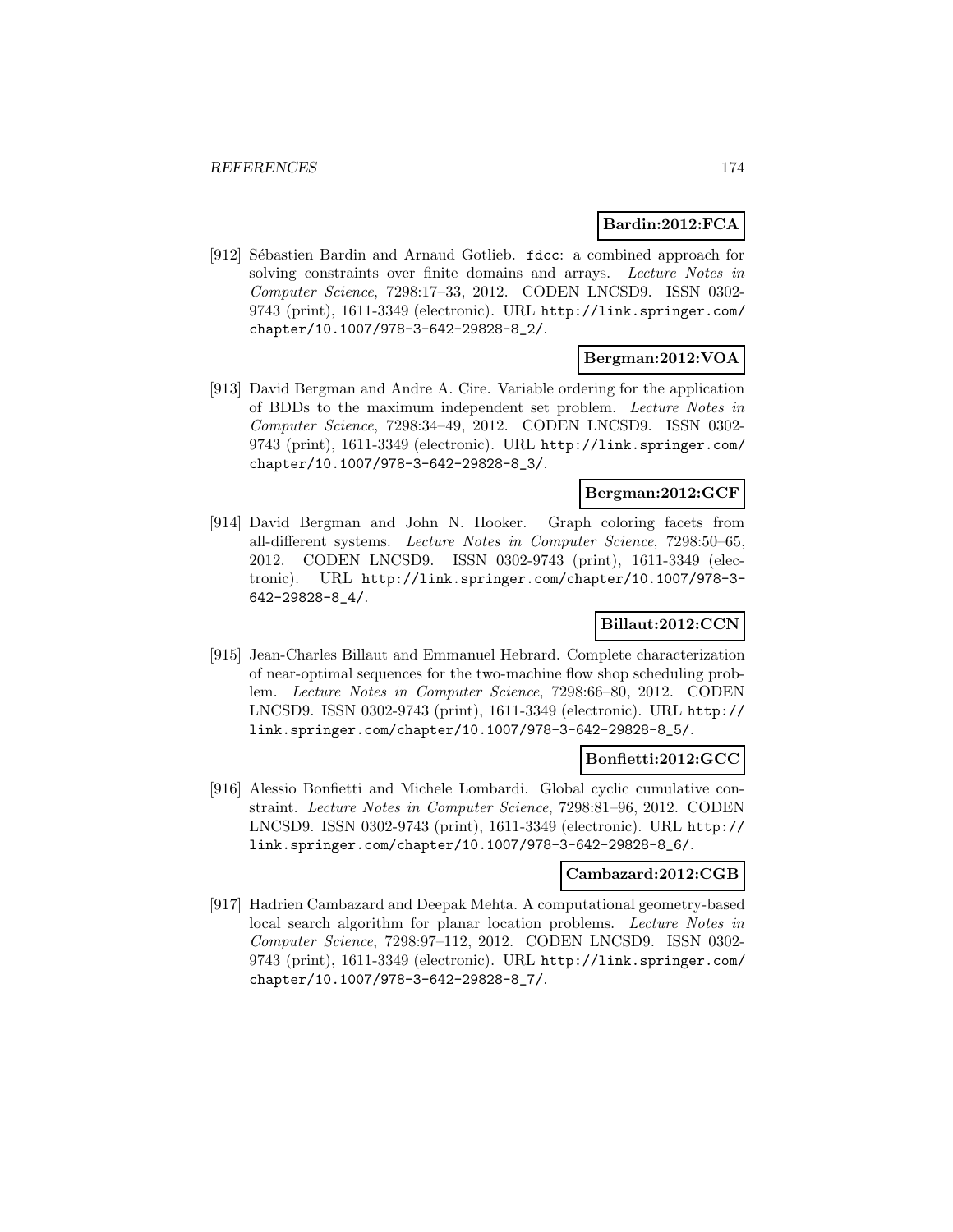## **Chabert:2012:CIM**

[918] Gilles Chabert and Sophie Demassey. The conjunction of interval A mong constraints. Lecture Notes in Computer Science, 7298:113–128, 2012. CODEN LNCSD9. ISSN 0302-9743 (print), 1611-3349 (electronic). URL http://link.springer.com/chapter/10.1007/978-3- 642-29828-8\_8/.

# **Cire:2012:FBC**

[919] Andre A. Cire and Elvin Coban. Flow-based combinatorial chance constraints. Lecture Notes in Computer Science, 7298:129–145, 2012. CODEN LNCSD9. ISSN 0302-9743 (print), 1611-3349 (electronic). URL http:// link.springer.com/chapter/10.1007/978-3-642-29828-8\_9/.

## **Downing:2012:EFB**

[920] Nicholas Downing and Thibaut Feydy. Explaining flow-based propagation. Lecture Notes in Computer Science, 7298:146–162, 2012. CODEN LNCSD9. ISSN 0302-9743 (print), 1611-3349 (electronic). URL http:// link.springer.com/chapter/10.1007/978-3-642-29828-8\_10/.

## **Farnqvist:2012:COP**

[921] Tommy Färnqvist. Constraint optimization problems and bounded treewidth revisited. Lecture Notes in Computer Science, 7298:163-179, 2012. CODEN LNCSD9. ISSN 0302-9743 (print), 1611-3349 (electronic). URL http://link.springer.com/chapter/10.1007/978-3- 642-29828-8\_11/.

## **Fontaine:2012:HLL**

[922] Daniel Fontaine and Laurent Michel. A high level language for solver independent model manipulation and generation of hybrid solvers. Lecture Notes in Computer Science, 7298:180–194, 2012. CODEN LNCSD9. ISSN 0302-9743 (print), 1611-3349 (electronic). URL http://link.springer. com/chapter/10.1007/978-3-642-29828-8\_12/.

## **Gange:2012:EPD**

[923] Graeme Gange and Peter J. Stuckey. Explaining propagators for s-DNNF circuits. Lecture Notes in Computer Science, 7298:195–210, 2012. CODEN LNCSD9. ISSN 0302-9743 (print), 1611-3349 (electronic). URL http:// link.springer.com/chapter/10.1007/978-3-642-29828-8\_13/.

## **Heinz:2012:RMI**

[924] Stefan Heinz and J. Christopher Beck. Reconsidering mixed integer programming and MIP-based hybrids for scheduling. Lecture Notes in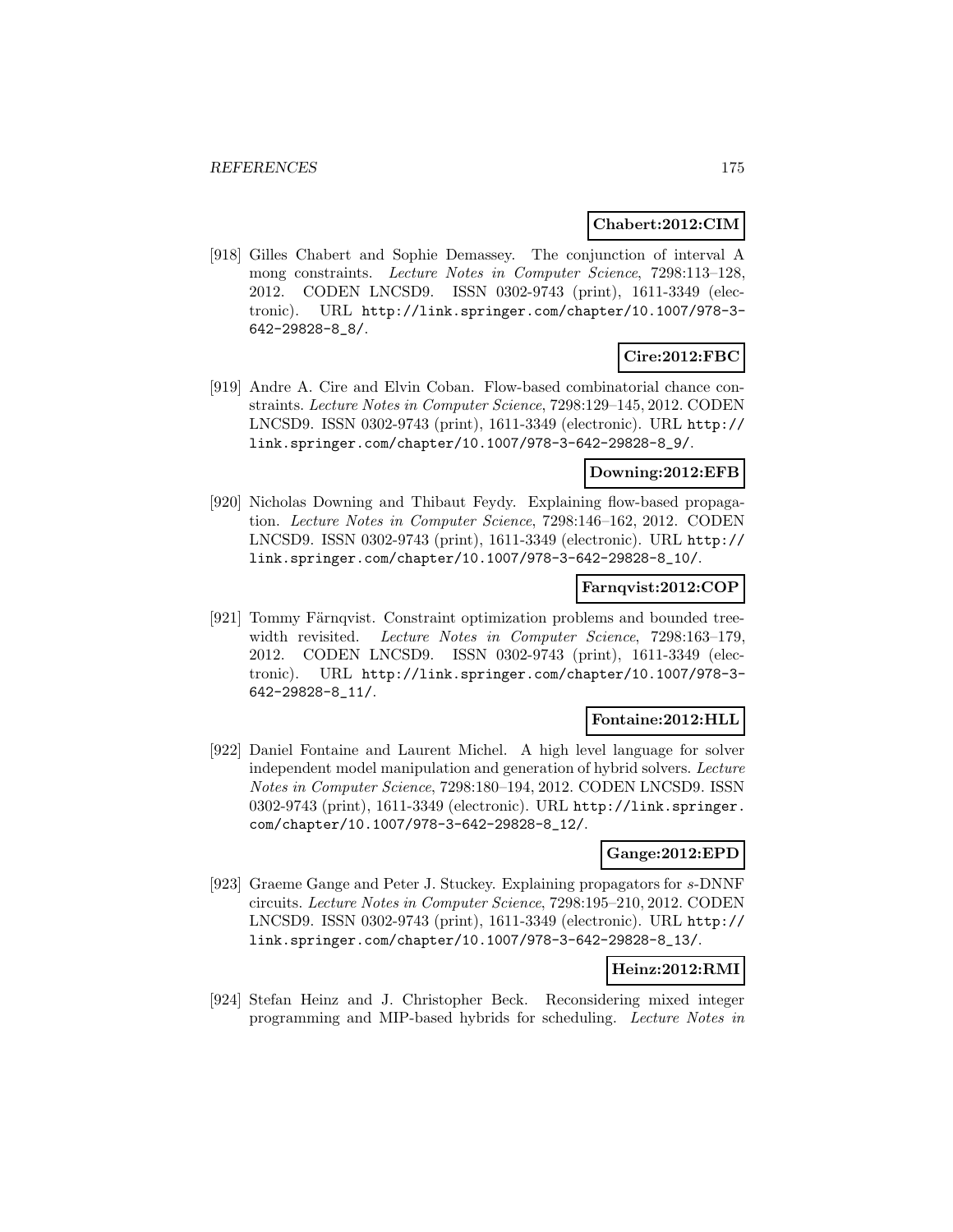Computer Science, 7298:211–227, 2012. CODEN LNCSD9. ISSN 0302- 9743 (print), 1611-3349 (electronic). URL http://link.springer.com/ chapter/10.1007/978-3-642-29828-8\_14/.

## **Michel:2012:ABS**

[925] Laurent Michel and Pascal Van Hentenryck. Activity-based search for black-box constraint programming solvers. Lecture Notes in Computer Science, 7298:228–243, 2012. CODEN LNCSD9. ISSN 0302-9743 (print), 1611-3349 (electronic). URL http://link.springer.com/chapter/10. 1007/978-3-642-29828-8\_15/.

## **Malitsky:2012:ISA**

[926] Yuri Malitsky and Meinolf Sellmann. Instance-specific algorithm configuration as a method for non-model-based portfolio generation. Lecture Notes in Computer Science, 7298:244–259, 2012. CODEN LNCSD9. ISSN 0302-9743 (print), 1611-3349 (electronic). URL http://link.springer. com/chapter/10.1007/978-3-642-29828-8\_16/.

### **Massen:2012:PBH**

[927] Florence Massen and Yves Deville. Pheromone-based heuristic column generation for vehicle routing problems with black box feasibility. Lecture Notes in Computer Science, 7298:260–274, 2012. CODEN LNCSD9. ISSN 0302-9743 (print), 1611-3349 (electronic). URL http://link.springer. com/chapter/10.1007/978-3-642-29828-8\_17/.

### **Masson:2012:STP**

[928] Renaud Masson, Fabien Lehuédé, and Olivier Péton. Simple temporal problems in route scheduling for the Dial-a-Ride Problem with transfers. Lecture Notes in Computer Science, 7298:275–291, 2012. CODEN LNCSD9. ISSN 0302-9743 (print), 1611-3349 (electronic). URL http:// link.springer.com/chapter/10.1007/978-3-642-29828-8\_18/.

### **Pham:2012:SLS**

[929] Quang Dung Pham and Yves Deville. Solving the longest simple path problem with constraint-based techniques. Lecture Notes in Computer Science, 7298:292–306, 2012. CODEN LNCSD9. ISSN 0302-9743 (print), 1611-3349 (electronic). URL http://link.springer.com/chapter/10. 1007/978-3-642-29828-8\_19/.

### **Ponte:2012:BSM**

[930] Aníbal Ponte, Luís Paquete, and José R. Figueira. On beam search for multicriteria combinatorial optimization problems. Lecture Notes in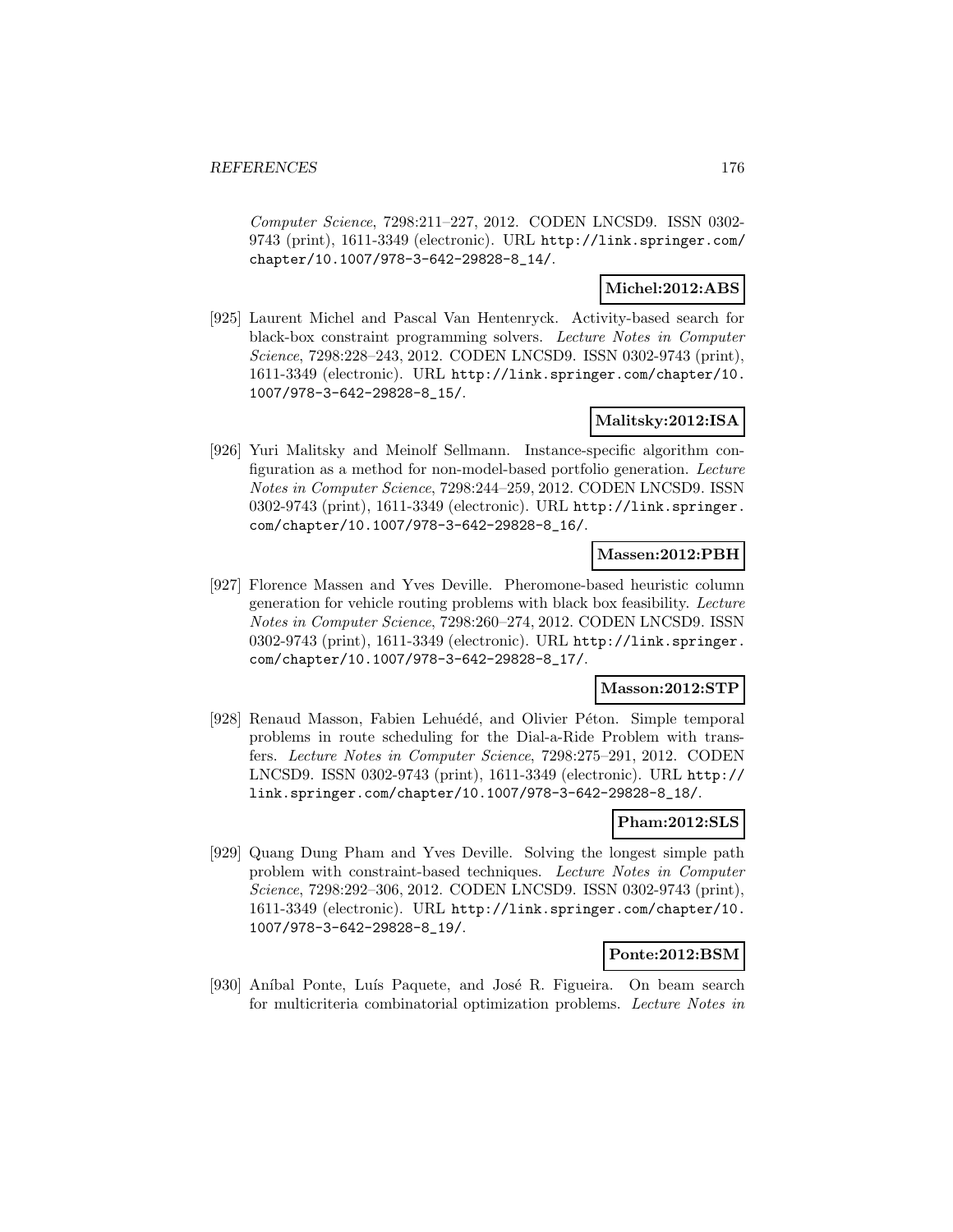Computer Science, 7298:307–321, 2012. CODEN LNCSD9. ISSN 0302- 9743 (print), 1611-3349 (electronic). URL http://link.springer.com/ chapter/10.1007/978-3-642-29828-8\_20/.

### **Anonymous:2012:FMby**

[931] Anonymous. Front matter. Lecture Notes in Computer Science, 7298: ??, 2012. CODEN LNCSD9. ISSN 0302-9743 (print), 1611-3349 (electronic). URL http://link.springer.com/content/pdf/bfm:978-3- 642-29828-8/1.

### **Thuraisingham:2012:CCA**

[932] Bhavani Thuraisingham, Vaibhav Khadilkar, Jyothsna Rachapalli, and Tyrone Cadenhead. Cloud-centric assured information sharing. Lecture Notes in Computer Science, 7299:1–26, 2012. CODEN LNCSD9. ISSN 0302-9743 (print), 1611-3349 (electronic). URL http://link.springer. com/chapter/10.1007/978-3-642-30428-6\_1/.

## **Yunos:2012:IAT**

[933] Zahri Yunos, Rabiah Ahmad, Syahrir Mat Ali, and Solahuddin Shamsuddin. Illicit activities and terrorism in cyberspace: An exploratory study in the Southeast Asian region. Lecture Notes in Computer Science, 7299:27–35, 2012. CODEN LNCSD9. ISSN 0302-9743 (print), 1611-3349 (electronic). URL http://link.springer.com/chapter/10.1007/978- 3-642-30428-6\_2/.

## **Chang:2012:CTP**

[934] Weiping Chang, Yungchang Ku, Sinru Wu, and Chaochang Chiu. Cy $b$ ercrimeIR — a technological perspective to fight cybercrime. Lecture Notes in Computer Science, 7299:36–44, 2012. CODEN LNCSD9. ISSN 0302-9743 (print), 1611-3349 (electronic). URL http://link.springer. com/chapter/10.1007/978-3-642-30428-6\_3/.

# **Xia:2012:ICT**

[935] Xin Xia, Xiaohu Yang, Chao Wu, Shanping Li, and Linfeng Bao. Information credibility on Twitter in emergency situation. Lecture Notes in Computer Science, 7299:45–59, 2012. CODEN LNCSD9. ISSN 0302- 9743 (print), 1611-3349 (electronic). URL http://link.springer.com/ chapter/10.1007/978-3-642-30428-6\_4/.

# **Li:2012:MLN**

[936] Chao Li, Jun Luo, Joshua Zhexue Huang, and Jianping Fan. Multilayer network for influence propagation over microblog. Lecture Notes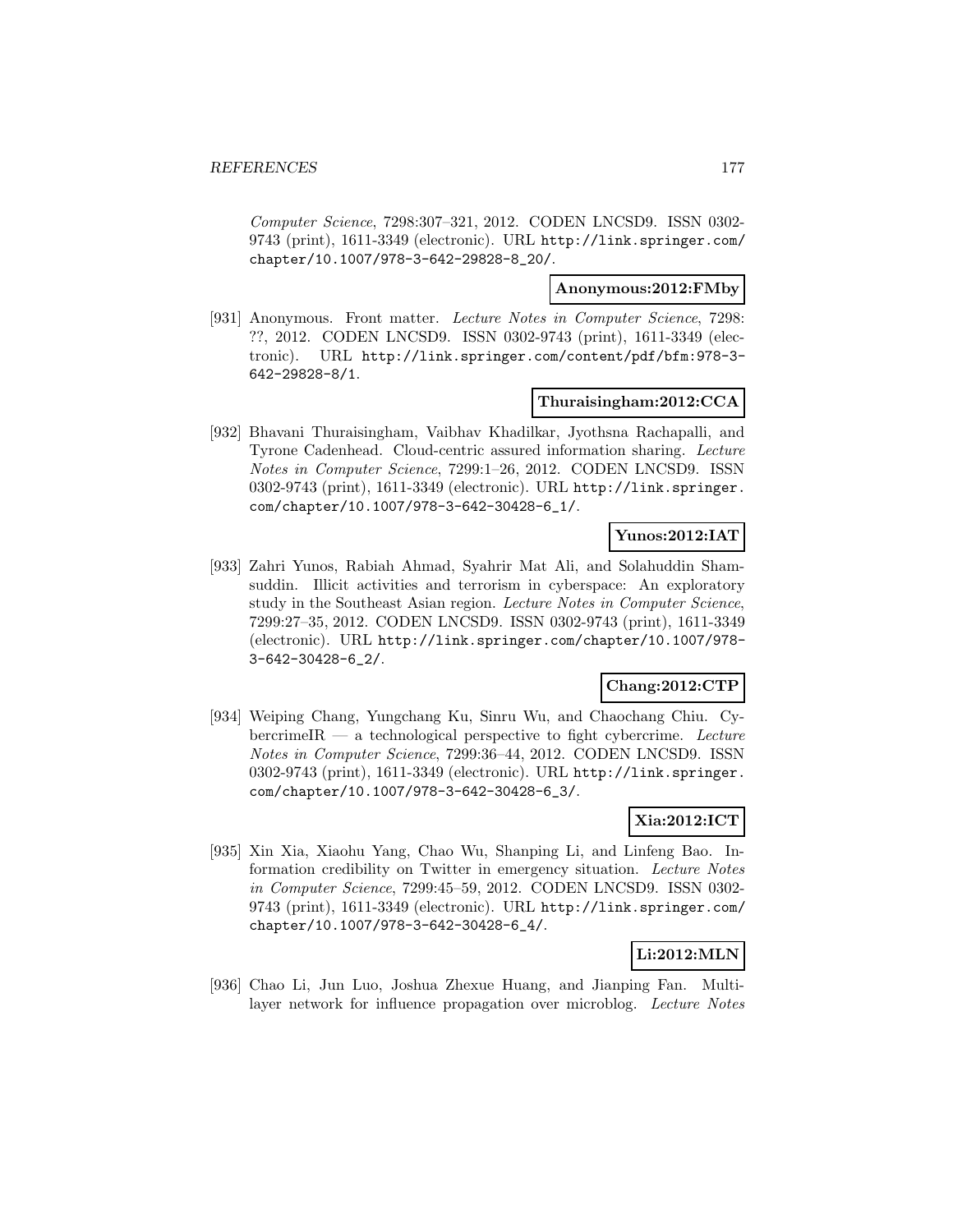in Computer Science, 7299:60–72, 2012. CODEN LNCSD9. ISSN 0302- 9743 (print), 1611-3349 (electronic). URL http://link.springer.com/ chapter/10.1007/978-3-642-30428-6\_5/.

# **Li:2012:HSO**

[937] Tim M. H. Li, Michael Chau, Paul W. C. Wong, and Paul S. F. Yip. A hybrid system for online detection of emotional distress. Lecture Notes in Computer Science, 7299:73–80, 2012. CODEN LNCSD9. ISSN 0302- 9743 (print), 1611-3349 (electronic). URL http://link.springer.com/ chapter/10.1007/978-3-642-30428-6\_6/.

## **Huynh:2012:PMS**

[938] Viet H. Huynh and An N. T. Le. Process mining and security: Visualization in database intrusion detection. Lecture Notes in Computer Science, 7299:81–95, 2012. CODEN LNCSD9. ISSN 0302-9743 (print), 1611-3349 (electronic). URL http://link.springer.com/chapter/10.1007/978- 3-642-30428-6\_7/.

# **Faisal:2012:SAM**

[939] Mustafa Amir Faisal, Zeyar Aung, John R. Williams, and Abel Sanchez. Securing advanced metering infrastructure using intrusion detection system with data stream mining. Lecture Notes in Computer Science, 7299: 96–111, 2012. CODEN LNCSD9. ISSN 0302-9743 (print), 1611-3349 (electronic). URL http://link.springer.com/chapter/10.1007/978- 3-642-30428-6\_8/.

### **Bogdanov:2012:UTC**

[940] Dan Bogdanov, Roman Jagomägis, and Sven Laur. A universal toolkit for cryptographically secure privacy-preserving data mining. Lecture Notes in Computer Science, 7299:112–126, 2012. CODEN LNCSD9. ISSN 0302- 9743 (print), 1611-3349 (electronic). URL http://link.springer.com/ chapter/10.1007/978-3-642-30428-6\_9/.

## **Valcik:2012:IWC**

[941] Jakub Valcik, Jan Sedmidubsky, Michal Balazia, and Pavel Zezula. Identifying walk cycles for human recognition. Lecture Notes in Computer Science, 7299:127–135, 2012. CODEN LNCSD9. ISSN 0302-9743 (print), 1611-3349 (electronic). URL http://link.springer.com/chapter/10. 1007/978-3-642-30428-6\_10/.

## **Ling:2012:CON**

[942] Yajuan Ling, Jing Yang, and Liang He. Chinese organization name recognition based on multiple features. Lecture Notes in Computer Science,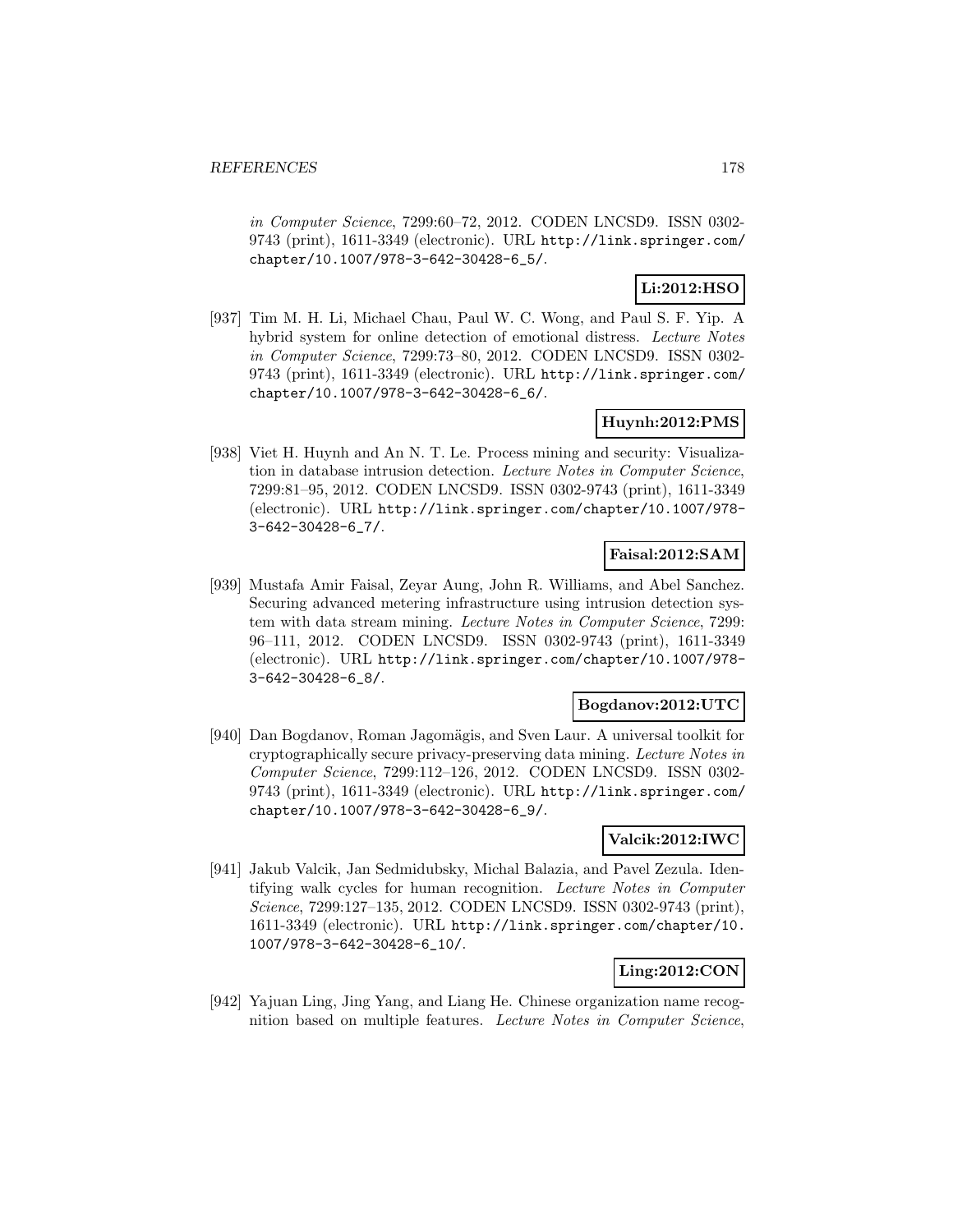7299:136–144, 2012. CODEN LNCSD9. ISSN 0302-9743 (print), 1611- 3349 (electronic). URL http://link.springer.com/chapter/10.1007/ 978-3-642-30428-6\_11/.

### **Jadalla:2012:PDS**

[943] Ameera Jadalla and Ashraf Elnagar. A plagiarism detection system for Arabic text-based documents. Lecture Notes in Computer Science, 7299: 145–153, 2012. CODEN LNCSD9. ISSN 0302-9743 (print), 1611-3349 (electronic). URL http://link.springer.com/chapter/10.1007/978- 3-642-30428-6\_12/.

# **Sharef:2012:ETC**

[944] Nurfadhlina Mohd Sharef and Khairul Azhar Kasmiran. Examining text categorization methods for incidents analysis. Lecture Notes in Computer Science, 7299:154–161, 2012. CODEN LNCSD9. ISSN 0302-9743 (print), 1611-3349 (electronic). URL http://link.springer.com/chapter/10. 1007/978-3-642-30428-6\_13/.

# **Sun:2012:MCT**

[945] Weiwei Sun, Bo Yang, Qiong Huang, Sha Ma, and Ximing Li. Multicommitter threshold commitment scheme from lattice. Lecture Notes in Computer Science, 7299:162–175, 2012. CODEN LNCSD9. ISSN 0302- 9743 (print), 1611-3349 (electronic). URL http://link.springer.com/ chapter/10.1007/978-3-642-30428-6\_14/.

# **Chen:2012:CKS**

[946] Zhenhua Chen, Chunying Wu, Daoshun Wang, and Shundong Li. Conjunctive keywords searchable encryption with efficient pairing, constant ciphertext and short trapdoor. Lecture Notes in Computer Science, 7299: 176–189, 2012. CODEN LNCSD9. ISSN 0302-9743 (print), 1611-3349 (electronic). URL http://link.springer.com/chapter/10.1007/978- 3-642-30428-6\_15/.

## **Yu:2012:SME**

[947] Jia Yu, Shuguang Wang, Huawei Zhao, Minglei Shu, Jialiang Lv, and Qiang Guo. A simultaneous members enrollment and revocation protocol for secret sharing schemes. Lecture Notes in Computer Science, 7299: 190–197, 2012. CODEN LNCSD9. ISSN 0302-9743 (print), 1611-3349 (electronic). URL http://link.springer.com/chapter/10.1007/978- 3-642-30428-6\_16/.

# **Jiang:2012:SDB**

[948] Biao Jiang, Eul Gyu Im, and Yunmo Koo. SaaS-driven botnets. Lecture Notes in Computer Science, 7299:198–206, 2012. CODEN LNCSD9. ISSN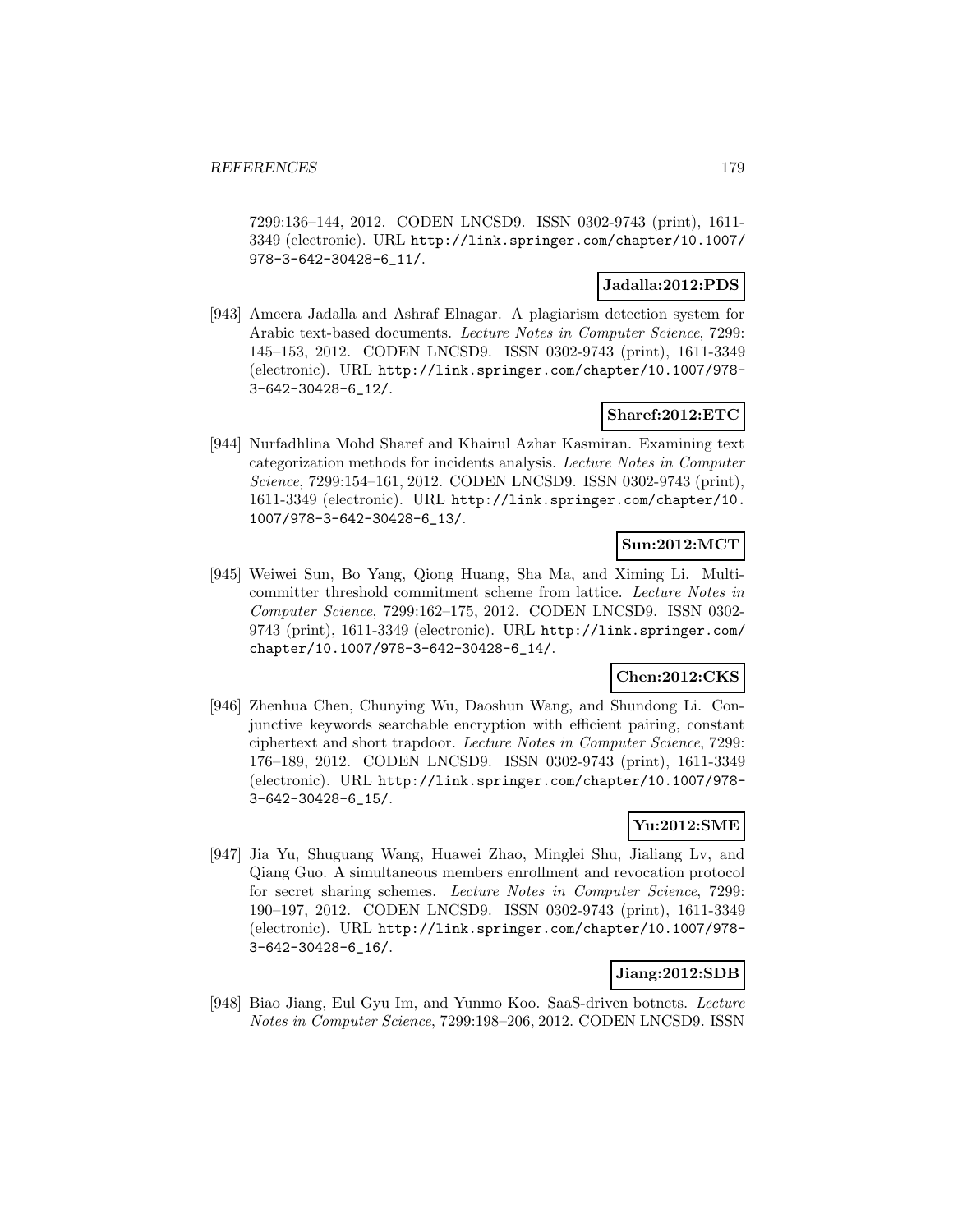0302-9743 (print), 1611-3349 (electronic). URL http://link.springer. com/chapter/10.1007/978-3-642-30428-6\_17/.

#### **Anonymous:2012:BMr**

[949] Anonymous. Back matter. Lecture Notes in Computer Science, 7299: ??, 2012. CODEN LNCSD9. ISSN 0302-9743 (print), 1611-3349 (electronic). URL http://link.springer.com/content/pdf/bbm:978-3- 642-30428-6/1.

### **Anonymous:2012:FMbz**

[950] Anonymous. Front matter. Lecture Notes in Computer Science, 7299: ??, 2012. CODEN LNCSD9. ISSN 0302-9743 (print), 1611-3349 (electronic). URL http://link.springer.com/content/pdf/bfm:978-3- 642-30428-6/1.

### **Berthold:2012:BKD**

[951] Michael R. Berthold, editor. Bisociative Knowledge Discovery: An Introduction to Concept, Algorithms, Tools, and Applications, volume 7250 of Lecture Notes in Computer Science. Springer-Verlag Inc., New York, NY, USA, 2012. CODEN LNCSD9. ISBN 3-642-31829-0 (print), 3-642-31830- 4 (e-book). ISSN 0302-9743 (print), 1611-3349 (electronic). LCCN ???? URL http://www.springerlink.com/content/978-3-642-31830-6.

### **Donnelly:2012:IAS**

[952] Mark Donnelly, Cristiano Paggetti, Chris Nugent, and Mounir Mokhtari, editors. Impact Analysis of Solutions for Chronic Disease Prevention and Management: 10th International Conference on Smart Homes and Health Telematics, ICOST 2012, Artiminio, Italy, June 12–15, 2012. Proceedings, volume 7251 of Lecture Notes in Computer Science. Springer-Verlag Inc., New York, NY, USA, 2012. CODEN LNCSD9. ISBN 3-642-30778-7 (print), 3-642-30779-5 (e-book). ISSN 0302-9743 (print), 1611-3349 (electronic). LCCN ???? URL http://www.springerlink.com/content/ 978-3-642-30779-9.

### **Salerno:2012:CIM**

[953] Emanuele Salerno, A. Enis Cetin, and Ovidio Salvetti, editors. Computational Intelligence for Multimedia Understanding: International Workshop, MUSCLE 2011, Pisa, Italy, December 13–15, 2011, Revised Selected Papers, volume 7252 of Lecture Notes in Computer Science. Springer-Verlag Inc., New York, NY, USA, 2012. CODEN LNCSD9. ISBN 3-642- 32435-5 (print), 3-642-32436-3 (e-book). ISSN 0302-9743 (print), 1611- 3349 (electronic). LCCN ???? URL http://www.springerlink.com/ content/978-3-642-32436-9.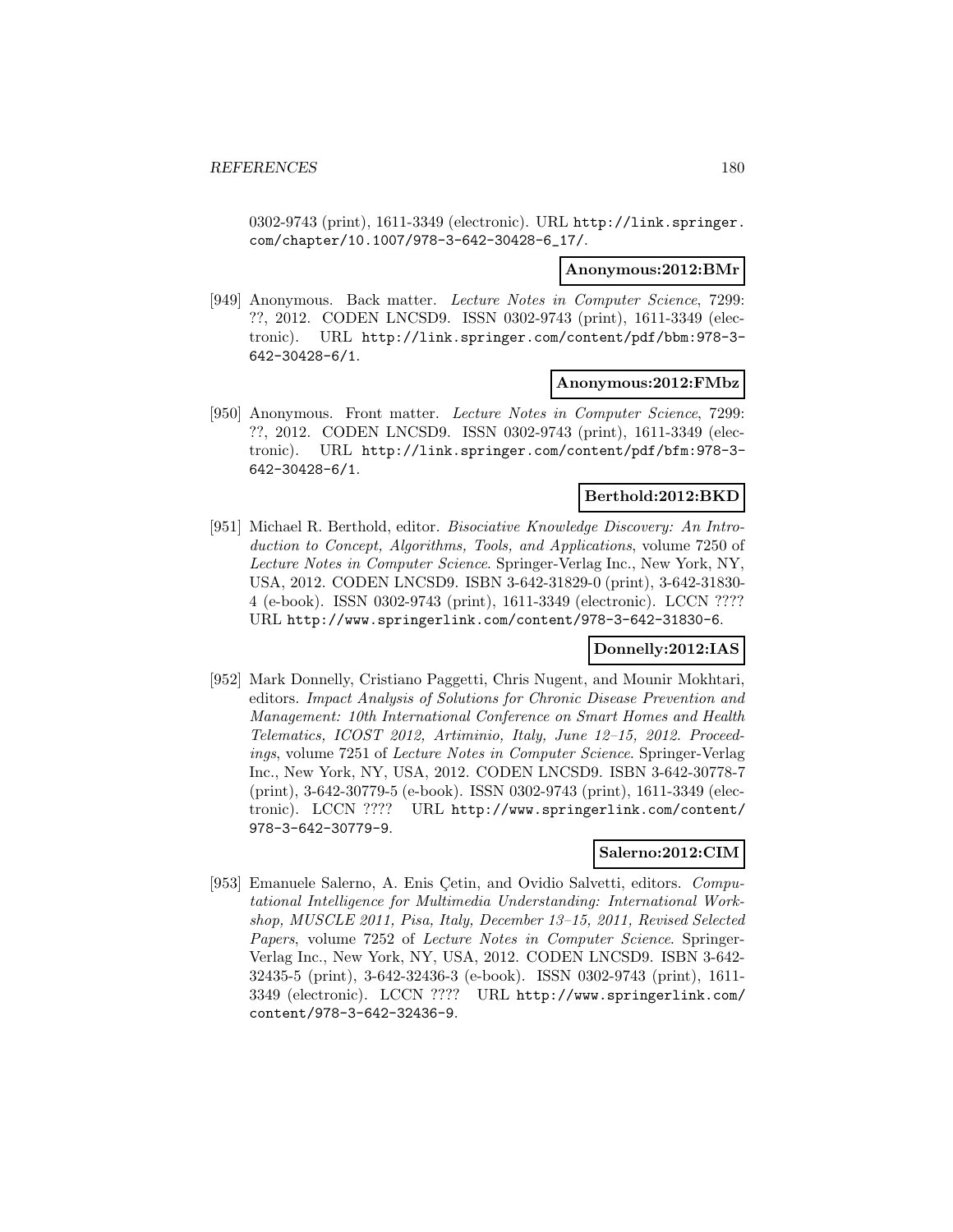# **Arbab:2012:FAC**

[954] Farhad Arbab and Peter Csaba  $\ddot{\text{O}}$ lveczky, editors. Formal Aspects of Component Software: 8th International Symposium, FACS 2011, Oslo, Norway, September 14–16, 2011, Revised Selected Papers, volume 7253 of Lecture Notes in Computer Science. Springer-Verlag Inc., New York, NY, USA, 2012. CODEN LNCSD9. ISBN 3-642-35742-3 (print), 3-642-35743- 1 (e-book). ISSN 0302-9743 (print), 1611-3349 (electronic). LCCN ???? URL http://www.springerlink.com/content/978-3-642-35743-5.

## **Cranefield:2012:COI**

[955] Stephen Cranefield, M. Birna van Riemsdijk, Javier Vázquez-Salceda, and Pablo Noriega, editors. Coordination, Organizations, Institutions, and Norms in Agent System VII: COIN 2011 International Workshops, COIN@AAMAS 2011, Taipei, Taiwan, May 3, 2011, COIN@WI-IAT 2011, Lyon, France, August 22, 2011, Revised Selected Papers, volume 7254 of Lecture Notes in Computer Science. Springer-Verlag Inc., New York, NY, USA, 2012. CODEN LNCSD9. ISBN 3-642-35544-7 (print), 3-642-35545-5 (e-book). ISSN 0302-9743 (print), 1611-3349 (electronic). LCCN ???? URL http://www.springerlink.com/content/978-3-642- 35545-5.

# **Peters:2012:TRS**

[956] James F. Peters and Andrzej Skowron, editors. Transactions on Rough Sets XV, volume 7255 of Lecture Notes in Computer Science. Springer-Verlag Inc., New York, NY, USA, 2012. CODEN LNCSD9. ISBN 3-642- 31902-5 (print), 3-642-31903-3 (e-book). ISSN 0302-9743 (print), 1611- 3349 (electronic). LCCN ???? URL http://www.springerlink.com/ content/978-3-642-31903-7.

## **Fernandez-Baca:2012:LTI**

[957] David Fernández-Baca, editor. LATIN 2012: Theoretical Informatics: 10th Latin American Symposium, Arequipa, Peru, April 16–20, 2012. Proceedings, volume 7256 of Lecture Notes in Computer Science. Springer-Verlag Inc., New York, NY, USA, 2012. CODEN LNCSD9. ISBN 3-642- 29343-3 (print), 3-642-29344-1 (e-book). ISSN 0302-9743 (print), 1611- 3349 (electronic). LCCN ???? URL http://www.springerlink.com/ content/978-3-642-29344-3.

# **Gill:2012:IAF**

[958] Andy Gill and Jurriaan Hage, editors. Implementation and Application of Functional Languages: 23rd International Symposium, IFL 2011, Lawrence, KS, USA, October 3–5, 2011, Revised Selected Papers, volume 7257 of Lecture Notes in Computer Science. Springer-Verlag Inc., New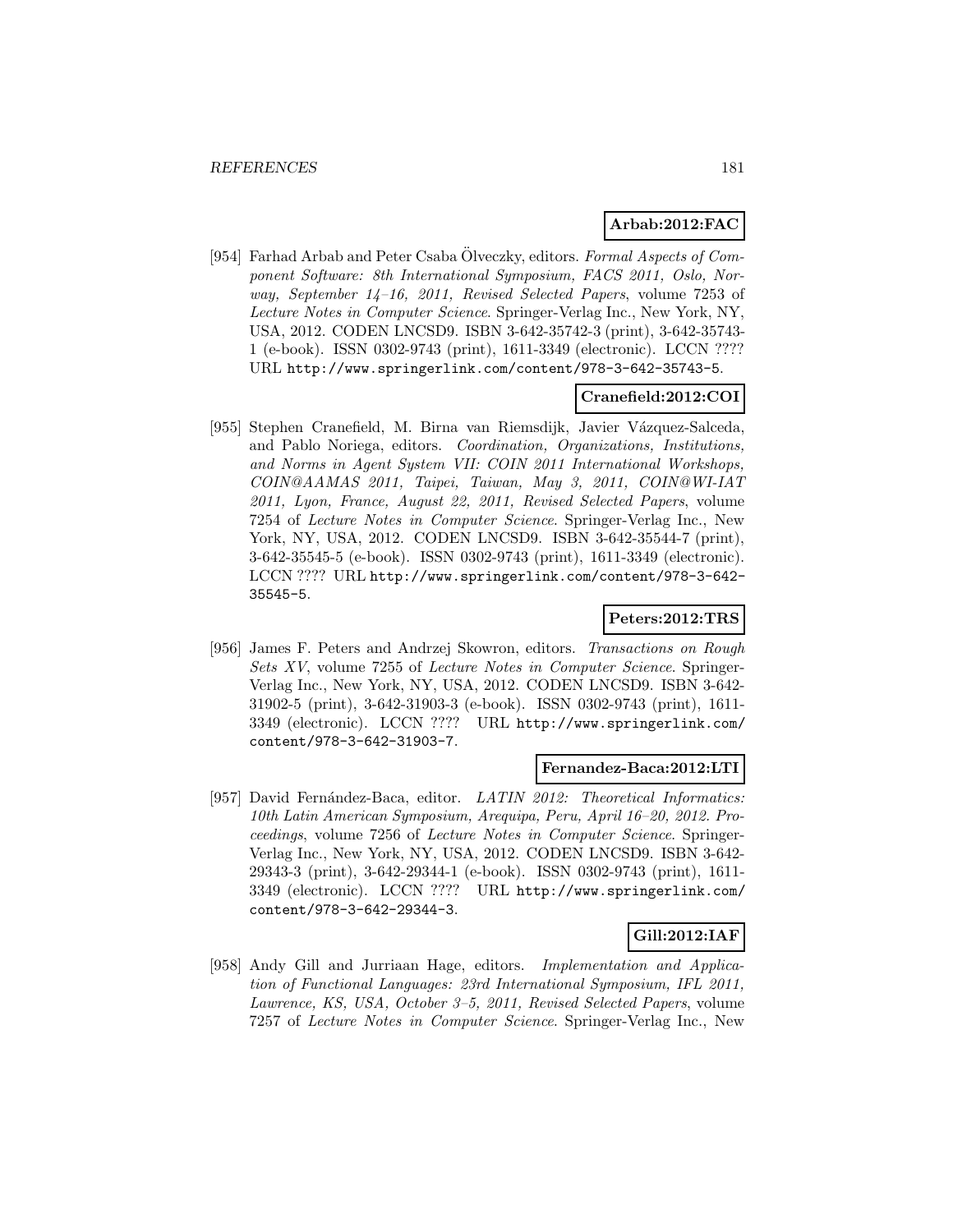York, NY, USA, 2012. CODEN LNCSD9. ISBN 3-642-34406-2 (print), 3-642-34407-0 (e-book). ISSN 0302-9743 (print), 1611-3349 (electronic). LCCN ???? URL http://www.springerlink.com/content/978-3-642- 34407-7.

#### **Okumura:2012:NFA**

[959] Manabu Okumura, Daisuke Bekki, and Ken Satoh, editors. New Frontiers in Artificial Intelligence: JSAI-isAI 2011 Workshops, LENLS, JURISIN, ALSIP, MiMI, Takamatsu, Japan, December 1–2, 2011. Revised Selected Papers, volume 7258 of Lecture Notes in Computer Science. Springer-Verlag Inc., New York, NY, USA, 2012. CODEN LNCSD9. ISBN 3-642- 32089-9 (print), 3-642-32090-2 (e-book). ISSN 0302-9743 (print), 1611- 3349 (electronic). LCCN ???? URL http://www.springerlink.com/ content/978-3-642-32090-3.

# **Kim:2012:ISC**

[960] Howon Kim, editor. Information Security and Cryptology — ICISC 2011: 14th International Conference, Seoul, Korea, November 30–December 2, 2011. Revised Selected Papers, volume 7259 of Lecture Notes in Computer Science. Springer-Verlag Inc., New York, NY, USA, 2012. CODEN LNCSD9. ISBN 3-642-31911-4 (print), 3-642-31912-2 (e-book). ISSN 0302-9743 (print), 1611-3349 (electronic). LCCN ???? URL http:// www.springerlink.com/content/978-3-642-31912-9.

#### **Dusterhoft:2012:CMT**

[961] Antje Düsterhöft, Meike Klettke, and Klaus-Dieter Schewe, editors. Conceptual Modelling and Its Theoretical Foundations: Essays Dedicated to Bernhard Thalheim on the Occasion of His 60th Birthday, volume 7260 of Lecture Notes in Computer Science. Springer-Verlag Inc., New York, NY, USA, 2012. CODEN LNCSD9. ISBN 3-642-28278-4 (print), 3-642-28279- 2 (e-book). ISSN 0302-9743 (print), 1611-3349 (electronic). LCCN ???? URL http://www.springerlink.com/content/978-3-642-28279-9.

#### **Eder:2012:HSV**

[962] Kerstin Eder, João Lourenço, and Onn Shehory, editors. Hardware and Software: Verification and Testing: 7th International Haifa Verification Conference, HVC 2011, Haifa, Israel, December 6–8, 2011, Revised Selected Papers, volume 7261 of Lecture Notes in Computer Science. Springer-Verlag Inc., New York, NY, USA, 2012. CODEN LNCSD9. ISBN 3-642-34187-X (print), 3-642-34188-8 (e-book). ISSN 0302-9743 (print), 1611-3349 (electronic). LCCN ???? URL http://www.springerlink. com/content/978-3-642-34188-5.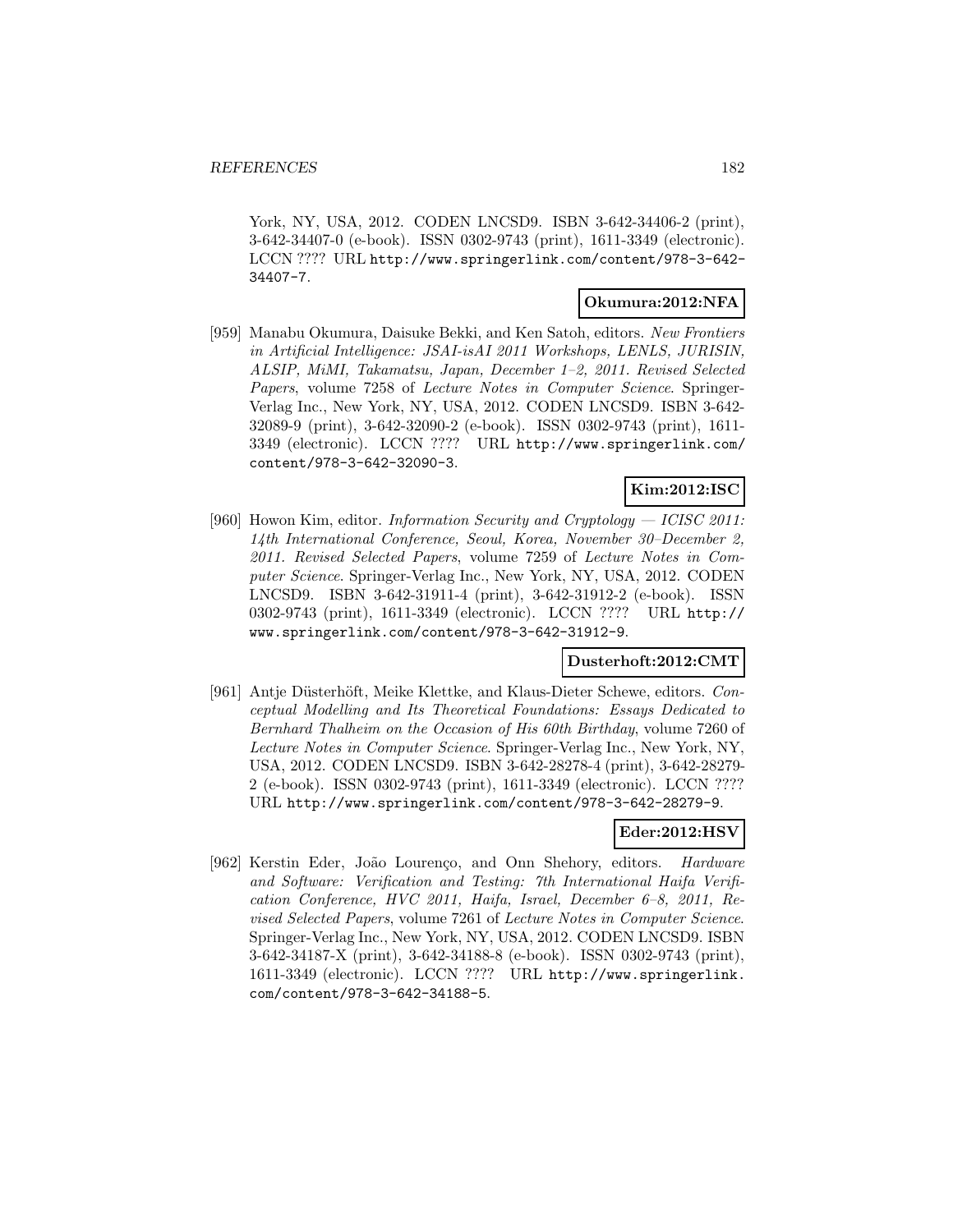# **Chor:2012:RCM**

[963] Benny Chor, editor. Research in Computational Molecular Biology: 16th Annual International Conference, RECOMB 2012, Barcelona, Spain, April 21–24, 2012. Proceedings, volume 7262 of Lecture Notes in Computer Science. Springer-Verlag Inc., New York, NY, USA, 2012. CODEN LNCSD9. ISBN 3-642-29626-2 (print), 3-642-29627-0 (e-book). ISSN 0302-9743 (print), 1611-3349 (electronic). LCCN ???? URL http:// www.springerlink.com/content/978-3-642-29627-7.

## **Linte:2012:AEC**

[964] Cristian A. Linte, John T. Moore, Elvis C. S. Chen, and David R. Holmes III, editors. Augmented Environments for Computer-Assisted Interventions: 6th International Workshop, AE-CAI 2011, Held in Conjunction with MICCAI 2011, Toronto, ON, Canada, September 22, 2011, Revised Selected Papers, volume 7264 of Lecture Notes in Computer Science. Springer-Verlag Inc., New York, NY, USA, 2012. CODEN LNCSD9. ISBN 3-642-32629-3 (print), 3-642-32630-7 (e-book). ISSN 0302-9743 (print), 1611-3349 (electronic). LCCN ???? URL http://www.springerlink. com/content/978-3-642-32630-1.

# **Erdem:2012:CRE**

[965] Esra Erdem, Joohyung Lee, Yuliya Lierler, and David Pearce, editors. Correct Reasoning: Essays on Logic-Based AI in Honour of Vladimir Lifschitz, volume 7265 of Lecture Notes in Computer Science. Springer-Verlag Inc., New York, NY, USA, 2012. CODEN LNCSD9. ISBN 3-642-30742-6 (print), 3-642-30743-4 (e-book). ISSN 0302-9743 (print), 1611-3349 (electronic). LCCN ???? URL http://www.springerlink.com/content/ 978-3-642-30743-0.

# **Vinel:2012:CTV**

[966] Alexey Vinel, Rashid Mehmood, Marion Berbineau, Cristina Rico Garcia, Chung-Ming Huang, and Naveen Chilamkurti, editors. Communication Technologies for Vehicles: 4th International Workshop, Nets4Cars/ Nets4Trains 2012, Vilnius, Lithuania, April 25–27, 2012. Proceedings, volume 7266 of Lecture Notes in Computer Science. Springer-Verlag Inc., New York, NY, USA, 2012. CODEN LNCSD9. ISBN 3-642-29666-1 (print), 3-642-29667-X (e-book). ISSN 0302-9743 (print), 1611-3349 (electronic). LCCN ???? URL http://www.springerlink.com/content/ 978-3-642-29667-3.

#### **Rutkowski:2012:AISa**

[967] Leszek Rutkowski, Marcin Korytkowski, Rafa l Scherer, Ryszard Tadeusiewicz, Lotfi A. Zadeh, and Jacek M. Zurada, editors. Artificial Intelligence and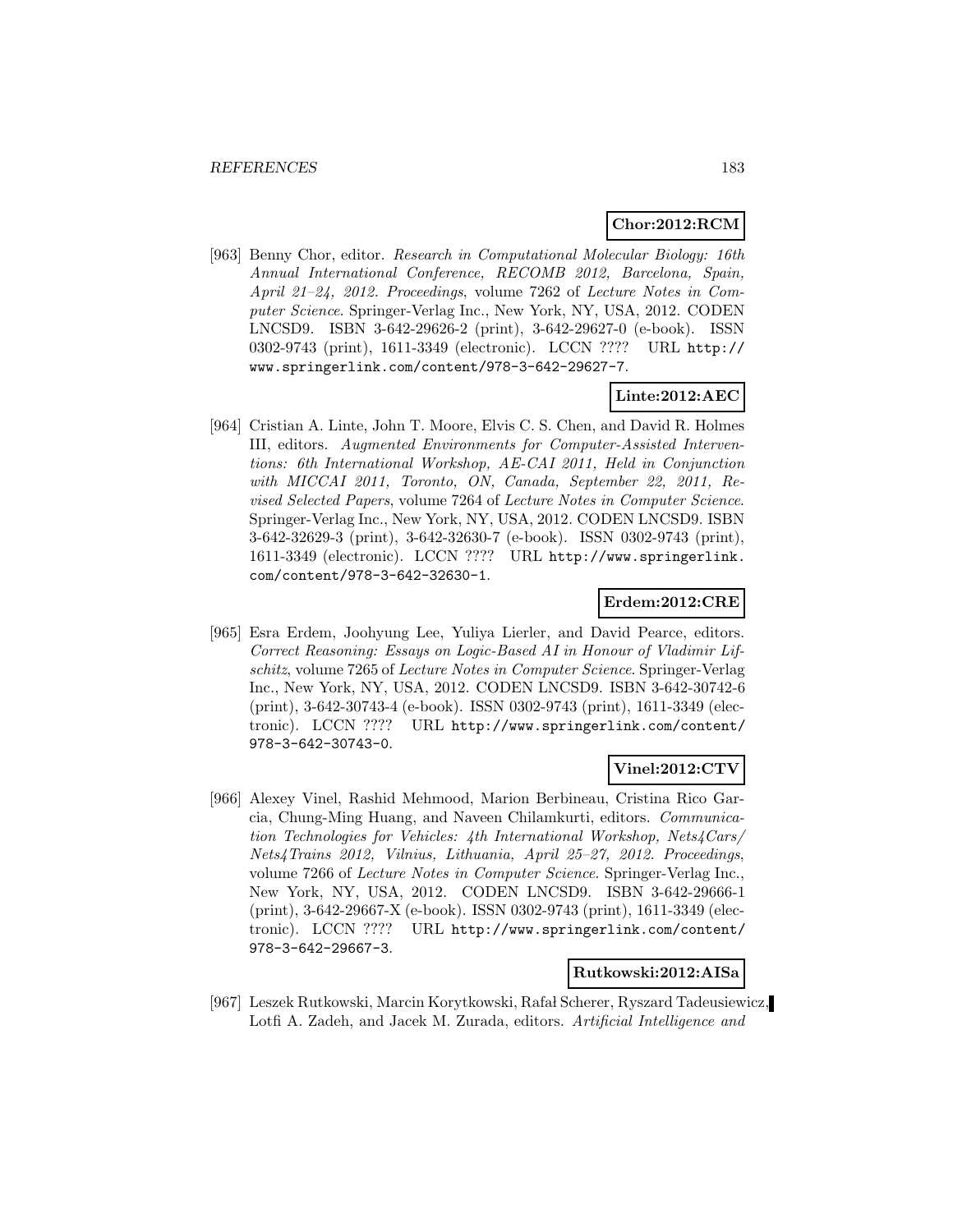Soft Computing: 11th International Conference, ICAISC 2012, Zakopane, Poland, April 29–May 3, 2012, Proceedings, Part I, volume 7267 of Lecture Notes in Computer Science. Springer-Verlag Inc., New York, NY, USA, 2012. CODEN LNCSD9. ISBN 3-642-29346-8 (print), 3-642-29347- 6 (e-book). ISSN 0302-9743 (print), 1611-3349 (electronic). LCCN ???? URL http://www.springerlink.com/content/978-3-642-29347-4.

### **Rutkowski:2012:AISb**

[968] Leszek Rutkowski, Marcin Korytkowski, Rafał Scherer, Ryszard Tadeusiewicz, Lotfi A. Zadeh, and Jacek M. Zurada, editors. Artificial Intelligence and Soft Computing: 11th International Conference, ICAISC 2012, Zakopane, Poland, April 29–May 3, 2012, Proceedings, Part II, volume 7268 of Lecture Notes in Computer Science. Springer-Verlag Inc., New York, NY, USA, 2012. CODEN LNCSD9. ISBN 3-642-29349-2 (print), 3-642-29350- 6 (e-book). ISSN 0302-9743 (print), 1611-3349 (electronic). LCCN ???? URL http://www.springerlink.com/content/978-3-642-29350-4.

#### **Rutkowski:2012:SEC**

[969] Leszek Rutkowski, Marcin Korytkowski, Rafa l Scherer, Ryszard Tadeusiewicz, Lotfi A. Zadeh, and Jacek M. Zurada, editors. Swarm and Evolutionary Computation: International Symposia, SIDE 2012 and EC 2012, Held in Conjunction with ICAISC 2012, Zakopane, Poland, April 29–May 3, 2012. Proceedings, volume 7269 of Lecture Notes in Computer Science. Springer-Verlag Inc., New York, NY, USA, 2012. CODEN LNCSD9. ISBN 3-642-29352-2 (print), 3-642-29353-0 (e-book). ISSN 0302-9743 (print), 1611-3349 (electronic). LCCN ???? URL http://www.springerlink. com/content/978-3-642-29353-5.

# **Nguyen:2012:TCC**

[970] Ngoc Thanh Nguyen, editor. Transactions on Computational Collective Intelligence VII, volume 7270 of Lecture Notes in Computer Science. Springer-Verlag Inc., New York, NY, USA, 2012. CODEN LNCSD9. ISBN 3-642-32065-1 (print), 3-642-32066-X (e-book). ISSN 0302-9743 (print), 1611-3349 (electronic). LCCN ???? URL http://www.springerlink. com/content/978-3-642-32066-8.

# **Leavens:2012:TAO**

[971] Gary T. Leavens, Shigeru Chiba, Michael Haupt, Klaus Ostermann, and Eric Wohlstadter, editors. Transactions on Aspect-Oriented Software Development IX, volume 7271 of Lecture Notes in Computer Science. Springer-Verlag Inc., New York, NY, USA, 2012. CODEN LNCSD9. ISBN 3-642-35550-1 (print), 3-642-35551-X (e-book). ISSN 0302-9743 (print), 1611-3349 (electronic). LCCN ???? URL http://www.springerlink. com/content/978-3-642-35551-6.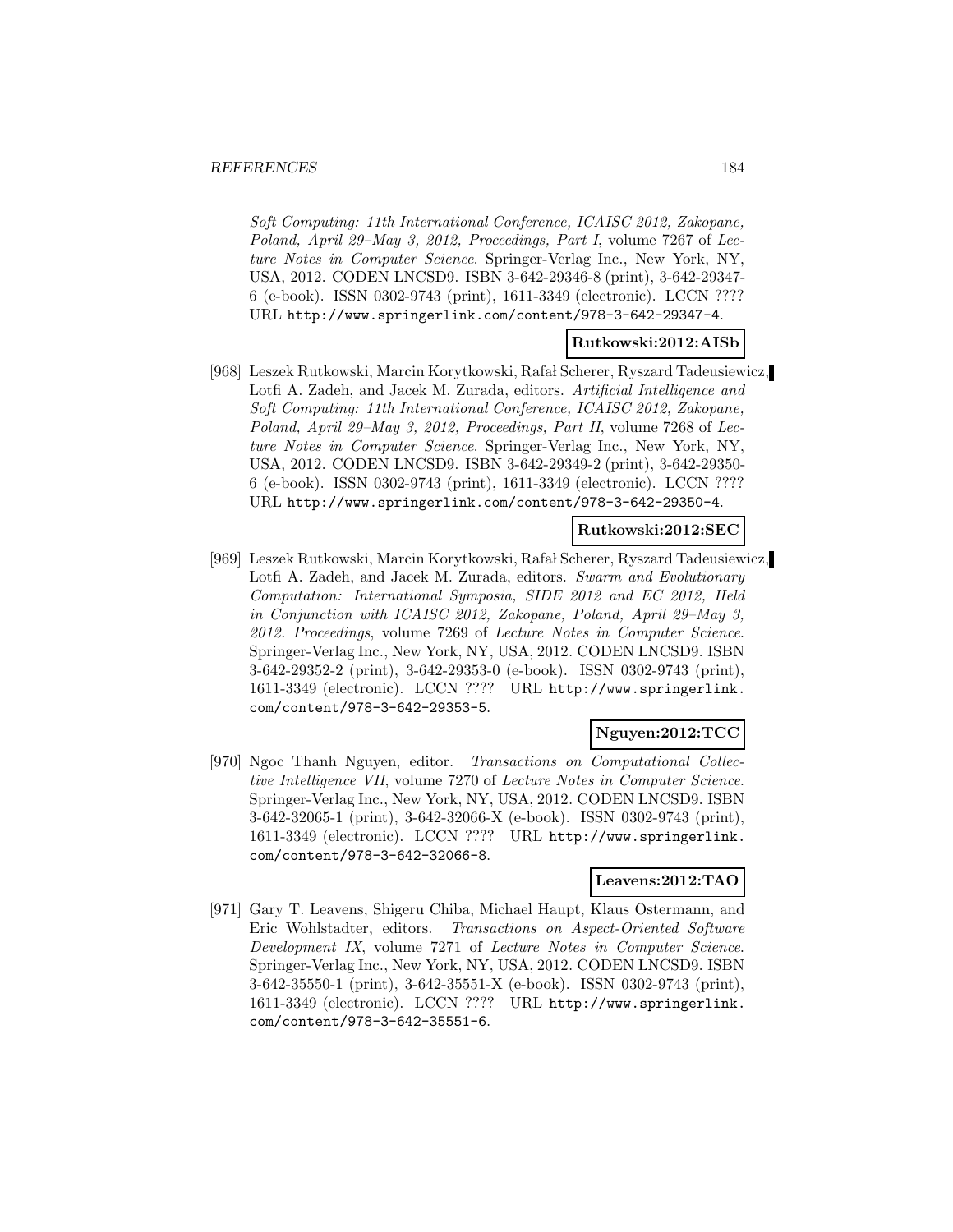## **Goschka:2012:DAI**

[972] Karl Michael Göschka and Seif Haridi, editors. *Distributed Applications* and Interoperable Systems: 12th IFIP WG 6.1 International Conference, DAIS 2012, Stockholm, Sweden, June 13–16, 2012. Proceedings, volume 7272 of Lecture Notes in Computer Science. Springer-Verlag Inc., New York, NY, USA, 2012. CODEN LNCSD9. ISBN 3-642-30822-8 (print), 3-642-30823-6 (e-book). ISSN 0302-9743 (print), 1611-3349 (electronic). LCCN ???? URL http://www.springerlink.com/content/978-3-642- 30823-9.

# **Giese:2012:FTD**

[973] Holger Giese and Grigore Rosu, editors. Formal Techniques for Distributed Systems: Joint 14th IFIP WG 6.1 International Conference, FMOODS 2012 and 32nd IFIP WG 6.1 International Conference, FORTE 2012, Stockholm, Sweden, June 13–16, 2012. Proceedings, volume 7273 of Lecture Notes in Computer Science. Springer-Verlag Inc., New York, NY, USA, 2012. CODEN LNCSD9. ISBN 3-642-30792-2 (print), 3-642-30793- 0 (e-book). ISSN 0302-9743 (print), 1611-3349 (electronic). LCCN ???? URL http://www.springerlink.com/content/978-3-642-30793-5.

#### **Sirjani:2012:CML**

[974] Marjan Sirjani, editor. Coordination Models and Languages: 14th International Conference, COORDINATION 2012, Stockholm, Sweden, June 14– 15, 2012. Proceedings, volume 7274 of Lecture Notes in Computer Science. Springer-Verlag Inc., New York, NY, USA, 2012. CODEN LNCSD9. ISBN 3-642-30828-7 (print), 3-642-30829-5 (e-book). ISSN 0302-9743 (print), 1611-3349 (electronic). LCCN ???? URL http://www.springerlink. com/content/978-3-642-30829-1.

#### **Schindler:2012:CSC**

[975] Werner Schindler and Sorin A. Huss, editors. Constructive Side-Channel Analysis and Secure Design: Third International Workshop, COSADE 2012, Darmstadt, Germany, May  $3-4$ , 2012. Proceedings, volume 7275 of Lecture Notes in Computer Science. Springer-Verlag Inc., New York, NY, USA, 2012. CODEN LNCSD9. ISBN 3-642-29911-3 (print), 3-642-29912- 1 (e-book). ISSN 0302-9743 (print), 1611-3349 (electronic). LCCN ???? URL http://www.springerlink.com/content/978-3-642-29912-4.

#### **Klasing:2012:EAI**

[976] Ralf Klasing, editor. Experimental Algorithms: 11th International Symposium, SEA 2012, Bordeaux, France, June 7–9, 2012. Proceedings, volume 7276 of Lecture Notes in Computer Science. Springer-Verlag Inc., New York, NY, USA, 2012. CODEN LNCSD9. ISBN 3-642-30849-X (print),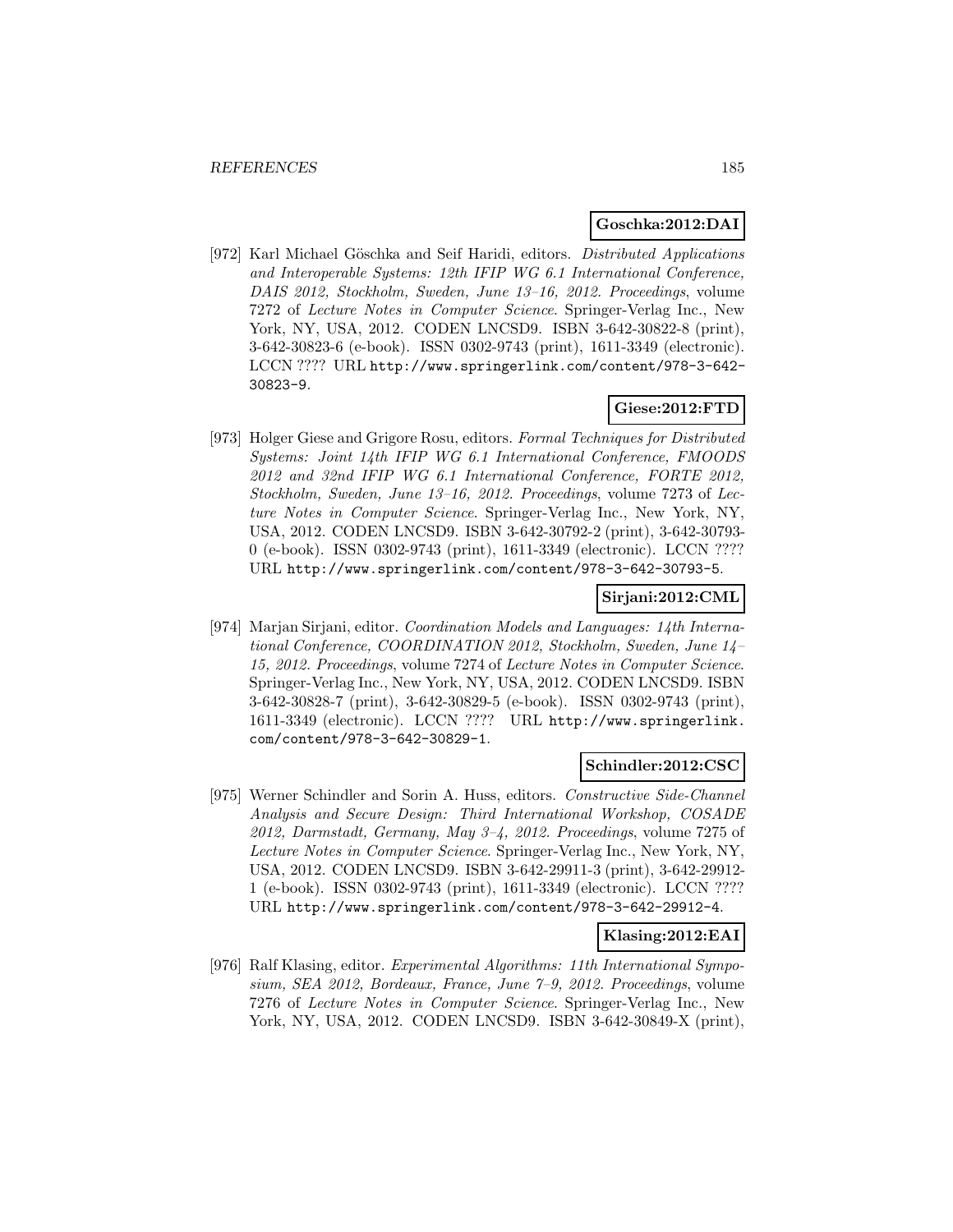3-642-30850-3 (e-book). ISSN 0302-9743 (print), 1611-3349 (electronic). LCCN ???? URL http://www.springerlink.com/content/978-3-642- 30850-5.

# **Koucheryavy:2012:WWI**

[977] Yevgeni Koucheryavy, Lefteris Mamatas, Ibrahim Matta, and Vassilis Tsaoussidis, editors. Wired/Wireless Internet Communication: 10th International Conference, WWIC 2012, Santorini, Greece, June 6–8, 2012. Proceedings, volume 7277 of Lecture Notes in Computer Science. Springer-Verlag Inc., New York, NY, USA, 2012. CODEN LNCSD9. ISBN 3-642- 30629-2 (print), 3-642-30630-6 (e-book). ISSN 0302-9743 (print), 1611- 3349 (electronic). LCCN ???? URL http://www.springerlink.com/ content/978-3-642-30630-3.

# **Domenach:2012:FCA**

[978] Florent Domenach, Dmitry I. Ignatov, and Jonas Poelmans, editors. Formal Concept Analysis: 10th International Conference, ICFCA 2012, Leuven, Belgium, May 7–10, 2012. Proceedings, volume 7278 of Lecture Notes in Computer Science. Springer-Verlag Inc., New York, NY, USA, 2012. CODEN LNCSD9. ISBN 3-642-29891-5 (print), 3-642-29892-3 (e-book). ISSN 0302-9743 (print), 1611-3349 (electronic). LCCN ???? URL http: //www.springerlink.com/content/978-3-642-29892-9.

# **Sadre:2012:DNS**

[979] Ramin Sadre, Jiří Novotný, Pavel Čeleda, Martin Waldburger, and Burkhard Stiller, editors. Dependable Networks and Services: 6th IFIP WG 6.6 International Conference on Autonomous Infrastructure, Management, and Security, AIMS 2012, Luxembourg, Luxembourg, June  $4-8$ , 2012. Proceedings, volume 7279 of Lecture Notes in Computer Science. Springer-Verlag Inc., New York, NY, USA, 2012. CODEN LNCSD9. ISBN 3-642-30632-2 (print), 3-642-30633-0 (e-book). ISSN 0302-9743 (print), 1611-3349 (electronic). LCCN ???? URL http://www.springerlink. com/content/978-3-642-30633-4.

# **Helleseth:2012:STA**

[980] Tor Helleseth and Jonathan Jedwab, editors. Sequences and Their Applications — SETA 2012: 7th International Conference, Waterloo, ON, Canada, June 4–8, 2012. Proceedings, volume 7280 of Lecture Notes in Computer Science. Springer-Verlag Inc., New York, NY, USA, 2012. CO-DEN LNCSD9. ISBN 3-642-30614-4 (print), 3-642-30615-2 (e-book). ISSN 0302-9743 (print), 1611-3349 (electronic). LCCN ???? URL http://www. springerlink.com/content/978-3-642-30615-0.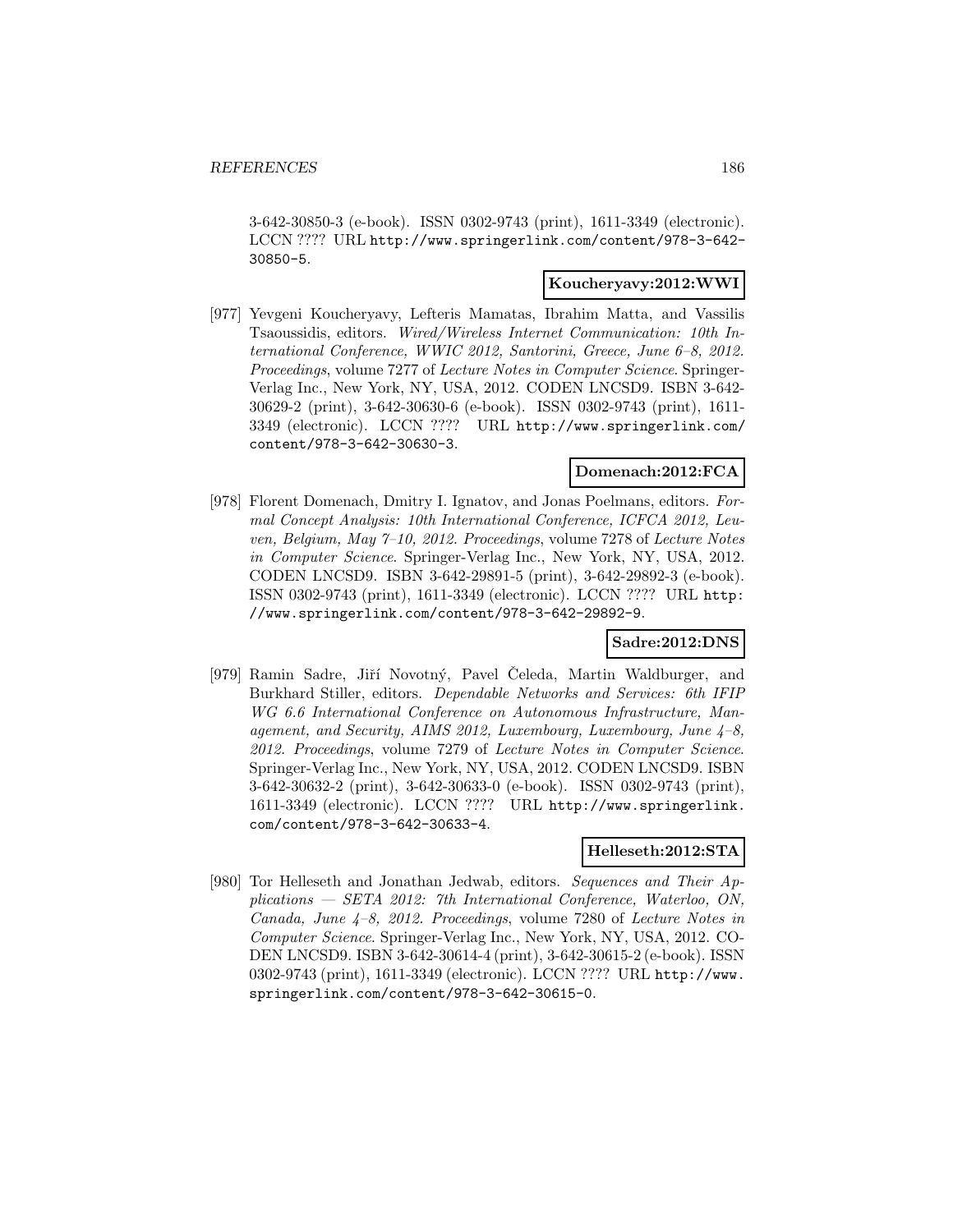#### **Alvarez:2012:FIF**

[981] Federico Alvarez, Frances Cleary, Petros Daras, John Domingue, Alex ´ Galis, Ana Garcia, Anastasius Gavras, Stamatis Karnourskos, Srdjan Krco, Man-Sze Li, Volkmar Lotz, Henning Müller, Elio Salvadori, Anne-Marie Sassen, Hans Schaffers, Burkhard Stiller, Georgios Tselentis, Petra Turkama, and Theodore Zahariadis, editors. The Future Internet: Future Internet Assembly 2012: From Promises to Reality, volume 7281 of Lecture Notes in Computer Science. Springer-Verlag Inc., New York, NY, USA, 2012. CODEN LNCSD9. ISBN 3-642-30240-8 (print), 3-642-30241- 6 (e-book). ISSN 0302-9743 (print), 1611-3349 (electronic). LCCN ???? URL http://www.springerlink.com/content/978-3-642-30241-1.

#### **Isokoski:2012:HPDa**

[982] Poika Isokoski and Jukka Springare, editors. Haptics: Perception, Devices, Mobility, and Communication: International Conference, EuroHaptics 2012, Tampere, Finland, June 13–15, 2012. Proceedings, Part I, volume 7282 of Lecture Notes in Computer Science. Springer-Verlag Inc., New York, NY, USA, 2012. CODEN LNCSD9. ISBN 3-642-31400-7 (print), 3-642-31401-5 (e-book). ISSN 0302-9743 (print), 1611-3349 (electronic). LCCN ???? URL http://www.springerlink.com/content/978-3-642- 31401-8.

#### **Isokoski:2012:HPDb**

[983] Poika Isokoski and Jukka Springare, editors. Haptics: Perception, Devices, Mobility, and Communication: International Conference, EuroHaptics 2012, Tampere, Finland, June 13–15, 2012 Proceedings, Part II, volume 7283 of Lecture Notes in Computer Science. Springer-Verlag Inc., New York, NY, USA, 2012. CODEN LNCSD9. ISBN 3-642-31403-1 (print), 3-642-31404-X (e-book). ISSN 0302-9743 (print), 1611-3349 (electronic). LCCN ???? URL http://www.springerlink.com/content/978-3-642- 31404-9.

# **Bang:2012:PTD**

[984] Magnus Bang and Eva L. Ragnemalm, editors. Persuasive Technology. Design for Health and Safety: 7th International Conference, PERSUASIVE  $2012$ , Linköping, Sweden, June 6–8, 2012. Proceedings, volume 7284 of Lecture Notes in Computer Science. Springer-Verlag Inc., New York, NY, USA, 2012. CODEN LNCSD9. ISBN 3-642-31036-2 (print), 3-642-31037- 0 (e-book). ISSN 0302-9743 (print), 1611-3349 (electronic). LCCN ???? URL http://www.springerlink.com/content/978-3-642-31037-9.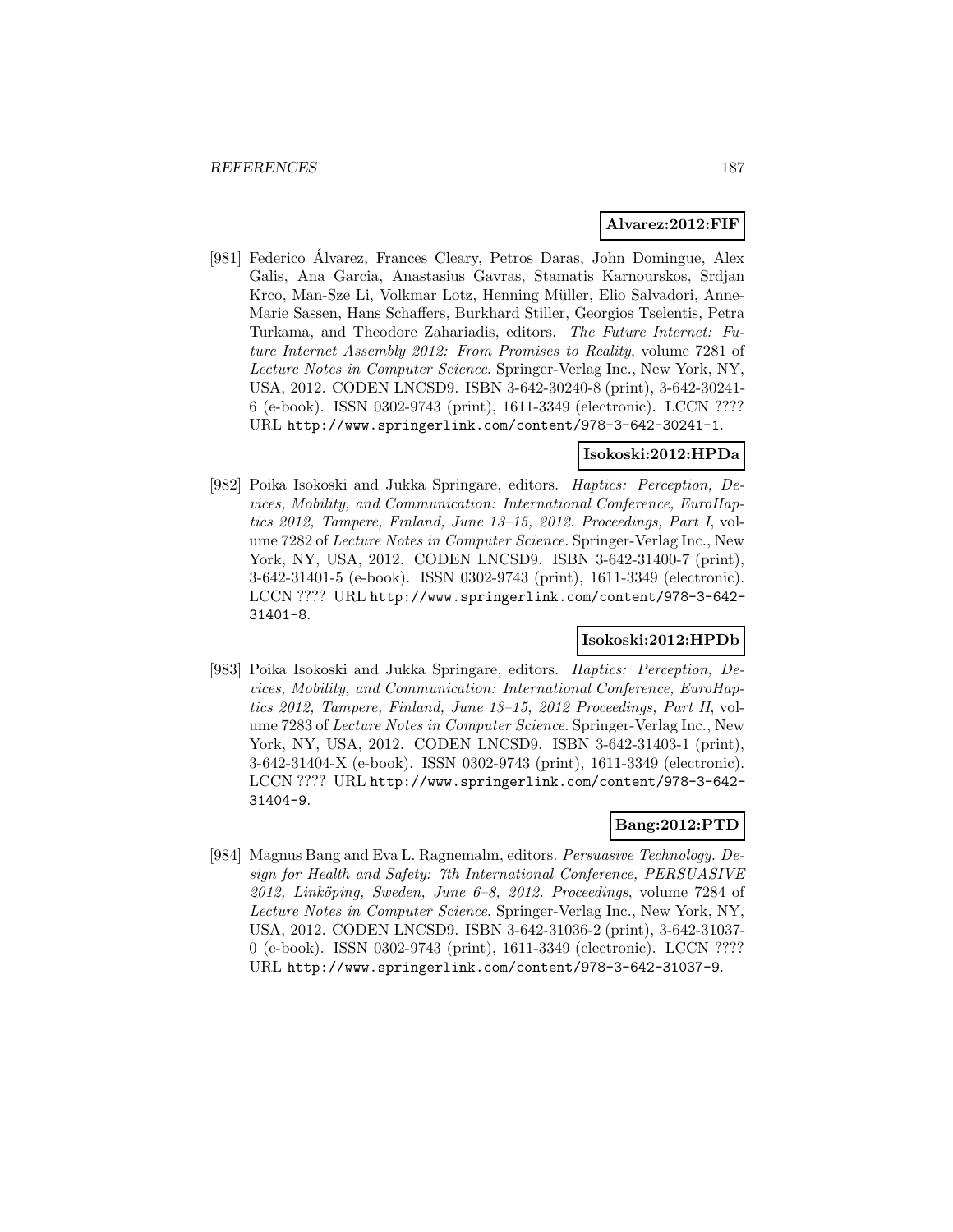## **Snoeyink:2012:FAA**

[985] Jack Snoeyink, Pinyan Lu, Kaile Su, and Lusheng Wang, editors. Frontiers in Algorithmics and Algorithmic Aspects in Information and Management: Joint International Conference, FAW-AAIM 2012, Beijing, China, May 14–16, 2012. Proceedings, volume 7285 of Lecture Notes in Computer Science. Springer-Verlag Inc., New York, NY, USA, 2012. CODEN LNCSD9. ISBN 3-642-29699-8 (print), 3-642-29700-5 (e-book). ISSN 0302-9743 (print), 1611-3349 (electronic). LCCN ???? URL http:// www.springerlink.com/content/978-3-642-29700-7.

# **Peffers:2012:DSR**

[986] Ken Peffers, Marcus Rothenberger, and Bill Kuechler, editors. Design Science Research in Information Systems. Advances in Theory and Practice: 7th International Conference, DESRIST 2012, Las Vegas, NV, USA, May 14–15, 2012. Proceedings, volume 7286 of Lecture Notes in Computer Science. Springer-Verlag Inc., New York, NY, USA, 2012. CODEN LNCSD9. ISBN 3-642-29862-1 (print), 3-642-29863-X (e-book). ISSN 0302-9743 (print), 1611-3349 (electronic). LCCN ???? URL http://www. springerlink.com/content/978-3-642-29863-9.

# **Agrawal:2012:TAM**

[987] Manindra Agrawal, S. Barry Cooper, and Angsheng Li, editors. Theory and Applications of Models of Computation: 9th Annual Conference, TAMC 2012, Beijing, China, May 16–21, 2012. Proceedings, volume 7287 of Lecture Notes in Computer Science. Springer-Verlag Inc., New York, NY, USA, 2012. CODEN LNCSD9. ISBN 3-642-29951-2 (print), 3- 642-29952-0 (e-book). ISSN 0302-9743 (print), 1611-3349 (electronic). LCCN ???? URL http://www.springerlink.com/content/978-3-642- 29952-0.

## **Kranakis:2012:FAI**

[988] Evangelos Kranakis, Danny Krizanc, and Flaminia Luccio, editors. Fun with Algorithms: 6th International Conference, FUN 2012, Venice, Italy, June 4–6, 2012. Proceedings, volume 7288 of Lecture Notes in Computer Science. Springer-Verlag Inc., New York, NY, USA, 2012. CO-DEN LNCSD9. ISBN 3-642-30346-3 (print), 3-642-30347-1 (e-book). ISSN 0302-9743 (print), 1611-3349 (electronic). LCCN ???? URL http://www. springerlink.com/content/978-3-642-30347-0.

**Bestak:2012:NIIa**

[989] Robert Bestak, Lukas Kencl, Li Erran Li, Joerg Widmer, and Hao Yin, editors. NETWORKING 2012: 11th International IFIP TC 6 Networking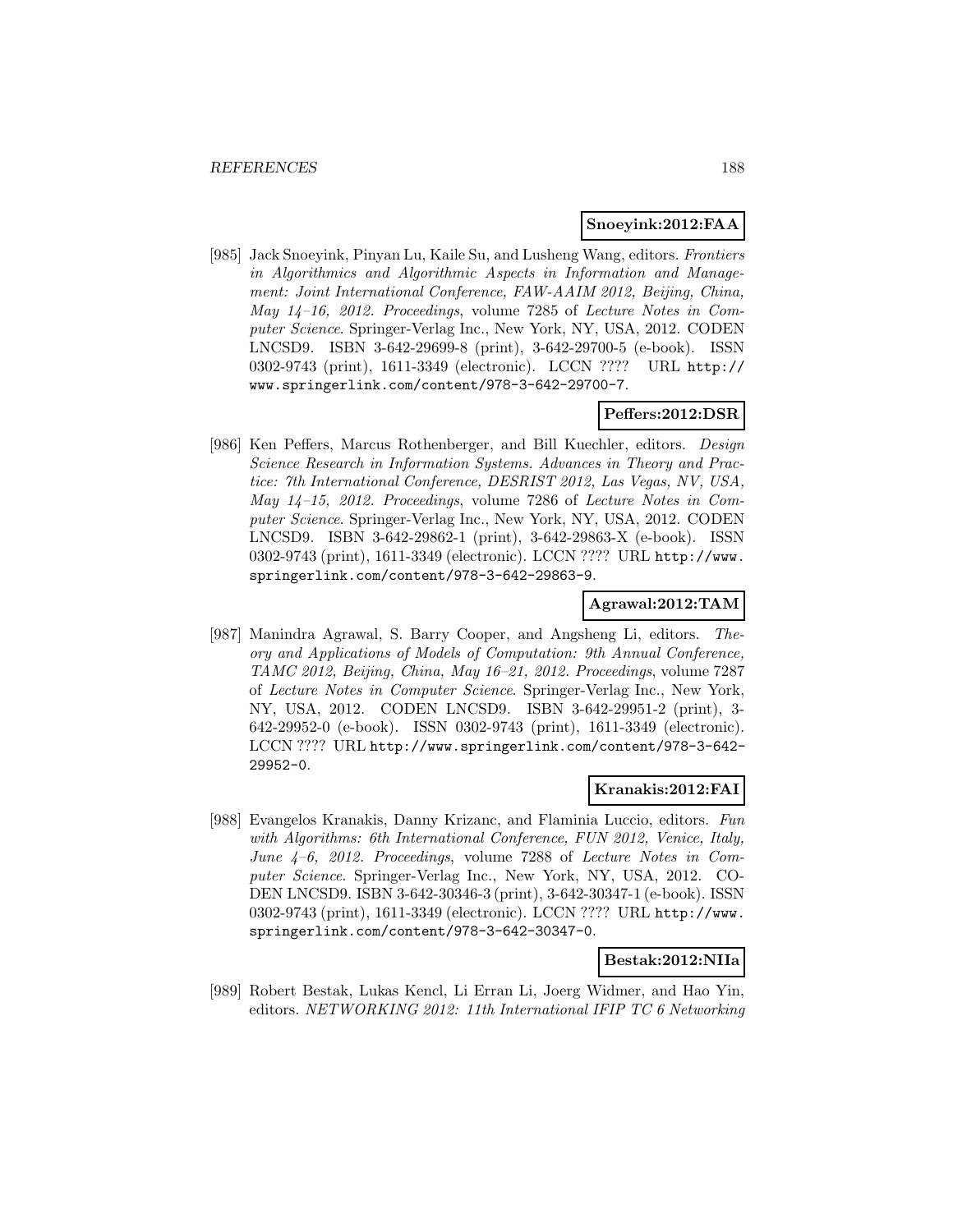Conference, Prague, Czech Republic, May 21–25, 2012, Proceedings, Part I, volume 7289 of Lecture Notes in Computer Science. Springer-Verlag Inc., New York, NY, USA, 2012. CODEN LNCSD9. ISBN 3-642-30044-8 (print), 3-642-30045-6 (e-book). ISSN 0302-9743 (print), 1611-3349 (electronic). LCCN ???? URL http://www.springerlink.com/content/ 978-3-642-30045-5.

# **Bestak:2012:NIIb**

[990] Robert Bestak, Lukas Kencl, Li Erran Li, Joerg Widmer, and Hao Yin, editors. NETWORKING 2012: 11th International IFIP TC 6 Networking Conference, Prague, Czech Republic, May 21–25, 2012, Proceedings, Part II, volume 7290 of Lecture Notes in Computer Science. Springer-Verlag Inc., New York, NY, USA, 2012. CODEN LNCSD9. ISBN 3-642-30053-7 (print), 3-642-30054-5 (e-book). ISSN 0302-9743 (print), 1611-3349 (electronic). LCCN ???? URL http://www.springerlink.com/content/ 978-3-642-30054-7.

## **Becvar:2012:NWI**

[991] Zdenek Becvar, Robert Bestak, and Lukas Kencl, editors. NETWORK-ING 2012 Workshops: International IFIP TC 6 Workshops, ETICS, HetsNets, and CompNets, Held at NETWORKING 2012, Prague, Czech Republic, May 25, 2012. Proceedings, volume 7291 of Lecture Notes in Computer Science. Springer-Verlag Inc., New York, NY, USA, 2012. CODEN LNCSD9. ISBN 3-642-30038-3 (print), 3-642-30039-1 (e-book). ISSN 0302-9743 (print), 1611-3349 (electronic). LCCN ???? URL http:// www.springerlink.com/content/978-3-642-30039-4.

## **Bleris:2012:BRA**

[992] Leonidas Bleris, Ion Măndoiu, Russell Schwartz, and Jianxin Wang, editors. Bioinformatics Research and Applications: 8th International Symposium, ISBRA 2012, Dallas, TX, USA, May 21–23, 2012. Proceedings, volume 7292 of Lecture Notes in Computer Science. Springer-Verlag Inc., New York, NY, USA, 2012. CODEN LNCSD9. ISBN 3-642-30190-8 (print), 3-642-30191-6 (e-book). ISSN 0302-9743 (print), 1611-3349 (electronic). LCCN ???? URL http://www.springerlink.com/content/978-3-642- 30191-9.

# **Schrijvers:2012:FLP**

[993] Tom Schrijvers and Peter Thiemann, editors. Functional and Logic Programming: 11th International Symposium, FLOPS 2012, Kobe, Japan, May 23–25, 2012. Proceedings, volume 7294 of Lecture Notes in Computer Science. Springer-Verlag Inc., New York, NY, USA, 2012. CODEN LNCSD9. ISBN 3-642-29821-4 (print), 3-642-29822-2 (e-book). ISSN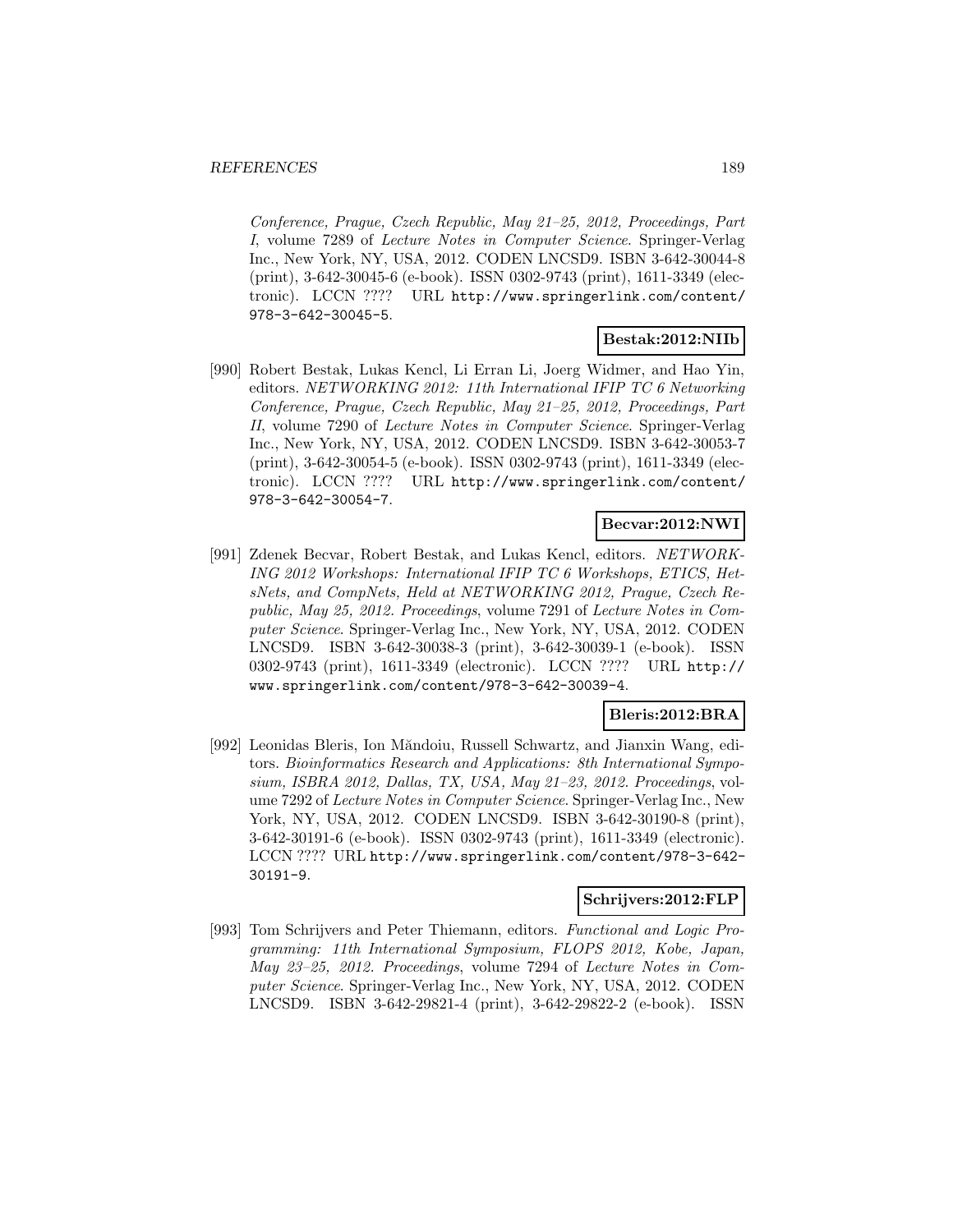0302-9743 (print), 1611-3349 (electronic). LCCN ???? URL http:// www.springerlink.com/content/978-3-642-29822-6.

#### **Simperl:2012:SWR**

[994] Elena Simperl, Philipp Cimiano, Axel Polleres, Oscar Corcho, and Valentina Presutti, editors. The Semantic Web: Research and Applications: 9th Extended Semantic Web Conference, ESWC 2012, Heraklion, Crete, Greece, May 27–31, 2012. Proceedings, volume 7295 of Lecture Notes in Computer Science. Springer-Verlag Inc., New York, NY, USA, 2012. CODEN LNCSD9. ISBN 3-642-30283-1 (print), 3-642-30284-X (ebook). ISSN 0302-9743 (print), 1611-3349 (electronic). LCCN ???? URL http://www.springerlink.com/content/978-3-642-30284-8.

# **Li:2012:AGP**

[995] Ruixuan Li, Jiannong Cao, and Julien Bourgeois, editors. Advances in Grid and Pervasive Computing: 7th International Conference, GPC 2012, Hong Kong, China, May 11–13, 2012. Proceedings, volume 7296 of Lecture Notes in Computer Science. Springer-Verlag Inc., New York, NY, USA, 2012. CODEN LNCSD9. ISBN 3-642-30766-3 (print), 3-642-30767-1 (ebook). ISSN 0302-9743 (print), 1611-3349 (electronic). LCCN ???? URL http://www.springerlink.com/content/978-3-642-30767-6.

### **Maglogiannis:2012:AIT**

[996] Ilias Maglogiannis, Vassilis Plagianakos, and Ioannis Vlahavas, editors. Artificial Intelligence: Theories and Applications: 7th Hellenic Conference on AI, SETN 2012, Lamia, Greece, May 28–31, 2012. Proceedings, volume 7297 of Lecture Notes in Computer Science. Springer-Verlag Inc., New York, NY, USA, 2012. CODEN LNCSD9. ISBN 3-642-30447-8 (print), 3-642-30448-6 (e-book). ISSN 0302-9743 (print), 1611-3349 (electronic). LCCN ???? URL http://www.springerlink.com/content/ 978-3-642-30448-4.

#### **Beldiceanu:2012:IAT**

[997] Nicolas Beldiceanu, Narendra Jussien, and Éric Pinson, editors. *Integra*tion of AI and OR Techniques in Contraint Programming for Combinatorial Optimzation Problems: 9th International Conference, CPAIOR 2012, Nantes, France, May 28–June 1, 2012. Proceedings, volume 7298 of Lecture Notes in Computer Science. Springer-Verlag Inc., New York, NY, USA, 2012. CODEN LNCSD9. ISBN 3-642-29827-3 (print), 3-642-29828- 1 (e-book). ISSN 0302-9743 (print), 1611-3349 (electronic). LCCN ???? URL http://www.springerlink.com/content/978-3-642-29828-8.